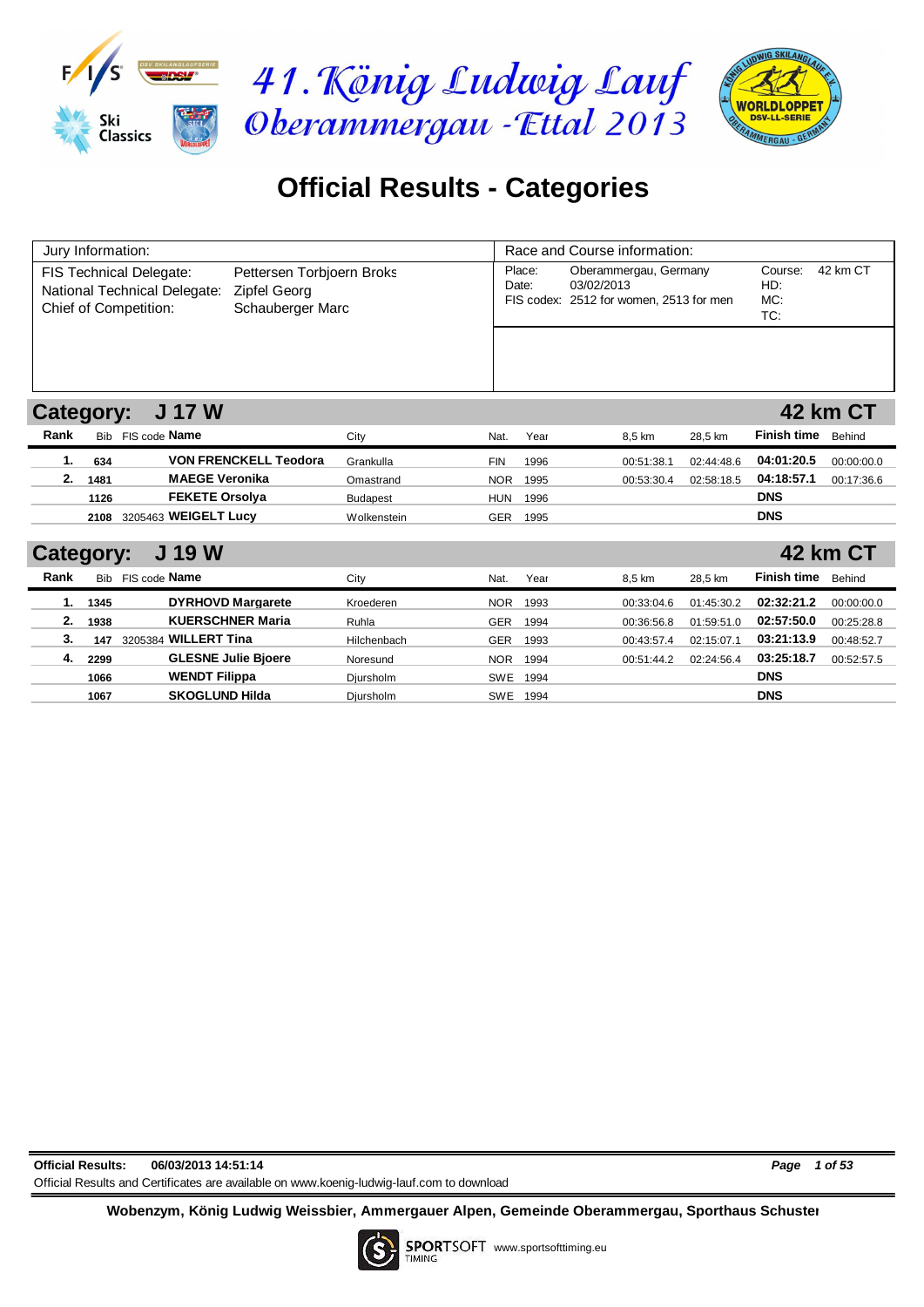| Category: |      | D 21                                      |                       |            |      |            |            |                    | 42 km CT   |
|-----------|------|-------------------------------------------|-----------------------|------------|------|------------|------------|--------------------|------------|
| Rank      |      | Bib FIS code Name                         | City                  | Nat.       | Year | 8,5 km     | 28,5 km    | <b>Finish time</b> | Behind     |
| 1.        |      | 87 3425285 KVELI Laila                    | Ostersund             | <b>NOR</b> | 1987 | 00:25:22.7 | 01:23:46.7 | 02:00:56.7         | 00:00:00.0 |
| 2.        |      | 95 3155251 BOUDIKOVA Adela                | Nove Mestona Morave   | <b>CZE</b> | 1986 | 00:27:24.6 | 01:28:20.3 | 02:07:40.0         | 00:06:43.3 |
| 3.        | 923  | 3425304 GJELTEN Berit                     | Trondheim             | <b>NOR</b> | 1987 | 00:28:00.2 | 01:29:37.5 | 02:11:13.0         | 00:10:16.3 |
| 4.        | 1729 | 3425722 DAHL Christine                    | Trondheim             | <b>NOR</b> | 1988 | 00:28:28.4 | 01:34:19.3 | 02:19:23.9         | 00:18:27.2 |
| 5.        | 2266 | <b>TANNER Petra</b>                       | Maurach               | AUT        | 1986 | 00:30:18.8 | 01:37:42.6 | 02:22:25.2         | 00:21:28.5 |
| 6.        | 1396 | <b>TVETER BRATLIE Solveig</b>             | Hvalstad              | <b>NOR</b> | 1989 | 00:31:11.9 | 01:42:06.3 | 02:29:53.4         | 00:28:56.7 |
| 7.        |      | 99 3426019 KAHRS Katharina                | Trondheim             | <b>NOR</b> | 1985 | 00:32:15.7 | 01:45:30.3 | 02:34:02.1         | 00:33:05.4 |
| 8.        | 2157 | 3205006 HOENIG Jana                       | Oberhof               | <b>GER</b> | 1992 | 00:36:50.6 | 01:52:30.9 | 02:42:13.2         | 00:41:16.5 |
| 9.        | 1797 | <b>ALAMETTAELAE Anni</b>                  | Tampere               | <b>FIN</b> | 1986 | 00:34:37.2 | 01:51:38.3 | 02:44:32.8         | 00:43:36.1 |
| 10.       | 240  | <b>KARLSVIK Linn</b>                      | Oslo                  | <b>NOR</b> | 1983 | 00:35:49.4 | 01:52:51.0 | 02:45:20.9         | 00:44:24.2 |
| 11.       | 2503 | <b>HANNES Sigrun</b>                      | <b>Bad Duerrheim</b>  | <b>GER</b> | 1987 | 00:36:58.5 | 01:57:16.1 | 02:51:48.9         | 00:50:52.2 |
| 12.       | 1450 | <b>PUHKE Hanna-Maria</b>                  | Jaervamaa             | <b>EST</b> | 1992 | 00:38:19.1 | 02:00:25.0 | 02:54:42.0         | 00:53:45.3 |
| 13.       | 972  | <b>SOLEM Kjersti</b>                      | Trondheim             | <b>NOR</b> | 1983 | 00:37:49.0 | 02:02:29.3 | 02:56:12.3         | 00:55:15.6 |
| 14.       | 2212 | <b>CHERNILOVSKAYA Anna</b>                | <b>Bilthoven</b>      | <b>RUS</b> | 1983 | 00:38:11.4 | 02:00:22.4 | 02:56:20.1         | 00:55:23.4 |
| 15.       | 2288 | <b>TOKHEIM Mari Oppedal</b>               | Tranby                | <b>NOR</b> | 1987 | 00:38:18.7 | 02:02:53.8 | 02:57:49.0         | 00:56:52.3 |
| 16.       | 1171 | <b>PRYTZ Audhild</b>                      | Bodoe                 | NOR.       | 1984 | 00:41:56.0 | 02:08:40.2 | 03:03:34.8         | 01:02:38.1 |
| 17.       | 1398 | <b>RYDBERG Lova</b>                       | Soederbaerke          | <b>SWE</b> | 1986 | 00:45:56.0 | 02:14:53.6 | 03:11:54.5         | 01:10:57.8 |
| 18.       | 1581 | <b>SETTERWALL RYBERG Alma Soederbarke</b> |                       | <b>SWE</b> | 1990 | 00:48:18.2 | 02:24:02.7 | 03:27:55.5         | 01:26:58.8 |
| 19.       | 919  | <b>SCHUETZNEROVA Lucie</b>                | Prag                  | <b>CZE</b> | 1985 | 00:44:49.7 | 02:24:07.8 | 03:29:18.0         | 01:28:21.3 |
| 20.       | 1099 | <b>SACHS Elena</b>                        | Engen                 | <b>GER</b> | 1992 | 00:42:24.0 | 02:32:07.5 | 03:46:19.3         | 01:45:22.6 |
| 21.       | 691  | <b>TROPP Susanna</b>                      | Lidingoe              | <b>SWE</b> | 1984 | 00:54:32.3 | 03:00:08.9 | 04:16:25.8         | 02:15:29.1 |
| 22.       | 1092 | <b>RUIZ HERNANDO Nani</b>                 | Becerril de la sierra | <b>ESP</b> | 1983 | 00:54:03.0 | 02:58:21.4 | 04:18:04.3         | 02:17:07.6 |
| 23.       | 276  | <b>GUSTAFSSON Emma</b>                    | Solna                 | <b>SWE</b> | 1986 | 00:51:48.3 | 02:56:40.2 | 04:21:11.3         | 02:20:14.6 |
| 24.       | 2001 | <b>SALYI Andrea</b>                       | <b>Budapest</b>       | <b>HUN</b> | 1987 | 01:39:25.0 | 03:51:32.7 | 05:22:25.0         | 03:21:28.3 |
|           | 91   | <b>HEGE Skari</b>                         |                       | <b>NOR</b> | 1992 |            |            | <b>DNS</b>         |            |
|           | 338  | <b>HEDSTROEM Anna</b>                     | Saltsjoe-Boo          | SWE        | 1983 |            |            | <b>DNS</b>         |            |
|           | 543  | <b>HENRIKSEN Ida</b>                      | Noetteroey            | NOR.       | 1983 |            |            | <b>DNS</b>         |            |
|           | 709  | <b>ODENBRAND LINDER Anna</b>              | Stockholm             | SWE        | 1984 |            |            | <b>DNS</b>         |            |
|           |      | 1111 3205124 SIEGEL Monique               | Oberweisenthal        | <b>GER</b> | 1989 |            |            | <b>DNS</b>         |            |
|           | 1124 | <b>SOEDER Isabelle</b>                    | Uppsala               | SWE 1987   |      |            |            | <b>DNS</b>         |            |
|           | 1386 | <b>SILOVSKA Hana</b>                      | Ckvne                 | <b>CZE</b> | 1984 |            |            | <b>DNS</b>         |            |
|           | 1978 | <b>SOERENSEN Danny</b>                    | Stenloese             | <b>DEN</b> | 1989 |            |            | <b>DNS</b>         |            |
|           | 2192 | <b>WEN Mei</b>                            | Stockholm             | <b>SWE</b> | 1984 |            |            | <b>DNS</b>         |            |
|           | 9130 | <b>BARZ Michaela</b>                      |                       | <b>GER</b> | 1985 |            |            | <b>DNS</b>         |            |

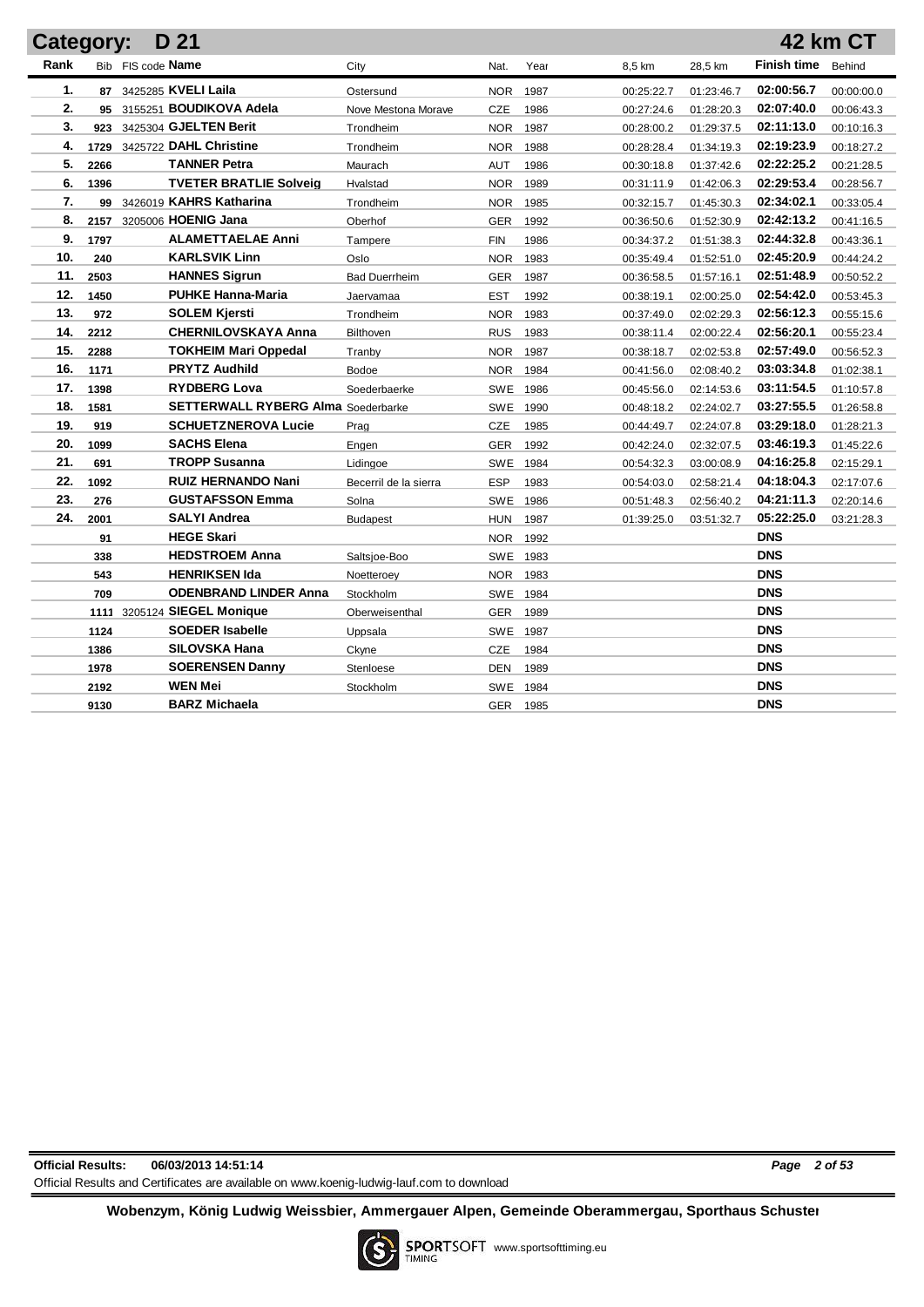| D 31<br>Category: |      |                                   |              |            |          |            |            |                    | <b>42 km CT</b> |
|-------------------|------|-----------------------------------|--------------|------------|----------|------------|------------|--------------------|-----------------|
| Rank              |      | Bib FIS code Name                 | City         | Nat.       | Year     | 8,5 km     | 28,5 km    | <b>Finish time</b> | Behind          |
| 1.                |      | 83 1312216 BONER Seraina          | Davos Platz  | SUI        | 1982     | 00:24:48.5 | 01:20:43.1 | 01:58:14.8         | 00:00:00.0      |
| 2.                |      | 82 3505018 HANSSON Jenny          | Valadalen    | SWE        | 1980     | 00:24:51.4 | 01:21:39.6 | 01:58:34.6         | 00:00:19.8      |
| 3.                |      | 2582 1255374 ROPONEN RIITTA-LIISA |              | <b>FIN</b> | 1978     | 00:24:55.8 | 01:22:39.5 | 02:01:36.9         | 00:03:22.1      |
| 4.                | 81   | 3505057 NYSTROEM Susanne          | Mora         | SWE        | 1982     | 00:25:43.1 | 01:23:45.9 | 02:01:53.4         | 00:03:38.6      |
| 5.                | 85   | 1296599 SANTER Stephanie          |              | <b>ITA</b> | 1981     | 00:25:51.4 | 01:24:26.4 | 02:02:38.6         | 00:04:23.8      |
| 6.                | 90   | 3505158 LINTZEN Nina              | Lulea        |            | SWE 1978 | 00:27:15.9 | 01:28:15.0 | 02:07:06.3         | 00:08:51.5      |
| 7.                | 94   | <b>NYSTAD Claudia</b>             | Leipzig      | GER        | 1978     | 00:27:11.5 | 01:29:57.6 | 02:13:30.0         | 00:15:15.2      |
| 8.                |      | 2583 3425182 EIE Kari             |              | <b>NOR</b> | 1982     | 00:28:36.5 | 01:32:09.3 | 02:16:17.1         | 00:18:02.3      |
| 9.                | 93   | <b>REITHMAYR Andrea</b>           | Neustift     | AUT        | 1979     | 00:28:23.8 | 01:32:58.0 | 02:16:30.4         | 00:18:15.6      |
| 10.               | 2177 | 1273028 STURSOVA Martina          | Policka      | CZE        | 1979     | 00:30:24.3 | 01:35:30.7 | 02:18:57.7         | 00:20:42.9      |
| 11.               |      | 71 3155223 ZELENKOVA Sarka        |              | CZE        | 1978     | 00:29:49.2 | 01:37:43.8 | 02:22:29.2         | 00:24:14.4      |
| 12.               |      | 749 3185007 KAELLMAN Malin        | Larsmo       | <b>FIN</b> | 1979     | 00:30:05.9 | 01:40:46.5 | 02:30:35.6         | 00:32:20.8      |
| 13.               | 443  | <b>REITEN Elise</b>               | Oslo         | <b>NOR</b> | 1978     | 00:34:32.3 | 01:46:55.3 | 02:34:10.5         | 00:35:55.7      |
| 14.               | 921  | <b>JIRISTOVA Zuzana</b>           | Nachod       | <b>CZE</b> | 1982     | 00:37:14.1 | 01:59:51.4 | 02:54:59.3         | 00:56:44.5      |
| 15.               | 1135 | <b>BAECKMAN Karin</b>             | Farsta       |            | SWE 1981 | 00:37:57.0 | 02:07:10.9 | 03:04:52.7         | 01:06:37.9      |
| 16.               | 1176 | <b>MELIN Minna</b>                | Kvevlax      | <b>FIN</b> | 1979     | 00:44:53.6 | 02:15:05.8 | 03:14:56.0         | 01:16:41.2      |
| 17.               | 2287 | <b>TOKEIM Anna Oppedal</b>        | Oslo         | <b>NOR</b> | 1981     | 00:40:10.1 | 02:14:34.6 | 03:16:29.1         | 01:18:14.3      |
| 18.               | 1882 | <b>BERNHARDSSON Malin</b>         | Oestersund   |            | SWE 1979 | 00:45:00.5 | 02:22:09.1 | 03:25:14.9         | 01:27:00.1      |
| 19.               | 810  | <b>FORSBERG Li</b>                | Trollhaettan |            | SWE 1978 | 00:43:52.8 | 02:25:32.8 | 03:29:13.7         | 01:30:58.9      |
| 20.               | 1608 | <b>STROEMSHEIM Liv Runa</b>       | Oslo         | <b>NOR</b> | 1979     | 00:41:22.2 | 02:24:32.0 | 03:30:28.8         | 01:32:14.0      |
| 21.               | 730  | <b>BADEN Ea</b>                   | Bagsvaerd    | DEN        | 1982     | 00:46:42.5 | 02:33:58.9 | 03:48:39.4         | 01:50:24.6      |
| 22.               | 464  | <b>SINISALO Ann-Caroline</b>      | Lovisa       | <b>FIN</b> | 1979     | 00:52:54.9 | 02:41:05.8 | 03:49:12.7         | 01:50:57.9      |
| 23.               | 2136 | <b>REHOROVA Michala</b>           | Saarbruecken | <b>CZE</b> | 1980     | 00:51:09.6 | 02:40:54.0 | 03:54:53.5         | 01:56:38.7      |
| 24.               | 1719 | <b>EICHLER Sandra</b>             | Graefenberg  | GER        | 1979     | 00:52:56.2 | 02:41:58.0 | 03:55:54.1         | 01:57:39.3      |
| 25.               | 1968 | <b>ROZSYPALOVA Lucie</b>          | Pilzen       | CZE        | 1979     | 00:52:27.2 | 02:45:09.0 | 03:58:30.8         | 02:00:16.0      |
| 26.               | 1582 | <b>OERNHOLMER Linda</b>           | Goeteborg    |            | SWE 1982 | 00:51:01.6 | 02:44:43.7 | 04:11:47.3         | 02:13:32.5      |
| 27.               | 157  | <b>EDLING Rebecka</b>             | Stockholm    |            | SWE 1979 | 00:51:40.1 | 03:02:49.2 | 04:17:53.0         | 02:19:38.2      |
| 28.               | 1807 | <b>NEVALAINEN Tanja</b>           | Joensuu      | <b>FIN</b> | 1978     | 00:59:18.9 | 02:58:06.8 | 04:20:09.6         | 02:21:54.8      |
| 29.               | 2391 | <b>KRATOCHVILOVA Katerina</b>     | Prag         | <b>CZE</b> | 1978     | 00:56:42.9 | 03:16:42.1 | 04:38:33.4         | 02:40:18.6      |
|                   | 1545 | <b>GAMMELSAETHER Vigdis</b>       | Oslo         |            | NOR 1982 | 00:45:06.3 |            | <b>DNF</b>         |                 |
|                   |      | 84 1283310 HANSSON Sandra         | Oslo         |            | SWE 1980 |            |            | <b>DNS</b>         |                 |
|                   |      | 88 3485046 MIKHAILOVA Olga        | Moskau       | <b>RUS</b> | 1981     |            |            | <b>DNS</b>         |                 |
|                   |      | 89 3485023 JAMBAEVA Tatjana       | Moscow       | <b>RUS</b> | 1980     |            |            | <b>DNS</b>         |                 |
|                   | 260  | <b>STRASSER Spela</b>             | Trojane      | <b>SLO</b> | 1980     |            |            | <b>DNS</b>         |                 |
|                   | 575  | <b>WENNERHULT Josefine</b>        | Enskede      | <b>SWE</b> | 1981     |            |            | <b>DNS</b>         |                 |
|                   | 846  | <b>DE HERAS Victoria</b>          | Lund         | <b>SWE</b> | 1979     |            |            | <b>DNS</b>         |                 |
|                   | 1665 | <b>BERGNER Susann</b>             | Chemnitz     | <b>GER</b> | 1978     |            |            | <b>DNS</b>         |                 |

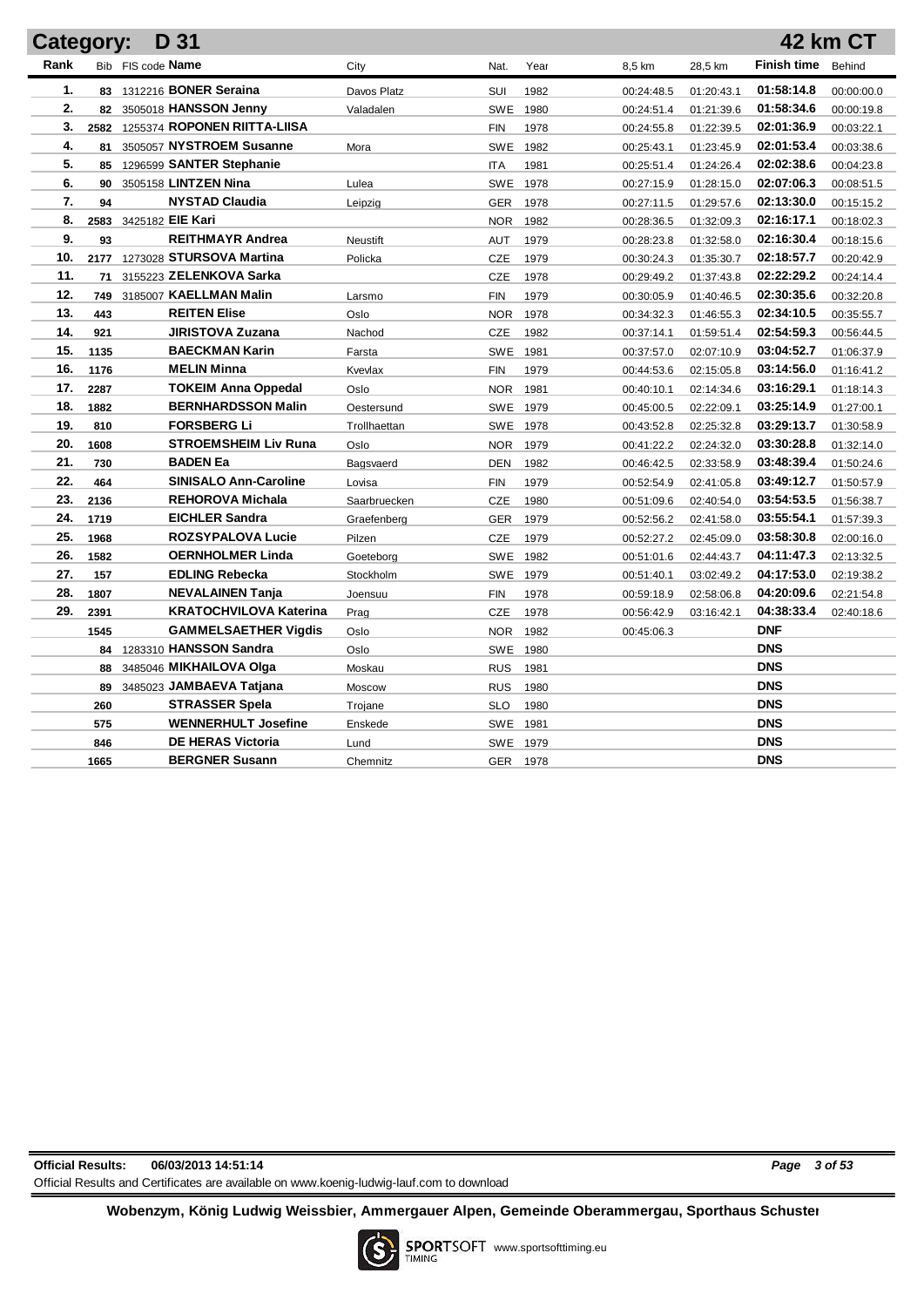| Category: |      | D 36                              |                       |            |          |            |            |                    | 42 km CT   |
|-----------|------|-----------------------------------|-----------------------|------------|----------|------------|------------|--------------------|------------|
| Rank      |      | Bib FIS code Name                 | City                  | Nat.       | Year     | 8,5 km     | 28,5 km    | <b>Finish time</b> | Behind     |
| 1.        |      | 128 3185374 SIKANEN Satu          | Vehkataipale          | <b>FIN</b> | 1977     | 00:28:25.8 | 01:33:05.0 | 02:17:54.7         | 00:00:00.0 |
| 2.        |      | 118 3205478 FORSTNER Renate       | Raubling              | <b>GER</b> | 1975     | 00:30:59.5 | 01:40:01.9 | 02:26:18.7         | 00:08:24.0 |
| 3.        | 103  | 3486065 NOVOSELOVA Maria          | Dolgoprudny Moscow R. | <b>RUS</b> | 1977     | 00:31:23.9 | 01:42:04.6 | 02:29:08.4         | 00:11:13.7 |
| 4.        | 876  | <b>LARSSON Kerstin</b>            | Umea                  | <b>SWE</b> | 1973     | 00:33:08.4 | 01:45:47.3 | 02:33:50.0         | 00:15:55.3 |
| 5.        | 699  | <b>AAEN Bjorg Sissel</b>          | Oslo                  | <b>NOR</b> | 1976     | 00:39:23.0 | 01:56:25.2 | 02:46:14.4         | 00:28:19.7 |
| 6.        | 9115 | <b>KAGERBAUER Simone</b>          | Langdorf              | <b>GER</b> | 1977     | 00:37:24.8 | 02:04:31.4 | 03:02:27.1         | 00:44:32.4 |
| 7.        | 577  | <b>BJOERK Lena</b>                | Solna                 |            | SWE 1976 | 00:39:45.7 | 02:07:38.1 | 03:08:37.6         | 00:50:42.9 |
| 8.        | 1657 | <b>KVISGAARD Anniken</b>          | Leira i Valdres       | <b>NOR</b> | 1974     | 00:41:23.2 | 02:10:17.2 | 03:09:21.3         | 00:51:26.6 |
| 9.        | 2225 | <b>GRINDAKER Live Cecilie</b>     | Leira i Valdres       | <b>NOR</b> | 1974     | 00:44:23.7 | 02:13:14.2 | 03:10:25.9         | 00:52:31.2 |
| 10.       | 1061 | <b>SKAK Louise</b>                | Kokkedal              | DEN        | 1976     | 00:45:39.9 | 02:15:11.8 | 03:13:18.6         | 00:55:23.9 |
| 11.       | 456  | <b>FORSS Marianne</b>             | Oestersund            | SWE 1974   |          | 00:44:24.1 | 02:19:43.2 | 03:24:44.2         | 01:06:49.5 |
| 12.       | 1457 | <b>BAARDSGAARD Elin</b>           | Trondheim             |            | NOR 1973 | 00:46:54.9 | 02:27:02.9 | 03:32:44.3         | 01:14:49.6 |
| 13.       | 1205 | <b>KRAUWICKA Magdalena</b>        | Poznan                | POL        | 1976     | 00:49:56.2 | 02:28:09.8 | 03:33:49.1         | 01:15:54.4 |
| 14.       | 1667 | <b>MING-DURRER Barbara</b>        | Lungern               | SUI        | 1974     | 00:47:42.7 | 02:29:04.0 | 03:37:32.2         | 01:19:37.5 |
| 15.       | 1598 | <b>BIRKELAND Marianne</b>         | Oslo                  | <b>NOR</b> | 1976     | 00:44:09.1 | 02:31:08.0 | 03:39:29.5         | 01:21:34.8 |
| 16.       | 967  | <b>ROALDSET Ashild</b>            | Oslo                  | NOR.       | 1975     | 00:47:25.8 | 02:33:30.9 | 03:40:30.6         | 01:22:35.9 |
| 17.       | 959  | <b>RAEMS Malin</b>                | Borlaenge             | <b>SWE</b> | 1976     | 00:47:19.1 | 02:32:17.4 | 03:42:05.4         | 01:24:10.7 |
| 18.       | 646  | <b>HOEIBERG Anne Karine</b>       | Tranby                | <b>NOR</b> | 1974     | 00:45:25.8 | 02:33:48.4 | 03:46:53.7         | 01:28:59.0 |
| 19.       | 1367 | <b>BERGSTEN Linda</b>             | Basel                 | SWE        | 1974     | 00:49:40.6 | 02:38:28.1 | 03:51:17.1         | 01:33:22.4 |
| 20.       | 1630 | <b>MAIER Sonja</b>                | Muenchen              | <b>GER</b> | 1974     | 00:51:57.9 | 02:42:10.2 | 03:58:19.2         | 01:40:24.5 |
| 21.       | 1728 | <b>KANTSILA Minna</b>             | Tampere               | <b>FIN</b> | 1974     | 00:53:52.0 | 02:49:49.4 | 04:05:50.7         | 01:47:56.0 |
| 22.       | 1038 | <b>ROBERT Ann-Sofie</b>           | Karlshamn             |            | SWE 1973 | 00:51:33.8 | 02:58:05.5 | 04:16:26.0         | 01:58:31.3 |
| 23.       | 2092 | <b>SISJORD Birgit Lindheim</b>    | Eiksmarka             | <b>NOR</b> | 1977     | 00:56:57.7 | 02:57:16.4 | 04:18:16.9         | 02:00:22.2 |
| 24.       | 2190 | <b>HENNENHOEFER Kristin</b>       | Dachau                | GER        | 1975     | 00:56:24.0 | 03:02:09.5 | 04:20:41.1         | 02:02:46.4 |
| 25.       | 1229 | <b>SONNBERG Annette</b>           | Taufkirchen           | <b>GER</b> | 1976     | 00:56:45.2 | 03:05:28.3 | 04:27:26.4         | 02:09:31.7 |
| 26.       | 1233 | <b>BRUNZELL Frida</b>             | Heidelberg            | <b>GER</b> | 1976     | 00:56:26.0 | 03:05:48.4 | 04:27:43.4         | 02:09:48.7 |
| 27.       | 336  | <b>SAGFLAAT Camilla</b>           | Skaerhamn             | <b>NOR</b> | 1976     | 00:53:28.1 | 03:04:19.2 | 04:27:47.0         | 02:09:52.3 |
| 28.       | 9119 | <b>LOESING DR. Kathrin</b>        | Hamburg               | GER        | 1977     | 01:04:08.8 | 03:26:47.1 | 04:47:36.3         | 02:29:41.6 |
| 29.       | 1924 | <b>BILLECI Claudia</b>            | Seuzach               | SUI        | 1975     | 01:00:36.3 | 03:28:38.4 | 04:50:03.1         | 02:32:08.4 |
| 30.       | 964  | <b>KLAESSON Camilla</b>           | Sollentuna            |            | SWE 1975 | 01:05:16.2 | 03:38:07.6 | 05:07:03.6         | 02:49:08.9 |
|           |      | 86 1101920 CONFORTOLA WYATT ANTON |                       | ITA        | 1975     |            |            | <b>DNS</b>         |            |
|           | 442  | <b>AARNES Line</b>                | Oslo                  | <b>NOR</b> | 1976     |            |            | <b>DNS</b>         |            |
|           | 783  | <b>GRINDBORG Annika</b>           | As                    |            | SWE 1974 |            |            | <b>DNS</b>         |            |
|           | 1494 | <b>TRONDSEN Marte Aagesen</b>     | Oslo                  | NOR 1977   |          |            |            | <b>DNS</b>         |            |

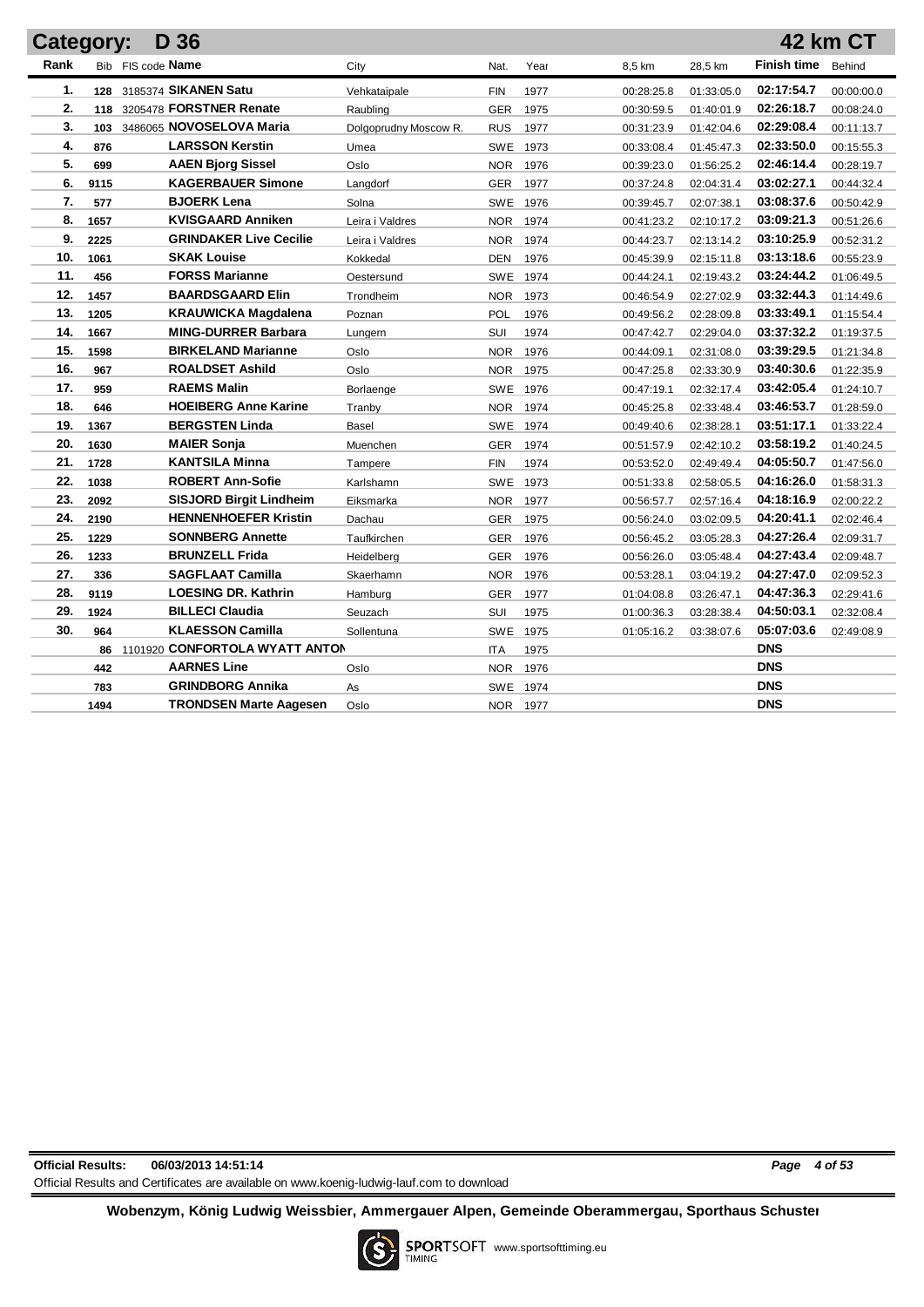|      | <b>Category:</b> | D 41                          |                         |            |          |            |            |                    | <b>42 km CT</b> |
|------|------------------|-------------------------------|-------------------------|------------|----------|------------|------------|--------------------|-----------------|
| Rank |                  | Bib FIS code Name             | City                    | Nat.       | Year     | 8,5 km     | 28,5 km    | <b>Finish time</b> | Behind          |
| 1.   | 466              | <b>FRANSSON Kicki</b>         | Naelden                 |            | SWE 1970 | 00:30:59.1 | 01:37:20.9 | 02:21:06.9         | 00:00:00.0      |
| 2.   | 1704             | <b>GRESENS Heike</b>          | Thum                    | GER        | 1971     | 00:31:35.2 | 01:44:05.2 | 02:33:38.2         | 00:12:31.3      |
| 3.   | 9056             | <b>MJOESUND Katja</b>         | Kauniainen              | <b>FIN</b> | 1971     | 00:34:30.6 | 01:50:24.6 | 02:39:45.8         | 00:18:38.9      |
| 4.   | 2268             | <b>TIKHONOVICH Irina</b>      | Moscow                  | <b>RUS</b> | 1969     | 00:37:21.9 | 01:52:39.5 | 02:40:22.0         | 00:19:15.1      |
| 5.   | 966              | <b>HAFSKJOLD Lene Hanche</b>  | Rygge                   | <b>NOR</b> | 1970     | 00:39:48.1 | 01:57:31.4 | 02:46:46.3         | 00:25:39.4      |
| 6.   | 516              | <b>VILJUGREIN Ann</b>         | Olso                    |            | NOR 1971 | 00:37:12.6 | 01:58:46.1 | 02:51:59.5         | 00:30:52.6      |
| 7.   | 110              | <b>EGER Susi</b>              | Nittendorf              | GER        | 1971     | 00:39:04.4 | 02:01:57.1 | 02:55:20.4         | 00:34:13.5      |
| 8.   | 9041             | <b>GAJDOVA Magdalena</b>      | Prag                    | CZE        | 1970     | 00:36:07.8 | 01:59:50.2 | 02:55:27.6         | 00:34:20.7      |
| 9.   | 1733             | <b>ALGOTSSON Helene</b>       | Lima                    |            | SWE 1968 | 00:36:32.5 | 02:00:24.3 | 02:55:36.9         | 00:34:30.0      |
| 10.  | 2270             | <b>BAUMGAERTEL Katharina</b>  | Eibenstock OT Carlsfeld | GER        | 1971     | 00:35:23.8 | 02:00:53.8 | 02:56:48.5         | 00:35:41.6      |
| 11.  | 866              | <b>DEGERMAN Helena</b>        | Ursviken                |            | SWE 1971 | 00:40:46.0 | 02:05:33.1 | 03:01:20.1         | 00:40:13.2      |
| 12.  | 1053             | <b>KRAFT</b> Ingela           | Salsjo-Boo              |            | SWE 1970 | 00:39:29.8 | 02:06:54.7 | 03:04:25.4         | 00:43:18.5      |
| 13.  | 1946             | <b>BAHNERT Anke</b>           | Waldheim                | GER        | 1970     | 00:37:07.5 | 02:06:58.7 | 03:10:43.9         | 00:49:37.0      |
| 14.  | 378              | <b>KARLSEN Eva Naess</b>      | Skedsmokorset           | <b>NOR</b> | 1969     | 00:40:59.5 | 02:11:05.1 | 03:11:55.7         | 00:50:48.8      |
| 15.  | 2107             | <b>WEIGELT Mandy</b>          | Wolkenstein             | GER        | 1971     | 00:41:32.9 | 02:14:04.3 | 03:13:21.1         | 00:52:14.2      |
| 16.  | 2292             | <b>KARLSSON Eva-Lena</b>      | Lidingoe                |            | SWE 1972 | 00:43:30.2 | 02:16:55.6 | 03:19:36.8         | 00:58:29.9      |
| 17.  | 311              | <b>WICKENBERG Lotta</b>       | As                      |            | SWE 1972 | 00:42:06.0 | 02:14:11.5 | 03:22:07.3         | 01:01:00.4      |
| 18.  | 1425             | <b>ETVERK Merike</b>          | Laeaene-Virumaa         | <b>EST</b> | 1971     | 00:45:12.8 | 02:19:52.7 | 03:23:27.1         | 01:02:20.2      |
| 19.  | 762              | <b>ROENNESTRAND Ingela</b>    | As                      |            | SWE 1969 | 00:44:59.7 | 02:20:54.9 | 03:24:15.2         | 01:03:08.3      |
| 20.  | 1892             | <b>STAEVES Anne</b>           | Alfter                  | <b>GER</b> | 1968     | 00:46:19.6 | 02:24:48.4 | 03:30:06.1         | 01:08:59.2      |
| 21.  | 9120             | <b>WALTER Anne</b>            | Dresden                 | <b>GER</b> | 1971     | 00:45:47.8 | 02:25:30.2 | 03:31:15.5         | 01:10:08.6      |
| 22.  | 2209             | <b>PAVLU Regina</b>           | Liberec                 | <b>CZE</b> | 1970     | 00:43:04.7 | 02:26:49.8 | 03:32:19.9         | 01:11:13.0      |
| 23.  | 2375             | <b>JAHNSSON Tuuli</b>         | <b>Espoo</b>            | <b>FIN</b> | 1968     | 00:48:04.5 | 02:28:03.8 | 03:35:31.8         | 01:14:24.9      |
| 24.  | 541              | <b>MARKLUND Linda</b>         | Stockholm               |            | SWE 1972 | 00:41:10.0 | 02:29:10.4 | 03:40:05.2         | 01:18:58.3      |
| 25.  | 9116             | <b>FRECCERO Carolin</b>       | Malmoe                  | <b>GER</b> | 1969     | 00:52:32.4 | 02:37:59.7 | 03:52:03.2         | 01:30:56.3      |
| 26.  | 1940             | <b>BONFANTI Raffaella</b>     | Calco                   | <b>ITA</b> | 1971     | 00:53:23.1 | 02:46:55.8 | 03:59:10.2         | 01:38:03.3      |
| 27.  | 495              | <b>OTTERLEI Eldrid Odden</b>  | Finstadjordet           | NOR        | 1971     | 00:50:31.3 | 02:44:31.7 | 04:01:42.1         | 01:40:35.2      |
| 28.  | 214              | <b>KNUTS Ulrika</b>           | Trollhaettan            |            | SWE 1968 | 00:50:26.4 | 02:45:40.0 | 04:03:53.5         | 01:42:46.6      |
| 29.  | 2204             | <b>DUERICHEN Annett</b>       | Dreden                  | GER        | 1969     | 00:50:37.8 | 02:46:59.5 | 04:07:26.9         | 01:46:20.0      |
| 30.  | 2368             | <b>ROUSSEAU Sabine</b>        | Muenchen                | <b>GER</b> | 1970     | 00:54:08.3 | 02:52:48.8 | 04:09:18.9         | 01:48:12.0      |
| 31.  | 1554             | <b>SCHLEGEL Ines</b>          | Pockau                  | <b>GER</b> | 1971     | 00:54:54.2 | 02:53:24.8 | 04:11:02.3         | 01:49:55.4      |
| 32.  | 1175             | <b>REZACOVA Marketa</b>       | Frymburk                | <b>CZE</b> | 1969     | 00:52:00.2 | 02:56:26.0 | 04:16:54.7         | 01:55:47.8      |
| 33.  | 1388             | <b>FINNE Randi</b>            | Nittedal                | <b>NOR</b> | 1969     | 00:55:20.7 | 02:53:45.6 | 04:17:06.3         | 01:55:59.4      |
| 34.  | 1304             | <b>SVARSTAD Anne Aslaug</b>   | Lillehammer             |            | NOR 1969 | 00:55:45.1 | 03:03:49.3 | 04:20:34.2         | 01:59:27.3      |
| 35.  | 2109             | <b>LEMPE Susanne</b>          | Seeblick                |            | GER 1968 | 00:57:55.4 | 03:10:17.7 | 04:27:45.7         | 02:06:38.8      |
| 36.  | 1603             | <b>QUELCH Christina</b>       | Toronto                 |            | CAN 1971 | 01:03:50.1 | 03:21:05.7 | 04:34:37.0         | 02:13:30.1      |
| 37.  | 671              | <b>LINK Anne</b>              | Lund                    |            | SWE 1968 | 00:57:37.2 | 03:28:14.9 | 04:55:46.5         | 02:34:39.6      |
|      | 500              | <b>DEGERMAN Marie</b>         | Stockholm               |            | SWE 1968 | 00:54:54.9 |            | <b>DNF</b>         |                 |
|      | 1271             | <b>ENDERS Katrin</b>          | Suhl                    |            | GER 1968 |            |            | <b>DNS</b>         |                 |
|      | 1822             | <b>NOKLEGAARD Hanne Sofie</b> | Oslo                    |            | NOR 1971 |            |            | <b>DNS</b>         |                 |
|      | 2040             | <b>WAIDELICH Claudia</b>      | <b>Bad Wildbad</b>      |            | GER 1970 |            |            | <b>DNS</b>         |                 |

**Official Results: 06/03/2013 14:51:14** *Page 5 of 53* Official Results and Certificates are available on www.koenig-ludwig-lauf.com to download

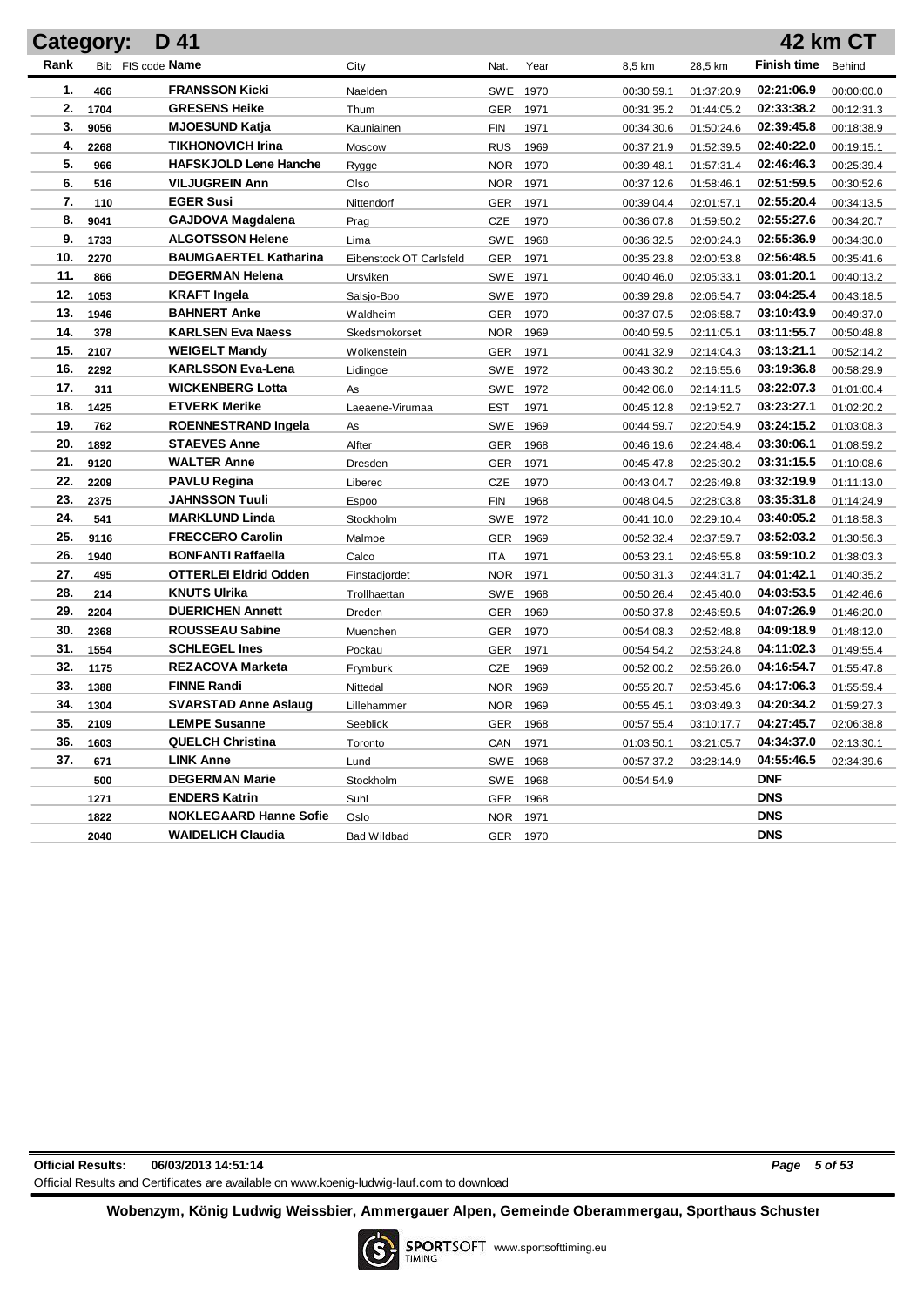|      | Category: | D 46                                   |                        |            |      |            |            |                    | <b>42 km CT</b> |
|------|-----------|----------------------------------------|------------------------|------------|------|------------|------------|--------------------|-----------------|
| Rank |           | Bib FIS code Name                      | City                   | Nat.       | Year | 8,5 km     | 28,5 km    | <b>Finish time</b> | Behind          |
| 1.   | 1121      | <b>MYHR Anne</b>                       | Oslo                   | <b>NOR</b> | 1966 | 00:34:24.3 | 01:47:41.4 | 02:36:05.2         | 00:00:00.0      |
| 2.   | 1226      | <b>BRENNHOVD Marit</b>                 | Oslo                   | <b>NOR</b> | 1965 | 00:34:23.3 | 01:47:49.5 | 02:36:07.9         | 00:00:02.7      |
| 3.   | 629       | <b>BANGMAN Elisabeth</b>               | Oestersund             | SWE 1963   |      | 00:34:29.7 | 01:52:11.3 | 02:43:42.9         | 00:07:37.7      |
| 4.   | 1037      | <b>PYOERIAEINEN Kaija</b>              | Joensuu                | <b>FIN</b> | 1965 | 00:35:19.5 | 01:54:14.0 | 02:47:03.2         | 00:10:58.0      |
| 5.   | 2105      | <b>STEINSIL Ingebjoerg</b>             | Oslo                   | <b>NOR</b> | 1967 | 00:34:49.8 | 01:54:04.9 | 02:47:43.0         | 00:11:37.8      |
| 6.   | 9112      | <b>SALA Laura</b>                      | Vedano al Lambro       | <b>ITA</b> | 1966 | 00:35:20.3 | 01:54:37.8 | 02:48:03.1         | 00:11:57.9      |
| 7.   | 370       | <b>KARLSEN Johanne Ljones</b>          | Hafrsfjord             | <b>NOR</b> | 1963 | 00:36:56.8 | 01:58:05.5 | 02:51:17.5         | 00:15:12.3      |
| 8.   | 9011      | <b>NOODT Dr. Karin</b>                 | Lehre                  | GER        | 1966 | 00:39:23.5 | 02:04:32.1 | 02:58:21.9         | 00:22:16.7      |
| 9.   | 1830      | <b>KVAERNER Anne-Berit JaavallOrie</b> |                        | <b>NOR</b> | 1964 | 00:38:47.2 | 02:05:28.2 | 03:03:07.0         | 00:27:01.8      |
| 10.  | 379       | <b>ANDREASSEN Elisabeth</b>            | Oslo                   | <b>NOR</b> | 1966 | 00:40:12.5 | 02:05:52.1 | 03:04:22.6         | 00:28:17.4      |
| 11.  | 1291      | RAPPENSBERGER Anneliese Wallgau        |                        | GER        | 1965 | 00:41:35.2 | 02:13:02.9 | 03:11:42.0         | 00:35:36.8      |
| 12.  | 825       | <b>NORDQVIST Marie</b>                 | Koeping                | SWE        | 1967 | 00:46:22.1 | 02:18:53.9 | 03:18:32.2         | 00:42:27.0      |
| 13.  | 309       | <b>KORPBERGET Heidi</b>                | Oslo                   | <b>NOR</b> | 1965 | 00:45:09.0 | 02:16:53.4 | 03:18:33.4         | 00:42:28.2      |
| 14.  | 1577      | <b>HANZLOVA Svatava</b>                | Havirov-Mesto          | CZE        | 1966 | 00:42:57.3 | 02:16:02.8 | 03:18:59.6         | 00:42:54.4      |
| 15.  | 216       | <b>OLOFSSON Lotta</b>                  | Trollhaettan           | SWE        | 1963 | 00:43:53.7 | 02:21:53.1 | 03:25:31.1         | 00:49:25.9      |
| 16.  | 1465      | <b>STEINSLI Jartrud</b>                | Oslo                   | <b>NOR</b> | 1966 | 00:46:38.6 | 02:24:18.7 | 03:25:47.4         | 00:49:42.2      |
| 17.  | 2272      | <b>BRASSILL Sally</b>                  | Jackson                | USA        | 1963 | 00:48:03.7 | 02:27:13.8 | 03:31:17.6         | 00:55:12.4      |
| 18.  | 390       | <b>ERIKSSON Suzanne</b>                | Goeteborg              | SWE        | 1966 | 00:45:11.0 | 02:23:15.8 | 03:31:48.5         | 00:55:43.3      |
| 19.  | 827       | <b>WAENGLUND Carina</b>                | Spanga                 | SWE 1963   |      | 00:51:32.3 | 02:40:47.7 | 03:46:21.7         | 01:10:16.5      |
| 20.  | 1885      | <b>SCHUETZ Dr. Grit</b>                | Leipzig                | GER        | 1964 | 00:45:48.7 | 02:33:41.5 | 03:46:42.0         | 01:10:36.8      |
| 21.  | 289       | <b>SORBY Anette</b>                    | Garmisch-Partenkirchen | DEN        | 1965 | 00:43:20.9 | 02:38:33.5 | 03:49:23.2         | 01:13:18.0      |
| 22.  | 1180      | <b>HABERGET Bodil</b>                  | Elverum                | <b>NOR</b> | 1963 | 00:44:47.1 | 02:38:02.8 | 03:49:23.5         | 01:13:18.3      |
| 23.  | 1858      | THOMASGAARD Trude Berget Elverum       |                        | NOR.       | 1963 | 00:48:25.3 | 02:38:01.6 | 03:49:24.4         | 01:13:19.2      |
| 24.  | 209       | JERTBORN Cecilla                       | Hindas                 | SWE 1963   |      | 00:50:06.4 | 02:39:28.3 | 03:50:11.8         | 01:14:06.6      |
| 25.  | 745       | <b>OEHLUND Asa</b>                     | Sollentuna             | SWE 1963   |      | 00:51:01.4 | 02:37:13.5 | 03:51:44.4         | 01:15:39.2      |
| 26.  | 9008      | <b>WENDELSTEIN Barbara</b>             | Muenchen               | GER        | 1965 | 00:51:47.8 | 02:37:49.9 | 03:51:47.1         | 01:15:41.9      |
| 27.  | 1526      | <b>SKARNER Eva</b>                     | Haesselby              | <b>SWE</b> | 1965 | 00:46:36.3 | 02:34:20.5 | 03:51:49.5         | 01:15:44.3      |
| 28.  | 2137      | <b>MUSCHNER Catharina</b>              | Zella-Mehlis           | GER        | 1965 | 00:54:11.7 | 02:44:17.5 | 03:55:11.0         | 01:19:05.8      |
| 29.  | 1739      | <b>SIXTEN Cecilia</b>                  | Vittsjoe               | <b>SWE</b> | 1966 | 00:48:25.3 | 02:40:01.2 | 03:55:31.7         | 01:19:26.5      |
| 30.  | 1721      | <b>BODO Monika</b>                     | Muenchen               | AUT        | 1963 | 00:51:24.7 | 02:39:19.1 | 03:56:06.8         | 01:20:01.6      |
| 31.  | 1371      | <b>HINKEL Katja</b>                    | Dresden                | GER        | 1965 | 00:51:41.5 | 02:43:28.5 | 03:59:48.4         | 01:23:43.2      |
| 32.  | 1187      | <b>TOEPPER Gudrun</b>                  | Dresden                | GER        | 1966 | 00:52:04.7 | 02:47:36.4 | 04:00:14.2         | 01:24:09.0      |
| 33.  | 917       | <b>VON FRENCKELL Sofie</b>             | Grankulla              | <b>FIN</b> | 1967 | 00:51:39.3 | 02:44:50.2 | 04:01:22.5         | 01:25:17.3      |
| 34.  | 2296      | <b>BJOERE Elisabeth</b>                | Noresund               | NOR.       | 1966 | 00:56:24.7 | 02:54:46.3 | 04:14:21.8         | 01:38:16.6      |
| 35.  | 623       | <b>RENEFLOT Ingse E</b>                | Moss                   | NOR 1963   |      | 00:53:23.8 | 02:55:04.3 | 04:15:01.0         | 01:38:55.8      |
| 36.  | 9137      | <b>STEWART Hege Masdalen</b>           | Sundebru               | NOR 1967   |      | 00:55:19.5 | 03:03:52.6 | 04:17:11.6         | 01:41:06.4      |
| 37.  | 1808      | <b>UKKONEN Outi</b>                    | Joensuu                | <b>FIN</b> | 1965 | 00:59:19.0 | 02:57:57.8 | 04:20:09.8         | 01:44:04.6      |
| 38.  | 1164      | <b>PLATHE Silke</b>                    | Halle                  | <b>GER</b> | 1963 | 00:54:21.4 | 03:06:36.9 | 04:23:24.9         | 01:47:19.7      |
| 39.  | 1926      | <b>MARJAKANGAS Anne</b>                | Lappeenranta           | <b>FIN</b> | 1963 | 00:58:59.2 | 03:07:32.3 | 04:25:42.8         | 01:49:37.6      |
| 40.  | 563       | <b>WOLFBRANDT Annika</b>               | Goeteborg              | SWE 1963   |      | 00:56:42.7 | 03:02:55.5 | 04:28:16.9         | 01:52:11.7      |
| 41.  | 1287      | <b>LANGER Sibylle</b>                  | Aspach                 | <b>GER</b> | 1967 | 00:58:31.1 | 03:16:32.7 | 04:38:55.6         | 02:02:50.4      |
| 42.  | 857       | <b>KLEE Birgit</b>                     | Panketal               | <b>GER</b> | 1966 | 00:57:47.7 | 03:11:13.1 | 04:39:55.6         | 02:03:50.4      |
| 43.  | 1261      | <b>HAMMER Antie</b>                    | Erlangen               | <b>GER</b> | 1967 | 01:05:06.5 | 03:22:01.3 | 04:44:56.3         | 02:08:51.1      |
| 44.  | 1894      | <b>THENHAUS Carola</b>                 | Karlsruhe              | <b>GER</b> | 1964 | 01:00:40.8 | 03:22:52.1 | 04:51:17.3         | 02:15:12.1      |
| 45.  | 1495      | <b>TVEIT Anne Marie</b>                | Toervikbygd            | <b>NOR</b> | 1966 | 01:02:56.5 | 03:32:41.8 | 05:10:25.7         | 02:34:20.5      |
|      | 2370      | <b>LINDFORS Mona</b>                   | Loviisa                | <b>FIN</b> | 1965 | 00:58:02.3 |            | DSQ                |                 |
|      | 566       | <b>KOEHLER Martina</b>                 | Landshut               | <b>GER</b> | 1967 |            |            | <b>DNS</b>         |                 |
|      | 578       | NYKVIST Annika                         | Huddinge               | SWE 1965   |      |            |            | <b>DNS</b>         |                 |
|      | 584       | <b>AALMEN Trude</b>                    | Narvik                 | NOR 1965   |      |            |            | <b>DNS</b>         |                 |
|      | 889       | <b>WATSON Pia</b>                      | Kungsbacka             | SWE 1965   |      |            |            | <b>DNS</b>         |                 |
|      | 1207      | LINDHOLM Pia                           | Kiruna                 | SWE 1966   |      |            |            | <b>DNS</b>         |                 |
|      | 1460      | <b>DYRHOVD Unni Rossum</b>             | Kroederen              | NOR 1963   |      |            |            | <b>DNS</b>         |                 |
|      | 1486      | <b>CARSTENS Anne Lise</b>              | Kristiansand           | NOR 1963   |      |            |            | <b>DNS</b>         |                 |
|      | 1669      | <b>BRZEZINSKI Ina</b>                  | Ottendorf-Okrilla      | GER        | 1965 |            |            | <b>DNS</b>         |                 |
|      | 1770      | <b>BERZELL Eva</b>                     | Stockholm              | SWE 1963   |      |            |            | <b>DNS</b>         |                 |
|      | 2000      | <b>MAIER Walburga</b>                  | Inzell                 | GER 1967   |      |            |            | <b>DNS</b>         |                 |

**Official Results: 06/03/2013 14:51:14** *Page 6 of 53*

Official Results and Certificates are available on www.koenig-ludwig-lauf.com to download

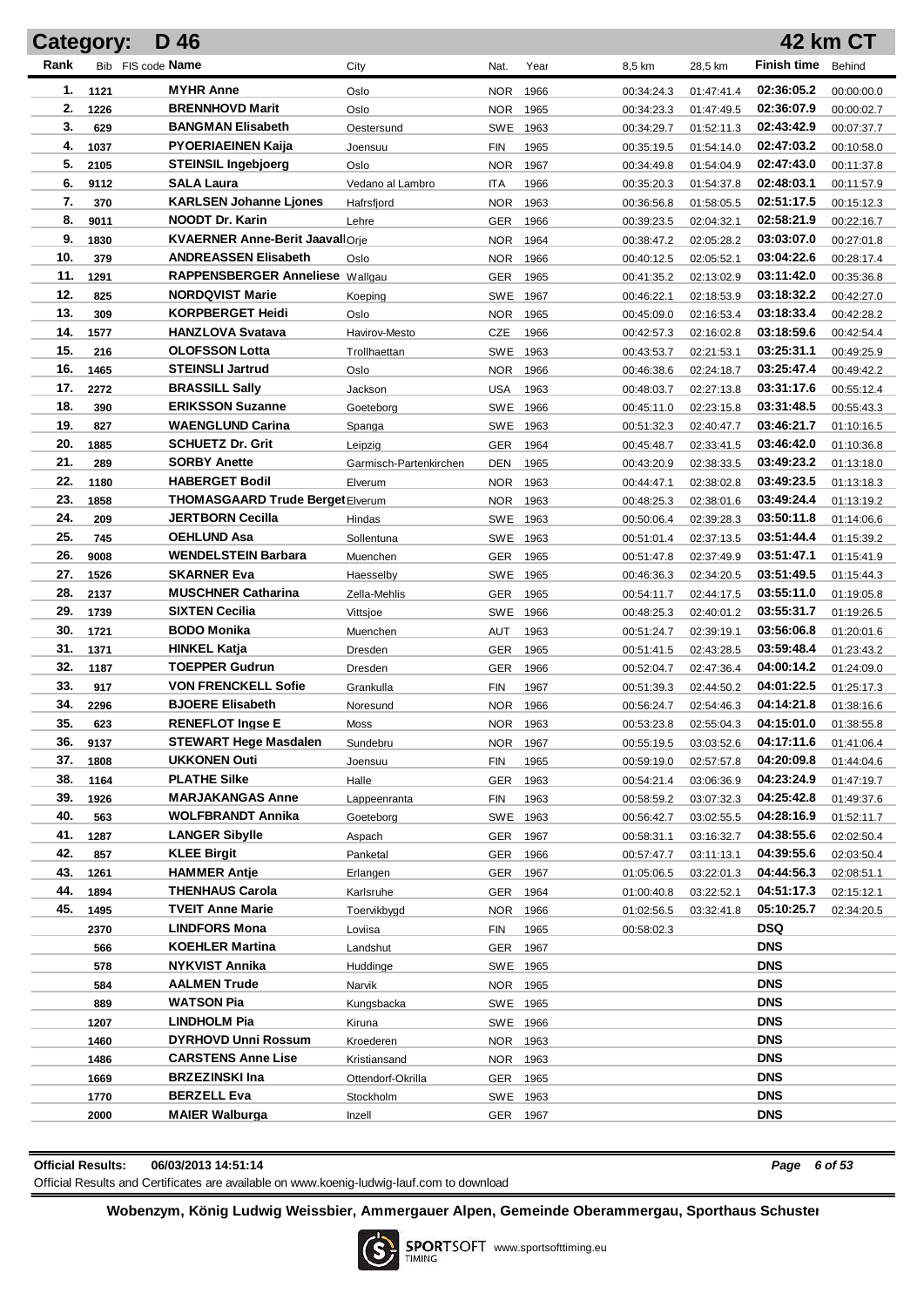| <b>Category:</b> |              | D 51                                                               |                    |                    |              |                          |                          |                          | 42 km CT                 |
|------------------|--------------|--------------------------------------------------------------------|--------------------|--------------------|--------------|--------------------------|--------------------------|--------------------------|--------------------------|
| Rank             |              | Bib FIS code Name                                                  | City               | Nat.               | Year         | 8,5 km                   | 28,5 km                  | <b>Finish time</b>       | Behind                   |
| 1.               | 892          | <b>CHRIST Martina</b>                                              | Tambach-Dietharz   | <b>GER</b>         | 1958         | 00:32:29.8               | 01:49:24.3               | 02:40:43.1               | 00:00:00.0               |
| 2.               | 396          | <b>AARRESTAD Cathrine Bendz</b> Stavanger                          |                    | <b>NOR</b>         | 1962         | 00:35:41.1               | 01:52:08.6               | 02:41:23.2               | 00:00:40.1               |
| 3.               | 9042         | <b>GURYEVA Vera</b>                                                | Moskau             | <b>RUS</b>         | 1960         | 00:37:44.9               | 02:01:06.7               | 02:54:37.6               | 00:13:54.5               |
| 4.               | 812          | <b>EVALDSSON Ann-Cristin</b>                                       | Malungfors         | SWE                | 1961         | 00:35:55.2               | 02:01:08.6               | 02:59:07.5               | 00:18:24.4               |
| 5.               | 258          | <b>WEISBECKER-SCHEHL Rita</b>                                      | Siegsdorf          | <b>GER</b>         | 1962         | 00:36:06.2               | 02:00:48.3               | 02:59:15.9               | 00:18:32.8               |
| 6.               | 9101         | <b>SOLAAS Anne</b>                                                 | Lillehammer        | <b>NOR</b>         | 1958         | 00:42:27.1               | 02:05:15.2               | 03:00:12.6               | 00:19:29.5               |
| 7.               | 737          | <b>WENNBERG Anne</b>                                               | Oeverkalix         | SWE                | 1959         | 00:45:03.8               | 02:11:38.4               | 03:06:37.2               | 00:25:54.1               |
| 8.               | 1374         | <b>STRANDLIE Aashild Stuve</b>                                     | Hunndalen          | <b>NOR</b>         | 1962         | 00:44:16.7               | 02:10:36.5               | 03:07:32.4               | 00:26:49.3               |
| 9.               | 2162         | <b>VERDIESEN-WOLTHUIS Anja</b>                                     | Gouda              | <b>NED</b>         | 1959         | 00:45:07.0               | 02:17:45.6               | 03:15:57.3               | 00:35:14.2               |
| 10.              | 1878         | <b>ELVSAAS Berit</b>                                               | Moss               | <b>NOR</b>         | 1959         | 00:43:00.3               | 02:16:03.3               | 03:17:22.5               | 00:36:39.4               |
| 11.              | 626          | <b>HOLM Carola</b>                                                 | Norberg            | SWE                | 1961         | 00:45:19.7               | 02:19:47.4               | 03:19:14.0               | 00:38:30.9               |
| 12.              | 9047         | <b>AVANZA Paola</b>                                                | Monticello Brianza | <b>ITA</b>         | 1960         | 00:42:33.1               | 02:18:07.0               | 03:20:48.4               | 00:40:05.3               |
| 13.              | 1841         | <b>SAETHER Bente</b>                                               | Bekkestua          | <b>NOR</b>         | 1962         | 00:47:47.1               | 02:24:09.9               | 03:25:33.4               | 00:44:50.3               |
| 14.              | 1710         | <b>OLSEN Liv Lende</b>                                             | Sirevaag           | <b>NOR</b>         | 1958         | 00:45:21.6               | 02:23:25.6               | 03:27:53.5               | 00:47:10.4               |
| 15.              | 9106         | <b>KLINGER Dr. Gunda</b>                                           | Annaberg-Buchholz  | <b>GER</b>         | 1962         | 00:44:42.6               | 02:25:49.5               | 03:31:53.2               | 00:51:10.1               |
| 16.              | 1263         | <b>GISHOLT Ase</b>                                                 | Oslo               | <b>NOR</b>         | 1961         | 00:45:51.0               | 02:27:48.4               | 03:33:15.8               | 00:52:32.7               |
| 17.              | 471          | <b>AUGDAL Astrid</b>                                               | Oslo               | <b>NOR</b>         | 1960         | 00:48:31.6               | 02:30:27.0               | 03:35:23.4               | 00:54:40.3               |
| 18.              | 1031         | <b>BORGEJORDET Gun Ase</b>                                         | Kongsberg          | <b>NOR</b>         | 1962         | 00:44:09.2               | 02:27:39.7               | 03:37:32.5               | 00:56:49.4               |
| 19.              | 1588         | <b>BIRATH Christina</b>                                            | Svanesund          | SWE                | 1960         | 00:45:58.6               | 02:28:05.7               | 03:37:51.1               | 00:57:08.0               |
| 20.              | 680          | <b>OISETH Trine</b>                                                | Loerenskog         | NOR.               | 1960         | 00:47:51.9               | 02:31:15.5               | 03:39:30.4               | 00:58:47.3               |
| 21.              | 746          | <b>BYLOCK Susanne</b>                                              | Hovas              | SWE 1959           |              | 00:45:06.0               | 02:29:29.4               | 03:39:38.6               | 00:58:55.5               |
| 22.              | 1578         | <b>SETTERWALL Caroline</b>                                         | Soederbaerke       | SWE 1961           |              | 00:52:46.4               | 02:40:39.0               | 03:47:11.1               | 01:06:28.0               |
| 23.              | 9023         | <b>BUERST Dr. Maria</b>                                            | Schwarzach         | <b>GER</b>         | 1959         | 00:52:58.0               | 02:41:37.4               | 03:51:08.8               | 01:10:25.7               |
| 24.              | 1840         | <b>DIETEREN Heike</b>                                              | Bensheim           | <b>GER</b>         | 1959         | 00:46:54.6               | 02:36:29.5               | 03:51:10.8               | 01:10:27.7               |
| 25.              | 1905         | <b>MUELLER Carola</b>                                              | Hohburg            | <b>GER</b>         | 1962         | 00:44:59.3               | 02:36:18.5               | 03:52:55.7               | 01:12:12.6               |
| 26.              | 1617         | <b>STRAY Vivian Raa</b>                                            | Kristiansand       | NOR.               | 1960         | 00:47:50.5               | 02:41:52.2               | 03:53:23.0               | 01:12:39.9               |
| 27.<br>28.       | 995          | <b>HILLESDAL Anne Grethe Olsei Stord</b><br><b>VEGGELAND Turid</b> |                    | NOR.               | 1958         | 00:50:34.3               | 02:41:02.9               | 03:54:14.1<br>03:54:21.4 | 01:13:31.0               |
| 29.              | 9043<br>1688 | <b>PAVELIC Tina</b>                                                | Skien              | NOR.<br><b>USA</b> | 1959<br>1958 | 00:48:22.5               | 02:38:09.5<br>02:41:49.3 | 03:54:40.8               | 01:13:38.3               |
| 30.              | 560          | <b>JANSLAETT Yvonne</b>                                            | Oregon<br>Partille | SWE                | 1961         | 00:51:34.1<br>00:47:16.0 | 02:41:23.6               | 03:55:48.2               | 01:13:57.7<br>01:15:05.1 |
| 31.              | 9032         | <b>HIETANEN Jaana</b>                                              | Helsinki           | <b>FIN</b>         | 1961         | 00:53:43.2               | 02:43:37.4               | 03:56:05.8               | 01:15:22.7               |
| 32.              | 1351         | <b>KONTTINEN Jaana</b>                                             | Joensuu            | <b>FIN</b>         | 1962         | 00:53:44.7               | 02:43:35.6               | 03:56:05.9               | 01:15:22.8               |
| 33.              | 955          | <b>SMITH Brenda</b>                                                | Schumacher         | CAN                | 1958         | 00:53:36.8               | 02:43:56.9               | 03:57:12.6               | 01:16:29.5               |
| 34.              | 1936         | <b>NEUSS Elisabeth</b>                                             | Muenchen           | <b>GER</b>         | 1961         | 00:47:06.6               | 02:41:13.3               | 03:57:29.3               | 01:16:46.2               |
| 35.              | 839          | <b>LETIGANGAS Helge</b>                                            | Ranasfoss          | NOR 1962           |              | 00:50:17.9               | 02:40:13.1               | 03:58:27.0               | 01:17:43.9               |
| 36.              | 1477         | <b>KVAMSO Anniken</b>                                              | Kolbotn            | NOR 1961           |              | 00:48:49.9               | 02:46:21.0               | 03:58:57.7               | 01:18:14.6               |
| 37.              | 2133         | <b>WHITE Tonya</b>                                                 | Rotterdam          | NED                | 1962         | 00:49:23.5               | 02:43:49.9               | 03:59:46.9               | 01:19:03.8               |
| 38.              | 1297         | <b>BJORKMAN Marie P</b>                                            | Uppl-Vasby         | SWE 1961           |              | 00:50:59.9               | 02:45:54.1               | 04:01:19.6               | 01:20:36.5               |
| 39.              | 9074         | <b>SCHREYECK Dr. Anja</b>                                          | Reutlingen         | <b>GER</b>         | 1962         | 00:53:30.5               | 02:49:32.6               | 04:08:54.7               | 01:28:11.6               |
| 40.              | 1965         | <b>BREBURDOVA Hana</b>                                             | Prag 9             | <b>CZE</b>         | 1961         | 00:55:11.3               | 02:56:35.8               | 04:13:21.6               | 01:32:38.5               |
| 41.              | 1142         | <b>KLINGT Susanna</b>                                              | Taeby              | SWE 1962           |              | 00:53:29.7               | 02:54:42.7               | 04:15:25.7               | 01:34:42.6               |
| 42.              | 1321         | <b>ORTLAUF Kerstin</b>                                             | Nuernberg          | <b>GER</b>         | 1961         | 00:50:26.7               | 02:58:54.3               | 04:20:05.5               | 01:39:22.4               |
| 43.              | 2185         | <b>GROMUSOVA Alexandra</b>                                         | Valasske Mezirici  | <b>CZE</b>         | 1962         | 01:01:06.0               | 03:08:29.1               | 04:25:48.1               | 01:45:05.0               |
| 44.              | 676          | LAITALA Marja-Liisa                                                | Koivisto           | <b>FIN</b>         | 1959         | 00:56:17.1               | 03:08:21.2               | 04:27:40.2               | 01:46:57.1               |
| 45.              | 9097         | <b>HRUBANOVA Vera Dr.</b>                                          | Olomouc            | <b>CZE</b>         | 1959         | 00:56:11.1               | 03:16:24.8               | 04:38:06.1               | 01:57:23.0               |
| 46.              | 1144         | <b>KRAMERS Anna</b>                                                | Taeby              | SWE 1961           |              | 01:01:20.4               | 03:16:29.9               | 04:40:15.1               | 01:59:32.0               |
| 47.              | 1777         | <b>WALTER Denise</b>                                               | Ottawa             | CAN                | 1959         | 00:59:37.8               | 03:17:10.6               | 04:45:31.4               | 02:04:48.3               |
| 48.              | 1795         | <b>AUCLAIR Danielle</b>                                            | Ottawa             | CAN                | 1958         | 00:59:38.1               | 03:21:22.6               | 04:53:17.7               | 02:12:34.6               |
| 49.              | 498          | <b>HART Leanne</b>                                                 | Tawonga South      | <b>AUS</b>         | 1958         | 00:56:40.5               | 03:22:44.7               | 04:54:38.8               | 02:13:55.7               |
| 50.              | 290          | <b>KRUEGER Walburga</b>                                            | Wien               | <b>GER</b>         | 1961         | 00:55:16.0               | 03:22:29.9               | 04:56:37.0               | 02:15:53.9               |
|                  | 9003         | <b>BJOERNDALEN Hilde JohanneOslo</b>                               |                    | <b>NOR</b>         | 1959         | 01:34:29.5               |                          | <b>DSQ</b>               |                          |
|                  | 1491         | <b>ROEYRVIK May Britt</b>                                          | Norheimsund        | <b>NOR</b>         | 1961         |                          |                          | <b>DNS</b>               |                          |
|                  | 1668         | <b>GJERTSEN Yvonne</b>                                             | Kristiansand       | NOR 1960           |              |                          |                          | <b>DNS</b>               |                          |

| <b>Official Results:</b> | 06/03/2013 14:51:14                                                                       |
|--------------------------|-------------------------------------------------------------------------------------------|
|                          | Official Results and Certificates are available on www.koenig-ludwig-lauf.com to download |

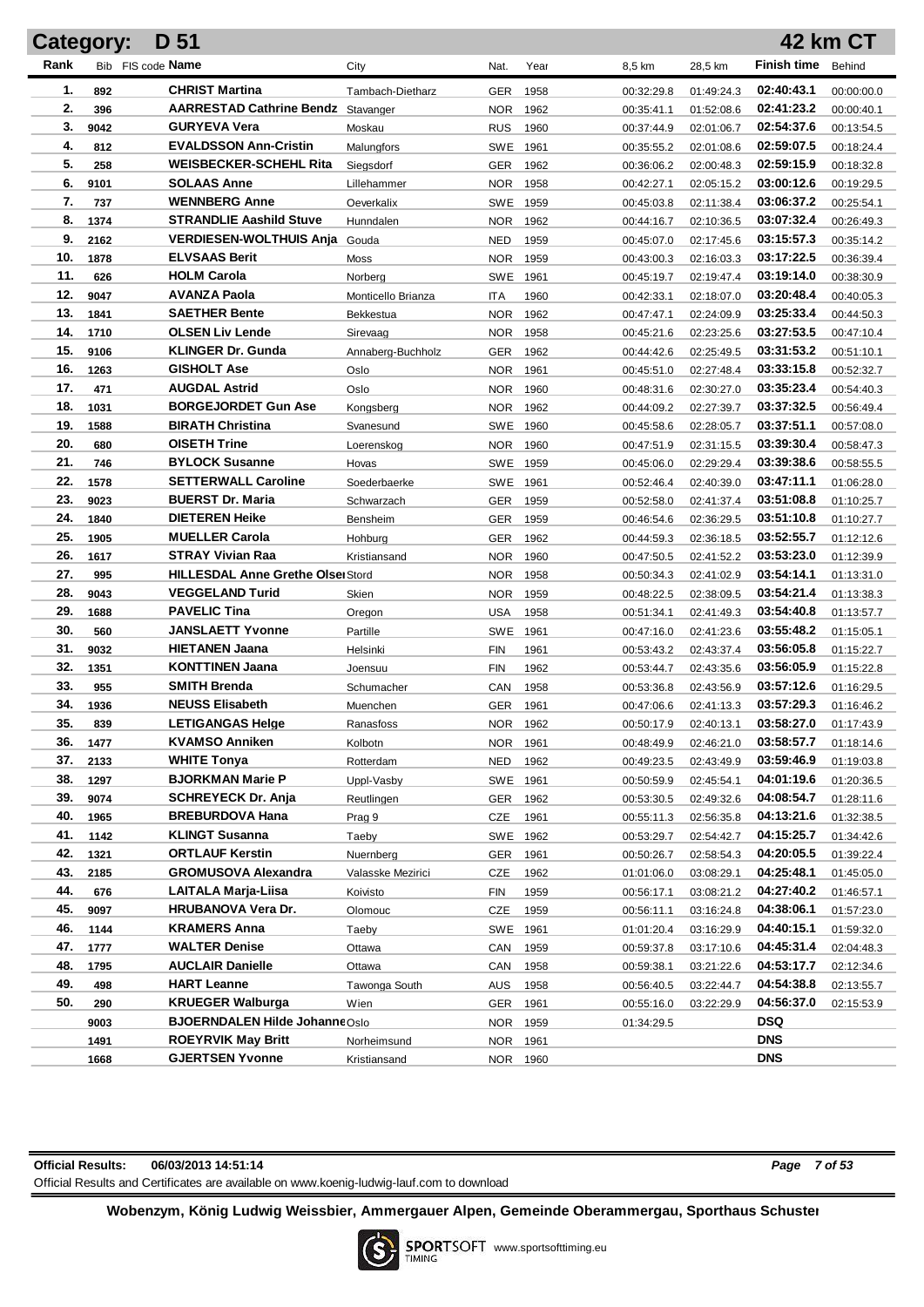|      | Category: | D 56                           |                 |            |          |            |            |                    | 42 km CT   |
|------|-----------|--------------------------------|-----------------|------------|----------|------------|------------|--------------------|------------|
| Rank |           | Bib FIS code Name              | City            | Nat.       | Year     | 8,5 km     | 28,5 km    | <b>Finish time</b> | Behind     |
| 1.   | 9076      | <b>MEYER Dr. Monika</b>        | Zella-Mehlis    | <b>GER</b> | 1956     | 00:31:41.7 | 01:43:48.6 | 02:31:22.9         | 00:00:00.0 |
| 2.   | 2284      | <b>NATVIG Kari</b>             | Nittedal        | <b>NOR</b> | 1957     | 00:36:18.9 | 01:53:54.2 | 02:44:47.8         | 00:13:24.9 |
| 3.   | 1485      | <b>HAVERSTAD Helga</b>         | Tranby          | <b>NOR</b> | 1956     | 00:37:31.4 | 01:58:34.4 | 02:49:59.6         | 00:18:36.7 |
| 4.   | 1027      | <b>TRANDUM Ingebjoerg</b>      | Skollenborg     | <b>NOR</b> | 1954     | 00:37:44.8 | 02:00:54.8 | 02:55:28.3         | 00:24:05.4 |
| 5.   | 991       | <b>BENGTSSON Karin</b>         | Visby           | <b>SWE</b> | 1957     | 00:36:35.5 | 02:02:32.6 | 02:58:15.0         | 00:26:52.1 |
| 6.   | 1140      | <b>MILLER GRONDALEN Esther</b> | Burns Lake BC   | CAN        | 1957     | 00:42:47.4 | 02:08:52.1 | 03:04:28.3         | 00:33:05.4 |
| 7.   | 2171      | <b>AMUNDSEN Bente</b>          | Kristiansand S  | NOR.       | 1956     | 00:47:59.3 | 02:21:27.5 | 03:15:27.4         | 00:44:04.5 |
| 8.   | 2289      | <b>TOKHEIM Berit Oppedal</b>   | Tranby          | <b>NOR</b> | 1956     | 00:41:30.4 | 02:14:34.5 | 03:16:30.1         | 00:45:07.2 |
| 9.   | 937       | <b>SCHLAGER Veronika</b>       | Mariazell       | <b>AUT</b> | 1955     | 00:43:52.2 | 02:17:33.0 | 03:18:54.8         | 00:47:31.9 |
| 10.  | 403       | <b>LEVI Nicoletta</b>          |                 | <b>ITA</b> | 1957     | 00:41:31.6 | 02:17:18.9 | 03:19:27.0         | 00:48:04.1 |
| 11.  | 386       | <b>JORSTAD Anna K Torseke</b>  | Lillehammer     | <b>NOR</b> | 1956     | 00:43:23.8 | 02:21:06.3 | 03:24:42.1         | 00:53:19.2 |
| 12.  | 1499      | <b>MOERCH Anne</b>             | Isdalstoe       | <b>NOR</b> | 1955     | 00:42:25.1 | 02:19:52.2 | 03:27:30.9         | 00:56:08.0 |
| 13.  | 1455      | <b>AAGESEN Tove Ellen</b>      | Honefoss        | <b>NOR</b> | 1953     | 00:44:01.5 | 02:25:52.0 | 03:33:47.4         | 01:02:24.5 |
| 14.  | 1544      | <b>PROCHAZKOVA Irene</b>       | Prag 4          | CZE        | 1953     | 00:47:26.3 | 02:28:45.1 | 03:36:18.2         | 01:04:55.3 |
| 15.  | 1600      | <b>HALFTER Sybille</b>         | Amtsberg        | GER        | 1957     | 00:48:11.4 | 02:29:32.4 | 03:36:18.5         | 01:04:55.6 |
| 16.  | 2224      | <b>MELLBYE Elisabeth</b>       | Roen            | <b>NOR</b> | 1954     | 00:47:10.7 | 02:29:17.2 | 03:37:34.4         | 01:06:11.5 |
| 17.  | 1954      | <b>HUBER Bettina</b>           | Oberhaching     | GER        | 1956     | 00:47:27.5 | 02:30:58.9 | 03:37:49.0         | 01:06:26.1 |
| 18.  | 1348      | <b>FROESTRUP Anne Cathrine</b> | Oslo            | <b>NOR</b> | 1954     | 00:45:46.7 | 02:30:11.9 | 03:38:29.3         | 01:07:06.4 |
| 19.  | 1447      | <b>UUETALU Rita</b>            | Laeaene-Virumaa | <b>EST</b> | 1957     | 00:50:36.7 | 02:34:09.1 | 03:43:04.2         | 01:11:41.3 |
| 20.  | 759       | <b>ERIKSSON Ann</b>            | Saltjoe-Duvnaes | <b>SWE</b> | 1956     | 00:48:59.0 | 02:35:27.6 | 03:45:51.9         | 01:14:29.0 |
| 21.  | 1033      | <b>KOUBKOVA Ilona</b>          | Praha 10        | CZE        | 1956     | 00:50:57.2 | 02:41:22.6 | 03:54:13.9         | 01:22:51.0 |
| 22.  | 2280      | <b>LANTZBERG-BARZ Traudi</b>   |                 | GER        | 1956     | 00:48:18.6 | 02:40:54.4 | 03:56:25.0         | 01:25:02.1 |
| 23.  | 1026      | <b>LIA Bente</b>               | Kongsberg       | <b>NOR</b> | 1956     | 00:49:50.7 | 02:42:18.3 | 03:56:41.8         | 01:25:18.9 |
| 24.  | 1165      | <b>KUHN Karin</b>              | Nuernberg       | GER        | 1953     | 00:52:07.3 | 02:48:56.2 | 04:06:36.2         | 01:35:13.3 |
| 25.  | 1196      | <b>HOIBO Sissel Anette</b>     | Kristiansand    | <b>NOR</b> | 1955     | 00:51:50.7 | 02:50:43.3 | 04:06:56.3         | 01:35:33.4 |
| 26.  | 1730      | <b>HOLASOVA Jarmila</b>        | Prag            | CZE        | 1954     | 00:49:07.0 | 02:47:14.8 | 04:07:04.7         | 01:35:41.8 |
| 27.  | 1077      | <b>KLEV Trine Moerch</b>       | Fredrikstad     | <b>NOR</b> | 1955     | 00:52:05.6 | 02:51:17.5 | 04:10:55.1         | 01:39:32.2 |
| 28.  | 1479      | <b>LERVIK Bente</b>            | Slependen       | <b>NOR</b> | 1956     | 00:56:12.5 | 03:01:02.1 | 04:18:56.2         | 01:47:33.3 |
| 29.  | 9012      | <b>UNGERHOLM Britta</b>        | Goeteborg       | SWE        | 1956     | 00:56:04.0 | 02:56:46.0 | 04:19:32.0         | 01:48:09.1 |
| 30.  | 970       | <b>WOLFF Kerstin</b>           | Tumba           |            | SWE 1957 | 00:53:44.9 | 02:56:45.3 | 04:21:02.5         | 01:49:39.6 |
| 31.  | 1284      | <b>ESKELINEN Liisa</b>         | Sysmae          | <b>FIN</b> | 1957     | 00:57:50.1 | 03:02:54.0 | 04:21:42.9         | 01:50:20.0 |
| 32.  | 154       | <b>CROTEAU Stephanie</b>       | Minneapolis     | <b>USA</b> | 1957     | 00:58:39.1 | 03:11:44.8 | 04:27:19.4         | 01:55:56.5 |
| 33.  | 491       | <b>ROESLER Karen</b>           | Minneapolis     | <b>USA</b> | 1954     | 01:01:07.6 | 03:14:04.1 | 04:28:32.4         | 01:57:09.5 |
| 34.  | 627       | <b>HOFVERBERG Helena</b>       | Sollentuna      | SWE        | 1955     | 00:59:02.7 | 03:06:28.2 | 04:29:20.8         | 01:57:57.9 |
| 35.  | 1806      | <b>FURENDAL UIIa</b>           | Oerebro         |            | SWE 1956 | 00:58:44.3 | 03:17:42.5 | 04:44:52.4         | 02:13:29.5 |
| 36.  | 1558      | <b>KUCZYNSKA Danuta</b>        | Janow           | POL        | 1954     | 01:02:23.7 | 03:22:42.5 | 04:45:32.9         | 02:14:10.0 |
| 37.  | 641       | <b>OTYPKA Marcella</b>         | Saint Paul      | <b>USA</b> | 1955     | 01:03:18.3 | 03:24:06.9 | 04:45:57.0         | 02:14:34.1 |
| 38.  | 9025      | <b>OESTRING Annika</b>         | Saltsjoebaden   |            | SWE 1953 | 00:57:48.0 | 03:32:45.0 | 05:09:06.6         | 02:37:43.7 |
|      | 374       | <b>LENES Haldis</b>            | Lillehammer     | <b>NOR</b> | 1957     |            |            | <b>DNS</b>         |            |
|      | 1493      | <b>HIIM Wenche</b>             | Sandnes         | <b>NOR</b> | 1957     |            |            | <b>DNS</b>         |            |

| <b>Category:</b> |      | D 61                                        |                 |            |      |            |            |                    |            |
|------------------|------|---------------------------------------------|-----------------|------------|------|------------|------------|--------------------|------------|
| Rank             |      | Bib FIS code Name                           | City            | Nat.       | Year | 8,5 km     | 28,5 km    | <b>Finish time</b> | Behind     |
|                  | 304  | <b>MAAVIRTA Taina</b>                       | <b>Espoo</b>    | <b>FIN</b> | 1952 | 00:38:46.7 | 02:03:24.6 | 03:00:01.5         | 00:00:00.0 |
| 2.               | 2371 | <b>RAND Jacquie</b>                         | Fig Tree Pocket | <b>AUS</b> | 1952 | 00:40:48.2 | 02:15:43.6 | 03:15:48.7         | 00:15:47.2 |
| 3.               | 738  | <b>LINDGREN Gretchen</b>                    | St. Cloud       | <b>USA</b> | 1948 | 00:47:55.3 | 02:31:37.6 | 03:40:47.8         | 00:40:46.3 |
| 4.               | 743  | <b>FRIBERG Lisen</b>                        | Raettvik        | <b>SWE</b> | 1950 | 00:45:20.5 | 02:34:21.8 | 03:45:19.2         | 00:45:17.7 |
| 5.               | 1363 | <b>NYPAN Elin Synnove</b>                   | Trondheim       | <b>NOR</b> | 1948 | 00:48:44.3 | 02:34:50.1 | 03:45:21.0         | 00:45:19.5 |
| 6.               | 1403 | <b>PESOLA Lea</b>                           | Lahti           | <b>FIN</b> | 1950 | 00:51:36.1 | 02:38:13.6 | 03:47:13.1         | 00:47:11.6 |
| 7.               | 1724 | <b>PALFI Edelgard</b>                       | Dresden         | <b>GER</b> | 1952 | 00:51:13.8 | 02:51:31.2 | 04:10:09.6         | 01:10:08.1 |
| 8.               | 2058 | <b>GILL EIKe</b>                            | Riesa           | <b>GER</b> | 1952 | 00:54:44.0 | 02:57:58.4 | 04:13:56.8         | 01:13:55.3 |
| 9.               | 487  | <b>SUNDNES Susanne Lehmann</b>              | Rasta           | <b>NOR</b> | 1951 | 00:52:01.2 | 02:52:53.9 | 04:14:35.8         | 01:14:34.3 |
| 10.              | 9015 | <b>ANTOLAK Kathi</b>                        | Bend, Oregon    | <b>USA</b> | 1952 | 00:58:27.5 | 03:16:15.3 | 04:34:33.2         | 01:34:31.7 |
| 11.              | 1506 | BAAGENHOLM Torun Catarina Vaestra Froelunda |                 | <b>SWE</b> | 1948 | 00:59:42.2 | 03:17:56.1 | 04:35:21.9         | 01:35:20.4 |

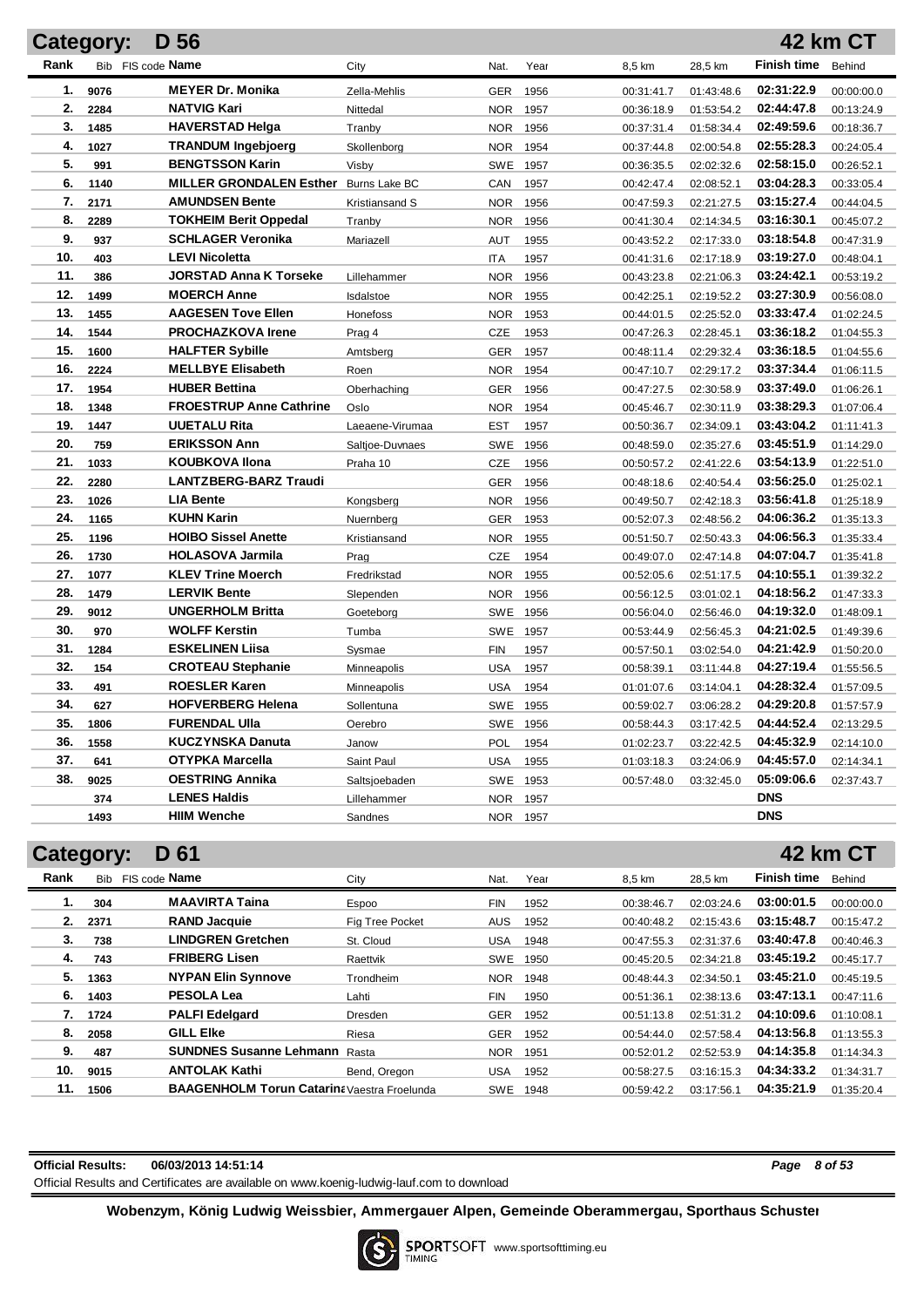| Category: |            | D 66                      |             |            |      |            |            |                    | <b>42 km CT</b> |
|-----------|------------|---------------------------|-------------|------------|------|------------|------------|--------------------|-----------------|
| Rank      | <b>Bib</b> | FIS code <b>Name</b>      | City        | Nat.       | Year | 8.5 km     | 28.5 km    | <b>Finish time</b> | Behind          |
| 1.        | 392        | <b>BERGE Katharina Mo</b> | Trondheim   | <b>NOR</b> | 1944 | 00:38:05.3 | 02:01:59.5 | 02:56:11.0         | 00:00:00.0      |
| 2.        | 1459       | <b>BERGSMYR Arna</b>      | Flatasen    | <b>NOR</b> | 1943 | 00:45:36.7 | 02:22:24.4 | 03:26:30.9         | 00:30:19.9      |
| З.        | 2085       | <b>KLEVEN Grete</b>       | Oslo        | <b>NOR</b> | 1947 | 00:48:24.2 | 02:26:59.5 | 03:29:16.1         | 00:33:05.1      |
| 4.        | 1624       | <b>FARBU Bjorg</b>        | Hamar       | <b>NOR</b> | 1943 | 00:56:01.8 | 02:57:28.5 | 04:11:44.0         | 01:15:33.0      |
| 5.        | 2390       | <b>FLORA Berit</b>        | Anchorage   | USA        | 1943 | 00:57:08.6 | 03:06:52.0 | 04:24:26.2         | 01:28:15.2      |
| 6.        | 1406       | <b>KAPLAS Riitta</b>      | Lapeenranta | <b>FIN</b> | 1945 | 00:59:36.4 | 03:18:01.1 | 04:35:23.9         | 01:39:12.9      |
|           | 2116       | TIITTO-WITH Liisa         | Vantaa      | <b>FIN</b> | 1947 | 01:03:59.0 | 03:32:43.3 | 05:09:16.6         | 02:13:05.6      |

## **Category: D 71**

| Rank | <b>Bib</b> | FIS code <b>Name</b>   | City      | Nat.       | Year | 8.5 km     | 28.5 km    | <b>Finish time</b> | Behind     |
|------|------------|------------------------|-----------|------------|------|------------|------------|--------------------|------------|
|      | 365        | TUNAAL Marit           | Oslo      | <b>NOR</b> | 1940 | 00:40:06.6 | 02:10:35.0 | 03:10:10.0         | 00:00:00.0 |
|      | 373        | <b>BRANDVOLD Inger</b> | Oslo      | <b>NOR</b> | 1941 | 00:47:01.4 | 02:33:33.0 | 03:42:13.1         | 00:32:03.1 |
|      | 1474       | <b>NILSEN Marie</b>    | Trondheim | <b>NOR</b> | 1942 | 00:53:12.5 | 02:41:00.7 | 03:51:28.0         | 00:41:18.0 |
| 4.   | 2509       | <b>KRIEGER Baerbel</b> | Haar      | GER        | 1939 | 00:56:32.0 | 03:05:36.1 | 04:26:05.5         | 01:15:55.5 |
| 5.   | 973        | <b>JABS Helga</b>      | Celle     | GER        | 1941 | 01:10:14.6 | 03:39:26.6 | 05:10:55.2         | 02:00:45.2 |

## **Category: J 17 M**

|      | -          |                                |              |            |      |            |            |                    |            |
|------|------------|--------------------------------|--------------|------------|------|------------|------------|--------------------|------------|
| Rank | <b>Bib</b> | FIS code <b>Name</b>           | Citv         | Nat.       | Year | 8.5 km     | 28.5 km    | <b>Finish time</b> | Behind     |
|      | 352        | <b>KARLSEN Vebjoern Ljones</b> | Hafrsfjord   | <b>NOR</b> | 1995 | 00:35:33.4 | 01:49:52.8 | 02:40:10.2         | 00:00:00.0 |
| 2.   | 486        | <b>HARD AF SEGERSTAD Max</b>   | Enskede      | SWE        | 1996 | 00:38:38.4 | 01:58:50.3 | 02:52:20.8         | 00:12:10.6 |
| 3.   | 218        | <b>PETTERSSON Oskar</b>        | Trollhaettan | <b>SWE</b> | 1995 | 00:40:42.3 | 02:11:10.8 | 03:16:04.7         | 00:35:54.5 |
| 4.   | 2219       | <b>RASCH Constantin</b>        | Ettal        | GER        | 1996 | 01:05:53.4 | 03:34:49.4 | 05:02:49.4         | 02:22:39.2 |
|      | 2218       | <b>ENDERS Lorenz</b>           | Ettal        | GER        | 1995 | 00:51:34.6 | 03:08:27.8 | <b>DNF</b>         |            |
|      | 275        | 3200725 PUESCHMANN Sven        | Freital      | GER        | 1996 |            |            | <b>DNS</b>         |            |

| <b>Category:</b> |  | J 19 M |  |
|------------------|--|--------|--|
|------------------|--|--------|--|

| Rank | <b>Bib</b> | FIS code Name                   | City         | Nat.       | Year | 8.5 km     | 28.5 km    | <b>Finish time</b> | Behind     |
|------|------------|---------------------------------|--------------|------------|------|------------|------------|--------------------|------------|
| 1.   | 1959       | <b>MUELLER Sebastian</b>        | Zella-Mehlis | <b>GER</b> | 1994 | 00:25:37.2 | 01:27:02.3 | 02:08:50.2         | 00:00:00.0 |
| 2.   | 197        | <b>MEIER Christoph</b>          | Lausen       | SUI        | 1993 | 00:32:31.5 | 01:40:44.0 | 02:27:26.0         | 00:18:35.8 |
| 3.   | 2168       | <b>SCHOETTES Manuel</b>         | Oberhundem   | <b>GER</b> | 1993 | 00:31:23.9 | 01:41:41.2 | 02:29:21.4         | 00:20:31.2 |
| 4.   | 1098       | <b>SACHS David</b>              | Engen        | <b>GER</b> | 1993 | 00:38:27.4 | 01:57:16.2 | 02:49:29.1         | 00:40:38.9 |
| 5.   | 353        | <b>AARRESTAD Trygve Bendz</b>   | Stavanger    | <b>NOR</b> | 1994 | 00:35:39.3 | 01:52:15.6 | 02:49:50.1         | 00:40:59.9 |
| 6.   | 1579       | <b>RYDBERG Samuel</b>           | Soederbaerke | <b>SWE</b> | 1993 | 00:43:40.0 | 02:04:09.7 | 02:56:47.0         | 00:47:56.8 |
| 7.   | 2341       | <b>SPILKA Voitech</b>           |              | <b>CZE</b> | 1993 | 00:44:00.7 | 02:10:33.9 | 03:09:46.9         | 01:00:56.7 |
| 8.   | 807        | <b>HALTUF Josef</b>             | Stara Paka   | CZE        | 1994 | 00:39:38.6 | 02:12:56.8 | 03:15:15.4         | 01:06:25.2 |
| 9.   | 1101       | <b>WICKSTROEM Alexander</b>     | Hillerstorp  | <b>SWE</b> | 1994 | 00:43:49.5 | 02:24:30.5 | 03:41:32.0         | 01:32:41.8 |
| 10.  | 2220       | <b>HELLER Konrad</b>            | Wildsteig    | <b>GER</b> | 1993 | 00:55:05.6 | 02:50:03.1 | 04:07:19.1         | 01:58:28.9 |
|      | 150        | 3421754 TAUGBOEL Haavard Solaas | Lillehammer  | <b>NOR</b> | 1993 |            |            | <b>DNS</b>         |            |

**Official Results: 06/03/2013 14:51:14** *Page 9 of 53* Official Results and Certificates are available on www.koenig-ludwig-lauf.com to download

**42 km CT**

**42 km CT**

**42 km CT**

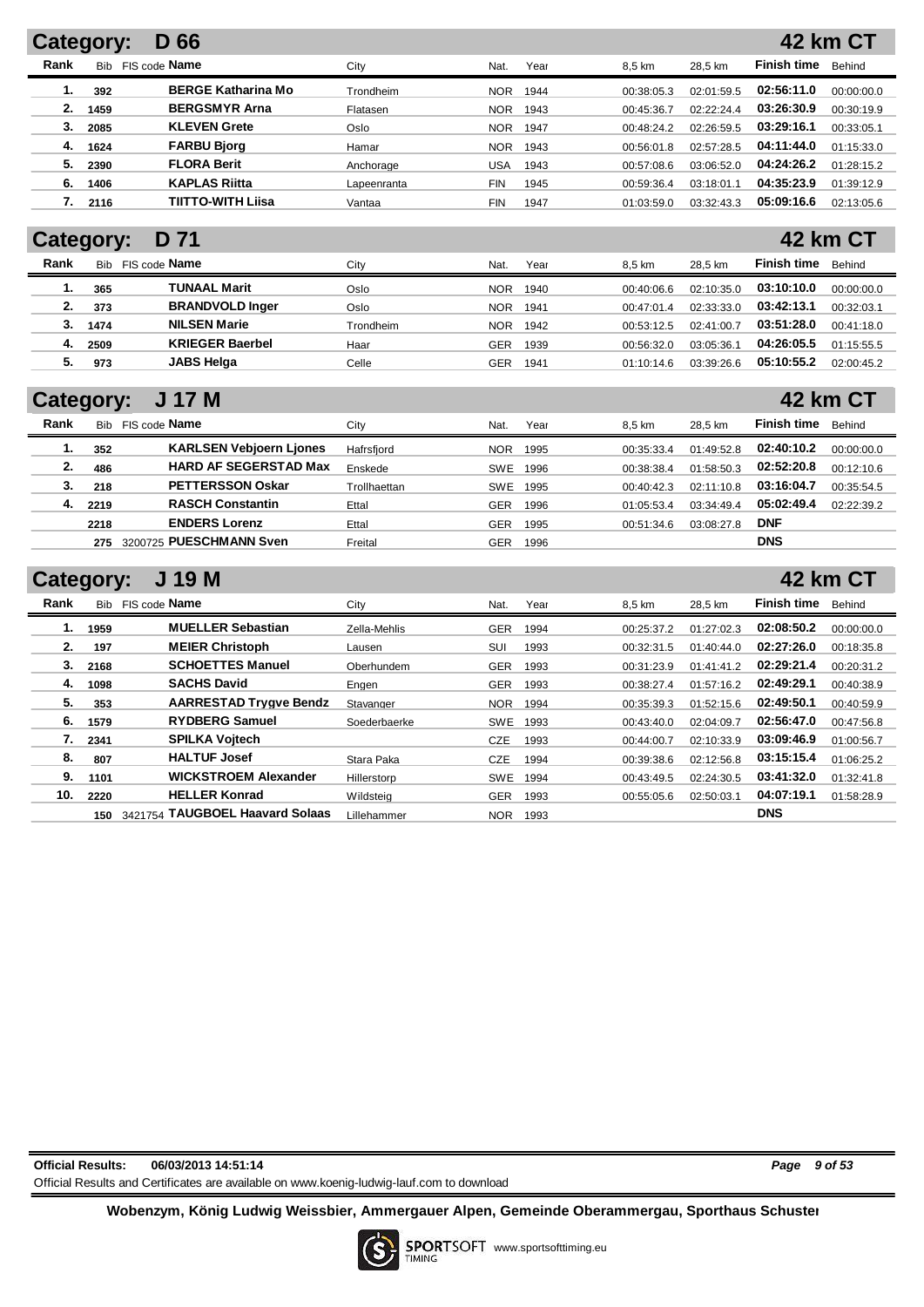|            |             | H 21                                                |                     | <b>42 km CT</b><br><b>Category:</b> |              |                          |                          |                          |                          |  |  |
|------------|-------------|-----------------------------------------------------|---------------------|-------------------------------------|--------------|--------------------------|--------------------------|--------------------------|--------------------------|--|--|
| Rank       |             | Bib FIS code Name                                   | City                | Nat.                                | Year         | 8,5 km                   | 28,5 km                  | <b>Finish time</b>       | Behind                   |  |  |
| 1.         |             | 5 3420159 DAMMEN KJETIL HAGTVEDT Oslo               |                     | <b>NOR</b>                          | 1983         | 00:24:15.9               | 01:18:37.3               | 01:51:15.2               | 00:00:00.0               |  |  |
| 2.         |             | 23 3420199 OESTENSEN SIMEN HAAKON                   |                     | NOR.                                | 1984         | 00:24:02.1               | 01:18:30.7               | 01:51:15.3               | 00:00:00.1               |  |  |
| 3.         |             | 16 3420458 PEDERSEN Morten Eide                     | Lillehammer         | NOR.                                | 1987         | 00:24:05.9               | 01:18:31.4               | 01:51:15.9               | 00:00:00.7               |  |  |
| 4.         |             | 9 3420837 CALLESEN Christoffer                      | Hosle               | NOR.                                | 1988         | 00:24:17.4               | 01:18:40.2               | 01:51:17.1               | 00:00:01.9               |  |  |
| 5.         | 247         | 3200331 WICK Thomas                                 | Zella Mehlis        | <b>GER</b>                          | 1991         | 00:24:09.3               | 01:18:42.9               | 01:51:37.5               | 00:00:22.3               |  |  |
| 6.         |             | 15 3421931 HOEST Anders Moelmen                     |                     | <b>NOR</b>                          | 1991         | 00:24:15.7               | 01:18:41.9               | 01:51:38.2               | 00:00:23.0               |  |  |
| 7.         |             | 32 3480500 BOLOTOV Nikolay                          | Moscow              | <b>RUS</b>                          | 1986         | 00:24:12.4               | 01:18:49.5               | 01:52:06.7               | 00:00:51.5               |  |  |
| 8.         | 47          | 3480358 TYUTEREV Andrey                             |                     | <b>RUS</b>                          | 1985         | 00:24:17.9               | 01:18:47.3               | 01:52:07.0               | 00:00:51.8               |  |  |
| 9.         |             | 34 3500120 SUTHER Lars                              |                     | SWE 1985                            |              | 00:24:19.5               | 01:18:36.7               | 01:52:07.4               | 00:00:52.2               |  |  |
| 10.        | 181         | 3420538 BREKKE Einar Raknes                         | Trondheim           | NOR.                                | 1986         | 00:24:22.8               | 01:18:59.9               | 01:52:08.0               | 00:00:52.8               |  |  |
| 11.        | 30          | 3420195 MYRLAND Anders                              |                     | <b>NOR</b>                          | 1983         | 00:24:14.6               | 01:18:53.1               | 01:52:08.2               | 00:00:53.0               |  |  |
| 12.        | 39          | 3200070 GERSTENBERGER Andy                          |                     | <b>GER</b>                          | 1988         | 00:24:18.3               | 01:18:45.7               | 01:52:08.7               | 00:00:53.5               |  |  |
| 13.        |             | 19 3420009 JESPERSEN CHRIS ANDRE                    |                     | <b>NOR</b>                          | 1983         | 00:24:19.7               | 01:18:46.1               | 01:52:11.7               | 00:00:56.5               |  |  |
| 14.        |             | 42 3420759 BERDAL TORE BJOERSETH                    |                     | NOR.                                | 1988         | 00:24:11.4               | 01:18:49.0               | 01:52:56.7               | 00:01:41.5               |  |  |
| 15.        |             | 26 3500172 OTTOSSON Markus                          | Umea                | SWE 1986                            |              | 00:24:22.8               | 01:18:46.7               | 01:53:12.5               | 00:01:57.3               |  |  |
| 16.        |             | 12 3500223 LJUNG Lars                               | Norrala             | SWE 1986                            |              | 00:24:20.3               | 01:19:01.5               | 01:53:12.6               | 00:01:57.4               |  |  |
| 17.        |             | 50 3500362 MELIN SOEDERSTROEM Erik As               |                     | SWE 1986                            |              | 00:24:20.8               | 01:19:00.9               | 01:53:12.7               | 00:01:57.5               |  |  |
| 18.        |             | 52 3421239 HOELGAARD Stian                          | Oslo                | NOR.                                | 1991         | 00:24:16.9               | 01:18:53.6               | 01:53:21.1               | 00:02:05.9               |  |  |
| 19.        | 233         | 3390049 HIMMA Martti                                | Tartu               | EST                                 | 1986         | 00:24:17.5               | 01:18:54.5               | 01:53:21.9               | 00:02:06.7               |  |  |
| 20.        | 220         | 3050137 EBNER Thomas                                | Kiefersfelden       | AUT                                 | 1986         | 00:24:14.7               | 01:18:57.3               | 01:53:22.5               | 00:02:07.3               |  |  |
| 21.        | 2584        | 1362656 LIVERS Toni                                 | Davos               | SUI                                 | 1983         | 00:24:16.1               | 01:18:48.4               | 01:53:23.4               | 00:02:08.2               |  |  |
| 22.        |             | 28 3290054 MORANDINI Nicola                         | Castello die Fiemme | <b>ITA</b>                          | 1984         | 00:24:13.3               | 01:18:58.3               | 01:53:52.0               | 00:02:36.8               |  |  |
| 23.        |             | 2585 3180204 KOUTANIEMI Mikko                       | Rovaniemi           | <b>FIN</b>                          | 1986         | 00:24:11.7               | 01:18:56.2               | 01:53:52.7               | 00:02:37.5               |  |  |
| 24.        | 31          | 3180183 LAMPINEN Antti                              | Mikkeli             | <b>FIN</b>                          | 1983         | 00:24:12.2               | 01:18:57.9               | 01:53:52.9               | 00:02:37.7               |  |  |
| 25.        | 121         | 3500285 FRISK David                                 | <b>IFK Mora</b>     | SWE 1987                            |              | 00:24:18.8               | 01:19:02.3               | 01:54:31.9               | 00:03:16.7               |  |  |
| 26.        |             | 54 3500234 NILSSON Klas                             | Umea                | SWE 1986                            |              | 00:24:24.1               | 01:20:00.4               | 01:55:54.3               | 00:04:39.1               |  |  |
| 27.<br>28. |             | 79 3500315 HOLMSTRAND Martin<br>3200642 ESCHER Toni |                     | SWE 1986                            |              | 00:24:28.0               | 01:19:59.7               | 01:55:55.1               | 00:04:39.9               |  |  |
| 29.        | 2581        | HANSSEN-BAUER Oyvind Wat Trondheim                  | Sehmatal-Sehma      | <b>GER</b>                          | 1990         | 00:24:48.1               | 01:20:27.0               | 01:56:55.4<br>01:57:22.7 | 00:05:40.2               |  |  |
| 30.        | 234<br>1212 | <b>VALA Torbjoern</b>                               |                     | <b>NOR</b><br><b>NOR</b>            | 1989<br>1988 | 00:24:50.2               | 01:20:41.4               | 01:57:23.2               | 00:06:07.5               |  |  |
| 31.        |             | 109 3290283 PUNTEL Antonio                          | Trondheim<br>Udine  | ITA                                 | 1988         | 00:24:49.3<br>00:24:27.8 | 01:20:42.0<br>01:20:25.7 | 01:57:59.3               | 00:06:08.0<br>00:06:44.1 |  |  |
| 32.        |             | 200 3200127 MARSCHALL PHILIPP                       |                     | <b>GER</b>                          | 1988         | 00:24:21.8               | 01:20:01.4               | 01:58:19.7               | 00:07:04.5               |  |  |
| 33.        |             | 13 3420762 <b>BOERSHEIM Torius</b>                  |                     | <b>NOR</b>                          | 1988         | 00:24:26.7               | 01:20:40.7               | 01:58:33.0               | 00:07:17.8               |  |  |
| 34.        |             | 68 3501322 GOTTING MARTIN                           | Falun               | SWE 1989                            |              | 00:24:46.0               | 01:21:40.1               | 01:58:33.1               | 00:07:17.9               |  |  |
| 35.        |             | 249 3050135 KUHN Matthias                           | Weissenbach         | AUT 1988                            |              | 00:24:57.4               | 01:21:41.3               | 01:58:33.5               | 00:07:18.3               |  |  |
| 36.        |             | 248 3290185 BIANCHI Eugenio                         |                     | ITA.                                | 1985         | 00:24:36.0               | 01:20:24.8               | 01:58:56.8               | 00:07:41.6               |  |  |
| 37.        |             | 64 3500830 EKMAN Emil                               | Naessioe            | SWE 1990                            |              | 00:24:49.6               | 01:22:27.8               | 01:59:54.2               | 00:08:39.0               |  |  |
| 38.        | 177         | <b>BERG David</b>                                   | Ostersund           | SWE 1985                            |              | 00:25:29.0               | 01:23:42.0               | 02:00:52.4               | 00:09:37.2               |  |  |
| 39.        |             | 143 3500123 ENGSTROEM Joakim                        |                     | SWE 1986                            |              | 00:24:54.1               | 01:23:47.5               | 02:01:04.5               | 00:09:49.3               |  |  |
| 40.        |             | 104 3500317 JOHANSSON Adam                          |                     | SWE 1988                            |              | 00:24:52.5               | 01:22:40.2               | 02:01:29.0               | 00:10:13.8               |  |  |
| 41.        | 1289        | <b>SVARTSUND Aleksander Lars(Fjerdingby</b>         |                     | NOR                                 | 1989         | 00:25:26.3               | 01:23:54.6               | 02:01:51.6               | 00:10:36.4               |  |  |
| 42.        |             | 106 3500540 LIND Patrik                             | Eskilstuna          | SWE 1987                            |              | 00:24:54.6               | 01:23:57.8               | 02:01:54.7               | 00:10:39.5               |  |  |
| 43.        |             | 4 3150602 KALAL Tomas                               | Prag                | CZE                                 | 1985         | 00:25:58.3               | 01:24:04.5               | 02:01:55.9               | 00:10:40.7               |  |  |
| 44.        | 2394        | <b>MARTINUSSEN Andreas</b>                          | Jar                 | NOR                                 | 1984         | 00:25:31.1               | 01:23:50.0               | 02:02:01.4               | 00:10:46.2               |  |  |
| 45.        |             | 123 3500775 SANDGREN Mikael                         |                     | SWE 1990                            |              | 00:25:16.7               | 01:23:53.9               | 02:02:04.3               | 00:10:49.1               |  |  |
| 46.        | 1379        | <b>GULLHAV Anders Norby</b>                         | Trondheim           | NOR                                 | 1987         | 00:25:32.3               | 01:23:53.4               | 02:02:08.8               | 00:10:53.6               |  |  |
| 47.        | 2439        | <b>HIRNER Manuel</b>                                | Salbach             | AUT                                 | 1985         | 00:24:36.5               | 01:22:44.5               | 02:03:23.4               | 00:12:08.2               |  |  |
| 48.        |             | 70 3500828 KARLSSON Mattias                         | Ulricehamn          | SWE 1988                            |              | 00:25:28.0               | 01:24:22.2               | 02:03:25.5               | 00:12:10.3               |  |  |
| 49.        | 246         | <b>WOHLLEBEN Max</b>                                | Zella-Mehlis        | <b>GER</b>                          | 1992         | 00:24:56.7               | 01:24:22.8               | 02:03:57.7               | 00:12:42.5               |  |  |
| 50.        |             | 55 3050104 WEITGASSER Lukas                         |                     | AUT                                 | 1988         | 00:24:18.5               | 01:20:02.6               | 02:04:05.8               | 00:12:50.6               |  |  |
| 51.        | 131         | 3500456 BERGSTROEM Oscar                            |                     | SWE 1985                            |              | 00:24:29.4               | 01:22:42.0               | 02:04:56.5               | 00:13:41.3               |  |  |
| 52.        | 1999        | <b>HOPF Sebastian</b>                               | Langenfeld          | <b>GER</b>                          | 1985         | 00:25:29.5               | 01:24:17.2               | 02:05:04.7               | 00:13:49.5               |  |  |
| 53.        |             | 144 3180560 SIHVOLA Juho                            | Tampere             | FIN                                 | 1986         | 00:26:10.4               | 01:25:24.1               | 02:05:42.0               | 00:14:26.8               |  |  |
| 54.        | 1787        | <b>BERGHOLT Bjoern</b>                              | Trondheim           | NOR.                                | 1987         | 00:26:21.1               | 01:25:33.4               | 02:05:59.8               | 00:14:44.6               |  |  |
| 55.        | 111         | <b>REIF Sebastian</b>                               | Winterberg          | <b>GER</b>                          | 1983         | 00:26:18.2               | 01:26:07.4               | 02:06:34.2               | 00:15:19.0               |  |  |
| 56.        | 1154        | <b>BOCK Marcel</b>                                  | Hasenthal           | GER                                 | 1988         | 00:26:17.5               | 01:26:11.5               | 02:06:51.2               | 00:15:36.0               |  |  |
| 57.        | 124         | <b>LAU Florian</b>                                  | Oberreute           | GER 1988                            |              | 00:25:45.7               | 01:25:31.8               | 02:07:04.4               | 00:15:49.2               |  |  |
|            |             |                                                     |                     |                                     |              |                          |                          |                          |                          |  |  |

**Official Results: 06/03/2013 14:51:14** *Page 10 of 53*

Official Results and Certificates are available on www.koenig-ludwig-lauf.com to download

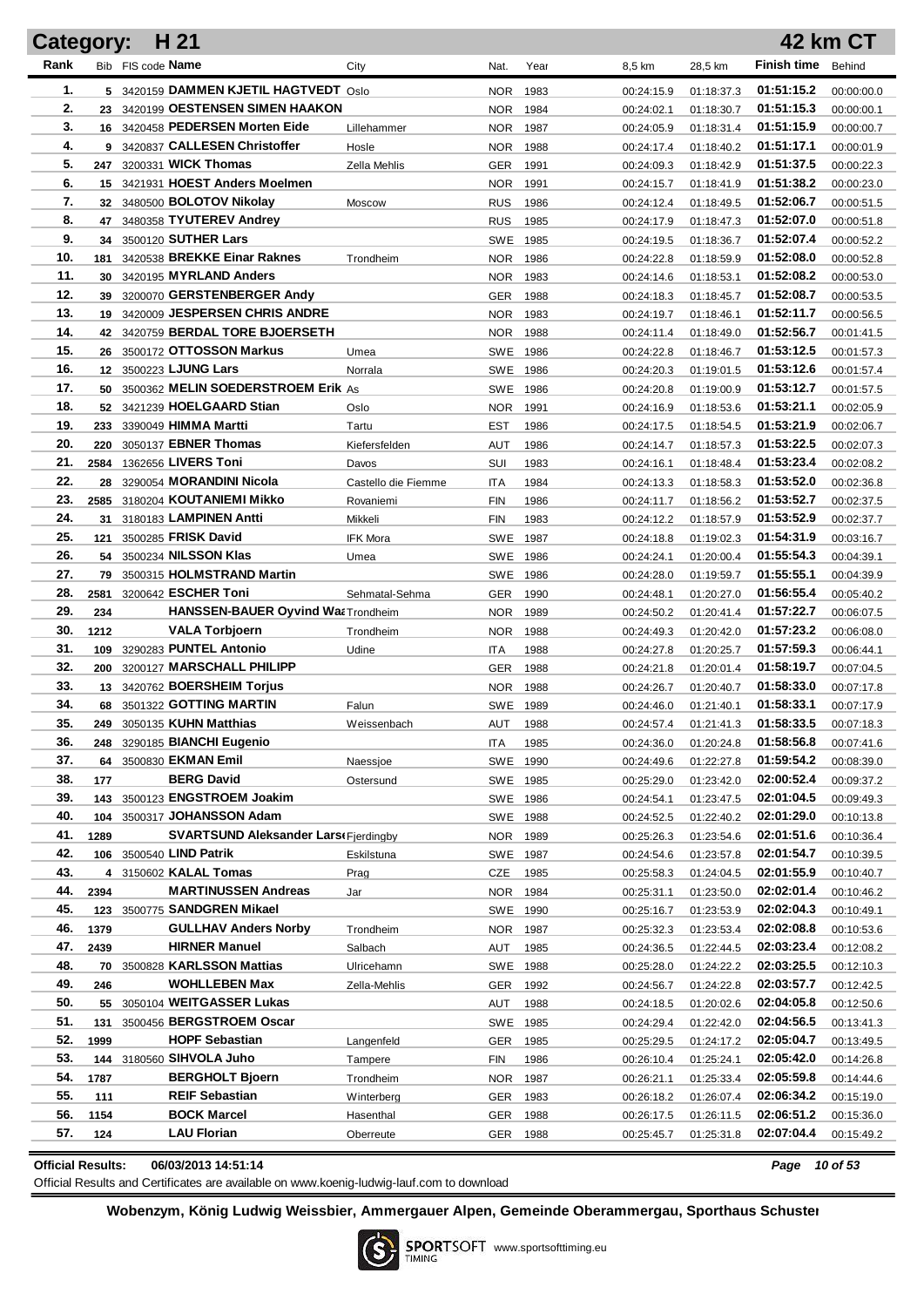| H 21<br><b>42 km CT</b><br><b>Category:</b> |             |                                             |                         |                  |      |                          |                          |                          |                          |
|---------------------------------------------|-------------|---------------------------------------------|-------------------------|------------------|------|--------------------------|--------------------------|--------------------------|--------------------------|
| Rank                                        |             | Bib FIS code Name                           | City                    | Nat.             | Year | 8,5 km                   | 28,5 km                  | <b>Finish time</b>       | Behind                   |
| 58.                                         | 116         | <b>EIDEM Steinar</b>                        | Trondheim               | <b>NOR</b>       | 1983 | 00:26:13.0               | 01:25:28.9               | 02:07:06.1               | 00:15:50.9               |
| 59.                                         | 758         | <b>ERICSSON Lasse</b>                       | Nybro                   | SWE 1987         |      | 00:26:11.9               | 01:28:12.1               | 02:07:33.8               | 00:16:18.6               |
| 60.                                         | 262         | <b>MOSLET Kristoffer Robin</b>              |                         | <b>NOR</b>       | 1986 | 00:26:51.3               | 01:26:27.1               | 02:07:37.6               | 00:16:22.4               |
| 61.                                         |             | 265 3150228 KANKA Adam                      | Usti Nad Labem          | CZE              | 1988 | 00:27:15.2               | 01:28:13.5               | 02:08:47.8               | 00:17:32.6               |
| 62.                                         | 2367        | <b>BJUNE SVEN Kristian</b>                  |                         | CZE              | 1991 | 00:26:19.8               | 01:27:28.9               | 02:08:51.4               | 00:17:36.2               |
| 63.                                         | 2120        | <b>PATERNOSTER Florian</b>                  | Regen                   | GER              | 1983 | 00:27:29.5               | 01:28:19.2               | 02:10:01.8               | 00:18:46.6               |
| 64.                                         | 9105        | <b>PENG Arno</b>                            | <b>Zizers</b>           | SUI              | 1986 | 00:26:50.3               | 01:29:38.8               | 02:10:11.2               | 00:18:56.0               |
| 65.                                         | 9142        | <b>NATVIG Henrik</b>                        | Nittedal                | <b>NOR</b>       | 1983 | 00:30:53.6               | 01:31:05.5               | 02:11:03.7               | 00:19:48.5               |
| 66.                                         | 243         | <b>BOHATI Adam</b>                          | Berichov u Sablonce     | CZE              | 1988 | 00:27:29.9               | 01:29:39.5               | 02:11:08.3               | 00:19:53.1               |
| 67.                                         | 2366        | <b>WILLINGER Christof</b>                   | Triesenberg             | CZE              | 1985 | 00:27:50.7               | 01:29:41.4               | 02:12:17.0               | 00:21:01.8               |
| 68.                                         | 192         | <b>PAVEK Martin</b>                         | Parg                    | CZE              | 1987 | 00:28:29.1               | 01:31:50.5               | 02:13:45.3               | 00:22:30.1               |
| 69.                                         | 465         | <b>BERG Ingemar</b>                         | Tandsbyn                | SWE              | 1983 | 00:28:22.2               | 01:31:49.9               | 02:13:46.3               | 00:22:31.1               |
| 70.                                         |             | 434 3150604 POKORNY Jiri                    | Prag                    | CZE              | 1985 | 00:28:25.9               | 01:32:16.4               | 02:14:15.1               | 00:22:59.9               |
| 71.                                         | 1432        | <b>PURNINS Lauris</b>                       |                         | LAT              | 1986 | 00:29:13.2               | 01:31:07.3               | 02:15:01.4               | 00:23:46.2               |
| 72.                                         | 1433        | <b>SVETINS Gatis</b>                        |                         | LAT              | 1984 | 00:29:21.2               | 01:31:30.1               | 02:15:01.7               | 00:23:46.5               |
| 73.                                         | 427         | <b>LILLESETH Finn Arne</b>                  |                         | <b>NOR</b>       | 1990 | 00:30:02.5               | 01:35:01.7               | 02:16:19.5               | 00:25:04.3               |
| 74.                                         | 2333        | <b>STAXAENG Erik</b>                        |                         | SWE              | 1985 | 00:28:09.9               | 01:33:03.9               | 02:16:33.3               | 00:25:18.1               |
| 75.                                         | 1235        | <b>SKARE Even Flones</b>                    | Klaebu                  | <b>NOR</b>       | 1989 | 00:28:19.7               | 01:32:18.3               | 02:17:02.7               | 00:25:47.5               |
| 76.                                         | 9132        | <b>HEROLD Lars</b>                          |                         | GER              | 1985 | 00:30:09.0               | 01:35:03.7               | 02:18:40.4               | 00:27:25.2               |
| 77.                                         | 438         | <b>VERSEN Lennert</b>                       | Bueren-Wewelsburg       | <b>GER</b>       | 1985 | 00:30:25.4               | 01:36:17.9               | 02:19:27.3               | 00:28:12.1               |
| 78.                                         | 414         | <b>KARJALAINEN Jari</b>                     |                         | <b>FIN</b>       | 1992 | 00:30:17.3               | 01:35:15.4               | 02:19:48.9               | 00:28:33.7               |
| 79.                                         | 983         | <b>NILSSON Jesper</b>                       | Ulricehman              | <b>SWE</b>       | 1991 | 00:26:12.4               | 01:29:45.0               | 02:19:57.5               | 00:28:42.3               |
| 80.                                         | 9068        | <b>SEIDEL Philipp</b>                       | Meiningen               | GER              | 1986 | 00:27:25.7               | 01:33:19.3               | 02:20:58.8               | 00:29:43.6               |
| 81.                                         | 850         | <b>SVERNHAGE Bjoern</b>                     | Fjaeras                 | SWE 1984         |      | 00:30:07.2               | 01:36:14.0               | 02:21:06.4               | 00:29:51.2               |
| 82.                                         | 239         | <b>PETTERSON Albin</b>                      | Ulriceham               | SWE 1990         |      | 00:31:23.3               | 01:38:09.0               | 02:22:10.8               | 00:30:55.6               |
| 83.                                         | 415         | <b>EIKREM Bjoern Stale</b>                  |                         | <b>NOR</b>       | 1990 | 00:30:37.7               | 01:37:14.2               | 02:22:18.9               | 00:31:03.7               |
| 84.                                         | 1584        | <b>ARNDT Kevin</b>                          | Huempfershausen         | GER              | 1984 | 00:30:44.7               | 01:38:28.8               | 02:23:58.0               | 00:32:42.8               |
| 85.<br>86.                                  | 1964        | <b>SVARTSUND Anders Larsen</b>              | Fjerdingby              | <b>NOR</b>       | 1986 | 00:29:14.6               | 01:37:11.6               | 02:24:15.0               | 00:32:59.8               |
| 87.                                         | 202         | <b>SIMEK Petr</b><br>3200612 TREUDE Juergen | Blansko                 | <b>CZE</b>       | 1984 | 00:30:53.9               | 01:39:45.7               | 02:24:47.3<br>02:25:37.9 | 00:33:32.1               |
| 88.                                         | 224<br>1538 | <b>RINGSBY Peder Andreas</b>                | Wildsteig               | GER              | 1983 | 00:30:43.9               | 01:38:17.8<br>01:40:56.6 | 02:26:11.5               | 00:34:22.7               |
| 89.                                         | 549         | <b>ERICSON Linus</b>                        | Oslo                    | NOR.<br>SWE 1992 | 1986 | 00:33:55.5<br>00:32:30.4 | 01:41:23.8               | 02:27:23.5               | 00:34:56.3<br>00:36:08.3 |
| 90.                                         | 854         | <b>JUNKER Jonatan</b>                       | Linkoeping<br>Skogstorp | SWE 1990         |      | 00:30:26.3               | 01:40:27.9               | 02:28:19.4               | 00:37:04.2               |
| 91.                                         | 1338        | <b>MOERKVED Sylten</b>                      | Trondheim               | NOR.             | 1991 | 00:29:13.6               | 01:39:42.2               | 02:28:59.0               | 00:37:43.8               |
| 92.                                         | 409         | <b>INNSELSET Vidar</b>                      |                         | NOR 1990         |      | 00:36:09.7               | 01:45:10.6               | 02:29:33.6               | 00:38:18.4               |
| 93.                                         | 2352        | <b>MEIER Lukas</b>                          | Lausen                  | SUI              | 1991 | 00:34:06.5               | 01:45:47.1               | 02:30:26.8               | 00:39:11.6               |
| 94.                                         | 348         | <b>LIE Kim Aleksander</b>                   | Oslo                    | <b>NOR</b>       | 1987 | 00:34:31.7               | 01:45:50.6               | 02:31:25.2               | 00:40:10.0               |
| 95.                                         | 410         | <b>AABOL Truls</b>                          |                         | NOR 1990         |      | 00:32:10.4               | 01:42:12.6               | 02:31:32.9               | 00:40:17.7               |
| 96.                                         | 2123        | <b>PETERER Lorenz</b>                       | Mels                    | SUI              | 1986 | 00:33:41.7               | 01:42:26.8               | 02:32:27.9               | 00:41:12.7               |
| 97.                                         | 9069        | <b>NILSSON August</b>                       | Umea                    | SWE 1984         |      | 00:30:57.5               | 01:44:00.8               | 02:32:32.6               | 00:41:17.4               |
| 98.                                         | 1411        | <b>RAUHANSALO Joonas</b>                    |                         | <b>FIN</b>       | 1988 | 00:35:41.1               | 01:46:50.4               | 02:33:14.9               | 00:41:59.7               |
| 99.                                         | 994         | DITTMAR Michael                             | Kaltennordheim          | GER              | 1987 | 00:33:10.5               | 01:45:09.6               | 02:34:09.5               | 00:42:54.3               |
| 100.                                        | 1984        | <b>DOPSTAL Pavel</b>                        | Olomouc                 | <b>CZE</b>       | 1984 | 00:33:01.4               | 01:45:37.6               | 02:34:23.9               | 00:43:08.7               |
| 101.                                        | 1141        | <b>HARDING Christian</b>                    | Soedertaelje            | SWE 1985         |      | 00:33:57.1               | 01:48:01.8               | 02:35:45.7               | 00:44:30.5               |
| 102.                                        | 2022        | POLDMAA Alo                                 | Simuna                  | EST              | 1987 | 00:34:28.1               | 01:48:54.1               | 02:38:59.0               | 00:47:43.8               |
| 103.                                        | 2500        | <b>BERGER Rick</b>                          | Dresden                 | GER              | 1991 | 00:34:29.7               | 01:47:54.5               | 02:39:07.8               | 00:47:52.6               |
| 104.                                        | 421         | <b>LARSEN Tommy</b>                         | Nittedal                | NOR 1983         |      | 00:32:14.6               | 01:47:29.8               | 02:39:21.4               | 00:48:06.2               |
| 105.                                        | 9057        | <b>MEIER Silvio</b>                         | Lausen                  | GER              | 1990 | 00:36:43.4               | 01:51:33.9               | 02:39:30.8               | 00:48:15.6               |
| 106.                                        | 1132        | <b>REITEN Kristian</b>                      | Oslo                    | NOR 1986         |      | 00:35:24.6               | 01:49:54.1               | 02:39:31.1               | 00:48:15.9               |
| 107.                                        | 660         | <b>STEINHART Michal</b>                     | Hradec Kralove          | CZE              | 1984 | 00:34:41.4               | 01:50:01.9               | 02:39:53.1               | 00:48:37.9               |
| 108.                                        | 1158        | <b>STUCHLIK Mojmir</b>                      | Liberec                 | <b>CZE</b>       | 1984 | 00:32:27.4               | 01:46:46.2               | 02:40:00.8               | 00:48:45.6               |
| 109.                                        | 1912        | <b>STEMBERG Milan</b>                       | Prag                    | CZE              | 1986 | 00:38:08.6               | 01:52:33.2               | 02:40:08.5               | 00:48:53.3               |
| 110.                                        | 1334        | <b>MARTHINSEN Eirik</b>                     | Trondheim               | NOR 1986         |      | 00:34:43.4               | 01:50:14.5               | 02:40:20.1               | 00:49:04.9               |
| 111.                                        | 1127        | <b>FLINCK Claes</b>                         | Skovde                  | SWE 1985         |      | 00:32:02.5               | 01:46:56.8               | 02:42:14.7               | 00:50:59.5               |
| 112.                                        | 624         | <b>PETTERSSON Anton</b>                     | Skoevde                 | SWE 1988         |      | 00:34:49.2               | 01:52:31.4               | 02:43:49.3               | 00:52:34.1               |
| 113.                                        | 1971        | TUMA Jiri                                   | Pilzen                  | CZE              | 1983 | 00:35:32.6               | 01:52:36.1               | 02:44:37.4               | 00:53:22.2               |
| 114.                                        | 1119        | <b>GLAD Markus</b>                          | Trondheim               | NOR 1987         |      | 00:32:46.7               | 01:54:05.8               | 02:45:37.8               | 00:54:22.6               |

**Official Results: 06/03/2013 14:51:14** *Page 11 of 53*

Official Results and Certificates are available on www.koenig-ludwig-lauf.com to download

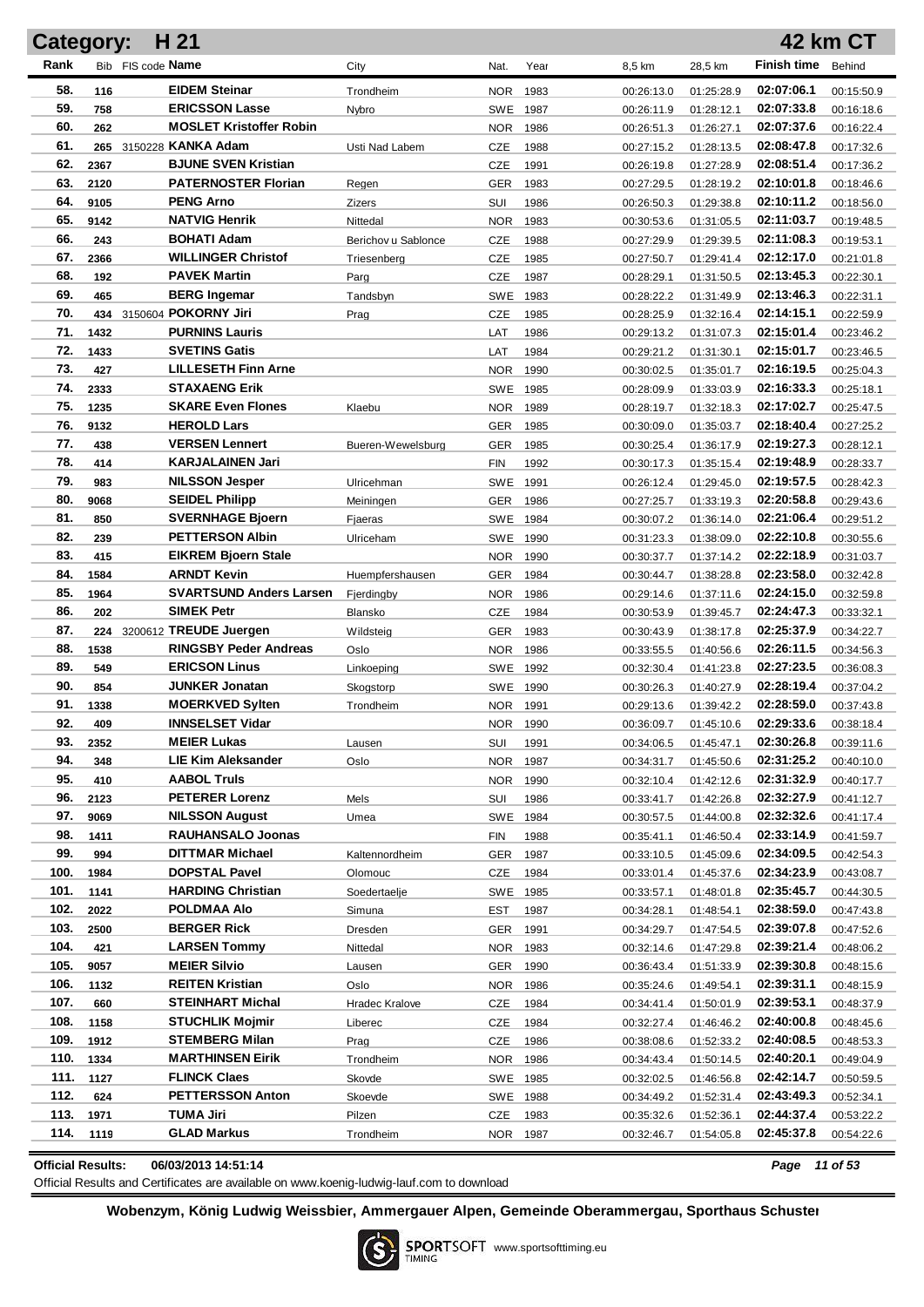| Bib FIS code Name<br><b>Finish time</b><br>Rank<br>City<br>Year<br>8,5 km<br>28,5 km<br>Behind<br>Nat.<br>115.<br><b>MELLBYE Torbjoern</b><br>02:45:39.1<br>2228<br>1987<br>Nes pa Hedemarken<br><b>NOR</b><br>00:38:44.7<br>01:56:57.0<br>00:54:23.9<br>116.<br><b>KLEV Joergen Moerch</b><br>1076<br>1985<br>02:46:12.0<br>Fredrikstad<br><b>NOR</b><br>00:36:30.7<br>01:54:31.6<br>00:54:56.8<br>117.<br><b>PUHKE Rauno</b><br>02:47:14.7<br>1451<br>1990<br><b>EST</b><br>00:39:00.7<br>01:57:07.2<br>00:55:59.5<br>Jaervamaa<br>118.<br><b>GRIMSRUD Oeyvind</b><br>02:47:20.6<br>1530<br>1987<br>Oslo<br><b>NOR</b><br>00:39:40.7<br>01:57:32.6<br>00:56:05.4<br>119.<br><b>JUNKER Jakob</b><br>02:47:28.3<br>855<br>1990<br>Skogstorp<br><b>SWE</b><br>00:34:52.7<br>01:52:14.5<br>00:56:13.1<br>120.<br>2226<br><b>BRENNA Bendik Mellbye</b><br>02:49:14.4<br>1989<br>Oslo<br><b>NOR</b><br>00:38:48.0<br>01:56:57.8<br>00:57:59.2<br>121.<br><b>SELBOSKAR Espen</b><br>02:49:57.9<br>398<br>1990<br><b>NOR</b><br>00:42:09.5<br>02:01:27.5<br>00:58:42.7<br>122.<br>503<br><b>SMIRNOV Evgeny</b><br>02:50:14.4<br>1984<br>St. Petersburg<br><b>RUS</b><br>00:35:40.3<br>01:56:10.8<br>00:58:59.2<br>123.<br>2353<br><b>GRILLET Dominique</b><br>02:50:27.9<br><b>FRA</b><br>1990<br>Foncine le Haut<br>00:38:03.8<br>01:58:35.6<br>00:59:12.7<br>124.<br>2342<br><b>BLAZEK David</b><br>02:50:38.3<br>CZE<br>1990<br>Velka Hledsebe<br>00:41:01.5<br>02:00:19.2<br>00:59:23.1<br>125.<br><b>NATVIG Halvor</b><br>02:53:30.6<br>2283<br>1985<br>Nittedal<br><b>NOR</b><br>00:44:54.2<br>02:02:50.0<br>01:02:15.4<br>126.<br><b>BAROS Jiri</b><br>02:53:57.9<br>1876<br>CZE<br>1983<br>00:39:30.2<br>02:02:54.9<br>01:02:42.7<br>127.<br><b>DITTMAR Christian</b><br>02:54:40.2<br>1591<br>1989<br>Kaltennordheim<br><b>GER</b><br>00:37:21.0<br>02:00:09.9<br>01:03:25.0<br>128.<br><b>MACNALLY Tim</b><br>02:55:31.1<br>406<br>1991<br>SWE<br>00:39:06.6<br>02:03:00.5<br>01:04:15.9<br>Haegersten<br>129.<br>2064<br><b>DUMEK Vaclav</b><br>02:55:31.9<br>1987<br>Jablonec nad Nisou<br>CZE<br>00:40:00.6<br>02:02:19.1<br>01:04:16.7<br>130.<br>2264<br><b>ROSSI Giorgio</b><br>02:56:06.3<br>1984<br>ITA<br>00:42:33.7<br>02:04:32.1<br>01:04:51.1<br>Mezzocorona<br>131.<br><b>BRISEID Petter</b><br>02:56:21.0<br>1123<br><b>NOR</b><br>1987<br>Oslo<br>00:38:31.3<br>02:01:59.4<br>01:05:05.8<br>132.<br><b>GOTTBEHUET Rene</b><br>02:58:27.7<br>1552<br>1984<br>Kaltensundheim<br><b>GER</b><br>00:45:54.0<br>02:07:05.2<br>01:07:12.5<br>133.<br>1827<br><b>HARD AF SEGERSTAD Leo</b><br>02:58:41.4<br>1991<br>SWE<br>00:42:27.8<br>02:04:50.2<br>01:07:26.2<br>Norrkoeping<br>134.<br><b>VRBATA Jan</b><br>02:58:55.4<br>2009<br><b>CZE</b><br>1986<br>02:02:07.0<br>Tynec n. Saz.<br>00:36:18.7<br>01:07:40.2<br>135.<br><b>ERLANDSEN Daniel</b><br>02:59:30.8<br>1110<br><b>NOR</b><br>1987<br>02:07:31.3<br>Oslo<br>00:45:02.6<br>01:08:15.6<br>136.<br><b>HAMMER Trond</b><br>03:00:36.0<br>391<br><b>NOR</b><br>1990<br>02:05:17.4<br>00:42:10.2<br>01:09:20.8<br>137.<br><b>SINGDAHLSEN Karl Filip</b><br>03:01:28.0<br>589<br>1988<br>02:06:16.7<br>Fredrikstad<br><b>NOR</b><br>00:42:26.1<br>01:10:12.8<br>138.<br><b>ZIMMER Falk</b><br>03:01:48.2<br>1888<br>1985<br>02:06:25.3<br>Erlau<br><b>GER</b><br>00:40:50.9<br>01:10:33.0<br>139.<br><b>POPPNER Christian</b><br>03:01:54.2<br>1869<br><b>GER</b><br>1992<br>02:04:33.8<br>WSV Ilmenau<br>00:39:35.5<br>01:10:39.0<br>140.<br><b>BUBULA Dr. Piotr</b><br>03:03:25.6<br>9085<br>POL<br>1987<br>02:05:42.4<br>01:12:10.4<br>Wisniowa<br>00:37:51.0<br>141.<br><b>ELIASSON Alexander</b><br>03:04:34.5<br>277<br>Solna<br><b>SWE</b><br>1989<br>02:01:24.0<br>01:13:19.3<br>00:36:46.9<br>142.<br><b>MARTINSEN Oyvind Sigrud</b><br>03:05:25.0<br>2301<br>1990<br>02:08:45.0<br>Kurland<br><b>NOR</b><br>00:41:56.6<br>01:14:09.8<br>143.<br><b>HAABMA Siim</b><br>03:05:33.4<br>1478<br>EST<br>1987<br>02:12:46.6<br>Raplamaa<br>00:45:01.1<br>01:14:18.2<br>144.<br><b>BJOERE Tor Gunnar</b><br>03:08:09.8<br>2297<br><b>NOR</b><br>1991<br>02:07:42.1<br>Noresund<br>00:42:22.9<br>01:16:54.6<br>145.<br><b>MYKLEBUST Martin</b><br>03:08:23.9<br>1241<br>1984<br>Jar<br><b>NOR</b><br>00:45:15.1<br>02:11:06.5<br>01:17:08.7<br>146.<br><b>BRUEGGEMANN Nils</b><br>03:08:26.4<br>2321<br><b>GER</b><br>1985<br>02:07:09.1<br>01:17:11.2<br><b>Buergstadt</b><br>00:40:41.2<br>147.<br>03:08:34.2<br>2025<br><b>BRAUN Benjamin</b><br><b>FRA</b><br>1987<br>Oberhaslach<br>00:39:22.5<br>02:08:26.7<br>01:17:19.0<br>148.<br><b>SCHUETZ Stefan</b><br>03:08:43.6<br>1884<br><b>GER</b><br>1987<br>02:08:38.5<br>01:17:28.4<br>00:37:29.2<br>Leipzig<br>149.<br><b>MONNIER BENOIT Denis</b><br>03:08:57.0<br>2349<br><b>FRA</b><br>1990<br>02:08:20.6<br>00:39:16.6<br>01:17:41.8<br>Foncine le Haut<br>150.<br><b>OLLE Kert</b><br>03:09:08.3<br>1436<br>02:09:21.2<br>01:17:53.1<br><b>EST</b><br>1984<br>00:40:29.0<br>151.<br><b>HOLM Christian</b><br>2434<br>03:09:14.3<br>02:13:17.8<br>01:17:59.1<br>Veikars<br><b>FIN</b><br>1983<br>00:44:59.9<br>152.<br><b>STEJSKAL Matej</b><br>1671<br>03:10:00.3<br><b>CZE</b><br>1983<br>02:08:51.4<br>Prag<br>00:40:53.4<br>01:18:45.1<br>153.<br><b>SUNI Mikko</b><br>1415<br>03:11:58.0<br><b>FIN</b><br>1988<br>00:43:45.5<br>02:11:38.6<br>01:20:42.8<br>154.<br><b>FRIMAN Olof</b><br>2433<br>03:12:02.3<br>Gaevle<br>SWE<br>1983<br>02:12:39.5<br>01:20:47.1<br>00:36:38.9<br>155.<br><b>LIKSOR Rauno</b><br>1755<br>03:12:03.4<br>Tallinn<br><b>EST</b><br>1987<br>00:46:15.1<br>02:15:55.2<br>01:20:48.2<br>156.<br>2004<br><b>HAKAN Martin</b><br>03:12:35.1<br>SWE<br>1991<br>02:11:22.6<br>01:21:19.9<br>Goeteborg<br>00:43:21.2<br>157.<br><b>REBANE Martin</b><br>03:16:23.7<br>1762<br>Tallinn<br>EST<br>1988<br>00:39:04.4<br>02:12:46.3<br>01:25:08.5<br>158.<br><b>KOPTE Martin</b><br>03:19:50.6<br>1723<br><b>GER</b><br>1986<br>00:43:59.6<br>02:16:10.1<br>01:28:35.4<br>Dresden<br>159.<br><b>HOERNLER Klemens</b><br>2322<br>03:21:07.2<br>AUT<br>1984<br>00:44:09.3<br>02:18:46.6<br>01:29:52.0<br>Innsbruck<br>160.<br><b>VALFRIDSSON Joel</b><br>460<br>03:21:10.0<br>SWE 1992<br>00:38:54.7<br>02:16:51.3<br>01:29:54.8<br>Mioelby<br>161.<br><b>PURNOCH Pavel Junior</b><br>03:25:04.1<br>2038<br>CZE<br>1985<br>02:24:44.3<br>01:33:48.9<br>Prag<br>00:50:38.9<br>162.<br><b>JUNG Jakob</b><br>628<br>03:25:09.1<br>Oslo<br>NOR.<br>1983<br>00:44:54.9<br>02:19:48.2<br>01:33:53.9<br>163.<br><b>BJUGSTAD Lars Ivar</b><br>03:25:34.4<br>896<br>Oslo<br>NOR.<br>1983<br>00:47:28.6<br>02:22:19.1<br>01:34:19.2<br>164.<br><b>BERZELL Carl</b><br>1341<br>03:26:42.0<br>Stockholm<br>SWE 1990<br>02:24:49.2<br>01:35:26.8<br>00:48:43.7<br>165.<br><b>FREDRIKSSON Niklas</b><br>152<br>03:27:25.6<br>SWE 1985<br>00:49:22.8<br>02:32:02.9<br>01:36:10.4<br>Gnesta<br>166.<br><b>ROCHAT Urbain</b><br>2431<br>03:28:15.7<br>SUI<br>1991<br>00:42:09.5<br>02:21:04.2<br>01:37:00.5<br>Martigny<br>167.<br><b>JAANUS Lauri</b><br>1752<br>03:29:24.5<br><b>EST</b><br>1991<br>00:54:37.6<br>02:30:30.4<br>01:38:09.3<br>Harjumaa<br>168.<br><b>KARLSSON Magnus</b><br>871<br>03:29:40.3<br>Stockholm<br>SWE<br>1985<br>00:46:37.7<br>02:23:35.0<br>01:38:25.1<br>169.<br><b>AALL Frederik Andreas</b><br>912<br>03:34:46.4<br>NOR.<br>1992<br>00:42:32.8<br>02:22:31.6<br>01:43:31.2<br>Kronberg<br>170.<br><b>FISCHER Richard</b><br>9128<br>03:35:33.3<br>GER<br>1983<br>02:26:10.0<br>01:44:18.1<br>Dresden<br>00:47:44.7<br>171.<br><b>ADDOR Nans</b><br>2365<br>03:37:58.6<br><b>SUI</b><br>1985<br>02:27:21.6<br>01:46:43.4<br>Zuerich<br>00:45:49.9 | <b>Category:</b> | H 21 |  |  |  | <b>42 km CT</b> |
|--------------------------------------------------------------------------------------------------------------------------------------------------------------------------------------------------------------------------------------------------------------------------------------------------------------------------------------------------------------------------------------------------------------------------------------------------------------------------------------------------------------------------------------------------------------------------------------------------------------------------------------------------------------------------------------------------------------------------------------------------------------------------------------------------------------------------------------------------------------------------------------------------------------------------------------------------------------------------------------------------------------------------------------------------------------------------------------------------------------------------------------------------------------------------------------------------------------------------------------------------------------------------------------------------------------------------------------------------------------------------------------------------------------------------------------------------------------------------------------------------------------------------------------------------------------------------------------------------------------------------------------------------------------------------------------------------------------------------------------------------------------------------------------------------------------------------------------------------------------------------------------------------------------------------------------------------------------------------------------------------------------------------------------------------------------------------------------------------------------------------------------------------------------------------------------------------------------------------------------------------------------------------------------------------------------------------------------------------------------------------------------------------------------------------------------------------------------------------------------------------------------------------------------------------------------------------------------------------------------------------------------------------------------------------------------------------------------------------------------------------------------------------------------------------------------------------------------------------------------------------------------------------------------------------------------------------------------------------------------------------------------------------------------------------------------------------------------------------------------------------------------------------------------------------------------------------------------------------------------------------------------------------------------------------------------------------------------------------------------------------------------------------------------------------------------------------------------------------------------------------------------------------------------------------------------------------------------------------------------------------------------------------------------------------------------------------------------------------------------------------------------------------------------------------------------------------------------------------------------------------------------------------------------------------------------------------------------------------------------------------------------------------------------------------------------------------------------------------------------------------------------------------------------------------------------------------------------------------------------------------------------------------------------------------------------------------------------------------------------------------------------------------------------------------------------------------------------------------------------------------------------------------------------------------------------------------------------------------------------------------------------------------------------------------------------------------------------------------------------------------------------------------------------------------------------------------------------------------------------------------------------------------------------------------------------------------------------------------------------------------------------------------------------------------------------------------------------------------------------------------------------------------------------------------------------------------------------------------------------------------------------------------------------------------------------------------------------------------------------------------------------------------------------------------------------------------------------------------------------------------------------------------------------------------------------------------------------------------------------------------------------------------------------------------------------------------------------------------------------------------------------------------------------------------------------------------------------------------------------------------------------------------------------------------------------------------------------------------------------------------------------------------------------------------------------------------------------------------------------------------------------------------------------------------------------------------------------------------------------------------------------------------------------------------------------------------------------------------------------------------------------------------------------------------------------------------------------------------------------------------------------------------------------------------------------------------------------------------------------------------------------------------------------------------------------------------------------------------------------------------------------------------------------------------------------------------------------------------------------------------------------------------------------------------------------------------------------------------------------------------------------------------------------------------------------------------------------------------------------------------------------------------------------------------------------------------------------------------------------------------------------------------------------------------------------------------------------------------------------------------------------------------------------------------------------------------------------------------------------------------------------------------------------------------------------------------------------------------------------------------------------------------------------------------------------------------------------------------|------------------|------|--|--|--|-----------------|
|                                                                                                                                                                                                                                                                                                                                                                                                                                                                                                                                                                                                                                                                                                                                                                                                                                                                                                                                                                                                                                                                                                                                                                                                                                                                                                                                                                                                                                                                                                                                                                                                                                                                                                                                                                                                                                                                                                                                                                                                                                                                                                                                                                                                                                                                                                                                                                                                                                                                                                                                                                                                                                                                                                                                                                                                                                                                                                                                                                                                                                                                                                                                                                                                                                                                                                                                                                                                                                                                                                                                                                                                                                                                                                                                                                                                                                                                                                                                                                                                                                                                                                                                                                                                                                                                                                                                                                                                                                                                                                                                                                                                                                                                                                                                                                                                                                                                                                                                                                                                                                                                                                                                                                                                                                                                                                                                                                                                                                                                                                                                                                                                                                                                                                                                                                                                                                                                                                                                                                                                                                                                                                                                                                                                                                                                                                                                                                                                                                                                                                                                                                                                                                                                                                                                                                                                                                                                                                                                                                                                                                                                                                                                                                                                                                                                                                                                                                                                                                                                                                                                                                                                                                                                                                                          |                  |      |  |  |  |                 |
|                                                                                                                                                                                                                                                                                                                                                                                                                                                                                                                                                                                                                                                                                                                                                                                                                                                                                                                                                                                                                                                                                                                                                                                                                                                                                                                                                                                                                                                                                                                                                                                                                                                                                                                                                                                                                                                                                                                                                                                                                                                                                                                                                                                                                                                                                                                                                                                                                                                                                                                                                                                                                                                                                                                                                                                                                                                                                                                                                                                                                                                                                                                                                                                                                                                                                                                                                                                                                                                                                                                                                                                                                                                                                                                                                                                                                                                                                                                                                                                                                                                                                                                                                                                                                                                                                                                                                                                                                                                                                                                                                                                                                                                                                                                                                                                                                                                                                                                                                                                                                                                                                                                                                                                                                                                                                                                                                                                                                                                                                                                                                                                                                                                                                                                                                                                                                                                                                                                                                                                                                                                                                                                                                                                                                                                                                                                                                                                                                                                                                                                                                                                                                                                                                                                                                                                                                                                                                                                                                                                                                                                                                                                                                                                                                                                                                                                                                                                                                                                                                                                                                                                                                                                                                                                          |                  |      |  |  |  |                 |
|                                                                                                                                                                                                                                                                                                                                                                                                                                                                                                                                                                                                                                                                                                                                                                                                                                                                                                                                                                                                                                                                                                                                                                                                                                                                                                                                                                                                                                                                                                                                                                                                                                                                                                                                                                                                                                                                                                                                                                                                                                                                                                                                                                                                                                                                                                                                                                                                                                                                                                                                                                                                                                                                                                                                                                                                                                                                                                                                                                                                                                                                                                                                                                                                                                                                                                                                                                                                                                                                                                                                                                                                                                                                                                                                                                                                                                                                                                                                                                                                                                                                                                                                                                                                                                                                                                                                                                                                                                                                                                                                                                                                                                                                                                                                                                                                                                                                                                                                                                                                                                                                                                                                                                                                                                                                                                                                                                                                                                                                                                                                                                                                                                                                                                                                                                                                                                                                                                                                                                                                                                                                                                                                                                                                                                                                                                                                                                                                                                                                                                                                                                                                                                                                                                                                                                                                                                                                                                                                                                                                                                                                                                                                                                                                                                                                                                                                                                                                                                                                                                                                                                                                                                                                                                                          |                  |      |  |  |  |                 |
|                                                                                                                                                                                                                                                                                                                                                                                                                                                                                                                                                                                                                                                                                                                                                                                                                                                                                                                                                                                                                                                                                                                                                                                                                                                                                                                                                                                                                                                                                                                                                                                                                                                                                                                                                                                                                                                                                                                                                                                                                                                                                                                                                                                                                                                                                                                                                                                                                                                                                                                                                                                                                                                                                                                                                                                                                                                                                                                                                                                                                                                                                                                                                                                                                                                                                                                                                                                                                                                                                                                                                                                                                                                                                                                                                                                                                                                                                                                                                                                                                                                                                                                                                                                                                                                                                                                                                                                                                                                                                                                                                                                                                                                                                                                                                                                                                                                                                                                                                                                                                                                                                                                                                                                                                                                                                                                                                                                                                                                                                                                                                                                                                                                                                                                                                                                                                                                                                                                                                                                                                                                                                                                                                                                                                                                                                                                                                                                                                                                                                                                                                                                                                                                                                                                                                                                                                                                                                                                                                                                                                                                                                                                                                                                                                                                                                                                                                                                                                                                                                                                                                                                                                                                                                                                          |                  |      |  |  |  |                 |
|                                                                                                                                                                                                                                                                                                                                                                                                                                                                                                                                                                                                                                                                                                                                                                                                                                                                                                                                                                                                                                                                                                                                                                                                                                                                                                                                                                                                                                                                                                                                                                                                                                                                                                                                                                                                                                                                                                                                                                                                                                                                                                                                                                                                                                                                                                                                                                                                                                                                                                                                                                                                                                                                                                                                                                                                                                                                                                                                                                                                                                                                                                                                                                                                                                                                                                                                                                                                                                                                                                                                                                                                                                                                                                                                                                                                                                                                                                                                                                                                                                                                                                                                                                                                                                                                                                                                                                                                                                                                                                                                                                                                                                                                                                                                                                                                                                                                                                                                                                                                                                                                                                                                                                                                                                                                                                                                                                                                                                                                                                                                                                                                                                                                                                                                                                                                                                                                                                                                                                                                                                                                                                                                                                                                                                                                                                                                                                                                                                                                                                                                                                                                                                                                                                                                                                                                                                                                                                                                                                                                                                                                                                                                                                                                                                                                                                                                                                                                                                                                                                                                                                                                                                                                                                                          |                  |      |  |  |  |                 |
|                                                                                                                                                                                                                                                                                                                                                                                                                                                                                                                                                                                                                                                                                                                                                                                                                                                                                                                                                                                                                                                                                                                                                                                                                                                                                                                                                                                                                                                                                                                                                                                                                                                                                                                                                                                                                                                                                                                                                                                                                                                                                                                                                                                                                                                                                                                                                                                                                                                                                                                                                                                                                                                                                                                                                                                                                                                                                                                                                                                                                                                                                                                                                                                                                                                                                                                                                                                                                                                                                                                                                                                                                                                                                                                                                                                                                                                                                                                                                                                                                                                                                                                                                                                                                                                                                                                                                                                                                                                                                                                                                                                                                                                                                                                                                                                                                                                                                                                                                                                                                                                                                                                                                                                                                                                                                                                                                                                                                                                                                                                                                                                                                                                                                                                                                                                                                                                                                                                                                                                                                                                                                                                                                                                                                                                                                                                                                                                                                                                                                                                                                                                                                                                                                                                                                                                                                                                                                                                                                                                                                                                                                                                                                                                                                                                                                                                                                                                                                                                                                                                                                                                                                                                                                                                          |                  |      |  |  |  |                 |
|                                                                                                                                                                                                                                                                                                                                                                                                                                                                                                                                                                                                                                                                                                                                                                                                                                                                                                                                                                                                                                                                                                                                                                                                                                                                                                                                                                                                                                                                                                                                                                                                                                                                                                                                                                                                                                                                                                                                                                                                                                                                                                                                                                                                                                                                                                                                                                                                                                                                                                                                                                                                                                                                                                                                                                                                                                                                                                                                                                                                                                                                                                                                                                                                                                                                                                                                                                                                                                                                                                                                                                                                                                                                                                                                                                                                                                                                                                                                                                                                                                                                                                                                                                                                                                                                                                                                                                                                                                                                                                                                                                                                                                                                                                                                                                                                                                                                                                                                                                                                                                                                                                                                                                                                                                                                                                                                                                                                                                                                                                                                                                                                                                                                                                                                                                                                                                                                                                                                                                                                                                                                                                                                                                                                                                                                                                                                                                                                                                                                                                                                                                                                                                                                                                                                                                                                                                                                                                                                                                                                                                                                                                                                                                                                                                                                                                                                                                                                                                                                                                                                                                                                                                                                                                                          |                  |      |  |  |  |                 |
|                                                                                                                                                                                                                                                                                                                                                                                                                                                                                                                                                                                                                                                                                                                                                                                                                                                                                                                                                                                                                                                                                                                                                                                                                                                                                                                                                                                                                                                                                                                                                                                                                                                                                                                                                                                                                                                                                                                                                                                                                                                                                                                                                                                                                                                                                                                                                                                                                                                                                                                                                                                                                                                                                                                                                                                                                                                                                                                                                                                                                                                                                                                                                                                                                                                                                                                                                                                                                                                                                                                                                                                                                                                                                                                                                                                                                                                                                                                                                                                                                                                                                                                                                                                                                                                                                                                                                                                                                                                                                                                                                                                                                                                                                                                                                                                                                                                                                                                                                                                                                                                                                                                                                                                                                                                                                                                                                                                                                                                                                                                                                                                                                                                                                                                                                                                                                                                                                                                                                                                                                                                                                                                                                                                                                                                                                                                                                                                                                                                                                                                                                                                                                                                                                                                                                                                                                                                                                                                                                                                                                                                                                                                                                                                                                                                                                                                                                                                                                                                                                                                                                                                                                                                                                                                          |                  |      |  |  |  |                 |
|                                                                                                                                                                                                                                                                                                                                                                                                                                                                                                                                                                                                                                                                                                                                                                                                                                                                                                                                                                                                                                                                                                                                                                                                                                                                                                                                                                                                                                                                                                                                                                                                                                                                                                                                                                                                                                                                                                                                                                                                                                                                                                                                                                                                                                                                                                                                                                                                                                                                                                                                                                                                                                                                                                                                                                                                                                                                                                                                                                                                                                                                                                                                                                                                                                                                                                                                                                                                                                                                                                                                                                                                                                                                                                                                                                                                                                                                                                                                                                                                                                                                                                                                                                                                                                                                                                                                                                                                                                                                                                                                                                                                                                                                                                                                                                                                                                                                                                                                                                                                                                                                                                                                                                                                                                                                                                                                                                                                                                                                                                                                                                                                                                                                                                                                                                                                                                                                                                                                                                                                                                                                                                                                                                                                                                                                                                                                                                                                                                                                                                                                                                                                                                                                                                                                                                                                                                                                                                                                                                                                                                                                                                                                                                                                                                                                                                                                                                                                                                                                                                                                                                                                                                                                                                                          |                  |      |  |  |  |                 |
|                                                                                                                                                                                                                                                                                                                                                                                                                                                                                                                                                                                                                                                                                                                                                                                                                                                                                                                                                                                                                                                                                                                                                                                                                                                                                                                                                                                                                                                                                                                                                                                                                                                                                                                                                                                                                                                                                                                                                                                                                                                                                                                                                                                                                                                                                                                                                                                                                                                                                                                                                                                                                                                                                                                                                                                                                                                                                                                                                                                                                                                                                                                                                                                                                                                                                                                                                                                                                                                                                                                                                                                                                                                                                                                                                                                                                                                                                                                                                                                                                                                                                                                                                                                                                                                                                                                                                                                                                                                                                                                                                                                                                                                                                                                                                                                                                                                                                                                                                                                                                                                                                                                                                                                                                                                                                                                                                                                                                                                                                                                                                                                                                                                                                                                                                                                                                                                                                                                                                                                                                                                                                                                                                                                                                                                                                                                                                                                                                                                                                                                                                                                                                                                                                                                                                                                                                                                                                                                                                                                                                                                                                                                                                                                                                                                                                                                                                                                                                                                                                                                                                                                                                                                                                                                          |                  |      |  |  |  |                 |
|                                                                                                                                                                                                                                                                                                                                                                                                                                                                                                                                                                                                                                                                                                                                                                                                                                                                                                                                                                                                                                                                                                                                                                                                                                                                                                                                                                                                                                                                                                                                                                                                                                                                                                                                                                                                                                                                                                                                                                                                                                                                                                                                                                                                                                                                                                                                                                                                                                                                                                                                                                                                                                                                                                                                                                                                                                                                                                                                                                                                                                                                                                                                                                                                                                                                                                                                                                                                                                                                                                                                                                                                                                                                                                                                                                                                                                                                                                                                                                                                                                                                                                                                                                                                                                                                                                                                                                                                                                                                                                                                                                                                                                                                                                                                                                                                                                                                                                                                                                                                                                                                                                                                                                                                                                                                                                                                                                                                                                                                                                                                                                                                                                                                                                                                                                                                                                                                                                                                                                                                                                                                                                                                                                                                                                                                                                                                                                                                                                                                                                                                                                                                                                                                                                                                                                                                                                                                                                                                                                                                                                                                                                                                                                                                                                                                                                                                                                                                                                                                                                                                                                                                                                                                                                                          |                  |      |  |  |  |                 |
|                                                                                                                                                                                                                                                                                                                                                                                                                                                                                                                                                                                                                                                                                                                                                                                                                                                                                                                                                                                                                                                                                                                                                                                                                                                                                                                                                                                                                                                                                                                                                                                                                                                                                                                                                                                                                                                                                                                                                                                                                                                                                                                                                                                                                                                                                                                                                                                                                                                                                                                                                                                                                                                                                                                                                                                                                                                                                                                                                                                                                                                                                                                                                                                                                                                                                                                                                                                                                                                                                                                                                                                                                                                                                                                                                                                                                                                                                                                                                                                                                                                                                                                                                                                                                                                                                                                                                                                                                                                                                                                                                                                                                                                                                                                                                                                                                                                                                                                                                                                                                                                                                                                                                                                                                                                                                                                                                                                                                                                                                                                                                                                                                                                                                                                                                                                                                                                                                                                                                                                                                                                                                                                                                                                                                                                                                                                                                                                                                                                                                                                                                                                                                                                                                                                                                                                                                                                                                                                                                                                                                                                                                                                                                                                                                                                                                                                                                                                                                                                                                                                                                                                                                                                                                                                          |                  |      |  |  |  |                 |
|                                                                                                                                                                                                                                                                                                                                                                                                                                                                                                                                                                                                                                                                                                                                                                                                                                                                                                                                                                                                                                                                                                                                                                                                                                                                                                                                                                                                                                                                                                                                                                                                                                                                                                                                                                                                                                                                                                                                                                                                                                                                                                                                                                                                                                                                                                                                                                                                                                                                                                                                                                                                                                                                                                                                                                                                                                                                                                                                                                                                                                                                                                                                                                                                                                                                                                                                                                                                                                                                                                                                                                                                                                                                                                                                                                                                                                                                                                                                                                                                                                                                                                                                                                                                                                                                                                                                                                                                                                                                                                                                                                                                                                                                                                                                                                                                                                                                                                                                                                                                                                                                                                                                                                                                                                                                                                                                                                                                                                                                                                                                                                                                                                                                                                                                                                                                                                                                                                                                                                                                                                                                                                                                                                                                                                                                                                                                                                                                                                                                                                                                                                                                                                                                                                                                                                                                                                                                                                                                                                                                                                                                                                                                                                                                                                                                                                                                                                                                                                                                                                                                                                                                                                                                                                                          |                  |      |  |  |  |                 |
|                                                                                                                                                                                                                                                                                                                                                                                                                                                                                                                                                                                                                                                                                                                                                                                                                                                                                                                                                                                                                                                                                                                                                                                                                                                                                                                                                                                                                                                                                                                                                                                                                                                                                                                                                                                                                                                                                                                                                                                                                                                                                                                                                                                                                                                                                                                                                                                                                                                                                                                                                                                                                                                                                                                                                                                                                                                                                                                                                                                                                                                                                                                                                                                                                                                                                                                                                                                                                                                                                                                                                                                                                                                                                                                                                                                                                                                                                                                                                                                                                                                                                                                                                                                                                                                                                                                                                                                                                                                                                                                                                                                                                                                                                                                                                                                                                                                                                                                                                                                                                                                                                                                                                                                                                                                                                                                                                                                                                                                                                                                                                                                                                                                                                                                                                                                                                                                                                                                                                                                                                                                                                                                                                                                                                                                                                                                                                                                                                                                                                                                                                                                                                                                                                                                                                                                                                                                                                                                                                                                                                                                                                                                                                                                                                                                                                                                                                                                                                                                                                                                                                                                                                                                                                                                          |                  |      |  |  |  |                 |
|                                                                                                                                                                                                                                                                                                                                                                                                                                                                                                                                                                                                                                                                                                                                                                                                                                                                                                                                                                                                                                                                                                                                                                                                                                                                                                                                                                                                                                                                                                                                                                                                                                                                                                                                                                                                                                                                                                                                                                                                                                                                                                                                                                                                                                                                                                                                                                                                                                                                                                                                                                                                                                                                                                                                                                                                                                                                                                                                                                                                                                                                                                                                                                                                                                                                                                                                                                                                                                                                                                                                                                                                                                                                                                                                                                                                                                                                                                                                                                                                                                                                                                                                                                                                                                                                                                                                                                                                                                                                                                                                                                                                                                                                                                                                                                                                                                                                                                                                                                                                                                                                                                                                                                                                                                                                                                                                                                                                                                                                                                                                                                                                                                                                                                                                                                                                                                                                                                                                                                                                                                                                                                                                                                                                                                                                                                                                                                                                                                                                                                                                                                                                                                                                                                                                                                                                                                                                                                                                                                                                                                                                                                                                                                                                                                                                                                                                                                                                                                                                                                                                                                                                                                                                                                                          |                  |      |  |  |  |                 |
|                                                                                                                                                                                                                                                                                                                                                                                                                                                                                                                                                                                                                                                                                                                                                                                                                                                                                                                                                                                                                                                                                                                                                                                                                                                                                                                                                                                                                                                                                                                                                                                                                                                                                                                                                                                                                                                                                                                                                                                                                                                                                                                                                                                                                                                                                                                                                                                                                                                                                                                                                                                                                                                                                                                                                                                                                                                                                                                                                                                                                                                                                                                                                                                                                                                                                                                                                                                                                                                                                                                                                                                                                                                                                                                                                                                                                                                                                                                                                                                                                                                                                                                                                                                                                                                                                                                                                                                                                                                                                                                                                                                                                                                                                                                                                                                                                                                                                                                                                                                                                                                                                                                                                                                                                                                                                                                                                                                                                                                                                                                                                                                                                                                                                                                                                                                                                                                                                                                                                                                                                                                                                                                                                                                                                                                                                                                                                                                                                                                                                                                                                                                                                                                                                                                                                                                                                                                                                                                                                                                                                                                                                                                                                                                                                                                                                                                                                                                                                                                                                                                                                                                                                                                                                                                          |                  |      |  |  |  |                 |
|                                                                                                                                                                                                                                                                                                                                                                                                                                                                                                                                                                                                                                                                                                                                                                                                                                                                                                                                                                                                                                                                                                                                                                                                                                                                                                                                                                                                                                                                                                                                                                                                                                                                                                                                                                                                                                                                                                                                                                                                                                                                                                                                                                                                                                                                                                                                                                                                                                                                                                                                                                                                                                                                                                                                                                                                                                                                                                                                                                                                                                                                                                                                                                                                                                                                                                                                                                                                                                                                                                                                                                                                                                                                                                                                                                                                                                                                                                                                                                                                                                                                                                                                                                                                                                                                                                                                                                                                                                                                                                                                                                                                                                                                                                                                                                                                                                                                                                                                                                                                                                                                                                                                                                                                                                                                                                                                                                                                                                                                                                                                                                                                                                                                                                                                                                                                                                                                                                                                                                                                                                                                                                                                                                                                                                                                                                                                                                                                                                                                                                                                                                                                                                                                                                                                                                                                                                                                                                                                                                                                                                                                                                                                                                                                                                                                                                                                                                                                                                                                                                                                                                                                                                                                                                                          |                  |      |  |  |  |                 |
|                                                                                                                                                                                                                                                                                                                                                                                                                                                                                                                                                                                                                                                                                                                                                                                                                                                                                                                                                                                                                                                                                                                                                                                                                                                                                                                                                                                                                                                                                                                                                                                                                                                                                                                                                                                                                                                                                                                                                                                                                                                                                                                                                                                                                                                                                                                                                                                                                                                                                                                                                                                                                                                                                                                                                                                                                                                                                                                                                                                                                                                                                                                                                                                                                                                                                                                                                                                                                                                                                                                                                                                                                                                                                                                                                                                                                                                                                                                                                                                                                                                                                                                                                                                                                                                                                                                                                                                                                                                                                                                                                                                                                                                                                                                                                                                                                                                                                                                                                                                                                                                                                                                                                                                                                                                                                                                                                                                                                                                                                                                                                                                                                                                                                                                                                                                                                                                                                                                                                                                                                                                                                                                                                                                                                                                                                                                                                                                                                                                                                                                                                                                                                                                                                                                                                                                                                                                                                                                                                                                                                                                                                                                                                                                                                                                                                                                                                                                                                                                                                                                                                                                                                                                                                                                          |                  |      |  |  |  |                 |
|                                                                                                                                                                                                                                                                                                                                                                                                                                                                                                                                                                                                                                                                                                                                                                                                                                                                                                                                                                                                                                                                                                                                                                                                                                                                                                                                                                                                                                                                                                                                                                                                                                                                                                                                                                                                                                                                                                                                                                                                                                                                                                                                                                                                                                                                                                                                                                                                                                                                                                                                                                                                                                                                                                                                                                                                                                                                                                                                                                                                                                                                                                                                                                                                                                                                                                                                                                                                                                                                                                                                                                                                                                                                                                                                                                                                                                                                                                                                                                                                                                                                                                                                                                                                                                                                                                                                                                                                                                                                                                                                                                                                                                                                                                                                                                                                                                                                                                                                                                                                                                                                                                                                                                                                                                                                                                                                                                                                                                                                                                                                                                                                                                                                                                                                                                                                                                                                                                                                                                                                                                                                                                                                                                                                                                                                                                                                                                                                                                                                                                                                                                                                                                                                                                                                                                                                                                                                                                                                                                                                                                                                                                                                                                                                                                                                                                                                                                                                                                                                                                                                                                                                                                                                                                                          |                  |      |  |  |  |                 |
|                                                                                                                                                                                                                                                                                                                                                                                                                                                                                                                                                                                                                                                                                                                                                                                                                                                                                                                                                                                                                                                                                                                                                                                                                                                                                                                                                                                                                                                                                                                                                                                                                                                                                                                                                                                                                                                                                                                                                                                                                                                                                                                                                                                                                                                                                                                                                                                                                                                                                                                                                                                                                                                                                                                                                                                                                                                                                                                                                                                                                                                                                                                                                                                                                                                                                                                                                                                                                                                                                                                                                                                                                                                                                                                                                                                                                                                                                                                                                                                                                                                                                                                                                                                                                                                                                                                                                                                                                                                                                                                                                                                                                                                                                                                                                                                                                                                                                                                                                                                                                                                                                                                                                                                                                                                                                                                                                                                                                                                                                                                                                                                                                                                                                                                                                                                                                                                                                                                                                                                                                                                                                                                                                                                                                                                                                                                                                                                                                                                                                                                                                                                                                                                                                                                                                                                                                                                                                                                                                                                                                                                                                                                                                                                                                                                                                                                                                                                                                                                                                                                                                                                                                                                                                                                          |                  |      |  |  |  |                 |
|                                                                                                                                                                                                                                                                                                                                                                                                                                                                                                                                                                                                                                                                                                                                                                                                                                                                                                                                                                                                                                                                                                                                                                                                                                                                                                                                                                                                                                                                                                                                                                                                                                                                                                                                                                                                                                                                                                                                                                                                                                                                                                                                                                                                                                                                                                                                                                                                                                                                                                                                                                                                                                                                                                                                                                                                                                                                                                                                                                                                                                                                                                                                                                                                                                                                                                                                                                                                                                                                                                                                                                                                                                                                                                                                                                                                                                                                                                                                                                                                                                                                                                                                                                                                                                                                                                                                                                                                                                                                                                                                                                                                                                                                                                                                                                                                                                                                                                                                                                                                                                                                                                                                                                                                                                                                                                                                                                                                                                                                                                                                                                                                                                                                                                                                                                                                                                                                                                                                                                                                                                                                                                                                                                                                                                                                                                                                                                                                                                                                                                                                                                                                                                                                                                                                                                                                                                                                                                                                                                                                                                                                                                                                                                                                                                                                                                                                                                                                                                                                                                                                                                                                                                                                                                                          |                  |      |  |  |  |                 |
|                                                                                                                                                                                                                                                                                                                                                                                                                                                                                                                                                                                                                                                                                                                                                                                                                                                                                                                                                                                                                                                                                                                                                                                                                                                                                                                                                                                                                                                                                                                                                                                                                                                                                                                                                                                                                                                                                                                                                                                                                                                                                                                                                                                                                                                                                                                                                                                                                                                                                                                                                                                                                                                                                                                                                                                                                                                                                                                                                                                                                                                                                                                                                                                                                                                                                                                                                                                                                                                                                                                                                                                                                                                                                                                                                                                                                                                                                                                                                                                                                                                                                                                                                                                                                                                                                                                                                                                                                                                                                                                                                                                                                                                                                                                                                                                                                                                                                                                                                                                                                                                                                                                                                                                                                                                                                                                                                                                                                                                                                                                                                                                                                                                                                                                                                                                                                                                                                                                                                                                                                                                                                                                                                                                                                                                                                                                                                                                                                                                                                                                                                                                                                                                                                                                                                                                                                                                                                                                                                                                                                                                                                                                                                                                                                                                                                                                                                                                                                                                                                                                                                                                                                                                                                                                          |                  |      |  |  |  |                 |
|                                                                                                                                                                                                                                                                                                                                                                                                                                                                                                                                                                                                                                                                                                                                                                                                                                                                                                                                                                                                                                                                                                                                                                                                                                                                                                                                                                                                                                                                                                                                                                                                                                                                                                                                                                                                                                                                                                                                                                                                                                                                                                                                                                                                                                                                                                                                                                                                                                                                                                                                                                                                                                                                                                                                                                                                                                                                                                                                                                                                                                                                                                                                                                                                                                                                                                                                                                                                                                                                                                                                                                                                                                                                                                                                                                                                                                                                                                                                                                                                                                                                                                                                                                                                                                                                                                                                                                                                                                                                                                                                                                                                                                                                                                                                                                                                                                                                                                                                                                                                                                                                                                                                                                                                                                                                                                                                                                                                                                                                                                                                                                                                                                                                                                                                                                                                                                                                                                                                                                                                                                                                                                                                                                                                                                                                                                                                                                                                                                                                                                                                                                                                                                                                                                                                                                                                                                                                                                                                                                                                                                                                                                                                                                                                                                                                                                                                                                                                                                                                                                                                                                                                                                                                                                                          |                  |      |  |  |  |                 |
|                                                                                                                                                                                                                                                                                                                                                                                                                                                                                                                                                                                                                                                                                                                                                                                                                                                                                                                                                                                                                                                                                                                                                                                                                                                                                                                                                                                                                                                                                                                                                                                                                                                                                                                                                                                                                                                                                                                                                                                                                                                                                                                                                                                                                                                                                                                                                                                                                                                                                                                                                                                                                                                                                                                                                                                                                                                                                                                                                                                                                                                                                                                                                                                                                                                                                                                                                                                                                                                                                                                                                                                                                                                                                                                                                                                                                                                                                                                                                                                                                                                                                                                                                                                                                                                                                                                                                                                                                                                                                                                                                                                                                                                                                                                                                                                                                                                                                                                                                                                                                                                                                                                                                                                                                                                                                                                                                                                                                                                                                                                                                                                                                                                                                                                                                                                                                                                                                                                                                                                                                                                                                                                                                                                                                                                                                                                                                                                                                                                                                                                                                                                                                                                                                                                                                                                                                                                                                                                                                                                                                                                                                                                                                                                                                                                                                                                                                                                                                                                                                                                                                                                                                                                                                                                          |                  |      |  |  |  |                 |
|                                                                                                                                                                                                                                                                                                                                                                                                                                                                                                                                                                                                                                                                                                                                                                                                                                                                                                                                                                                                                                                                                                                                                                                                                                                                                                                                                                                                                                                                                                                                                                                                                                                                                                                                                                                                                                                                                                                                                                                                                                                                                                                                                                                                                                                                                                                                                                                                                                                                                                                                                                                                                                                                                                                                                                                                                                                                                                                                                                                                                                                                                                                                                                                                                                                                                                                                                                                                                                                                                                                                                                                                                                                                                                                                                                                                                                                                                                                                                                                                                                                                                                                                                                                                                                                                                                                                                                                                                                                                                                                                                                                                                                                                                                                                                                                                                                                                                                                                                                                                                                                                                                                                                                                                                                                                                                                                                                                                                                                                                                                                                                                                                                                                                                                                                                                                                                                                                                                                                                                                                                                                                                                                                                                                                                                                                                                                                                                                                                                                                                                                                                                                                                                                                                                                                                                                                                                                                                                                                                                                                                                                                                                                                                                                                                                                                                                                                                                                                                                                                                                                                                                                                                                                                                                          |                  |      |  |  |  |                 |
|                                                                                                                                                                                                                                                                                                                                                                                                                                                                                                                                                                                                                                                                                                                                                                                                                                                                                                                                                                                                                                                                                                                                                                                                                                                                                                                                                                                                                                                                                                                                                                                                                                                                                                                                                                                                                                                                                                                                                                                                                                                                                                                                                                                                                                                                                                                                                                                                                                                                                                                                                                                                                                                                                                                                                                                                                                                                                                                                                                                                                                                                                                                                                                                                                                                                                                                                                                                                                                                                                                                                                                                                                                                                                                                                                                                                                                                                                                                                                                                                                                                                                                                                                                                                                                                                                                                                                                                                                                                                                                                                                                                                                                                                                                                                                                                                                                                                                                                                                                                                                                                                                                                                                                                                                                                                                                                                                                                                                                                                                                                                                                                                                                                                                                                                                                                                                                                                                                                                                                                                                                                                                                                                                                                                                                                                                                                                                                                                                                                                                                                                                                                                                                                                                                                                                                                                                                                                                                                                                                                                                                                                                                                                                                                                                                                                                                                                                                                                                                                                                                                                                                                                                                                                                                                          |                  |      |  |  |  |                 |
|                                                                                                                                                                                                                                                                                                                                                                                                                                                                                                                                                                                                                                                                                                                                                                                                                                                                                                                                                                                                                                                                                                                                                                                                                                                                                                                                                                                                                                                                                                                                                                                                                                                                                                                                                                                                                                                                                                                                                                                                                                                                                                                                                                                                                                                                                                                                                                                                                                                                                                                                                                                                                                                                                                                                                                                                                                                                                                                                                                                                                                                                                                                                                                                                                                                                                                                                                                                                                                                                                                                                                                                                                                                                                                                                                                                                                                                                                                                                                                                                                                                                                                                                                                                                                                                                                                                                                                                                                                                                                                                                                                                                                                                                                                                                                                                                                                                                                                                                                                                                                                                                                                                                                                                                                                                                                                                                                                                                                                                                                                                                                                                                                                                                                                                                                                                                                                                                                                                                                                                                                                                                                                                                                                                                                                                                                                                                                                                                                                                                                                                                                                                                                                                                                                                                                                                                                                                                                                                                                                                                                                                                                                                                                                                                                                                                                                                                                                                                                                                                                                                                                                                                                                                                                                                          |                  |      |  |  |  |                 |
|                                                                                                                                                                                                                                                                                                                                                                                                                                                                                                                                                                                                                                                                                                                                                                                                                                                                                                                                                                                                                                                                                                                                                                                                                                                                                                                                                                                                                                                                                                                                                                                                                                                                                                                                                                                                                                                                                                                                                                                                                                                                                                                                                                                                                                                                                                                                                                                                                                                                                                                                                                                                                                                                                                                                                                                                                                                                                                                                                                                                                                                                                                                                                                                                                                                                                                                                                                                                                                                                                                                                                                                                                                                                                                                                                                                                                                                                                                                                                                                                                                                                                                                                                                                                                                                                                                                                                                                                                                                                                                                                                                                                                                                                                                                                                                                                                                                                                                                                                                                                                                                                                                                                                                                                                                                                                                                                                                                                                                                                                                                                                                                                                                                                                                                                                                                                                                                                                                                                                                                                                                                                                                                                                                                                                                                                                                                                                                                                                                                                                                                                                                                                                                                                                                                                                                                                                                                                                                                                                                                                                                                                                                                                                                                                                                                                                                                                                                                                                                                                                                                                                                                                                                                                                                                          |                  |      |  |  |  |                 |
|                                                                                                                                                                                                                                                                                                                                                                                                                                                                                                                                                                                                                                                                                                                                                                                                                                                                                                                                                                                                                                                                                                                                                                                                                                                                                                                                                                                                                                                                                                                                                                                                                                                                                                                                                                                                                                                                                                                                                                                                                                                                                                                                                                                                                                                                                                                                                                                                                                                                                                                                                                                                                                                                                                                                                                                                                                                                                                                                                                                                                                                                                                                                                                                                                                                                                                                                                                                                                                                                                                                                                                                                                                                                                                                                                                                                                                                                                                                                                                                                                                                                                                                                                                                                                                                                                                                                                                                                                                                                                                                                                                                                                                                                                                                                                                                                                                                                                                                                                                                                                                                                                                                                                                                                                                                                                                                                                                                                                                                                                                                                                                                                                                                                                                                                                                                                                                                                                                                                                                                                                                                                                                                                                                                                                                                                                                                                                                                                                                                                                                                                                                                                                                                                                                                                                                                                                                                                                                                                                                                                                                                                                                                                                                                                                                                                                                                                                                                                                                                                                                                                                                                                                                                                                                                          |                  |      |  |  |  |                 |
|                                                                                                                                                                                                                                                                                                                                                                                                                                                                                                                                                                                                                                                                                                                                                                                                                                                                                                                                                                                                                                                                                                                                                                                                                                                                                                                                                                                                                                                                                                                                                                                                                                                                                                                                                                                                                                                                                                                                                                                                                                                                                                                                                                                                                                                                                                                                                                                                                                                                                                                                                                                                                                                                                                                                                                                                                                                                                                                                                                                                                                                                                                                                                                                                                                                                                                                                                                                                                                                                                                                                                                                                                                                                                                                                                                                                                                                                                                                                                                                                                                                                                                                                                                                                                                                                                                                                                                                                                                                                                                                                                                                                                                                                                                                                                                                                                                                                                                                                                                                                                                                                                                                                                                                                                                                                                                                                                                                                                                                                                                                                                                                                                                                                                                                                                                                                                                                                                                                                                                                                                                                                                                                                                                                                                                                                                                                                                                                                                                                                                                                                                                                                                                                                                                                                                                                                                                                                                                                                                                                                                                                                                                                                                                                                                                                                                                                                                                                                                                                                                                                                                                                                                                                                                                                          |                  |      |  |  |  |                 |
|                                                                                                                                                                                                                                                                                                                                                                                                                                                                                                                                                                                                                                                                                                                                                                                                                                                                                                                                                                                                                                                                                                                                                                                                                                                                                                                                                                                                                                                                                                                                                                                                                                                                                                                                                                                                                                                                                                                                                                                                                                                                                                                                                                                                                                                                                                                                                                                                                                                                                                                                                                                                                                                                                                                                                                                                                                                                                                                                                                                                                                                                                                                                                                                                                                                                                                                                                                                                                                                                                                                                                                                                                                                                                                                                                                                                                                                                                                                                                                                                                                                                                                                                                                                                                                                                                                                                                                                                                                                                                                                                                                                                                                                                                                                                                                                                                                                                                                                                                                                                                                                                                                                                                                                                                                                                                                                                                                                                                                                                                                                                                                                                                                                                                                                                                                                                                                                                                                                                                                                                                                                                                                                                                                                                                                                                                                                                                                                                                                                                                                                                                                                                                                                                                                                                                                                                                                                                                                                                                                                                                                                                                                                                                                                                                                                                                                                                                                                                                                                                                                                                                                                                                                                                                                                          |                  |      |  |  |  |                 |
|                                                                                                                                                                                                                                                                                                                                                                                                                                                                                                                                                                                                                                                                                                                                                                                                                                                                                                                                                                                                                                                                                                                                                                                                                                                                                                                                                                                                                                                                                                                                                                                                                                                                                                                                                                                                                                                                                                                                                                                                                                                                                                                                                                                                                                                                                                                                                                                                                                                                                                                                                                                                                                                                                                                                                                                                                                                                                                                                                                                                                                                                                                                                                                                                                                                                                                                                                                                                                                                                                                                                                                                                                                                                                                                                                                                                                                                                                                                                                                                                                                                                                                                                                                                                                                                                                                                                                                                                                                                                                                                                                                                                                                                                                                                                                                                                                                                                                                                                                                                                                                                                                                                                                                                                                                                                                                                                                                                                                                                                                                                                                                                                                                                                                                                                                                                                                                                                                                                                                                                                                                                                                                                                                                                                                                                                                                                                                                                                                                                                                                                                                                                                                                                                                                                                                                                                                                                                                                                                                                                                                                                                                                                                                                                                                                                                                                                                                                                                                                                                                                                                                                                                                                                                                                                          |                  |      |  |  |  |                 |
|                                                                                                                                                                                                                                                                                                                                                                                                                                                                                                                                                                                                                                                                                                                                                                                                                                                                                                                                                                                                                                                                                                                                                                                                                                                                                                                                                                                                                                                                                                                                                                                                                                                                                                                                                                                                                                                                                                                                                                                                                                                                                                                                                                                                                                                                                                                                                                                                                                                                                                                                                                                                                                                                                                                                                                                                                                                                                                                                                                                                                                                                                                                                                                                                                                                                                                                                                                                                                                                                                                                                                                                                                                                                                                                                                                                                                                                                                                                                                                                                                                                                                                                                                                                                                                                                                                                                                                                                                                                                                                                                                                                                                                                                                                                                                                                                                                                                                                                                                                                                                                                                                                                                                                                                                                                                                                                                                                                                                                                                                                                                                                                                                                                                                                                                                                                                                                                                                                                                                                                                                                                                                                                                                                                                                                                                                                                                                                                                                                                                                                                                                                                                                                                                                                                                                                                                                                                                                                                                                                                                                                                                                                                                                                                                                                                                                                                                                                                                                                                                                                                                                                                                                                                                                                                          |                  |      |  |  |  |                 |
|                                                                                                                                                                                                                                                                                                                                                                                                                                                                                                                                                                                                                                                                                                                                                                                                                                                                                                                                                                                                                                                                                                                                                                                                                                                                                                                                                                                                                                                                                                                                                                                                                                                                                                                                                                                                                                                                                                                                                                                                                                                                                                                                                                                                                                                                                                                                                                                                                                                                                                                                                                                                                                                                                                                                                                                                                                                                                                                                                                                                                                                                                                                                                                                                                                                                                                                                                                                                                                                                                                                                                                                                                                                                                                                                                                                                                                                                                                                                                                                                                                                                                                                                                                                                                                                                                                                                                                                                                                                                                                                                                                                                                                                                                                                                                                                                                                                                                                                                                                                                                                                                                                                                                                                                                                                                                                                                                                                                                                                                                                                                                                                                                                                                                                                                                                                                                                                                                                                                                                                                                                                                                                                                                                                                                                                                                                                                                                                                                                                                                                                                                                                                                                                                                                                                                                                                                                                                                                                                                                                                                                                                                                                                                                                                                                                                                                                                                                                                                                                                                                                                                                                                                                                                                                                          |                  |      |  |  |  |                 |
|                                                                                                                                                                                                                                                                                                                                                                                                                                                                                                                                                                                                                                                                                                                                                                                                                                                                                                                                                                                                                                                                                                                                                                                                                                                                                                                                                                                                                                                                                                                                                                                                                                                                                                                                                                                                                                                                                                                                                                                                                                                                                                                                                                                                                                                                                                                                                                                                                                                                                                                                                                                                                                                                                                                                                                                                                                                                                                                                                                                                                                                                                                                                                                                                                                                                                                                                                                                                                                                                                                                                                                                                                                                                                                                                                                                                                                                                                                                                                                                                                                                                                                                                                                                                                                                                                                                                                                                                                                                                                                                                                                                                                                                                                                                                                                                                                                                                                                                                                                                                                                                                                                                                                                                                                                                                                                                                                                                                                                                                                                                                                                                                                                                                                                                                                                                                                                                                                                                                                                                                                                                                                                                                                                                                                                                                                                                                                                                                                                                                                                                                                                                                                                                                                                                                                                                                                                                                                                                                                                                                                                                                                                                                                                                                                                                                                                                                                                                                                                                                                                                                                                                                                                                                                                                          |                  |      |  |  |  |                 |
|                                                                                                                                                                                                                                                                                                                                                                                                                                                                                                                                                                                                                                                                                                                                                                                                                                                                                                                                                                                                                                                                                                                                                                                                                                                                                                                                                                                                                                                                                                                                                                                                                                                                                                                                                                                                                                                                                                                                                                                                                                                                                                                                                                                                                                                                                                                                                                                                                                                                                                                                                                                                                                                                                                                                                                                                                                                                                                                                                                                                                                                                                                                                                                                                                                                                                                                                                                                                                                                                                                                                                                                                                                                                                                                                                                                                                                                                                                                                                                                                                                                                                                                                                                                                                                                                                                                                                                                                                                                                                                                                                                                                                                                                                                                                                                                                                                                                                                                                                                                                                                                                                                                                                                                                                                                                                                                                                                                                                                                                                                                                                                                                                                                                                                                                                                                                                                                                                                                                                                                                                                                                                                                                                                                                                                                                                                                                                                                                                                                                                                                                                                                                                                                                                                                                                                                                                                                                                                                                                                                                                                                                                                                                                                                                                                                                                                                                                                                                                                                                                                                                                                                                                                                                                                                          |                  |      |  |  |  |                 |
|                                                                                                                                                                                                                                                                                                                                                                                                                                                                                                                                                                                                                                                                                                                                                                                                                                                                                                                                                                                                                                                                                                                                                                                                                                                                                                                                                                                                                                                                                                                                                                                                                                                                                                                                                                                                                                                                                                                                                                                                                                                                                                                                                                                                                                                                                                                                                                                                                                                                                                                                                                                                                                                                                                                                                                                                                                                                                                                                                                                                                                                                                                                                                                                                                                                                                                                                                                                                                                                                                                                                                                                                                                                                                                                                                                                                                                                                                                                                                                                                                                                                                                                                                                                                                                                                                                                                                                                                                                                                                                                                                                                                                                                                                                                                                                                                                                                                                                                                                                                                                                                                                                                                                                                                                                                                                                                                                                                                                                                                                                                                                                                                                                                                                                                                                                                                                                                                                                                                                                                                                                                                                                                                                                                                                                                                                                                                                                                                                                                                                                                                                                                                                                                                                                                                                                                                                                                                                                                                                                                                                                                                                                                                                                                                                                                                                                                                                                                                                                                                                                                                                                                                                                                                                                                          |                  |      |  |  |  |                 |
|                                                                                                                                                                                                                                                                                                                                                                                                                                                                                                                                                                                                                                                                                                                                                                                                                                                                                                                                                                                                                                                                                                                                                                                                                                                                                                                                                                                                                                                                                                                                                                                                                                                                                                                                                                                                                                                                                                                                                                                                                                                                                                                                                                                                                                                                                                                                                                                                                                                                                                                                                                                                                                                                                                                                                                                                                                                                                                                                                                                                                                                                                                                                                                                                                                                                                                                                                                                                                                                                                                                                                                                                                                                                                                                                                                                                                                                                                                                                                                                                                                                                                                                                                                                                                                                                                                                                                                                                                                                                                                                                                                                                                                                                                                                                                                                                                                                                                                                                                                                                                                                                                                                                                                                                                                                                                                                                                                                                                                                                                                                                                                                                                                                                                                                                                                                                                                                                                                                                                                                                                                                                                                                                                                                                                                                                                                                                                                                                                                                                                                                                                                                                                                                                                                                                                                                                                                                                                                                                                                                                                                                                                                                                                                                                                                                                                                                                                                                                                                                                                                                                                                                                                                                                                                                          |                  |      |  |  |  |                 |
|                                                                                                                                                                                                                                                                                                                                                                                                                                                                                                                                                                                                                                                                                                                                                                                                                                                                                                                                                                                                                                                                                                                                                                                                                                                                                                                                                                                                                                                                                                                                                                                                                                                                                                                                                                                                                                                                                                                                                                                                                                                                                                                                                                                                                                                                                                                                                                                                                                                                                                                                                                                                                                                                                                                                                                                                                                                                                                                                                                                                                                                                                                                                                                                                                                                                                                                                                                                                                                                                                                                                                                                                                                                                                                                                                                                                                                                                                                                                                                                                                                                                                                                                                                                                                                                                                                                                                                                                                                                                                                                                                                                                                                                                                                                                                                                                                                                                                                                                                                                                                                                                                                                                                                                                                                                                                                                                                                                                                                                                                                                                                                                                                                                                                                                                                                                                                                                                                                                                                                                                                                                                                                                                                                                                                                                                                                                                                                                                                                                                                                                                                                                                                                                                                                                                                                                                                                                                                                                                                                                                                                                                                                                                                                                                                                                                                                                                                                                                                                                                                                                                                                                                                                                                                                                          |                  |      |  |  |  |                 |
|                                                                                                                                                                                                                                                                                                                                                                                                                                                                                                                                                                                                                                                                                                                                                                                                                                                                                                                                                                                                                                                                                                                                                                                                                                                                                                                                                                                                                                                                                                                                                                                                                                                                                                                                                                                                                                                                                                                                                                                                                                                                                                                                                                                                                                                                                                                                                                                                                                                                                                                                                                                                                                                                                                                                                                                                                                                                                                                                                                                                                                                                                                                                                                                                                                                                                                                                                                                                                                                                                                                                                                                                                                                                                                                                                                                                                                                                                                                                                                                                                                                                                                                                                                                                                                                                                                                                                                                                                                                                                                                                                                                                                                                                                                                                                                                                                                                                                                                                                                                                                                                                                                                                                                                                                                                                                                                                                                                                                                                                                                                                                                                                                                                                                                                                                                                                                                                                                                                                                                                                                                                                                                                                                                                                                                                                                                                                                                                                                                                                                                                                                                                                                                                                                                                                                                                                                                                                                                                                                                                                                                                                                                                                                                                                                                                                                                                                                                                                                                                                                                                                                                                                                                                                                                                          |                  |      |  |  |  |                 |
|                                                                                                                                                                                                                                                                                                                                                                                                                                                                                                                                                                                                                                                                                                                                                                                                                                                                                                                                                                                                                                                                                                                                                                                                                                                                                                                                                                                                                                                                                                                                                                                                                                                                                                                                                                                                                                                                                                                                                                                                                                                                                                                                                                                                                                                                                                                                                                                                                                                                                                                                                                                                                                                                                                                                                                                                                                                                                                                                                                                                                                                                                                                                                                                                                                                                                                                                                                                                                                                                                                                                                                                                                                                                                                                                                                                                                                                                                                                                                                                                                                                                                                                                                                                                                                                                                                                                                                                                                                                                                                                                                                                                                                                                                                                                                                                                                                                                                                                                                                                                                                                                                                                                                                                                                                                                                                                                                                                                                                                                                                                                                                                                                                                                                                                                                                                                                                                                                                                                                                                                                                                                                                                                                                                                                                                                                                                                                                                                                                                                                                                                                                                                                                                                                                                                                                                                                                                                                                                                                                                                                                                                                                                                                                                                                                                                                                                                                                                                                                                                                                                                                                                                                                                                                                                          |                  |      |  |  |  |                 |
|                                                                                                                                                                                                                                                                                                                                                                                                                                                                                                                                                                                                                                                                                                                                                                                                                                                                                                                                                                                                                                                                                                                                                                                                                                                                                                                                                                                                                                                                                                                                                                                                                                                                                                                                                                                                                                                                                                                                                                                                                                                                                                                                                                                                                                                                                                                                                                                                                                                                                                                                                                                                                                                                                                                                                                                                                                                                                                                                                                                                                                                                                                                                                                                                                                                                                                                                                                                                                                                                                                                                                                                                                                                                                                                                                                                                                                                                                                                                                                                                                                                                                                                                                                                                                                                                                                                                                                                                                                                                                                                                                                                                                                                                                                                                                                                                                                                                                                                                                                                                                                                                                                                                                                                                                                                                                                                                                                                                                                                                                                                                                                                                                                                                                                                                                                                                                                                                                                                                                                                                                                                                                                                                                                                                                                                                                                                                                                                                                                                                                                                                                                                                                                                                                                                                                                                                                                                                                                                                                                                                                                                                                                                                                                                                                                                                                                                                                                                                                                                                                                                                                                                                                                                                                                                          |                  |      |  |  |  |                 |
|                                                                                                                                                                                                                                                                                                                                                                                                                                                                                                                                                                                                                                                                                                                                                                                                                                                                                                                                                                                                                                                                                                                                                                                                                                                                                                                                                                                                                                                                                                                                                                                                                                                                                                                                                                                                                                                                                                                                                                                                                                                                                                                                                                                                                                                                                                                                                                                                                                                                                                                                                                                                                                                                                                                                                                                                                                                                                                                                                                                                                                                                                                                                                                                                                                                                                                                                                                                                                                                                                                                                                                                                                                                                                                                                                                                                                                                                                                                                                                                                                                                                                                                                                                                                                                                                                                                                                                                                                                                                                                                                                                                                                                                                                                                                                                                                                                                                                                                                                                                                                                                                                                                                                                                                                                                                                                                                                                                                                                                                                                                                                                                                                                                                                                                                                                                                                                                                                                                                                                                                                                                                                                                                                                                                                                                                                                                                                                                                                                                                                                                                                                                                                                                                                                                                                                                                                                                                                                                                                                                                                                                                                                                                                                                                                                                                                                                                                                                                                                                                                                                                                                                                                                                                                                                          |                  |      |  |  |  |                 |
|                                                                                                                                                                                                                                                                                                                                                                                                                                                                                                                                                                                                                                                                                                                                                                                                                                                                                                                                                                                                                                                                                                                                                                                                                                                                                                                                                                                                                                                                                                                                                                                                                                                                                                                                                                                                                                                                                                                                                                                                                                                                                                                                                                                                                                                                                                                                                                                                                                                                                                                                                                                                                                                                                                                                                                                                                                                                                                                                                                                                                                                                                                                                                                                                                                                                                                                                                                                                                                                                                                                                                                                                                                                                                                                                                                                                                                                                                                                                                                                                                                                                                                                                                                                                                                                                                                                                                                                                                                                                                                                                                                                                                                                                                                                                                                                                                                                                                                                                                                                                                                                                                                                                                                                                                                                                                                                                                                                                                                                                                                                                                                                                                                                                                                                                                                                                                                                                                                                                                                                                                                                                                                                                                                                                                                                                                                                                                                                                                                                                                                                                                                                                                                                                                                                                                                                                                                                                                                                                                                                                                                                                                                                                                                                                                                                                                                                                                                                                                                                                                                                                                                                                                                                                                                                          |                  |      |  |  |  |                 |
|                                                                                                                                                                                                                                                                                                                                                                                                                                                                                                                                                                                                                                                                                                                                                                                                                                                                                                                                                                                                                                                                                                                                                                                                                                                                                                                                                                                                                                                                                                                                                                                                                                                                                                                                                                                                                                                                                                                                                                                                                                                                                                                                                                                                                                                                                                                                                                                                                                                                                                                                                                                                                                                                                                                                                                                                                                                                                                                                                                                                                                                                                                                                                                                                                                                                                                                                                                                                                                                                                                                                                                                                                                                                                                                                                                                                                                                                                                                                                                                                                                                                                                                                                                                                                                                                                                                                                                                                                                                                                                                                                                                                                                                                                                                                                                                                                                                                                                                                                                                                                                                                                                                                                                                                                                                                                                                                                                                                                                                                                                                                                                                                                                                                                                                                                                                                                                                                                                                                                                                                                                                                                                                                                                                                                                                                                                                                                                                                                                                                                                                                                                                                                                                                                                                                                                                                                                                                                                                                                                                                                                                                                                                                                                                                                                                                                                                                                                                                                                                                                                                                                                                                                                                                                                                          |                  |      |  |  |  |                 |
|                                                                                                                                                                                                                                                                                                                                                                                                                                                                                                                                                                                                                                                                                                                                                                                                                                                                                                                                                                                                                                                                                                                                                                                                                                                                                                                                                                                                                                                                                                                                                                                                                                                                                                                                                                                                                                                                                                                                                                                                                                                                                                                                                                                                                                                                                                                                                                                                                                                                                                                                                                                                                                                                                                                                                                                                                                                                                                                                                                                                                                                                                                                                                                                                                                                                                                                                                                                                                                                                                                                                                                                                                                                                                                                                                                                                                                                                                                                                                                                                                                                                                                                                                                                                                                                                                                                                                                                                                                                                                                                                                                                                                                                                                                                                                                                                                                                                                                                                                                                                                                                                                                                                                                                                                                                                                                                                                                                                                                                                                                                                                                                                                                                                                                                                                                                                                                                                                                                                                                                                                                                                                                                                                                                                                                                                                                                                                                                                                                                                                                                                                                                                                                                                                                                                                                                                                                                                                                                                                                                                                                                                                                                                                                                                                                                                                                                                                                                                                                                                                                                                                                                                                                                                                                                          |                  |      |  |  |  |                 |
|                                                                                                                                                                                                                                                                                                                                                                                                                                                                                                                                                                                                                                                                                                                                                                                                                                                                                                                                                                                                                                                                                                                                                                                                                                                                                                                                                                                                                                                                                                                                                                                                                                                                                                                                                                                                                                                                                                                                                                                                                                                                                                                                                                                                                                                                                                                                                                                                                                                                                                                                                                                                                                                                                                                                                                                                                                                                                                                                                                                                                                                                                                                                                                                                                                                                                                                                                                                                                                                                                                                                                                                                                                                                                                                                                                                                                                                                                                                                                                                                                                                                                                                                                                                                                                                                                                                                                                                                                                                                                                                                                                                                                                                                                                                                                                                                                                                                                                                                                                                                                                                                                                                                                                                                                                                                                                                                                                                                                                                                                                                                                                                                                                                                                                                                                                                                                                                                                                                                                                                                                                                                                                                                                                                                                                                                                                                                                                                                                                                                                                                                                                                                                                                                                                                                                                                                                                                                                                                                                                                                                                                                                                                                                                                                                                                                                                                                                                                                                                                                                                                                                                                                                                                                                                                          |                  |      |  |  |  |                 |
|                                                                                                                                                                                                                                                                                                                                                                                                                                                                                                                                                                                                                                                                                                                                                                                                                                                                                                                                                                                                                                                                                                                                                                                                                                                                                                                                                                                                                                                                                                                                                                                                                                                                                                                                                                                                                                                                                                                                                                                                                                                                                                                                                                                                                                                                                                                                                                                                                                                                                                                                                                                                                                                                                                                                                                                                                                                                                                                                                                                                                                                                                                                                                                                                                                                                                                                                                                                                                                                                                                                                                                                                                                                                                                                                                                                                                                                                                                                                                                                                                                                                                                                                                                                                                                                                                                                                                                                                                                                                                                                                                                                                                                                                                                                                                                                                                                                                                                                                                                                                                                                                                                                                                                                                                                                                                                                                                                                                                                                                                                                                                                                                                                                                                                                                                                                                                                                                                                                                                                                                                                                                                                                                                                                                                                                                                                                                                                                                                                                                                                                                                                                                                                                                                                                                                                                                                                                                                                                                                                                                                                                                                                                                                                                                                                                                                                                                                                                                                                                                                                                                                                                                                                                                                                                          |                  |      |  |  |  |                 |
|                                                                                                                                                                                                                                                                                                                                                                                                                                                                                                                                                                                                                                                                                                                                                                                                                                                                                                                                                                                                                                                                                                                                                                                                                                                                                                                                                                                                                                                                                                                                                                                                                                                                                                                                                                                                                                                                                                                                                                                                                                                                                                                                                                                                                                                                                                                                                                                                                                                                                                                                                                                                                                                                                                                                                                                                                                                                                                                                                                                                                                                                                                                                                                                                                                                                                                                                                                                                                                                                                                                                                                                                                                                                                                                                                                                                                                                                                                                                                                                                                                                                                                                                                                                                                                                                                                                                                                                                                                                                                                                                                                                                                                                                                                                                                                                                                                                                                                                                                                                                                                                                                                                                                                                                                                                                                                                                                                                                                                                                                                                                                                                                                                                                                                                                                                                                                                                                                                                                                                                                                                                                                                                                                                                                                                                                                                                                                                                                                                                                                                                                                                                                                                                                                                                                                                                                                                                                                                                                                                                                                                                                                                                                                                                                                                                                                                                                                                                                                                                                                                                                                                                                                                                                                                                          |                  |      |  |  |  |                 |
|                                                                                                                                                                                                                                                                                                                                                                                                                                                                                                                                                                                                                                                                                                                                                                                                                                                                                                                                                                                                                                                                                                                                                                                                                                                                                                                                                                                                                                                                                                                                                                                                                                                                                                                                                                                                                                                                                                                                                                                                                                                                                                                                                                                                                                                                                                                                                                                                                                                                                                                                                                                                                                                                                                                                                                                                                                                                                                                                                                                                                                                                                                                                                                                                                                                                                                                                                                                                                                                                                                                                                                                                                                                                                                                                                                                                                                                                                                                                                                                                                                                                                                                                                                                                                                                                                                                                                                                                                                                                                                                                                                                                                                                                                                                                                                                                                                                                                                                                                                                                                                                                                                                                                                                                                                                                                                                                                                                                                                                                                                                                                                                                                                                                                                                                                                                                                                                                                                                                                                                                                                                                                                                                                                                                                                                                                                                                                                                                                                                                                                                                                                                                                                                                                                                                                                                                                                                                                                                                                                                                                                                                                                                                                                                                                                                                                                                                                                                                                                                                                                                                                                                                                                                                                                                          |                  |      |  |  |  |                 |
|                                                                                                                                                                                                                                                                                                                                                                                                                                                                                                                                                                                                                                                                                                                                                                                                                                                                                                                                                                                                                                                                                                                                                                                                                                                                                                                                                                                                                                                                                                                                                                                                                                                                                                                                                                                                                                                                                                                                                                                                                                                                                                                                                                                                                                                                                                                                                                                                                                                                                                                                                                                                                                                                                                                                                                                                                                                                                                                                                                                                                                                                                                                                                                                                                                                                                                                                                                                                                                                                                                                                                                                                                                                                                                                                                                                                                                                                                                                                                                                                                                                                                                                                                                                                                                                                                                                                                                                                                                                                                                                                                                                                                                                                                                                                                                                                                                                                                                                                                                                                                                                                                                                                                                                                                                                                                                                                                                                                                                                                                                                                                                                                                                                                                                                                                                                                                                                                                                                                                                                                                                                                                                                                                                                                                                                                                                                                                                                                                                                                                                                                                                                                                                                                                                                                                                                                                                                                                                                                                                                                                                                                                                                                                                                                                                                                                                                                                                                                                                                                                                                                                                                                                                                                                                                          |                  |      |  |  |  |                 |
|                                                                                                                                                                                                                                                                                                                                                                                                                                                                                                                                                                                                                                                                                                                                                                                                                                                                                                                                                                                                                                                                                                                                                                                                                                                                                                                                                                                                                                                                                                                                                                                                                                                                                                                                                                                                                                                                                                                                                                                                                                                                                                                                                                                                                                                                                                                                                                                                                                                                                                                                                                                                                                                                                                                                                                                                                                                                                                                                                                                                                                                                                                                                                                                                                                                                                                                                                                                                                                                                                                                                                                                                                                                                                                                                                                                                                                                                                                                                                                                                                                                                                                                                                                                                                                                                                                                                                                                                                                                                                                                                                                                                                                                                                                                                                                                                                                                                                                                                                                                                                                                                                                                                                                                                                                                                                                                                                                                                                                                                                                                                                                                                                                                                                                                                                                                                                                                                                                                                                                                                                                                                                                                                                                                                                                                                                                                                                                                                                                                                                                                                                                                                                                                                                                                                                                                                                                                                                                                                                                                                                                                                                                                                                                                                                                                                                                                                                                                                                                                                                                                                                                                                                                                                                                                          |                  |      |  |  |  |                 |
|                                                                                                                                                                                                                                                                                                                                                                                                                                                                                                                                                                                                                                                                                                                                                                                                                                                                                                                                                                                                                                                                                                                                                                                                                                                                                                                                                                                                                                                                                                                                                                                                                                                                                                                                                                                                                                                                                                                                                                                                                                                                                                                                                                                                                                                                                                                                                                                                                                                                                                                                                                                                                                                                                                                                                                                                                                                                                                                                                                                                                                                                                                                                                                                                                                                                                                                                                                                                                                                                                                                                                                                                                                                                                                                                                                                                                                                                                                                                                                                                                                                                                                                                                                                                                                                                                                                                                                                                                                                                                                                                                                                                                                                                                                                                                                                                                                                                                                                                                                                                                                                                                                                                                                                                                                                                                                                                                                                                                                                                                                                                                                                                                                                                                                                                                                                                                                                                                                                                                                                                                                                                                                                                                                                                                                                                                                                                                                                                                                                                                                                                                                                                                                                                                                                                                                                                                                                                                                                                                                                                                                                                                                                                                                                                                                                                                                                                                                                                                                                                                                                                                                                                                                                                                                                          |                  |      |  |  |  |                 |
|                                                                                                                                                                                                                                                                                                                                                                                                                                                                                                                                                                                                                                                                                                                                                                                                                                                                                                                                                                                                                                                                                                                                                                                                                                                                                                                                                                                                                                                                                                                                                                                                                                                                                                                                                                                                                                                                                                                                                                                                                                                                                                                                                                                                                                                                                                                                                                                                                                                                                                                                                                                                                                                                                                                                                                                                                                                                                                                                                                                                                                                                                                                                                                                                                                                                                                                                                                                                                                                                                                                                                                                                                                                                                                                                                                                                                                                                                                                                                                                                                                                                                                                                                                                                                                                                                                                                                                                                                                                                                                                                                                                                                                                                                                                                                                                                                                                                                                                                                                                                                                                                                                                                                                                                                                                                                                                                                                                                                                                                                                                                                                                                                                                                                                                                                                                                                                                                                                                                                                                                                                                                                                                                                                                                                                                                                                                                                                                                                                                                                                                                                                                                                                                                                                                                                                                                                                                                                                                                                                                                                                                                                                                                                                                                                                                                                                                                                                                                                                                                                                                                                                                                                                                                                                                          |                  |      |  |  |  |                 |
|                                                                                                                                                                                                                                                                                                                                                                                                                                                                                                                                                                                                                                                                                                                                                                                                                                                                                                                                                                                                                                                                                                                                                                                                                                                                                                                                                                                                                                                                                                                                                                                                                                                                                                                                                                                                                                                                                                                                                                                                                                                                                                                                                                                                                                                                                                                                                                                                                                                                                                                                                                                                                                                                                                                                                                                                                                                                                                                                                                                                                                                                                                                                                                                                                                                                                                                                                                                                                                                                                                                                                                                                                                                                                                                                                                                                                                                                                                                                                                                                                                                                                                                                                                                                                                                                                                                                                                                                                                                                                                                                                                                                                                                                                                                                                                                                                                                                                                                                                                                                                                                                                                                                                                                                                                                                                                                                                                                                                                                                                                                                                                                                                                                                                                                                                                                                                                                                                                                                                                                                                                                                                                                                                                                                                                                                                                                                                                                                                                                                                                                                                                                                                                                                                                                                                                                                                                                                                                                                                                                                                                                                                                                                                                                                                                                                                                                                                                                                                                                                                                                                                                                                                                                                                                                          |                  |      |  |  |  |                 |
|                                                                                                                                                                                                                                                                                                                                                                                                                                                                                                                                                                                                                                                                                                                                                                                                                                                                                                                                                                                                                                                                                                                                                                                                                                                                                                                                                                                                                                                                                                                                                                                                                                                                                                                                                                                                                                                                                                                                                                                                                                                                                                                                                                                                                                                                                                                                                                                                                                                                                                                                                                                                                                                                                                                                                                                                                                                                                                                                                                                                                                                                                                                                                                                                                                                                                                                                                                                                                                                                                                                                                                                                                                                                                                                                                                                                                                                                                                                                                                                                                                                                                                                                                                                                                                                                                                                                                                                                                                                                                                                                                                                                                                                                                                                                                                                                                                                                                                                                                                                                                                                                                                                                                                                                                                                                                                                                                                                                                                                                                                                                                                                                                                                                                                                                                                                                                                                                                                                                                                                                                                                                                                                                                                                                                                                                                                                                                                                                                                                                                                                                                                                                                                                                                                                                                                                                                                                                                                                                                                                                                                                                                                                                                                                                                                                                                                                                                                                                                                                                                                                                                                                                                                                                                                                          |                  |      |  |  |  |                 |
|                                                                                                                                                                                                                                                                                                                                                                                                                                                                                                                                                                                                                                                                                                                                                                                                                                                                                                                                                                                                                                                                                                                                                                                                                                                                                                                                                                                                                                                                                                                                                                                                                                                                                                                                                                                                                                                                                                                                                                                                                                                                                                                                                                                                                                                                                                                                                                                                                                                                                                                                                                                                                                                                                                                                                                                                                                                                                                                                                                                                                                                                                                                                                                                                                                                                                                                                                                                                                                                                                                                                                                                                                                                                                                                                                                                                                                                                                                                                                                                                                                                                                                                                                                                                                                                                                                                                                                                                                                                                                                                                                                                                                                                                                                                                                                                                                                                                                                                                                                                                                                                                                                                                                                                                                                                                                                                                                                                                                                                                                                                                                                                                                                                                                                                                                                                                                                                                                                                                                                                                                                                                                                                                                                                                                                                                                                                                                                                                                                                                                                                                                                                                                                                                                                                                                                                                                                                                                                                                                                                                                                                                                                                                                                                                                                                                                                                                                                                                                                                                                                                                                                                                                                                                                                                          |                  |      |  |  |  |                 |

**Official Results: 06/03/2013 14:51:14** *Page 12 of 53*

Official Results and Certificates are available on www.koenig-ludwig-lauf.com to download

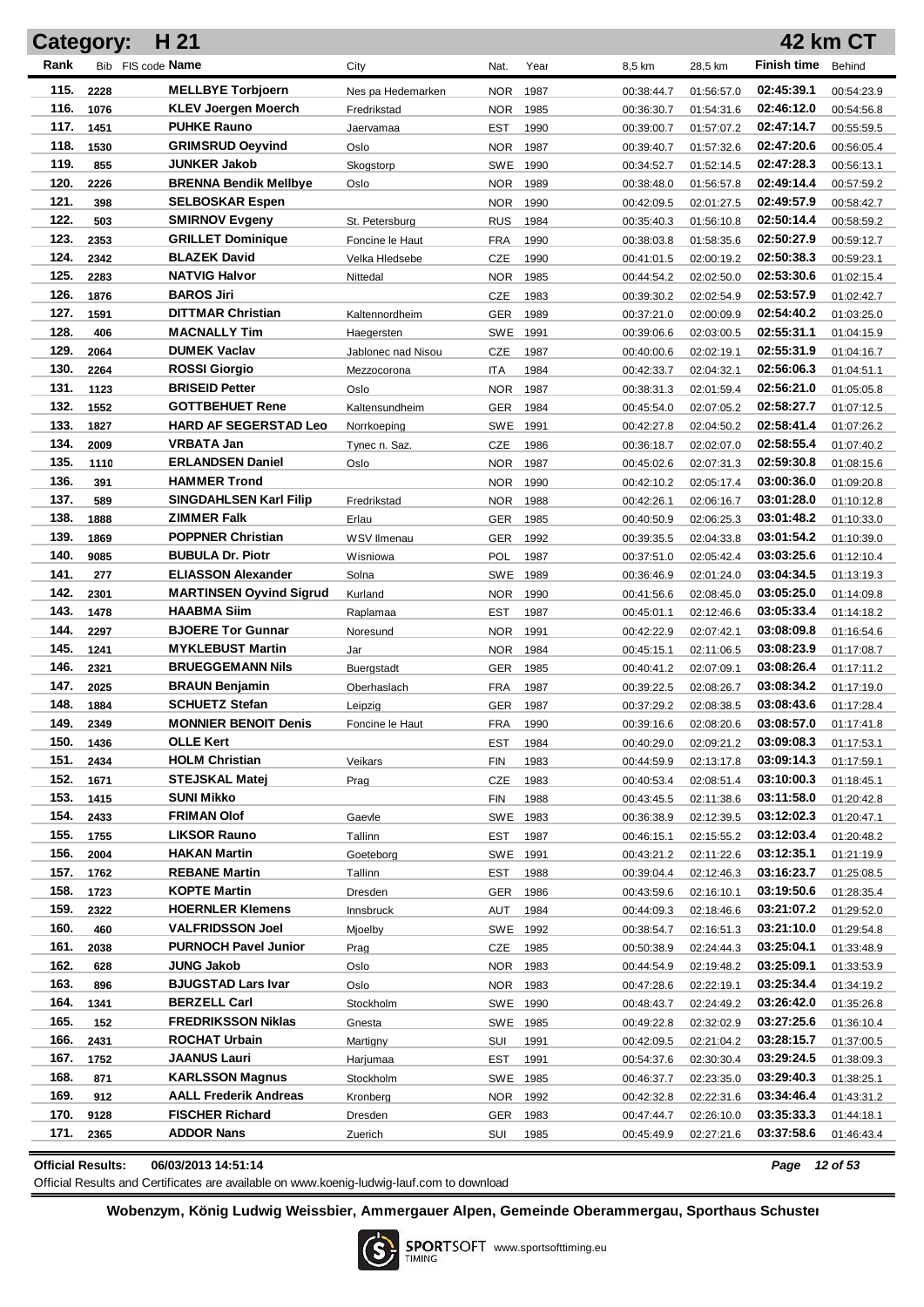|                          | H 21<br>42 km CT<br>Category: |                   |                                                  |                     |            |                      |                          |                          |                          |                          |
|--------------------------|-------------------------------|-------------------|--------------------------------------------------|---------------------|------------|----------------------|--------------------------|--------------------------|--------------------------|--------------------------|
| Rank                     |                               | Bib FIS code Name |                                                  | City                | Nat.       | Year                 | 8,5 km                   | 28,5 km                  | <b>Finish time</b>       | Behind                   |
| 172.                     | 1333                          |                   | <b>DUMONT Gauthier</b>                           | Montmorot           | <b>FRA</b> | 1990                 | 00:41:11.5               | 02:29:22.2               | 03:39:43.0               | 01:48:27.8               |
| 173.                     | 1342                          |                   | <b>KOPTE Robert</b>                              | Kiel                | <b>GER</b> | 1988                 | 00:51:55.1               | 02:32:00.6               | 03:39:44.4               | 01:48:29.2               |
| 174.                     | 151                           |                   | <b>ERIKSSON Joel</b>                             | Hallen              | SWE        | 1985                 | 00:49:24.3               | 02:33:40.9               | 03:40:04.6               | 01:48:49.4               |
| 175.                     | 796                           |                   | <b>KIRKHUS Preben</b>                            | Oslo                | NOR.       | 1985                 | 00:50:42.5               | 02:34:03.2               | 03:40:18.8               | 01:49:03.6               |
| 176.                     | 9110                          |                   | <b>HOLMBERG Niklas</b>                           | Kauniainen          | <b>FIN</b> | 1987                 | 00:53:14.4               | 02:32:57.1               | 03:41:04.3               | 01:49:49.1               |
| 177.                     | 1563                          |                   | <b>JELINEK Martin</b>                            | Hamry               | CZE        | 1983                 | 00:48:41.5               | 02:33:02.3               | 03:41:05.5               | 01:49:50.3               |
| 178.                     | 388                           |                   | <b>ANDORFF Alexander</b>                         | Hamar               | NOR.       | 1984                 | 00:51:07.8               | 02:36:27.8               | 03:44:45.8               | 01:53:30.6               |
| 179.                     | 596                           |                   | <b>BECK Anders</b>                               | Fredrikstad         | NOR.       | 1988                 | 00:50:40.8               | 02:35:33.4               | 03:45:43.9               | 01:54:28.7               |
| 180.                     | 9090                          |                   | <b>ZWINGENBERGER Stefan</b>                      | Dresden             | <b>GER</b> | 1984                 | 00:50:58.7               | 02:38:34.8               | 03:48:46.4               | 01:57:31.2               |
| 181.                     | 169                           |                   | <b>SVENSSON Christoffer</b>                      | Jaerna              | SWE        | 1992                 | 00:52:35.1               | 02:40:32.9               | 03:49:12.3               | 01:57:57.1               |
| 182.                     | 170                           |                   | <b>SVENSSON Sebastian</b>                        | Jaerna              | SWE        | 1989                 | 00:52:36.1               | 02:40:38.4               | 03:49:12.9               | 01:57:57.7               |
| 183.                     | 2179                          |                   | <b>KHURRI Andrey</b>                             | Helsinki            | <b>FIN</b> | 1983                 | 00:53:22.5               | 02:41:27.8               | 03:50:21.3               | 01:59:06.1               |
| 184.                     | 1040                          |                   | <b>PILLING Jan</b>                               | Dresden             | <b>GER</b> | 1988                 | 00:51:45.2               | 02:41:17.2               | 03:51:24.2               | 02:00:09.0               |
| 185.                     | 590                           |                   | <b>JONASSEN Mads</b>                             | Fredrikstad         | NOR.       | 1988                 | 00:52:12.9               | 02:40:19.3               | 04:02:23.0               | 02:11:07.8               |
| 186.<br>187.             | 664                           |                   | <b>REGENER Jesper</b><br><b>LARA Costantino</b>  | Goeteborg           | SWE        | 1990                 | 00:48:47.2               | 02:41:33.0               | 04:05:30.7<br>04:28:59.2 | 02:14:15.5               |
| 188.                     | 2215<br>1856                  |                   | <b>MOCKER Vit</b>                                | Levanna<br>Decin II | ITA<br>CZE | 1986<br>1991         | 00:57:34.9<br>01:03:02.7 | 03:03:54.4<br>03:34:40.8 | 05:10:35.8               | 02:37:44.0<br>03:19:20.6 |
|                          |                               |                   | 20 3480286 SORIN Egor                            | Saratov             | <b>RUS</b> | 1985                 | 00:24:17.1               | 01:19:11.8               | <b>DNF</b>               |                          |
|                          |                               |                   | 49 3670066 KAMBARBAEV KUANYSH                    | Moskau              | KAZ        | 1987                 | 00:24:23.4               | 01:19:03.3               | <b>DNF</b>               |                          |
|                          | 417                           |                   | <b>SAETHA Jens Ole</b>                           |                     | NOR.       | 1985                 | 00:36:31.7               |                          | DNF                      |                          |
|                          |                               |                   | 24 3480081 SHIRIAEV Sergey                       |                     | <b>RUS</b> | 1992                 |                          |                          | <b>DNS</b>               |                          |
|                          |                               |                   | 38 1374975 ROTCHEV VASSILI                       |                     | <b>RUS</b> | 1980                 |                          |                          | <b>DNS</b>               |                          |
|                          |                               |                   | 40 3480313 MASHKOV ILYA                          |                     | <b>RUS</b> | 1983                 |                          |                          | <b>DNS</b>               |                          |
|                          | 41                            |                   | 3420131 KJOELSTAD JOHAN                          |                     |            | NOR 1983             |                          |                          | <b>DNS</b>               |                          |
|                          |                               |                   | 45 3200222 ROHDE FLORIAN                         |                     | GER        | 1984                 |                          |                          | <b>DNS</b>               |                          |
|                          |                               |                   | 46 3500286 TYNELL Rikard                         |                     |            | SWE 1986             |                          |                          | <b>DNS</b>               |                          |
|                          |                               |                   | 48 3422098 ANDRESEN Stian Remseth                |                     |            | NOR 1991             |                          |                          | <b>DNS</b>               |                          |
|                          |                               |                   | 51 3500198 JAERNBERG Anton                       | Norrala             |            | SWE 1984             |                          |                          | <b>DNS</b>               |                          |
|                          |                               |                   | 53 3150126 KAUTZ Michal                          |                     | <b>CZE</b> | 1989                 |                          |                          | <b>DNS</b>               |                          |
|                          |                               |                   | 59 3150451 ONDRASEK Pavel                        |                     | <b>CZE</b> | 1992                 |                          |                          | <b>DNS</b>               |                          |
|                          |                               |                   | 73 3150542 JIRAN Petr                            | Liberec             | <b>CZE</b> | 1986                 |                          |                          | <b>DNS</b>               |                          |
|                          | 105                           |                   | <b>HAERKOENEN Valtteri</b>                       | Lappeenranta        | FIN        | 1985                 |                          |                          | <b>DNS</b>               |                          |
|                          |                               |                   | 125 3500637 SOLIN Anders                         |                     |            | SWE 1989             |                          |                          | <b>DNS</b>               |                          |
|                          |                               |                   | 230 3501325 NYMAN JOHAN                          | Linkoeping          |            | SWE 1989             |                          |                          | <b>DNS</b>               |                          |
|                          |                               |                   | 235 3500285 FRISK David                          |                     |            | SWE 1987             |                          |                          | <b>DNS</b>               |                          |
|                          |                               |                   | 250 3190281 NOEL Baptiste                        | La Bresse           | <b>FRA</b> | 1991                 |                          |                          | <b>DNS</b>               |                          |
|                          | 252                           |                   | <b>CREMONESE Alessio</b>                         | Pedavena            | ITA        | 1990                 |                          |                          | <b>DNS</b>               |                          |
|                          | 261                           |                   | <b>SCHMALOR Antonius</b><br><b>BYLOCK Daniel</b> | Sundern             |            | GER 1988             |                          |                          | <b>DNS</b><br><b>DNS</b> |                          |
|                          | 321                           |                   | <b>HOBERG Svein Andreas</b>                      | Hovas               |            | SWE 1990             |                          |                          | <b>DNS</b>               |                          |
|                          | 357<br>483                    |                   | <b>KOLLSTROEM Martin</b>                         | Vettre<br>Oslo      |            | NOR 1983<br>NOR 1984 |                          |                          | <b>DNS</b>               |                          |
|                          | 682                           |                   | NILSSON-LADNER Maximilian London                 |                     |            | GBR 1990             |                          |                          | <b>DNS</b>               |                          |
|                          | 692                           |                   | <b>GUSTAFSSON Philip</b>                         | Lidingoe            |            | SWE 1984             |                          |                          | <b>DNS</b>               |                          |
|                          | 710                           |                   | <b>NYLANDER Tobias</b>                           | Stockholm           |            | SWE 1985             |                          |                          | <b>DNS</b>               |                          |
|                          | 721                           |                   | <b>NILSSON Andreas</b>                           | Sjoebo              |            | SWE 1990             |                          |                          | <b>DNS</b>               |                          |
|                          | 774                           |                   | <b>GOTTIN Martin</b>                             | Groenahoeg          |            | SWE 1989             |                          |                          | <b>DNS</b>               |                          |
|                          | 903                           |                   | <b>HEUM Johan</b>                                | Oslo                |            | NOR 1988             |                          |                          | <b>DNS</b>               |                          |
|                          | 1125                          |                   | <b>OTERHOLT PEERSEN Erlend Oslo</b>              |                     |            | NOR 1987             |                          |                          | <b>DNS</b>               |                          |
|                          | 1149                          |                   | <b>ERIKSEN Lars</b>                              | Trondheim           |            | NOR 1989             |                          |                          | <b>DNS</b>               |                          |
|                          | 1240                          |                   | <b>EINARSEN Oyvind Paaske</b>                    | Oslo                |            | NOR 1984             |                          |                          | <b>DNS</b>               |                          |
|                          | 1343                          |                   | <b>RUDIGER Benjamin</b>                          | Kirchzarten         | GER        | 1984                 |                          |                          | <b>DNS</b>               |                          |
|                          | 1430                          |                   | <b>BERZINS Gatis</b>                             |                     | LAT        | 1983                 |                          |                          | <b>DNS</b>               |                          |
|                          | 1614                          |                   | <b>BERGE Anders</b>                              | Oslo                |            | NOR 1987             |                          |                          | <b>DNS</b>               |                          |
|                          | 1676                          |                   | <b>LYSTEDT Bjoern</b>                            | Stockholm           |            | SWE 1983             |                          |                          | <b>DNS</b>               |                          |
|                          | 1842                          |                   | <b>BOETHIUS Axel</b>                             | Stockholm           |            | SWE 1984             |                          |                          | <b>DNS</b>               |                          |
|                          | 1991                          |                   | <b>REXHAEUSER Benjamin</b>                       | Pfungstadt          | GER        | 1984                 |                          |                          | <b>DNS</b>               |                          |
|                          | 2012                          |                   | JOEMAA Margus                                    | Luxembourg          | EST        | 1984                 |                          |                          | <b>DNS</b>               |                          |
| <b>Official Results:</b> |                               |                   | 06/03/2013 14:51:14                              |                     |            |                      |                          |                          |                          | Page 13 of 53            |

Official Results and Certificates are available on www.koenig-ludwig-lauf.com to download

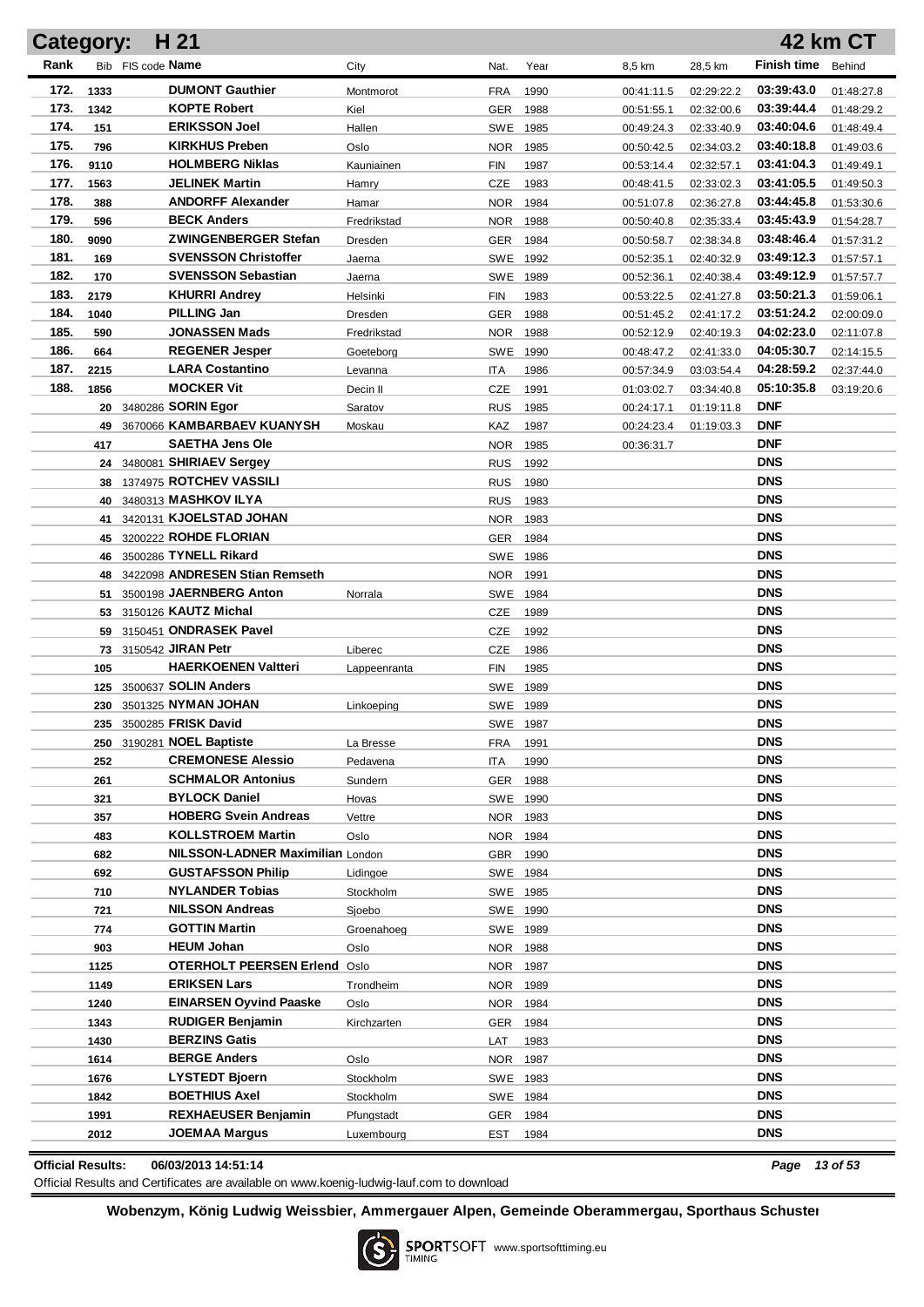| <b>Finish time</b><br>Behind<br>28.5 km<br>8.5 km |
|---------------------------------------------------|
| <b>DNS</b>                                        |
| <b>DNS</b>                                        |
|                                                   |

**Official Results: 06/03/2013 14:51:14** *Page 14 of 53* Official Results and Certificates are available on www.koenig-ludwig-lauf.com to download

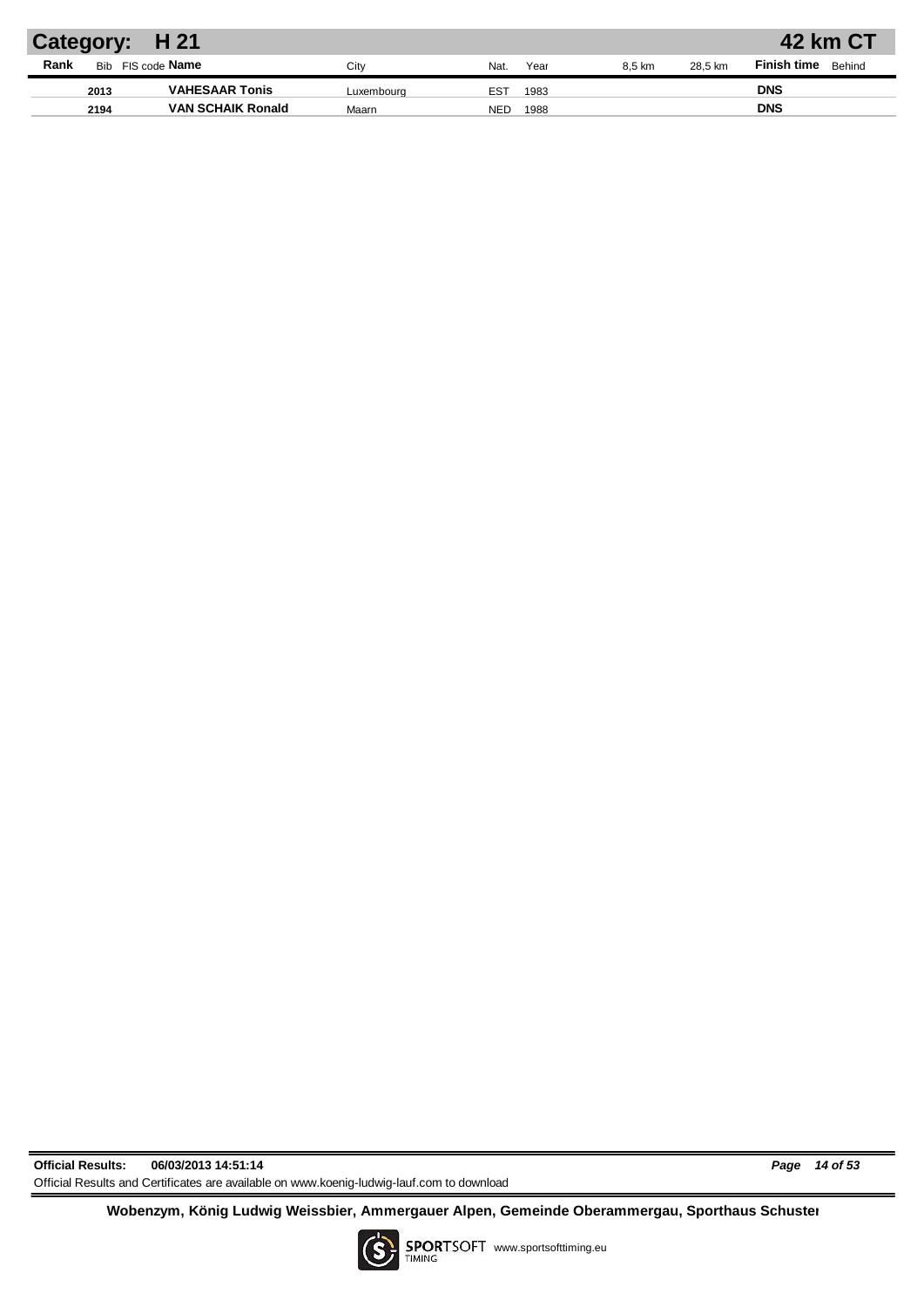| <b>Category:</b> |      | H 31                                            |                    |            |      |            |                          |                    | <b>42 km CT</b> |
|------------------|------|-------------------------------------------------|--------------------|------------|------|------------|--------------------------|--------------------|-----------------|
| Rank             |      | Bib FIS code Name                               | City               | Nat.       | Year | 8,5 km     | 28,5 km                  | <b>Finish time</b> | Behind          |
| 1.               |      | 2 1284280 AHRLIN Jerry                          | Valadalen          | SWE 1978   |      | 00:24:13.5 | 01:18:35.2               | 01:51:14.1         | 00:00:00.0      |
| 2.               |      | 25 3420012 NAESS Boerre                         | Oslo               | NOR.       | 1982 | 00:24:10.5 | 01:18:39.3               | 01:51:16.0         | 00:00:01.9      |
| 3.               |      | 18 3420085 LAUGALAND Audun                      | Oslo               | NOR.       | 1981 | 00:24:14.1 | 01:18:39.8               | 01:51:16.2         | 00:00:02.1      |
| 4.               |      | 8 1307754 HENRIKSEN THOMAS MAGNEOslo            |                    | NOR.       | 1978 | 00:24:16.4 | 01:18:38.4               | 01:51:17.0         | 00:00:02.9      |
| 5.               |      | 11 1368767 SINNES Svein Tore                    | Oslo               | NOR.       | 1979 | 00:24:16.6 | 01:18:36.3               | 01:51:43.7         | 00:00:29.6      |
| 6.               |      | 43 3500073 JOENSSON Markus                      | Ulricehamn         | SWE 1981   |      | 00:24:22.3 | 01:18:52.7               | 01:52:07.1         | 00:00:53.0      |
| 7.               | 245  | 3050079 SUTTER Martin                           | Mellau             | AUT        | 1981 | 00:24:19.2 | 01:18:51.9               | 01:52:10.8         | 00:00:56.7      |
| 8.               |      | 14 1306493 BJERKE Espen Harald                  | Vingrom            | <b>NOR</b> | 1980 | 00:24:11.8 | 01:18:45.1               | 01:52:21.5         | 00:01:07.4      |
| 9.               | 149  | 3500222 ROSVALL Martin                          | Umea               | SWE 1978   |      | 00:24:21.5 | 01:18:58.8               | 01:53:19.3         | 00:02:05.2      |
| 10.              | 2580 | 1175058 KOUKAL Martin                           |                    | CZE        | 1978 | 00:24:21.3 | 01:18:56.8               | 01:53:47.4         | 00:02:33.3      |
| 11.              | 33   | 1361686 MUEHLEMATTER Marco                      | Boenigen           | SUI        | 1982 | 00:24:19.9 | 01:18:55.2               | 01:54:36.5         | 00:03:22.4      |
| 12.              |      | 44 3500025 JONSSON Paer                         | Dala-Jaerna        | <b>SWE</b> | 1980 | 00:24:28.6 | 01:19:09.1               | 01:54:48.5         | 00:03:34.4      |
| 13.              | 101  | 3050108 SUTTER Stefan                           | Andelsbuch         | AUT        | 1981 | 00:24:26.2 | 01:20:01.8               | 01:55:55.5         | 00:04:41.4      |
| 14.              |      | 67 1290488 JAKOUBEK Tomas                       | Jablonec nad Nisou | CZE        | 1979 | 00:24:22.0 | 01:20:03.1               | 01:55:55.9         | 00:04:41.8      |
| 15.              |      | 62 3500497 ALM Henrik                           | Idre               | SWE        | 1982 | 00:24:19.0 | 01:19:08.6               | 01:56:07.4         | 00:04:53.3      |
| 16.              |      | 10 3200015 REICHELT Tom                         | iXmind             | GER        | 1982 | 00:24:31.8 | 01:20:03.7               | 01:56:31.0         | 00:05:16.9      |
| 17.              |      | 122 3481529 <b>IVANOV Sergey</b>                | Balashikha         | <b>RUS</b> | 1979 | 00:24:52.0 | 01:20:43.5               | 01:57:16.3         | 00:06:02.2      |
| 18.              |      | 114 3421902 GRUDE Jan Erik                      | Helleland          | NOR.       | 1979 | 00:24:47.6 | 01:20:26.3               | 01:57:25.7         | 00:06:11.6      |
| 19.              | 271  | <b>EDER Johannes</b>                            | Innsbruck          | AUT        | 1979 | 00:24:31.2 | 01:20:27.7               | 01:57:32.5         | 00:06:18.4      |
| 20.              | 56   | 3500046 WICKSTROEM Erik                         | Boras              | SWE 1982   |      | 00:24:33.0 | 01:20:29.7               | 01:57:59.3         | 00:06:45.2      |
| 21.              | 984  | <b>KANTO Johan</b>                              | Gothenburg         | SWE 1981   |      | 00:25:47.0 | 01:24:05.0               | 02:01:38.3         | 00:10:24.2      |
| 22.              | 1576 | <b>HEDLUND Ivan</b>                             | Gothenburg         | SWE 1981   |      | 00:25:49.1 | 01:24:07.0               | 02:01:38.3         | 00:10:24.2      |
| 23.              | 92   | <b>BRIKSELLI Tomas</b>                          | Trondheim          | <b>NOR</b> | 1981 | 00:25:46.2 | 01:23:55.5               | 02:01:44.6         | 00:10:30.5      |
| 24.              | 698  | <b>SALMEN Christofer</b>                        | Stockholm          | SWE 1981   |      | 00:25:48.4 | 01:24:06.2               | 02:02:02.0         | 00:10:47.9      |
| 25.              | 61   | 3500325 NORLEN Samuel                           | Goeteborg          | SWE 1982   |      | 00:24:44.0 | 01:22:43.4               | 02:02:17.7         | 00:11:03.6      |
| 26.              | 195  | <b>ENA Leif</b>                                 |                    |            |      |            | 01:24:05.6               | 02:02:26.6         |                 |
| 27.              | 119  | <b>FISCHER Simon</b>                            | Sundom             | <b>FIN</b> | 1979 | 00:26:20.5 |                          | 02:02:52.7         | 00:11:12.5      |
| 28.              |      | 76 3150583 LUKOSZ Petr                          | Oberreute          | GER        | 1981 | 00:25:25.1 | 01:23:44.3               | 02:03:23.9         | 00:11:38.6      |
| 29.              | 939  | <b>ECKMAIER Gerhard Jun.</b>                    | Prag               | <b>CZE</b> | 1982 | 00:26:15.1 | 01:25:22.4<br>01:24:05.7 | 02:03:32.1         | 00:12:09.8      |
| 30.              |      | 142 3500128 GUSTAFSSON Joakim                   | Mariazell<br>Ed    | AUT        | 1978 | 00:26:16.9 |                          | 02:03:41.5         | 00:12:18.0      |
| 31.              |      | 1291070 THOR OLSEN JONAS                        |                    | SWE        | 1982 | 00:26:11.8 | 01:25:26.3               | 02:04:07.4         | 00:12:27.4      |
| 32.              | 236  | <b>HELFRICHT Kay</b>                            | Ramsau Dachstein   | DEN        | 1978 | 00:25:58.3 | 01:25:24.6               | 02:04:42.6         | 00:12:53.3      |
| 33.              | 97   | <b>PETTERSSON Andreas</b>                       | Innsbruck          | <b>GER</b> | 1981 | 00:26:19.2 | 01:25:25.8               | 02:05:38.4         | 00:13:28.5      |
| 34.              | 450  | 140 3200316 GOETZEL Conrad                      | Oestersund         | SWE 1978   |      | 00:26:53.2 | 01:26:22.1               | 02:06:04.8         | 00:14:24.3      |
| 35.              |      | 167 3501241 ASKEROTH Philip                     | Klingenthal        | GER        | 1982 | 00:25:28.5 | 01:24:04.0               |                    | 00:14:50.7      |
|                  |      |                                                 | Gothenburg         | SWE 1978   |      | 00:25:43.6 | 01:26:25.9               | 02:06:30.8         | 00:15:16.7      |
| 36.              | 1282 | <b>ZAKHAROV Alexey</b>                          | Usinsk             | <b>RUS</b> | 1979 | 00:28:35.2 | 01:28:17.8               | 02:07:01.5         | 00:15:47.4      |
| 37.              | 1980 | <b>ZDENEK Melsa</b><br><b>JOHANSSON Andreas</b> |                    | CZE        | 1982 | 00:28:55.8 | 01:28:16.7               | 02:07:07.9         | 00:15:53.8      |
| 38.              | 129  |                                                 | Stockholm          | SWE 1978   |      | 00:26:18.8 | 01:27:29.4               | 02:07:24.8         | 00:16:10.7      |
| 39.              | 222  | <b>KAJALAINEN Antti</b>                         | Joensuu            | FIN        | 1981 | 00:27:13.3 | 01:28:14.1               | 02:08:49.5         | 00:17:35.4      |
| 40.              | 9084 | <b>BUBULA Dr. Pawel</b>                         | Wisniowa           | <b>POL</b> | 1980 | 00:26:48.5 | 01:28:39.4               | 02:09:12.8         | 00:17:58.7      |
| 41.              | 653  | <b>ENGEBRETSEN Oeystein</b>                     | Lidingoe           | SWE        | 1980 | 00:26:49.7 | 01:29:03.7               | 02:10:18.4         | 00:19:04.3      |
| 42.              |      | <b>RINDZEVICIUS Marijus</b><br>219 3780001      | Vilnius            | LTU        | 1980 | 00:29:17.2 | 01:31:04.8               | 02:11:15.4         | 00:20:01.3      |
| 43.              | 711  | <b>NIELSEN Stian Fjeldstad</b>                  | Hamar              | NOR        | 1978 | 00:28:31.8 | 01:31:18.1               | 02:11:30.9         | 00:20:16.8      |
| 44.              | 658  | <b>SCHLECHTER Voyta</b>                         | Prag               | CZE        | 1982 | 00:28:00.8 | 01:30:02.6               | 02:11:31.5         | 00:20:17.4      |
| 45.              | 2378 | <b>MUELLER Uwe</b>                              | Chemnitz           | <b>GER</b> | 1980 | 00:28:19.0 | 01:31:48.3               | 02:14:47.8         | 00:23:33.7      |
| 46.              | 1916 | <b>URBANEK Petr</b>                             | Liberec 13         | CZE        | 1981 | 00:28:40.8 | 01:32:29.3               | 02:14:48.0         | 00:23:33.9      |
| 47.              | 201  | WOLF Andrú                                      | Wolkenstein        | GER        | 1978 | 00:28:20.4 | 01:31:47.5               | 02:14:59.3         | 00:23:45.2      |
| 48.              | 2505 | <b>PETRUSHKOV Andrey</b>                        | Vologda            | <b>RUS</b> | 1981 | 00:28:09.3 | 01:33:30.8               | 02:17:59.8         | 00:26:45.7      |
| 49.              | 2169 | <b>FLADE Matthias</b>                           | Stegaurach         | <b>GER</b> | 1979 | 00:28:49.9 | 01:33:52.8               | 02:18:23.3         | 00:27:09.2      |
| 50.              | 938  | <b>ECKMAIER Hannes</b>                          | Mariazell          | AUT        | 1981 | 00:28:10.9 | 01:33:09.8               | 02:19:12.7         | 00:27:58.6      |
| 51.              | 9037 | <b>BOGATYREV Igor</b>                           | Ryazan             | <b>RUS</b> | 1979 | 00:32:34.5 | 01:37:52.2               | 02:19:29.2         | 00:28:15.1      |
| 52.              | 1183 | <b>BOREMYR Stefan</b>                           | Borlaenge          | SWE 1980   |      | 00:30:55.9 | 01:36:37.2               | 02:20:12.0         | 00:28:57.9      |
| 53.              | 2173 | <b>ALNE Thomas</b>                              | Trondheim          | NOR.       | 1981 | 00:28:13.9 | 01:34:20.4               | 02:20:13.7         | 00:28:59.6      |
| 54.              | 1838 | <b>ANTONS Eero</b>                              | Loo                | EST        | 1978 | 00:31:07.2 | 01:37:15.5               | 02:20:29.7         | 00:29:15.6      |
| 55.              | 9053 | <b>SILLASTE Ahti</b>                            | Oulu               | FIN        | 1978 | 00:28:31.3 | 01:34:45.6               | 02:20:34.4         | 00:29:20.3      |
| 56.              | 1283 | <b>NEUGIRG Joerg</b>                            | Ploessberg         | GER        | 1980 | 00:29:27.3 | 01:36:39.8               | 02:22:09.4         | 00:30:55.3      |
| 57.              | 422  | <b>DYBENDAHL Henning</b>                        | Nittedal           | NOR 1979   |      | 00:30:14.1 | 01:37:03.3               | 02:22:52.3         | 00:31:38.2      |
|                  |      |                                                 |                    |            |      |            |                          |                    |                 |

**Official Results: 06/03/2013 14:51:14** *Page 15 of 53*

Official Results and Certificates are available on www.koenig-ludwig-lauf.com to download

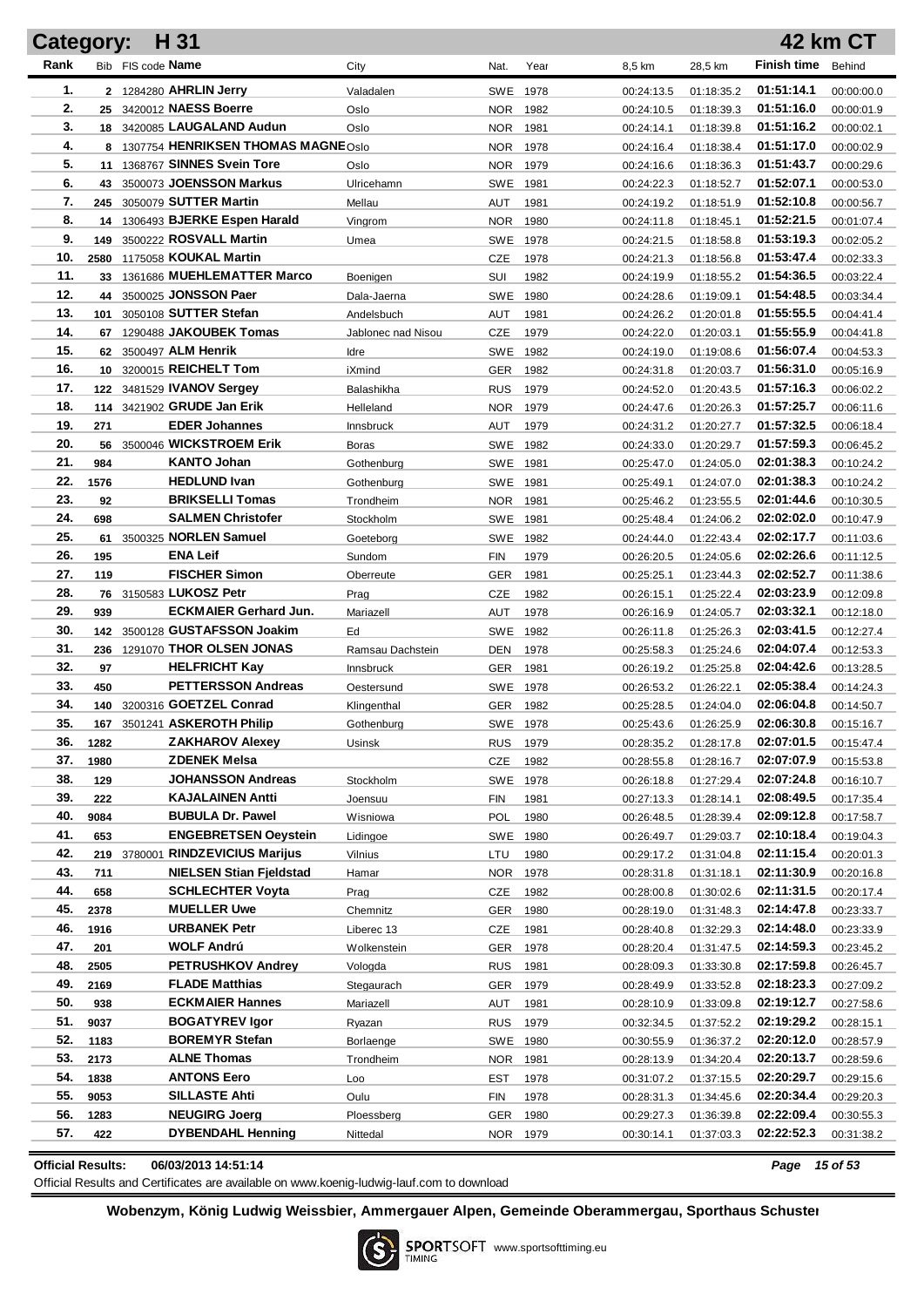| H 31<br>42 km CT<br>Category: |             |                                                  |                               |                          |              |                          |                          |                          |                          |
|-------------------------------|-------------|--------------------------------------------------|-------------------------------|--------------------------|--------------|--------------------------|--------------------------|--------------------------|--------------------------|
| Rank                          |             | Bib FIS code Name                                | City                          | Nat.                     | Year         | 8,5 km                   | 28,5 km                  | <b>Finish time</b>       | Behind                   |
| 58.                           | 573         | <b>HOLLENSTEIN Johannes</b>                      | <b>Bad Berleburg</b>          | <b>GER</b>               | 1978         | 00:31:30.6               | 01:39:03.6               | 02:23:30.9               | 00:32:16.8               |
| 59.                           | 1834        | <b>SANDVIK Simon</b>                             | Nederlappfors                 | FIN                      | 1978         | 00:31:00.0               | 01:38:12.0               | 02:23:59.9               | 00:32:45.8               |
| 60.                           | 412         | <b>WITHBRO Jorolf Wilhelm</b>                    |                               | <b>NOR</b>               | 1980         | 00:34:00.9               | 01:40:12.3               | 02:24:06.6               | 00:32:52.5               |
| 61.                           | 1267        | <b>KUBES Jan</b>                                 | Liberec                       | CZE                      | 1980         | 00:31:34.2               | 01:39:43.9               | 02:24:23.5               | 00:33:09.4               |
| 62.                           | 2206        | <b>MUELLER Jan</b>                               | Turnov                        | CZE                      | 1978         | 00:30:58.4               | 01:39:32.2               | 02:24:48.7               | 00:33:34.6               |
| 63.                           | 135         | <b>NOVOTNY Vaclav</b>                            | Liberec                       | CZE                      | 1982         | 00:32:02.5               | 01:40:55.3               | 02:27:25.0               | 00:36:10.9               |
| 64.                           | 940         | <b>KOISER Andreas</b>                            | Mitterbach                    | AUT                      | 1978         | 00:29:37.5               | 01:37:24.2               | 02:27:32.1               | 00:36:18.0               |
| 65.                           | 204         | <b>LARSSON Kristian</b>                          | Goeteborg                     | SWE                      | 1982         | 00:31:43.8               | 01:41:42.3               | 02:27:45.6               | 00:36:31.5               |
| 66.                           | 1638        | <b>PLANINC Miha</b>                              | Velenje                       | <b>SLO</b>               | 1978         | 00:32:32.1               | 01:42:07.8               | 02:27:48.9               | 00:36:34.8               |
| 67.                           | 1242        | <b>MOELLER Niklas</b>                            | Stockholm                     | SWE                      | 1980         | 00:32:50.8               | 01:42:16.3               | 02:28:50.5               | 00:37:36.4               |
| 68.                           | 1112        | <b>BACKABERG Nicklas</b>                         | Vaexjoe                       | SWE 1978                 |              | 00:35:02.3               | 01:44:25.3               | 02:29:00.2               | 00:37:46.1               |
| 69.                           | 941         | <b>KOISER Stefan</b>                             | St. Sebastian                 | AUT                      | 1980         | 00:33:14.5               | 01:42:05.4               | 02:29:52.5               | 00:38:38.4               |
| 70.<br>71.                    | 1875<br>191 | <b>PELC Norbert</b><br><b>BAECKSTROEM Anders</b> | Valasske Mezirici             | CZE<br><b>FIN</b>        | 1979<br>1982 | 00:33:03.3               | 01:43:03.3               | 02:30:08.2<br>02:30:19.7 | 00:38:54.1               |
| 72.                           | 1193        | <b>VIK Martin</b>                                | Kvevlax<br>Oslo               | <b>NOR</b>               | 1982         | 00:31:12.6<br>00:33:55.4 | 01:39:00.6<br>01:44:19.8 | 02:30:22.2               | 00:39:05.6<br>00:39:08.1 |
| 73.                           | 1802        | <b>KRAUSS Stefan</b>                             | Zwoenitz                      | <b>GER</b>               | 1979         | 00:33:18.6               | 01:44:19.7               | 02:30:31.9               | 00:39:17.8               |
| 74.                           | 1191        | <b>BERGL Tomas</b>                               | Prag                          | CZE                      | 1978         | 00:31:16.7               | 01:42:29.8               | 02:30:57.5               | 00:39:43.4               |
| 75.                           | 1749        | <b>HANNI Rene</b>                                | Harjumaa                      | EST                      | 1982         | 00:33:34.8               | 01:44:53.4               | 02:32:45.7               | 00:41:31.6               |
| 76.                           | 208         | JENDHOLM Johan                                   | Malmoe                        | SWE                      | 1978         | 00:33:15.5               | 01:46:06.1               | 02:33:01.1               | 00:41:47.0               |
| 77.                           | 529         | <b>MAENNER Martin</b>                            | Gothenburg                    | SWE 1979                 |              | 00:32:42.5               | 01:45:40.4               | 02:33:21.7               | 00:42:07.6               |
| 78.                           | 1089        | DOLEZEL Jan                                      | Prag                          | CZE                      | 1981         | 00:32:39.0               | 01:44:30.7               | 02:35:12.4               | 00:43:58.3               |
| 79.                           | 550         | <b>BJORCK Mattias</b>                            | Stockholm                     | SWE                      | 1979         | 00:39:22.0               | 01:52:29.2               | 02:36:07.8               | 00:44:53.7               |
| 80.                           | 2201        | JIROUS Vilem                                     | Stachy                        | CZE                      | 1980         | 00:34:31.2               | 01:48:48.5               | 02:36:39.0               | 00:45:24.9               |
| 81.                           | 1952        | <b>WALTER Sebastian</b>                          | Sauerlach                     | GER                      | 1978         | 00:34:04.5               | 01:47:47.8               | 02:37:16.2               | 00:46:02.1               |
| 82.                           | 2330        | <b>GUSTAFSSON Joacim</b>                         | Goetene                       | <b>SWE</b>               | 1982         | 00:33:53.7               | 01:50:03.0               | 02:38:55.8               | 00:47:41.7               |
| 83.                           | 445         | <b>ODBY Jonatan</b>                              | Goeteborg                     | SWE                      | 1982         | 00:32:01.1               | 01:45:58.5               | 02:41:00.1               | 00:49:46.0               |
| 84.                           | 603         | PIPEK Jan                                        | Prag                          | CZE                      | 1982         | 00:33:56.0               | 01:53:54.9               | 02:42:40.8               | 00:51:26.7               |
| 85.                           | 1157        | <b>KVASNICKA Daniel</b>                          | Nove Mesto                    | CZE                      | 1978         | 00:33:24.7               | 01:51:20.3               | 02:42:44.0               | 00:51:29.9               |
| 86.                           | 1236        | <b>SOLJAK Jiri</b>                               | Zelezny Brod                  | CZE                      | 1980         | 00:35:37.8               | 01:51:41.6               | 02:43:12.7               | 00:51:58.6               |
| 87.                           | 2269        | <b>ANDERLE Jens</b>                              | Deggingen                     | GER                      | 1979         | 00:33:48.9               | 01:50:16.3               | 02:43:35.2               | 00:52:21.1               |
| 88.                           | 622         | <b>NEDREMYR Sveib</b>                            | Hol                           | <b>NOR</b>               | 1979         | 00:36:55.4               | 01:54:18.4               | 02:45:21.0               | 00:54:06.9               |
| 89.                           | 2140        | <b>SOUCEK Petr</b>                               | Liberec                       | CZE                      | 1980         | 00:37:33.9               | 01:56:14.9               | 02:45:24.4               | 00:54:10.3               |
| 90.                           | 1231        | <b>WALTER Michael</b>                            | Vaestras                      | <b>SWE</b>               | 1980         | 00:37:01.4               | 01:55:31.3               | 02:46:03.0               | 00:54:48.9               |
| 91.                           | 2227        | <b>BRENNA Oddmund</b>                            | Roen                          | <b>NOR</b>               | 1981         | 00:38:41.1               | 01:57:00.3               | 02:47:28.8               | 00:56:14.7               |
| 92.                           | 2102        | <b>JUERIOEOE Olavi</b>                           | Alavere                       | <b>EST</b>               | 1980         | 00:39:15.4               | 01:59:56.1               | 02:50:06.9               | 00:58:52.8               |
| 93.                           | 555         | <b>WUTSCHER Gerhard</b>                          | <b>Telfs</b>                  | AUT                      | 1980         | 00:36:51.3               | 01:57:30.9               | 02:50:57.6               | 00:59:43.5               |
| 94.                           | 1346        | <b>ENGEN Haakon</b>                              | Lillehammer                   | <b>NOR</b>               | 1979         | 00:37:15.1               | 01:57:22.7               | 02:51:24.9               | 01:00:10.8               |
| 95.<br>96.                    | 1380        | <b>STOROZHUK Andrey</b><br><b>HUBACEK Filip</b>  | Tallin                        | <b>RUS</b>               | 1982         | 00:37:44.5               | 02:01:14.0               | 02:51:47.0<br>02:51:55.8 | 01:00:32.9               |
| 97.                           | 1525        | <b>SEVCIK Petr</b>                               | Praha 2                       | <b>CZE</b>               | 1981         | 00:36:51.6               | 01:59:27.1               | 02:53:00.9               | 01:00:41.7               |
| 98.                           | 834<br>387  | <b>TOMEK Petr</b>                                | Josefuv Dul<br>Pilsen         | <b>CZE</b><br><b>CZE</b> | 1978<br>1979 | 00:34:18.8<br>00:38:15.0 | 01:56:14.6<br>02:00:31.8 | 02:54:24.9               | 01:01:46.8<br>01:03:10.8 |
| 99.                           | 2113        | <b>SAJNER David</b>                              | Prag                          | <b>CZE</b>               | 1980         | 00:40:52.7               | 02:02:20.6               | 02:54:33.7               | 01:03:19.6               |
| 100.                          | 1620        | <b>BAUMGARTEN Daniel</b>                         | Erfurt                        | <b>GER</b>               | 1980         | 00:38:09.3               | 02:01:52.9               | 02:56:47.3               | 01:05:33.2               |
| 101.                          | 1909        | <b>BOEHM Marian</b>                              | Liberec                       | CZE                      | 1979         | 02:06:28.9               | 02:06:28.9               | 02:56:56.6               | 01:05:42.5               |
| 102.                          | 1429        | <b>HAAVISTO Teemu</b>                            |                               | <b>FIN</b>               | 1979         | 00:40:47.0               | 02:02:44.6               | 02:57:35.4               | 01:06:21.3               |
| 103.                          | 1776        | <b>NYVLT Petr</b>                                | Prag                          | <b>CZE</b>               | 1980         | 00:39:25.9               | 02:02:54.2               | 02:57:50.8               | 01:06:36.7               |
| 104.                          | 1420        | <b>MYLLYNIEMI Antti</b>                          |                               | FIN                      | 1982         | 00:44:57.3               | 02:06:17.8               | 02:58:28.8               | 01:07:14.7               |
| 105.                          | 1443        | <b>ENGER Trond</b>                               |                               | <b>NOR</b>               | 1982         | 00:42:26.3               | 02:05:37.8               | 02:58:38.7               | 01:07:24.6               |
| 106.                          | 482         | <b>KHAMITOV Rene</b>                             | Pavlodar                      | KAZ                      | 1982         | 00:37:53.6               | 02:02:09.4               | 02:58:59.1               | 01:07:45.0               |
| 107.                          | 1326        | <b>ROHDE Andreas</b>                             | <b>Bad Toelz</b>              | <b>GER</b>               | 1978         | 00:38:39.5               | 02:02:18.9               | 02:59:03.3               | 01:07:49.2               |
| 108.                          | 1976        | <b>MUELLER Thomas</b>                            | Marienberg                    | <b>GER</b>               | 1979         | 00:37:09.7               | 02:06:44.9               | 02:59:19.7               | 01:08:05.6               |
| 109.                          | 565         | <b>FRID Martin</b>                               | Stockholm                     | SWE                      | 1980         | 00:37:50.8               | 02:02:11.0               | 02:59:32.1               | 01:08:18.0               |
| 110.                          | 2023        | POLDMAA Koit                                     | Simuna                        | EST                      | 1981         | 00:42:01.4               | 02:06:00.9               | 02:59:47.1               | 01:08:33.0               |
| 111.                          | 1970        | <b>SCHEJBAL Vaclav</b>                           | Pilzen                        | CZE                      | 1980         | 00:38:11.4               | 02:03:21.2               | 03:00:18.6               | 01:09:04.5               |
| 112.                          | 806         | <b>EMILSSON Erik</b>                             | Lund                          | SWE                      | 1982         | 00:37:11.1               | 02:03:30.9               | 03:00:49.5               | 01:09:35.4               |
| 113.                          | 1003        | <b>LARSSON Philipp</b>                           | Goeteborg                     | SWE 1979                 |              | 00:40:11.7               | 02:05:08.8               | 03:01:26.6               | 01:10:12.5               |
| 114.                          | 1748        | <b>SCHUSCHNIG Martin</b>                         | Finkenstein am Faaker See AUT |                          | 1979         | 00:43:26.3               | 02:07:56.2               | 03:04:31.4               | 01:13:17.3               |

**Official Results: 06/03/2013 14:51:14** *Page 16 of 53*

Official Results and Certificates are available on www.koenig-ludwig-lauf.com to download

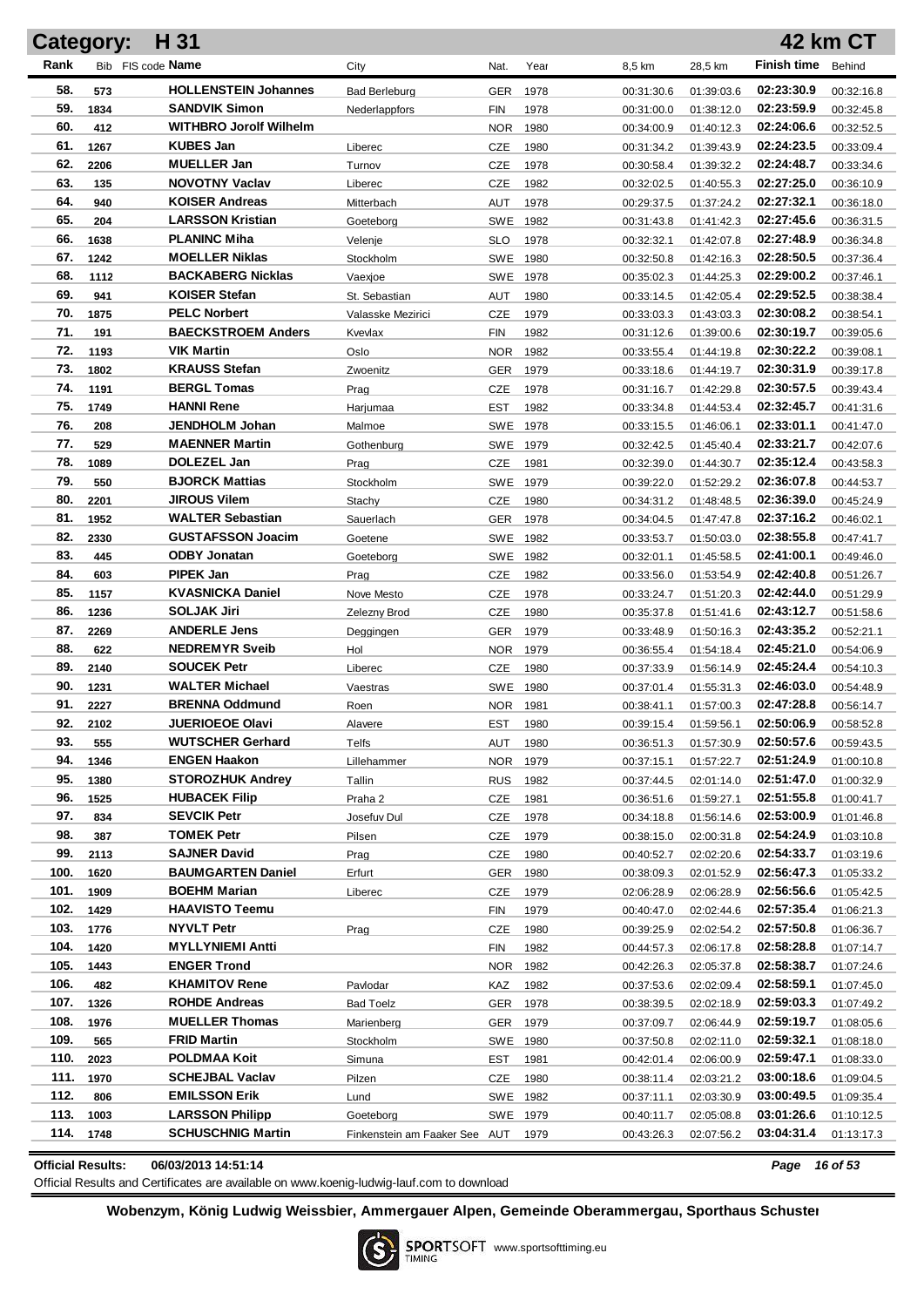|              | <b>Category:</b> | H 31                                          |                                        |                   |                  |                          |                          |                          | 42 km CT                 |
|--------------|------------------|-----------------------------------------------|----------------------------------------|-------------------|------------------|--------------------------|--------------------------|--------------------------|--------------------------|
| Rank         |                  | Bib FIS code Name                             | City                                   | Nat.              | Year             | 8,5 km                   | 28,5 km                  | <b>Finish time</b>       | Behind                   |
| 115.         | 141              | <b>DISL Stefan</b>                            | Dietramszell                           | <b>GER</b>        | 1980             | 00:36:28.6               | 02:05:07.4               | 03:05:55.9               | 01:14:41.8               |
| 116.         | 1399             | <b>HERMANSSON Andreas</b>                     | Ludvika                                | SWE               | 1982             | 00:45:55.1               | 02:11:14.1               | 03:06:10.7               | 01:14:56.6               |
| 117.         | 2079             | <b>KACPRZAK Lukasz</b>                        | Warschau                               | <b>POL</b>        | 1982             | 00:38:28.9               | 02:05:54.4               | 03:09:09.6               | 01:17:55.5               |
| 118.         | 958              | <b>SVENNING Arne</b>                          | Oslo                                   | <b>NOR</b>        | 1980             | 00:42:35.0               | 02:12:46.0               | 03:09:35.0               | 01:18:20.9               |
| 119.         | 120              | <b>HASLER Mathias</b>                         | <b>Blatten Loetschental</b>            | SUI               | 1978             | 00:40:01.5               | 02:04:24.6               | 03:10:33.3               | 01:19:19.2               |
| 120.         | 363              | <b>KROER Niels Akselbo</b>                    | Tromsdalen                             | <b>NOR</b>        | 1978             | 00:44:50.2               | 02:14:35.9               | 03:12:15.9               | 01:21:01.8               |
| 121.         | 1174             | <b>TROMMLER Norbert</b>                       | Bern                                   | SUI               | 1980             | 00:41:39.7               | 02:11:48.0               | 03:12:46.3               | 01:21:32.2               |
| 122.         | 1324             | <b>HERMLIN Timo</b>                           | Tartu                                  | <b>EST</b>        | 1981             | 00:45:11.5               | 02:15:19.8               | 03:12:59.4               | 01:21:45.3               |
| 123.         | 2134             | <b>MARSALEK Lukas</b>                         | Saarbruecken                           | CZE               | 1981             | 00:45:34.9               | 02:16:19.6               | 03:14:52.3               | 01:23:38.2               |
| 124.         | 203              | <b>LARSSON Martin</b>                         | Goeteborg                              | SWE               | 1978             | 00:41:29.6               | 02:13:12.7               | 03:14:52.5               | 01:23:38.4               |
| 125.         | 946              | <b>QUARNSTROM Kim</b>                         | <b>Bjaerred</b>                        | SWE               | 1980             | 00:38:59.7               | 02:12:22.1               | 03:15:23.9               | 01:24:09.8               |
| 126.         | 1192             | <b>AMMANN Michael</b>                         | Zuerich                                | SUI               | 1980             | 00:47:35.6               | 02:18:51.3               | 03:16:29.0               | 01:25:14.9               |
| 127.         | 2480             | <b>CHERNYSHEV Sergey</b>                      | Gauting                                | <b>RUS</b>        | 1978             | 00:42:34.4               | 02:13:23.4               | 03:17:13.5               | 01:25:59.4               |
| 128.         | 2141             | <b>HOFMANN Benjamin</b>                       | Turku                                  | <b>FIN</b>        | 1981             | 00:45:10.5               | 02:17:34.6               | 03:17:41.7               | 01:26:27.6               |
| 129.         | 2379             | <b>LUDBERG Patrick</b>                        |                                        | GER               | 1982             | 00:45:20.2               | 02:16:34.6               | 03:17:59.3               | 01:26:45.2               |
| 130.         | 1817             | <b>RAUDSEPP Raul</b>                          | Kelvingi                               | EST               | 1981             | 00:45:41.0               | 02:14:11.9               | 03:18:06.9               | 01:26:52.8               |
| 131.         | 9127             | <b>VEPREK Milan</b>                           | Olomouc                                | CZE               | 1978             | 00:45:14.6               | 02:18:05.5               | 03:18:13.4               | 01:26:59.3               |
| 132.         | 1275             | <b>SRAMEK Michal</b>                          | Reutlingen                             | GER               | 1982             | 00:46:49.1               | 02:19:35.7               | 03:19:17.0               | 01:28:02.9               |
| 133.         | 1319             | <b>DOSTAL Ales</b>                            | Cernosice                              | CZE               | 1982             | 00:43:53.3               | 02:16:16.4               | 03:19:27.8               | 01:28:13.7               |
| 134.         | 2032             | <b>HARTL Tomas</b>                            | Rimov                                  | <b>CZE</b>        | 1980             | 00:46:48.8               | 02:21:53.8               | 03:22:15.1               | 01:31:01.0               |
| 135.         | 971              | <b>PUHLMANN Peter</b>                         | Neverin                                | <b>GER</b>        | 1980             | 00:48:16.8               | 02:22:39.7               | 03:24:45.0               | 01:33:30.9               |
| 136.         | 1104             | <b>KOTHE David</b>                            | Goeteborg                              | SWE               | 1980             | 00:48:21.7               | 02:23:27.4               | 03:24:49.7               | 01:33:35.6               |
| 137.         | 1877             | <b>FRANCIREK Jan</b>                          | Statenice                              | <b>CZE</b>        | 1979             | 00:47:20.2               | 02:25:06.5               | 03:26:16.1               | 01:35:02.0               |
| 138.         | 1967             | <b>ROZSYPAL Jiri</b>                          | Pilzen                                 | <b>CZE</b>        | 1981             | 00:45:51.1               | 02:24:03.4               | 03:27:33.8               | 01:36:19.7               |
| 139.         | 2514             | <b>KUHN Heiko</b>                             | Muensingen                             | <b>GER</b>        | 1981             | 00:47:20.8               | 02:24:55.5               | 03:30:08.1               | 01:38:54.0               |
| 140.         | 2174             | <b>POLT Kaido</b>                             | Tallinn                                | <b>EST</b>        | 1978             | 00:44:18.0               | 02:24:27.2               | 03:30:33.6               | 01:39:19.5               |
| 141.         | 1524             | <b>HAUSENBLAS Karel</b>                       |                                        | <b>CZE</b>        | 1982             | 00:43:09.6               | 02:23:24.8               | 03:31:11.8               | 01:39:57.7               |
| 142.         | 1008             | <b>SMIDESANG Ragnvald</b>                     | Eiksmarka                              | <b>NOR</b>        | 1978             | 00:44:18.4               | 02:22:04.8               | 03:31:26.3               | 01:40:12.2               |
| 143.         | 1920             | <b>RATTI Ramun</b>                            | Zuoz                                   | SUI               | 1979             | 00:46:36.3               | 02:24:53.6               | 03:31:48.8               | 01:40:34.7               |
| 144.         | 2031             | <b>HYNEK Karel</b>                            | Cestice                                | <b>CZE</b>        | 1980             | 00:48:37.5               | 02:27:47.1               | 03:31:56.6               | 01:40:42.5               |
| 145.<br>146. | 1198             | <b>KARLA Mathias</b>                          | Sibbo                                  | <b>FIN</b>        | 1982             | 00:43:18.8               | 02:21:56.0               | 03:32:11.3               | 01:40:57.2               |
| 147.         | 295              | <b>KVAERNO Henning</b><br><b>HLAVAC Libor</b> | Billingstad                            | NOR.              | 1978             | 00:48:23.7               | 02:28:37.0               | 03:35:19.9<br>03:38:54.1 | 01:44:05.8               |
| 148.         | 2039<br>922      | <b>UHERKA David</b>                           | Brno<br>Heerbrugg                      | <b>CZE</b><br>SUI | 1978             | 00:48:35.4               | 02:31:13.6               | 03:41:54.6               | 01:47:40.0<br>01:50:40.5 |
| 149.         | 569              | <b>SUNDSTROEM Olle</b>                        |                                        |                   | 1978<br>SWE 1980 | 00:45:09.9               | 02:31:06.5<br>02:30:56.1 | 03:43:12.8               |                          |
| 150.         | 418              | <b>URBAN Piotr</b>                            | Zuerich                                |                   | POL 1979         | 00:45:27.0<br>00:50:43.8 | 02:35:41.1               | 03:45:20.1               | 01:51:58.7<br>01:54:06.0 |
| 151.         | 648              | <b>FAGERLUND Mattias</b>                      | Soedertaelje                           |                   | SWE 1981         | 00:50:00.1               | 02:41:01.6               | 03:49:35.3               | 01:58:21.2               |
| 152.         | 831              | <b>HOFFMANN Ronny</b>                         | Flo - Seligenthal OT Schnellt GER 1979 |                   |                  | 00:48:40.0               | 02:37:38.8               | 03:51:46.0               | 02:00:31.9               |
| 153.         | 561              | <b>SANDGREN Ola</b>                           | Stockholm                              |                   | SWE 1980         | 00:42:27.3               | 02:34:55.3               | 03:52:07.5               | 02:00:53.4               |
| 154.         | 1482             | <b>FLOOD Espen</b>                            | Oslo                                   |                   | NOR 1979         | 00:49:17.7               | 02:43:40.6               | 03:55:12.3               | 02:03:58.2               |
| 155.         | 1919             | <b>AUR Filip</b>                              | <b>Hradec Kralove</b>                  | <b>CZE</b>        | 1980             | 00:50:27.7               | 02:41:56.2               | 03:55:16.8               | 02:04:02.7               |
| 156.         | 2512             | <b>SEDLACEK Jan</b>                           | Luxembourg                             | <b>CZE</b>        | 1979             | 00:45:53.5               | 02:43:54.1               | 03:55:33.2               | 02:04:19.1               |
| 157.         | 1437             | <b>SMIRNOV Dima</b>                           |                                        | <b>EST</b>        | 1982             | 00:51:42.5               | 02:42:24.2               | 03:57:14.9               | 02:06:00.8               |
| 158.         | 1899             | VODICKA Jan                                   | Prag                                   | <b>CZE</b>        | 1978             | 00:47:12.4               | 02:44:09.6               | 03:58:32.8               | 02:07:18.7               |
| 159.         | 2276             | <b>NAVRATIL Zdenek</b>                        | Prag                                   | <b>CZE</b>        | 1979             | 00:51:11.1               | 02:43:19.8               | 03:58:42.6               | 02:07:28.5               |
| 160.         | 1701             | <b>KOCH Axel</b>                              | Wiesbaden                              | GER               | 1978             | 00:51:05.6               | 02:39:54.3               | 04:01:27.0               | 02:10:12.9               |
| 161.         | 2356             | <b>ZERBES Joachim</b>                         | Chemnitz                               |                   | GER 1979         | 00:43:12.0               | 02:38:12.4               | 04:01:55.7               | 02:10:41.6               |
| 162.         | 870              | <b>ERIKSSON Peter</b>                         | Vaellingby                             |                   | SWE 1979         | 00:50:40.3               | 02:44:32.8               | 04:01:59.8               | 02:10:45.7               |
| 163.         | 1644             | <b>BLATT Stephan</b>                          | Muenchen                               |                   | GER 1981         | 00:54:21.2               | 02:45:14.6               | 04:02:32.7               | 02:11:18.6               |
| 164.         | 1392             | <b>KRISTIANSEN Anders</b>                     | Moss                                   | <b>NOR</b>        | 1980             | 00:48:32.2               | 02:45:02.1               | 04:02:36.5               | 02:11:22.4               |
| 165.         | 1084             | <b>MIKA Pavel</b>                             | Praha 8                                | CZE               | 1978             | 00:48:14.6               | 02:47:48.4               | 04:05:58.7               | 02:14:44.6               |
| 166.         | 830              | <b>DELLIT Danny</b>                           | Flo - Seligenthal OT Schnellt GER      |                   | 1980             | 00:54:19.5               | 02:53:13.8               | 04:13:23.0               | 02:22:08.9               |
| 167.         | 953              | <b>NIELSEN Petter Nielsen</b>                 | Moss                                   | NOR.              | 1980             | 00:50:29.8               | 02:55:51.9               | 04:13:33.8               | 02:22:19.7               |
| 168.         | 725              | <b>JUKONEN Teemu</b>                          | Espoo                                  | FIN               | 1982             | 00:55:04.0               | 02:55:44.3               | 04:15:42.1               | 02:24:28.0               |
| 169.         | 1424             | <b>TAMMELA Jani</b>                           |                                        | FIN               | 1982             | 00:54:35.8               | 02:57:31.0               | 04:18:06.5               | 02:26:52.4               |
| 170.         | 1044             | <b>KEMPE Michael</b>                          | Muenchen                               | GER               | 1982             | 00:50:56.5               | 02:55:50.9               | 04:21:52.3               | 02:30:38.2               |
| 171.         | 366              | <b>SONSTENG Kristian SteenstruOslo</b>        |                                        |                   | NOR 1978         | 00:52:38.6               | 02:59:53.0               | 04:23:58.3               | 02:32:44.2               |
|              |                  |                                               |                                        |                   |                  |                          |                          |                          |                          |

**Official Results: 06/03/2013 14:51:14** *Page 17 of 53*

Official Results and Certificates are available on www.koenig-ludwig-lauf.com to download

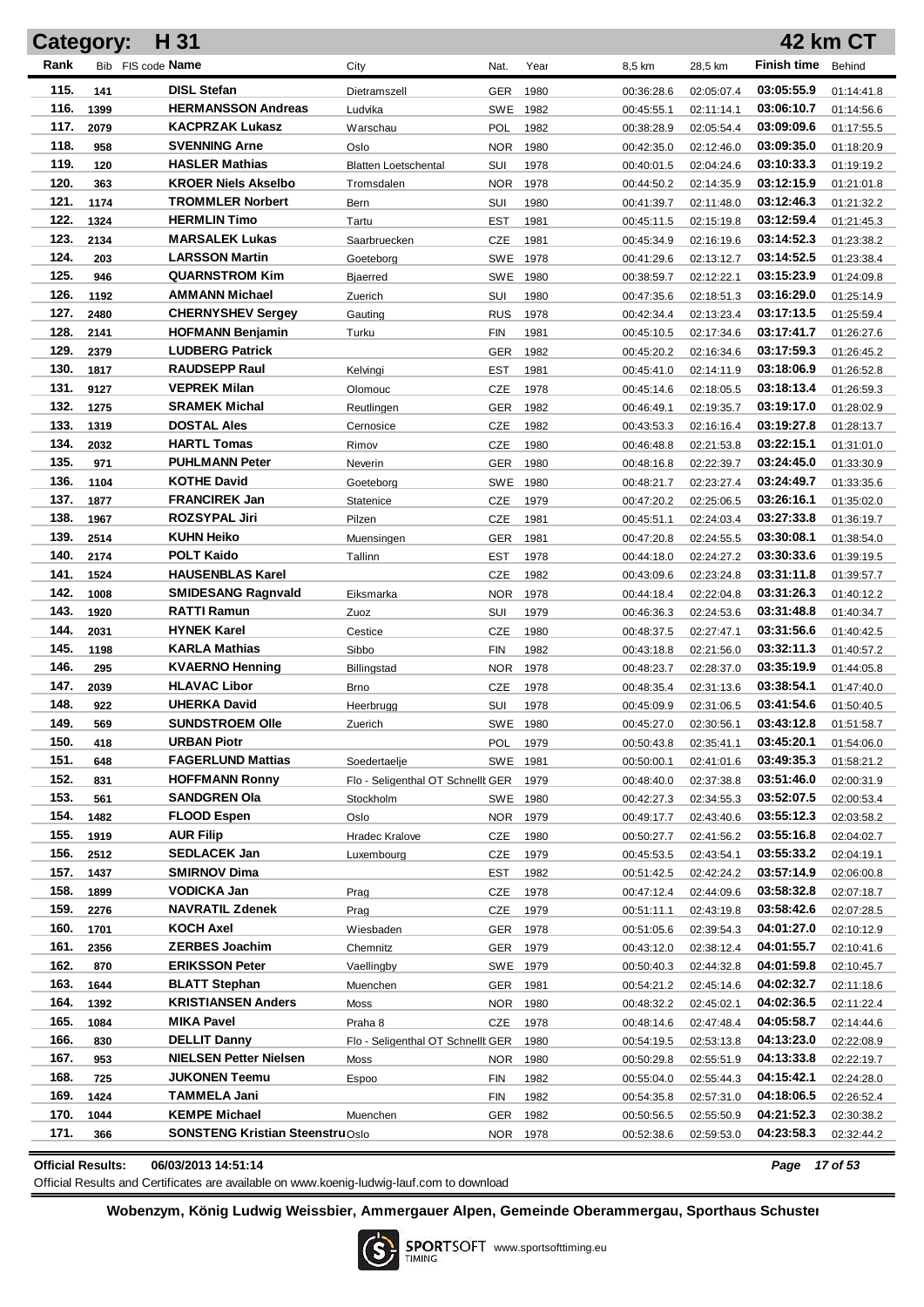| Category: |      | H 31                           |                                   |            |      |            |            |                    | <b>42 km CT</b> |
|-----------|------|--------------------------------|-----------------------------------|------------|------|------------|------------|--------------------|-----------------|
| Rank      |      | Bib FIS code Name              | City                              | Nat.       | Year | 8,5 km     | 28,5 km    | <b>Finish time</b> | Behind          |
| 172.      | 2153 | <b>ROBERT Wolny</b>            | Poznan                            | <b>POL</b> | 1979 | 00:51:23.5 | 02:59:04.5 | 04:25:35.2         | 02:34:21.1      |
| 173.      | 2502 | <b>BENGTSSON Mikael</b>        | Schrassig                         | SWE 1978   |      | 01:04:14.3 | 03:27:10.7 | 04:56:26.2         | 03:05:12.1      |
|           | 643  | QVIBERG Johan                  | Stockholm                         | SWE        | 1981 | 00:27:24.0 |            | <b>DSQ</b>         |                 |
|           |      | 21 3482440 NESTEROV Vadim      | Zlatoust, Chelyabinskaya obl. RUS |            | 1979 |            |            | <b>DNS</b>         |                 |
|           | 29   | 1356545 DJUPVIK AA Roger       | Lillehammer                       | <b>NOR</b> | 1981 |            |            | <b>DNS</b>         |                 |
|           |      | 35 3500005 BYSTROEM Fredrik    | Oestersund                        | <b>SWE</b> | 1982 |            |            | <b>DNS</b>         |                 |
|           |      | 36 3150000 NOVAK Petr          | Bozi Dar 196                      | CZE        | 1982 |            |            | <b>DNS</b>         |                 |
|           | 229  | 3500006 HENRICSON Martin       | MoeIndal                          | <b>SWE</b> | 1981 |            |            | <b>DNS</b>         |                 |
|           | 274  | <b>BROZ Jaroslav Jun.</b>      | Brno                              | CZE        | 1980 |            |            | <b>DNS</b>         |                 |
|           | 313  | <b>PAGOLDH Karl</b>            | Gothenburg                        | <b>SWE</b> | 1979 |            |            | <b>DNS</b>         |                 |
|           | 360  | <b>HOBERG Per Marius</b>       | Mo i Rana                         | <b>NOR</b> | 1978 |            |            | <b>DNS</b>         |                 |
|           | 477  | <b>MARKS Ralph</b>             | Dengling                          | <b>GER</b> | 1978 |            |            | <b>DNS</b>         |                 |
|           | 496  | 3420110 HATLEN Knut Anders     | Trondheim                         | <b>NOR</b> | 1980 |            |            | <b>DNS</b>         |                 |
|           | 530  | <b>KARLBERG David</b>          | Gothenburg                        | SWE 1979   |      |            |            | <b>DNS</b>         |                 |
|           | 570  | <b>KARLSEN Hakon</b>           | Tonsberg                          | <b>NOR</b> | 1980 |            |            | <b>DNS</b>         |                 |
|           | 572  | <b>KOEBLER Florian</b>         | Regensburg                        | <b>GER</b> | 1982 |            |            | <b>DNS</b>         |                 |
|           | 582  | <b>STORVIK Ole-Kristian</b>    | Oslo                              | <b>NOR</b> | 1981 |            |            | <b>DNS</b>         |                 |
|           | 650  | <b>HOLM Daniel</b>             | Oslo                              | <b>NOR</b> | 1978 |            |            | <b>DNS</b>         |                 |
|           | 651  | <b>HOLM Daniel Alexander</b>   | Oslo                              | <b>NOR</b> | 1978 |            |            | <b>DNS</b>         |                 |
|           | 1300 | <b>SCHMID Michael</b>          | Fischen                           | <b>GER</b> | 1982 |            |            | <b>DNS</b>         |                 |
|           | 1316 | <b>KORNHAAS Oliver</b>         | Graefenhain                       | <b>GER</b> | 1980 |            |            | <b>DNS</b>         |                 |
|           | 1431 | <b>BRAZAUSKIS Nauris</b>       |                                   | <b>LAT</b> | 1982 |            |            | <b>DNS</b>         |                 |
|           | 1734 | <b>FOLPRECHT Tomas</b>         | Pardubice                         | CZE        | 1982 |            |            | <b>DNS</b>         |                 |
|           | 2015 | <b>KOCH Benjamin</b>           | Graefenhain                       | <b>GER</b> | 1978 |            |            | <b>DNS</b>         |                 |
|           | 2093 | <b>ZAHN Andreas</b>            | Stuttgart                         | <b>GER</b> | 1979 |            |            | <b>DNS</b>         |                 |
|           | 2165 | <b>FORGER Marcel</b>           | <b>Dresden</b>                    | <b>GER</b> | 1980 |            |            | <b>DNS</b>         |                 |
|           |      | 2261 3150041 MIKUS Martin      |                                   | CZE        | 1982 |            |            | <b>DNS</b>         |                 |
|           | 2323 | <b>JUNEK Libor</b>             | Liberec                           | CZE        | 1982 |            |            | <b>DNS</b>         |                 |
|           | 2393 | <b>ABEL Benedikt</b>           | Gopprechts                        | <b>GER</b> | 1982 |            |            | <b>DNS</b>         |                 |
|           | 9018 | <b>WAERENSKJOLD Nicolas A.</b> | Oslo                              | NOR 1982   |      |            |            | <b>DNS</b>         |                 |
|           |      |                                |                                   |            |      |            |            |                    |                 |

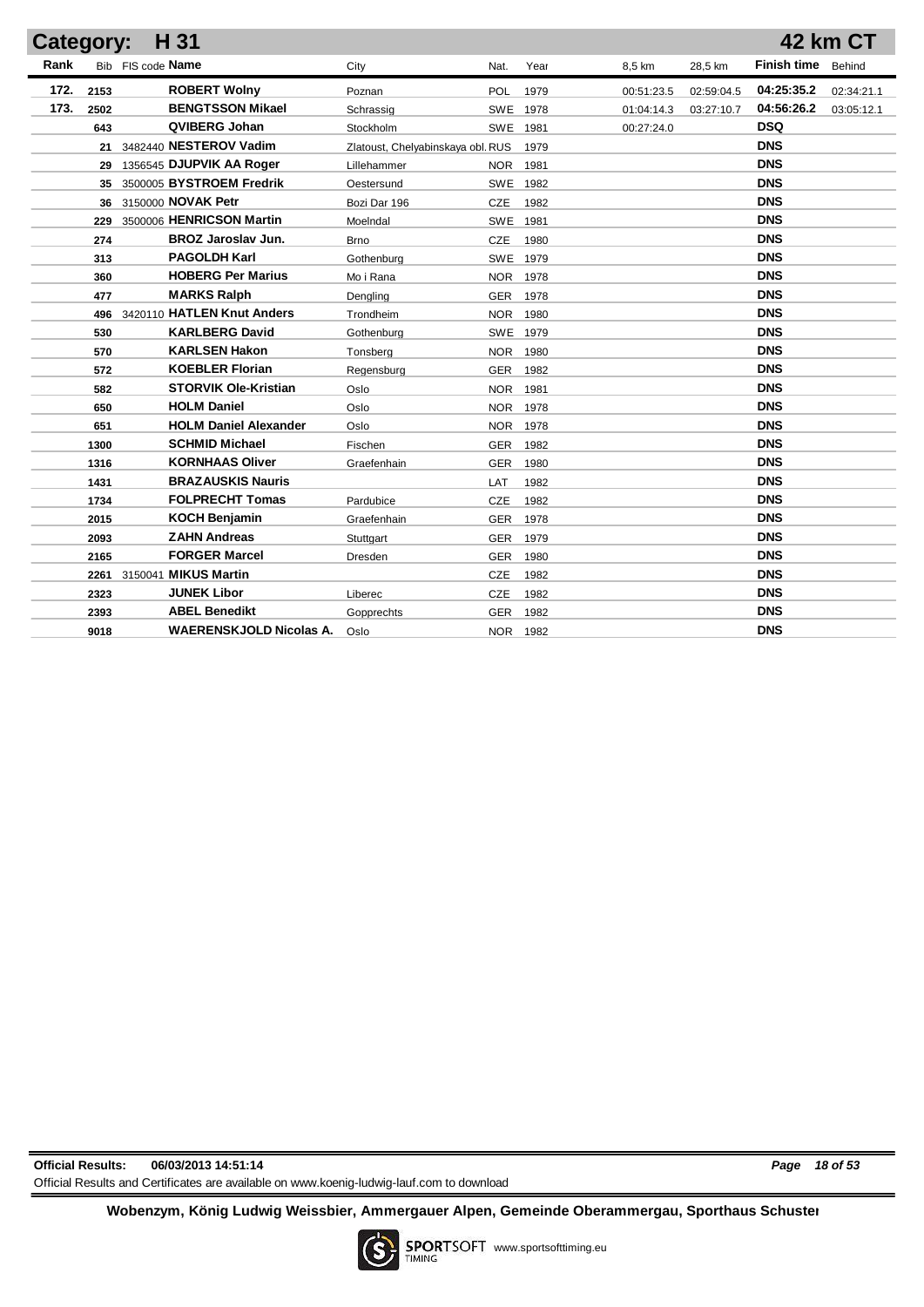| Category:  |             | H 36                                           |                          |                        |              |                          |                          |                          | <b>42 km CT</b>          |
|------------|-------------|------------------------------------------------|--------------------------|------------------------|--------------|--------------------------|--------------------------|--------------------------|--------------------------|
| Rank       |             | Bib FIS code Name                              | City                     | Nat.                   | Year         | 8,5 km                   | 28,5 km                  | <b>Finish time</b>       | Behind                   |
| 1.         |             | 17 1153621 BRINK Joergen                       |                          | SWE 1974               |              | 00:24:13.0               | 01:18:37.8               | 01:51:14.2               | 00:00:00.0               |
| 2.         |             | 1 1158859 REZAC Stanislav                      | Jablonec nn              | CZE                    | 1973         | 00:24:03.0               | 01:18:33.4               | 01:51:17.8               | 00:00:03.6               |
| 3.         |             | 3 1185631 AUKLAND JOERGEN                      | Oslo                     | NOR.                   | 1975         | 00:24:15.1               | 01:18:41.4               | 01:51:22.0               | 00:00:07.8               |
| 4.         |             | 37 3500018 TYNELL Daniel                       | Borlaenge                | SWE 1976               |              | 00:24:09.4               | 01:18:42.4               | 01:51:39.5               | 00:00:25.3               |
| 5.         |             | 7 1262358 AASEN OUREN Geir Ludvig              | Vingrom                  | NOR.                   | 1974         | 00:24:20.6               | 01:18:50.7               | 01:52:10.6               | 00:00:56.4               |
| 6.         |             | 78 3422824 TVEITEN Ivar                        |                          | NOR.                   | 1974         | 00:24:15.5               | 01:18:51.5               | 01:52:29.8               | 00:01:15.6               |
| 7.         | 22          | 1238787 HOEGBERG Anders                        | Umea                     | SWE 1976               |              | 00:24:20.2               | 01:18:59.3               | 01:53:13.7               | 00:01:59.5               |
| 8.         | 60          | 1149159 JERMSTAD Frode                         |                          | NOR.                   | 1974         | 00:24:22.3               | 01:19:04.3               | 01:53:59.6               | 00:02:45.4               |
| 9.         | 100         | 3050005 STEURER Thomas                         | Vils                     | AUT                    | 1977         | 00:24:32.3               | 01:20:28.3               | 01:57:16.6               | 00:06:02.4               |
| 10.        | 2340        | 3500667 LINTZEN Johan                          | Lulea                    | SWE                    | 1973         | 00:24:55.1               | 01:23:48.1               | 02:01:05.0               | 00:09:50.8               |
| 11.        | 272         | <b>KIRCHLER Michael</b>                        | Wattens                  | AUT                    | 1977         | 00:24:47.4               | 01:23:44.8               | 02:01:34.6               | 00:10:20.4               |
| 12.        | 127         | <b>ESSBACH Jens</b>                            | Klingenthal              | GER                    | 1977         | 00:25:18.4               | 01:23:49.4               | 02:01:39.5               | 00:10:25.3               |
| 13.        | 178         | <b>ANDREASON Peder</b>                         | Are                      | SWE 1975               |              | 00:26:12.5               | 01:24:28.3               | 02:02:51.5               | 00:11:37.3               |
| 14.        |             | 232 3200257 HOEMKE Meiko                       | Braunschweig             | GER                    | 1974         | 00:25:44.1               | 01:24:21.1               | 02:03:19.2               | 00:12:05.0               |
| 15.        | 75          | 3150582 MORAVEC Martin                         | Liberec                  | CZE                    | 1977         | 00:26:15.9               | 01:25:23.5               | 02:03:19.5               | 00:12:05.3               |
| 16.        | 457         | <b>INNSELSET Jan</b>                           | Oslo                     | NOR.                   | 1974         | 00:26:22.1               | 01:25:29.8               | 02:03:58.0               | 00:12:43.8               |
| 17.        | 2020        | <b>BJOERKROTH Arvid</b>                        | Oestersund               | SWE 1974               |              | 00:26:22.5               | 01:25:49.3               | 02:04:53.9               | 00:13:39.7               |
| 18.        | 269         | 1173700 STOEGGL Thomas                         | Elsbethen                | AUT                    | 1977         | 00:25:26.8               | 01:25:27.2               | 02:05:39.1               | 00:14:24.9               |
| 19.        | 1573        | <b>HAEGGBLOM Mathias</b>                       | Skoevde                  | SWE 1975               |              | 00:27:12.8               | 01:28:18.6               | 02:07:05.5               | 00:15:51.3               |
| 20.        | 188         | <b>SVENSSON Mikael</b>                         | Nacka                    | SWE 1974               |              | 00:27:26.4               | 01:28:17.2               | 02:07:23.8               | 00:16:09.6               |
| 21.<br>22. | 9033        | <b>SMAZNOV Sergey</b>                          | Ryazan                   | <b>RUS</b>             | 1975         | 00:28:26.5               | 01:28:30.8               | 02:07:59.4               | 00:16:45.2               |
| 23.        | 2075        | <b>NOVOTNY Daniel</b>                          | Vedrovice                | <b>CZE</b>             | 1974         | 00:26:50.9               | 01:29:05.0               | 02:10:27.4<br>02:10:52.2 | 00:19:13.2               |
| 24.        | 429<br>1664 | <b>TOMREN Geir Tony</b><br><b>POEPPEL Swen</b> |                          | NOR.                   | 1973         | 00:27:21.6               | 01:29:03.0               | 02:11:29.2               | 00:19:38.0               |
| 25.        | 773         | <b>ONDRASEK Marek</b>                          | Bad Berleburg<br>Treclin | GER<br><b>CZE</b>      | 1974<br>1974 | 00:27:20.1               | 01:29:34.6               | 02:14:06.5               | 00:20:15.0               |
| 26.        | 226         | <b>ADLER Steffen</b>                           | Freital                  | GER                    | 1974         | 00:31:06.1<br>00:27:34.8 | 01:33:54.1<br>01:31:44.9 | 02:14:25.1               | 00:22:52.3<br>00:23:10.9 |
| 27.        | 205         | <b>HOLME Alf Roger</b>                         |                          | NOR.                   | 1977         | 00:28:37.0               | 01:31:48.3               | 02:15:16.2               | 00:24:02.0               |
| 28.        | 2380        | <b>BJOERNDAHL Daniel</b>                       | Lycke                    | SWE 1975               |              | 00:28:24.5               | 01:31:51.1               | 02:15:43.5               | 00:24:29.3               |
| 29.        | 1635        | <b>EKWALL Martin</b>                           | Dalum                    | SWE 1976               |              | 00:29:14.5               | 01:33:18.9               | 02:15:43.5               | 00:24:29.3               |
| 30.        | 1391        | <b>HLAVICA Karel</b>                           | Valasske Mezirici        | <b>CZE</b>             | 1973         | 00:30:54.4               | 01:35:11.8               | 02:15:49.4               | 00:24:35.2               |
| 31.        | 183         | <b>KOLIN Jan</b>                               | Jilemnice                | <b>CZE</b>             | 1977         | 00:29:21.3               | 01:34:12.0               | 02:16:34.4               | 00:25:20.2               |
| 32.        | 288         | <b>BERTHOLD Ronny</b>                          | Pobershau                | <b>GER</b>             | 1977         | 00:28:15.3               | 01:32:07.1               | 02:17:18.2               | 00:26:04.0               |
| 33.        | 303         | <b>JOHANSSON Marcus</b>                        | Goeteborg                | SWE 1974               |              | 00:28:27.4               | 01:34:21.3               | 02:18:12.7               | 00:26:58.5               |
| 34.        | 259         | <b>MUECKE Robert</b>                           | Etterzhausen             | GER                    | 1975         | 00:30:42.6               | 01:35:53.0               | 02:18:44.6               | 00:27:30.4               |
| 35.        | 2097        | <b>STEPANEK Martin</b>                         | Kurim                    | CZE                    | 1973         | 00:29:32.9               | 01:35:30.3               | 02:19:29.5               | 00:28:15.3               |
| 36.        | 413         | <b>BENTZEN Eirik</b>                           | Nittedal                 | NOR 1973               |              | 00:29:25.2               | 01:35:29.6               | 02:19:46.8               | 00:28:32.6               |
| 37.        | 199         | <b>MATEJU Michal</b>                           | Liberec                  | CZE                    | 1977         | 00:29:40.9               | 01:36:17.8               | 02:21:18.4               | 00:30:04.2               |
| 38.        | 1788        | <b>LEUKERT Torsten</b>                         | Aasperg                  | <b>GER</b>             | 1977         | 00:29:37.3               | 01:35:42.2               | 02:21:22.8               | 00:30:08.6               |
| 39.        | 914         | <b>MOHALL Fredrik</b>                          | Trondheim                | NOR                    | 1977         | 00:30:18.0               | 01:37:39.0               | 02:22:23.0               | 00:31:08.8               |
| 40.        | 9063        | KALVODA Jan                                    | Praha 1                  | CZE                    | 1977         | 00:30:16.1               | 01:37:41.6               | 02:23:07.7               | 00:31:53.5               |
| 41.        | 2395        | <b>REPP Kim</b>                                | Lorenskog                | NOR                    | 1973         | 00:32:03.2               | 01:39:13.4               | 02:23:26.0<br>02:23:27.7 | 00:32:11.8               |
| 42.        | 1981        | <b>MUELLER Joerg</b>                           | Chemnitz                 | GER                    | 1976         | 00:29:38.3               | 01:37:13.4               |                          | 00:32:13.5               |
| 43.<br>44. | 1307<br>187 | <b>FAER Andrey</b><br><b>AUREN Joergen</b>     | Moscow<br>Hagfors        | <b>RUS</b><br>SWE 1974 | 1974         | 00:31:41.2<br>00:30:32.0 | 01:39:02.4<br>01:37:16.3 | 02:23:42.5<br>02:23:45.3 | 00:32:28.3               |
| 45.        | 2046        | <b>GRUETER Reto</b>                            | Oberkirch                | SUI                    | 1973         | 00:31:33.5               | 01:39:36.4               | 02:24:51.3               | 00:32:31.1               |
| 46.        | 341         | <b>HALAAS Paal</b>                             | Fjerdingby               | NOR                    | 1974         | 00:32:06.4               | 01:39:12.6               | 02:24:51.5               | 00:33:37.1<br>00:33:37.3 |
| 47.        | 891         | <b>DEGERMAN Magnus</b>                         | Skelleftea               | SWE 1974               |              | 00:31:03.8               | 01:38:57.5               | 02:25:26.3               | 00:34:12.1               |
| 48.        | 1763        | <b>TOMBERG Raul</b>                            | Harjumaa                 | EST                    | 1973         | 00:31:47.1               | 01:40:03.8               | 02:26:09.7               | 00:34:55.5               |
| 49.        | 1454        | <b>KAROLIN Indrek</b>                          | Polvamaa                 | <b>EST</b>             | 1973         | 00:31:42.6               | 01:40:54.0               | 02:26:11.5               | 00:34:57.3               |
| 50.        | 1810        | <b>SCHRAMM Cedric</b>                          | Sareguemines             | <b>FRA</b>             | 1976         | 00:32:04.8               | 01:42:22.0               | 02:27:10.5               | 00:35:56.3               |
| 51.        | 1562        | <b>MJOESUND Asgeir</b>                         | Kauniainen               | FIN                    | 1975         | 00:31:51.8               | 01:40:55.8               | 02:27:11.3               | 00:35:57.1               |
| 52.        | 148         | <b>OBERLAENDER Jan</b>                         | Senohraby                | CZE                    | 1975         | 00:31:42.8               | 01:41:08.7               | 02:27:12.8               | 00:35:58.6               |
| 53.        | 797         | <b>RUTKVIST Anders</b>                         | Borlaenge                | SWE 1974               |              | 00:33:39.7               | 01:44:27.0               | 02:30:34.7               | 00:39:20.5               |
| 54.        | 1547        | <b>BOVIN Tobias</b>                            | Oedsmal                  | SWE 1974               |              | 00:31:30.8               | 01:43:15.0               | 02:31:25.5               | 00:40:11.3               |
| 55.        | 340         | <b>JARSVE Jorgen</b>                           | Slattum                  | NOR 1974               |              | 00:36:36.8               | 01:48:00.4               | 02:32:33.5               | 00:41:19.3               |
| 56.        | 1035        | <b>GREENBAUM Janno</b>                         | Saue                     | EST                    | 1974         | 00:34:33.4               | 01:46:57.9               | 02:34:02.8               | 00:42:48.6               |
| 57.        | 1659        | <b>BECHER Juergen</b>                          | Leipzig                  | <b>GER</b>             | 1977         | 00:33:18.2               | 01:45:46.5               | 02:34:05.4               | 00:42:51.2               |
|            |             |                                                |                          |                        |              |                          |                          |                          |                          |

**Official Results: 06/03/2013 14:51:14** *Page 19 of 53*

Official Results and Certificates are available on www.koenig-ludwig-lauf.com to download

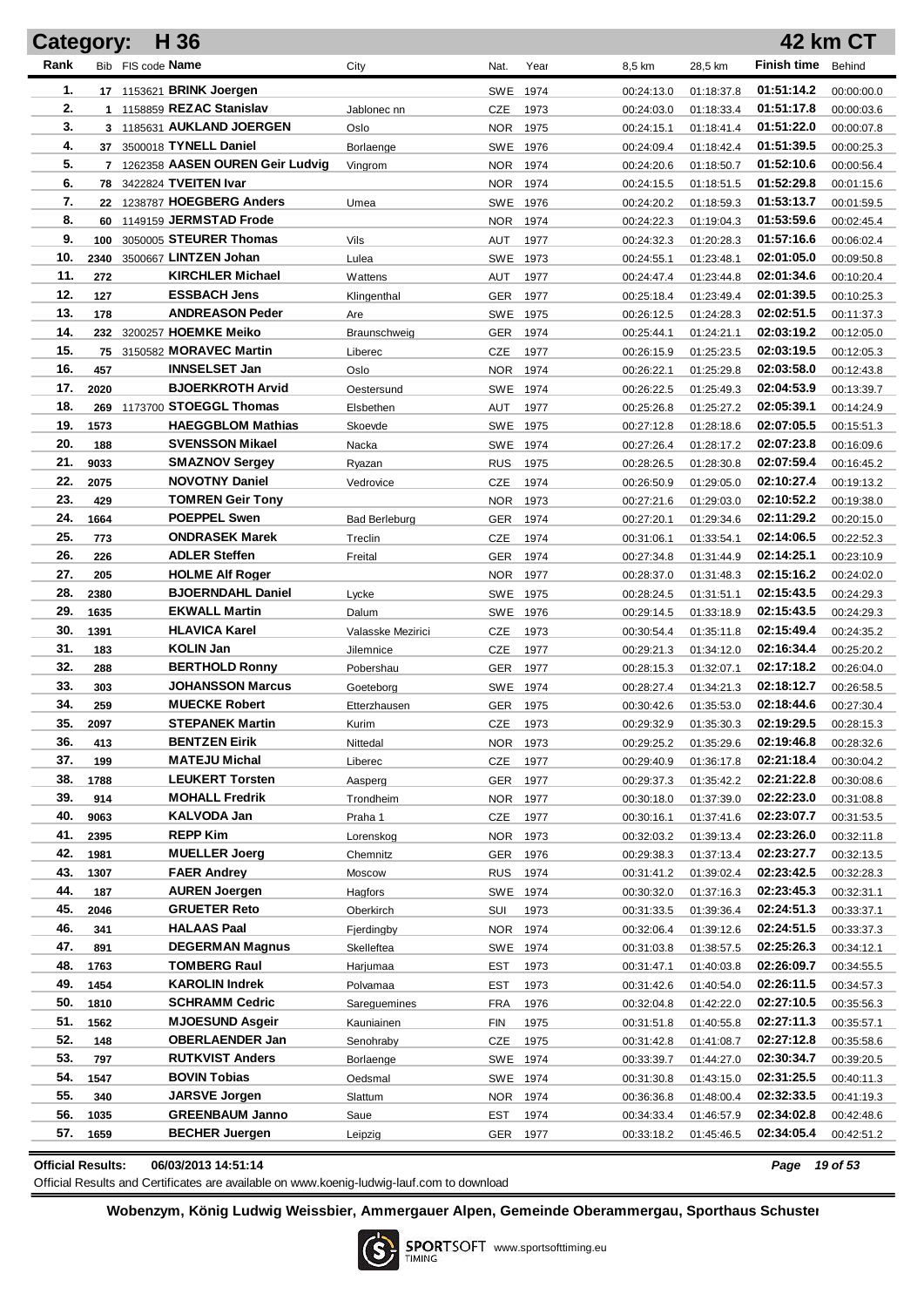|            | <b>Category:</b> | H 36                                        |                      |                   |              |                          |                          |                          | <b>42 km CT</b>          |
|------------|------------------|---------------------------------------------|----------------------|-------------------|--------------|--------------------------|--------------------------|--------------------------|--------------------------|
| Rank       |                  | Bib FIS code Name                           | City                 | Nat.              | Year         | 8,5 km                   | 28,5 km                  | <b>Finish time</b>       | Behind                   |
| 58.        | 1498             | WOHANKA Pavel                               | Vrchlabi             | CZE               | 1975         | 00:33:46.2               | 01:46:19.7               | 02:34:33.4               | 00:43:19.2               |
| 59.        | 1639             | <b>LILLEPEA Ivo</b>                         | Tabsalu              | EST               | 1975         | 00:34:53.2               | 01:47:13.2               | 02:35:34.9               | 00:44:20.7               |
| 60.        | 1690             | <b>SVOBODA Miloslav</b>                     | Senohrabv            | CZE               | 1975         | 00:34:39.0               | 01:48:35.9               | 02:36:12.3               | 00:44:58.1               |
| 61.        | 2293             | <b>KARLSSON Torbjoern</b>                   | Lidingoe             | SWE               | 1974         | 00:32:24.5               | 01:45:29.7               | 02:37:05.9               | 00:45:51.7               |
| 62.        | 1972             | MAJER Jan                                   | Pilzen               | CZE               | 1973         | 00:35:15.6               | 01:49:06.9               | 02:37:07.5               | 00:45:53.3               |
| 63.        | 1527             | <b>POLAK Vlastimil</b>                      | Vrchlabi             | CZE               | 1977         | 00:33:47.1               | 01:48:15.5               | 02:37:50.2               | 00:46:36.0               |
| 64.        | 416              | <b>MOEN Kim Erik</b>                        |                      | <b>NOR</b>        | 1975         | 00:36:42.6               | 01:50:23.9               | 02:39:52.5               | 00:48:38.3               |
| 65.        | 9038             | <b>BURIANEK Miroslav</b>                    | Hradec Kralove 16    | CZE               | 1973         | 00:34:46.9               | 01:48:50.5               | 02:40:45.5               | 00:49:31.3               |
| 66.        | 1799             | <b>MAGNUSSON Mattias</b>                    | Linkoeping           | SWE               | 1975         | 00:34:39.2               | 01:50:10.9               | 02:41:12.4               | 00:49:58.2               |
| 67.        | 448              | <b>JOHN Christian</b>                       | Lichtenfels          | GER               | 1975         | 00:37:16.3               | 01:53:34.5               | 02:41:44.1               | 00:50:29.9               |
| 68.        | 1613             | <b>LILLEPEA Alo</b>                         | Tallinn              | EST               | 1976         | 00:37:36.7               | 01:53:53.4               | 02:42:30.9               | 00:51:16.7               |
| 69.        | 1883             | <b>PETRUS Marek</b>                         | Marianske Lazne      | CZE               | 1975         | 00:36:36.4               | 01:52:34.1               | 02:42:41.5               | 00:51:27.3               |
| 70.        | 1202             | <b>OLSEN Lars Hugo Braadland</b>            | Finsstadjordet       | <b>NOR</b>        | 1973         | 00:38:22.6               | 01:53:55.0               | 02:42:48.9               | 00:51:34.7               |
| 71.        | 449              | <b>FUHRMANN Falko</b>                       | Lichtenfels          | GER               | 1973         | 00:36:58.2               | 01:54:04.4               | 02:43:32.6               | 00:52:18.4               |
| 72.        | 1113             | <b>BERGSTROEM Mikael</b>                    | Goeteborg            | SWE               | 1974         | 00:33:50.5               | 01:51:39.8               | 02:43:37.7               | 00:52:23.5               |
| 73.        | 2131             | <b>KONC Lubomir</b>                         | Nitra                | SVK               | 1974         | 00:38:57.2               | 01:57:17.2               | 02:44:41.3               | 00:53:27.1               |
| 74.        | 2511             | <b>MUELLER Mirko</b>                        | Dresden              | GER               | 1977         | 00:36:08.4               | 01:54:17.5               | 02:44:42.9               | 00:53:28.7               |
| 75.        | 1463             | <b>KLINGEN Jan Ove</b>                      |                      | <b>NOR</b>        | 1973         | 00:38:40.4               | 01:56:39.8               | 02:44:57.1               | 00:53:42.9               |
| 76.        | 515              | <b>MELLA Martin</b>                         | Saltioe Boo          | SWE               | 1975         | 00:36:31.4               | 01:53:56.6               | 02:45:42.2               | 00:54:28.0               |
| 77.        | 1312             | <b>HOLIS Radim</b>                          | Roznov pod Radhostem | <b>CZE</b>        | 1975         | 00:38:03.0               | 01:56:55.2               | 02:48:04.2               | 00:56:50.0               |
| 78.        | 1444             | <b>LAKSHOLM Frode</b>                       |                      | <b>NOR</b>        | 1976         | 00:39:07.8               | 01:57:44.6               | 02:48:27.9               | 00:57:13.7               |
| 79.        | 1016             | <b>OLSEN Anders</b>                         |                      | <b>NOR</b>        | 1975         | 00:37:11.1               | 01:57:18.2               | 02:48:38.7               | 00:57:24.5               |
| 80.        | 926              | THUN Joergen                                | Stockholm            | SWE.              | 1976         | 00:35:27.1               | 01:56:42.0               | 02:50:13.0               | 00:58:58.8               |
| 81.        | 999              | <b>DOUDA Vladimir</b>                       | Senohraby            | CZE               | 1975         | 00:38:26.5               | 01:59:39.9               | 02:51:09.5               | 00:59:55.3               |
| 82.        | 1075             | <b>KUEBLER Sven</b>                         | Neckarsulm           | <b>GER</b>        | 1977         | 00:37:14.3               | 01:58:13.2               | 02:51:13.5               | 00:59:59.3               |
| 83.        | 1018             | <b>ANDRESEN Espen</b>                       | Eiksmarka            | <b>NOR</b>        | 1973         | 00:35:32.3               | 01:57:18.2               | 02:51:27.0               | 01:00:12.8               |
| 84.        | 2513             | <b>ALLGAIER Markus</b>                      | Mehrstetten          | GER               | 1975         | 00:41:25.5               | 02:01:43.0               | 02:52:10.2               | 01:00:56.0               |
| 85.<br>86. | 1741             | <b>RYSAVY Milos</b>                         | <b>Brno</b>          | CZE               | 1976         | 00:37:59.6               | 01:59:43.1               | 02:52:22.2               | 01:01:08.0               |
| 87.        | 943              | <b>WIESER Markus</b><br><b>KOPECEK Jiri</b> | Lilienfeld           | AUT               | 1973         | 00:39:00.6               | 01:58:48.8               | 02:52:30.9<br>02:52:39.6 | 01:01:16.7               |
| 88.        | 2237             | <b>LEMPE Thomas</b>                         | Slapanice            | SVK               | 1974         | 00:39:21.2               | 01:59:32.2               | 02:53:25.6               | 01:01:25.4               |
| 89.        | 2110<br>1313     | <b>GREENBAUM Toomas</b>                     | Seeblick<br>Saku     | GER               | 1973         | 00:40:49.7               | 02:01:26.3               | 02:54:00.3               | 01:02:11.4               |
| 90.        | 2077             | <b>GOLDSCHMIDT Roman</b>                    | Kurim                | EST<br><b>CZE</b> | 1976<br>1973 | 00:41:13.6<br>00:35:14.1 | 02:02:13.7<br>01:59:39.3 | 02:55:12.9               | 01:02:46.1<br>01:03:58.7 |
| 91.        | 2247             | <b>SRNSKY Karel</b>                         |                      | <b>CZE</b>        | 1975         | 00:40:55.8               | 02:02:46.2               | 02:55:42.0               | 01:04:27.8               |
| 92.        | 1652             | <b>STEINER DR. Markus</b>                   | Muenchen             |                   | GER 1974     | 00:38:12.8               | 02:00:30.3               | 02:55:50.2               | 01:04:36.0               |
| 93.        | 1778             | <b>GRANIT Simon</b>                         | Knivsta              |                   | SWE 1977     | 00:38:17.1               | 02:01:59.0               | 02:56:36.9               | 01:05:22.7               |
| 94.        | 1654             | <b>MAARITS Anders</b>                       | Tallinn              | EST               | 1973         | 00:46:44.7               | 02:07:16.4               | 02:57:14.8               | 01:06:00.6               |
| 95.        | 294              | <b>NOSEK Kamil</b>                          | Pilzen               | <b>CZE</b>        | 1975         | 00:38:13.7               | 02:01:37.5               | 02:57:15.5               | 01:06:01.3               |
| 96.        | 684              | <b>HELLBERG Andreas</b>                     | Goeteborg            |                   | SWE 1973     | 00:38:18.1               | 02:02:43.4               | 02:57:22.0               | 01:06:07.8               |
| 97.        | 511              | <b>BOQVIST Rasmus</b>                       | Saltsjoe Boo         |                   | SWE 1975     | 00:38:20.6               | 02:00:51.3               | 02:57:40.3               | 01:06:26.1               |
| 98.        | 1001             | <b>SKOOG Roger</b>                          | Stenungsund          |                   | SWE 1976     | 00:40:10.6               | 02:04:08.6               | 02:58:46.1               | 01:07:31.9               |
| 99.        | 1325             | <b>SCHAEFER Karsten</b>                     | Holzgerlingen        |                   | GER 1976     | 00:38:37.1               | 02:02:15.2               | 02:59:12.9               | 01:07:58.7               |
| 100.       | 324              | <b>MOSSVALL Stefan</b>                      | Haegersten           |                   | SWE 1973     | 00:37:08.3               | 02:01:22.3               | 02:59:23.3               | 01:08:09.1               |
| 101.       | 9024             | <b>KOPEYKIN Alexander</b>                   | Rayazan              | <b>RUS</b>        | 1973         | 00:39:22.6               | 02:03:53.2               | 02:59:27.4               | 01:08:13.2               |
| 102.       | 960              | <b>LINDQVIST Anders</b>                     | Borlaenge            |                   | SWE 1974     | 00:37:33.3               | 02:05:24.5               | 03:00:42.2               | 01:09:28.0               |
| 103.       | 1565             | VARDJA Vallo                                | Kiisa alev Harjumaa  | EST               | 1973         | 00:44:56.4               | 02:07:54.1               | 03:01:20.9               | 01:10:06.7               |
| 104.       | 2369             | <b>HERKLOTZ Rene</b>                        | Trauenstein          | <b>GER</b>        | 1975         | 00:46:09.3               | 02:10:15.8               | 03:01:48.9               | 01:10:34.7               |
| 105.       | 1428             | <b>SUVILAMPI OIII</b>                       |                      | FIN               | 1974         | 00:41:13.3               | 02:07:48.9               | 03:03:33.7               | 01:12:19.5               |
| 106.       | 2135             | JEZEK Jiri                                  | Liberec              | CZE               | 1973         | 00:39:25.7               | 02:05:40.0               | 03:04:32.8               | 01:13:18.6               |
| 107.       | 954              | <b>LINDBERG Daniel</b>                      | Sundbyberg           |                   | SWE 1974     | 00:37:20.3               | 02:07:34.1               | 03:06:06.9               | 01:14:52.7               |
| 108.       | 1034             | <b>TORRISSEN Tobias</b>                     | Oslo                 |                   | NOR 1974     | 00:39:29.3               | 02:07:02.4               | 03:06:47.0               | 01:15:32.8               |
| 109.       | 1368             | <b>HAGGSTROM Douglas</b>                    | Basel                | <b>AUS</b>        | 1974         | 00:38:15.0               | 02:05:02.0               | 03:07:03.9               | 01:15:49.7               |
| 110.       | 1879             | <b>KOTECKY Ondrej</b>                       | Helmsange            | CZE               | 1977         | 00:36:34.7               | 02:07:37.3               | 03:07:20.5               | 01:16:06.3               |
| 111.       | 382              | <b>ERIKSSON Greger</b>                      |                      |                   | SWE 1974     | 00:37:58.4               | 02:07:35.8               | 03:09:12.1               | 01:17:57.9               |
| 112.       | 337              | <b>BRAENVALL Jonas</b>                      | Stockholm            |                   | SWE 1976     | 00:39:21.5               | 02:09:06.8               | 03:09:36.6               | 01:18:22.4               |
| 113.       | 1331             | <b>DRIENIK Marek</b>                        | Valasske Mezirici    | CZE               | 1973         | 00:40:41.7               | 02:10:35.2               | 03:10:28.8               | 01:19:14.6               |
| 114.       | 1992             | <b>SKACEL Jindrich</b>                      | <b>Brno</b>          | CZE               | 1974         | 00:39:57.0               | 02:11:15.3               | 03:10:37.7               | 01:19:23.5               |

**Official Results: 06/03/2013 14:51:14** *Page 20 of 53*

Official Results and Certificates are available on www.koenig-ludwig-lauf.com to download

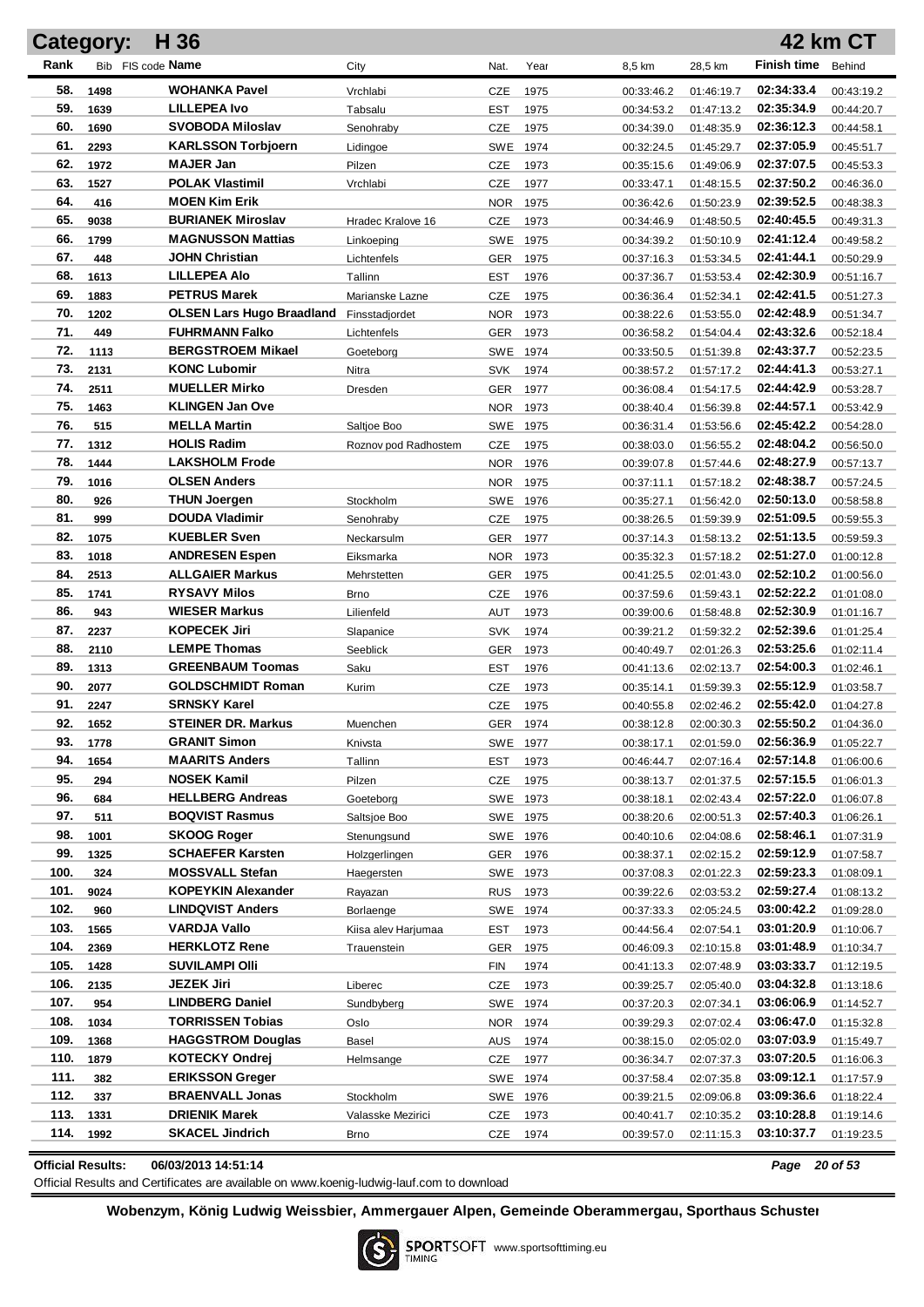|              | <b>Category:</b> | H 36                                        |                    |            |              |                          |                          |                          | <b>42 km CT</b>          |
|--------------|------------------|---------------------------------------------|--------------------|------------|--------------|--------------------------|--------------------------|--------------------------|--------------------------|
| Rank         |                  | Bib FIS code Name                           | City               | Nat.       | Year         | 8,5 km                   | 28,5 km                  | <b>Finish time</b>       | Behind                   |
| 115.         | 326              | <b>FOGELSJOEOE Gabriel</b>                  | Awlvsjoe           | SWE        | 1974         | 00:40:50.6               | 02:13:45.7               | 03:11:33.0               | 01:20:18.8               |
| 116.         | 9055             | <b>BESIK Dr. Josef</b>                      | Praha 3            | CZE        | 1973         | 00:40:37.6               | 02:09:47.2               | 03:11:41.5               | 01:20:27.3               |
| 117.         | 920              | <b>SLAVIK Pavel</b>                         | Nachod             | CZE        | 1973         | 00:40:07.5               | 02:11:34.2               | 03:11:48.5               | 01:20:34.3               |
| 118.         | 346              | <b>HAVLICEK Frantisek</b>                   | Prag               | CZE        | 1976         | 00:42:47.6               | 02:12:25.8               | 03:13:31.6               | 01:22:17.4               |
| 119.         | 1906             | <b>STRANDH Rickard</b>                      | Muenchen           | NOR.       | 1976         | 00:46:12.6               | 02:17:41.8               | 03:14:12.8               | 01:22:58.6               |
| 120.         | 419              | <b>THRONAES Thomas</b>                      |                    | NOR.       | 1975         | 00:45:26.6               | 02:16:08.1               | 03:14:41.9               | 01:23:27.7               |
| 121.         | 1772             | <b>NYBERG Johan</b>                         | Kaarst             | SWE        | 1975         | 00:46:56.3               | 02:15:44.1               | 03:16:05.3               | 01:24:51.1               |
| 122.         | 2088             | <b>DOHM-ACKER Markus</b>                    | Egg bei Zuerich    | SUI        | 1977         | 00:37:35.4               | 02:11:37.2               | 03:16:16.1               | 01:25:01.9               |
| 123.         | 2508             | <b>TVETER Jens Kristian</b>                 |                    | <b>GER</b> | 1973         | 00:42:57.8               | 02:11:36.2               | 03:16:42.5               | 01:25:28.3               |
| 124.         | 1401             | <b>RAUDSEPP Rain</b>                        | Tartu              | EST        | 1977         | 00:45:10.5               | 02:15:19.1               | 03:16:43.5               | 01:25:29.3               |
| 125.         | 509              | <b>PERSSON Jon</b>                          | Saltsjoe Boo       | SWE        | 1975         | 00:43:12.3               | 02:15:39.4               | 03:17:16.0               | 01:26:01.8               |
| 126.         | 1989             | <b>ISSEL Daniel</b>                         | Schliersee         | <b>GER</b> | 1974         | 00:45:52.1               | 02:17:02.2               | 03:18:34.9               | 01:27:20.7               |
| 127.         | 514              | <b>AGERBERG Christian</b>                   | Saltsjoe Boo       | SWE        | 1974         | 00:41:16.5               | 02:19:10.3               | 03:19:25.8               | 01:28:11.6               |
| 128.         | 1812             | <b>BEZZOLA Patric</b>                       | Zuerich            | SUI        | 1974         | 00:49:57.8               | 02:21:26.3               | 03:19:40.2               | 01:28:26.0               |
| 129.         | 952              | <b>BAKKE-NIELSEN Joakim</b>                 | Eidsvoll           | <b>NOR</b> | 1973         | 00:49:00.1               | 02:22:07.6               | 03:20:46.4               | 01:29:32.2               |
| 130.         | 1426             | <b>HAUTALA Timo</b>                         |                    | FIN        | 1977         | 00:45:26.9               | 02:19:08.3               | 03:23:45.9               | 01:32:31.7               |
| 131.         | 1419             | <b>LAUKKANEN Sami</b>                       |                    | FIN        | 1977         | 00:49:16.8               | 02:21:58.4               | 03:23:47.0               | 01:32:32.8               |
| 132.         | 1610             | <b>PASEK Frantisek</b>                      | Roztoky            | CZE        | 1976         | 00:39:31.1               | 02:16:03.4               | 03:24:59.2               | 01:33:45.0               |
| 133.         | 1294             | <b>VON RECHENBERG Falk</b>                  | <b>Bardowick</b>   | <b>GER</b> | 1973         | 00:48:19.8               | 02:22:23.9               | 03:25:04.5               | 01:33:50.3               |
| 134.         | 1560             | <b>MEDUNA Miroslav</b>                      | Zd ar nad Sazavou  | <b>CZE</b> | 1973         | 00:45:22.6               | 02:22:23.7               | 03:25:35.9               | 01:34:21.7               |
| 135.         | 625              | <b>SKJOELINGSTAD Ole</b>                    | Oslo               | <b>NOR</b> | 1976         | 00:47:29.6               | 02:24:12.3               | 03:25:47.5               | 01:34:33.3               |
| 136.         | 493              | <b>STESHENKO Konstantin</b>                 | St. Petersburg     | <b>RUS</b> | 1974         | 00:44:58.5               | 02:21:45.4               | 03:27:52.0               | 01:36:37.8               |
| 137.         | 1823             | <b>MILLI Laurent</b>                        | Strasbourg         | <b>FRA</b> | 1976         | 00:46:20.8               | 02:25:29.2               | 03:30:29.5               | 01:39:15.3               |
| 138.         | 1458             | <b>BAAKEN Magnus</b>                        | Tjoeme             | <b>NOR</b> | 1973         | 00:44:48.3               | 02:24:19.3               | 03:31:09.4               | 01:39:55.2               |
| 139.         | 1005             | <b>KRISTIANSEN Anders</b>                   | Eiksmarka          | <b>NOR</b> | 1974         | 00:44:15.8               | 02:22:06.4               | 03:31:26.2               | 01:40:12.0               |
| 140.         | 1718             | <b>FISCHER Oliver</b>                       | Graefenberg        | GER        | 1975         | 00:51:29.5               | 02:27:43.0               | 03:31:27.6               | 01:40:13.4               |
| 141.<br>142. | 1934             | <b>KROUPA Filip</b><br><b>SOSNAR Martin</b> | Bereldange         | <b>CZE</b> | 1976         | 00:49:58.9               | 02:27:17.5               | 03:31:57.3               | 01:40:43.1               |
| 143.         | 1215<br>1060     | <b>STALBERG Marcus</b>                      | <b>Brno</b>        | <b>CZE</b> | 1976         | 00:47:17.5               | 02:27:06.0               | 03:33:20.3<br>03:34:00.0 | 01:42:06.1               |
| 144.         | 1715             | <b>KAERRBORN Paer</b>                       | Muenchen<br>Askim  | GER<br>SWE | 1974<br>1974 | 00:50:53.3<br>00:51:49.0 | 02:28:46.6<br>02:30:25.4 | 03:36:44.4               | 01:42:45.8<br>01:45:30.2 |
| 145.         | 1921             | <b>SCHALTEGGER Daniel</b>                   | Sils Baselgia      | SUI        | 1973         | 00:47:02.0               | 02:29:17.9               | 03:36:59.4               | 01:45:45.2               |
| 146.         | 1107             | <b>ARGAUER Tobias</b>                       | Muenchen           | <b>GER</b> | 1977         | 00:46:18.2               | 02:30:02.0               | 03:39:56.9               | 01:48:42.7               |
| 147.         | 1849             | <b>HELGESSON Niclas</b>                     | Floda              | <b>SWE</b> | 1973         | 00:44:09.3               | 02:26:31.7               | 03:40:11.8               | 01:48:57.6               |
| 148.         | 1010             | <b>MYRENE Fridtjof</b>                      | Eiksmarka          | <b>NOR</b> | 1973         | 00:47:23.8               | 02:31:29.2               | 03:40:44.7               | 01:49:30.5               |
| 149.         | 2021             | <b>VAN RIJ Jeroen</b>                       | Obermumpf          | NED.       | 1975         | 00:43:48.5               | 02:28:56.0               | 03:41:00.2               | 01:49:46.0               |
| 150.         | 2376             | <b>KRATOCHVIL Ales</b>                      | Prag               | <b>CZE</b> | 1977         | 00:49:50.8               | 02:32:56.3               | 03:42:07.8               | 01:50:53.6               |
| 151.         | 2175             | <b>BAUER Andre</b>                          | Kirchentellinsfurt | <b>GER</b> | 1977         | 00:48:05.7               | 02:33:27.4               | 03:43:13.7               | 01:51:59.5               |
| 152.         | 950              | <b>DAHLHAUSEN Ulrich</b>                    | K÷ln               | <b>GER</b> | 1973         | 00:46:13.7               | 02:34:58.2               | 03:46:03.9               | 01:54:49.7               |
| 153.         | 814              | <b>HAUFE Mario</b>                          | Weimar             | <b>GER</b> | 1973         | 00:45:23.4               | 02:32:26.4               | 03:46:58.4               | 01:55:44.2               |
| 154.         | 1116             | <b>BLANC Sebastian</b>                      | Neubiberg          | <b>FRA</b> | 1975         | 00:46:46.3               | 02:33:07.5               | 03:47:46.3               | 01:56:32.1               |
| 155.         | 1327             | <b>JOKINEN IIkka</b>                        | Lapua              | FIN        | 1976         | 00:51:47.4               | 02:39:03.0               | 03:49:07.9               | 01:57:53.7               |
| 156.         | 1442             | <b>STOKKE Tommy</b>                         |                    | NOR        | 1977         | 00:52:31.4               | 02:39:59.0               | 03:49:25.0               | 01:58:10.8               |
| 157.         | 993              | <b>HAINDL Daniel</b>                        | Prag               | <b>CZE</b> | 1977         | 00:49:37.5               | 02:37:19.6               | 03:50:03.8               | 01:58:49.6               |
| 158.         | 364              | <b>EINARSEN Morten Kristian</b>             | Bergen             | NOR 1975   |              | 00:51:37.1               | 02:42:19.9               | 03:50:25.6               | 01:59:11.4               |
| 159.         | 1466             | <b>STENHOLM Glenn</b>                       | Oslo               | NOR 1974   |              | 00:47:05.9               | 02:44:45.4               | 03:53:05.5               | 02:01:51.3               |
| 160.         | 1767             | <b>PEIFFER Thierry</b>                      | Sarreguemines      | <b>FRA</b> | 1973         | 00:49:29.5               | 02:39:34.6               | 03:53:26.7               | 02:02:12.5               |
| 161.         | 1230             | <b>SONNBERG Stefan</b>                      | Taufkirchen        | GER        | 1973         | 00:51:45.1               | 02:35:39.4               | 03:53:40.2               | 02:02:26.0               |
| 162.         | 610              | <b>FREDRIKSEN Johan</b>                     | Stockholm          | SWE 1976   |              | 00:47:51.2               | 02:39:11.9               | 03:54:39.0               | 02:03:24.8               |
| 163.         | 362              | PEDERSEN Pal Falch                          | Hosle              | NOR 1975   |              | 00:51:38.8               | 02:42:21.6               | 03:57:42.5               | 02:06:28.3               |
| 164.         | 1673             | <b>FRYKLUND Henrik</b>                      | Torsby             | SWE 1974   |              | 00:51:54.9               | 02:43:39.3               | 03:58:01.4               | 02:06:47.2               |
| 165.         | 2200             | <b>VLCEK Pavel</b>                          | Ceske Budejovice   | CZE        | 1975         | 00:54:20.0               | 02:45:35.3               | 03:59:40.3               | 02:08:26.1               |
| 166.         | 547              | <b>YDERLING Hakan</b>                       | Gaevle             | SWE 1973   |              | 00:44:03.1               | 02:37:38.9               | 04:00:05.2               | 02:08:51.0               |
| 167.         | 1427             | <b>SIPILAE Tero</b>                         |                    | FIN        | 1974         | 00:55:06.9               | 02:48:22.9               | 04:04:24.5               | 02:13:10.3               |
| 168.         | 1789             | <b>BEKHUS Morten</b>                        | Fredrikstad        | NOR        | 1976         | 00:57:19.2               | 02:59:07.7               | 04:15:57.4               | 02:24:43.2               |
| 169.         | 358              | <b>GREGERSEN Rune</b>                       | Leknes             | NOR 1      | 1976         | 00:53:37.6               | 02:55:13.1               | 04:15:57.9               | 02:24:43.7               |
| 170.         | 1784             | <b>JAEHNICHEN Bjoern</b>                    | Hamburg            | GER        | 1976         | 00:58:34.0               | 03:02:27.6               | 04:17:26.0               | 02:26:11.8               |
| 171.         | 1973             | <b>LANGE Heiko</b>                          | Duesseldorf        | GER 1976   |              | 00:52:38.3               | 02:56:38.0               | 04:17:27.7               | 02:26:13.5               |

**Official Results: 06/03/2013 14:51:14** *Page 21 of 53*

Official Results and Certificates are available on www.koenig-ludwig-lauf.com to download

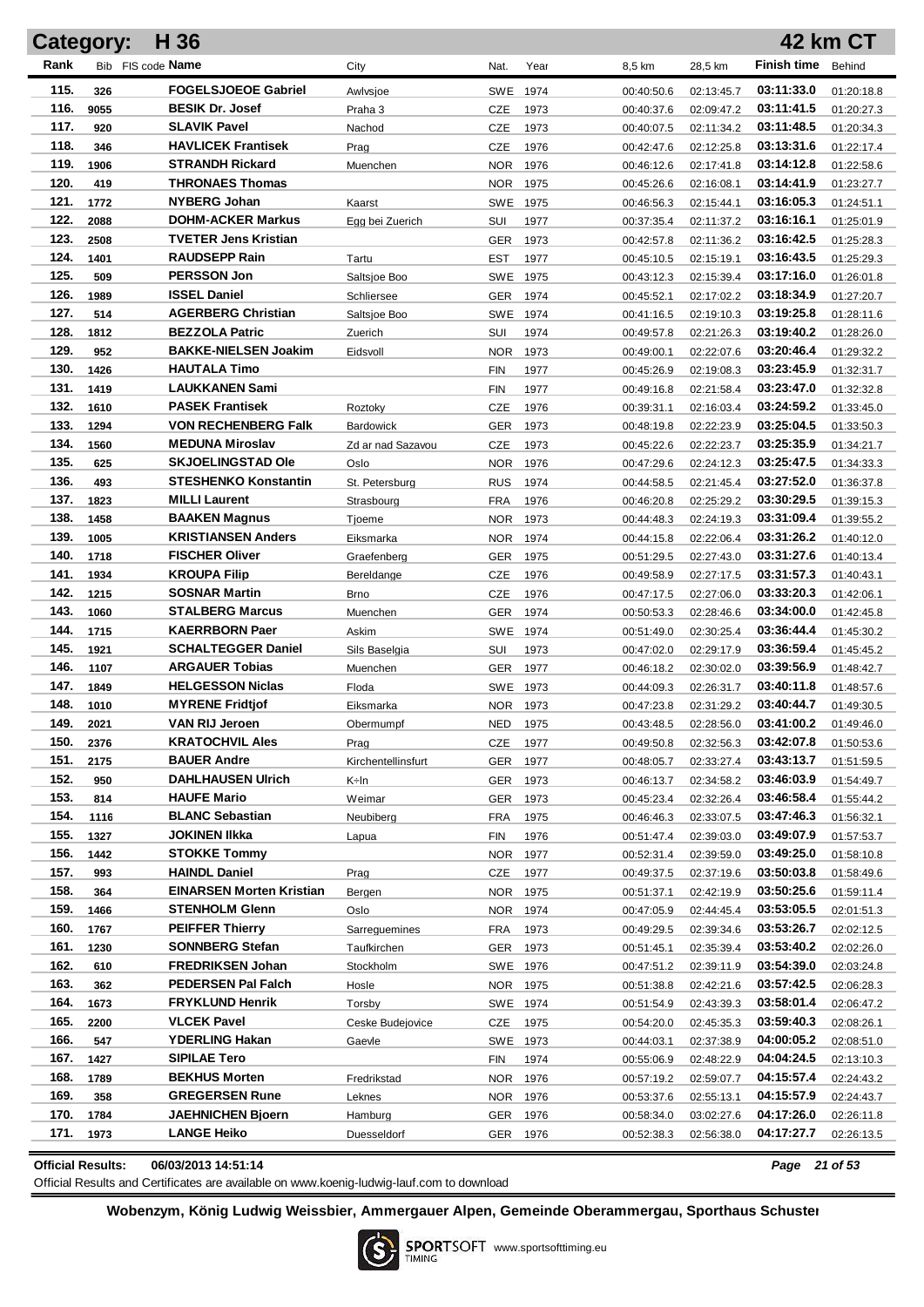|      | H 36<br>42 km CT<br><b>Category:</b> |                                             |                                 |                          |              |            |            |                          |            |  |
|------|--------------------------------------|---------------------------------------------|---------------------------------|--------------------------|--------------|------------|------------|--------------------------|------------|--|
| Rank |                                      | Bib FIS code <b>Name</b>                    | City                            | Nat.                     | Year         | 8,5 km     | 28,5 km    | <b>Finish time</b>       | Behind     |  |
| 172. | 175                                  | <b>VEGEL Kristian</b>                       | Klofta                          | <b>NOR</b>               | 1973         | 00:49:46.8 | 02:56:37.4 | 04:20:44.9               | 02:29:30.7 |  |
| 173. | 767                                  | <b>SOBEUS Jonas</b>                         | Gothenburg                      | SWE 1975                 |              | 00:47:54.7 | 03:00:06.7 | 04:20:46.3               | 02:29:32.1 |  |
| 174. | 1088                                 | <b>NAESS Vegard Larsen</b>                  | Stavanger                       | <b>NOR</b>               | 1977         | 00:56:50.2 | 03:00:10.4 | 04:21:21.3               | 02:30:07.1 |  |
| 175. | 1162                                 | <b>NOVAK Kamil</b>                          | <b>Fradek Mistek</b>            | CZE                      | 1973         | 00:52:04.7 | 02:59:21.9 | 04:25:06.8               | 02:33:52.6 |  |
| 176. | 890                                  | <b>HOLMBERG Nils</b>                        | Skelleftea                      | SWE 1976                 |              | 00:52:45.9 | 03:02:47.3 | 04:30:16.5               | 02:39:02.3 |  |
| 177. | 595                                  | <b>RADSTROEM Anders</b>                     | Stockholm                       | SWE 1977                 |              | 00:51:35.9 | 03:06:10.9 | 04:30:39.4               | 02:39:25.2 |  |
| 178. | 963                                  | <b>HYBERTSEN Daniel</b>                     | Sollentuna                      | SWE 1975                 |              | 00:56:14.0 | 03:10:53.0 | 04:34:06.0               | 02:42:51.8 |  |
| 179. | 608                                  | <b>REGNER Tobias</b>                        | Taeby                           | SWE 1975                 |              | 00:54:30.5 | 03:09:04.2 | 04:36:41.5               | 02:45:27.3 |  |
|      | 1956                                 | <b>PEON CHAVELI Ciro</b>                    | Torrelavega                     | ESP                      | 1973         | 00:54:34.7 |            | <b>DSQ</b>               |            |  |
|      | 2263                                 | <b>GRABO Franz</b>                          | Farchant                        | <b>GER</b>               | 1976         | 00:38:49.6 |            | <b>DNF</b>               |            |  |
|      | 2345                                 | <b>PAGET Ludovic</b>                        | Foncine le Haut                 | <b>FRA</b>               | 1973         | 00:44:58.9 |            | <b>DNF</b>               |            |  |
|      |                                      | 57 3420380 HANSEN Haavard                   | Lillehammer                     | NOR.                     | 1976         |            |            | <b>DNS</b>               |            |  |
|      | 58                                   | 3500913 MOBERG Dan                          | Skoevde                         | SWE                      | 1977         |            |            | <b>DNS</b>               |            |  |
|      | 102                                  | <b>BREMER Jan</b>                           | Jyvaeskyla                      | <b>FIN</b>               | 1976         |            |            | <b>DNS</b>               |            |  |
|      | 264                                  | 3480248 TYRNOV Igor                         | Balashikha                      | <b>RUS</b>               | 1976         |            |            | <b>DNS</b>               |            |  |
|      | 537                                  | <b>LYDERSEN Trond</b>                       | Oslo                            | <b>NOR</b>               | 1976         |            |            | <b>DNS</b>               |            |  |
|      | 538                                  | <b>TVEDT Lars Christian</b>                 | Oslo                            | <b>NOR</b>               | 1976         |            |            | <b>DNS</b>               |            |  |
|      | 571                                  | <b>TRAEDAL-HENDEN Steinar</b>               | Tromso                          | NOR                      | 1973         |            |            | <b>DNS</b>               |            |  |
|      | 594                                  | <b>AUBELL Niklas</b>                        | Nacka                           | SWE 1973                 |              |            |            | <b>DNS</b>               |            |  |
|      | 614                                  | <b>VON ESSEN Erik</b>                       | Karlsborg                       | SWE 1977                 |              |            |            | <b>DNS</b>               |            |  |
|      | 906                                  | <b>NORMANN Magnus</b>                       | Lommedalen                      | NOR 1977                 |              |            |            | <b>DNS</b>               |            |  |
|      | 927                                  | <b>OLSSON Maths</b>                         | Stockholm                       | SWE 1974                 |              |            |            | <b>DNS</b>               |            |  |
|      | 1029                                 | <b>LECHTHALER Ivan</b>                      | Oberbueren                      | SUI                      | 1977         |            |            | <b>DNS</b>               |            |  |
|      | 1082                                 | <b>STEINBOCK Per</b>                        | Hakadal                         | <b>NOR</b>               | 1974         |            |            | <b>DNS</b>               |            |  |
|      | 1120                                 | <b>STRIDSBERG Tobias</b>                    | Tumba                           | SWE 1977                 |              |            |            | <b>DNS</b>               |            |  |
|      | 1153                                 | <b>SCHAPPERT Mario</b>                      | Landsberg                       | <b>GER</b>               | 1977         |            |            | <b>DNS</b>               |            |  |
|      | 1421                                 | <b>VEPSAELAEINEN Jussi</b>                  |                                 | FIN                      | 1975         |            |            | <b>DNS</b>               |            |  |
|      | 1536                                 | <b>HANSEN Hans- Petter</b>                  | Fredrikstad                     | NOR.                     | 1976         |            |            | <b>DNS</b>               |            |  |
|      | 1792                                 | <b>SEMBINI Paolo</b>                        | Trento                          | ITA                      | 1973         |            |            | <b>DNS</b>               |            |  |
|      | 1793                                 | <b>NICOLODI Gregorio</b>                    | Trento                          | ITA                      | 1974         |            |            | <b>DNS</b>               |            |  |
|      | 1814                                 | <b>LAIDVEE Jaanus</b>                       | Tallinn                         | <b>EST</b>               | 1974         |            |            | <b>DNS</b>               |            |  |
|      | 1828                                 | <b>FALCH Dag Vidar</b>                      | Sarpsborg                       | <b>NOR</b>               | 1977         |            |            | <b>DNS</b>               |            |  |
|      | 1850                                 | <b>MAEGI Marko</b><br><b>DEGOLD Patrick</b> | Jaervekuela Rae vald Harjum EST |                          | 1975         |            |            | <b>DNS</b><br><b>DNS</b> |            |  |
|      | 1889                                 | <b>SELTMANN Jens</b>                        | Katsch                          | AUT                      | 1976         |            |            | <b>DNS</b>               |            |  |
|      | 1928                                 | <b>ENGBERG Torbjoern</b>                    | Thalheim                        | <b>GER</b>               | 1974         |            |            | <b>DNS</b>               |            |  |
|      | 1963<br>2005                         | <b>EICHHOLZER Gert</b>                      | Haernoesand<br>Erlangen         | SWE 1976                 |              |            |            | <b>DNS</b>               |            |  |
|      | 2155                                 | <b>KUCERA Jan</b>                           | Prag                            | AUT                      | 1974         |            |            | <b>DNS</b>               |            |  |
|      | 2180                                 | <b>TRAVNICEK Tomas</b>                      | Chrastava                       | <b>CZE</b><br><b>CZE</b> | 1973<br>1974 |            |            | <b>DNS</b>               |            |  |
|      | 2191                                 | <b>MITAS Radovan</b>                        | Prag                            | <b>CZE</b>               | 1977         |            |            | <b>DNS</b>               |            |  |
|      | 2211                                 | <b>PREMOZE Damjan</b>                       | Overijse                        | <b>BEL</b>               | 1976         |            |            | <b>DNS</b>               |            |  |
|      | 2265                                 | <b>HABLE Martin</b>                         | Ulrichsberg                     | AUT                      | 1977         |            |            | <b>DNS</b>               |            |  |
|      | 2308                                 | <b>INNSELSET Jan Erlend</b>                 | Oslo                            | NOR 1974                 |              |            |            | <b>DNS</b>               |            |  |
|      | 9029                                 | <b>LUNDE Anders</b>                         | Sarpsborg                       | NOR 1976                 |              |            |            | <b>DNS</b>               |            |  |
|      | 9030                                 | <b>MARTINUSSEN Bjoern-Tore</b>              | Sarpsborg                       | NOR 1976                 |              |            |            | <b>DNS</b>               |            |  |
|      | 9070                                 | <b>SEHOVIC DR. Malik</b>                    | Fuerstenwalde                   | GER 1974                 |              |            |            | <b>DNS</b>               |            |  |
|      | 9072                                 | <b>SANDBERG Christoffer</b>                 | Uppsala                         | SWE 1977                 |              |            |            | <b>DNS</b>               |            |  |
|      | 9093                                 | <b>BAUER DR. Jochen</b>                     | Remshalden                      | <b>GER</b>               | 1977         |            |            | <b>DNS</b>               |            |  |
|      | 9122                                 | <b>MICHALEK Martin</b>                      | Novy Knin                       | CZE 1975                 |              |            |            | <b>DNS</b>               |            |  |
|      |                                      |                                             |                                 |                          |              |            |            |                          |            |  |

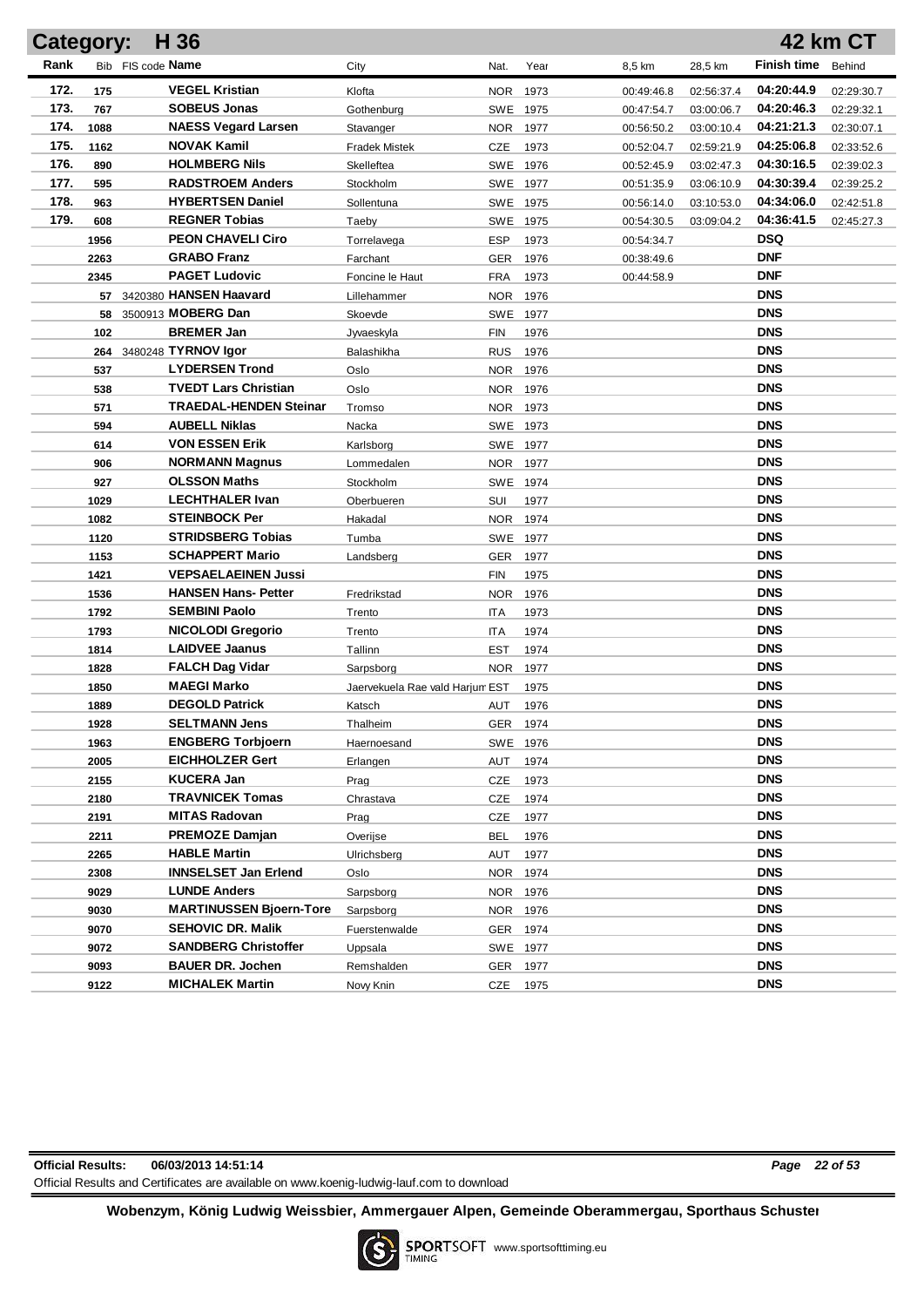| Category:  |             | H 41                                         |                       |                      |      |                          |                          |                          | <b>42 km CT</b>          |
|------------|-------------|----------------------------------------------|-----------------------|----------------------|------|--------------------------|--------------------------|--------------------------|--------------------------|
| Rank       |             | Bib FIS code Name                            | City                  | Nat.                 | Year | 8,5 km                   | 28,5 km                  | <b>Finish time</b>       | Behind                   |
| 1.         |             | 6 1059725 AUKLAND Anders                     | Lommedalen            | NOR.                 | 1972 | 00:24:10.0               | 01:18:35.8               | 01:51:14.6               | 00:00:00.0               |
| 2.         | 27          | 1059628 ALSGAARD Thomas                      | Nannestad             | NOR.                 | 1972 | 00:24:10.9               | 01:18:34.4               | 01:51:18.6               | 00:00:04.0               |
| 3.         | 66          | <b>VOURI Pasi</b>                            | Tuusula               | <b>FIN</b>           | 1970 | 00:24:24.8               | 01:19:06.5               | 01:54:13.0               | 00:02:58.4               |
| 4.         | 139         | 3500129 SANDBERG Johan                       | Umea                  | SWE 1968             |      | 00:24:50.9               | 01:23:53.0               | 02:01:38.6               | 00:10:24.0               |
| 5.         | 319         | <b>ZEITZ Karl</b>                            | Joenkoeping           | SWE 1972             |      | 00:25:24.6               | 01:23:56.4               | 02:01:47.3               | 00:10:32.7               |
| 6.         | 228         | <b>HOLTER Olav</b>                           |                       | NOR.                 | 1972 | 00:25:27.4               | 01:23:43.3               | 02:01:53.9               | 00:10:39.3               |
| 7.         |             | 2222 3200064 REICHART Hans-Werner            | Scheidegg             | GER                  | 1968 | 00:25:23.9               | 01:23:57.1               | 02:01:54.4               | 00:10:39.8               |
| 8.         | 2161        | <b>BIDNER Alfred</b>                         | Tux                   | <b>AUT</b>           | 1971 | 00:26:13.3               | 01:24:29.1               | 02:03:25.5               | 00:12:10.9               |
| 9.         |             | 72 3150100 VALTER Dalibor                    | Jablonec n/N          | <b>CZE</b>           | 1969 | 00:25:30.5               | 01:24:20.5               | 02:03:32.1               | 00:12:17.5               |
| 10.        | 189         | <b>BRUNNER Toni</b>                          | Sarnen                | SUI                  | 1972 | 00:26:14.0               | 01:25:30.6               | 02:03:58.5               | 00:12:43.9               |
| 11.        | 385         | <b>ENGEN Arne</b>                            | Sandnes               | NOR.                 | 1971 | 00:26:52.0               | 01:27:01.4               | 02:07:00.0               | 00:15:45.4               |
| 12.        | 1309        | <b>BYSTROV Alexey</b>                        | Moscow                | <b>RUS</b>           | 1972 | 00:25:45.0               | 01:25:32.7               | 02:07:04.6               | 00:15:50.0               |
| 13.        | 526         | <b>CRONA Ragnar</b>                          | Askim                 | SWE 1972             |      | 00:27:13.8               | 01:27:14.4               | 02:07:05.9               | 00:15:51.3               |
| 14.        | 107         | <b>NAZAROV Grigory</b>                       | Usinsk                | <b>RUS</b>           | 1971 | 00:28:58.9               | 01:28:57.7               | 02:07:12.6               | 00:15:58.0               |
| 15.        | 156         | <b>ERIXON Fredrik</b>                        | Djursholm             | SWE 1970             |      | 00:28:18.5               | 01:28:58.7               | 02:07:24.4               | 00:16:09.8               |
| 16.        | 227         | <b>NEUMEIER Michael</b>                      | Ohlstadt              | GER                  | 1969 | 00:26:48.7               | 01:28:18.2               | 02:09:28.2               | 00:18:13.6               |
| 17.        | 1122        | <b>JANSSON Joergen</b>                       | Oerebro               | SWE 1970             |      | 00:28:10.6               | 01:29:33.8               | 02:09:42.2               | 00:18:27.6               |
| 18.        | 617         | <b>ARKAD Martin</b>                          | Sollentuna            | SWE 1969             |      | 00:28:21.5               | 01:29:58.5               | 02:10:47.5               | 00:19:32.9               |
| 19.        | 9102        | <b>KRIEGER Dr. Stefan</b>                    | Haar                  | GER                  | 1970 | 00:27:25.2               | 01:29:33.1               | 02:10:48.2               | 00:19:33.6               |
| 20.        | 9092        | <b>TANNERT Dr. Andreas M.</b>                | Wuerzburg             | <b>GER</b>           | 1969 | 00:27:16.6               | 01:29:55.5               | 02:12:13.4               | 00:20:58.8               |
| 21.        | 942         | <b>DANNER Sepp</b>                           | Jachenau              | <b>GER</b>           | 1970 | 00:27:51.7               | 01:30:00.9               | 02:12:22.3               | 00:21:07.7               |
| 22.        | 1139        | <b>HANSEN Geir</b>                           | Kyrksaeterora         | <b>NOR</b>           | 1970 | 00:29:22.6               | 01:31:50.4               | 02:12:28.0               | 00:21:13.4               |
| 23.        | 1446        | <b>ETVERK Erkki</b>                          | Laeaene-Virumaa       | EST                  | 1971 | 00:29:35.6               | 01:31:49.1               | 02:12:33.0               | 00:21:18.4               |
| 24.        | 112         | <b>SUNDE Oddgeir</b>                         |                       | <b>NOR</b>           | 1971 | 00:28:51.9               | 01:32:43.2               | 02:13:52.5               | 00:22:37.9               |
| 25.        | 847         | <b>GAUSEN Erik</b>                           | Oslo                  | <b>NOR</b>           | 1972 | 00:29:19.9               | 01:32:03.8               | 02:14:07.8               | 00:22:53.2               |
| 26.        | 605         | <b>ALBAECK Jonas</b>                         | Spanga                | <b>SWE</b>           | 1969 | 00:29:17.2               | 01:33:22.6               | 02:15:43.4               | 00:24:28.8               |
| 27.        | 1682        | <b>KRISTIAN Jan</b>                          | Liberec               | <b>CZE</b>           | 1970 | 00:29:32.1               | 01:33:23.0               | 02:15:44.6               | 00:24:30.0               |
| 28.        | 2068        | <b>BOOMSMA Nils</b>                          | Huenenberg See        | <b>NED</b>           | 1968 | 00:29:19.4               | 01:33:21.9               | 02:16:12.0               | 00:24:57.4               |
| 29.        | 1815        | <b>ZUERCHER Markus</b>                       | Emmenbruecke          | SUI                  | 1968 | 00:28:23.6               | 01:33:06.5               | 02:16:16.5               | 00:25:01.9               |
| 30.        | 231         | <b>LINDMARK Mikael</b>                       | Skellefta             | SWE                  | 1970 | 00:28:21.3               | 01:33:18.3               | 02:16:29.0               | 00:25:14.4               |
| 31.        | 1410        | <b>SIILAK Avo</b>                            | Laeaene-Virumaa       | EST                  | 1970 | 00:30:09.8               | 01:35:18.9               | 02:16:31.4               | 00:25:16.8               |
| 32.        | 186         | <b>MEUSEL Ronald</b>                         | Seifhennersdorf       | <b>GER</b>           | 1970 | 00:28:37.9               | 01:33:20.9               | 02:17:36.6               | 00:26:22.0               |
| 33.        | 1986        | <b>STRUCK Sven</b><br><b>MAXIMOV Mikhail</b> | Dresden               | GER                  | 1969 | 00:30:20.6               | 01:35:31.0               | 02:17:40.8               | 00:26:26.2               |
| 34.        | 1310        |                                              | Moscow                | <b>RUS</b>           | 1969 | 00:28:38.6               | 01:33:36.2               | 02:17:42.6<br>02:18:02.1 | 00:26:28.0               |
| 35.<br>36. | 2156        | <b>KITTILAE Ari</b><br><b>KAELL Johan</b>    | Rovaniemi             | <b>FIN</b>           | 1968 | 00:29:35.1               | 01:35:25.6               | 02:18:40.8               | 00:26:47.5               |
| 37.        | 1085<br>194 | <b>NILSSON Joergen</b>                       | Boras<br>Lysekil      | SWE 1970             |      | 00:32:17.8               | 01:37:29.7               | 02:19:03.0               | 00:27:26.2               |
| 38.        | 342         | <b>CLAESSON Jonas</b>                        | Ulricehamn            | SWE 1969<br>SWE 1968 |      | 00:29:17.8<br>00:30:18.6 | 01:35:27.0<br>01:35:43.6 | 02:19:28.5               | 00:27:48.4<br>00:28:13.9 |
| 39.        | 2501        | <b>JOHANSSON Martin</b>                      | Luxemburg             | SWE 1969             |      | 00:30:11.5               | 01:37:15.1               | 02:20:03.2               | 00:28:48.6               |
| 40.        | 1896        | <b>FILLI Martin</b>                          | Willisau              | SUI                  | 1968 | 00:28:23.1               | 01:34:06.8               | 02:20:23.8               | 00:29:09.2               |
| 41.        | 251         | <b>KVALE Steinar</b>                         | Lomen                 | NOR                  | 1970 | 00:31:26.2               | 01:37:11.3               | 02:20:26.6               | 00:29:12.0               |
| 42.        | 328         | <b>HASVOLL Balder Carstens</b>               | Oslo                  | NOR                  | 1972 | 00:31:38.6               | 01:37:12.2               | 02:20:39.3               | 00:29:24.7               |
| 43.        | 9134        | <b>TIVELLI Matteo</b>                        | Carobbio Degli Angeli | ITA                  | 1971 | 00:30:16.9               | 01:35:58.7               | 02:20:41.5               | 00:29:26.9               |
| 44.        | 420         | <b>MARTINSEN Harald</b>                      | Nittedal              | NOR                  | 1969 | 00:29:33.6               | 01:36:16.8               | 02:20:49.9               | 00:29:35.3               |
| 45.        |             | 198 3481841 SHORIN Maxim                     | Moskau                | <b>RUS</b>           | 1971 | 00:29:28.2               | 01:35:43.1               | 02:21:04.4               | 00:29:49.8               |
| 46.        | 1861        | <b>OEYRI Arve</b>                            |                       | NOR                  | 1968 | 00:30:07.5               | 01:37:04.5               | 02:21:32.1               | 00:30:17.5               |
| 47.        | 712         | <b>GUSTAFSSON Torbjoern</b>                  | Sparsoer              | SWE 1968             |      | 00:30:09.9               | 01:36:59.7               | 02:22:06.6               | 00:30:52.0               |
| 48.        | 1902        | <b>STUETZ Stephan</b>                        | Aalen-Unterkochen     | <b>GER</b>           | 1969 | 00:30:15.6               | 01:37:05.2               | 02:22:21.8               | 00:31:07.2               |
| 49.        | 803         | <b>BENGTSSON Robert</b>                      | Boras                 | SWE 1969             |      | 00:31:55.2               | 01:39:33.9               | 02:22:52.0               | 00:31:37.4               |
| 50.        | 689         | <b>FREDRIKSSON Bjoern</b>                    | Kil                   | SWE 1968             |      | 00:32:18.3               | 01:40:04.6               | 02:23:28.2               | 00:32:13.6               |
| 51.        | 1203        | <b>BECKERUS Olle</b>                         | Taeby                 | SWE 1969             |      | 00:31:01.2               | 01:39:05.5               | 02:23:29.0               | 00:32:14.4               |
| 52.        | 2316        | <b>CAT Francois</b>                          | Froncine le Haut      | GER                  | 1968 | 00:30:34.2               | 01:38:12.8               | 02:23:41.9               | 00:32:27.3               |
| 53.        | 2076        | <b>KOLAR Petr</b>                            | Moravsky Krumlov      | CZE                  | 1972 | 00:30:54.9               | 01:38:55.6               | 02:23:55.3               | 00:32:40.7               |
| 54.        | 467         | <b>FRANSSON Patrik</b>                       | Naelden               | SWE 1968             |      | 00:31:41.0               | 01:39:49.6               | 02:24:28.8               | 00:33:14.2               |
| 55.        | 1177        | <b>MELIN Tryggve</b>                         | Kvevlax               | FIN                  | 1972 | 00:31:13.3               | 01:38:58.4               | 02:24:56.1               | 00:33:41.5               |
| 56.        | 1860        | <b>AAMODT Carl Otto</b>                      |                       | NOR.                 | 1968 | 00:30:46.5               | 01:39:01.7               | 02:25:01.3               | 00:33:46.7               |
| 57.        | 1314        | <b>SMIRNOV Sergey</b>                        | Moscow                | RUS 1971             |      | 00:30:16.5               | 01:39:22.3               | 02:25:02.9               | 00:33:48.3               |
|            |             |                                              |                       |                      |      |                          |                          |                          |                          |

**Official Results: 06/03/2013 14:51:14** *Page 23 of 53*

Official Results and Certificates are available on www.koenig-ludwig-lauf.com to download

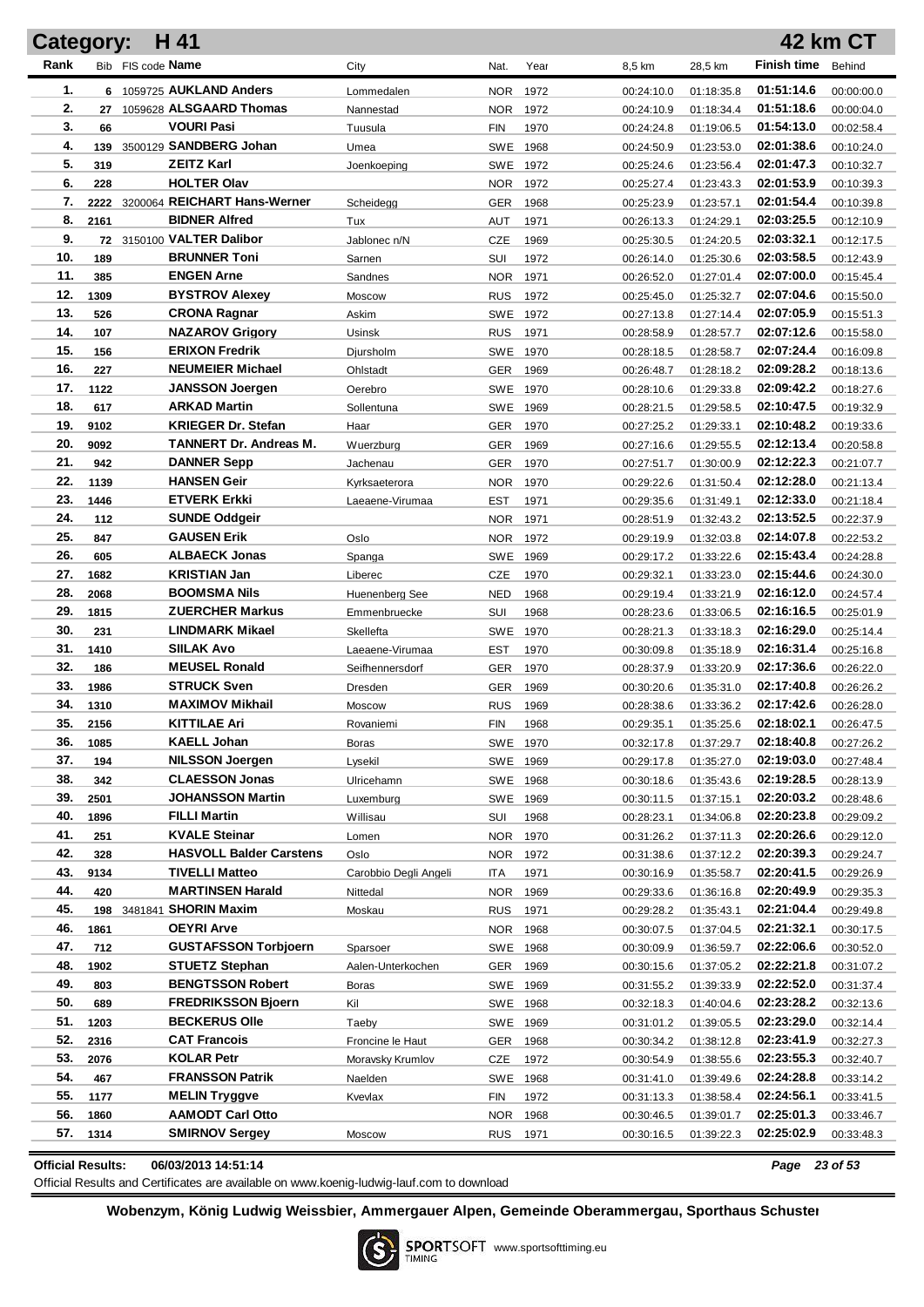| H 41<br><b>42 km CT</b><br>Category: |              |                                                |                           |                   |              |                          |                          |                          |                          |  |
|--------------------------------------|--------------|------------------------------------------------|---------------------------|-------------------|--------------|--------------------------|--------------------------|--------------------------|--------------------------|--|
| Rank                                 |              | Bib FIS code Name                              | City                      | Nat.              | Year         | 8,5 km                   | 28,5 km                  | <b>Finish time</b>       | Behind                   |  |
| 58.                                  | 916          | <b>SVENSSON Ulf-Henrik</b>                     | Stockholm                 | SWE               | 1970         | 00:31:26.1               | 01:39:44.8               | 02:25:07.6               | 00:33:53.0               |  |
| 59.                                  |              | 77 3150584 MALIVANEK Roman                     | Liberec                   | CZE               | 1972         | 00:30:14.8               | 01:39:05.2               | 02:25:36.9               | 00:34:22.3               |  |
| 60.                                  | 1413         | <b>HOLMALA Eero</b>                            |                           | <b>FIN</b>        | 1968         | 00:35:00.1               | 01:43:59.5               | 02:26:39.2               | 00:35:24.6               |  |
| 61.                                  | 1311         | <b>NIKITIN Andrey</b>                          | <b>Moskow</b>             | <b>RUS</b>        | 1972         | 00:31:50.9               | 01:40:51.0               | 02:27:01.4               | 00:35:46.8               |  |
| 62.                                  | 1962         | <b>MAKOSCH Jens</b>                            | Marienberg                | <b>GER</b>        | 1970         | 00:31:02.6               | 01:39:42.9               | 02:27:13.2               | 00:35:58.6               |  |
| 63.                                  | 1221         | <b>PROOS Magnus</b>                            | Fargelanda                | SWE               | 1970         | 00:30:31.3               | 01:39:52.1               | 02:27:24.7               | 00:36:10.1               |  |
| 64.                                  | 1931         | <b>ERLER Michael</b>                           | Going                     | AUT               | 1969         | 00:31:53.1               | 01:40:37.8               | 02:27:48.2               | 00:36:33.6               |  |
| 65.                                  | 1796         | <b>LANG Hugo</b>                               | <b>Buttisholz</b>         | SUI               | 1970         | 00:30:43.4               | 01:40:17.8               | 02:28:14.3               | 00:36:59.7               |  |
| 66.                                  | 1059         | <b>WENZEL Falk</b>                             | Halle                     | <b>GER</b>        | 1970         | 00:31:37.1               | 01:41:13.7               | 02:28:20.4               | 00:37:05.8               |  |
| 67.                                  | 800          | <b>SKOGFAELT Paer</b>                          | Hagfors                   | SWE               | 1972         | 00:33:22.1               | 01:42:28.7               | 02:28:58.2               | 00:37:43.6               |  |
| 68.                                  | 702          | <b>GOEDE Heiko</b>                             | Suhl                      | <b>GER</b>        | 1969         | 00:30:07.8               | 01:40:47.4               | 02:29:03.9               | 00:37:49.3               |  |
| 69.                                  | 161          | <b>WELIN-BERGER Martin</b>                     | Aelvsjo                   | SWE               | 1968         | 00:31:25.1               | 01:41:26.4               | 02:29:04.2               | 00:37:49.6               |  |
| 70.                                  | 2381         | <b>BJOERNDAL Mikael</b>                        | Oejersjoe                 | SWE 1972          |              | 00:31:06.9               | 01:41:40.4               | 02:29:06.4               | 00:37:51.8               |  |
| 71.                                  | 517          | <b>SORHOY Ingjald</b>                          | Oslo                      | <b>NOR</b>        | 1968         | 00:32:18.6               | 01:42:19.6               | 02:29:12.4               | 00:37:57.8               |  |
| 72.                                  | 1736         | <b>STENGARDS Lars</b>                          | Lima                      | SWE 1972          |              | 00:31:49.3               | 01:42:00.2               | 02:29:24.2               | 00:38:09.6               |  |
| 73.                                  | 2124         | <b>KRISTIANSSON Fredrik</b>                    | <b>Toecksfors</b>         | SWE 1972          |              | 00:36:37.3               | 01:46:14.9               | 02:29:24.7               | 00:38:10.1               |  |
| 74.                                  | 504          | <b>SMEVOLD Anders</b>                          | Skultuna                  | SWE               | 1968         | 00:31:48.4               | 01:42:20.2               | 02:29:24.8               | 00:38:10.2               |  |
| 75.                                  | 1679         | <b>BISCHOF Tomas</b>                           | Liberec                   | CZE               | 1969         | 00:32:03.9               | 01:42:14.6               | 02:29:32.5               | 00:38:17.9               |  |
| 76.                                  | 1782         | <b>DIVOKY Jiri</b>                             |                           | CZE               | 1972         | 00:31:50.0               | 01:42:31.3               | 02:29:35.3               | 00:38:20.7               |  |
| 77.                                  | 2148         | <b>PAUL Andreas</b>                            | Grossberg                 | GER               | 1971         | 00:34:27.2               | 01:45:06.9               | 02:30:59.1               | 00:39:44.5               |  |
| 78.                                  | 2045         | <b>ROOS Andreas</b>                            | Siebnen                   | SUI               | 1970         | 00:33:13.9               | 01:45:23.2               | 02:31:15.5               | 00:40:00.9               |  |
| 79.                                  | 518          | <b>LIMI Joern</b>                              | Oslo                      | <b>NOR</b>        | 1969         | 00:32:29.4               | 01:44:43.9               | 02:31:54.0               | 00:40:39.4               |  |
| 80.                                  | 506          | <b>GUSTAVSEN Espen B</b>                       | SKI                       | <b>NOR</b>        | 1969         | 00:32:13.1               | 01:44:32.2               | 02:32:08.7               | 00:40:54.1               |  |
| 81.                                  | 606          | <b>STENSHORNE Per Christian</b>                | Oslo                      | <b>NOR</b>        | 1972         | 00:34:01.0               | 01:46:26.9               | 02:32:10.8               | 00:40:56.2               |  |
| 82.                                  | 1434         | <b>TILLO August</b>                            |                           | <b>EST</b>        | 1970         | 00:34:37.9               | 01:46:14.2               | 02:32:22.2               | 00:41:07.6               |  |
| 83.                                  | 185          | <b>HENRIKSSON Viktor</b>                       | Stockholm                 | <b>SWE</b>        | 1972         | 00:31:47.6               | 01:44:17.2               | 02:33:00.4               | 00:41:45.8               |  |
| 84.<br>85.                           | 1383         | <b>VANOUS Martin</b><br><b>HOELZL Wolfgang</b> | Usti nad Orlici           | CZE               | 1969         | 00:34:35.4               | 01:48:08.2               | 02:33:23.3<br>02:33:32.0 | 00:42:08.7               |  |
| 86.                                  | 1364<br>2144 | <b>STREJCEK Petr</b>                           | Osterhofen                | <b>GER</b><br>CZE | 1969<br>1972 | 00:31:11.0               | 01:42:44.4               | 02:33:34.9               | 00:42:17.4               |  |
| 87.                                  | 2047         | <b>MAKOSCH Holger</b>                          | <b>Brno</b><br>Marienberg | <b>GER</b>        | 1968         | 00:31:54.0<br>00:32:16.9 | 01:44:19.1<br>01:44:14.4 | 02:33:41.5               | 00:42:20.3<br>00:42:26.9 |  |
| 88.                                  | 184          | <b>BOSTROEM Hans</b>                           | Paris                     | SWE               | 1969         | 00:32:43.5               | 01:44:31.2               | 02:35:02.1               | 00:43:47.5               |  |
| 89.                                  | 766          | <b>FRANK Joerg</b>                             | Tambach-Dietharz          | GER               | 1969         | 00:31:30.2               | 01:44:22.6               | 02:35:24.6               | 00:44:10.0               |  |
| 90.                                  | 117          | <b>CORBE Michael</b>                           |                           | <b>SWE</b>        | 1970         | 00:35:17.9               | 01:49:05.3               | 02:36:10.1               | 00:44:55.5               |  |
| 91.                                  | 1007         | <b>SMIDESANG Joern</b>                         | Eiksmarka                 | NOR.              | 1971         | 00:34:02.7               | 01:48:47.9               | 02:36:19.0               | 00:45:04.4               |  |
| 92.                                  | 1114         | <b>EKSTROEM Stefan</b>                         | Vargarda                  |                   | SWE 1971     | 00:33:00.1               | 01:45:39.3               | 02:36:36.4               | 00:45:21.8               |  |
| 93.                                  | 287          | <b>VEZZOLI Marco</b>                           | Piario                    | ITA               | 1970         | 00:33:52.4               | 01:48:08.3               | 02:36:49.4               | 00:45:34.8               |  |
| 94.                                  | 1764         | <b>TAEHT Erki</b>                              | Valgamaa                  | <b>EST</b>        | 1968         | 00:33:36.0               | 01:49:03.1               | 02:37:16.5               | 00:46:01.9               |  |
| 95.                                  | 298          | <b>VESTGARD Tore</b>                           | Oslo                      | NOR               | 1970         | 00:35:48.4               | 01:48:16.4               | 02:37:17.0               | 00:46:02.4               |  |
| 96.                                  | 237          | <b>HASSELSTROEM Joergen</b>                    | Karlstad                  |                   | SWE 1972     | 00:33:54.9               | 01:49:29.0               | 02:37:48.1               | 00:46:33.5               |  |
| 97.                                  | 568          | <b>GRAD Cornel</b>                             | Zuerich                   | SUI               | 1969         | 00:32:25.5               | 01:45:15.3               | 02:37:49.7               | 00:46:35.1               |  |
| 98.                                  | 2106         | <b>WEIGELT Jens</b>                            | Wolkenstein               | <b>GER</b>        | 1971         | 00:33:13.2               | 01:48:07.2               | 02:38:03.7               | 00:46:49.1               |  |
| 99.                                  | 9135         | LAG Orjan                                      | Oslo                      | NOR               | 1972         | 00:34:38.1               | 01:49:01.7               | 02:38:04.0               | 00:46:49.4               |  |
| 100.                                 | 9121         | <b>DUSEK Martin</b>                            | Liberec                   | <b>CZE</b>        | 1972         | 00:32:53.4               | 01:48:20.3               | 02:38:39.5               | 00:47:24.9               |  |
| 101.                                 | 257          | <b>DIETZE Albrecht</b>                         | Seiffen                   | <b>GER</b>        | 1968         | 00:34:00.3               | 01:49:05.6               | 02:38:57.2               | 00:47:42.6               |  |
| 102.                                 | 1188         | JOHANSEN Jan Ivar E                            | Lier                      | NOR               | 1972         | 00:38:23.5               | 01:51:22.2               | 02:39:11.5               | 00:47:56.9               |  |
| 103.                                 | 1564         | <b>REINSALU Toomas</b>                         | Polvamaa Valgjaerve vald  | EST               | 1971         | 00:36:09.5               | 01:50:48.8               | 02:39:27.3               | 00:48:12.7               |  |
| 104.                                 | 115          | <b>HOIE Oyvinn</b>                             | Oslo                      | <b>NOR</b>        | 1968         | 00:36:24.6               | 01:51:28.0               | 02:39:39.2               | 00:48:24.6               |  |
| 105.                                 | 1837         | <b>KUELM Ahti</b>                              | Joelaehtme Vald           | EST               | 1972         | 00:36:02.2               | 01:51:14.5               | 02:39:42.2               | 00:48:27.6               |  |
| 106.                                 | 408          | <b>LUNDIN Marius</b>                           |                           | <b>NOR</b>        | 1969         | 00:37:10.3               | 01:52:14.1               | 02:39:50.2               | 00:48:35.6               |  |
| 107.                                 | 1680         | <b>HELLER Martin</b>                           | Liberec                   | CZE               | 1970         | 00:34:03.9               | 01:49:58.1               | 02:40:27.2               | 00:49:12.6               |  |
| 108.                                 | 1251         | <b>SHIROKIKH Mikhail</b>                       | Perm                      | <b>RUS</b>        | 1971         | 00:34:44.5               | 01:51:47.7               | 02:40:29.3               | 00:49:14.7               |  |
| 109.                                 | 1642         | <b>HAGEN Anders</b>                            | Elverum                   | NOR.              | 1968         | 00:37:02.3               | 01:52:30.1               | 02:41:06.7               | 00:49:52.1               |  |
| 110.<br>111.                         | 164          | <b>SUNDELL Stefan</b><br><b>FUMEY Alain</b>    | Stockholm                 | SWE 1969          |              | 00:33:20.7               | 01:51:35.9               | 02:42:02.4<br>02:42:07.4 | 00:50:47.8               |  |
| 112.                                 | 2346<br>548  | <b>SCHAEFF Wolfgang</b>                        | Foncine le Haut           | FRA<br>GER        | 1971<br>1970 | 00:36:33.2               | 01:52:31.9               | 02:42:27.9               | 00:50:52.8               |  |
| 113.                                 | 507          | TIMNER David                                   | Rosenheim<br>Saltsjoe Boo |                   | SWE 1970     | 00:36:42.5<br>00:33:31.9 | 01:53:38.0<br>01:48:55.5 | 02:42:42.5               | 00:51:13.3<br>00:51:27.9 |  |
| 114.                                 | 484          | <b>TOIVANEN Jari</b>                           | Kvicksund                 |                   | SWE 1968     | 00:34:19.5               | 01:51:48.3               | 02:43:19.2               | 00:52:04.6               |  |
|                                      |              |                                                |                           |                   |              |                          |                          |                          |                          |  |

**Official Results: 06/03/2013 14:51:14** *Page 24 of 53*

Official Results and Certificates are available on www.koenig-ludwig-lauf.com to download

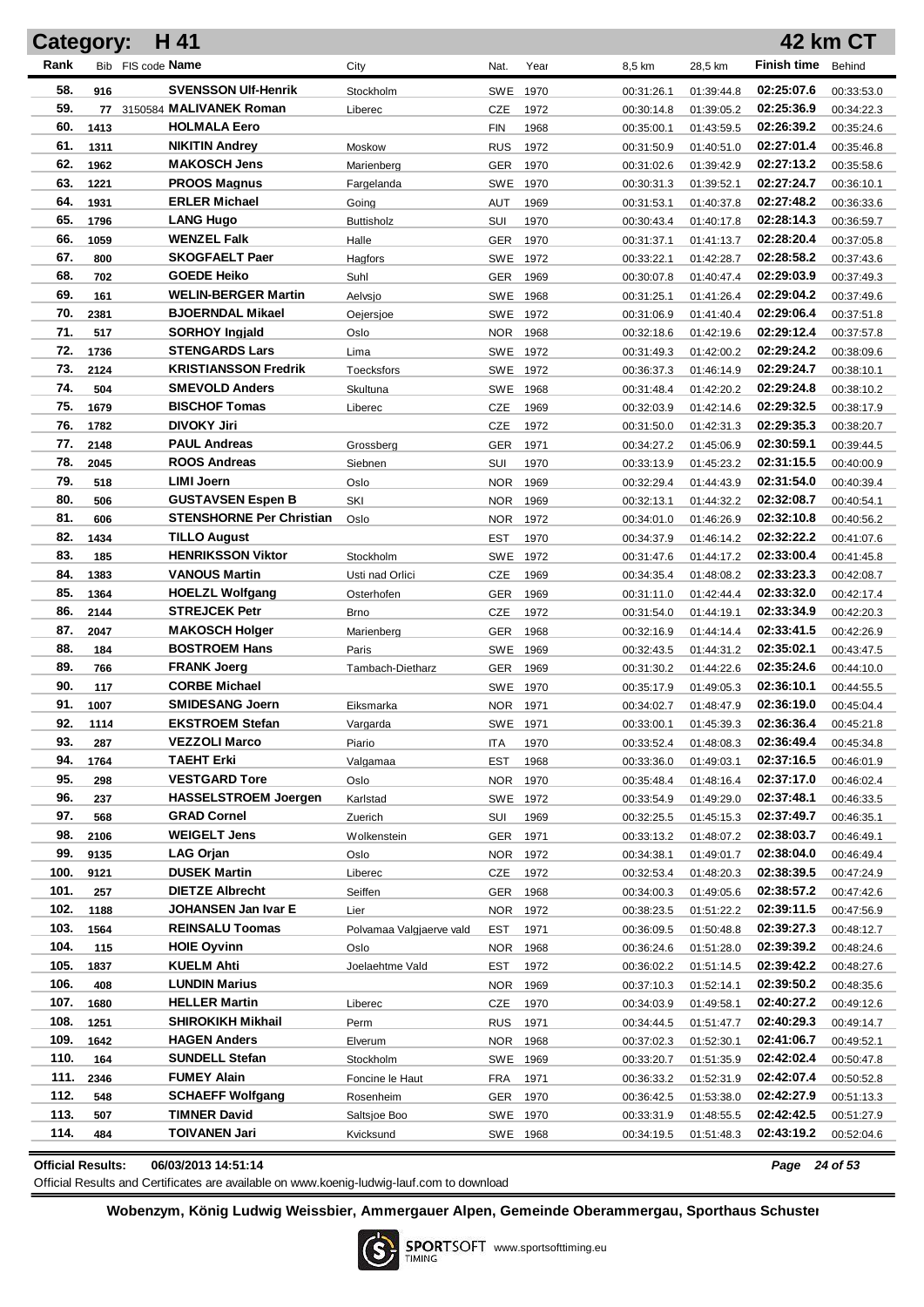| <b>Category:</b> |      | H 41                                     |                         |            |          |            |            |                    | 42 km CT   |
|------------------|------|------------------------------------------|-------------------------|------------|----------|------------|------------|--------------------|------------|
| Rank             |      | Bib FIS code Name                        | City                    | Nat.       | Year     | 8,5 km     | 28,5 km    | <b>Finish time</b> | Behind     |
| 115.             | 600  | <b>GRIND Kristian</b>                    | Munkedal                |            | SWE 1969 | 00:34:26.5 | 01:52:08.3 | 02:43:42.7         | 00:52:28.1 |
| 116.             | 163  | WAAS Markko                              | Bromma                  |            | SWE 1968 | 00:36:06.5 | 01:54:04.5 | 02:45:16.0         | 00:54:01.4 |
| 117.             | 1908 | <b>ROSSMANN Hagen</b>                    | Seeblick OT Wassersuppe | <b>GER</b> | 1969     | 00:39:48.2 | 01:56:34.0 | 02:45:36.4         | 00:54:21.8 |
| 118.             | 411  | <b>LANGSTEIN Hallbjoern</b>              |                         | <b>NOR</b> | 1971     | 00:34:25.2 | 01:51:37.5 | 02:45:36.5         | 00:54:21.9 |
| 119.             | 1252 | <b>SHIROKSHIN Nikolay</b>                | Perm                    | <b>RUS</b> | 1970     | 00:36:21.9 | 01:54:49.6 | 02:46:12.9         | 00:54:58.3 |
| 120.             | 1011 | <b>BUTTLER Henry</b>                     | Buchenberg              | <b>GER</b> | 1969     | 00:36:02.0 | 01:54:36.1 | 02:46:26.7         | 00:55:12.1 |
| 121.             | 505  | <b>KLING Harald W.</b>                   | Vaesteras               | <b>GER</b> | 1971     | 00:36:56.9 | 01:55:39.2 | 02:46:45.2         | 00:55:30.6 |
| 122.             | 381  | <b>GRAN Bjoern Axel</b>                  | Halden                  | <b>NOR</b> | 1968     | 00:35:17.2 | 01:54:15.9 | 02:47:11.2         | 00:55:56.6 |
| 123.             | 2049 | <b>HAGEN Erik</b>                        | Brumunddal              | <b>NOR</b> | 1972     | 00:39:34.5 | 01:57:01.2 | 02:48:04.3         | 00:56:49.7 |
| 124.             | 1130 | <b>MOSCOLO Matteo</b>                    | Verona                  | <b>ITA</b> | 1971     | 00:38:09.6 | 01:58:07.8 | 02:48:05.6         | 00:56:51.0 |
| 125.             | 1775 | <b>GRANQUIST Charles</b>                 | Oppegard                | <b>NOR</b> | 1970     | 00:38:35.2 | 01:58:36.8 | 02:48:10.9         | 00:56:56.3 |
| 126.             | 1507 | <b>STAALBERG Staffan Ingemar Ocklebo</b> |                         | SWE 1971   |          | 00:38:15.9 | 01:58:52.4 | 02:48:11.3         | 00:56:56.7 |
| 127.             | 2017 | <b>NOVAK Pavel</b>                       | Praha 9                 | CZE        | 1970     | 00:36:48.9 | 01:56:49.1 | 02:48:59.2         | 00:57:44.6 |
| 128.             | 1900 | <b>TUSL Martin</b>                       |                         | <b>GER</b> | 1968     | 00:41:03.6 | 02:00:28.5 | 02:49:14.1         | 00:57:59.5 |
| 129.             | 327  | <b>SOEDERBERG Patrik</b>                 | Stockholm               | SWE        | 1971     | 00:36:41.6 | 01:57:30.5 | 02:50:07.5         | 00:58:52.9 |
| 130.             | 2178 | <b>FRANEK Tomas</b>                      | Pilzen                  | CZE        | 1969     | 00:37:23.0 | 01:59:49.2 | 02:50:43.8         | 00:59:29.2 |
| 131.             | 1953 | <b>NERWEIN Uwe</b>                       | Trieben                 | <b>AUT</b> | 1972     | 00:39:07.6 | 01:59:56.2 | 02:51:13.0         | 00:59:58.4 |
| 132.             | 1918 | <b>LUSOVSKY Lubomir</b>                  | Roznov pod Radhostem    | CZE        | 1969     | 00:38:22.3 | 01:59:54.1 | 02:51:18.5         | 01:00:03.9 |
| 133.             | 253  | <b>WEINGAND Josef</b>                    | <b>Bad Bayersoien</b>   | <b>GER</b> | 1970     | 00:35:23.2 | 01:58:30.8 | 02:52:03.7         | 01:00:49.1 |
| 134.             | 750  | <b>IVANIN Yuri</b>                       | Viborg                  | <b>RUS</b> | 1969     | 00:44:19.2 | 02:02:28.2 | 02:52:13.1         | 01:00:58.5 |
| 135.             | 740  | <b>ZETTERLUND Joergen</b>                | Kopparberg              |            | SWE 1972 | 00:36:41.8 | 01:59:22.3 | 02:52:47.8         | 01:01:33.2 |
| 136.             | 9141 | <b>PRONIN Dr. Aleksandr</b>              | Malachovka, Mosc.reg.   | <b>RUS</b> | 1968     | 00:35:28.0 | 01:57:34.0 | 02:52:51.2         | 01:01:36.6 |
| 137.             | 1301 | <b>ENGELBRECHT Mario</b>                 | Sonneberg               | <b>GER</b> | 1968     | 00:37:27.6 | 01:59:49.1 | 02:53:00.9         | 01:01:46.3 |
| 138.             | 478  | <b>KARLSSON Tomas</b>                    | <b>Braemhult</b>        |            | SWE 1970 | 00:36:48.6 | 01:59:52.9 | 02:53:20.3         | 01:02:05.7 |
| 139.             | 611  | <b>ROMMETVEIT Mikkjell</b>               | Stroemmen               | NOR        | 1971     | 00:39:04.3 | 02:00:27.1 | 02:53:38.8         | 01:02:24.2 |
| 140.             | 395  | <b>MORTENSEN Stig</b>                    |                         | NOR        | 1968     | 00:37:06.7 | 02:01:09.0 | 02:54:45.2         | 01:03:30.6 |
| 141.             | 1930 | <b>MUEHLBERG Ronny</b>                   | Borstendorf             | <b>GER</b> | 1969     | 00:40:07.8 | 02:02:27.1 | 02:54:50.6         | 01:03:36.0 |
| 142.             | 645  | <b>HOEIBERG Oeistein</b>                 | Tranby                  | NOR        | 1972     | 00:38:21.5 | 02:01:39.9 | 02:55:32.4         | 01:04:17.8 |
| 143.             | 293  | <b>SUP Robert</b>                        | Marianske Lazne         | <b>CZE</b> | 1972     | 00:36:27.5 | 02:01:36.1 | 02:56:14.3         | 01:04:59.7 |
| 144.             | 1182 | <b>HEDBERG Mattias</b>                   | Leksand                 |            | SWE 1968 | 00:36:49.6 | 02:00:12.4 | 02:56:30.0         | 01:05:15.4 |
| 145.             | 1109 | <b>MAIR Michael</b>                      | Innsbruck               | <b>AUT</b> | 1970     | 00:41:36.1 | 02:03:54.7 | 02:56:36.4         | 01:05:21.8 |
| 146.             | 1021 | <b>HAREFALLET Vidar</b>                  | Eiksmakar               | NOR        | 1970     | 00:40:46.0 | 02:03:35.5 | 02:56:37.1         | 01:05:22.5 |
| 147.             | 1871 | <b>WILINSKI Axel</b>                     | WSV Ilmenau             | <b>GER</b> | 1970     | 00:39:27.4 | 02:03:19.1 | 02:56:47.6         | 01:05:33.0 |
| 148.             | 2062 | <b>PINKAS Daniel</b>                     | Liberec                 | <b>CZE</b> | 1971     | 00:39:08.7 | 02:02:38.7 | 02:57:36.5         | 01:06:21.9 |
| 149.             | 697  | <b>SOKOLAR Zdenek</b>                    | Nachod                  | CZE        | 1972     | 00:37:37.2 | 02:02:14.3 | 02:57:47.2         | 01:06:32.6 |
| 150.             | 1337 | <b>ANDERSEN Ingar Tollum</b>             | Kongsberg               |            | NOR 1969 | 00:39:33.5 | 02:03:26.6 | 02:57:53.0         | 01:06:38.4 |
| 151.             | 1717 | <b>BRUUN Magnus</b>                      | Lidingoe                | SWE        | 1971     | 00:40:51.9 | 02:02:56.2 | 02:58:47.9         | 01:07:33.3 |
| 152.             | 621  | <b>SINDLER David</b>                     | Frydlant nad Ostravici  | CZE        | 1968     | 00:39:31.2 | 02:03:32.3 | 02:59:30.6         | 01:08:16.0 |
| 153.             | 162  | <b>FAERNSTRAND Johan</b>                 | Uppsala                 | SWE        | 1968     | 00:36:44.2 | 02:02:08.7 | 03:00:01.1         | 01:08:46.5 |
| 154.             | 2028 | <b>LINDBERG Magnus</b>                   | Sibbo                   | <b>FIN</b> | 1971     | 00:39:14.7 | 02:05:35.2 | 03:00:14.3         | 01:08:59.7 |
| 155.             | 1019 | <b>HEGGEN Bjoern</b>                     | Eiksmarka               | NOR        | 1971     | 00:40:44.9 | 02:05:18.1 | 03:00:22.8         | 01:09:08.2 |
| 156.             | 969  | <b>PTAK Pawel</b>                        | Czestochowa             | <b>POL</b> | 1970     | 00:41:10.7 | 02:05:26.6 | 03:00:27.2         | 01:09:12.6 |
| 157.             | 619  | <b>ELFLEIN Frank</b>                     | Guenthersleben          | <b>GER</b> | 1968     | 00:43:10.7 | 02:06:18.4 | 03:00:30.6         | 01:09:16.0 |
| 158.             | 1178 | <b>REZAC Tomas</b>                       | Frymburk                | CZE        | 1969     | 00:41:02.8 | 02:05:13.2 | 03:01:14.7         | 01:10:00.1 |
| 159.             | 1612 | <b>SLADKOVSKY Jaromir</b>                | Praha                   | CZE        | 1969     | 00:38:42.0 | 02:02:43.9 | 03:01:43.8         | 01:10:29.2 |
| 160.             | 929  | <b>NAESLUND Niclas</b>                   | Bromma                  | SWE        | 1969     | 00:39:48.5 | 02:05:20.6 | 03:01:45.7         | 01:10:31.1 |
| 161.             | 613  | <b>GAJDECKA Vladimir</b>                 | Ostrava                 | CZE        | 1968     | 00:38:25.3 | 02:05:01.4 | 03:01:47.7         | 01:10:33.1 |
| 162.             | 1941 | <b>MAGNI Davide</b>                      | <b>Usmate Velate</b>    | <b>ITA</b> | 1968     | 00:45:14.8 | 02:09:20.8 | 03:02:11.4         | 01:10:56.8 |
| 163.             | 1712 | <b>BOCCIA Gerardo</b>                    | Regensburg              | ITA        | 1970     | 00:39:21.0 | 02:04:20.8 | 03:02:47.1         | 01:11:32.5 |
| 164.             | 1080 | <b>SJOEBERG Per</b>                      | Oesthammar              |            | SWE 1972 | 00:37:27.1 | 02:02:06.9 | 03:02:48.7         | 01:11:34.1 |
| 165.             | 727  | <b>ARONSSON Soeren</b>                   | Ekeroe                  |            | SWE 1971 | 00:35:26.0 | 02:00:43.2 | 03:02:52.4         | 01:11:37.8 |
| 166.             | 2054 | <b>BAEUERLEIN Ingo</b>                   | Burgebrach              | GER        | 1971     | 00:43:28.6 | 02:07:40.7 | 03:03:02.4         | 01:11:47.8 |
| 167.             | 1898 | <b>MONTAG Martin</b>                     | Vedbaek                 | DEN        | 1969     | 00:37:39.3 | 02:03:28.6 | 03:03:44.4         | 01:12:29.8 |
| 168.             | 2095 | <b>GROISS Manfred</b>                    | Hauzenberg              | GER        | 1969     | 00:40:12.8 | 02:05:14.2 | 03:04:14.6         | 01:13:00.0 |
| 169.             | 513  | <b>OLSSON Niklas</b>                     | Slatsjoe Boo            |            | SWE 1971 | 00:38:46.5 | 02:04:06.5 | 03:04:23.3         | 01:13:08.7 |
| 170.             | 1054 | <b>KRAFT Christoffer</b>                 | Saltsjo-Boo             |            | SWE 1970 | 00:39:46.9 | 02:06:55.9 | 03:04:25.5         | 01:13:10.9 |
| 171.             | 1990 | <b>BARTHMANN Joerg</b>                   | Marienberg              |            | GER 1968 | 00:38:11.2 | 02:05:23.0 | 03:05:48.3         | 01:14:33.7 |
|                  |      |                                          |                         |            |          |            |            |                    |            |

**Official Results: 06/03/2013 14:51:14** *Page 25 of 53*

Official Results and Certificates are available on www.koenig-ludwig-lauf.com to download

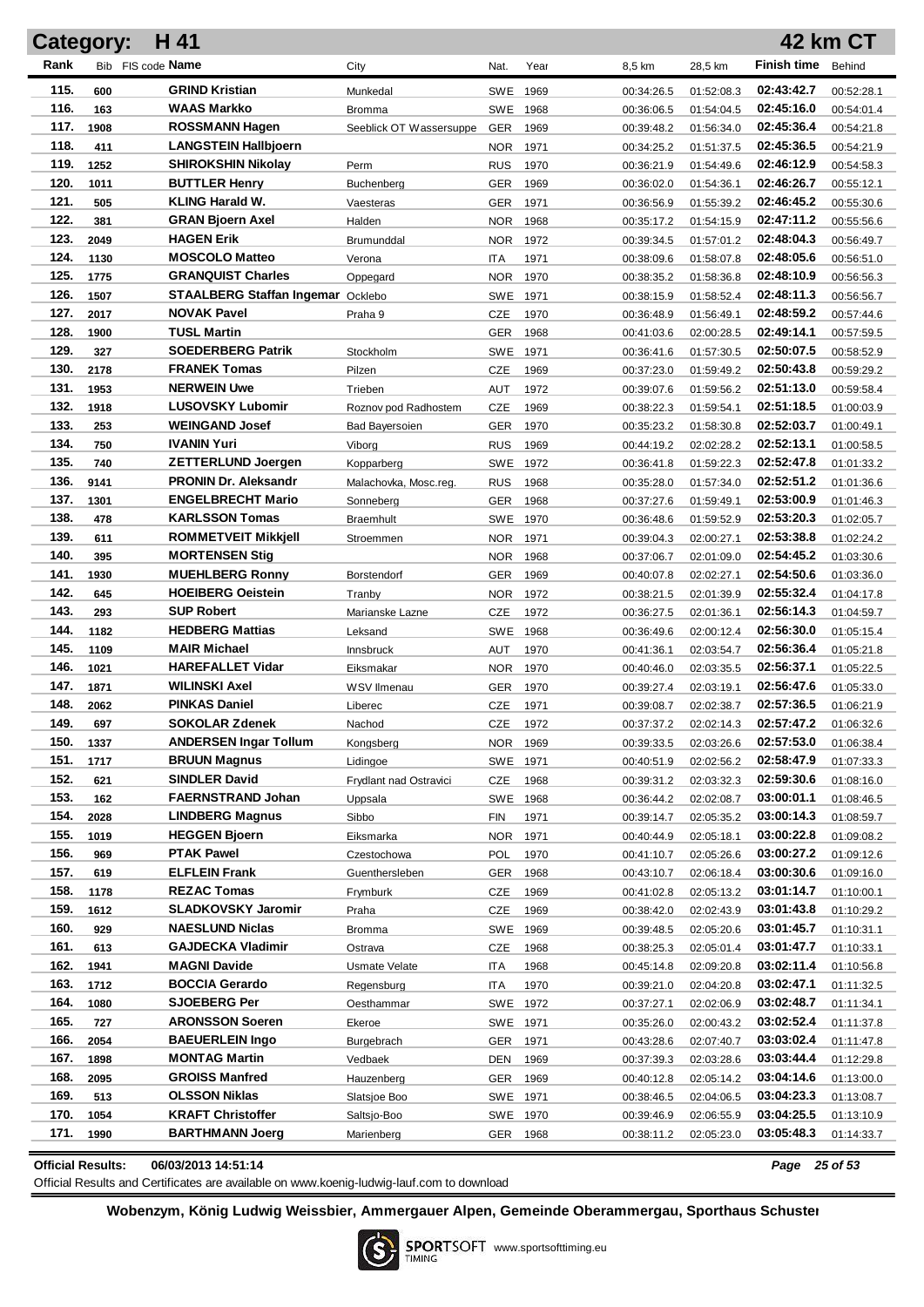| H 41<br><b>42 km CT</b><br><b>Category:</b> |              |                                                     |                        |                        |              |                          |                          |                          |                          |  |
|---------------------------------------------|--------------|-----------------------------------------------------|------------------------|------------------------|--------------|--------------------------|--------------------------|--------------------------|--------------------------|--|
| Rank                                        |              | Bib FIS code Name                                   | City                   | Nat.                   | Year         | 8,5 km                   | 28,5 km                  | <b>Finish time</b>       | Behind                   |  |
| 172.                                        | 1950         | <b>HEIDISCH Gunter</b>                              | <b>Dresden</b>         | GER                    | 1968         | 00:38:43.9               | 02:07:30.1               | 03:06:14.6               | 01:15:00.0               |  |
| 173.                                        | 2067         | <b>ZAVRTALEK Martin</b>                             | Pardubice              | CZE                    | 1971         | 00:41:01.9               | 02:08:28.4               | 03:06:23.2               | 01:15:08.6               |  |
| 174.                                        | 2442         | <b>BARTUSCH Jörg</b>                                | Grünheide              | GER                    | 1969         | 00:45:49.2               | 02:11:38.2               | 03:07:12.3               | 01:15:57.7               |  |
| 175.                                        | 2183         | <b>SCHUETT-PEEMUELLER Holg Dresden</b>              |                        | GER                    | 1971         | 00:38:23.0               | 02:07:30.6               | 03:08:22.3               | 01:17:07.7               |  |
| 176.                                        | 1281         | <b>FABIAN Jiri</b>                                  | Roznov pod Radhostem   | CZE                    | 1969         | 00:39:06.4               | 02:06:51.4               | 03:08:24.8               | 01:17:10.2               |  |
| 177.                                        | 1227         | <b>BLOMBERG Magnus</b>                              | Jaerna                 | <b>SWE</b>             | 1970         | 00:41:41.3               | 02:09:31.5               | 03:08:42.1               | 01:17:27.5               |  |
| 178.                                        | 494          | <b>OTTERLEI Svein</b>                               | Finstadjordet          | <b>NOR</b>             | 1968         | 00:40:08.3               | 02:06:48.7               | 03:09:48.0               | 01:18:33.4               |  |
| 179.                                        | 1179         | <b>BAKKEN Frode</b>                                 | Elverum                | <b>NOR</b>             | 1970         | 00:42:32.6               | 02:12:48.0               | 03:10:04.2               | 01:18:49.6               |  |
| 180.                                        | 2294         | <b>RIBE Thorstein</b>                               | Kristiansand           | <b>NOR</b>             | 1969         | 00:37:27.3               | 02:11:21.1               | 03:10:18.0               | 01:19:03.4               |  |
| 181.                                        | 1818         | <b>RIGAUD Etienne</b>                               | Sarreguemines          | <b>FRA</b>             | 1971         | 00:45:04.8               | 02:15:00.6               | 03:11:04.5               | 01:19:49.9               |  |
| 182.                                        | 609          | <b>WESTEREN Ketil</b>                               | Trondheim              | <b>NOR</b>             | 1972         | 00:38:38.2               | 02:10:12.5               | 03:12:02.3               | 01:20:47.7               |  |
| 183.                                        | 180          | <b>JESPERSEN Hans-Jacob</b>                         | Fredriksberg           | DEN                    | 1972         | 00:37:42.9               | 02:17:32.2               | 03:13:09.9               | 01:21:55.3               |  |
| 184.                                        | 508          | <b>HAELLENEBY Johnny</b>                            | Saltjoe Boo            | <b>SWE</b>             | 1972         | 00:42:46.4               | 02:12:17.7               | 03:13:18.0               | 01:22:03.4               |  |
| 185.                                        | 817          | <b>KISBAEK Morten</b>                               | Dragor                 | DEN                    | 1972         | 00:46:16.0               | 02:16:59.3               | 03:13:38.0               | 01:22:23.4               |  |
| 186.                                        | 1626         | <b>CVIK Martin</b>                                  | Prag                   | CZE                    | 1968         | 00:44:16.4               | 02:15:35.6               | 03:14:46.6               | 01:23:32.0               |  |
| 187.                                        | 2255         | <b>HALTUF Josef</b>                                 | Stara Paka             | CZE                    | 1969         | 00:49:35.5               | 02:15:15.2               | 03:15:15.3               | 01:24:00.7               |  |
| 188.                                        | 2158         | <b>HERRMANN Andre</b>                               | Tambach-Dietharz       | <b>GER</b>             | 1968         | 00:38:19.7               | 02:14:39.8               | 03:15:36.5               | 01:24:21.9               |  |
| 189.                                        | 1210         | <b>HERMANSSON Torbjoern</b>                         | Uddevalla              | <b>SWE</b>             | 1969         | 00:39:40.9               | 02:11:57.0               | 03:15:41.0               | 01:24:26.4               |  |
| 190.                                        | 9096         | <b>PUPETER Dr. Alexander</b>                        | Hauzenberg             | <b>GER</b>             | 1972         | 00:41:27.4               | 02:13:58.6               | 03:16:02.2               | 01:24:47.6               |  |
| 191.                                        | 1785         | <b>SOEDERLIND Lars</b>                              | Jaerfaella             | <b>SWE</b>             | 1969         | 00:42:39.9               | 02:14:38.0               | 03:16:07.3               | 01:24:52.7               |  |
| 192.                                        | 1813         | <b>BERGE Thor-Anders</b>                            | Orje                   | NOR.                   | 1970         | 00:45:16.2               | 02:16:00.3               | 03:16:28.7               | 01:25:14.1               |  |
| 193.                                        | 931          | <b>RINGMAR Henrik</b>                               | Djursholm              | SWE                    | 1969         | 00:40:19.9               | 02:14:58.8               | 03:16:35.8               | 01:25:21.2               |  |
| 194.<br>195.                                | 1169         | <b>TATARNIKOV Dimitry</b><br><b>GRAESSLER Monty</b> | Toropets               | <b>RUS</b>             | 1971         | 00:44:34.7               | 02:19:11.7               | 03:22:10.8<br>03:22:11.3 | 01:30:56.2               |  |
| 196.                                        | 207<br>1804  | <b>KULDMAA Mait</b>                                 | Tirpersdorf            | GER                    | 1972         | 00:49:07.6               | 02:22:11.8               | 03:22:18.5               | 01:30:56.7               |  |
| 197.                                        | 1156         | <b>HELGESEN Tormod</b>                              | Kanama                 | EST<br><b>NOR</b>      | 1969         | 00:48:29.5               | 02:22:01.2               | 03:22:58.1               | 01:31:03.9               |  |
| 198.                                        | 273          | <b>HANDAL Vidar</b>                                 | Tranby<br>Oslo         | NOR.                   | 1971<br>1970 | 00:45:13.5<br>00:39:27.2 | 02:21:10.5<br>02:19:26.9 | 03:23:38.1               | 01:31:43.5<br>01:32:23.5 |  |
| 199.                                        | 815          | <b>KUPPERMANN Joerg</b>                             | Erfurt                 | GER                    | 1968         | 00:43:47.0               | 02:18:54.6               | 03:23:45.0               | 01:32:30.4               |  |
| 200.                                        | 1318         | <b>LINDROOS Markus</b>                              | Lovisa                 | <b>FIN</b>             | 1971         | 00:47:26.9               | 02:20:12.1               | 03:25:13.6               | 01:33:59.0               |  |
| 201.                                        | 1189         | <b>SCHULZ Jens</b>                                  | Grimma                 | <b>GER</b>             | 1968         | 00:43:51.1               | 02:20:47.4               | 03:26:34.4               | 01:35:19.8               |  |
| 202.                                        | 1095         | <b>MEYER Dirk</b>                                   | Lueneburg              | <b>GER</b>             | 1971         | 00:51:41.0               | 02:24:52.5               | 03:26:34.8               | 01:35:20.2               |  |
| 203.                                        | 1694         | <b>SCHKOELZIGER Mike</b>                            | <b>Bad Duerrenberg</b> | <b>GER</b>             | 1969         | 00:42:40.7               | 02:21:51.8               | 03:27:23.5               | 01:36:08.9               |  |
| 204.                                        | 1220         | <b>FELDT Hans</b>                                   | Mariefred              | <b>SWE</b>             | 1968         | 00:45:01.8               | 02:19:21.2               | 03:27:42.4               | 01:36:27.8               |  |
| 205.                                        | 1852         | <b>SUKHANOV Sergey</b>                              | Moscow                 | <b>RUS</b>             | 1969         | 00:48:26.3               | 02:24:51.4               | 03:27:59.0               | 01:36:44.4               |  |
| 206.                                        | 798          | <b>SUS Petr</b>                                     | Obristvi               | CZE 1970               |              | 00:45:15.1               | 02:24:01.3               | 03:29:16.9               | 01:38:02.3               |  |
| 207.                                        | 909          | <b>HETLE Rune</b>                                   | Hafrsfjord             | NOR 1968               |              | 00:43:15.1               | 02:24:11.7               | 03:30:44.1               | 01:39:29.5               |  |
| 208.                                        | 2319         | <b>RONNEBURG Dirk</b>                               | Erfurt                 | <b>GER</b>             | 1969         | 00:45:05.4               | 02:26:55.9               | 03:30:55.4               | 01:39:40.8               |  |
| 209.                                        | 2387         | HAHN Markus                                         | Dresden                | <b>GER</b>             | 1969         | 00:51:37.3               | 02:29:23.8               | 03:34:00.7               | 01:42:46.1               |  |
| 210.                                        | 1048         | <b>SEIBERT Jan</b>                                  | Wettswil               | <b>GER</b>             | 1968         | 00:45:48.6               | 02:24:32.9               | 03:34:59.9               | 01:43:45.3               |  |
| 211.                                        | 2377         | <b>ALGER Robert</b>                                 | Trencin                | <b>CZE</b>             | 1968         | 00:48:53.2               | 02:33:21.7               | 03:39:14.9               | 01:48:00.3               |  |
| 212.                                        | 2167         | <b>CHRIST Matthias</b>                              | Neustadt am rennsteig  | <b>GER</b>             | 1972         | 00:44:55.8               | 02:28:12.8               | 03:39:23.1               | 01:48:08.5               |  |
| 213.                                        | 2027         | <b>FREDRIKSSON Marcus</b>                           | Laukkoski              | <b>FIN</b>             | 1968         | 00:44:35.9               | 02:31:31.3               | 03:41:23.2               | 01:50:08.6               |  |
| 214.                                        | 1128         | <b>POSIADALA Grzegorz</b>                           | Siedlce                | <b>POL</b>             | 1971         | 00:46:13.9               | 02:30:36.1               | 03:41:51.0               | 01:50:36.4               |  |
| 215.                                        | 877          | <b>LARSSON Mikael</b>                               | Umea                   | SWE 1970               |              | 00:51:49.2               | 02:34:26.1               | 03:42:02.7               | 01:50:48.1               |  |
| 216.                                        | 1412         | <b>KORHONEN Kalle</b>                               |                        | FIN                    | 1969         | 00:46:33.6               | 02:32:23.9               | 03:42:04.0               | 01:50:49.4               |  |
| 217.                                        | 1218         | <b>LETH Ricco</b>                                   | Dragor                 | DEN                    | 1970         | 00:49:48.5               | 02:32:36.6               | 03:42:07.3               | 01:50:52.7               |  |
| 218.                                        | 1969         | SVOBODA Milan                                       | Pilzen                 | <b>CZE</b>             | 1971         | 00:44:49.7               | 02:27:58.3               | 03:43:19.9               | 01:52:05.3               |  |
| 219.                                        | 1811         | <b>LANG Felix</b>                                   | Schliengen             | <b>GER</b>             | 1968         | 00:43:09.6               | 02:35:03.2               | 03:43:43.8               | 01:52:29.2               |  |
| 220.                                        | 1846         | <b>BRUNZLOW Andre</b>                               | Berlin                 | GER                    | 1969         | 00:51:52.6               | 02:35:52.6               | 03:44:35.3               | 01:53:20.7               |  |
| 221.                                        | 176          | <b>SCHULZ Matthias</b>                              | Erfurt                 | <b>GER</b>             | 1972         | 00:45:35.7               | 02:33:08.3               | 03:44:46.4               | 01:53:31.8               |  |
| 222.                                        | 1901         | <b>KUEHRT Ingolf</b>                                | Erfurt                 | GER                    | 1969         | 00:47:39.2               | 02:34:39.2               | 03:45:12.3               | 01:53:57.7               |  |
| 223.                                        | 1726         | <b>SIEKER Norbert</b>                               | Berlin                 | <b>GER</b>             | 1968         | 00:52:13.0               | 02:35:54.3               | 03:46:20.5               | 01:55:05.9               |  |
| 224.<br>225.                                | 9139         | <b>KOELSCH Uwe</b><br><b>SVENSSON Bengt</b>         | Berlin                 | GER 1972               |              | 00:43:19.0               | 02:32:15.9               | 03:46:20.8               | 01:55:06.2               |  |
| 226.                                        | 1197         | <b>MEDUNA Libor</b>                                 | <b>Bad Homburg</b>     | SWE 1970               |              | 00:50:57.1               | 02:35:51.5               | 03:48:13.1               | 01:56:58.5               |  |
| 227.                                        | 1698<br>1332 | <b>JANSEN Martin</b>                                | Kurim                  | <b>CZE</b>             | 1968         | 00:46:40.6               | 02:36:30.8               | 03:52:23.6<br>03:53:43.0 | 02:01:09.0               |  |
| 228.                                        | 1674         | <b>GERKE Paer</b>                                   | Oslo                   | <b>NOR</b><br>SWE 1970 | 1969         | 00:53:38.8               | 02:44:02.8<br>02:43:39.3 | 03:58:01.8               | 02:02:28.4<br>02:06:47.2 |  |
|                                             |              |                                                     | Torsby                 |                        |              | 00:51:55.9               |                          |                          |                          |  |

**Official Results: 06/03/2013 14:51:14** *Page 26 of 53*

Official Results and Certificates are available on www.koenig-ludwig-lauf.com to download

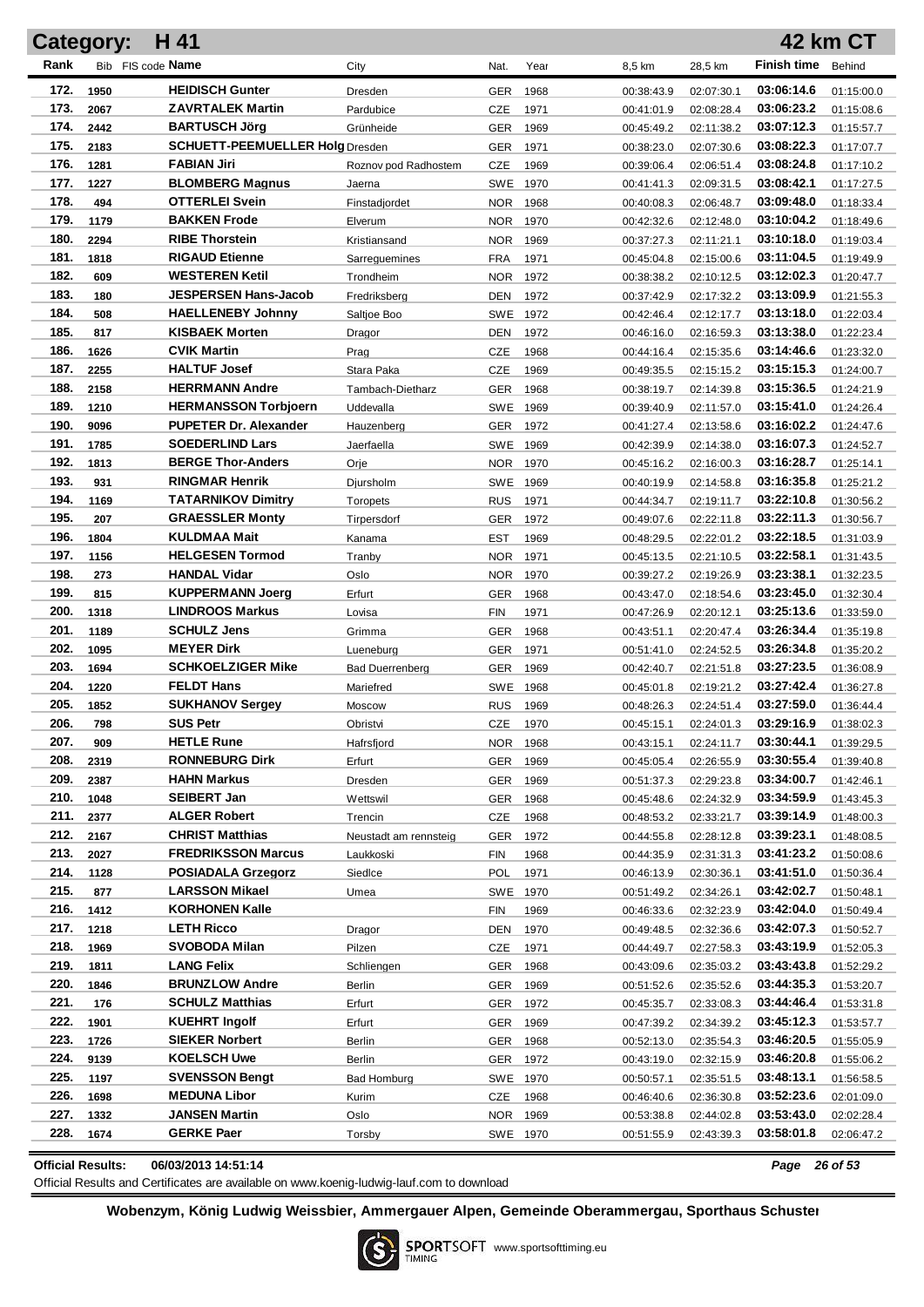|      | <b>Category:</b>         | H 41                                              |                      |                      |      |            |            |                          | <b>42 km CT</b> |
|------|--------------------------|---------------------------------------------------|----------------------|----------------------|------|------------|------------|--------------------------|-----------------|
| Rank |                          | Bib FIS code <b>Name</b>                          | City                 | Nat.                 | Year | 8,5 km     | 28,5 km    | <b>Finish time</b>       | Behind          |
| 229. | 975                      | <b>VOLLBRECHT Uwe</b>                             | Bennewitz            | GER                  | 1969 | 00:54:46.0 | 02:45:26.1 | 03:58:55.4               | 02:07:40.8      |
| 230. | 2437                     | <b>ETZOLD Frank</b>                               | München              | GER                  | 1968 | 00:51:26.8 | 02:41:19.5 | 04:01:08.5               | 02:09:53.9      |
| 231. | 1417                     | <b>SEPPAELAE Jari</b>                             |                      | <b>FIN</b>           | 1968 | 00:55:09.3 | 02:50:31.7 | 04:05:12.0               | 02:13:57.4      |
| 232. | 1462                     | SIVERTSVOLL Boerre Johans(Trondheim               |                      | <b>NOR</b>           | 1971 |            |            | 04:05:43.4               | 02:14:28.8      |
| 233. | 2197                     | <b>GUNKEL Jens</b>                                | Nieste               | GER                  | 1971 | 00:51:53.6 | 02:47:08.6 | 04:09:20.1               | 02:18:05.5      |
| 234. | 1915                     | <b>SCHUSTER Steffen</b>                           | Dresden              | GER                  | 1971 | 00:54:38.5 | 02:48:55.5 | 04:14:11.0               | 02:22:56.4      |
| 235. | 1256                     | <b>KOZAR Petr</b>                                 | Nove Mesto na Morave | <b>CZE</b>           | 1971 | 00:52:37.1 | 02:54:58.0 | 04:14:33.5               | 02:23:18.9      |
| 236. | 1765                     | <b>VIHERPUU Hannes</b>                            | Harjumaa             | EST                  | 1972 | 00:57:44.0 | 03:02:25.5 | 04:17:03.2               | 02:25:48.6      |
| 237. | 9019                     | <b>NORD Mattias</b>                               | Karlstad             | SWE                  | 1970 | 00:53:41.8 | 03:00:54.0 | 04:17:40.6               | 02:26:26.0      |
| 238. | 1596                     | <b>BAILER Georg</b>                               | Frankfurt            | GER                  | 1970 | 00:49:43.7 | 02:55:56.4 | 04:20:21.9               | 02:29:07.3      |
| 239. | 1118                     | <b>HUEPER Karsten</b>                             | Muenchen             | GER                  | 1968 | 00:51:00.4 | 02:51:59.9 | 04:22:01.6               | 02:30:47.0      |
| 240. | 849                      | <b>WOUTERS Jan</b>                                | Eemnes               | <b>NED</b>           | 1971 | 00:57:42.5 | 03:04:21.9 | 04:23:13.4               | 02:31:58.8      |
| 241. | 2332                     | <b>SEIDEL Oliver</b>                              | Erbendorf            | GER                  | 1970 | 00:55:06.7 | 03:00:47.3 | 04:24:35.9               | 02:33:21.3      |
| 242. | 332                      | <b>JACOBSEN Tim</b>                               | Bonn                 | GER                  | 1972 | 00:54:58.9 | 03:04:48.8 | 04:26:10.9               | 02:34:56.3      |
| 243. | 1234                     | <b>BRUNZELL Thomas</b>                            | Heidelberg           | GER                  | 1971 | 00:56:22.4 | 03:05:58.8 | 04:27:44.3               | 02:36:29.7      |
| 244. | 1583                     | <b>SANDEGARD Thomas</b>                           | Itzig                | SWE 1972             |      | 00:56:10.8 | 03:06:29.7 | 04:28:39.0               | 02:37:24.4      |
| 245. | 675                      | <b>HURTIG Michael</b>                             | Kode                 | SWE 1972             |      | 01:00:35.2 | 03:10:41.1 | 04:29:04.2               | 02:37:49.6      |
| 246. | 2343                     | <b>VENTRUCCI Filippo</b>                          | ravenna              | ITA                  | 1968 | 00:54:49.3 | 03:05:42.2 | 04:29:12.8               | 02:37:58.2      |
| 247. | 1604                     | <b>MCDONALD James</b>                             | Toronto              | CAN                  | 1968 | 01:03:47.1 | 03:21:04.7 | 04:34:36.5               | 02:43:21.9      |
| 248. | 1438                     | <b>JOKELA Esa</b>                                 |                      | <b>FIN</b>           | 1972 | 00:59:28.0 | 03:20:31.0 | 04:40:50.4               | 02:49:35.8      |
|      | 1009                     | <b>LUND Pal</b>                                   | Eiksmarka            | <b>NOR</b>           | 1972 | 00:57:41.9 |            | DSQ                      |                 |
|      | 2146                     | <b>COLLANTES Luis</b>                             | Astillero            | <b>ESP</b>           | 1969 | 00:51:40.6 |            | DSQ                      |                 |
|      | 1148                     | <b>STEISJOE Jimmy</b>                             | Stockholm            | SWE                  | 1972 | 00:45:25.4 |            | <b>DNF</b>               |                 |
|      | 1929                     | <b>BURKHARDT Ralf</b>                             | Speyer               | <b>GER</b>           | 1971 | 00:40:22.4 |            | <b>DNF</b>               |                 |
|      | 108                      | <b>KUKRUS Andrey</b>                              | Moskau               | <b>RUS</b>           | 1969 |            |            | <b>DNS</b>               |                 |
|      | 282                      | <b>BENAMATI Michele</b>                           | <b>DRO</b>           | <b>ITA</b>           | 1970 |            |            | <b>DNS</b>               |                 |
|      | 343                      | <b>PRZERADA Krzysztof</b>                         | Wroclaw              | POL                  | 1969 |            |            | <b>DNS</b>               |                 |
|      | 586                      | <b>STRAMRUD Knut Joergen</b>                      | <b>Furnes</b>        | <b>NOR</b>           | 1972 |            |            | <b>DNS</b>               |                 |
|      | 633                      | <b>MICHEL Thomas</b>                              | Quedlinburg          | GER                  | 1972 |            |            | <b>DNS</b>               |                 |
|      | 687                      | <b>RASTER Christian</b>                           | Regen                | GER                  | 1972 |            |            | <b>DNS</b>               |                 |
|      | 715                      | <b>ALMAS Johannes</b>                             | Brumunddal           | <b>NOR</b>           | 1971 |            |            | <b>DNS</b>               |                 |
|      | 769                      | <b>TESSEUS Johan</b>                              | Uppsala              | SWE 1968             |      |            |            | <b>DNS</b>               |                 |
|      | 770                      | <b>EJERBLAD Magnus</b><br><b>FERNSTROEM Tomas</b> | Uppsala              | SWE 1968             |      |            |            | <b>DNS</b><br><b>DNS</b> |                 |
|      | 809                      | <b>MOLLER Biorn</b>                               | Trollhaettan         | SWE 1972             |      |            |            | <b>DNS</b>               |                 |
|      | 865                      | <b>MERTENS Dan</b>                                | Howald               | SWE 1972             |      |            |            | <b>DNS</b>               |                 |
|      | 883<br>893               | <b>EMANUELSSON Krister</b>                        | Hovas<br>Vegby       | SWE 1972<br>SWE 1968 |      |            |            | <b>DNS</b>               |                 |
|      | 905                      | <b>KARLSSON Tomas</b>                             | Lulea                | SWE 1968             |      |            |            | <b>DNS</b>               |                 |
|      | 924                      | <b>NASYBULLIN Radik</b>                           | Moskau               | RUS 1970             |      |            |            | <b>DNS</b>               |                 |
|      | 1000                     | <b>ELWIN Magnus</b>                               | Roenninge            | SWE 1969             |      |            |            | <b>DNS</b>               |                 |
|      | 1129                     | JAROCKI Jacek                                     | SiedIce              | POL.                 | 1969 |            |            | <b>DNS</b>               |                 |
|      | 1167                     | <b>KOLAR Tomas</b>                                | Slany                | CZE                  | 1971 |            |            | <b>DNS</b>               |                 |
|      | 1254                     | <b>FLUESS Michael</b>                             | Stuttgart            | GER 1970             |      |            |            | <b>DNS</b>               |                 |
|      | 1255                     | TSCHUPPERT Daniel                                 | Luzern               | SUI                  | 1971 |            |            | <b>DNS</b>               |                 |
|      | 1272                     | <b>SCHENBERG Samuel</b>                           | Uddevalla            | SWE 1972             |      |            |            | <b>DNS</b>               |                 |
|      | 1517                     | <b>LIDEN Hans</b>                                 | Goeteborg            | SWE 1971             |      |            |            | <b>DNS</b>               |                 |
|      | 1553                     | <b>SANDBERG Staffan</b>                           | Oedsmal              | SWE 1969             |      |            |            | <b>DNS</b>               |                 |
|      | 1556                     | <b>SCHARTMUELLER Bernhard</b>                     | Maria Taferl         | AUT                  | 1968 |            |            | <b>DNS</b>               |                 |
|      | 1595                     | <b>GAA Gregor</b>                                 | Baden-Baden          | GER 1969             |      |            |            | <b>DNS</b>               |                 |
|      | 1631                     | KLVAN Michal                                      | Libice nad Cidlinou  | CZE                  | 1972 |            |            | <b>DNS</b>               |                 |
|      | 1714                     | <b>SCHWENDINGER Gernot</b>                        | Dornbirn             | AUT                  | 1970 |            |            | <b>DNS</b>               |                 |
|      | 1720                     | <b>ISRAEL Olavi</b>                               | Tallinn              | <b>EST</b>           | 1971 |            |            | <b>DNS</b>               |                 |
|      | 1780                     | <b>BRANDT Mattias</b>                             | Sollentuna           | SWE 1968             |      |            |            | <b>DNS</b>               |                 |
|      | 1800                     | <b>RINGH Magnus</b>                               | Linkoeping           | SWE 1970             |      |            |            | <b>DNS</b>               |                 |
|      | 1821                     | <b>TOCKNER Harald</b>                             | Krakaudorf           | AUT                  | 1970 |            |            | <b>DNS</b>               |                 |
|      | 1903                     | ITTMANN Machiel                                   | Hilversum            | <b>NED</b>           | 1969 |            |            | <b>DNS</b>               |                 |
|      | 1943                     | <b>FEICHTNER Herbert</b>                          | Frojach              | AUT                  | 1970 |            |            | <b>DNS</b>               |                 |
|      | <b>Official Results:</b> | 06/03/2013 14:51:14                               |                      |                      |      |            |            | Page 27 of 53            |                 |

Official Results and Certificates are available on www.koenig-ludwig-lauf.com to download

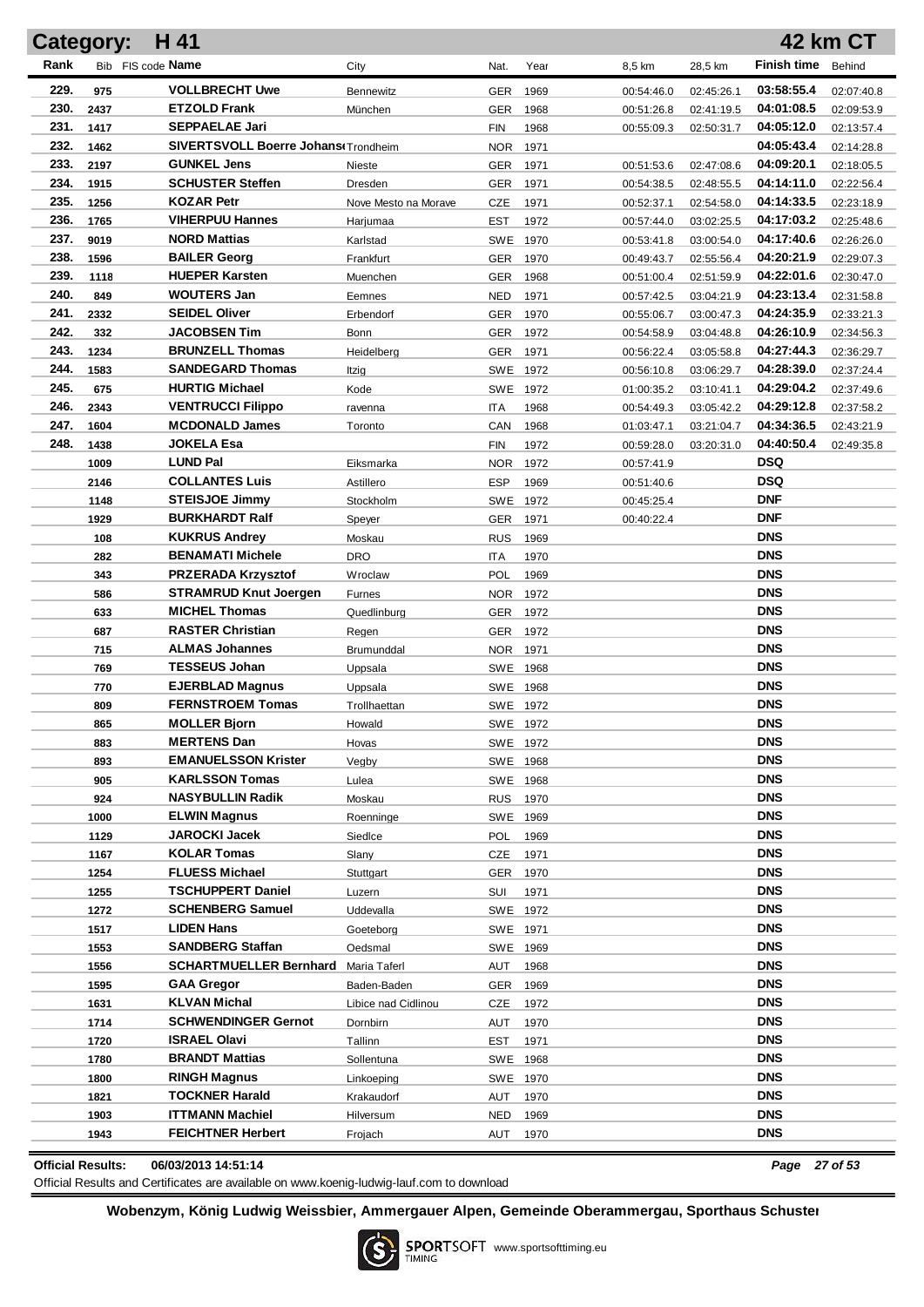| <b>Category:</b> | H 41                    |                    |                    |        |         | <b>42 km CT</b>              |
|------------------|-------------------------|--------------------|--------------------|--------|---------|------------------------------|
| Rank             | Bib FIS code Name       | City               | Year<br>Nat.       | 8,5 km | 28,5 km | <b>Finish time</b><br>Behind |
| 1944             | <b>ZOTT Manfred</b>     | Soell              | <b>AUT</b><br>1970 |        |         | <b>DNS</b>                   |
| 1961             | <b>MESTCHEN Sven</b>    | Muenchen           | GER<br>1971        |        |         | <b>DNS</b>                   |
| 2036             | <b>BARTUSCH Joern</b>   | Gruenheide         | <b>GER</b><br>1969 |        |         | <b>DNS</b>                   |
| 2041             | <b>WAIDELICH Daniel</b> | <b>Bad Wildbad</b> | GER<br>1968        |        |         | <b>DNS</b>                   |
| 2061             | <b>FABER Peter</b>      | Ludwigshafen       | <b>GER</b><br>1972 |        |         | <b>DNS</b>                   |
| 2082             | <b>PALE Andreas</b>     | Linz               | <b>AUT</b><br>1970 |        |         | <b>DNS</b>                   |
| 2087             | <b>MOLKE Carsten</b>    | Dresden            | GER<br>1969        |        |         | <b>DNS</b>                   |
| 2103             | <b>SCHOENAUER Ernst</b> | Wien               | <b>AUT</b><br>1969 |        |         | <b>DNS</b>                   |
| 2118             | <b>SCHNEIDER Joerg</b>  | Potsdam            | <b>GER</b><br>1970 |        |         | <b>DNS</b>                   |
| 2181             | <b>SPITZNER Michael</b> | Muenchen           | <b>GER</b><br>1968 |        |         | <b>DNS</b>                   |
| 2199             | <b>VALADE Walter</b>    | Brignano           | <b>ITA</b><br>1970 |        |         | <b>DNS</b>                   |
| 2205             | <b>ERIKSSON Krister</b> | Umea               | <b>SWE</b><br>1969 |        |         | <b>DNS</b>                   |
| 9028             | <b>PEDERSEN Geir</b>    | Sandefjord         | <b>NOR</b><br>1969 |        |         | <b>DNS</b>                   |
| 9034             | <b>RAPCAN Robert</b>    | Bardejov           | 1969<br><b>SVK</b> |        |         | <b>DNS</b>                   |
| 9111             | <b>MILLI Oeystein</b>   | Dal                | 1972<br>NOR.       |        |         | <b>DNS</b>                   |

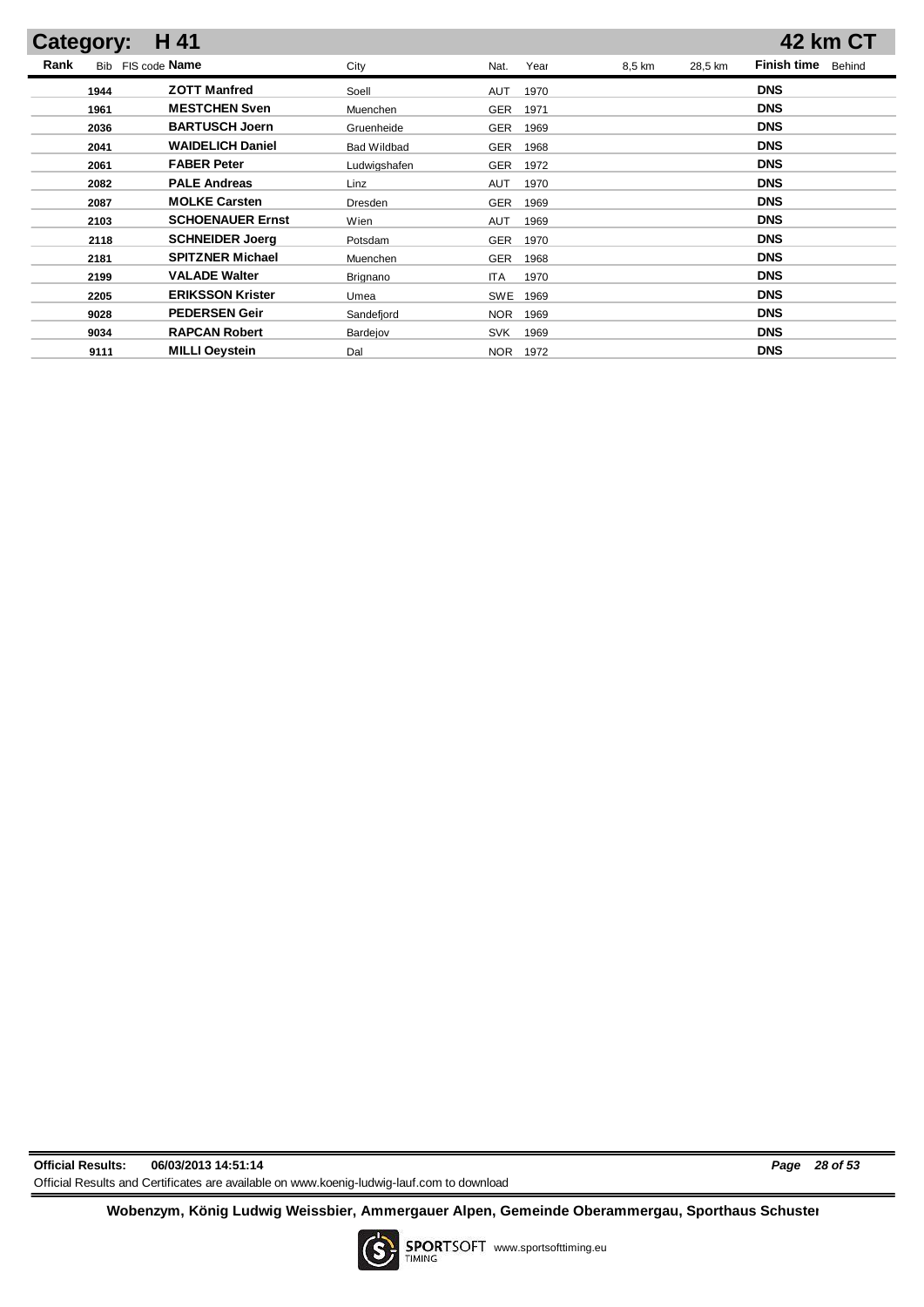| Rank<br>Bib FIS code Name<br><b>Finish time</b><br>Behind<br>City<br>8,5 km<br>28,5 km<br>Nat.<br>Year<br>1.<br><b>MILZ Peter</b><br>01:59:36.1<br>138<br>1964<br>Argenbuehl<br>GER<br>00:24:56.1<br>01:21:40.6<br>00:00:00.0<br>2.<br><b>RICHTER Michael</b><br>02:01:35.6<br>281<br>1967<br>Freital<br>GER<br>00:25:25.7<br>01:23:48.8<br>00:01:59.5<br>3.<br>1803<br><b>WATNE Kjetil</b><br>02:02:24.3<br>Oslo<br>1963<br><b>NOR</b><br>00:25:47.7<br>01:24:04.3<br>00:02:48.2<br>4.<br><b>LOEVAAS Stig Magnar</b><br>02:04:26.0<br>907<br>1963<br>Trondheim<br><b>NOR</b><br>00:26:47.0<br>01:25:49.9<br>00:04:49.9<br>5.<br><b>SEGLSTEN Ronald</b><br>02:06:02.2<br>2305<br>1966<br><b>NOR</b><br>00:26:52.4<br>01:26:21.5<br>00:06:26.1<br>6.<br><b>SVENSSON Magnus</b><br>02:07:22.8<br>915<br>1963<br>Taby<br>SWE<br>00:27:27.7<br>01:28:15.9<br>00:07:46.7<br>7.<br><b>MATTSON Martin</b><br>02:09:09.7<br>349<br>1967<br>Uddevalla<br>SWE<br>00:27:12.4<br>01:28:40.9<br>00:09:33.6<br>8.<br><b>BLOMBERG Adam</b><br>02:09:19.8<br>2348<br>1963<br>Gothenburg<br><b>SWE</b><br>00:28:16.9<br>01:29:38.2<br>00:09:43.7<br>9.<br><b>NYLUND UIf</b><br>02:10:46.2<br>132<br><b>FIN</b><br>1965<br>Vaasa<br>00:28:10.2<br>01:29:36.9<br>00:11:10.1<br>10.<br>2336<br><b>MESSEL Thor-Erik</b><br>02:10:50.3<br>Oslo<br><b>NOR</b><br>1963<br>00:27:18.6<br>01:29:52.6<br>00:11:14.2<br>11.<br><b>ROGGE Dr. Richard</b><br>02:12:22.2<br>9114<br>1963<br><b>Bad Mergentheim</b><br>GER<br>00:27:16.3<br>01:29:54.1<br>00:12:46.1<br>12.<br><b>ANDERSSON Per-Olov</b><br>02:13:29.4<br>502<br>1966<br>Vaesteras<br><b>SWE</b><br>00:28:17.5<br>01:31:49.1<br>00:13:53.3<br>13.<br>1213<br><b>NOORD Paer</b><br>02:13:50.5<br>1967<br>Uddevalla<br>SWE<br>00:28:21.9<br>01:31:50.3<br>00:14:14.4<br>14.<br>9095<br>KUOSKU Esa<br>02:14:18.7<br>1963<br>Gaevle<br>SWE<br>00:28:34.9<br>01:33:05.9<br>00:14:42.6<br><b>SPRIGG Peter</b><br>15.<br>1070<br>02:15:44.1<br>1966<br>Ulricehamn<br>SWE<br>00:29:01.7<br>01:33:19.7<br>00:16:08.0<br>16.<br><b>KILK Ain</b><br>02:15:46.3<br>1753<br>1967<br>EST<br>00:27:18.0<br>01:31:46.7<br>00:16:10.2<br>Harjumaa<br>17.<br><b>ASCHENBACH Bert</b><br>02:17:27.5<br>1200<br><b>GER</b><br>1963<br>Seligenthal<br>00:28:50.7<br>01:33:31.5<br>00:17:51.4<br>18.<br><b>GUSTAFSSON Tommy</b><br>02:17:53.1<br>951<br>1964<br>Uddeholm<br><b>SWE</b><br>00:29:28.8<br>01:34:25.2<br>00:18:17.0<br>19.<br>136<br><b>WODOPIA Juergen</b><br>02:18:09.5<br>1964<br>Karlsruhe<br>GER<br>00:28:24.5<br>01:34:05.3<br>00:18:33.4<br>20.<br>SVOBODA Jan<br>02:18:40.5<br>2163<br><b>CZE</b><br>1966<br>01:36:57.9<br>Tlucna<br>00:31:54.3<br>00:19:04.4<br>21.<br><b>JUNTURA Jarmo</b><br>2154<br>02:18:45.8<br><b>FIN</b><br>1964<br>01:35:23.1<br>Rovaniemi<br>00:29:36.6<br>00:19:09.7<br>22.<br><b>MORONNING Bjoern</b><br>02:19:24.8<br>1074<br>Alvdal<br><b>NOR</b><br>1965<br>00:29:12.4<br>01:34:46.6<br>00:19:48.7<br>23.<br><b>SOMMER Manfred</b><br>02:19:59.8<br>254<br><b>GER</b><br>1966<br>01:33:50.8<br>00:20:23.7<br>Sulzberg<br>00:28:20.8<br>24.<br><b>THELIN UIf</b><br>02:20:06.1<br>9021<br>1965<br>01:36:53.6<br>00:20:30.0<br>Hoellviken<br><b>SWE</b><br>00:30:18.0<br>25.<br><b>LANDEN Per-Magnus</b><br>02:20:14.7<br>1108<br>1963<br>01:36:17.0<br>00:20:38.6<br>As<br><b>SWE</b><br>00:29:30.2<br>26.<br><b>FUCHS Walter</b><br>02:20:16.6<br>2143<br>Koessen/Tirol<br>1963<br>01:36:00.6<br>AUT<br>00:29:24.2<br>00:20:40.5<br>27.<br><b>SVABEK Karel</b><br>02:20:32.8<br>1592<br><b>CZE</b><br>1965<br>01:35:20.8<br>00:20:56.7<br>Liberec 25<br>00:29:11.7<br>28.<br><b>STRINNHOLM Joergen</b><br>02:20:45.9<br>9071<br>1967<br>01:36:27.1<br>Umea<br><b>SWE</b><br>00:29:20.7<br>00:21:09.8<br>29.<br>02:21:56.1<br>2364<br><b>LENNART Toeyrae</b><br>01:35:35.5<br>00:22:20.0<br>Kiruna<br><b>SWE</b><br>1967<br>00:30:20.7<br>30.<br><b>SANDNER Thomas</b><br>02:22:35.7<br>2331<br>GER<br>1964<br>01:36:13.2<br>00:22:59.6<br>Klingenthal<br>00:29:18.5<br>31.<br><b>MOHREN Volker</b><br>02:23:28.3<br>462<br>1966<br>01:38:12.6<br>00:23:52.2<br>GER<br>00:30:48.9<br>Koenigstein<br>32.<br><b>BERGVALL Anders</b><br>02:23:44.0<br>345<br>Vallda<br>1967<br>01:38:11.5<br>00:24:07.9<br><b>SWE</b><br>00:30:19.5<br>33.<br>02:24:29.6<br><b>SETLO Gylve</b><br>843<br>Sandefjord<br><b>NOR</b><br>1965<br>00:30:22.5<br>01:38:14.5<br>00:24:53.5<br>34.<br><b>THYBERG Calle</b><br>02:24:40.6<br>1211<br>01:38:05.8<br>Hisings Backa<br><b>SWE</b><br>1967<br>00:29:16.6<br>00:25:04.5<br>35.<br><b>HOFSTAETTER Josef</b><br>02:25:13.4<br>1594<br>AUT I<br>1963<br>00:31:31.7<br>01:40:41.8<br>00:25:37.3<br>Kleinzell<br>36.<br><b>VERGEDAL Per Harald</b><br>02:25:19.9<br>957<br>00:25:43.8<br>Svastad<br>NOR 1964<br>00:31:43.5<br>01:40:04.5<br><b>MAEGE John Olav</b><br>02:26:10.2<br>37.<br>1480<br>1963<br>00:26:34.1<br>Omastrand<br>NOR<br>00:31:37.9<br>01:40:58.4<br>38.<br><b>ROED Ivar</b><br>02:27:22.4<br>784<br>1966<br>01:41:13.4<br>SKI<br>NOR<br>00:31:45.6<br>00:27:46.3<br>39.<br><b>FRICK Kuno</b><br>02:27:30.5<br>992<br>CZE<br>1967<br>00:32:31.4<br>01:42:21.3<br>00:27:54.4<br><b>Balzers</b><br>40.<br>DAVID Ivan<br>02:27:32.4<br>787<br>Stribro<br>CZE<br>1964<br>00:33:15.3<br>01:43:16.1<br>00:27:56.3<br>41.<br><b>BROMAN Olof</b><br>02:27:43.4<br>880<br>SWE<br>1966<br>00:32:05.7<br>01:41:15.6<br>00:28:07.3<br><b>Burea</b><br>42.<br>02:27:43.4<br><b>BROMAN Nils</b><br>868<br>SWE<br>1966<br>00:32:06.3<br>01:41:14.7<br>00:28:07.3<br>Saevar<br>43.<br><b>KACHEL Frank</b><br>02:27:55.8<br>1249<br>NOR 1965<br>00:31:28.5<br>01:40:49.0<br>00:28:19.7<br>Oslo<br>44.<br><b>THUEMMLER Frank</b><br>02:27:55.9<br>267<br>Jesewitz<br><b>GER</b><br>1964<br>00:30:13.0<br>01:39:33.7<br>00:28:19.8<br>45.<br><b>HOFMANN Matthias</b><br>02:28:04.0<br>1697<br><b>GER</b><br>1963<br>00:32:01.6<br>01:42:39.2<br>00:28:27.9<br>Dohna<br>46.<br><b>SAND UIf</b><br>02:28:04.2<br>678<br>SWE<br>1964<br>01:42:23.0<br>00:28:28.1<br>Lidingo<br>00:32:44.5<br>47.<br><b>NILSSON Fredrik</b><br>350<br>02:28:11.0<br>SWE<br>1965<br>00:31:32.3<br>01:41:57.4<br>00:28:34.9<br><b>Isyekil</b><br><b>DREULE Stefan</b><br>48.<br>2122<br>02:28:12.9<br>SUI<br>1967<br>00:32:32.6<br>01:41:17.1<br>00:28:36.8<br>Jona<br>49.<br><b>NILSSON Robert</b><br>2286<br>02:29:01.4<br>Skoendal<br><b>SWE</b><br>1964<br>01:42:57.4<br>00:29:25.3<br>00:33:04.9<br>50.<br><b>LANG Christian</b><br>296<br>02:29:10.6<br>Halblech<br><b>GER</b><br>1966<br>00:31:39.7<br>01:42:17.8<br>00:29:34.5<br>51.<br><b>ERNSTROEM Per</b><br>02:29:10.7<br>1277<br>Stockholm<br><b>SWE</b><br>1963<br>00:32:57.6<br>01:42:43.0<br>00:29:34.6<br>52.<br><b>MAEKELAE Martti</b><br>799<br>02:29:13.2<br>Muurasjaervi<br>FIN<br>1967<br>00:34:26.2<br>01:44:32.2<br>00:29:37.1<br>53.<br>RAPPENSBERGER Christian<br>02:29:14.1<br>1292<br>Wallgau<br>GER<br>1964<br>00:33:17.0<br>01:42:58.4<br>00:29:38.0<br>54.<br>2339<br><b>GAVRILOV Konstantin</b><br>02:30:23.9<br>Moskow<br><b>RUS</b><br>1967<br>00:33:12.2<br>01:43:50.8<br>00:30:47.8<br>55.<br><b>MAEKELAE Markuu</b><br>694<br>02:30:46.1<br>FIN<br>1967<br>00:34:25.3<br>01:45:41.8<br>00:31:10.0<br>Muurasjaervi<br>56.<br><b>STENMAN UIf</b><br>748<br>02:33:22.9<br>FIN<br>1965<br>00:33:27.2<br>01:46:37.8<br>00:33:46.8<br>Larsmo<br>57.<br><b>ANDERSSON Lars</b><br>02:33:25.0<br>764<br>SWE 1965<br>01:46:35.0<br>00:33:48.9<br>Danderyd<br>00:32:45.7 | Category: | H 46 |  |  |  | <b>42 km CT</b> |
|----------------------------------------------------------------------------------------------------------------------------------------------------------------------------------------------------------------------------------------------------------------------------------------------------------------------------------------------------------------------------------------------------------------------------------------------------------------------------------------------------------------------------------------------------------------------------------------------------------------------------------------------------------------------------------------------------------------------------------------------------------------------------------------------------------------------------------------------------------------------------------------------------------------------------------------------------------------------------------------------------------------------------------------------------------------------------------------------------------------------------------------------------------------------------------------------------------------------------------------------------------------------------------------------------------------------------------------------------------------------------------------------------------------------------------------------------------------------------------------------------------------------------------------------------------------------------------------------------------------------------------------------------------------------------------------------------------------------------------------------------------------------------------------------------------------------------------------------------------------------------------------------------------------------------------------------------------------------------------------------------------------------------------------------------------------------------------------------------------------------------------------------------------------------------------------------------------------------------------------------------------------------------------------------------------------------------------------------------------------------------------------------------------------------------------------------------------------------------------------------------------------------------------------------------------------------------------------------------------------------------------------------------------------------------------------------------------------------------------------------------------------------------------------------------------------------------------------------------------------------------------------------------------------------------------------------------------------------------------------------------------------------------------------------------------------------------------------------------------------------------------------------------------------------------------------------------------------------------------------------------------------------------------------------------------------------------------------------------------------------------------------------------------------------------------------------------------------------------------------------------------------------------------------------------------------------------------------------------------------------------------------------------------------------------------------------------------------------------------------------------------------------------------------------------------------------------------------------------------------------------------------------------------------------------------------------------------------------------------------------------------------------------------------------------------------------------------------------------------------------------------------------------------------------------------------------------------------------------------------------------------------------------------------------------------------------------------------------------------------------------------------------------------------------------------------------------------------------------------------------------------------------------------------------------------------------------------------------------------------------------------------------------------------------------------------------------------------------------------------------------------------------------------------------------------------------------------------------------------------------------------------------------------------------------------------------------------------------------------------------------------------------------------------------------------------------------------------------------------------------------------------------------------------------------------------------------------------------------------------------------------------------------------------------------------------------------------------------------------------------------------------------------------------------------------------------------------------------------------------------------------------------------------------------------------------------------------------------------------------------------------------------------------------------------------------------------------------------------------------------------------------------------------------------------------------------------------------------------------------------------------------------------------------------------------------------------------------------------------------------------------------------------------------------------------------------------------------------------------------------------------------------------------------------------------------------------------------------------------------------------------------------------------------------------------------------------------------------------------------------------------------------------------------------------------------------------------------------------------------------------------------------------------------------------------------------------------------------------------------------------------------------------------------------------------------------------------------------------------------------------------------------------------------------------------------------------------------------------------------------------------------------------------------------------------------------------------------------------------------------------------------------------------------------------------------------------------------------------------------------------------------------------------------------------------------------------------------------------------------------------------------------------------------------------------------------------------------------------------------------------------------------------------------------------------------------------------------------------------------------------------------------|-----------|------|--|--|--|-----------------|
|                                                                                                                                                                                                                                                                                                                                                                                                                                                                                                                                                                                                                                                                                                                                                                                                                                                                                                                                                                                                                                                                                                                                                                                                                                                                                                                                                                                                                                                                                                                                                                                                                                                                                                                                                                                                                                                                                                                                                                                                                                                                                                                                                                                                                                                                                                                                                                                                                                                                                                                                                                                                                                                                                                                                                                                                                                                                                                                                                                                                                                                                                                                                                                                                                                                                                                                                                                                                                                                                                                                                                                                                                                                                                                                                                                                                                                                                                                                                                                                                                                                                                                                                                                                                                                                                                                                                                                                                                                                                                                                                                                                                                                                                                                                                                                                                                                                                                                                                                                                                                                                                                                                                                                                                                                                                                                                                                                                                                                                                                                                                                                                                                                                                                                                                                                                                                                                                                                                                                                                                                                                                                                                                                                                                                                                                                                                                                                                                                                                                                                                                                                                                                                                                                                                                                                                                                                                                                                                                                                                                                                                                                                                                                                                                                                                                                                                                                                                                                                                                                                                      |           |      |  |  |  |                 |
|                                                                                                                                                                                                                                                                                                                                                                                                                                                                                                                                                                                                                                                                                                                                                                                                                                                                                                                                                                                                                                                                                                                                                                                                                                                                                                                                                                                                                                                                                                                                                                                                                                                                                                                                                                                                                                                                                                                                                                                                                                                                                                                                                                                                                                                                                                                                                                                                                                                                                                                                                                                                                                                                                                                                                                                                                                                                                                                                                                                                                                                                                                                                                                                                                                                                                                                                                                                                                                                                                                                                                                                                                                                                                                                                                                                                                                                                                                                                                                                                                                                                                                                                                                                                                                                                                                                                                                                                                                                                                                                                                                                                                                                                                                                                                                                                                                                                                                                                                                                                                                                                                                                                                                                                                                                                                                                                                                                                                                                                                                                                                                                                                                                                                                                                                                                                                                                                                                                                                                                                                                                                                                                                                                                                                                                                                                                                                                                                                                                                                                                                                                                                                                                                                                                                                                                                                                                                                                                                                                                                                                                                                                                                                                                                                                                                                                                                                                                                                                                                                                                      |           |      |  |  |  |                 |
|                                                                                                                                                                                                                                                                                                                                                                                                                                                                                                                                                                                                                                                                                                                                                                                                                                                                                                                                                                                                                                                                                                                                                                                                                                                                                                                                                                                                                                                                                                                                                                                                                                                                                                                                                                                                                                                                                                                                                                                                                                                                                                                                                                                                                                                                                                                                                                                                                                                                                                                                                                                                                                                                                                                                                                                                                                                                                                                                                                                                                                                                                                                                                                                                                                                                                                                                                                                                                                                                                                                                                                                                                                                                                                                                                                                                                                                                                                                                                                                                                                                                                                                                                                                                                                                                                                                                                                                                                                                                                                                                                                                                                                                                                                                                                                                                                                                                                                                                                                                                                                                                                                                                                                                                                                                                                                                                                                                                                                                                                                                                                                                                                                                                                                                                                                                                                                                                                                                                                                                                                                                                                                                                                                                                                                                                                                                                                                                                                                                                                                                                                                                                                                                                                                                                                                                                                                                                                                                                                                                                                                                                                                                                                                                                                                                                                                                                                                                                                                                                                                                      |           |      |  |  |  |                 |
|                                                                                                                                                                                                                                                                                                                                                                                                                                                                                                                                                                                                                                                                                                                                                                                                                                                                                                                                                                                                                                                                                                                                                                                                                                                                                                                                                                                                                                                                                                                                                                                                                                                                                                                                                                                                                                                                                                                                                                                                                                                                                                                                                                                                                                                                                                                                                                                                                                                                                                                                                                                                                                                                                                                                                                                                                                                                                                                                                                                                                                                                                                                                                                                                                                                                                                                                                                                                                                                                                                                                                                                                                                                                                                                                                                                                                                                                                                                                                                                                                                                                                                                                                                                                                                                                                                                                                                                                                                                                                                                                                                                                                                                                                                                                                                                                                                                                                                                                                                                                                                                                                                                                                                                                                                                                                                                                                                                                                                                                                                                                                                                                                                                                                                                                                                                                                                                                                                                                                                                                                                                                                                                                                                                                                                                                                                                                                                                                                                                                                                                                                                                                                                                                                                                                                                                                                                                                                                                                                                                                                                                                                                                                                                                                                                                                                                                                                                                                                                                                                                                      |           |      |  |  |  |                 |
|                                                                                                                                                                                                                                                                                                                                                                                                                                                                                                                                                                                                                                                                                                                                                                                                                                                                                                                                                                                                                                                                                                                                                                                                                                                                                                                                                                                                                                                                                                                                                                                                                                                                                                                                                                                                                                                                                                                                                                                                                                                                                                                                                                                                                                                                                                                                                                                                                                                                                                                                                                                                                                                                                                                                                                                                                                                                                                                                                                                                                                                                                                                                                                                                                                                                                                                                                                                                                                                                                                                                                                                                                                                                                                                                                                                                                                                                                                                                                                                                                                                                                                                                                                                                                                                                                                                                                                                                                                                                                                                                                                                                                                                                                                                                                                                                                                                                                                                                                                                                                                                                                                                                                                                                                                                                                                                                                                                                                                                                                                                                                                                                                                                                                                                                                                                                                                                                                                                                                                                                                                                                                                                                                                                                                                                                                                                                                                                                                                                                                                                                                                                                                                                                                                                                                                                                                                                                                                                                                                                                                                                                                                                                                                                                                                                                                                                                                                                                                                                                                                                      |           |      |  |  |  |                 |
|                                                                                                                                                                                                                                                                                                                                                                                                                                                                                                                                                                                                                                                                                                                                                                                                                                                                                                                                                                                                                                                                                                                                                                                                                                                                                                                                                                                                                                                                                                                                                                                                                                                                                                                                                                                                                                                                                                                                                                                                                                                                                                                                                                                                                                                                                                                                                                                                                                                                                                                                                                                                                                                                                                                                                                                                                                                                                                                                                                                                                                                                                                                                                                                                                                                                                                                                                                                                                                                                                                                                                                                                                                                                                                                                                                                                                                                                                                                                                                                                                                                                                                                                                                                                                                                                                                                                                                                                                                                                                                                                                                                                                                                                                                                                                                                                                                                                                                                                                                                                                                                                                                                                                                                                                                                                                                                                                                                                                                                                                                                                                                                                                                                                                                                                                                                                                                                                                                                                                                                                                                                                                                                                                                                                                                                                                                                                                                                                                                                                                                                                                                                                                                                                                                                                                                                                                                                                                                                                                                                                                                                                                                                                                                                                                                                                                                                                                                                                                                                                                                                      |           |      |  |  |  |                 |
|                                                                                                                                                                                                                                                                                                                                                                                                                                                                                                                                                                                                                                                                                                                                                                                                                                                                                                                                                                                                                                                                                                                                                                                                                                                                                                                                                                                                                                                                                                                                                                                                                                                                                                                                                                                                                                                                                                                                                                                                                                                                                                                                                                                                                                                                                                                                                                                                                                                                                                                                                                                                                                                                                                                                                                                                                                                                                                                                                                                                                                                                                                                                                                                                                                                                                                                                                                                                                                                                                                                                                                                                                                                                                                                                                                                                                                                                                                                                                                                                                                                                                                                                                                                                                                                                                                                                                                                                                                                                                                                                                                                                                                                                                                                                                                                                                                                                                                                                                                                                                                                                                                                                                                                                                                                                                                                                                                                                                                                                                                                                                                                                                                                                                                                                                                                                                                                                                                                                                                                                                                                                                                                                                                                                                                                                                                                                                                                                                                                                                                                                                                                                                                                                                                                                                                                                                                                                                                                                                                                                                                                                                                                                                                                                                                                                                                                                                                                                                                                                                                                      |           |      |  |  |  |                 |
|                                                                                                                                                                                                                                                                                                                                                                                                                                                                                                                                                                                                                                                                                                                                                                                                                                                                                                                                                                                                                                                                                                                                                                                                                                                                                                                                                                                                                                                                                                                                                                                                                                                                                                                                                                                                                                                                                                                                                                                                                                                                                                                                                                                                                                                                                                                                                                                                                                                                                                                                                                                                                                                                                                                                                                                                                                                                                                                                                                                                                                                                                                                                                                                                                                                                                                                                                                                                                                                                                                                                                                                                                                                                                                                                                                                                                                                                                                                                                                                                                                                                                                                                                                                                                                                                                                                                                                                                                                                                                                                                                                                                                                                                                                                                                                                                                                                                                                                                                                                                                                                                                                                                                                                                                                                                                                                                                                                                                                                                                                                                                                                                                                                                                                                                                                                                                                                                                                                                                                                                                                                                                                                                                                                                                                                                                                                                                                                                                                                                                                                                                                                                                                                                                                                                                                                                                                                                                                                                                                                                                                                                                                                                                                                                                                                                                                                                                                                                                                                                                                                      |           |      |  |  |  |                 |
|                                                                                                                                                                                                                                                                                                                                                                                                                                                                                                                                                                                                                                                                                                                                                                                                                                                                                                                                                                                                                                                                                                                                                                                                                                                                                                                                                                                                                                                                                                                                                                                                                                                                                                                                                                                                                                                                                                                                                                                                                                                                                                                                                                                                                                                                                                                                                                                                                                                                                                                                                                                                                                                                                                                                                                                                                                                                                                                                                                                                                                                                                                                                                                                                                                                                                                                                                                                                                                                                                                                                                                                                                                                                                                                                                                                                                                                                                                                                                                                                                                                                                                                                                                                                                                                                                                                                                                                                                                                                                                                                                                                                                                                                                                                                                                                                                                                                                                                                                                                                                                                                                                                                                                                                                                                                                                                                                                                                                                                                                                                                                                                                                                                                                                                                                                                                                                                                                                                                                                                                                                                                                                                                                                                                                                                                                                                                                                                                                                                                                                                                                                                                                                                                                                                                                                                                                                                                                                                                                                                                                                                                                                                                                                                                                                                                                                                                                                                                                                                                                                                      |           |      |  |  |  |                 |
|                                                                                                                                                                                                                                                                                                                                                                                                                                                                                                                                                                                                                                                                                                                                                                                                                                                                                                                                                                                                                                                                                                                                                                                                                                                                                                                                                                                                                                                                                                                                                                                                                                                                                                                                                                                                                                                                                                                                                                                                                                                                                                                                                                                                                                                                                                                                                                                                                                                                                                                                                                                                                                                                                                                                                                                                                                                                                                                                                                                                                                                                                                                                                                                                                                                                                                                                                                                                                                                                                                                                                                                                                                                                                                                                                                                                                                                                                                                                                                                                                                                                                                                                                                                                                                                                                                                                                                                                                                                                                                                                                                                                                                                                                                                                                                                                                                                                                                                                                                                                                                                                                                                                                                                                                                                                                                                                                                                                                                                                                                                                                                                                                                                                                                                                                                                                                                                                                                                                                                                                                                                                                                                                                                                                                                                                                                                                                                                                                                                                                                                                                                                                                                                                                                                                                                                                                                                                                                                                                                                                                                                                                                                                                                                                                                                                                                                                                                                                                                                                                                                      |           |      |  |  |  |                 |
|                                                                                                                                                                                                                                                                                                                                                                                                                                                                                                                                                                                                                                                                                                                                                                                                                                                                                                                                                                                                                                                                                                                                                                                                                                                                                                                                                                                                                                                                                                                                                                                                                                                                                                                                                                                                                                                                                                                                                                                                                                                                                                                                                                                                                                                                                                                                                                                                                                                                                                                                                                                                                                                                                                                                                                                                                                                                                                                                                                                                                                                                                                                                                                                                                                                                                                                                                                                                                                                                                                                                                                                                                                                                                                                                                                                                                                                                                                                                                                                                                                                                                                                                                                                                                                                                                                                                                                                                                                                                                                                                                                                                                                                                                                                                                                                                                                                                                                                                                                                                                                                                                                                                                                                                                                                                                                                                                                                                                                                                                                                                                                                                                                                                                                                                                                                                                                                                                                                                                                                                                                                                                                                                                                                                                                                                                                                                                                                                                                                                                                                                                                                                                                                                                                                                                                                                                                                                                                                                                                                                                                                                                                                                                                                                                                                                                                                                                                                                                                                                                                                      |           |      |  |  |  |                 |
|                                                                                                                                                                                                                                                                                                                                                                                                                                                                                                                                                                                                                                                                                                                                                                                                                                                                                                                                                                                                                                                                                                                                                                                                                                                                                                                                                                                                                                                                                                                                                                                                                                                                                                                                                                                                                                                                                                                                                                                                                                                                                                                                                                                                                                                                                                                                                                                                                                                                                                                                                                                                                                                                                                                                                                                                                                                                                                                                                                                                                                                                                                                                                                                                                                                                                                                                                                                                                                                                                                                                                                                                                                                                                                                                                                                                                                                                                                                                                                                                                                                                                                                                                                                                                                                                                                                                                                                                                                                                                                                                                                                                                                                                                                                                                                                                                                                                                                                                                                                                                                                                                                                                                                                                                                                                                                                                                                                                                                                                                                                                                                                                                                                                                                                                                                                                                                                                                                                                                                                                                                                                                                                                                                                                                                                                                                                                                                                                                                                                                                                                                                                                                                                                                                                                                                                                                                                                                                                                                                                                                                                                                                                                                                                                                                                                                                                                                                                                                                                                                                                      |           |      |  |  |  |                 |
|                                                                                                                                                                                                                                                                                                                                                                                                                                                                                                                                                                                                                                                                                                                                                                                                                                                                                                                                                                                                                                                                                                                                                                                                                                                                                                                                                                                                                                                                                                                                                                                                                                                                                                                                                                                                                                                                                                                                                                                                                                                                                                                                                                                                                                                                                                                                                                                                                                                                                                                                                                                                                                                                                                                                                                                                                                                                                                                                                                                                                                                                                                                                                                                                                                                                                                                                                                                                                                                                                                                                                                                                                                                                                                                                                                                                                                                                                                                                                                                                                                                                                                                                                                                                                                                                                                                                                                                                                                                                                                                                                                                                                                                                                                                                                                                                                                                                                                                                                                                                                                                                                                                                                                                                                                                                                                                                                                                                                                                                                                                                                                                                                                                                                                                                                                                                                                                                                                                                                                                                                                                                                                                                                                                                                                                                                                                                                                                                                                                                                                                                                                                                                                                                                                                                                                                                                                                                                                                                                                                                                                                                                                                                                                                                                                                                                                                                                                                                                                                                                                                      |           |      |  |  |  |                 |
|                                                                                                                                                                                                                                                                                                                                                                                                                                                                                                                                                                                                                                                                                                                                                                                                                                                                                                                                                                                                                                                                                                                                                                                                                                                                                                                                                                                                                                                                                                                                                                                                                                                                                                                                                                                                                                                                                                                                                                                                                                                                                                                                                                                                                                                                                                                                                                                                                                                                                                                                                                                                                                                                                                                                                                                                                                                                                                                                                                                                                                                                                                                                                                                                                                                                                                                                                                                                                                                                                                                                                                                                                                                                                                                                                                                                                                                                                                                                                                                                                                                                                                                                                                                                                                                                                                                                                                                                                                                                                                                                                                                                                                                                                                                                                                                                                                                                                                                                                                                                                                                                                                                                                                                                                                                                                                                                                                                                                                                                                                                                                                                                                                                                                                                                                                                                                                                                                                                                                                                                                                                                                                                                                                                                                                                                                                                                                                                                                                                                                                                                                                                                                                                                                                                                                                                                                                                                                                                                                                                                                                                                                                                                                                                                                                                                                                                                                                                                                                                                                                                      |           |      |  |  |  |                 |
|                                                                                                                                                                                                                                                                                                                                                                                                                                                                                                                                                                                                                                                                                                                                                                                                                                                                                                                                                                                                                                                                                                                                                                                                                                                                                                                                                                                                                                                                                                                                                                                                                                                                                                                                                                                                                                                                                                                                                                                                                                                                                                                                                                                                                                                                                                                                                                                                                                                                                                                                                                                                                                                                                                                                                                                                                                                                                                                                                                                                                                                                                                                                                                                                                                                                                                                                                                                                                                                                                                                                                                                                                                                                                                                                                                                                                                                                                                                                                                                                                                                                                                                                                                                                                                                                                                                                                                                                                                                                                                                                                                                                                                                                                                                                                                                                                                                                                                                                                                                                                                                                                                                                                                                                                                                                                                                                                                                                                                                                                                                                                                                                                                                                                                                                                                                                                                                                                                                                                                                                                                                                                                                                                                                                                                                                                                                                                                                                                                                                                                                                                                                                                                                                                                                                                                                                                                                                                                                                                                                                                                                                                                                                                                                                                                                                                                                                                                                                                                                                                                                      |           |      |  |  |  |                 |
|                                                                                                                                                                                                                                                                                                                                                                                                                                                                                                                                                                                                                                                                                                                                                                                                                                                                                                                                                                                                                                                                                                                                                                                                                                                                                                                                                                                                                                                                                                                                                                                                                                                                                                                                                                                                                                                                                                                                                                                                                                                                                                                                                                                                                                                                                                                                                                                                                                                                                                                                                                                                                                                                                                                                                                                                                                                                                                                                                                                                                                                                                                                                                                                                                                                                                                                                                                                                                                                                                                                                                                                                                                                                                                                                                                                                                                                                                                                                                                                                                                                                                                                                                                                                                                                                                                                                                                                                                                                                                                                                                                                                                                                                                                                                                                                                                                                                                                                                                                                                                                                                                                                                                                                                                                                                                                                                                                                                                                                                                                                                                                                                                                                                                                                                                                                                                                                                                                                                                                                                                                                                                                                                                                                                                                                                                                                                                                                                                                                                                                                                                                                                                                                                                                                                                                                                                                                                                                                                                                                                                                                                                                                                                                                                                                                                                                                                                                                                                                                                                                                      |           |      |  |  |  |                 |
|                                                                                                                                                                                                                                                                                                                                                                                                                                                                                                                                                                                                                                                                                                                                                                                                                                                                                                                                                                                                                                                                                                                                                                                                                                                                                                                                                                                                                                                                                                                                                                                                                                                                                                                                                                                                                                                                                                                                                                                                                                                                                                                                                                                                                                                                                                                                                                                                                                                                                                                                                                                                                                                                                                                                                                                                                                                                                                                                                                                                                                                                                                                                                                                                                                                                                                                                                                                                                                                                                                                                                                                                                                                                                                                                                                                                                                                                                                                                                                                                                                                                                                                                                                                                                                                                                                                                                                                                                                                                                                                                                                                                                                                                                                                                                                                                                                                                                                                                                                                                                                                                                                                                                                                                                                                                                                                                                                                                                                                                                                                                                                                                                                                                                                                                                                                                                                                                                                                                                                                                                                                                                                                                                                                                                                                                                                                                                                                                                                                                                                                                                                                                                                                                                                                                                                                                                                                                                                                                                                                                                                                                                                                                                                                                                                                                                                                                                                                                                                                                                                                      |           |      |  |  |  |                 |
|                                                                                                                                                                                                                                                                                                                                                                                                                                                                                                                                                                                                                                                                                                                                                                                                                                                                                                                                                                                                                                                                                                                                                                                                                                                                                                                                                                                                                                                                                                                                                                                                                                                                                                                                                                                                                                                                                                                                                                                                                                                                                                                                                                                                                                                                                                                                                                                                                                                                                                                                                                                                                                                                                                                                                                                                                                                                                                                                                                                                                                                                                                                                                                                                                                                                                                                                                                                                                                                                                                                                                                                                                                                                                                                                                                                                                                                                                                                                                                                                                                                                                                                                                                                                                                                                                                                                                                                                                                                                                                                                                                                                                                                                                                                                                                                                                                                                                                                                                                                                                                                                                                                                                                                                                                                                                                                                                                                                                                                                                                                                                                                                                                                                                                                                                                                                                                                                                                                                                                                                                                                                                                                                                                                                                                                                                                                                                                                                                                                                                                                                                                                                                                                                                                                                                                                                                                                                                                                                                                                                                                                                                                                                                                                                                                                                                                                                                                                                                                                                                                                      |           |      |  |  |  |                 |
|                                                                                                                                                                                                                                                                                                                                                                                                                                                                                                                                                                                                                                                                                                                                                                                                                                                                                                                                                                                                                                                                                                                                                                                                                                                                                                                                                                                                                                                                                                                                                                                                                                                                                                                                                                                                                                                                                                                                                                                                                                                                                                                                                                                                                                                                                                                                                                                                                                                                                                                                                                                                                                                                                                                                                                                                                                                                                                                                                                                                                                                                                                                                                                                                                                                                                                                                                                                                                                                                                                                                                                                                                                                                                                                                                                                                                                                                                                                                                                                                                                                                                                                                                                                                                                                                                                                                                                                                                                                                                                                                                                                                                                                                                                                                                                                                                                                                                                                                                                                                                                                                                                                                                                                                                                                                                                                                                                                                                                                                                                                                                                                                                                                                                                                                                                                                                                                                                                                                                                                                                                                                                                                                                                                                                                                                                                                                                                                                                                                                                                                                                                                                                                                                                                                                                                                                                                                                                                                                                                                                                                                                                                                                                                                                                                                                                                                                                                                                                                                                                                                      |           |      |  |  |  |                 |
|                                                                                                                                                                                                                                                                                                                                                                                                                                                                                                                                                                                                                                                                                                                                                                                                                                                                                                                                                                                                                                                                                                                                                                                                                                                                                                                                                                                                                                                                                                                                                                                                                                                                                                                                                                                                                                                                                                                                                                                                                                                                                                                                                                                                                                                                                                                                                                                                                                                                                                                                                                                                                                                                                                                                                                                                                                                                                                                                                                                                                                                                                                                                                                                                                                                                                                                                                                                                                                                                                                                                                                                                                                                                                                                                                                                                                                                                                                                                                                                                                                                                                                                                                                                                                                                                                                                                                                                                                                                                                                                                                                                                                                                                                                                                                                                                                                                                                                                                                                                                                                                                                                                                                                                                                                                                                                                                                                                                                                                                                                                                                                                                                                                                                                                                                                                                                                                                                                                                                                                                                                                                                                                                                                                                                                                                                                                                                                                                                                                                                                                                                                                                                                                                                                                                                                                                                                                                                                                                                                                                                                                                                                                                                                                                                                                                                                                                                                                                                                                                                                                      |           |      |  |  |  |                 |
|                                                                                                                                                                                                                                                                                                                                                                                                                                                                                                                                                                                                                                                                                                                                                                                                                                                                                                                                                                                                                                                                                                                                                                                                                                                                                                                                                                                                                                                                                                                                                                                                                                                                                                                                                                                                                                                                                                                                                                                                                                                                                                                                                                                                                                                                                                                                                                                                                                                                                                                                                                                                                                                                                                                                                                                                                                                                                                                                                                                                                                                                                                                                                                                                                                                                                                                                                                                                                                                                                                                                                                                                                                                                                                                                                                                                                                                                                                                                                                                                                                                                                                                                                                                                                                                                                                                                                                                                                                                                                                                                                                                                                                                                                                                                                                                                                                                                                                                                                                                                                                                                                                                                                                                                                                                                                                                                                                                                                                                                                                                                                                                                                                                                                                                                                                                                                                                                                                                                                                                                                                                                                                                                                                                                                                                                                                                                                                                                                                                                                                                                                                                                                                                                                                                                                                                                                                                                                                                                                                                                                                                                                                                                                                                                                                                                                                                                                                                                                                                                                                                      |           |      |  |  |  |                 |
|                                                                                                                                                                                                                                                                                                                                                                                                                                                                                                                                                                                                                                                                                                                                                                                                                                                                                                                                                                                                                                                                                                                                                                                                                                                                                                                                                                                                                                                                                                                                                                                                                                                                                                                                                                                                                                                                                                                                                                                                                                                                                                                                                                                                                                                                                                                                                                                                                                                                                                                                                                                                                                                                                                                                                                                                                                                                                                                                                                                                                                                                                                                                                                                                                                                                                                                                                                                                                                                                                                                                                                                                                                                                                                                                                                                                                                                                                                                                                                                                                                                                                                                                                                                                                                                                                                                                                                                                                                                                                                                                                                                                                                                                                                                                                                                                                                                                                                                                                                                                                                                                                                                                                                                                                                                                                                                                                                                                                                                                                                                                                                                                                                                                                                                                                                                                                                                                                                                                                                                                                                                                                                                                                                                                                                                                                                                                                                                                                                                                                                                                                                                                                                                                                                                                                                                                                                                                                                                                                                                                                                                                                                                                                                                                                                                                                                                                                                                                                                                                                                                      |           |      |  |  |  |                 |
|                                                                                                                                                                                                                                                                                                                                                                                                                                                                                                                                                                                                                                                                                                                                                                                                                                                                                                                                                                                                                                                                                                                                                                                                                                                                                                                                                                                                                                                                                                                                                                                                                                                                                                                                                                                                                                                                                                                                                                                                                                                                                                                                                                                                                                                                                                                                                                                                                                                                                                                                                                                                                                                                                                                                                                                                                                                                                                                                                                                                                                                                                                                                                                                                                                                                                                                                                                                                                                                                                                                                                                                                                                                                                                                                                                                                                                                                                                                                                                                                                                                                                                                                                                                                                                                                                                                                                                                                                                                                                                                                                                                                                                                                                                                                                                                                                                                                                                                                                                                                                                                                                                                                                                                                                                                                                                                                                                                                                                                                                                                                                                                                                                                                                                                                                                                                                                                                                                                                                                                                                                                                                                                                                                                                                                                                                                                                                                                                                                                                                                                                                                                                                                                                                                                                                                                                                                                                                                                                                                                                                                                                                                                                                                                                                                                                                                                                                                                                                                                                                                                      |           |      |  |  |  |                 |
|                                                                                                                                                                                                                                                                                                                                                                                                                                                                                                                                                                                                                                                                                                                                                                                                                                                                                                                                                                                                                                                                                                                                                                                                                                                                                                                                                                                                                                                                                                                                                                                                                                                                                                                                                                                                                                                                                                                                                                                                                                                                                                                                                                                                                                                                                                                                                                                                                                                                                                                                                                                                                                                                                                                                                                                                                                                                                                                                                                                                                                                                                                                                                                                                                                                                                                                                                                                                                                                                                                                                                                                                                                                                                                                                                                                                                                                                                                                                                                                                                                                                                                                                                                                                                                                                                                                                                                                                                                                                                                                                                                                                                                                                                                                                                                                                                                                                                                                                                                                                                                                                                                                                                                                                                                                                                                                                                                                                                                                                                                                                                                                                                                                                                                                                                                                                                                                                                                                                                                                                                                                                                                                                                                                                                                                                                                                                                                                                                                                                                                                                                                                                                                                                                                                                                                                                                                                                                                                                                                                                                                                                                                                                                                                                                                                                                                                                                                                                                                                                                                                      |           |      |  |  |  |                 |
|                                                                                                                                                                                                                                                                                                                                                                                                                                                                                                                                                                                                                                                                                                                                                                                                                                                                                                                                                                                                                                                                                                                                                                                                                                                                                                                                                                                                                                                                                                                                                                                                                                                                                                                                                                                                                                                                                                                                                                                                                                                                                                                                                                                                                                                                                                                                                                                                                                                                                                                                                                                                                                                                                                                                                                                                                                                                                                                                                                                                                                                                                                                                                                                                                                                                                                                                                                                                                                                                                                                                                                                                                                                                                                                                                                                                                                                                                                                                                                                                                                                                                                                                                                                                                                                                                                                                                                                                                                                                                                                                                                                                                                                                                                                                                                                                                                                                                                                                                                                                                                                                                                                                                                                                                                                                                                                                                                                                                                                                                                                                                                                                                                                                                                                                                                                                                                                                                                                                                                                                                                                                                                                                                                                                                                                                                                                                                                                                                                                                                                                                                                                                                                                                                                                                                                                                                                                                                                                                                                                                                                                                                                                                                                                                                                                                                                                                                                                                                                                                                                                      |           |      |  |  |  |                 |
|                                                                                                                                                                                                                                                                                                                                                                                                                                                                                                                                                                                                                                                                                                                                                                                                                                                                                                                                                                                                                                                                                                                                                                                                                                                                                                                                                                                                                                                                                                                                                                                                                                                                                                                                                                                                                                                                                                                                                                                                                                                                                                                                                                                                                                                                                                                                                                                                                                                                                                                                                                                                                                                                                                                                                                                                                                                                                                                                                                                                                                                                                                                                                                                                                                                                                                                                                                                                                                                                                                                                                                                                                                                                                                                                                                                                                                                                                                                                                                                                                                                                                                                                                                                                                                                                                                                                                                                                                                                                                                                                                                                                                                                                                                                                                                                                                                                                                                                                                                                                                                                                                                                                                                                                                                                                                                                                                                                                                                                                                                                                                                                                                                                                                                                                                                                                                                                                                                                                                                                                                                                                                                                                                                                                                                                                                                                                                                                                                                                                                                                                                                                                                                                                                                                                                                                                                                                                                                                                                                                                                                                                                                                                                                                                                                                                                                                                                                                                                                                                                                                      |           |      |  |  |  |                 |
|                                                                                                                                                                                                                                                                                                                                                                                                                                                                                                                                                                                                                                                                                                                                                                                                                                                                                                                                                                                                                                                                                                                                                                                                                                                                                                                                                                                                                                                                                                                                                                                                                                                                                                                                                                                                                                                                                                                                                                                                                                                                                                                                                                                                                                                                                                                                                                                                                                                                                                                                                                                                                                                                                                                                                                                                                                                                                                                                                                                                                                                                                                                                                                                                                                                                                                                                                                                                                                                                                                                                                                                                                                                                                                                                                                                                                                                                                                                                                                                                                                                                                                                                                                                                                                                                                                                                                                                                                                                                                                                                                                                                                                                                                                                                                                                                                                                                                                                                                                                                                                                                                                                                                                                                                                                                                                                                                                                                                                                                                                                                                                                                                                                                                                                                                                                                                                                                                                                                                                                                                                                                                                                                                                                                                                                                                                                                                                                                                                                                                                                                                                                                                                                                                                                                                                                                                                                                                                                                                                                                                                                                                                                                                                                                                                                                                                                                                                                                                                                                                                                      |           |      |  |  |  |                 |
|                                                                                                                                                                                                                                                                                                                                                                                                                                                                                                                                                                                                                                                                                                                                                                                                                                                                                                                                                                                                                                                                                                                                                                                                                                                                                                                                                                                                                                                                                                                                                                                                                                                                                                                                                                                                                                                                                                                                                                                                                                                                                                                                                                                                                                                                                                                                                                                                                                                                                                                                                                                                                                                                                                                                                                                                                                                                                                                                                                                                                                                                                                                                                                                                                                                                                                                                                                                                                                                                                                                                                                                                                                                                                                                                                                                                                                                                                                                                                                                                                                                                                                                                                                                                                                                                                                                                                                                                                                                                                                                                                                                                                                                                                                                                                                                                                                                                                                                                                                                                                                                                                                                                                                                                                                                                                                                                                                                                                                                                                                                                                                                                                                                                                                                                                                                                                                                                                                                                                                                                                                                                                                                                                                                                                                                                                                                                                                                                                                                                                                                                                                                                                                                                                                                                                                                                                                                                                                                                                                                                                                                                                                                                                                                                                                                                                                                                                                                                                                                                                                                      |           |      |  |  |  |                 |
|                                                                                                                                                                                                                                                                                                                                                                                                                                                                                                                                                                                                                                                                                                                                                                                                                                                                                                                                                                                                                                                                                                                                                                                                                                                                                                                                                                                                                                                                                                                                                                                                                                                                                                                                                                                                                                                                                                                                                                                                                                                                                                                                                                                                                                                                                                                                                                                                                                                                                                                                                                                                                                                                                                                                                                                                                                                                                                                                                                                                                                                                                                                                                                                                                                                                                                                                                                                                                                                                                                                                                                                                                                                                                                                                                                                                                                                                                                                                                                                                                                                                                                                                                                                                                                                                                                                                                                                                                                                                                                                                                                                                                                                                                                                                                                                                                                                                                                                                                                                                                                                                                                                                                                                                                                                                                                                                                                                                                                                                                                                                                                                                                                                                                                                                                                                                                                                                                                                                                                                                                                                                                                                                                                                                                                                                                                                                                                                                                                                                                                                                                                                                                                                                                                                                                                                                                                                                                                                                                                                                                                                                                                                                                                                                                                                                                                                                                                                                                                                                                                                      |           |      |  |  |  |                 |
|                                                                                                                                                                                                                                                                                                                                                                                                                                                                                                                                                                                                                                                                                                                                                                                                                                                                                                                                                                                                                                                                                                                                                                                                                                                                                                                                                                                                                                                                                                                                                                                                                                                                                                                                                                                                                                                                                                                                                                                                                                                                                                                                                                                                                                                                                                                                                                                                                                                                                                                                                                                                                                                                                                                                                                                                                                                                                                                                                                                                                                                                                                                                                                                                                                                                                                                                                                                                                                                                                                                                                                                                                                                                                                                                                                                                                                                                                                                                                                                                                                                                                                                                                                                                                                                                                                                                                                                                                                                                                                                                                                                                                                                                                                                                                                                                                                                                                                                                                                                                                                                                                                                                                                                                                                                                                                                                                                                                                                                                                                                                                                                                                                                                                                                                                                                                                                                                                                                                                                                                                                                                                                                                                                                                                                                                                                                                                                                                                                                                                                                                                                                                                                                                                                                                                                                                                                                                                                                                                                                                                                                                                                                                                                                                                                                                                                                                                                                                                                                                                                                      |           |      |  |  |  |                 |
|                                                                                                                                                                                                                                                                                                                                                                                                                                                                                                                                                                                                                                                                                                                                                                                                                                                                                                                                                                                                                                                                                                                                                                                                                                                                                                                                                                                                                                                                                                                                                                                                                                                                                                                                                                                                                                                                                                                                                                                                                                                                                                                                                                                                                                                                                                                                                                                                                                                                                                                                                                                                                                                                                                                                                                                                                                                                                                                                                                                                                                                                                                                                                                                                                                                                                                                                                                                                                                                                                                                                                                                                                                                                                                                                                                                                                                                                                                                                                                                                                                                                                                                                                                                                                                                                                                                                                                                                                                                                                                                                                                                                                                                                                                                                                                                                                                                                                                                                                                                                                                                                                                                                                                                                                                                                                                                                                                                                                                                                                                                                                                                                                                                                                                                                                                                                                                                                                                                                                                                                                                                                                                                                                                                                                                                                                                                                                                                                                                                                                                                                                                                                                                                                                                                                                                                                                                                                                                                                                                                                                                                                                                                                                                                                                                                                                                                                                                                                                                                                                                                      |           |      |  |  |  |                 |
|                                                                                                                                                                                                                                                                                                                                                                                                                                                                                                                                                                                                                                                                                                                                                                                                                                                                                                                                                                                                                                                                                                                                                                                                                                                                                                                                                                                                                                                                                                                                                                                                                                                                                                                                                                                                                                                                                                                                                                                                                                                                                                                                                                                                                                                                                                                                                                                                                                                                                                                                                                                                                                                                                                                                                                                                                                                                                                                                                                                                                                                                                                                                                                                                                                                                                                                                                                                                                                                                                                                                                                                                                                                                                                                                                                                                                                                                                                                                                                                                                                                                                                                                                                                                                                                                                                                                                                                                                                                                                                                                                                                                                                                                                                                                                                                                                                                                                                                                                                                                                                                                                                                                                                                                                                                                                                                                                                                                                                                                                                                                                                                                                                                                                                                                                                                                                                                                                                                                                                                                                                                                                                                                                                                                                                                                                                                                                                                                                                                                                                                                                                                                                                                                                                                                                                                                                                                                                                                                                                                                                                                                                                                                                                                                                                                                                                                                                                                                                                                                                                                      |           |      |  |  |  |                 |
|                                                                                                                                                                                                                                                                                                                                                                                                                                                                                                                                                                                                                                                                                                                                                                                                                                                                                                                                                                                                                                                                                                                                                                                                                                                                                                                                                                                                                                                                                                                                                                                                                                                                                                                                                                                                                                                                                                                                                                                                                                                                                                                                                                                                                                                                                                                                                                                                                                                                                                                                                                                                                                                                                                                                                                                                                                                                                                                                                                                                                                                                                                                                                                                                                                                                                                                                                                                                                                                                                                                                                                                                                                                                                                                                                                                                                                                                                                                                                                                                                                                                                                                                                                                                                                                                                                                                                                                                                                                                                                                                                                                                                                                                                                                                                                                                                                                                                                                                                                                                                                                                                                                                                                                                                                                                                                                                                                                                                                                                                                                                                                                                                                                                                                                                                                                                                                                                                                                                                                                                                                                                                                                                                                                                                                                                                                                                                                                                                                                                                                                                                                                                                                                                                                                                                                                                                                                                                                                                                                                                                                                                                                                                                                                                                                                                                                                                                                                                                                                                                                                      |           |      |  |  |  |                 |
|                                                                                                                                                                                                                                                                                                                                                                                                                                                                                                                                                                                                                                                                                                                                                                                                                                                                                                                                                                                                                                                                                                                                                                                                                                                                                                                                                                                                                                                                                                                                                                                                                                                                                                                                                                                                                                                                                                                                                                                                                                                                                                                                                                                                                                                                                                                                                                                                                                                                                                                                                                                                                                                                                                                                                                                                                                                                                                                                                                                                                                                                                                                                                                                                                                                                                                                                                                                                                                                                                                                                                                                                                                                                                                                                                                                                                                                                                                                                                                                                                                                                                                                                                                                                                                                                                                                                                                                                                                                                                                                                                                                                                                                                                                                                                                                                                                                                                                                                                                                                                                                                                                                                                                                                                                                                                                                                                                                                                                                                                                                                                                                                                                                                                                                                                                                                                                                                                                                                                                                                                                                                                                                                                                                                                                                                                                                                                                                                                                                                                                                                                                                                                                                                                                                                                                                                                                                                                                                                                                                                                                                                                                                                                                                                                                                                                                                                                                                                                                                                                                                      |           |      |  |  |  |                 |
|                                                                                                                                                                                                                                                                                                                                                                                                                                                                                                                                                                                                                                                                                                                                                                                                                                                                                                                                                                                                                                                                                                                                                                                                                                                                                                                                                                                                                                                                                                                                                                                                                                                                                                                                                                                                                                                                                                                                                                                                                                                                                                                                                                                                                                                                                                                                                                                                                                                                                                                                                                                                                                                                                                                                                                                                                                                                                                                                                                                                                                                                                                                                                                                                                                                                                                                                                                                                                                                                                                                                                                                                                                                                                                                                                                                                                                                                                                                                                                                                                                                                                                                                                                                                                                                                                                                                                                                                                                                                                                                                                                                                                                                                                                                                                                                                                                                                                                                                                                                                                                                                                                                                                                                                                                                                                                                                                                                                                                                                                                                                                                                                                                                                                                                                                                                                                                                                                                                                                                                                                                                                                                                                                                                                                                                                                                                                                                                                                                                                                                                                                                                                                                                                                                                                                                                                                                                                                                                                                                                                                                                                                                                                                                                                                                                                                                                                                                                                                                                                                                                      |           |      |  |  |  |                 |
|                                                                                                                                                                                                                                                                                                                                                                                                                                                                                                                                                                                                                                                                                                                                                                                                                                                                                                                                                                                                                                                                                                                                                                                                                                                                                                                                                                                                                                                                                                                                                                                                                                                                                                                                                                                                                                                                                                                                                                                                                                                                                                                                                                                                                                                                                                                                                                                                                                                                                                                                                                                                                                                                                                                                                                                                                                                                                                                                                                                                                                                                                                                                                                                                                                                                                                                                                                                                                                                                                                                                                                                                                                                                                                                                                                                                                                                                                                                                                                                                                                                                                                                                                                                                                                                                                                                                                                                                                                                                                                                                                                                                                                                                                                                                                                                                                                                                                                                                                                                                                                                                                                                                                                                                                                                                                                                                                                                                                                                                                                                                                                                                                                                                                                                                                                                                                                                                                                                                                                                                                                                                                                                                                                                                                                                                                                                                                                                                                                                                                                                                                                                                                                                                                                                                                                                                                                                                                                                                                                                                                                                                                                                                                                                                                                                                                                                                                                                                                                                                                                                      |           |      |  |  |  |                 |
|                                                                                                                                                                                                                                                                                                                                                                                                                                                                                                                                                                                                                                                                                                                                                                                                                                                                                                                                                                                                                                                                                                                                                                                                                                                                                                                                                                                                                                                                                                                                                                                                                                                                                                                                                                                                                                                                                                                                                                                                                                                                                                                                                                                                                                                                                                                                                                                                                                                                                                                                                                                                                                                                                                                                                                                                                                                                                                                                                                                                                                                                                                                                                                                                                                                                                                                                                                                                                                                                                                                                                                                                                                                                                                                                                                                                                                                                                                                                                                                                                                                                                                                                                                                                                                                                                                                                                                                                                                                                                                                                                                                                                                                                                                                                                                                                                                                                                                                                                                                                                                                                                                                                                                                                                                                                                                                                                                                                                                                                                                                                                                                                                                                                                                                                                                                                                                                                                                                                                                                                                                                                                                                                                                                                                                                                                                                                                                                                                                                                                                                                                                                                                                                                                                                                                                                                                                                                                                                                                                                                                                                                                                                                                                                                                                                                                                                                                                                                                                                                                                                      |           |      |  |  |  |                 |
|                                                                                                                                                                                                                                                                                                                                                                                                                                                                                                                                                                                                                                                                                                                                                                                                                                                                                                                                                                                                                                                                                                                                                                                                                                                                                                                                                                                                                                                                                                                                                                                                                                                                                                                                                                                                                                                                                                                                                                                                                                                                                                                                                                                                                                                                                                                                                                                                                                                                                                                                                                                                                                                                                                                                                                                                                                                                                                                                                                                                                                                                                                                                                                                                                                                                                                                                                                                                                                                                                                                                                                                                                                                                                                                                                                                                                                                                                                                                                                                                                                                                                                                                                                                                                                                                                                                                                                                                                                                                                                                                                                                                                                                                                                                                                                                                                                                                                                                                                                                                                                                                                                                                                                                                                                                                                                                                                                                                                                                                                                                                                                                                                                                                                                                                                                                                                                                                                                                                                                                                                                                                                                                                                                                                                                                                                                                                                                                                                                                                                                                                                                                                                                                                                                                                                                                                                                                                                                                                                                                                                                                                                                                                                                                                                                                                                                                                                                                                                                                                                                                      |           |      |  |  |  |                 |
|                                                                                                                                                                                                                                                                                                                                                                                                                                                                                                                                                                                                                                                                                                                                                                                                                                                                                                                                                                                                                                                                                                                                                                                                                                                                                                                                                                                                                                                                                                                                                                                                                                                                                                                                                                                                                                                                                                                                                                                                                                                                                                                                                                                                                                                                                                                                                                                                                                                                                                                                                                                                                                                                                                                                                                                                                                                                                                                                                                                                                                                                                                                                                                                                                                                                                                                                                                                                                                                                                                                                                                                                                                                                                                                                                                                                                                                                                                                                                                                                                                                                                                                                                                                                                                                                                                                                                                                                                                                                                                                                                                                                                                                                                                                                                                                                                                                                                                                                                                                                                                                                                                                                                                                                                                                                                                                                                                                                                                                                                                                                                                                                                                                                                                                                                                                                                                                                                                                                                                                                                                                                                                                                                                                                                                                                                                                                                                                                                                                                                                                                                                                                                                                                                                                                                                                                                                                                                                                                                                                                                                                                                                                                                                                                                                                                                                                                                                                                                                                                                                                      |           |      |  |  |  |                 |
|                                                                                                                                                                                                                                                                                                                                                                                                                                                                                                                                                                                                                                                                                                                                                                                                                                                                                                                                                                                                                                                                                                                                                                                                                                                                                                                                                                                                                                                                                                                                                                                                                                                                                                                                                                                                                                                                                                                                                                                                                                                                                                                                                                                                                                                                                                                                                                                                                                                                                                                                                                                                                                                                                                                                                                                                                                                                                                                                                                                                                                                                                                                                                                                                                                                                                                                                                                                                                                                                                                                                                                                                                                                                                                                                                                                                                                                                                                                                                                                                                                                                                                                                                                                                                                                                                                                                                                                                                                                                                                                                                                                                                                                                                                                                                                                                                                                                                                                                                                                                                                                                                                                                                                                                                                                                                                                                                                                                                                                                                                                                                                                                                                                                                                                                                                                                                                                                                                                                                                                                                                                                                                                                                                                                                                                                                                                                                                                                                                                                                                                                                                                                                                                                                                                                                                                                                                                                                                                                                                                                                                                                                                                                                                                                                                                                                                                                                                                                                                                                                                                      |           |      |  |  |  |                 |
|                                                                                                                                                                                                                                                                                                                                                                                                                                                                                                                                                                                                                                                                                                                                                                                                                                                                                                                                                                                                                                                                                                                                                                                                                                                                                                                                                                                                                                                                                                                                                                                                                                                                                                                                                                                                                                                                                                                                                                                                                                                                                                                                                                                                                                                                                                                                                                                                                                                                                                                                                                                                                                                                                                                                                                                                                                                                                                                                                                                                                                                                                                                                                                                                                                                                                                                                                                                                                                                                                                                                                                                                                                                                                                                                                                                                                                                                                                                                                                                                                                                                                                                                                                                                                                                                                                                                                                                                                                                                                                                                                                                                                                                                                                                                                                                                                                                                                                                                                                                                                                                                                                                                                                                                                                                                                                                                                                                                                                                                                                                                                                                                                                                                                                                                                                                                                                                                                                                                                                                                                                                                                                                                                                                                                                                                                                                                                                                                                                                                                                                                                                                                                                                                                                                                                                                                                                                                                                                                                                                                                                                                                                                                                                                                                                                                                                                                                                                                                                                                                                                      |           |      |  |  |  |                 |
|                                                                                                                                                                                                                                                                                                                                                                                                                                                                                                                                                                                                                                                                                                                                                                                                                                                                                                                                                                                                                                                                                                                                                                                                                                                                                                                                                                                                                                                                                                                                                                                                                                                                                                                                                                                                                                                                                                                                                                                                                                                                                                                                                                                                                                                                                                                                                                                                                                                                                                                                                                                                                                                                                                                                                                                                                                                                                                                                                                                                                                                                                                                                                                                                                                                                                                                                                                                                                                                                                                                                                                                                                                                                                                                                                                                                                                                                                                                                                                                                                                                                                                                                                                                                                                                                                                                                                                                                                                                                                                                                                                                                                                                                                                                                                                                                                                                                                                                                                                                                                                                                                                                                                                                                                                                                                                                                                                                                                                                                                                                                                                                                                                                                                                                                                                                                                                                                                                                                                                                                                                                                                                                                                                                                                                                                                                                                                                                                                                                                                                                                                                                                                                                                                                                                                                                                                                                                                                                                                                                                                                                                                                                                                                                                                                                                                                                                                                                                                                                                                                                      |           |      |  |  |  |                 |
|                                                                                                                                                                                                                                                                                                                                                                                                                                                                                                                                                                                                                                                                                                                                                                                                                                                                                                                                                                                                                                                                                                                                                                                                                                                                                                                                                                                                                                                                                                                                                                                                                                                                                                                                                                                                                                                                                                                                                                                                                                                                                                                                                                                                                                                                                                                                                                                                                                                                                                                                                                                                                                                                                                                                                                                                                                                                                                                                                                                                                                                                                                                                                                                                                                                                                                                                                                                                                                                                                                                                                                                                                                                                                                                                                                                                                                                                                                                                                                                                                                                                                                                                                                                                                                                                                                                                                                                                                                                                                                                                                                                                                                                                                                                                                                                                                                                                                                                                                                                                                                                                                                                                                                                                                                                                                                                                                                                                                                                                                                                                                                                                                                                                                                                                                                                                                                                                                                                                                                                                                                                                                                                                                                                                                                                                                                                                                                                                                                                                                                                                                                                                                                                                                                                                                                                                                                                                                                                                                                                                                                                                                                                                                                                                                                                                                                                                                                                                                                                                                                                      |           |      |  |  |  |                 |
|                                                                                                                                                                                                                                                                                                                                                                                                                                                                                                                                                                                                                                                                                                                                                                                                                                                                                                                                                                                                                                                                                                                                                                                                                                                                                                                                                                                                                                                                                                                                                                                                                                                                                                                                                                                                                                                                                                                                                                                                                                                                                                                                                                                                                                                                                                                                                                                                                                                                                                                                                                                                                                                                                                                                                                                                                                                                                                                                                                                                                                                                                                                                                                                                                                                                                                                                                                                                                                                                                                                                                                                                                                                                                                                                                                                                                                                                                                                                                                                                                                                                                                                                                                                                                                                                                                                                                                                                                                                                                                                                                                                                                                                                                                                                                                                                                                                                                                                                                                                                                                                                                                                                                                                                                                                                                                                                                                                                                                                                                                                                                                                                                                                                                                                                                                                                                                                                                                                                                                                                                                                                                                                                                                                                                                                                                                                                                                                                                                                                                                                                                                                                                                                                                                                                                                                                                                                                                                                                                                                                                                                                                                                                                                                                                                                                                                                                                                                                                                                                                                                      |           |      |  |  |  |                 |
|                                                                                                                                                                                                                                                                                                                                                                                                                                                                                                                                                                                                                                                                                                                                                                                                                                                                                                                                                                                                                                                                                                                                                                                                                                                                                                                                                                                                                                                                                                                                                                                                                                                                                                                                                                                                                                                                                                                                                                                                                                                                                                                                                                                                                                                                                                                                                                                                                                                                                                                                                                                                                                                                                                                                                                                                                                                                                                                                                                                                                                                                                                                                                                                                                                                                                                                                                                                                                                                                                                                                                                                                                                                                                                                                                                                                                                                                                                                                                                                                                                                                                                                                                                                                                                                                                                                                                                                                                                                                                                                                                                                                                                                                                                                                                                                                                                                                                                                                                                                                                                                                                                                                                                                                                                                                                                                                                                                                                                                                                                                                                                                                                                                                                                                                                                                                                                                                                                                                                                                                                                                                                                                                                                                                                                                                                                                                                                                                                                                                                                                                                                                                                                                                                                                                                                                                                                                                                                                                                                                                                                                                                                                                                                                                                                                                                                                                                                                                                                                                                                                      |           |      |  |  |  |                 |
|                                                                                                                                                                                                                                                                                                                                                                                                                                                                                                                                                                                                                                                                                                                                                                                                                                                                                                                                                                                                                                                                                                                                                                                                                                                                                                                                                                                                                                                                                                                                                                                                                                                                                                                                                                                                                                                                                                                                                                                                                                                                                                                                                                                                                                                                                                                                                                                                                                                                                                                                                                                                                                                                                                                                                                                                                                                                                                                                                                                                                                                                                                                                                                                                                                                                                                                                                                                                                                                                                                                                                                                                                                                                                                                                                                                                                                                                                                                                                                                                                                                                                                                                                                                                                                                                                                                                                                                                                                                                                                                                                                                                                                                                                                                                                                                                                                                                                                                                                                                                                                                                                                                                                                                                                                                                                                                                                                                                                                                                                                                                                                                                                                                                                                                                                                                                                                                                                                                                                                                                                                                                                                                                                                                                                                                                                                                                                                                                                                                                                                                                                                                                                                                                                                                                                                                                                                                                                                                                                                                                                                                                                                                                                                                                                                                                                                                                                                                                                                                                                                                      |           |      |  |  |  |                 |
|                                                                                                                                                                                                                                                                                                                                                                                                                                                                                                                                                                                                                                                                                                                                                                                                                                                                                                                                                                                                                                                                                                                                                                                                                                                                                                                                                                                                                                                                                                                                                                                                                                                                                                                                                                                                                                                                                                                                                                                                                                                                                                                                                                                                                                                                                                                                                                                                                                                                                                                                                                                                                                                                                                                                                                                                                                                                                                                                                                                                                                                                                                                                                                                                                                                                                                                                                                                                                                                                                                                                                                                                                                                                                                                                                                                                                                                                                                                                                                                                                                                                                                                                                                                                                                                                                                                                                                                                                                                                                                                                                                                                                                                                                                                                                                                                                                                                                                                                                                                                                                                                                                                                                                                                                                                                                                                                                                                                                                                                                                                                                                                                                                                                                                                                                                                                                                                                                                                                                                                                                                                                                                                                                                                                                                                                                                                                                                                                                                                                                                                                                                                                                                                                                                                                                                                                                                                                                                                                                                                                                                                                                                                                                                                                                                                                                                                                                                                                                                                                                                                      |           |      |  |  |  |                 |
|                                                                                                                                                                                                                                                                                                                                                                                                                                                                                                                                                                                                                                                                                                                                                                                                                                                                                                                                                                                                                                                                                                                                                                                                                                                                                                                                                                                                                                                                                                                                                                                                                                                                                                                                                                                                                                                                                                                                                                                                                                                                                                                                                                                                                                                                                                                                                                                                                                                                                                                                                                                                                                                                                                                                                                                                                                                                                                                                                                                                                                                                                                                                                                                                                                                                                                                                                                                                                                                                                                                                                                                                                                                                                                                                                                                                                                                                                                                                                                                                                                                                                                                                                                                                                                                                                                                                                                                                                                                                                                                                                                                                                                                                                                                                                                                                                                                                                                                                                                                                                                                                                                                                                                                                                                                                                                                                                                                                                                                                                                                                                                                                                                                                                                                                                                                                                                                                                                                                                                                                                                                                                                                                                                                                                                                                                                                                                                                                                                                                                                                                                                                                                                                                                                                                                                                                                                                                                                                                                                                                                                                                                                                                                                                                                                                                                                                                                                                                                                                                                                                      |           |      |  |  |  |                 |
|                                                                                                                                                                                                                                                                                                                                                                                                                                                                                                                                                                                                                                                                                                                                                                                                                                                                                                                                                                                                                                                                                                                                                                                                                                                                                                                                                                                                                                                                                                                                                                                                                                                                                                                                                                                                                                                                                                                                                                                                                                                                                                                                                                                                                                                                                                                                                                                                                                                                                                                                                                                                                                                                                                                                                                                                                                                                                                                                                                                                                                                                                                                                                                                                                                                                                                                                                                                                                                                                                                                                                                                                                                                                                                                                                                                                                                                                                                                                                                                                                                                                                                                                                                                                                                                                                                                                                                                                                                                                                                                                                                                                                                                                                                                                                                                                                                                                                                                                                                                                                                                                                                                                                                                                                                                                                                                                                                                                                                                                                                                                                                                                                                                                                                                                                                                                                                                                                                                                                                                                                                                                                                                                                                                                                                                                                                                                                                                                                                                                                                                                                                                                                                                                                                                                                                                                                                                                                                                                                                                                                                                                                                                                                                                                                                                                                                                                                                                                                                                                                                                      |           |      |  |  |  |                 |
|                                                                                                                                                                                                                                                                                                                                                                                                                                                                                                                                                                                                                                                                                                                                                                                                                                                                                                                                                                                                                                                                                                                                                                                                                                                                                                                                                                                                                                                                                                                                                                                                                                                                                                                                                                                                                                                                                                                                                                                                                                                                                                                                                                                                                                                                                                                                                                                                                                                                                                                                                                                                                                                                                                                                                                                                                                                                                                                                                                                                                                                                                                                                                                                                                                                                                                                                                                                                                                                                                                                                                                                                                                                                                                                                                                                                                                                                                                                                                                                                                                                                                                                                                                                                                                                                                                                                                                                                                                                                                                                                                                                                                                                                                                                                                                                                                                                                                                                                                                                                                                                                                                                                                                                                                                                                                                                                                                                                                                                                                                                                                                                                                                                                                                                                                                                                                                                                                                                                                                                                                                                                                                                                                                                                                                                                                                                                                                                                                                                                                                                                                                                                                                                                                                                                                                                                                                                                                                                                                                                                                                                                                                                                                                                                                                                                                                                                                                                                                                                                                                                      |           |      |  |  |  |                 |
|                                                                                                                                                                                                                                                                                                                                                                                                                                                                                                                                                                                                                                                                                                                                                                                                                                                                                                                                                                                                                                                                                                                                                                                                                                                                                                                                                                                                                                                                                                                                                                                                                                                                                                                                                                                                                                                                                                                                                                                                                                                                                                                                                                                                                                                                                                                                                                                                                                                                                                                                                                                                                                                                                                                                                                                                                                                                                                                                                                                                                                                                                                                                                                                                                                                                                                                                                                                                                                                                                                                                                                                                                                                                                                                                                                                                                                                                                                                                                                                                                                                                                                                                                                                                                                                                                                                                                                                                                                                                                                                                                                                                                                                                                                                                                                                                                                                                                                                                                                                                                                                                                                                                                                                                                                                                                                                                                                                                                                                                                                                                                                                                                                                                                                                                                                                                                                                                                                                                                                                                                                                                                                                                                                                                                                                                                                                                                                                                                                                                                                                                                                                                                                                                                                                                                                                                                                                                                                                                                                                                                                                                                                                                                                                                                                                                                                                                                                                                                                                                                                                      |           |      |  |  |  |                 |
|                                                                                                                                                                                                                                                                                                                                                                                                                                                                                                                                                                                                                                                                                                                                                                                                                                                                                                                                                                                                                                                                                                                                                                                                                                                                                                                                                                                                                                                                                                                                                                                                                                                                                                                                                                                                                                                                                                                                                                                                                                                                                                                                                                                                                                                                                                                                                                                                                                                                                                                                                                                                                                                                                                                                                                                                                                                                                                                                                                                                                                                                                                                                                                                                                                                                                                                                                                                                                                                                                                                                                                                                                                                                                                                                                                                                                                                                                                                                                                                                                                                                                                                                                                                                                                                                                                                                                                                                                                                                                                                                                                                                                                                                                                                                                                                                                                                                                                                                                                                                                                                                                                                                                                                                                                                                                                                                                                                                                                                                                                                                                                                                                                                                                                                                                                                                                                                                                                                                                                                                                                                                                                                                                                                                                                                                                                                                                                                                                                                                                                                                                                                                                                                                                                                                                                                                                                                                                                                                                                                                                                                                                                                                                                                                                                                                                                                                                                                                                                                                                                                      |           |      |  |  |  |                 |
|                                                                                                                                                                                                                                                                                                                                                                                                                                                                                                                                                                                                                                                                                                                                                                                                                                                                                                                                                                                                                                                                                                                                                                                                                                                                                                                                                                                                                                                                                                                                                                                                                                                                                                                                                                                                                                                                                                                                                                                                                                                                                                                                                                                                                                                                                                                                                                                                                                                                                                                                                                                                                                                                                                                                                                                                                                                                                                                                                                                                                                                                                                                                                                                                                                                                                                                                                                                                                                                                                                                                                                                                                                                                                                                                                                                                                                                                                                                                                                                                                                                                                                                                                                                                                                                                                                                                                                                                                                                                                                                                                                                                                                                                                                                                                                                                                                                                                                                                                                                                                                                                                                                                                                                                                                                                                                                                                                                                                                                                                                                                                                                                                                                                                                                                                                                                                                                                                                                                                                                                                                                                                                                                                                                                                                                                                                                                                                                                                                                                                                                                                                                                                                                                                                                                                                                                                                                                                                                                                                                                                                                                                                                                                                                                                                                                                                                                                                                                                                                                                                                      |           |      |  |  |  |                 |
|                                                                                                                                                                                                                                                                                                                                                                                                                                                                                                                                                                                                                                                                                                                                                                                                                                                                                                                                                                                                                                                                                                                                                                                                                                                                                                                                                                                                                                                                                                                                                                                                                                                                                                                                                                                                                                                                                                                                                                                                                                                                                                                                                                                                                                                                                                                                                                                                                                                                                                                                                                                                                                                                                                                                                                                                                                                                                                                                                                                                                                                                                                                                                                                                                                                                                                                                                                                                                                                                                                                                                                                                                                                                                                                                                                                                                                                                                                                                                                                                                                                                                                                                                                                                                                                                                                                                                                                                                                                                                                                                                                                                                                                                                                                                                                                                                                                                                                                                                                                                                                                                                                                                                                                                                                                                                                                                                                                                                                                                                                                                                                                                                                                                                                                                                                                                                                                                                                                                                                                                                                                                                                                                                                                                                                                                                                                                                                                                                                                                                                                                                                                                                                                                                                                                                                                                                                                                                                                                                                                                                                                                                                                                                                                                                                                                                                                                                                                                                                                                                                                      |           |      |  |  |  |                 |
|                                                                                                                                                                                                                                                                                                                                                                                                                                                                                                                                                                                                                                                                                                                                                                                                                                                                                                                                                                                                                                                                                                                                                                                                                                                                                                                                                                                                                                                                                                                                                                                                                                                                                                                                                                                                                                                                                                                                                                                                                                                                                                                                                                                                                                                                                                                                                                                                                                                                                                                                                                                                                                                                                                                                                                                                                                                                                                                                                                                                                                                                                                                                                                                                                                                                                                                                                                                                                                                                                                                                                                                                                                                                                                                                                                                                                                                                                                                                                                                                                                                                                                                                                                                                                                                                                                                                                                                                                                                                                                                                                                                                                                                                                                                                                                                                                                                                                                                                                                                                                                                                                                                                                                                                                                                                                                                                                                                                                                                                                                                                                                                                                                                                                                                                                                                                                                                                                                                                                                                                                                                                                                                                                                                                                                                                                                                                                                                                                                                                                                                                                                                                                                                                                                                                                                                                                                                                                                                                                                                                                                                                                                                                                                                                                                                                                                                                                                                                                                                                                                                      |           |      |  |  |  |                 |
|                                                                                                                                                                                                                                                                                                                                                                                                                                                                                                                                                                                                                                                                                                                                                                                                                                                                                                                                                                                                                                                                                                                                                                                                                                                                                                                                                                                                                                                                                                                                                                                                                                                                                                                                                                                                                                                                                                                                                                                                                                                                                                                                                                                                                                                                                                                                                                                                                                                                                                                                                                                                                                                                                                                                                                                                                                                                                                                                                                                                                                                                                                                                                                                                                                                                                                                                                                                                                                                                                                                                                                                                                                                                                                                                                                                                                                                                                                                                                                                                                                                                                                                                                                                                                                                                                                                                                                                                                                                                                                                                                                                                                                                                                                                                                                                                                                                                                                                                                                                                                                                                                                                                                                                                                                                                                                                                                                                                                                                                                                                                                                                                                                                                                                                                                                                                                                                                                                                                                                                                                                                                                                                                                                                                                                                                                                                                                                                                                                                                                                                                                                                                                                                                                                                                                                                                                                                                                                                                                                                                                                                                                                                                                                                                                                                                                                                                                                                                                                                                                                                      |           |      |  |  |  |                 |
|                                                                                                                                                                                                                                                                                                                                                                                                                                                                                                                                                                                                                                                                                                                                                                                                                                                                                                                                                                                                                                                                                                                                                                                                                                                                                                                                                                                                                                                                                                                                                                                                                                                                                                                                                                                                                                                                                                                                                                                                                                                                                                                                                                                                                                                                                                                                                                                                                                                                                                                                                                                                                                                                                                                                                                                                                                                                                                                                                                                                                                                                                                                                                                                                                                                                                                                                                                                                                                                                                                                                                                                                                                                                                                                                                                                                                                                                                                                                                                                                                                                                                                                                                                                                                                                                                                                                                                                                                                                                                                                                                                                                                                                                                                                                                                                                                                                                                                                                                                                                                                                                                                                                                                                                                                                                                                                                                                                                                                                                                                                                                                                                                                                                                                                                                                                                                                                                                                                                                                                                                                                                                                                                                                                                                                                                                                                                                                                                                                                                                                                                                                                                                                                                                                                                                                                                                                                                                                                                                                                                                                                                                                                                                                                                                                                                                                                                                                                                                                                                                                                      |           |      |  |  |  |                 |

**Official Results: 06/03/2013 14:51:14** *Page 29 of 53*

Official Results and Certificates are available on www.koenig-ludwig-lauf.com to download

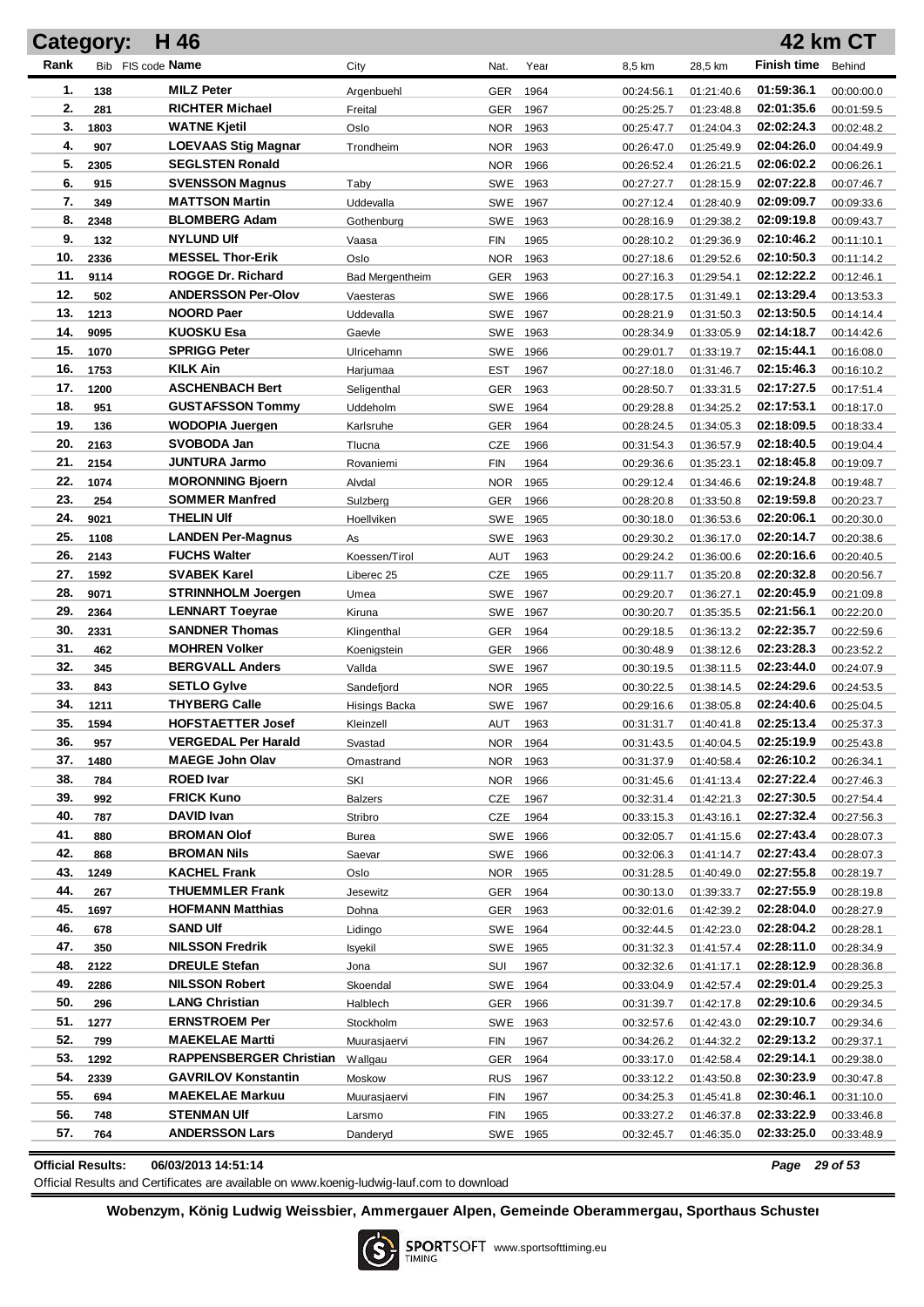|            | Category:    | H 46                                        |                         |                   |              |                          |                          |                          | 42 km CT                 |
|------------|--------------|---------------------------------------------|-------------------------|-------------------|--------------|--------------------------|--------------------------|--------------------------|--------------------------|
| Rank       |              | Bib FIS code Name                           | City                    | Nat.              | Year         | 8,5 km                   | 28,5 km                  | <b>Finish time</b>       | Behind                   |
| 58.        | 1222         | <b>ANDREASSEN Oyvind</b>                    | Lorenskog               | <b>NOR</b>        | 1965         | 00:33:48.9               | 01:47:12.5               | 02:33:27.6               | 00:33:51.5               |
| 59.        | 190          | <b>MEICHSNER Holger</b>                     | Oberammergau            | GER               | 1966         | 00:32:17.4               | 01:45:21.3               | 02:33:33.3               | 00:33:57.2               |
| 60.        | 781          | <b>GROESCHEL Heiko</b>                      | Zella-Mehlis            | <b>GER</b>        | 1966         | 00:31:40.3               | 01:44:09.3               | 02:34:02.7               | 00:34:26.6               |
| 61.        | 2290         | <b>PEDERSEN Trond</b>                       | Oslo                    | <b>NOR</b>        | 1964         | 00:31:36.3               | 01:44:24.4               | 02:34:25.3               | 00:34:49.2               |
| 62.        | 945          | <b>TROGER Otto</b>                          | Gusswerk                | AUT               | 1964         | 00:34:48.7               | 01:47:47.1               | 02:34:41.5               | 00:35:05.4               |
| 63.        | 1206         | <b>LINDHOLM Anders</b>                      | Kiruna                  | <b>SWE</b>        | 1966         | 00:33:42.7               | 01:45:53.9               | 02:34:44.9               | 00:35:08.8               |
| 64.        | 2326         | <b>HAVEL Lubos</b>                          | Prag                    | CZE               | 1965         | 00:33:52.9               | 01:47:58.7               | 02:34:56.4               | 00:35:20.3               |
| 65.        | 685          | <b>GOLUBKOV Alexey</b>                      | Chelyabinsk             | <b>RUS</b>        | 1963         | 00:33:05.9               | 01:46:49.4               | 02:35:34.3               | 00:35:58.2               |
| 66.        | 755          | <b>MATTSSON Robert</b>                      | Martensby               | <b>FIN</b>        | 1963         | 00:34:21.1               | 01:48:14.4               | 02:35:44.9               | 00:36:08.8               |
| 67.        | 9050         | <b>ANDERSON Thomas</b>                      | Skövde                  | SWE               | 1966         | 00:33:16.7               | 01:47:09.6               | 02:36:02.4               | 00:36:26.3               |
| 68.        | 1209         | <b>RENSTROEM Rickard</b>                    | Mariefred               | SWE               | 1967         | 00:34:45.7               | 01:48:18.4               | 02:36:10.6               | 00:36:34.5               |
| 69.        | 291          | <b>WEISS Thomas</b>                         | WSV Ilmenau             | <b>GER</b>        | 1963         | 00:34:44.0               | 01:48:58.8               | 02:36:47.2               | 00:37:11.1               |
| 70.        | 2314         | <b>AANDAHL Karl Andreas</b>                 | Oslo                    | <b>NOR</b>        | 1965         | 00:33:40.3               | 01:47:49.4               | 02:36:57.5               | 00:37:21.4               |
| 71.        | 1145         | <b>HOVORAK Petr</b>                         | <b>Brno</b>             | CZE               | 1967         | 00:33:57.6               | 01:48:36.5               | 02:36:58.3               | 00:37:22.2               |
| 72.        | 557          | <b>SKUDAL Lasse</b>                         | Dilling                 | <b>NOR</b>        | 1964         | 00:34:04.6               | 01:49:05.8               | 02:37:49.8               | 00:38:13.7               |
| 73.        | 2236         | <b>SIMEK Tomas</b>                          | Praha 5                 | CZE               | 1963         | 00:33:04.3               | 01:47:40.2               | 02:38:24.0               | 00:38:47.9               |
| 74.        | 1014         | <b>GRAVEN Kare</b>                          | Eiksmarka               | <b>NOR</b>        | 1965         | 00:37:12.4               | 01:50:15.3               | 02:38:24.8               | 00:38:48.7               |
| 75.        | 1955         | <b>GRAMSCH Volker</b>                       | Meschede                | <b>GER</b>        | 1967         | 00:33:54.5               | 01:48:53.2               | 02:38:48.7               | 00:39:12.6               |
| 76.        | 2267         | <b>FOERMER Markus</b>                       | Salzburg                | AUT               | 1965         | 00:33:36.8               | 01:49:23.2               | 02:39:10.0               | 00:39:33.9               |
| 77.        | 551          | <b>VOGT Joerg</b>                           | Neukirch                | <b>GER</b>        | 1967         | 00:35:19.7               | 01:50:04.3               | 02:39:27.9               | 00:39:51.8               |
| 78.        | 2363         | <b>ETZOLD Hans-Peter</b>                    | Andernach               | <b>GER</b>        | 1966         | 00:40:48.8               | 01:54:55.2               | 02:39:38.3               | 00:40:02.2               |
| 79.        | 607          | <b>ANDRLA Lubomir</b>                       | Baska                   | <b>CZE</b>        | 1966         | 00:32:54.3               | 01:49:00.5               | 02:39:50.8               | 00:40:14.7               |
| 80.        | 639          | <b>PETREYKIN Arkadiy</b>                    | Moskau                  | <b>RUS</b>        | 1963         | 00:34:01.8               | 01:49:26.4               | 02:39:53.9               | 00:40:17.8               |
| 81.        | 1004         | <b>LOBERG Frode</b>                         | Eiksmarka               | <b>NOR</b>        | 1967         | 00:32:52.4               | 01:48:56.1               | 02:40:20.2               | 00:40:44.1               |
| 82.        | 1013         | <b>OYGARD Tore</b>                          | Hakadal                 | NOR.              | 1965         | 00:36:22.0               | 01:51:36.1               | 02:40:31.7               | 00:40:55.6               |
| 83.        | 1904         | <b>LIEDER Falko</b>                         | Hohburg                 | <b>GER</b>        | 1965         | 00:33:06.9               | 01:48:34.9               | 02:40:39.4               | 00:41:03.3               |
| 84.        | 1843         | <b>KURKI Kimmo</b>                          | Hollola                 | <b>FIN</b>        | 1966         | 00:36:49.9               | 01:50:44.7               | 02:40:47.1               | 00:41:11.0               |
| 85.        | 739          | <b>RAGNARSSON Per</b>                       | Kopparberg              | <b>SWE</b>        | 1965         | 00:33:33.6               | 01:50:07.2               | 02:41:33.9               | 00:41:57.8               |
| 86.        | 1190         | <b>CARLSTOF Olof</b>                        | Tyresso                 | <b>SWE</b>        | 1966         | 00:33:52.2               | 01:50:38.8               | 02:42:16.8               | 00:42:40.7               |
| 87.        | 1947         | <b>THIEL Frank</b>                          | Olbernhau               | <b>GER</b>        | 1963         | 00:37:13.5               | 01:52:26.7               | 02:42:18.2               | 00:42:42.1               |
| 88.        | 1637         | <b>LUDEK Franz</b>                          | Ricany                  | <b>CZE</b>        | 1965         | 00:36:08.8               | 01:52:17.3               | 02:42:32.2               | 00:42:56.1               |
| 89.<br>90. | 744          | <b>SIMAKOV Valeri</b>                       | Viborg                  | <b>RUS</b>        | 1964         | 00:38:00.5               | 01:54:57.7               | 02:42:39.5               | 00:43:03.4               |
| 91.        | 1449         | <b>PUHKE Peeter</b><br><b>SKIRBEKK Hege</b> | Jaervamaa               | <b>EST</b>        | 1963         | 00:36:22.9               | 01:52:53.2               | 02:43:37.8<br>02:43:38.8 | 00:44:01.7               |
| 92.        | 1643<br>2440 | <b>GERHARDINGER Helmut</b>                  | Elverum                 | <b>NOR</b>        | 1965         | 00:36:23.8               | 01:52:57.7               | 02:43:45.5               | 00:44:02.7               |
| 93.        | 196          | <b>VIRENIUS Timo</b>                        | Halblech<br>Jyvaeskylae | <b>GER</b><br>FIN | 1964<br>1964 | 00:33:40.9<br>00:35:18.1 | 01:51:11.3<br>01:51:12.8 | 02:43:58.0               | 00:44:09.4<br>00:44:21.9 |
| 94.        | 1064         | <b>BLOMQVIST Michael</b>                    | Bromma                  | <b>SWE</b>        | 1967         | 00:37:37.6               | 01:54:19.4               | 02:44:01.6               | 00:44:25.5               |
| 95.        | 813          | <b>GUSTAVSSON UIf</b>                       | Malungfors              | SWE 1965          |              | 00:32:07.9               | 01:48:44.2               | 02:44:24.0               | 00:44:47.9               |
| 96.        | 476          | <b>TOLONEN Jarmo</b>                        | Suomussalmi             | FIN               | 1966         | 00:35:59.1               | 01:52:38.2               | 02:44:41.5               | 00:45:05.4               |
| 97.        | 2115         | <b>ULBRICH Hubert</b>                       | Leipzig                 | <b>GER</b>        | 1966         | 00:34:22.6               | 01:51:16.6               | 02:44:42.4               | 00:45:06.3               |
| 98.        | 2188         | <b>WECHSELBERGER Leo</b>                    | Tux                     | AUT               | 1964         | 00:35:46.0               | 01:52:45.9               | 02:44:43.4               | 00:45:07.3               |
| 99.        | 1695         | <b>JOHANSSON Tommy</b>                      | Vittsjoe                | SWE 1964          |              | 00:34:17.3               | 01:52:52.3               | 02:44:55.5               | 00:45:19.4               |
| 100.       | 1265         | <b>FINSTAD Arlid</b>                        | Kongsberg               | NOR 1964          |              | 00:32:49.8               | 01:51:03.2               | 02:45:01.1               | 00:45:25.0               |
| 101.       | 1672         | <b>BRZEZINSKI Jan</b>                       | Ottendorf-Okrilla       | <b>GER</b>        | 1963         | 00:35:45.1               | 01:54:51.0               | 02:45:22.2               | 00:45:46.1               |
| 102.       | 2159         | <b>VOELKER Tino</b>                         | Dietzhausen             | <b>GER</b>        | 1967         | 00:35:36.2               | 01:52:44.7               | 02:45:38.5               | 00:46:02.4               |
| 103.       | 9113         | VOTYPKA Jan                                 | Liberec                 | <b>CZE</b>        | 1963         | 00:34:53.9               | 01:53:51.3               | 02:45:44.8               | 00:46:08.7               |
| 104.       | 1238         | <b>HAMMARSTROEM Per</b>                     | Falun                   | SWE 1963          |              | 00:37:05.2               | 01:56:18.1               | 02:46:15.3               | 00:46:39.2               |
| 105.       | 665          | <b>KARLSSON Dan</b>                         | Hagfors                 | SWE 1964          |              | 00:35:19.0               | 01:53:11.3               | 02:48:03.6               | 00:48:27.5               |
| 106.       | 1435         | <b>MAIDLA AIO</b>                           |                         | <b>EST</b>        | 1967         | 00:37:34.6               | 01:57:34.6               | 02:48:45.0               | 00:49:08.9               |
| 107.       | 1925         | <b>HERRMANN Heiko</b>                       | Glashuette              | GER               | 1964         | 00:37:25.4               | 01:56:03.4               | 02:48:49.9               | 00:49:13.8               |
| 108.       | 885          | <b>SWAHN Magnus</b>                         | Stockholm               | SWE 1965          |              | 00:36:35.8               | 01:56:38.8               | 02:48:54.7               | 00:49:18.6               |
| 109.       | 2359         | <b>JOHANSSON Jyri</b>                       | Hollola                 | FIN               | 1967         | 00:38:24.1               | 01:58:53.5               | 02:49:26.4               | 00:49:50.3               |
| 110.       | 2044         | <b>KIRILOVSKIS Pavels</b>                   | Riga                    | LAT               | 1966         | 00:38:25.0               | 01:59:44.3               | 02:49:35.0               | 00:49:58.9               |
| 111.       | 2318         | <b>REINHARDT Steffen</b>                    | Huempfershausen         | GER               | 1967         | 00:40:21.9               | 01:59:59.0               | 02:50:58.4               | 00:51:22.3               |
| 112.       | 1151         | <b>HUBER Leonhard</b>                       | Vilsbiburg              | GER               | 1965         | 00:38:21.0               | 01:59:21.0               | 02:51:04.9               | 00:51:28.8               |
| 113.       | 2441         | <b>HEDMAN Johan</b>                         | Sollentuna              | SWE 1964          |              | 00:34:28.8               | 01:54:47.1               | 02:51:10.7               | 00:51:34.6               |
| 114.       | 704          | <b>CARLSSON Anders</b>                      | Ekshaerad               | SWE 1963          |              | 00:40:47.7               | 02:01:46.3               | 02:51:20.2               | 00:51:44.1               |
|            |              |                                             |                         |                   |              |                          |                          |                          |                          |

**Official Results: 06/03/2013 14:51:14** *Page 30 of 53*

Official Results and Certificates are available on www.koenig-ludwig-lauf.com to download

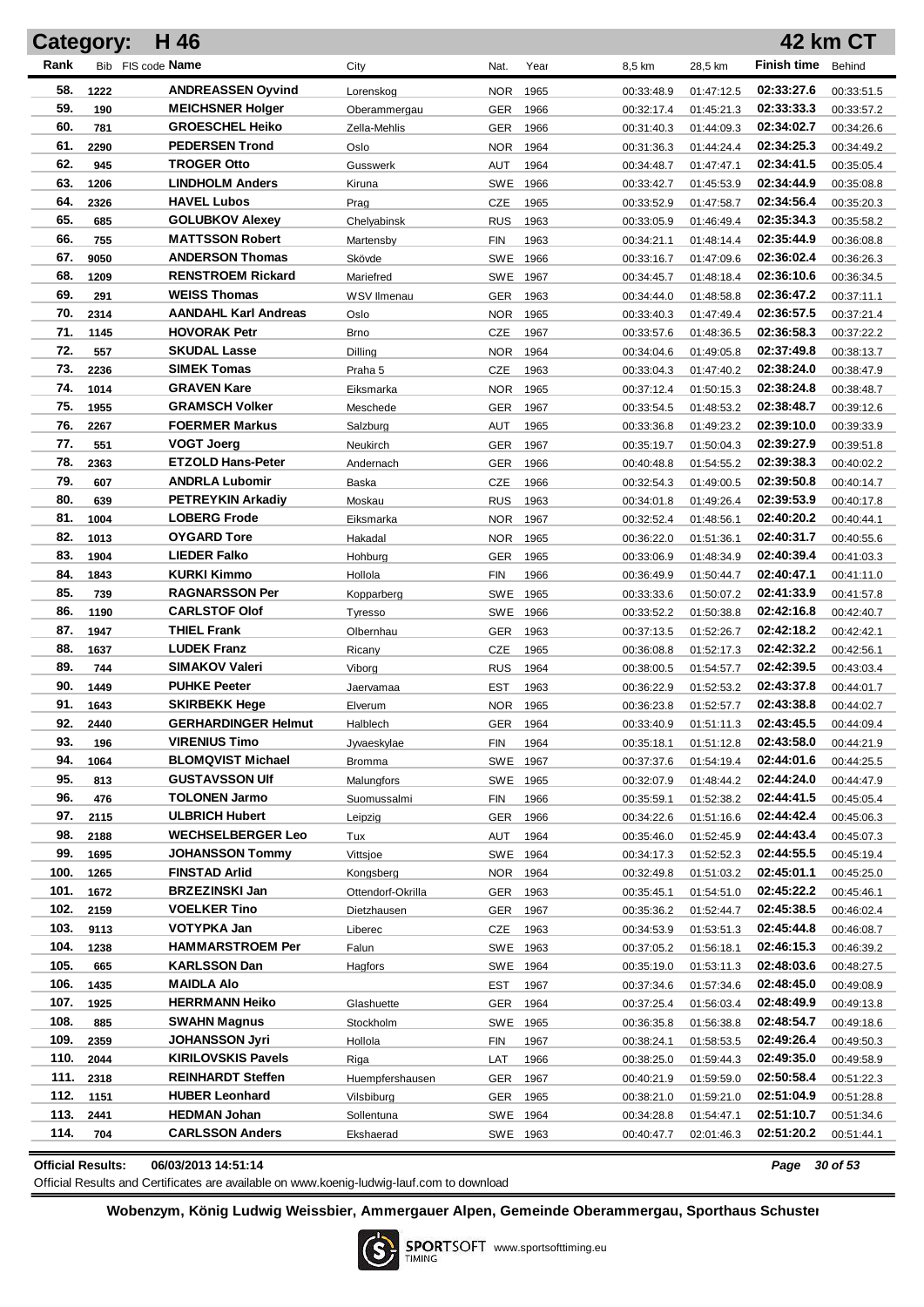|              | <b>Category:</b> | H 46                                          |                      |                   |              |                          |                          |                          | <b>42 km CT</b>          |
|--------------|------------------|-----------------------------------------------|----------------------|-------------------|--------------|--------------------------|--------------------------|--------------------------|--------------------------|
| Rank         |                  | Bib FIS code Name                             | City                 | Nat.              | Year         | 8,5 km                   | 28,5 km                  | <b>Finish time</b>       | Behind                   |
| 115.         | 2504             | <b>ROHMANN Nic</b>                            | Muencheberg          | GER               | 1967         | 00:40:53.8               | 02:01:28.5               | 02:51:43.1               | 00:52:07.0               |
| 116.         | 842              | <b>NESSE Per Gunnar</b>                       | Ranasfoss            | <b>NOR</b>        | 1963         | 00:36:29.7               | 01:57:20.0               | 02:51:51.3               | 00:52:15.2               |
| 117.         | 2147             | KULMALA Mika                                  | Jaervenpaeae         | <b>FIN</b>        | 1966         | 00:37:36.2               | 01:58:51.4               | 02:51:53.9               | 00:52:17.8               |
| 118.         | 1853             | <b>STOERRINGER Thomas</b>                     | <b>Wunstorf</b>      | GER               | 1966         | 00:36:49.4               | 01:58:59.4               | 02:52:09.2               | 00:52:33.1               |
| 119.         | 1593             | <b>RIEDEL Tobias</b>                          | Berlin               | <b>GER</b>        | 1966         | 00:36:34.5               | 01:59:16.5               | 02:52:13.9               | 00:52:37.8               |
| 120.         | 1155             | <b>MATTSON Robert</b>                         | Uddevalla            | SWE               | 1965         | 00:37:24.5               | 01:59:53.1               | 02:52:19.9               | 00:52:43.8               |
| 121.         | 2007             | <b>BORKOVEC Miroslav</b>                      | Benesov              | CZE               | 1964         | 00:36:15.0               | 01:58:37.0               | 02:52:27.2               | 00:52:51.1               |
| 122.         | 875              | <b>MANNBERG Ola</b>                           | Ursviken             | SWE 1964          |              | 00:35:14.8               | 01:56:37.4               | 02:53:19.9               | 00:53:43.8               |
| 123.         | 331              | <b>HEDLUND Jan</b>                            | Hagfors              | SWE               | 1963         | 00:37:09.5               | 01:59:49.6               | 02:53:30.4               | 00:53:54.3               |
| 124.         | 1585             | <b>KOCH Thomas</b>                            | Stralsund            | GER               | 1964         | 00:36:21.2               | 01:58:48.2               | 02:54:05.6               | 00:54:29.5               |
| 125.         | 314              | <b>HJERPE Hakan</b>                           | Kungaelv             | SWE               | 1963         | 00:39:25.0               | 02:02:16.9               | 02:55:07.1               | 00:55:31.0               |
| 126.         | 2132             | <b>BARTH Olaf</b>                             | Richmond, VA         | GER               | 1966         | 00:40:08.9               | 02:03:51.1               | 02:56:44.3               | 00:57:08.2               |
| 127.         | 930              | <b>ERFELT Fredrik</b>                         | Djursholm            | SWE               | 1963         | 00:38:08.4               | 02:02:27.5               | 02:57:36.0               | 00:57:59.9               |
| 128.         | 599              | <b>ALDEGREN UIf</b>                           | Munkedal             | SWE               | 1966         | 00:37:20.3               | 02:02:22.6               | 02:57:40.5               | 00:58:04.4               |
| 129.         | 1995             | <b>GUENTHNER Manfred</b>                      | Konnersreuth         | GER               | 1963         | 00:38:59.9               | 02:02:55.3               | 02:58:13.1               | 00:58:37.0               |
| 130.         | 1914             | <b>WECHSELBERGER Roland</b>                   | Tux                  | AUT               | 1966         | 00:39:12.1               | 02:03:56.3               | 02:58:21.0               | 00:58:44.9               |
| 131.         | 1572             | <b>ADOLFSSON Thomas</b>                       | Raevlanda            | SWE               | 1966         | 00:40:52.2               | 02:02:31.2               | 02:58:46.0               | 00:59:09.9               |
| 132.         | 1786             | <b>NORLING Stefan</b>                         | Billdal              | SWE               | 1967         | 00:40:51.2               | 02:02:30.1               | 02:58:47.6               | 00:59:11.5               |
| 133.         | 1866             | <b>WELLMANN Christoph</b>                     | <b>Bebertal</b>      | GER               | 1966         | 00:44:04.7               | 02:06:36.9               | 02:59:09.9               | 00:59:33.8               |
| 134.         | 1651             | <b>ZIEGLTRUM Guenther</b>                     | Egling/Ergertshausen | <b>GER</b>        | 1966         | 00:35:46.6               | 02:01:13.6               | 02:59:11.5               | 00:59:35.4               |
| 135.         | 244              | <b>ARHEIT Richie</b>                          | Weingarten           | GER               | 1963         | 00:36:20.2               | 02:03:20.1               | 02:59:19.4               | 00:59:43.3               |
| 136.         | 2149             | <b>HALVORSEN Nils Morten</b>                  | Tjodalyng            | <b>NOR</b>        | 1964         | 00:41:04.5               | 02:04:07.3               | 03:00:00.8               | 01:00:24.7               |
| 137.         | 2325             | <b>CHOCHOLOUS Vit</b>                         | Sokolov              | <b>CZE</b>        | 1964         | 00:40:15.5               | 02:05:02.7               | 03:00:28.1               | 01:00:52.0               |
| 138.         | 153              | <b>PALMGREN Stefan</b>                        | Straengnaes          | SWE 1963          |              | 00:45:05.6               | 02:09:24.4               | 03:01:35.4               | 01:01:59.3               |
| 139.         | 1826             | <b>HELLGREN Goeran</b>                        | Aelvsjoe             | SWE 1964          |              | 00:39:05.2               | 02:03:51.3               | 03:03:22.9               | 01:03:46.8               |
| 140.         | 1735             | <b>DOLEZAL Michal</b>                         | Mlada Boleslav       | <b>CZE</b>        | 1967         | 00:43:52.9               | 02:08:28.5               | 03:03:26.6               | 01:03:50.5               |
| 141.         | 2312             | <b>ALLARDT Arne</b>                           | Trollhaettan         | SWE               | 1967         | 00:40:52.6               | 02:06:42.0               | 03:04:26.1               | 01:04:50.0               |
| 142.         | 9073             | <b>VODICKA Petr</b>                           | Marianske Lazne      | <b>CZE</b>        | 1963         | 00:38:39.6               | 02:06:03.8               | 03:04:26.2               | 01:04:50.1               |
| 143.         | 241              | <b>KOSTYNICH Sergey</b>                       | Moscow               | <b>RUS</b>        | 1964         | 00:42:16.6               | 02:08:05.8               | 03:04:39.3               | 01:05:03.2               |
| 144.         | 1683             | <b>ENGSTROEM Anders</b>                       | Spanga               | SWE 1963          |              | 00:39:03.4               | 02:09:17.1               | 03:05:01.9               | 01:05:25.8               |
| 145.<br>146. | 1872             | <b>THIELE Jens</b><br><b>JOSEFSSON Anders</b> | WSV Ilmenau          | <b>GER</b>        | 1966         | 00:40:48.3               | 02:07:33.5               | 03:05:42.2<br>03:05:46.4 | 01:06:06.1               |
| 147.         | 211<br>270       | <b>VOGT Mario</b>                             | <b>Blidsberg</b>     | SWE               | 1964         | 00:37:53.1               | 02:05:54.3               | 03:05:47.8               | 01:06:10.3               |
| 148.         | 1751             | <b>JAANUS Andres</b>                          | Weifa                | <b>GER</b><br>EST | 1963<br>1963 | 00:46:51.3<br>00:42:34.2 | 02:11:51.2<br>02:09:13.9 | 03:06:32.0               | 01:06:11.7<br>01:06:55.9 |
| 149.         | 1974             | LÁZNI KA Frantiýek                            | Harjumaa<br>Dubi     | <b>CZE</b>        | 1966         | 00:46:14.9               | 02:12:27.0               | 03:08:18.0               | 01:08:41.9               |
| 150.         | 1247             | <b>JOHANSEN Jimmy</b>                         | Sofiemyr             | NOR 1964          |              | 00:41:51.0               | 02:09:07.9               | 03:08:44.7               | 01:09:08.6               |
| 151.         | 2202             | <b>JANSKY Petr</b>                            | Strakonice           | CZE               | 1966         | 00:41:39.4               | 02:11:56.0               | 03:08:44.8               | 01:09:08.7               |
| 152.         | 1619             | <b>LENES Hallgeir</b>                         | Tananger             | NOR               | 1963         | 00:42:38.0               | 02:12:10.5               | 03:08:45.6               | 01:09:09.5               |
| 153.         | 1760             | <b>PETERON Einar</b>                          | Valgamaa             | <b>EST</b>        | 1966         | 00:42:19.2               | 02:11:51.6               | 03:09:09.0               | 01:09:32.9               |
| 154.         | 278              | <b>GROTTUM Olav Robert</b>                    | Oslo                 | NOR               | 1966         | 00:43:22.1               | 02:12:04.5               | 03:09:11.4               | 01:09:35.3               |
| 155.         | 947              | <b>STJERNA Carl-Henric</b>                    | Saltsjoe-Boo         | SWE 1965          |              | 00:43:04.1               | 02:10:42.9               | 03:09:40.8               | 01:10:04.7               |
| 156.         | 884              | <b>LARSSON Jonas</b>                          | Vaexioe              | SWE 1965          |              | 00:40:09.6               | 02:10:20.1               | 03:09:42.3               | 01:10:06.2               |
| 157.         | 1880             | <b>MICHALOWSKI Thomas</b>                     | Rotterode            | <b>GER</b>        | 1965         | 00:41:50.2               | 02:12:02.9               | 03:10:00.9               | 01:10:24.8               |
| 158.         | 901              | <b>HANSEN Helmut</b>                          | Fjaeras              | SWE 1965          |              | 00:38:02.7               | 02:09:06.2               | 03:10:01.0               | 01:10:24.9               |
| 159.         | 2182             | <b>JESIORSKI Olaf</b>                         | Lohmen               | <b>GER</b>        | 1963         | 00:39:17.1               | 02:09:02.8               | 03:10:24.9               | 01:10:48.8               |
| 160.         | 9086             | <b>PETEREIT Dr. Steffen</b>                   | Braunschweig         | <b>GER</b>        | 1965         | 00:36:25.4               | 02:08:14.6               | 03:10:51.0               | 01:11:14.9               |
| 161.         | 2172             | <b>HJELM Hakan</b>                            | As                   | SWE 1967          |              | 00:43:26.2               | 02:13:26.0               | 03:11:07.7               | 01:11:31.6               |
| 162.         | 2210             | <b>SKRETA Vladimir</b>                        | Liberec              | CZE               | 1964         | 00:39:24.3               | 02:10:35.5               | 03:11:36.4               | 01:12:00.3               |
| 163.         | 512              | <b>ERIKSSON Robert</b>                        | Saltsjoe Boo         | SWE 1967          |              | 00:43:28.6               | 02:11:59.5               | 03:11:59.9               | 01:12:23.8               |
| 164.         | 881              | <b>PETTERSSON Jan</b>                         | Skelleftea           | SWE 1964          |              | 00:43:02.5               | 02:12:48.1               | 03:12:22.8               | 01:12:46.7               |
| 165.         | 688              | <b>WALTER Harald</b>                          | Hildesheim           | GER               | 1967         | 00:40:43.8               | 02:11:03.9               | 03:12:23.8               | 01:12:47.7               |
| 166.         | 1790             | <b>LIND Torsten</b>                           | Linkoeping           | SWE 1966          |              | 00:41:16.7               | 02:12:02.1               | 03:12:53.0               | 01:13:16.9               |
| 167.         | 539              | <b>GUENTHER Ingo</b>                          | Bockau               | GER               | 1967         | 00:48:59.0               | 02:17:46.2               | 03:13:01.7               | 01:13:25.6               |
| 168.         | 1423             | KUKKANIEMI Pekka                              |                      | FIN               | 1965         | 00:46:39.2               | 02:17:28.5               | 03:13:02.0               | 01:13:25.9               |
| 169.         | 791              | <b>HOFF Pal</b>                               | Drammen              | NOR.              | 1963         | 00:42:54.0               | 02:12:27.3               | 03:13:19.9               | 01:13:43.8               |
| 170.         | 279              | <b>ORIENTE Giancarlo</b>                      | Roma                 | ITA               | 1963         | 00:39:33.3               | 02:13:48.0               | 03:13:21.6               | 01:13:45.5               |
| 171.         | 1660             | <b>KRZYZANEK Dusan</b>                        | Roznov pod Radhostem | CZE               | 1966         | 00:40:46.9               | 02:12:11.6               | 03:14:34.8               | 01:14:58.7               |

**Official Results: 06/03/2013 14:51:14** *Page 31 of 53*

Official Results and Certificates are available on www.koenig-ludwig-lauf.com to download

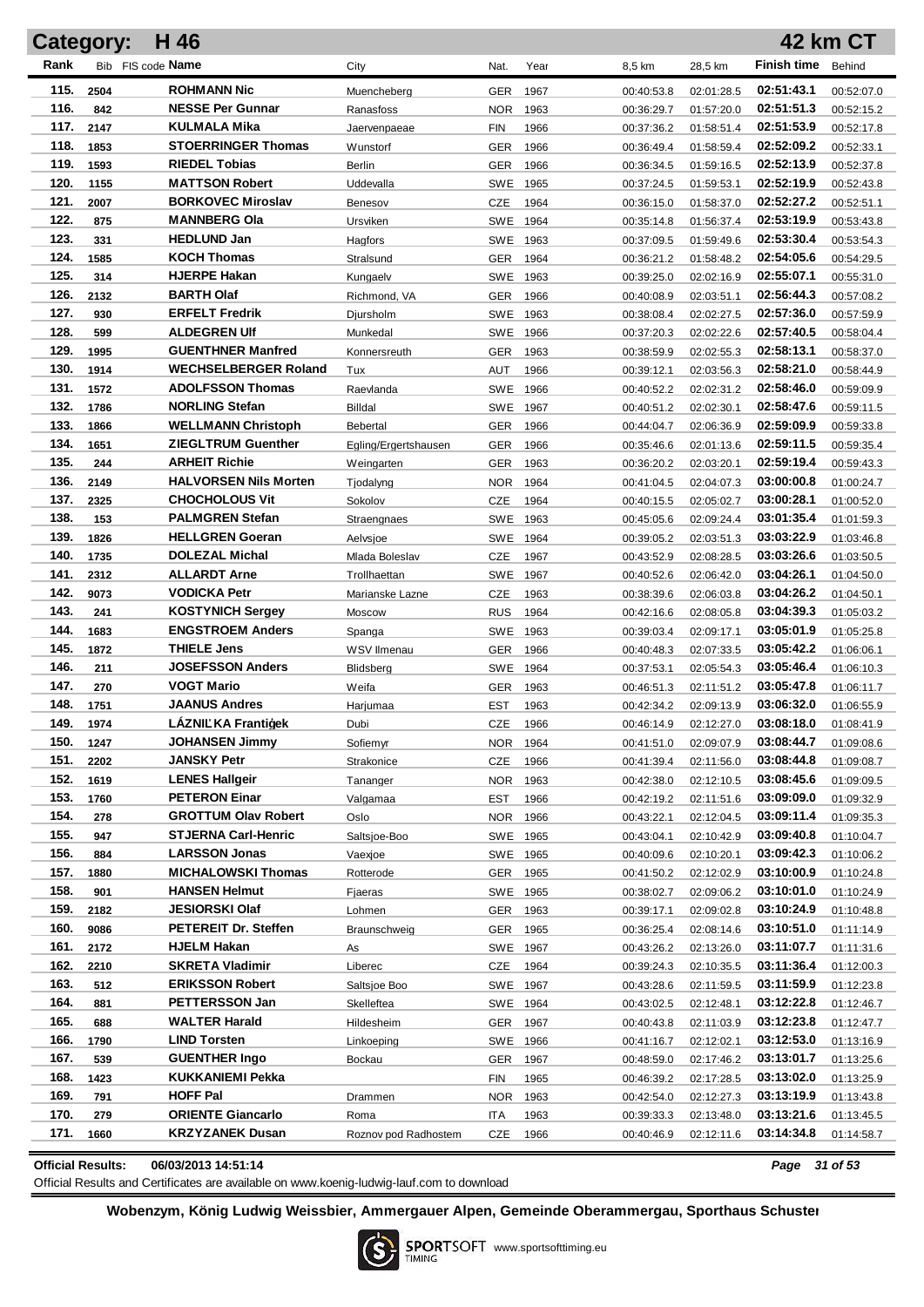|      | Category: | H 46                          |                       |            |      |            |            |                    | 42 km CT   |
|------|-----------|-------------------------------|-----------------------|------------|------|------------|------------|--------------------|------------|
| Rank |           | Bib FIS code Name             | City                  | Nat.       | Year | 8,5 km     | 28,5 km    | <b>Finish time</b> | Behind     |
| 172. | 1709      | <b>LENZ Rocco</b>             | Rathenow              | <b>GER</b> | 1964 | 00:40:59.5 | 02:13:16.9 | 03:14:39.6         | 01:15:03.5 |
| 173. | 2003      | <b>VAEISANEN Kimmo</b>        | Skultuna              | SWE 1967   |      | 00:47:09.8 | 02:17:56.8 | 03:14:46.4         | 01:15:10.3 |
| 174. | 672       | <b>SANDBERG Paer-Johan</b>    | Stockholm             | SWE 1965   |      | 00:43:00.8 | 02:15:02.8 | 03:15:08.8         | 01:15:32.7 |
| 175. | 2251      | <b>KARLSEN Kai-Erik</b>       | Nesoeya               | NOR.       | 1964 | 00:43:56.2 | 02:13:49.6 | 03:15:10.5         | 01:15:34.4 |
| 176. | 1541      | <b>ASKELAND Thor</b>          | Randaberg             | NOR.       | 1964 | 00:40:18.2 | 02:13:57.9 | 03:15:21.5         | 01:15:45.4 |
| 177. | 1859      | <b>KUBLUN Sven</b>            | Frankfurt             | GER        | 1966 | 00:46:25.5 | 02:16:56.4 | 03:15:30.1         | 01:15:54.0 |
| 178. | 713       | <b>BACKMAN Anders</b>         | Asa                   | SWE 1964   |      | 00:44:44.9 | 02:17:18.5 | 03:16:11.0         | 01:16:34.9 |
| 179. | 2208      | <b>PRUSEK Jaromir</b>         | Liberec               | CZE        | 1963 | 00:45:33.8 | 02:16:20.8 | 03:16:27.8         | 01:16:51.7 |
| 180. | 707       | <b>LARSSON Per-Erik</b>       | Stockholm             | SWE 1963   |      | 00:53:24.1 | 02:21:46.5 | 03:16:27.9         | 01:16:51.8 |
| 181. | 2233      | <b>SYNOVEC Jindrich</b>       | Tanvald               | CZE        | 1965 | 00:45:55.3 | 02:18:29.4 | 03:16:42.8         | 01:17:06.7 |
| 182. | 2019      | <b>AMORRORTU Rudi</b>         | Astillero             | ESP        | 1963 | 00:46:17.7 | 02:18:33.2 | 03:17:24.8         | 01:17:48.7 |
| 183. | 1939      | <b>KUERSCHNER Heiko</b>       | Ruhla                 | GER        | 1964 | 00:41:44.3 | 02:13:13.2 | 03:17:39.0         | 01:18:02.9 |
| 184. | 683       | <b>KARLSSON Stefan</b>        | Nykvarn               | SWE        | 1965 | 00:41:12.4 | 02:15:47.6 | 03:18:23.8         | 01:18:47.7 |
| 185. | 2098      | <b>BLATT Konrad</b>           | Bech Kleinmacher      | LUX        | 1964 | 00:40:58.1 | 02:15:29.4 | 03:18:44.5         | 01:19:08.4 |
| 186. | 986       | <b>HEINKEL Thomas</b>         | Unteralba             | GER        | 1963 | 00:46:31.5 | 02:18:01.2 | 03:19:16.0         | 01:19:39.9 |
| 187. | 2139      | <b>MUSCHNER Frank</b>         | Zella-Mehlis          | GER        | 1963 | 00:44:20.8 | 02:17:09.3 | 03:19:47.9         | 01:20:11.8 |
| 188. | 2317      | <b>FRANKE Lutz</b>            | Muenchen              | GER        | 1964 | 00:49:51.9 | 02:22:04.2 | 03:20:13.8         | 01:20:37.7 |
| 189. | 9014      | <b>SKOGLUND Johan</b>         | Joenkoeping           | SWE 1967   |      | 00:40:18.4 | 02:17:27.1 | 03:20:26.2         | 01:20:50.1 |
| 190. | 904       | <b>GUSTAFSSON Mats</b>        | Ersmark               | SWE 1967   |      | 00:49:27.4 | 02:20:49.0 | 03:20:45.0         | 01:21:08.9 |
| 191. | 9107      | <b>KUNDRATA Jan</b>           | Kyjov                 | <b>CZE</b> | 1966 | 00:46:02.3 | 02:20:14.8 | 03:20:47.0         | 01:21:10.9 |
| 192. | 1370      | <b>HINKEL Udo</b>             | Dresden               | <b>GER</b> | 1964 | 00:42:37.0 | 02:15:32.2 | 03:21:01.8         | 01:21:25.7 |
| 193. | 1497      | <b>HAVEL Leos</b>             | Vrchlabi              | <b>CZE</b> | 1964 | 00:42:30.5 | 02:16:12.4 | 03:21:57.3         | 01:22:21.2 |
| 194. | 544       | <b>STRANDE Knut Ivar</b>      | Fredrikstad           | NOR.       | 1964 | 00:40:49.8 | 02:16:08.4 | 03:22:05.6         | 01:22:29.5 |
| 195. | 171       | <b>MARKLUND Anders</b>        | Stockholm             | SWE 1965   |      | 00:45:17.6 | 02:19:32.1 | 03:22:17.1         | 01:22:41.0 |
| 196. | 159       | <b>LAGERBLAD John</b>         | Kungaelv              | SWE 1964   |      | 00:40:40.3 | 02:17:38.9 | 03:23:46.3         | 01:24:10.2 |
| 197. | 763       | <b>ROENNERSTRAND Per-Erik</b> | As                    | SWE 1964   |      | 00:44:44.2 | 02:20:39.9 | 03:24:04.8         | 01:24:28.7 |
| 198. | 593       | <b>SOEREKLINT Henrik</b>      | Munkedal              | SWE 1963   |      | 00:40:02.4 | 02:21:56.4 | 03:24:40.7         | 01:25:04.6 |
| 199. | 1935      | <b>BITTL Hubert</b>           | Muenchen              | <b>GER</b> | 1964 | 00:45:52.6 | 02:20:49.4 | 03:25:29.0         | 01:25:52.9 |
| 200. | 788       | <b>ANTAS Peter</b>            | Loviisa               | <b>FIN</b> | 1964 | 00:50:01.2 | 02:23:35.2 | 03:25:41.7         | 01:26:05.6 |
| 201. | 1740      | <b>SIXTEN Olof</b>            | Vittsjoe              | <b>SWE</b> | 1967 | 00:43:24.5 | 02:20:46.4 | 03:27:05.5         | 01:27:29.4 |
| 202. | 473       | <b>TACHOVSKY Robert</b>       | Prag                  | <b>CZE</b> | 1967 | 00:40:59.9 | 02:21:44.3 | 03:27:17.7         | 01:27:41.6 |
| 203. | 174       | <b>JOHANSSON Anders</b>       | Aelta                 | SWE 1964   |      | 00:47:01.3 | 02:25:09.6 | 03:27:49.7         | 01:28:13.6 |
| 204. | 869       | <b>LINDGREN Anders</b>        | Bromma                | SWE 1965   |      | 00:45:58.4 | 02:24:47.4 | 03:28:02.0         | 01:28:25.9 |
| 205. | 2443      | <b>GRANSTAM Sven Olov</b>     | Uppsala               | SWE        | 1963 | 00:42:50.1 | 02:22:20.1 | 03:28:07.7         | 01:28:31.6 |
| 206. | 1377      | JOUSMAEKI Ari                 | Lahti                 | <b>FIN</b> | 1966 | 00:50:55.7 | 02:25:27.9 | 03:28:14.0         | 01:28:37.9 |
| 207. | 285       | <b>FISCHER Ralf</b>           | Saalfeld              | GER 1964   |      | 00:43:52.1 | 02:22:33.4 | 03:28:52.0         | 01:29:15.9 |
| 208. | 1666      | <b>MING-DURRER Walter</b>     | Lungern               | SUI        | 1963 | 00:45:52.8 | 02:21:17.4 | 03:29:22.1         | 01:29:46.0 |
| 209. | 1389      | <b>BRODINA Stanislav</b>      | Nove Mesto na Morave  | <b>CZE</b> | 1967 | 00:47:04.3 | 02:24:05.6 | 03:29:33.8         | 01:29:57.7 |
| 210. | 1137      | <b>BAECKMANN Lennart</b>      | Farsta                | SWE 1966   |      | 00:42:31.4 | 02:24:13.4 | 03:31:15.3         | 01:31:39.2 |
| 211. | 858       | <b>KAELLMAN Anders</b>        | Varberg               | SWE 1967   |      | 00:42:46.7 | 02:22:22.7 | 03:32:03.4         | 01:32:27.3 |
| 212. | 1400      | <b>KJELDSEN Rune</b>          | Tolvsrod              | NOR 1965   |      | 00:51:50.9 | 02:29:36.5 | 03:32:35.7         | 01:32:59.6 |
| 213. | 887       | <b>HOEKSTRAND Ola</b>         | Enebyberg             | SWE 1964   |      | 00:48:36.2 | 02:30:13.0 | 03:34:56.7         | 01:35:20.6 |
| 214. | 965       | <b>DAHLGREN UIf</b>           | Bromma                | SWE 1964   |      | 00:45:02.9 | 02:27:53.7 | 03:35:14.1         | 01:35:38.0 |
| 215. | 2258      | <b>PFEFFER Marcus</b>         | Heidenheim            | GER        | 1967 | 00:48:35.1 | 02:28:15.9 | 03:37:49.0         | 01:38:12.9 |
| 216. | 2151      | <b>LENKIEWICZ Jaroslaw</b>    | Debrzno               | POL        | 1963 | 00:45:12.3 | 02:26:54.1 | 03:37:53.2         | 01:38:17.1 |
| 217. | 1874      | ODE Ove                       | Vaesteras             | SWE 1965   |      | 00:53:54.8 | 02:32:51.6 | 03:37:57.0         | 01:38:20.9 |
| 218. | 761       | <b>JOHANSSON Karl-Erik</b>    | As                    | SWE 1966   |      | 00:45:12.6 | 02:28:49.7 | 03:39:41.3         | 01:40:05.2 |
| 219. | 756       | <b>TENGBLAD Stefan</b>        | As                    | SWE 1967   |      | 00:43:47.9 | 02:28:38.4 | 03:39:41.3         | 01:40:05.2 |
| 220. | 574       | <b>JAKOBSEN Guttorm</b>       | Oslo                  | NOR 1965   |      | 00:44:21.4 | 02:30:23.1 | 03:40:34.5         | 01:40:58.4 |
| 221. | 333       | <b>SCHICKE Stefan</b>         | Berlin                | GER        | 1964 | 00:48:28.6 | 02:30:19.7 | 03:40:50.4         | 01:41:14.3 |
| 222. | 591       | <b>BJOERGAN Lasse Bernt</b>   | Oslo                  | NOR 1964   |      | 00:44:28.4 | 02:29:08.2 | 03:41:04.7         | 01:41:28.6 |
| 223. | 1402      | <b>MAISVEE Kaido</b>          | Tartu                 | EST        | 1964 | 00:50:11.2 | 02:32:41.9 | 03:41:33.1         | 01:41:57.0 |
| 224. | 835       | <b>BEGEMANN Ronald</b>        | Leinfelden            | GER        | 1965 | 00:48:16.1 | 02:34:50.1 | 03:41:42.7         | 01:42:06.6 |
| 225. | 1382      | <b>NOTTEBOHM Michael</b>      | Bleckede              | GER        | 1967 | 00:51:38.9 | 02:33:51.7 | 03:41:50.3         | 01:42:14.2 |
| 226. | 735       | <b>HETLAND Paul</b>           | Sandnes               | NOR 1965   |      | 00:51:41.8 | 02:33:24.3 | 03:41:59.6         | 01:42:23.5 |
| 227. | 1844      | RAU Stephan                   | Hummeltal             | GER        | 1966 | 00:52:44.1 | 02:34:24.8 | 03:42:36.0         | 01:42:59.9 |
| 228. | 2090      | <b>FUCHS Steffen</b>          | <b>Bad Schwalbach</b> | GER 1965   |      | 00:48:22.2 | 02:34:51.4 | 03:43:25.0         | 01:43:48.9 |
|      |           |                               |                       |            |      |            |            |                    |            |

**Official Results: 06/03/2013 14:51:14** *Page 32 of 53*

Official Results and Certificates are available on www.koenig-ludwig-lauf.com to download

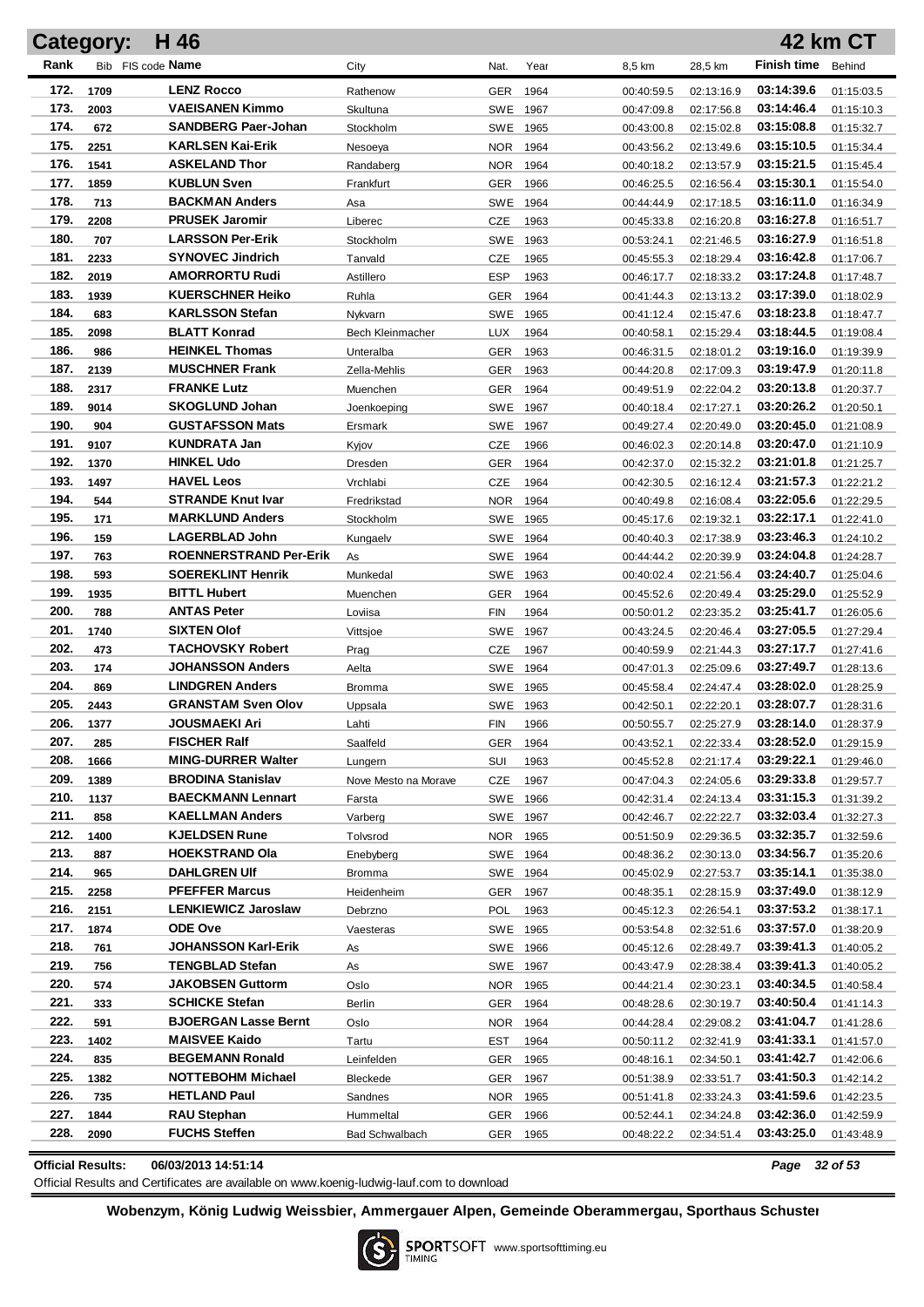|              | Category:   | H 46                                                  |                        |                   |              |                          |                          |                          | <b>42 km CT</b>          |
|--------------|-------------|-------------------------------------------------------|------------------------|-------------------|--------------|--------------------------|--------------------------|--------------------------|--------------------------|
| Rank         |             | Bib FIS code Name                                     | City                   | Nat.              | Year         | 8,5 km                   | 28,5 km                  | <b>Finish time</b>       | Behind                   |
| 229.         | 956         | <b>KANYA-FORSTNER Nicholas</b>                        | Schumacher             | CAN               | 1965         | 00:53:39.2               | 02:37:47.4               | 03:44:26.7               | 01:44:50.6               |
| 230.         | 1757        | <b>MARCINKEVICZ Juri</b>                              | Harjumaa               | EST               | 1966         | 00:50:48.9               | 02:36:38.5               | 03:45:18.0               | 01:45:41.9               |
| 231.         | 9020        | <b>LIEBACK Bengt</b>                                  | Forshaga               | SWE               | 1967         | 00:48:33.4               | 02:35:15.6               | 03:45:22.7               | 01:45:46.6               |
| 232.         | 1440        | <b>SIMONEN Jari</b>                                   |                        | FIN               | 1967         | 00:46:35.0               | 02:32:43.6               | 03:45:26.2               | 01:45:50.1               |
| 233.         | 1529        | <b>LAUKVIK Bard</b>                                   | Halden                 | <b>NOR</b>        | 1964         | 00:46:09.2               | 02:33:43.8               | 03:45:54.2               | 01:46:18.1               |
| 234.         | 1096        | <b>SACHS Wolfgang</b>                                 | Engen                  | <b>GER</b>        | 1963         | 00:42:22.8               | 02:32:12.0               | 03:46:19.3               | 01:46:43.2               |
| 235.         | 620         | <b>KROHN Hans-Heinrich</b>                            | Hamburg                | GER               | 1967         | 00:45:16.8               | 02:30:54.0               | 03:46:54.3               | 01:47:18.2               |
| 236.         | 540         | <b>KOLLBYE Arne</b>                                   | Oslo                   | <b>NOR</b>        | 1963         | 00:45:13.8               | 02:32:30.4               | 03:49:34.6               | 01:49:58.5               |
| 237.         | 837         | <b>THOMMESSEN Truls</b>                               | Ranasfoss              | <b>NOR</b>        | 1966         | 00:44:32.6               | 02:33:46.0               | 03:49:36.3               | 01:50:00.2               |
| 238.         | 2048        | <b>VALYGIN Andrei</b>                                 | Vantaa                 | <b>FIN</b>        | 1963         | 00:53:20.5               | 02:41:25.7               | 03:50:21.1               | 01:50:45.0               |
| 239.         | 2138        | <b>KRUK Maurice</b>                                   | Haastrecht             | <b>NED</b>        | 1963         | 00:49:31.6               | 02:35:14.1               | 03:50:50.5               | 01:51:14.4               |
| 240.         | 615         | JOHANSSON Mikael                                      | <b>Upplands Vaesby</b> | SWE               | 1964         | 00:51:56.2               | 02:40:12.3               | 03:51:16.5               | 01:51:40.4               |
| 241.         | 2313        | <b>ROGACHEVSKIY Sergey</b>                            | St. Petersburg         | <b>RUS</b>        | 1963         | 00:53:15.8               | 02:38:32.6               | 03:51:18.2               | 01:51:42.1               |
| 242.         | 2306        | <b>KRAJC Zdenko</b>                                   | Hronsek                | <b>SVK</b>        | 1963         | 00:46:26.0               | 02:36:27.5               | 03:52:04.7               | 01:52:28.6               |
| 243.         | 1689        | <b>MENGS Uwe</b>                                      | Eisenach               | GER               | 1965         | 00:48:20.9               | 02:37:46.2               | 03:52:49.6               | 01:53:13.5               |
| 244.         | 1102        | <b>WICKSTROEM Hans</b>                                | Hillerstorp            | <b>SWE</b>        | 1965         | 00:48:10.5               | 02:40:38.2               | 03:54:31.2               | 01:54:55.1               |
| 245.         | 1685        | <b>CARLSSON Anders</b>                                | Stockholm              | SWE               | 1963         | 00:50:25.3               | 02:37:56.7               | 03:54:46.4               | 01:55:10.3               |
| 246.         | 2259        | <b>KEMP Peter</b>                                     | Oberammergau           | <b>GBR</b>        | 1967         | 00:47:27.5               | 02:37:58.0               | 03:54:50.4               | 01:55:14.3               |
| 247.         | 9094        | <b>FABER Achim</b>                                    | Pegnitz                | GER               | 1963         | 00:55:02.9               | 02:46:10.7               | 03:54:52.7               | 01:55:16.6               |
| 248.         | 2303        | <b>LJUNGBERGER Pal</b>                                | Lidingoe               | SWE               | 1965         | 00:48:05.5               | 02:40:08.9               | 03:55:09.4               | 01:55:33.3               |
| 249.         | 2142        | <b>BERZO Gabriele</b>                                 | Campobasso             | <b>ITA</b>        | 1964         | 00:49:45.8               | 02:41:46.6               | 03:56:54.7               | 01:57:18.6               |
| 250.         | 1606        | <b>GOCAL Radan</b>                                    | Vresina                | CZE               | 1966         | 00:50:36.4               | 02:41:42.9               | 03:57:50.6               | 01:58:14.5               |
| 251.         | 1678        | <b>HAERKOENEN Antti</b>                               | Tampere                | <b>FIN</b>        | 1965         | 00:53:53.1               | 02:45:24.4               | 03:58:17.7               | 01:58:41.6               |
| 252.         | 840         | <b>MOLANDER Jonas</b>                                 | Ranasfoss              | <b>NOR</b>        | 1965         | 00:48:10.4               | 02:39:43.5               | 03:58:26.9               | 01:58:50.8               |
| 253.         | 2043        | <b>SEITZ Dr. Thomas</b>                               | Zuerich                | <b>GER</b>        | 1966         | 00:55:18.8               | 02:48:19.2               | 04:00:36.2               | 02:01:00.1               |
| 254.         | 2214        | <b>EDER Uwe</b>                                       | Dresden                | <b>GER</b>        | 1963         | 00:49:48.2               | 02:42:31.3               | 04:00:48.6               | 02:01:12.5               |
| 255.         | 860         | <b>TOVEDAL Mats</b>                                   | Varberg                | SWE               | 1964         | 00:51:34.8               | 02:46:44.1               | 04:01:39.9               | 02:02:03.8               |
| 256.<br>257. | 1050        | <b>WILLACKER Peter</b><br><b>PETTERSSON Lars-Olof</b> | Hasloch                | <b>GER</b>        | 1965         | 00:53:48.2               | 02:46:58.4               | 04:03:58.9<br>04:06:17.8 | 02:04:22.8               |
| 258.         | 217<br>2033 | <b>JELINEK Vladimir</b>                               | Mariestad<br>Cestice   | SWE               | 1963<br>1967 | 00:52:47.8               | 02:51:58.5               | 04:06:35.6               | 02:06:41.7               |
| 259.         | 1687        | <b>JOHANSSON DAUN Ola</b>                             | Moelnlycke             | <b>CZE</b><br>SWE | 1964         | 00:50:38.1<br>00:51:45.7 | 02:44:00.7<br>02:44:20.4 | 04:08:52.2               | 02:06:59.5<br>02:09:16.1 |
| 260.         | 1555        | <b>PLEWAN Steffen</b>                                 | Pockau                 | <b>GER</b>        | 1967         | 00:54:52.3               | 02:52:54.6               | 04:11:04.2               | 02:11:28.1               |
| 261.         | 636         | <b>NORSTROEM Krister</b>                              | Vaermdoe               | SWE               | 1966         | 00:54:54.3               | 02:59:22.0               | 04:13:10.2               | 02:13:34.1               |
| 262.         | 935         | <b>AKERBLOM Staffan</b>                               | Dalaroe                | SWE 1964          |              | 00:51:14.7               | 02:46:31.4               | 04:13:52.0               | 02:14:15.9               |
| 263.         | 1551        | <b>PUCHOVSKY Roman</b>                                | Banska Bystrica        | SVK 1966          |              | 00:49:38.3               | 02:49:52.0               | 04:13:56.8               | 02:14:20.7               |
| 264.         | 1677        | <b>SCHADE Andreas</b>                                 | Pfaffenhofen           | GER 1963          |              | 00:56:47.6               | 03:00:52.8               | 04:25:01.8               | 02:25:25.7               |
| 265.         | 1372        | <b>TEWES Thomas</b>                                   | Duesseldorf            | <b>GER</b>        | 1966         | 00:58:55.7               | 03:09:59.3               | 04:25:19.5               | 02:25:43.4               |
| 266.         | 1168        | <b>DESPARD John</b>                                   | Cowes                  | <b>GBR</b>        | 1963         | 00:54:46.3               | 03:00:01.4               | 04:27:32.4               | 02:27:56.3               |
| 267.         | 2315        | JOHANNESSEN Lars Peter M. Garmisch-Part.              |                        | DEN               | 1964         | 00:54:52.9               | 03:06:52.1               | 04:27:38.4               | 02:28:02.3               |
| 268.         | 1159        | <b>KELDER Richard</b>                                 | Rotterdam              | <b>NED</b>        | 1963         | 00:53:06.0               | 03:13:35.3               | 04:28:14.9               | 02:28:38.8               |
| 269.         | 670         | <b>CERVENKA Jan</b>                                   | Prag                   | CZE               | 1966         | 00:56:02.8               | 03:08:43.3               | 04:28:38.2               | 02:29:02.1               |
| 270.         | 2271        | <b>SCHUETZ Peter</b>                                  | Ilmenau                | <b>GER</b>        | 1965         | 00:54:47.7               | 03:04:32.2               | 04:28:52.0               | 02:29:15.9               |
| 271.         | 2253        | <b>RATZENBERGER Dirk</b>                              | Jena                   | <b>GER</b>        | 1965         | 00:55:02.8               | 03:04:42.4               | 04:29:04.3               | 02:29:28.2               |
| 272.         | 2347        | <b>CASADIO Carlo</b>                                  | Ravannea               | ITA               | 1963         | 00:54:53.3               | 03:03:25.2               | 04:29:14.4               | 02:29:38.3               |
| 273.         | 717         | JARGON Frank                                          | Griesheim              | <b>GER</b>        | 1965         | 00:57:13.4               | 03:09:55.7               | 04:29:15.2               | 02:29:39.1               |
| 274.         | 2198        | <b>GUNKEL Lars</b>                                    | Nieste                 | <b>GER</b>        | 1967         | 00:53:54.8               | 03:01:55.0               | 04:30:04.8               | 02:30:28.7               |
| 275.         | 1257        | <b>SCHMIDT Ralf</b>                                   | Am Mellensee           | GER               | 1964         | 00:52:26.5               | 03:09:20.1               | 04:31:07.2               | 02:31:31.1               |
| 276.         | 696         | <b>ISACSSON Henric</b>                                | Lund                   | SWE 1963          |              | 00:51:44.1               | 03:03:01.5               | 04:31:35.6               | 02:31:59.5               |
| 277.         | 461         | RIIBER Bjoern                                         | Klofta                 | NOR               | 1967         | 00:59:20.1               | 03:20:13.8               | 04:48:56.9               | 02:49:20.8               |
| 278.         | 510         | <b>FISCHER Henrik</b>                                 | Saltsjoe Boo           | DEN               | 1967         | 00:58:32.4               | 03:19:30.1               | 04:51:13.0               | 02:51:36.9               |
| 279.         | 1893        | <b>WIPFLER Heiko</b>                                  | Malsch                 | GER               | 1963         | 01:00:39.1               | 03:22:46.7               | 04:51:15.5               | 02:51:39.4               |
| 280.         | 1217        | KLANG Hakan                                           | Falun                  | SWE 1964          |              | 01:02:07.1               | 03:22:28.6               | 04:53:54.1               | 02:54:18.0               |
| 281.         | 2035        | ZAPPATERRA Gianni                                     | Lecco                  | ITA               | 1967         | 00:58:16.0               | 03:22:49.5               | 04:54:19.8               | 02:54:43.7               |
|              | 425         | <b>MUELLER Maik</b>                                   | Spree                  | GER               | 1966         | 00:56:59.3               |                          | DSQ                      |                          |
|              | 1020        | AALTVEDT Egil                                         | Eiksmarka              | NOR.              | 1966         | 00:57:40.4               |                          | <b>DSQ</b>               |                          |
|              | 405         | <b>NOACK Noe</b>                                      | Muenchen               | GER               | 1963         | 00:28:12.7               |                          | <b>DNF</b>               |                          |
|              | 1224        | <b>KURPIELA Thomas</b>                                | Hennef                 | GER 1965          |              | 01:04:33.6               |                          | DNF                      |                          |

**Official Results: 06/03/2013 14:51:14** *Page 33 of 53*

Official Results and Certificates are available on www.koenig-ludwig-lauf.com to download

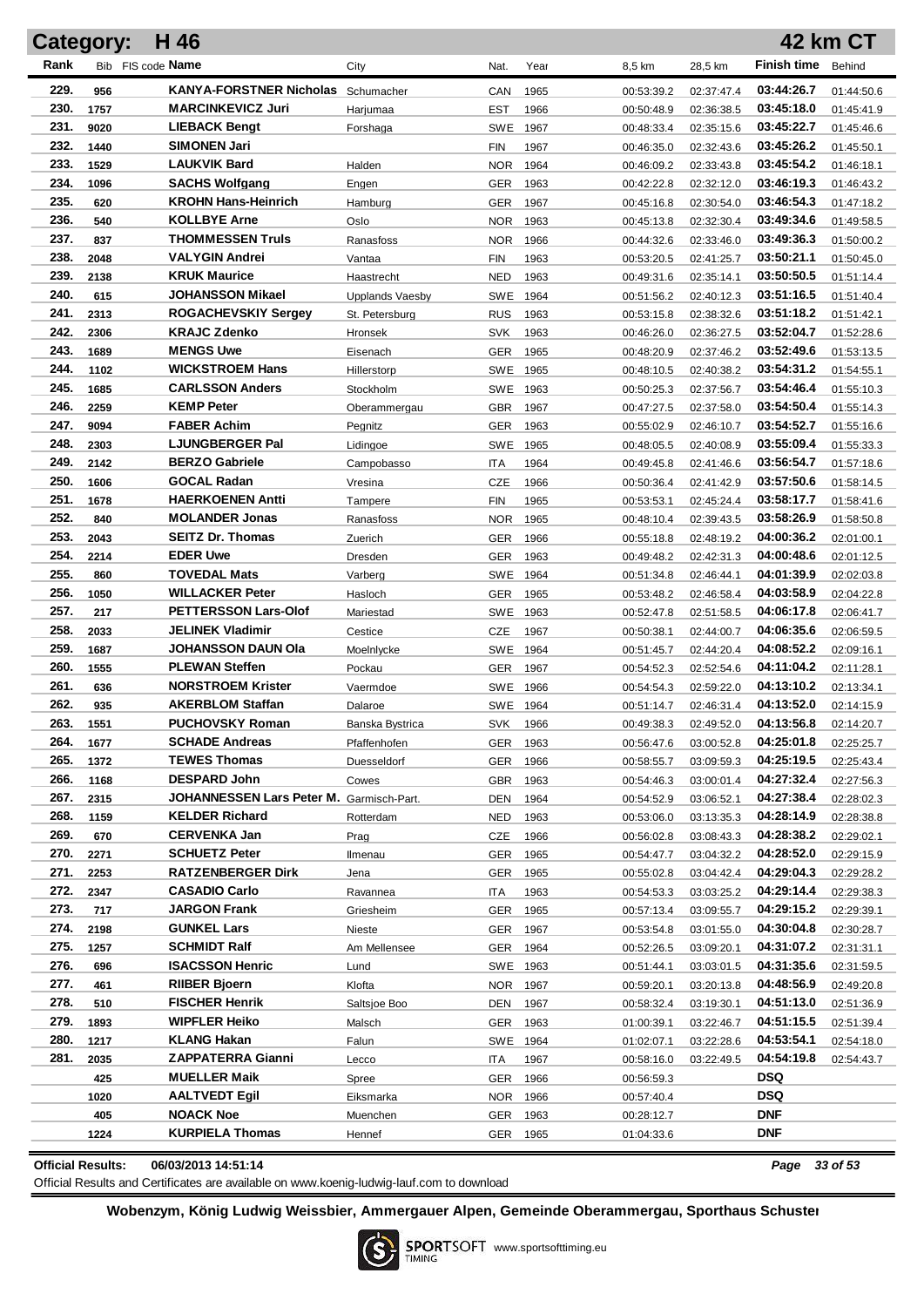| Category: | H 46                                   |                   |            |                    |         | 42 km CT    |        |
|-----------|----------------------------------------|-------------------|------------|--------------------|---------|-------------|--------|
| Rank      | Bib FIS code Name                      | City              | Nat.       | Year<br>8,5 km     | 28,5 km | Finish time | Behind |
| 1725      | <b>HOERSCH Ingolf</b>                  | Freiburg          | <b>GER</b> | 1964<br>00:44:31.8 |         | <b>DNF</b>  |        |
| 74        | <b>KULIK Michal</b>                    | Praha 18          | <b>CZE</b> | 1965               |         | <b>DNS</b>  |        |
| 98        | <b>MULYUKOV Azat</b>                   | Moskau            | <b>RUS</b> | 1964               |         | <b>DNS</b>  |        |
| 255       | <b>KUTTER Michael</b>                  | Kaufbeuren        | <b>GER</b> | 1965               |         | <b>DNS</b>  |        |
| 440       | <b>SKJOENSFJELL Trond Henry Tromso</b> |                   | <b>NOR</b> | 1967               |         | <b>DNS</b>  |        |
| 583       | <b>FOSHAUG Knut</b>                    | Narvik            | NOR 1964   |                    |         | <b>DNS</b>  |        |
| 585       | <b>WALLIN Magnus</b>                   | Strangnas         | SWE 1965   |                    |         | <b>DNS</b>  |        |
| 616       | <b>BAUDISCH Juergen</b>                | Frankfurt         | <b>GER</b> | 1967               |         | <b>DNS</b>  |        |
| 618       | <b>JONSSON Kenneth</b>                 | Uppsala           | SWE 1966   |                    |         | <b>DNS</b>  |        |
| 630       | <b>PAULSSON Thomas</b>                 | Trosa             | SWE 1964   |                    |         | <b>DNS</b>  |        |
| 640       | <b>MARTENSSON Tomas</b>                | Stockholm         | SWE 1967   |                    |         | <b>DNS</b>  |        |
| 657       | <b>KOMLEV Yury</b>                     | Moskau            | <b>RUS</b> | 1967               |         | <b>DNS</b>  |        |
| 666       | <b>INSELSETH Steinar</b>               | Sandefjord        | NOR 1964   |                    |         | <b>DNS</b>  |        |
| 772       | <b>LUNDAHL Michael</b>                 | Aelta             | SWE 1965   |                    |         | <b>DNS</b>  |        |
| 785       | <b>GRANSTAM Sven-Olof</b>              | Uppsala           | SWE 1963   |                    |         | <b>DNS</b>  |        |
| 844       | <b>JOHANSEN Johnny</b>                 | Sandefjord        | <b>NOR</b> | 1966               |         | <b>DNS</b>  |        |
| 845       | <b>MEYER Roger</b>                     | Sandefjord        | <b>NOR</b> | 1966               |         | <b>DNS</b>  |        |
| 859       | <b>JOHNSON Magnus</b>                  | Varberg           | SWE 1964   |                    |         | <b>DNS</b>  |        |
| 980       | <b>BRINK Ruud</b>                      | <b>Bussum</b>     | <b>NED</b> | 1964               |         | <b>DNS</b>  |        |
| 985       | <b>SOEDER Thorbjoern</b>               | Stockholm         | SWE        | 1965               |         | <b>DNS</b>  |        |
| 1093      | <b>DUDKOWIAK Jacek</b>                 | Drzonkow          | <b>POL</b> | 1965               |         | <b>DNS</b>  |        |
| 1097      | <b>FEEKE Fred</b>                      | <b>Bussum</b>     | <b>NED</b> | 1967               |         | <b>DNS</b>  |        |
| 1172      | <b>SCHWEIKLE Thomas</b>                | Muenchen          | GER 1963   |                    |         | <b>DNS</b>  |        |
| 1185      | <b>BRAUN Ulrich</b>                    | Planegg           | GER 1964   |                    |         | <b>DNS</b>  |        |
| 1246      | <b>CARLSEN Harald Bratland</b>         | Oslo              | NOR 1965   |                    |         | <b>DNS</b>  |        |
| 1286      | JOTEN Svein                            | Soemadalen        | NOR 1965   |                    |         | <b>DNS</b>  |        |
| 1290      | AASNAD Nils                            | Eggedal           | NOR 1966   |                    |         | <b>DNS</b>  |        |
| 1336      | D+INCAL Walter                         | Muenchwilen       | SUI        | 1967               |         | <b>DNS</b>  |        |
| 1353      | <b>MITTAG Jens</b>                     | Berlin            | <b>GER</b> | 1966               |         | <b>DNS</b>  |        |
| 1385      | <b>PUTZENBACHER Markus</b>             | Groebming         | AUT        | 1964               |         | <b>DNS</b>  |        |
| 1543      | <b>HEDMAN Johan</b>                    | Sollentuna        | SWE 1964   |                    |         | <b>DNS</b>  |        |
| 1648      | <b>KARDACHEV Yury</b>                  | Moskau            | RUS 1965   |                    |         | <b>DNS</b>  |        |
| 1658      | <b>NYMOEN Ole Christian</b>            | Leira I Valders   | NOR 1966   |                    |         | <b>DNS</b>  |        |
| 1816      | <b>RECK Reinhard</b>                   | Braunschweig      | GER 1964   |                    |         | <b>DNS</b>  |        |
| 1910      | <b>DEN BOER Onno</b>                   | Huizen            | NED 1963   |                    |         | <b>DNS</b>  |        |
| 1932      | <b>KAERKKAEINEN Juha</b>               | Oulu              | <b>FIN</b> | 1963               |         | DNS         |        |
| 1951      | <b>BRUEGGER Joachim</b>                | Benglen           | SUI        | 1964               |         | <b>DNS</b>  |        |
| 2030      | <b>MITTEREGGER Juergen</b>             | Klagenfurt        | AUT        | 1965               |         | <b>DNS</b>  |        |
| 2037      | <b>MOHS Michael</b>                    | Tambach-Dietharz  | <b>GER</b> | 1964               |         | <b>DNS</b>  |        |
| 2059      | <b>ERIKSSON Matz</b>                   | Uppsala           | <b>SWE</b> | 1965               |         | <b>DNS</b>  |        |
| 2117      | VAN DER HOFF Jeroen                    | Lustmuehle        | SUI        | 1964               |         | <b>DNS</b>  |        |
| 2126      | SAATKAMP Prof. Dr. Joerg               | Muenchen          | <b>GER</b> | 1965               |         | <b>DNS</b>  |        |
| 2164      | <b>TAKOVEC Pavel</b>                   | Tremosna          | CZE        | 1966               |         | <b>DNS</b>  |        |
| 2274      | <b>CENACCHI Marco</b>                  | Castello D+Argile | ITA        | 1964               |         | <b>DNS</b>  |        |
| 2279      | <b>MASETTI ZANNINI Giorgio</b>         | Bologna           | ITA        | 1964               |         | <b>DNS</b>  |        |
| 4352      | <b>MAKIKALLIO Timo</b>                 | Oulu              | <b>FIN</b> | 1966               |         | <b>DNS</b>  |        |
| 9059      | <b>ANDERSSON Thomas</b>                | Skoevde           | <b>SWE</b> | 1966               |         | <b>DNS</b>  |        |
| 9081      | <b>SOERENSEN Rene</b>                  | Stenlose          | DEN        | 1963               |         | <b>DNS</b>  |        |

**Official Results: 06/03/2013 14:51:14** *Page 34 of 53* Official Results and Certificates are available on www.koenig-ludwig-lauf.com to download

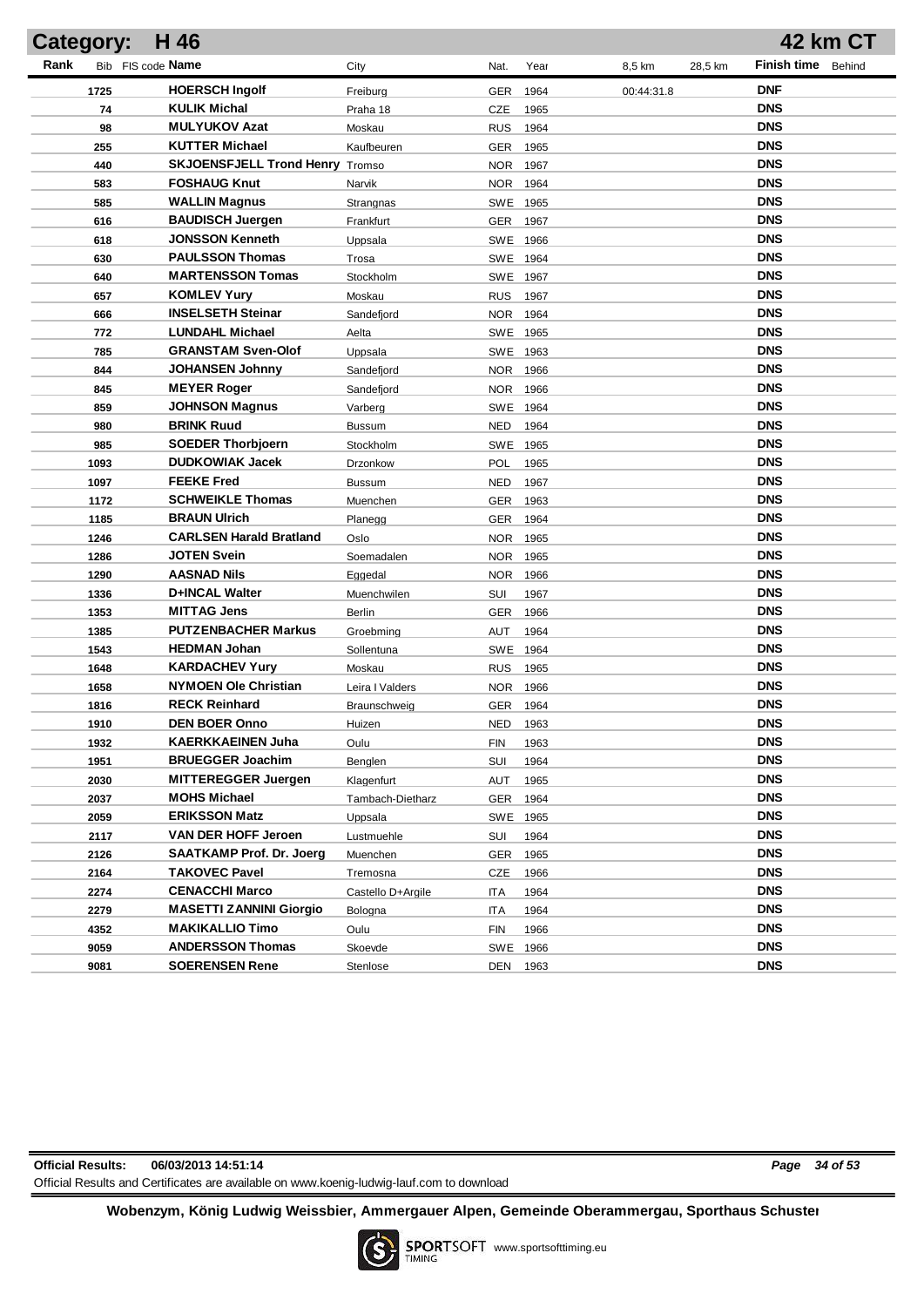|            | Category:    | H 51                                          |                     |                   |              |                          |                          |                          | 42 km CT                 |
|------------|--------------|-----------------------------------------------|---------------------|-------------------|--------------|--------------------------|--------------------------|--------------------------|--------------------------|
| Rank       |              | Bib FIS code Name                             | City                | Nat.              | Year         | 8,5 km                   | 28,5 km                  | <b>Finish time</b>       | Behind                   |
| 1.         | 96           | <b>SANDOZ Daniel</b>                          | Silvaplana          | SUI               | 1961         | 00:24:46.6               | 01:20:28.9               | 01:57:26.4               | 00:00:00.0               |
| 2.         | 130          | <b>NAESS Jan Gunnar</b>                       | Rasta               | <b>NOR</b>        | 1961         | 00:26:16.4               | 01:24:27.6               | 02:02:37.3               | 00:05:10.9               |
| 3.         | 765          | <b>WEISS Uwe</b>                              | Tambach-Dietharz    | GER               | 1960         | 00:27:19.3               | 01:28:19.8               | 02:08:06.3               | 00:10:39.9               |
| 4.         | 80           | <b>KRISTIANSEN Knut Ove</b>                   | Nittedal            | <b>NOR</b>        | 1961         | 00:27:21.0               | 01:29:05.8               | 02:09:36.1               | 00:12:09.7               |
| 5.         | 757          | <b>LOVGREN Glenn</b>                          | Hoekerum            | SWE 1961          |              | 00:27:28.3               | 01:29:40.4               | 02:09:37.3               | 00:12:10.9               |
| 6.         | 9016         | <b>KRYLOV Dr. Valeriy</b>                     | Obninsk             | <b>RUS</b>        | 1962         | 00:27:23.0               | 01:29:04.3               | 02:09:44.4               | 00:12:18.0               |
| 7.         | 989          | <b>JOHANSSON Jan</b>                          | Uddevalla           | SWE 1958          |              | 00:28:12.0               | 01:29:51.0               | 02:10:12.4               | 00:12:46.0               |
| 8.         | 299          | <b>HOLMSTRAND Owe</b>                         | Arjaeng             | SWE 1958          |              | 00:28:16.1               | 01:29:51.9               | 02:10:41.6               | 00:13:15.2               |
| 9.         | 428          | <b>ISAKSEN Arild</b>                          | Nittedal            | <b>NOR</b>        | 1960         | 00:27:27.1               | 01:29:35.5               | 02:11:45.6               | 00:14:19.2               |
| 10.        | 1133         | <b>THOMASGAARD Olaf Johan</b>                 | Nittedal            | <b>NOR</b>        | 1962         | 00:29:38.0               | 01:31:49.6               | 02:12:32.2               | 00:15:05.8               |
| 11.        | 2273         | <b>BERSVENDSEN Odd</b>                        | Jackson             | <b>USA</b>        | 1958         | 00:29:39.4               | 01:32:46.2               | 02:14:37.6               | 00:17:11.2               |
| 12.        | 1998         | <b>SEELK Konrad</b>                           | Leonberg            | GER               | 1961         | 00:28:36.0               | 01:33:17.4               | 02:16:15.3               | 00:18:48.9               |
| 13.        | 1062         | <b>HOFF Per Olav</b>                          | Hof                 | <b>NOR</b>        | 1960         | 00:29:38.8               | 01:34:13.3               | 02:17:01.7               | 00:19:35.3               |
| 14.        | 1268         | <b>VOLKOV Alexander</b>                       | Kirov               | <b>RUS</b>        | 1962         | 00:30:08.4               | 01:35:09.1               | 02:17:59.7               | 00:20:33.3               |
| 15.        | 134          | <b>LEIBIGER Jens</b>                          | Markkleeberg        | GER               | 1959         | 00:29:25.9               | 01:34:24.5               | 02:18:07.6               | 00:20:41.2               |
| 16.        | 9079         | <b>PRONIN Dr. Vladimir</b>                    | Moscow              | <b>RUS</b>        | 1959         | 00:30:19.9               | 01:36:18.9               | 02:18:42.8               | 00:21:16.4               |
| 17.        | 481          | <b>BRATLIEN Pal</b>                           | Hosle               | <b>NOR</b>        | 1959         | 00:29:23.7               | 01:35:21.7               | 02:20:00.6               | 00:22:34.2               |
| 18.        | 977          | <b>SANDGRAV Viggo</b>                         | Rasta               | <b>NOR</b>        | 1962         | 00:29:33.7               | 01:35:59.7               | 02:20:08.7               | 00:22:42.3               |
| 19.        | 182          | <b>JOHANSON Thomas</b>                        | Ostersund           | SWE               | 1960         | 00:30:06.6               | 01:37:02.2               | 02:20:51.8               | 00:23:25.4               |
| 20.        | 1468         | <b>STORBACKA Tony</b>                         | Karleby             | <b>FIN</b>        | 1960         | 00:30:09.2               | 01:36:11.6               | 02:21:01.4               | 00:23:35.0               |
| 21.        | 133          | <b>NILSEN Per Arne</b>                        | Kristiansand        | <b>NOR</b>        | 1961         | 00:28:34.3               | 01:35:34.4               | 02:21:17.7               | 00:23:51.3               |
| 22.        | 1052         | <b>AXENGREN Sten</b>                          | Gaellstad           | <b>SWE</b>        | 1960         | 00:32:07.4               | 01:39:35.5               | 02:21:34.7               | 00:24:08.3               |
| 23.        | 1134         | <b>BOLMGREN Thomas</b>                        |                     | SWE               | 1962         | 00:30:32.6               | 01:37:43.1               | 02:21:42.7               | 00:24:16.3               |
| 24.        | 146          | <b>URUSOV Ravil</b>                           | St. Petersburg      | <b>RUS</b>        | 1960         | 00:29:15.9               | 01:36:40.6               | 02:22:55.0               | 00:25:28.6               |
| 25.        | 400          | <b>SUNDKLAKK Knut</b>                         | Svolvaer            | <b>NOR</b>        | 1960         | 00:31:14.0               | 01:38:14.0               | 02:23:05.6               | 00:25:39.2               |
| 26.        | 1781         | <b>SVEEN Ole Petter</b>                       | Biri                | <b>NOR</b>        | 1961         | 00:32:11.7               | 01:40:02.7               | 02:23:07.4               | 00:25:41.0               |
| 27.        | 652          | NIEMI Reijo                                   | Vantaa              | <b>FIN</b>        | 1962         | 00:31:44.7               | 01:39:47.8               | 02:23:22.9               | 00:25:56.5               |
| 28.        | 238          | <b>SEDLENIEKS Ivars</b>                       | Riga                | LAT               | 1958         | 00:31:34.5               | 01:39:14.5               | 02:23:25.9               | 00:25:59.5               |
| 29.        | 297          | <b>HAAS Arnold</b>                            | Stockach            | GER               | 1959         | 00:30:10.4               | 01:35:32.0               | 02:23:31.7               | 00:26:05.3               |
| 30.        | 1030         | <b>BREKKE Ole Jens</b>                        | Kongsberg           | <b>NOR</b>        | 1959         | 00:31:01.3               | 01:38:15.2               | 02:23:32.6               | 00:26:06.2               |
| 31.        | 2072         | <b>GEISSLER Roland</b>                        | Brandenburg         | GER               | 1960         | 00:32:19.7               | 01:40:03.8               | 02:23:35.9               | 00:26:09.5               |
| 32.        | 1373         | <b>STRANDLIE Audun</b>                        | Hunndalen           | <b>NOR</b>        | 1959         | 00:31:18.9               | 01:38:59.2               | 02:24:10.2               | 00:26:43.8               |
| 33.        | 9002         | <b>LAMPE Dr. Uwe</b>                          | Koeln               | GER               | 1961         | 00:29:15.3               | 01:36:12.0               | 02:24:24.4               | 00:26:58.0               |
| 34.        | 9061         | <b>REICHEL Dr. Lutz</b>                       | Kleinopitz          | GER               | 1959         | 00:32:06.9               | 01:40:45.9               | 02:24:29.9               | 00:27:03.5               |
| 35.        | 9060         | <b>BENGTSON Lars</b>                          | Speicher            | SWE 1961          |              | 00:32:11.1               | 01:40:48.6               | 02:24:41.6               | 00:27:15.2               |
| 36.        | 2129         | <b>POMMER Erich</b>                           | Inzing              | AUT               | 1960         | 00:31:51.4               | 01:40:18.3               | 02:25:05.1               | 00:27:38.7               |
| 37.        | 283          | <b>NEDEREGGER Georg</b>                       | <b>Brixlegg</b>     | <b>AUT</b>        | 1961         | 00:30:41.0               | 01:39:20.7               | 02:25:33.2               | 00:28:06.8               |
| 38.        | 145          | <b>MAKAROV Yuri</b>                           | St. Petersburg      | <b>RUS</b>        | 1959         | 00:32:03.1               | 01:41:16.3               | 02:26:11.0               | 00:28:44.6               |
| 39.        | 441          | <b>TAJET Tore</b>                             | Oslo                | NOR 1958          |              | 00:30:33.6               | 01:39:35.8               | 02:26:29.6               | 00:29:03.2               |
| 40.        | 733          | <b>ABRAHAMSSON Dan</b><br><b>REICHEL Tino</b> | Tyresoe             | SWE 1961          |              | 00:30:11.5               | 01:40:22.6               | 02:26:49.7               | 00:29:23.3               |
| 41.        | 1561         | <b>MATOGA Viktor</b>                          | Nassau              | GER               | 1962         | 00:33:00.6               | 01:42:13.6               | 02:28:00.7               | 00:30:34.3               |
| 42.        | 1250         |                                               | Perm                | <b>RUS</b>        | 1962         | 00:33:11.1               | 01:42:44.0               | 02:28:21.8               | 00:30:55.4               |
| 43.<br>44. | 659          | <b>TSAPLIN Vladimir</b><br>JOHANSSON Thomas   | Tchehov-2           | <b>RUS</b>        | 1962         | 00:31:32.9               | 01:42:15.4               | 02:28:47.3<br>02:28:49.9 | 00:31:20.9               |
| 45.        | 210<br>1051  | <b>JACOBSEN Per</b>                           | Karlstad            | SWE 1962          |              | 00:32:15.6               | 01:42:24.6<br>01:44:16.8 | 02:28:56.3               | 00:31:23.5<br>00:31:29.9 |
| 46.        | 9001         | <b>MICHLER Ralf-Peter</b>                     | Gjovik              | NOR 1961          |              | 00:33:22.8               |                          | 02:29:04.0               | 00:31:37.6               |
|            |              | <b>BAROS Jiri</b>                             | Trondheim           | NOR 1959          |              | 00:31:21.1               | 01:41:12.2               |                          |                          |
| 47.<br>48. | 1865<br>1845 | <b>MADLAND Lars</b>                           | Valasske Mezirici   | CZE<br><b>NOR</b> | 1962<br>1961 | 00:34:54.0<br>00:32:56.6 | 01:45:16.2<br>01:44:05.7 | 02:29:05.8<br>02:31:11.0 | 00:31:39.4<br>00:33:44.6 |
| 49.        | 463          | SINISALO Jan                                  | Varhaug<br>Lovisa   | <b>FIN</b>        | 1961         | 00:32:55.0               | 01:44:38.1               | 02:31:19.7               | 00:33:53.3               |
| 50.        | 1483         | <b>PETTERSEN Alf Ove</b>                      | Svolvaer            | <b>NOR</b>        | 1962         | 00:33:16.3               | 01:44:11.3               | 02:31:26.4               | 00:34:00.0               |
| 51.        | 961          | <b>FREYSTEIN Reimund</b>                      | Tanne               | <b>GER</b>        | 1958         | 00:31:18.1               | 01:42:11.9               | 02:32:00.4               | 00:34:34.0               |
| 52.        | 351          | <b>SCHIA Sigmund</b>                          | Kongsberg           | <b>NOR</b>        | 1961         | 00:32:37.6               | 01:44:20.5               | 02:32:10.9               | 00:34:44.5               |
| 53.        | 1886         | <b>SCHUETZ Detlef</b>                         |                     | <b>GER</b>        | 1961         | 00:32:09.7               | 01:44:24.4               | 02:32:35.9               | 00:35:09.5               |
| 54.        | 1219         | <b>HIETANEN Timo</b>                          | Leipzig<br>Helsinki | <b>FIN</b>        | 1958         |                          | 01:45:06.2               | 02:33:16.1               | 00:35:49.7               |
| 55.        | 1456         | <b>ALSOS Stein</b>                            | Svolaer             | <b>NOR</b>        | 1962         | 00:33:44.7<br>00:34:09.6 | 01:48:32.5               | 02:34:25.2               | 00:36:58.8               |
| 56.        | 601          | <b>PERSSON Stefan</b>                         | Soedertaelje        | SWE 1958          |              | 00:34:03.9               | 01:48:15.7               | 02:34:34.2               | 00:37:07.8               |
| 57.        | 9048         | <b>JUVONEN Tatu</b>                           |                     | <b>FIN</b>        | 1960         | 00:32:28.7               | 01:47:26.3               | 02:35:52.2               | 00:38:25.8               |
|            |              |                                               | Oulu                |                   |              |                          |                          |                          |                          |

**Official Results: 06/03/2013 14:51:14** *Page 35 of 53*

Official Results and Certificates are available on www.koenig-ludwig-lauf.com to download

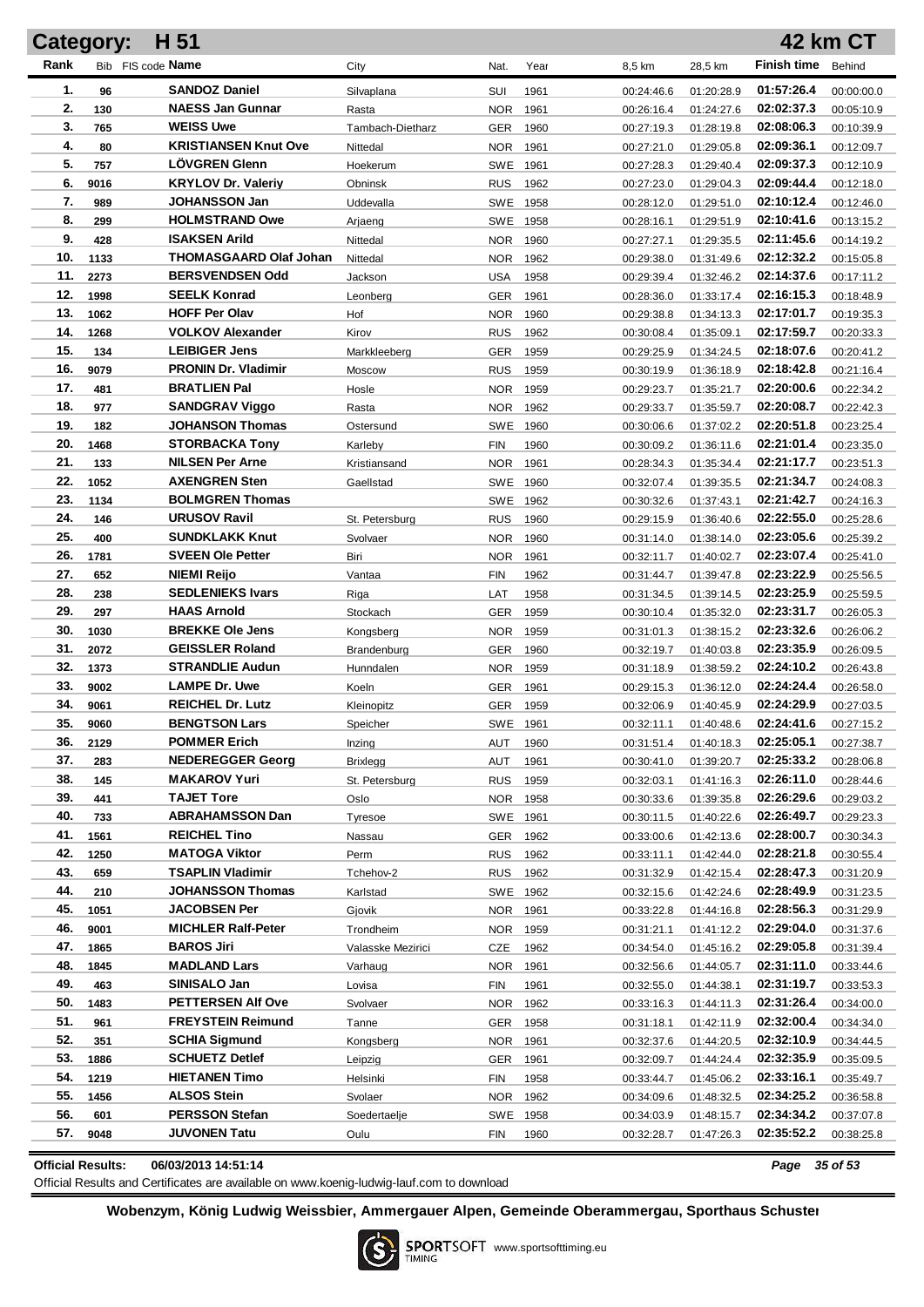|            | Category:         | H 51                                   |                       |                   |              |                          |                          |                          | 42 km CT                 |
|------------|-------------------|----------------------------------------|-----------------------|-------------------|--------------|--------------------------|--------------------------|--------------------------|--------------------------|
| Rank       | Bib FIS code Name |                                        | City                  | Nat.              | Year         | 8,5 km                   | 28,5 km                  | <b>Finish time</b>       | Behind                   |
| 58.        | 1982              | <b>KORHON Josef</b>                    | Mostkovice            | CZE               | 1962         | 00:33:51.6               | 01:49:04.5               | 02:35:59.1               | 00:38:32.7               |
| 59.        | 1243              | <b>SORTEBERG Terje</b>                 | Oslo                  | <b>NOR</b>        | 1961         | 00:36:03.8               | 01:49:02.7               | 02:36:11.4               | 00:38:45.0               |
| 60.        | 347               | <b>PUESCHEL Dietmar</b>                | Berlin                | GER               | 1958         | 00:34:48.8               | 01:49:00.8               | 02:36:41.7               | 00:39:15.3               |
| 61.        | 2014              | <b>NOVOTNY Petr</b>                    | Hostivice             | CZE               | 1961         | 00:34:06.7               | 01:48:57.1               | 02:37:06.7               | 00:39:40.3               |
| 62.        | 9046              | <b>PASTORE Matteo Rocco</b>            | Monticello Brianza    | <b>ITA</b>        | 1960         | 00:33:46.3               | 01:50:25.5               | 02:38:20.8               | 00:40:54.4               |
| 63.        | 1273              | <b>ERIKSSON Mats</b>                   | Stockholm             | SWE               | 1959         | 00:34:41.9               | 01:51:34.3               | 02:38:24.6               | 00:40:58.2               |
| 64.        | 996               | <b>NORDVANG Tor Helge</b>              | Mo i Rana             | <b>NOR</b>        | 1959         | 00:33:59.6               | 01:49:08.4               | 02:38:26.6               | 00:41:00.2               |
| 65.        | 1225              | <b>KOVARIK Petr</b>                    | As                    | CZE               | 1960         | 00:34:48.2               | 01:49:46.6               | 02:38:44.6               | 00:41:18.2               |
| 66.        | 1854              | <b>JANSSON Roger</b>                   | Borlaenge             | SWE               | 1958         | 00:33:48.1               | 01:50:00.4               | 02:39:25.5               | 00:41:59.1               |
| 67.        | 376               | <b>BAKKEN Geir Ove</b>                 | Alta                  | <b>NOR</b>        | 1958         | 00:35:36.8               | 01:51:23.8               | 02:40:18.4               | 00:42:52.0               |
| 68.        | 1131              | <b>VAN PELT Henk</b>                   | Woerden               | <b>NED</b>        | 1958         | 00:34:51.9               | 01:52:13.3               | 02:40:28.5               | 00:43:02.1               |
| 69.        | 790               | <b>BREKKE Harald</b>                   | Trondheim             | <b>NOR</b>        | 1962         | 00:33:57.8               | 01:49:59.4               | 02:40:29.9               | 00:43:03.5               |
| 70.        | 1641              | STOKKAN Odd                            | Elverum               | <b>NOR</b>        | 1962         | 00:37:26.5               | 01:52:15.1               | 02:41:32.0               | 00:44:05.6               |
| 71.        | 2111              | <b>TAUGBOEL Trond</b>                  | Lillehammer           | <b>NOR</b>        | 1960         | 00:38:54.9               | 01:53:49.1               | 02:41:52.7               | 00:44:26.3               |
| 72.        | 384               | <b>STEINFJELL Arne</b>                 | Mo i Rana             | <b>NOR</b>        | 1960         | 00:36:03.7               | 01:52:16.3               | 02:42:03.7               | 00:44:37.3               |
| 73.        | 1344              | <b>DYRHOVD Kjell Anton</b>             | Kroederen             | <b>NOR</b>        | 1961         | 00:37:32.6               | 01:54:55.4               | 02:42:32.5               | 00:45:06.1               |
| 74.        | 1452              | VOLLI Raivo                            | Polvamaa              | <b>EST</b>        | 1959         | 00:36:01.2               | 01:52:47.2               | 02:43:23.9               | 00:45:57.5               |
| 75.        | 206               | <b>JANUTIN Peter</b>                   | Savognin              | SUI               | 1959         | 00:32:54.8               | 01:50:17.6               | 02:43:25.5               | 00:45:59.1               |
| 76.        | 1798              | <b>JANHOVEN Kalervo</b>                | Kitee                 | <b>FIN</b>        | 1960         | 00:34:43.3               | 01:52:43.3               | 02:44:41.7               | 00:47:15.3               |
| 77.        | 2195              | <b>NIGSCH Klaus</b>                    | Schwarzenberg         | <b>AUT</b>        | 1958         | 00:33:32.8               | 01:50:47.2               | 02:44:47.5               | 00:47:21.1               |
| 78.        | 212               | <b>JOSEFSSON Thomas</b>                | Blidsberg             | <b>SWE</b>        | 1961         | 00:34:50.9               | 01:53:14.8               | 02:46:15.1               | 00:48:48.7               |
| 79.        | 822               | <b>DIEZEL Thomas</b>                   | Geroldsgruen          | GER               | 1960         | 00:37:03.1               | 01:56:12.2               | 02:46:47.4               | 00:49:21.0               |
| 80.        | 424               | <b>KUENG Roebi</b>                     |                       | SUI               | 1958         | 00:35:43.4               | 01:54:48.2               | 02:46:53.7               | 00:49:27.3               |
| 81.        | 312               | <b>ERIKSEN Jarle</b>                   | Fetsund               | <b>NOR</b>        | 1962         | 00:33:58.6               | 01:52:14.2               | 02:47:24.0               | 00:49:57.6               |
| 82.        | 1042              | <b>DOHRMANN Christoph</b>              | Panitzsch             | GER               | 1962         | 00:37:28.9               | 01:57:02.6               | 02:47:51.8               | 00:50:25.4               |
| 83.        | 913               | <b>HAAGESTAD Leif Petter</b>           | Oslo                  | <b>NOR</b>        | 1961         | 00:35:20.3               | 01:55:09.7               | 02:48:09.3               | 00:50:42.9               |
| 84.        | 1746              | <b>EINLAND Vello</b>                   | Harjumaa              | <b>EST</b>        | 1958         | 00:36:26.2               | 01:55:18.6               | 02:48:26.7               | 00:51:00.3               |
| 85.        | 2080              | <b>MRKOS Lorenz</b>                    | Wien                  | AUT               | 1958         | 00:38:20.4               | 01:56:17.0               | 02:48:28.3               | 00:51:01.9               |
| 86.        | 723               | <b>BADEN</b> lan                       | Nags ARD              | DEN               | 1958         | 00:35:01.2               | 01:54:49.0               | 02:48:29.4               | 00:51:03.0               |
| 87.        | 752               | <b>NITSCHMANN Kai</b>                  | Neuenhagen bei Berlin | GER               | 1962         | 00:35:35.1               | 01:55:32.6               | 02:48:32.7               | 00:51:06.3               |
| 88.        | 447               | <b>KONDE Miroslav</b>                  | Ostrava-Krasne Pole   | <b>CZE</b>        | 1962         | 00:37:14.9               | 01:57:48.7               | 02:50:01.2               | 00:52:34.8               |
| 89.        | 703               | <b>HAMBERG Jean</b>                    | Goeteborg             | <b>SWE</b>        | 1960         | 00:34:36.4               | 01:55:59.6               | 02:50:38.1               | 00:53:11.7               |
| 90.        | 1611              | <b>VESELOVSKIY Nikolay</b>             | Balashikha            | <b>RUS</b>        | 1962         | 00:37:30.5               | 01:57:28.1               | 02:50:40.9               | 00:53:14.5               |
| 91.        | 976               | <b>WESTBERG Claes</b>                  | Nacka                 |                   | SWE 1962     | 00:38:33.7               | 02:00:10.6               | 02:51:00.5               | 00:53:34.1               |
| 92.        | 361               | <b>KARLSEN Per Arne</b>                | Skedsmokorset         |                   | NOR 1960     | 00:38:33.9               | 01:59:32.4               | 02:51:20.4               | 00:53:54.0               |
| 93.        | 948               | <b>HALLIN UIf</b>                      | Hagfors               |                   | SWE 1962     | 00:36:10.9               | 01:56:49.9               | 02:51:27.6               | 00:54:01.2               |
| 94.        | 1542              | <b>SCHILCHER Norbert</b>               | Puergen               | <b>GER</b>        | 1959         | 00:33:53.6               | 01:52:29.7               | 02:51:44.5               | 00:54:18.1               |
| 95.        | 2351              | <b>BLAZEK Jiri</b><br><b>LUNDH Ola</b> | Velka Hledsebe        | <b>CZE</b>        | 1961         | 00:38:18.3               | 02:00:15.6               | 02:52:47.2               | 00:55:20.8               |
| 96.<br>97. | 1079<br>1711      | <b>OLSEN Sigmund</b>                   | Skoevde               | SWE<br><b>NOR</b> | 1960<br>1958 | 00:35:38.3<br>00:39:46.4 | 01:55:12.8<br>02:02:29.3 | 02:53:42.5<br>02:54:31.0 | 00:56:16.1<br>00:57:04.6 |
| 98.        | 1599              | <b>BORSTAD Per</b>                     | Sirevaag<br>Oslo      | DEN               | 1962         | 00:41:03.8               | 02:02:44.6               | 02:54:53.5               | 00:57:27.1               |
| 99.        | 1266              | <b>PATEK Vaclav</b>                    | Prag                  | CZE               | 1959         | 00:35:18.5               | 01:59:07.8               | 02:55:16.9               | 00:57:50.5               |
| 100.       | 2008              | VRBATA Jiri                            | Tynec n. Sz.          | <b>CZE</b>        | 1958         | 00:35:35.8               | 01:59:11.1               | 02:55:56.2               | 00:58:29.8               |
| 101.       | 329               | <b>LILJESTRAND Tom</b>                 | Liljendal             | <b>FIN</b>        | 1960         | 00:39:15.2               | 02:01:49.1               | 02:56:32.6               | 00:59:06.2               |
| 102.       | 701               | <b>GEIGES Andreas</b>                  | Berguen               | SUI               | 1959         | 00:37:35.7               | 02:01:08.3               | 02:56:57.3               | 00:59:30.9               |
| 103.       | 1323              | <b>SOKOL Petr</b>                      | <b>Bilovec</b>        | <b>CZE</b>        | 1960         | 00:38:33.2               | 02:02:31.7               | 02:57:00.0               | 00:59:33.6               |
| 104.       | 882               | <b>AHLUND Christer</b>                 | Skelleftea            |                   | SWE 1960     | 00:39:22.5               | 02:03:07.6               | 02:57:02.4               | 00:59:36.0               |
| 105.       | 1073              | <b>SVENSSON Per Helge</b>              | Stavanger             | NOR 1961          |              | 00:37:25.2               | 02:01:03.3               | 02:57:13.6               | 00:59:47.2               |
| 106.       | 1575              | <b>LARSSON Claes</b>                   | Goetene               |                   | SWE 1962     | 00:38:21.6               | 02:02:02.8               | 02:57:19.3               | 00:59:52.9               |
| 107.       | 1264              | <b>LERKEROED Svein</b>                 | Oslo                  | NOR 1959          |              | 00:38:34.9               | 02:00:46.3               | 02:57:24.6               | 00:59:58.2               |
| 108.       | 2362              | <b>WALDMANN Steffen</b>                | Grosspostwitz         | <b>GER</b>        | 1962         | 00:39:33.0               | 02:02:40.8               | 02:57:40.7               | 01:00:14.3               |
| 109.       | 1045              | <b>KEMPE Andreas</b>                   | Dresden               | <b>GER</b>        | 1959         | 00:42:37.3               | 02:04:25.8               | 02:58:02.3               | 01:00:35.9               |
| 110.       | 1569              | <b>BRUUN Peter</b>                     | Askim                 |                   | SWE 1960     | 00:40:53.4               | 02:02:55.9               | 02:58:47.8               | 01:01:21.4               |
| 111.       | 1055              | <b>SORBY Ronny</b>                     | Elverum               | <b>NOR</b>        | 1962         | 00:39:27.9               | 02:03:43.4               | 02:58:52.2               | 01:01:25.8               |
| 112.       | 2099              | <b>EBERLI Hermann</b>                  | Hinwil                | SUI               | 1961         | 00:39:56.7               | 02:04:37.1               | 02:59:18.0               | 01:01:51.6               |
| 113.       | 588               | <b>SINDAHLSEN Trond</b>                | Fredrikstad           | <b>NOR</b>        | 1961         | 00:38:02.3               | 02:02:27.9               | 02:59:33.0               | 01:02:06.6               |
| 114.       | 9124              | JUVONEN Jukka                          | Kajaani               | <b>FIN</b>        | 1961         | 00:38:06.7               | 02:04:40.0               | 02:59:54.6               | 01:02:28.2               |
|            |                   |                                        |                       |                   |              |                          |                          |                          |                          |

**Official Results: 06/03/2013 14:51:14** *Page 36 of 53*

Official Results and Certificates are available on www.koenig-ludwig-lauf.com to download

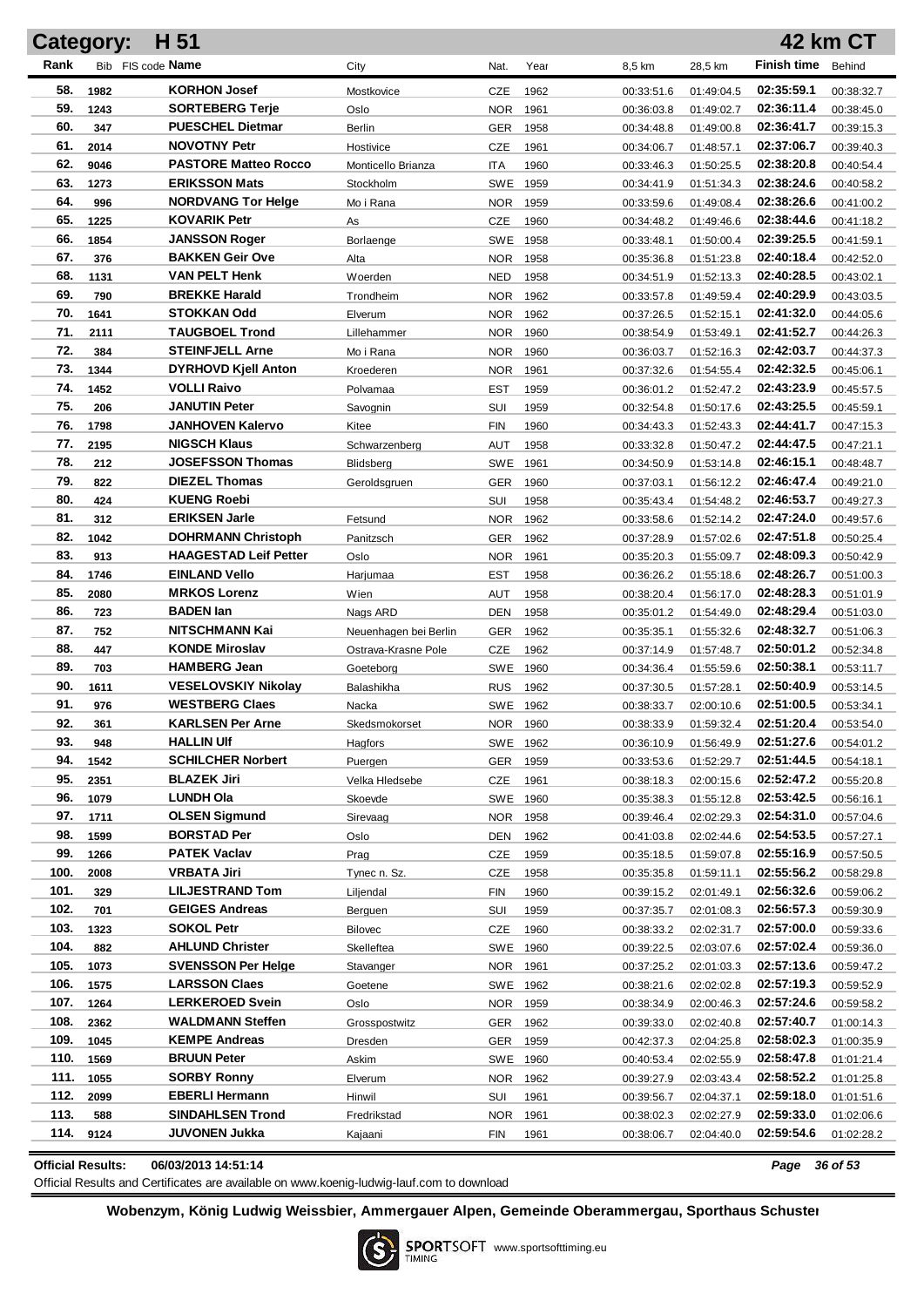| Rank<br>Bib FIS code Name<br><b>Finish time</b><br>City<br>Nat.<br>Year<br>8,5 km<br>28,5 km<br>Behind<br><b>LILLEPALU Tiit</b><br>115.<br>02:59:58.5<br>1756<br>Tallinn<br><b>EST</b><br>1960<br>01:02:32.1<br>00:37:31.0<br>02:04:31.9<br>116.<br><b>RESSL Jaroslav</b><br>03:00:12.4<br>1628<br>CZE<br>1961<br>Karlovy Vary<br>00:42:25.5<br>02:06:09.8<br>01:02:46.0<br>117.<br><b>MUECK Arnost</b><br>03:00:19.1<br>1832<br>CZE<br>1959<br>Hranice<br>00:36:56.0<br>02:02:30.5<br>01:02:52.7<br>118.<br><b>DYBVIG Morten</b><br>03:00:35.2<br>1012<br><b>NOR</b><br>1960<br>Eiksmarka<br>00:37:12.8<br>02:03:28.2<br>01:03:08.8<br>119.<br><b>FRIVIK Ole</b><br>03:00:41.8<br>317<br><b>NOR</b><br>1962<br>Klofta<br>00:39:02.2<br>02:03:30.3<br>01:03:15.4<br>120.<br><b>BRISCHEWSKI Joachim</b><br>316<br>SWE<br>1962<br>02:07:03.4<br>03:01:08.9<br>00:42:23.9<br>01:03:42.5<br>Kareby<br>121.<br><b>STEGEMANN Lars</b><br>03:01:09.5<br>853<br><b>SWE</b><br>1960<br>Kopparberg<br>00:37:05.4<br>02:03:08.0<br>01:03:43.1<br>122.<br><b>KAEAERIAEINEN Heikki</b><br>03:01:23.7<br>320<br><b>FIN</b><br>1958<br>02:07:35.1<br>00:43:22.5<br>01:03:57.3<br>Jyvaeskylae<br>123.<br>1414<br><b>HOLMALA Esko</b><br>03:02:02.2<br><b>FIN</b><br>1958<br>00:44:37.2<br>02:09:39.2<br>01:04:35.8<br>124.<br><b>KLINGER Ulrich</b><br>03:02:06.7<br>2338<br><b>GER</b><br>1961<br>02:02:29.2<br>Annaberg-Buchholz<br>00:37:26.2<br>01:04:40.3<br>125.<br><b>VANEK Vaclav</b><br>03:03:20.0<br>2066<br>CZE<br>1959<br>00:38:17.9<br>02:06:45.8<br>01:05:53.6<br>Marianske Lazne<br>126.<br><b>LIND Thomas</b><br>910<br><b>NOR</b><br>1962<br>03:03:48.9<br>Oslo<br>00:37:10.4<br>02:04:24.9<br>01:06:22.5<br>127.<br><b>DUPERTUIS Jean Francois</b><br>03:04:19.7<br>2056<br>SUI<br>1959<br>Villars sur Ollon<br>00:36:53.6<br>02:05:08.9<br>01:06:53.3<br>128.<br>1831<br><b>JOHANNESSEN Dag-Tore</b><br><b>SWE</b><br>1962<br>03:04:43.3<br>00:44:47.6<br>02:09:35.3<br>01:07:16.9<br>Haegersten<br>129.<br><b>MICHALICKA Vladimir</b><br>988<br>CZE<br>1960<br>03:05:11.1<br>00:36:10.0<br>02:05:03.2<br>01:07:44.7<br>Ricany<br>130.<br><b>VOEKS Michael</b><br>03:05:14.8<br>851<br>SWE 1960<br>Kopparberg<br>00:36:40.7<br>02:05:32.1<br>01:07:48.4<br>131.<br><b>HALLBERG Michael</b><br>811<br>SWE 1962<br>03:06:54.9<br>Trollhaettan<br>00:41:30.6<br>02:08:03.6<br>01:09:28.5<br>132.<br><b>KRETSCHMER Ralf</b><br>03:07:04.6<br>1041<br>1958<br>Nasseboehla<br>GER<br>00:44:51.1<br>02:11:08.6<br>01:09:38.2<br>133.<br><b>STELZNER Ulf-Peer</b><br>03:07:25.3<br>1315<br>1960<br>GER<br>00:43:09.2<br>02:11:28.5<br>01:09:58.9<br>Auerbach<br>134.<br><b>KAMPERT Andreas</b><br>03:08:00.7<br>654<br><b>GER</b><br>1959<br>Rohrdorf<br>00:41:09.3<br>02:11:18.7<br>01:10:34.3<br>135.<br><b>VON FRENCKELL Wilhelm</b><br>03:08:15.6<br>918<br>1962<br>Grankulla<br><b>FIN</b><br>00:40:56.0<br>02:12:03.5<br>01:10:49.2<br>136.<br><b>HAEGGBLOM Dan</b><br>03:08:17.9<br>1445<br><b>FIN</b><br>Vaasa<br>1959<br>00:45:22.7<br>02:13:18.1<br>01:10:51.5<br>137.<br><b>GUMBREVICIUS Gintautas</b><br>03:08:44.7<br>9035<br>LTU<br>1959<br>Raudondvaris Kauno raj.<br>00:45:36.2<br>02:11:58.2<br>01:11:18.3<br>138.<br><b>GABRIELSSON Per</b><br>03:09:13.1<br>492<br>SWE 1958<br>00:38:25.8<br>02:09:38.1<br>01:11:46.7<br>Gothenburg<br>139.<br><b>SOUCEK Miloslav</b><br>2213<br>03:09:39.2<br><b>CZE</b><br>1960<br>Liberec<br>00:42:17.8<br>02:12:24.8<br>01:12:12.8<br>140.<br><b>ALFHEIM Geir</b><br>03:09:57.9<br>2324<br>1962<br>Tolvsrod<br>NOR<br>00:37:31.8<br>02:05:50.8<br>01:12:31.5<br>141.<br><b>CHRISTENSSON Stefan</b><br>03:10:05.2<br>490<br>SWE 1961<br>00:39:31.5<br>02:10:16.1<br>01:12:38.8<br>Goeteborg<br>142.<br><b>EKLUND Markku</b><br>03:11:50.2<br>315<br><b>FIN</b><br>Lieksa<br>1958<br>00:43:27.3<br>02:11:49.7<br>01:14:23.8<br>143.<br><b>STEDJE Per</b><br>1464<br>03:12:00.0<br><b>NOR</b><br>Oslo<br>1962<br>00:40:41.6<br>02:11:41.9<br>01:14:33.6<br>144.<br><b>KARLSSON Mats</b><br>03:12:03.7<br>597<br>SWE 1959<br>00:39:02.7<br>02:09:34.3<br>01:14:37.3<br>Munkedal<br>145.<br><b>UUETALU Tavo</b><br>03:12:03.8<br>1448<br><b>EST</b><br>1958<br>00:45:12.3<br>02:13:51.7<br>01:14:37.4<br>Laeaene-Virumaa<br>146.<br><b>SCHMID Dr. Thomas</b><br>03:12:28.2<br>9099<br><b>GER</b><br>1958<br>Obernzell<br>00:41:26.8<br>02:12:08.6<br>01:15:01.8<br>147.<br><b>GRINGHUIS Rob</b><br>03:12:36.0<br>2176<br>1962<br>Rotterdam<br><b>NED</b><br>00:42:28.2<br>02:13:50.6<br>01:15:09.6<br>148.<br><b>CLARE John</b><br>03:12:38.2<br>1395<br>GBR<br>1961<br>00:44:20.0<br>02:14:38.8<br>01:15:11.8<br>Helensburgh<br>149.<br><b>LARSSON Reidar Theodor</b><br>03:13:09.6<br>1508<br>02:12:09.2<br>SWE 1961<br>00:40:50.0<br>Ockelbo<br>01:15:43.2<br><b>DUMEK Vaclav</b><br>03:13:51.5<br>150.<br>2232<br>Tanvald<br>CZE<br>1962<br>00:43:24.9<br>02:13:29.0<br>01:16:25.1<br>151.<br><b>QUIDORT Marcel</b><br>1534<br>03:14:09.9<br>Suhr<br>SUI<br>1958<br>00:46:33.8<br>02:16:10.5<br>01:16:43.5<br>152.<br><b>GUSTAFSON Pierre</b><br>1994<br>03:14:26.2<br>02:11:46.6<br>SWE 1961<br>00:39:45.3<br>01:16:59.8<br>Lerum<br>153.<br><b>LENZ Olaf</b><br>03:14:34.5<br>1958<br>Dresden<br><b>GER</b><br>1962<br>02:14:07.2<br>01:17:08.1<br>00:42:54.2<br>154.<br><b>HOJAC Mojmir</b><br>2238<br>03:15:25.5<br>CZE<br>1958<br>00:46:37.9<br>02:16:54.1<br>01:17:59.1<br>Desna<br>155.<br><b>PETERSEN Christian</b><br>03:15:28.8<br>1063<br>Huddinge<br>SWE 1959<br>02:14:35.5<br>01:18:02.4<br>00:43:23.5<br>156.<br><b>GJOVIK Trygve</b><br>03:15:35.4<br>1022<br>NOR<br>1960<br>02:16:07.9<br>01:18:09.0<br>Eiksmarka<br>00:45:51.3<br>157.<br><b>RADSTROEM Peter</b><br>1675<br>03:15:42.4<br>SWE 1962<br>02:16:46.1<br>01:18:16.0<br>Torsby<br>00:44:49.3<br>158.<br><b>BOLADO Jose</b><br>03:15:43.7<br>2018<br>Astillero<br><b>ESP</b><br>1962<br>02:16:08.7<br>01:18:17.3<br>00:46:13.6<br>159.<br><b>RAASOK Tone</b><br>03:15:46.3<br>793<br>NOR<br>1961<br>02:14:23.8<br>01:18:19.9<br>Strommen<br>00:42:42.0<br>160.<br><b>KOPTE Uwe</b><br>1722<br>03:15:48.0<br><b>GER</b><br>1961<br>02:15:58.9<br>01:18:21.6<br>Crostau<br>00:43:22.8<br>161.<br><b>KONICEK Jiri</b><br>780<br>03:15:56.6<br>Baska<br>CZE<br>1960<br>02:14:40.1<br>01:18:30.2<br>00:41:38.0<br>162.<br><b>BRUNNER Johann</b><br>2145<br>03:16:07.9<br><b>Bad Feilnbach</b><br>GER<br>1961<br>02:15:54.3<br>01:18:41.5<br>00:44:33.2<br>163.<br><b>KARSTROEM Leif</b><br>1771<br>03:16:26.1<br>SWE 1962<br>00:44:21.8<br>02:15:17.1<br>01:18:59.7<br>Soederhamn<br>164.<br><b>JONES Bo</b><br>1136<br>03:16:31.2<br>SWE 1960<br>02:14:18.1<br>01:19:04.8<br>Vikarbyn<br>00:38:37.1<br>165.<br><b>BERGER Anders</b><br>458<br>03:16:32.5<br>SWE 1959<br>02:13:20.2<br>01:19:06.1<br>Goeteborg<br>00:39:43.8<br>166.<br><b>HANSSON Jan</b><br>1589<br>03:16:45.7<br>Svanesund<br>SWE 1960<br>02:13:24.6<br>01:19:19.3<br>00:41:32.8<br>167.<br><b>BJORKMAN Hakan</b><br>03:17:16.7<br>1295<br>Uppl-Vasby<br>SWE 1960<br>02:18:45.2<br>01:19:50.3<br>00:49:29.1<br>168.<br><b>KADZIORA Paul</b><br>03:17:55.4<br>580<br>1962<br>02:14:32.2<br>01:20:29.0<br>Ottawa<br>CAN<br>00:41:41.2<br>169.<br><b>LOEKEN Paul Harald</b><br>03:18:35.5<br>545<br>Haslum<br>NOR 1962<br>02:16:00.4<br>01:21:09.1<br>00:41:25.8<br>170.<br><b>WESTBERG Ola</b><br>03:18:36.9<br>981<br>Falun<br>SWE 1962<br>02:18:43.9<br>01:21:10.5<br>00:45:29.6<br>171.<br><b>BERZELL Lars</b><br>03:18:47.3<br>1769<br>Stockholm<br>SWE 1962<br>02:17:40.1<br>01:21:20.9<br>00:47:25.4 | Category: | H 51 |  |  |  | 42 km CT |
|---------------------------------------------------------------------------------------------------------------------------------------------------------------------------------------------------------------------------------------------------------------------------------------------------------------------------------------------------------------------------------------------------------------------------------------------------------------------------------------------------------------------------------------------------------------------------------------------------------------------------------------------------------------------------------------------------------------------------------------------------------------------------------------------------------------------------------------------------------------------------------------------------------------------------------------------------------------------------------------------------------------------------------------------------------------------------------------------------------------------------------------------------------------------------------------------------------------------------------------------------------------------------------------------------------------------------------------------------------------------------------------------------------------------------------------------------------------------------------------------------------------------------------------------------------------------------------------------------------------------------------------------------------------------------------------------------------------------------------------------------------------------------------------------------------------------------------------------------------------------------------------------------------------------------------------------------------------------------------------------------------------------------------------------------------------------------------------------------------------------------------------------------------------------------------------------------------------------------------------------------------------------------------------------------------------------------------------------------------------------------------------------------------------------------------------------------------------------------------------------------------------------------------------------------------------------------------------------------------------------------------------------------------------------------------------------------------------------------------------------------------------------------------------------------------------------------------------------------------------------------------------------------------------------------------------------------------------------------------------------------------------------------------------------------------------------------------------------------------------------------------------------------------------------------------------------------------------------------------------------------------------------------------------------------------------------------------------------------------------------------------------------------------------------------------------------------------------------------------------------------------------------------------------------------------------------------------------------------------------------------------------------------------------------------------------------------------------------------------------------------------------------------------------------------------------------------------------------------------------------------------------------------------------------------------------------------------------------------------------------------------------------------------------------------------------------------------------------------------------------------------------------------------------------------------------------------------------------------------------------------------------------------------------------------------------------------------------------------------------------------------------------------------------------------------------------------------------------------------------------------------------------------------------------------------------------------------------------------------------------------------------------------------------------------------------------------------------------------------------------------------------------------------------------------------------------------------------------------------------------------------------------------------------------------------------------------------------------------------------------------------------------------------------------------------------------------------------------------------------------------------------------------------------------------------------------------------------------------------------------------------------------------------------------------------------------------------------------------------------------------------------------------------------------------------------------------------------------------------------------------------------------------------------------------------------------------------------------------------------------------------------------------------------------------------------------------------------------------------------------------------------------------------------------------------------------------------------------------------------------------------------------------------------------------------------------------------------------------------------------------------------------------------------------------------------------------------------------------------------------------------------------------------------------------------------------------------------------------------------------------------------------------------------------------------------------------------------------------------------------------------------------------------------------------------------------------------------------------------------------------------------------------------------------------------------------------------------------------------------------------------------------------------------------------------------------------------------------------------------------------------------------------------------------------------------------------------------------------------------------------------------------------------------------------------------------------------------------------------------------------------------------------------------------------------------------------------------------------------------------------------------------------------------------------------------------------------------------------------------------------------------------------------------------------------------------------------------------------------------------------------------------------------------------------------------------------------------------------------------------------------------------------------------------------------------------------------------------------|-----------|------|--|--|--|----------|
|                                                                                                                                                                                                                                                                                                                                                                                                                                                                                                                                                                                                                                                                                                                                                                                                                                                                                                                                                                                                                                                                                                                                                                                                                                                                                                                                                                                                                                                                                                                                                                                                                                                                                                                                                                                                                                                                                                                                                                                                                                                                                                                                                                                                                                                                                                                                                                                                                                                                                                                                                                                                                                                                                                                                                                                                                                                                                                                                                                                                                                                                                                                                                                                                                                                                                                                                                                                                                                                                                                                                                                                                                                                                                                                                                                                                                                                                                                                                                                                                                                                                                                                                                                                                                                                                                                                                                                                                                                                                                                                                                                                                                                                                                                                                                                                                                                                                                                                                                                                                                                                                                                                                                                                                                                                                                                                                                                                                                                                                                                                                                                                                                                                                                                                                                                                                                                                                                                                                                                                                                                                                                                                                                                                                                                                                                                                                                                                                                                                                                                                                                                                                                                                                                                                                                                                                                                                                                                                                                                                                                                                                                                                                                                                                                                                                                                                                                                                                                                                                                                                                                                                                   |           |      |  |  |  |          |
|                                                                                                                                                                                                                                                                                                                                                                                                                                                                                                                                                                                                                                                                                                                                                                                                                                                                                                                                                                                                                                                                                                                                                                                                                                                                                                                                                                                                                                                                                                                                                                                                                                                                                                                                                                                                                                                                                                                                                                                                                                                                                                                                                                                                                                                                                                                                                                                                                                                                                                                                                                                                                                                                                                                                                                                                                                                                                                                                                                                                                                                                                                                                                                                                                                                                                                                                                                                                                                                                                                                                                                                                                                                                                                                                                                                                                                                                                                                                                                                                                                                                                                                                                                                                                                                                                                                                                                                                                                                                                                                                                                                                                                                                                                                                                                                                                                                                                                                                                                                                                                                                                                                                                                                                                                                                                                                                                                                                                                                                                                                                                                                                                                                                                                                                                                                                                                                                                                                                                                                                                                                                                                                                                                                                                                                                                                                                                                                                                                                                                                                                                                                                                                                                                                                                                                                                                                                                                                                                                                                                                                                                                                                                                                                                                                                                                                                                                                                                                                                                                                                                                                                                   |           |      |  |  |  |          |
|                                                                                                                                                                                                                                                                                                                                                                                                                                                                                                                                                                                                                                                                                                                                                                                                                                                                                                                                                                                                                                                                                                                                                                                                                                                                                                                                                                                                                                                                                                                                                                                                                                                                                                                                                                                                                                                                                                                                                                                                                                                                                                                                                                                                                                                                                                                                                                                                                                                                                                                                                                                                                                                                                                                                                                                                                                                                                                                                                                                                                                                                                                                                                                                                                                                                                                                                                                                                                                                                                                                                                                                                                                                                                                                                                                                                                                                                                                                                                                                                                                                                                                                                                                                                                                                                                                                                                                                                                                                                                                                                                                                                                                                                                                                                                                                                                                                                                                                                                                                                                                                                                                                                                                                                                                                                                                                                                                                                                                                                                                                                                                                                                                                                                                                                                                                                                                                                                                                                                                                                                                                                                                                                                                                                                                                                                                                                                                                                                                                                                                                                                                                                                                                                                                                                                                                                                                                                                                                                                                                                                                                                                                                                                                                                                                                                                                                                                                                                                                                                                                                                                                                                   |           |      |  |  |  |          |
|                                                                                                                                                                                                                                                                                                                                                                                                                                                                                                                                                                                                                                                                                                                                                                                                                                                                                                                                                                                                                                                                                                                                                                                                                                                                                                                                                                                                                                                                                                                                                                                                                                                                                                                                                                                                                                                                                                                                                                                                                                                                                                                                                                                                                                                                                                                                                                                                                                                                                                                                                                                                                                                                                                                                                                                                                                                                                                                                                                                                                                                                                                                                                                                                                                                                                                                                                                                                                                                                                                                                                                                                                                                                                                                                                                                                                                                                                                                                                                                                                                                                                                                                                                                                                                                                                                                                                                                                                                                                                                                                                                                                                                                                                                                                                                                                                                                                                                                                                                                                                                                                                                                                                                                                                                                                                                                                                                                                                                                                                                                                                                                                                                                                                                                                                                                                                                                                                                                                                                                                                                                                                                                                                                                                                                                                                                                                                                                                                                                                                                                                                                                                                                                                                                                                                                                                                                                                                                                                                                                                                                                                                                                                                                                                                                                                                                                                                                                                                                                                                                                                                                                                   |           |      |  |  |  |          |
|                                                                                                                                                                                                                                                                                                                                                                                                                                                                                                                                                                                                                                                                                                                                                                                                                                                                                                                                                                                                                                                                                                                                                                                                                                                                                                                                                                                                                                                                                                                                                                                                                                                                                                                                                                                                                                                                                                                                                                                                                                                                                                                                                                                                                                                                                                                                                                                                                                                                                                                                                                                                                                                                                                                                                                                                                                                                                                                                                                                                                                                                                                                                                                                                                                                                                                                                                                                                                                                                                                                                                                                                                                                                                                                                                                                                                                                                                                                                                                                                                                                                                                                                                                                                                                                                                                                                                                                                                                                                                                                                                                                                                                                                                                                                                                                                                                                                                                                                                                                                                                                                                                                                                                                                                                                                                                                                                                                                                                                                                                                                                                                                                                                                                                                                                                                                                                                                                                                                                                                                                                                                                                                                                                                                                                                                                                                                                                                                                                                                                                                                                                                                                                                                                                                                                                                                                                                                                                                                                                                                                                                                                                                                                                                                                                                                                                                                                                                                                                                                                                                                                                                                   |           |      |  |  |  |          |
|                                                                                                                                                                                                                                                                                                                                                                                                                                                                                                                                                                                                                                                                                                                                                                                                                                                                                                                                                                                                                                                                                                                                                                                                                                                                                                                                                                                                                                                                                                                                                                                                                                                                                                                                                                                                                                                                                                                                                                                                                                                                                                                                                                                                                                                                                                                                                                                                                                                                                                                                                                                                                                                                                                                                                                                                                                                                                                                                                                                                                                                                                                                                                                                                                                                                                                                                                                                                                                                                                                                                                                                                                                                                                                                                                                                                                                                                                                                                                                                                                                                                                                                                                                                                                                                                                                                                                                                                                                                                                                                                                                                                                                                                                                                                                                                                                                                                                                                                                                                                                                                                                                                                                                                                                                                                                                                                                                                                                                                                                                                                                                                                                                                                                                                                                                                                                                                                                                                                                                                                                                                                                                                                                                                                                                                                                                                                                                                                                                                                                                                                                                                                                                                                                                                                                                                                                                                                                                                                                                                                                                                                                                                                                                                                                                                                                                                                                                                                                                                                                                                                                                                                   |           |      |  |  |  |          |
|                                                                                                                                                                                                                                                                                                                                                                                                                                                                                                                                                                                                                                                                                                                                                                                                                                                                                                                                                                                                                                                                                                                                                                                                                                                                                                                                                                                                                                                                                                                                                                                                                                                                                                                                                                                                                                                                                                                                                                                                                                                                                                                                                                                                                                                                                                                                                                                                                                                                                                                                                                                                                                                                                                                                                                                                                                                                                                                                                                                                                                                                                                                                                                                                                                                                                                                                                                                                                                                                                                                                                                                                                                                                                                                                                                                                                                                                                                                                                                                                                                                                                                                                                                                                                                                                                                                                                                                                                                                                                                                                                                                                                                                                                                                                                                                                                                                                                                                                                                                                                                                                                                                                                                                                                                                                                                                                                                                                                                                                                                                                                                                                                                                                                                                                                                                                                                                                                                                                                                                                                                                                                                                                                                                                                                                                                                                                                                                                                                                                                                                                                                                                                                                                                                                                                                                                                                                                                                                                                                                                                                                                                                                                                                                                                                                                                                                                                                                                                                                                                                                                                                                                   |           |      |  |  |  |          |
|                                                                                                                                                                                                                                                                                                                                                                                                                                                                                                                                                                                                                                                                                                                                                                                                                                                                                                                                                                                                                                                                                                                                                                                                                                                                                                                                                                                                                                                                                                                                                                                                                                                                                                                                                                                                                                                                                                                                                                                                                                                                                                                                                                                                                                                                                                                                                                                                                                                                                                                                                                                                                                                                                                                                                                                                                                                                                                                                                                                                                                                                                                                                                                                                                                                                                                                                                                                                                                                                                                                                                                                                                                                                                                                                                                                                                                                                                                                                                                                                                                                                                                                                                                                                                                                                                                                                                                                                                                                                                                                                                                                                                                                                                                                                                                                                                                                                                                                                                                                                                                                                                                                                                                                                                                                                                                                                                                                                                                                                                                                                                                                                                                                                                                                                                                                                                                                                                                                                                                                                                                                                                                                                                                                                                                                                                                                                                                                                                                                                                                                                                                                                                                                                                                                                                                                                                                                                                                                                                                                                                                                                                                                                                                                                                                                                                                                                                                                                                                                                                                                                                                                                   |           |      |  |  |  |          |
|                                                                                                                                                                                                                                                                                                                                                                                                                                                                                                                                                                                                                                                                                                                                                                                                                                                                                                                                                                                                                                                                                                                                                                                                                                                                                                                                                                                                                                                                                                                                                                                                                                                                                                                                                                                                                                                                                                                                                                                                                                                                                                                                                                                                                                                                                                                                                                                                                                                                                                                                                                                                                                                                                                                                                                                                                                                                                                                                                                                                                                                                                                                                                                                                                                                                                                                                                                                                                                                                                                                                                                                                                                                                                                                                                                                                                                                                                                                                                                                                                                                                                                                                                                                                                                                                                                                                                                                                                                                                                                                                                                                                                                                                                                                                                                                                                                                                                                                                                                                                                                                                                                                                                                                                                                                                                                                                                                                                                                                                                                                                                                                                                                                                                                                                                                                                                                                                                                                                                                                                                                                                                                                                                                                                                                                                                                                                                                                                                                                                                                                                                                                                                                                                                                                                                                                                                                                                                                                                                                                                                                                                                                                                                                                                                                                                                                                                                                                                                                                                                                                                                                                                   |           |      |  |  |  |          |
|                                                                                                                                                                                                                                                                                                                                                                                                                                                                                                                                                                                                                                                                                                                                                                                                                                                                                                                                                                                                                                                                                                                                                                                                                                                                                                                                                                                                                                                                                                                                                                                                                                                                                                                                                                                                                                                                                                                                                                                                                                                                                                                                                                                                                                                                                                                                                                                                                                                                                                                                                                                                                                                                                                                                                                                                                                                                                                                                                                                                                                                                                                                                                                                                                                                                                                                                                                                                                                                                                                                                                                                                                                                                                                                                                                                                                                                                                                                                                                                                                                                                                                                                                                                                                                                                                                                                                                                                                                                                                                                                                                                                                                                                                                                                                                                                                                                                                                                                                                                                                                                                                                                                                                                                                                                                                                                                                                                                                                                                                                                                                                                                                                                                                                                                                                                                                                                                                                                                                                                                                                                                                                                                                                                                                                                                                                                                                                                                                                                                                                                                                                                                                                                                                                                                                                                                                                                                                                                                                                                                                                                                                                                                                                                                                                                                                                                                                                                                                                                                                                                                                                                                   |           |      |  |  |  |          |
|                                                                                                                                                                                                                                                                                                                                                                                                                                                                                                                                                                                                                                                                                                                                                                                                                                                                                                                                                                                                                                                                                                                                                                                                                                                                                                                                                                                                                                                                                                                                                                                                                                                                                                                                                                                                                                                                                                                                                                                                                                                                                                                                                                                                                                                                                                                                                                                                                                                                                                                                                                                                                                                                                                                                                                                                                                                                                                                                                                                                                                                                                                                                                                                                                                                                                                                                                                                                                                                                                                                                                                                                                                                                                                                                                                                                                                                                                                                                                                                                                                                                                                                                                                                                                                                                                                                                                                                                                                                                                                                                                                                                                                                                                                                                                                                                                                                                                                                                                                                                                                                                                                                                                                                                                                                                                                                                                                                                                                                                                                                                                                                                                                                                                                                                                                                                                                                                                                                                                                                                                                                                                                                                                                                                                                                                                                                                                                                                                                                                                                                                                                                                                                                                                                                                                                                                                                                                                                                                                                                                                                                                                                                                                                                                                                                                                                                                                                                                                                                                                                                                                                                                   |           |      |  |  |  |          |
|                                                                                                                                                                                                                                                                                                                                                                                                                                                                                                                                                                                                                                                                                                                                                                                                                                                                                                                                                                                                                                                                                                                                                                                                                                                                                                                                                                                                                                                                                                                                                                                                                                                                                                                                                                                                                                                                                                                                                                                                                                                                                                                                                                                                                                                                                                                                                                                                                                                                                                                                                                                                                                                                                                                                                                                                                                                                                                                                                                                                                                                                                                                                                                                                                                                                                                                                                                                                                                                                                                                                                                                                                                                                                                                                                                                                                                                                                                                                                                                                                                                                                                                                                                                                                                                                                                                                                                                                                                                                                                                                                                                                                                                                                                                                                                                                                                                                                                                                                                                                                                                                                                                                                                                                                                                                                                                                                                                                                                                                                                                                                                                                                                                                                                                                                                                                                                                                                                                                                                                                                                                                                                                                                                                                                                                                                                                                                                                                                                                                                                                                                                                                                                                                                                                                                                                                                                                                                                                                                                                                                                                                                                                                                                                                                                                                                                                                                                                                                                                                                                                                                                                                   |           |      |  |  |  |          |
|                                                                                                                                                                                                                                                                                                                                                                                                                                                                                                                                                                                                                                                                                                                                                                                                                                                                                                                                                                                                                                                                                                                                                                                                                                                                                                                                                                                                                                                                                                                                                                                                                                                                                                                                                                                                                                                                                                                                                                                                                                                                                                                                                                                                                                                                                                                                                                                                                                                                                                                                                                                                                                                                                                                                                                                                                                                                                                                                                                                                                                                                                                                                                                                                                                                                                                                                                                                                                                                                                                                                                                                                                                                                                                                                                                                                                                                                                                                                                                                                                                                                                                                                                                                                                                                                                                                                                                                                                                                                                                                                                                                                                                                                                                                                                                                                                                                                                                                                                                                                                                                                                                                                                                                                                                                                                                                                                                                                                                                                                                                                                                                                                                                                                                                                                                                                                                                                                                                                                                                                                                                                                                                                                                                                                                                                                                                                                                                                                                                                                                                                                                                                                                                                                                                                                                                                                                                                                                                                                                                                                                                                                                                                                                                                                                                                                                                                                                                                                                                                                                                                                                                                   |           |      |  |  |  |          |
|                                                                                                                                                                                                                                                                                                                                                                                                                                                                                                                                                                                                                                                                                                                                                                                                                                                                                                                                                                                                                                                                                                                                                                                                                                                                                                                                                                                                                                                                                                                                                                                                                                                                                                                                                                                                                                                                                                                                                                                                                                                                                                                                                                                                                                                                                                                                                                                                                                                                                                                                                                                                                                                                                                                                                                                                                                                                                                                                                                                                                                                                                                                                                                                                                                                                                                                                                                                                                                                                                                                                                                                                                                                                                                                                                                                                                                                                                                                                                                                                                                                                                                                                                                                                                                                                                                                                                                                                                                                                                                                                                                                                                                                                                                                                                                                                                                                                                                                                                                                                                                                                                                                                                                                                                                                                                                                                                                                                                                                                                                                                                                                                                                                                                                                                                                                                                                                                                                                                                                                                                                                                                                                                                                                                                                                                                                                                                                                                                                                                                                                                                                                                                                                                                                                                                                                                                                                                                                                                                                                                                                                                                                                                                                                                                                                                                                                                                                                                                                                                                                                                                                                                   |           |      |  |  |  |          |
|                                                                                                                                                                                                                                                                                                                                                                                                                                                                                                                                                                                                                                                                                                                                                                                                                                                                                                                                                                                                                                                                                                                                                                                                                                                                                                                                                                                                                                                                                                                                                                                                                                                                                                                                                                                                                                                                                                                                                                                                                                                                                                                                                                                                                                                                                                                                                                                                                                                                                                                                                                                                                                                                                                                                                                                                                                                                                                                                                                                                                                                                                                                                                                                                                                                                                                                                                                                                                                                                                                                                                                                                                                                                                                                                                                                                                                                                                                                                                                                                                                                                                                                                                                                                                                                                                                                                                                                                                                                                                                                                                                                                                                                                                                                                                                                                                                                                                                                                                                                                                                                                                                                                                                                                                                                                                                                                                                                                                                                                                                                                                                                                                                                                                                                                                                                                                                                                                                                                                                                                                                                                                                                                                                                                                                                                                                                                                                                                                                                                                                                                                                                                                                                                                                                                                                                                                                                                                                                                                                                                                                                                                                                                                                                                                                                                                                                                                                                                                                                                                                                                                                                                   |           |      |  |  |  |          |
|                                                                                                                                                                                                                                                                                                                                                                                                                                                                                                                                                                                                                                                                                                                                                                                                                                                                                                                                                                                                                                                                                                                                                                                                                                                                                                                                                                                                                                                                                                                                                                                                                                                                                                                                                                                                                                                                                                                                                                                                                                                                                                                                                                                                                                                                                                                                                                                                                                                                                                                                                                                                                                                                                                                                                                                                                                                                                                                                                                                                                                                                                                                                                                                                                                                                                                                                                                                                                                                                                                                                                                                                                                                                                                                                                                                                                                                                                                                                                                                                                                                                                                                                                                                                                                                                                                                                                                                                                                                                                                                                                                                                                                                                                                                                                                                                                                                                                                                                                                                                                                                                                                                                                                                                                                                                                                                                                                                                                                                                                                                                                                                                                                                                                                                                                                                                                                                                                                                                                                                                                                                                                                                                                                                                                                                                                                                                                                                                                                                                                                                                                                                                                                                                                                                                                                                                                                                                                                                                                                                                                                                                                                                                                                                                                                                                                                                                                                                                                                                                                                                                                                                                   |           |      |  |  |  |          |
|                                                                                                                                                                                                                                                                                                                                                                                                                                                                                                                                                                                                                                                                                                                                                                                                                                                                                                                                                                                                                                                                                                                                                                                                                                                                                                                                                                                                                                                                                                                                                                                                                                                                                                                                                                                                                                                                                                                                                                                                                                                                                                                                                                                                                                                                                                                                                                                                                                                                                                                                                                                                                                                                                                                                                                                                                                                                                                                                                                                                                                                                                                                                                                                                                                                                                                                                                                                                                                                                                                                                                                                                                                                                                                                                                                                                                                                                                                                                                                                                                                                                                                                                                                                                                                                                                                                                                                                                                                                                                                                                                                                                                                                                                                                                                                                                                                                                                                                                                                                                                                                                                                                                                                                                                                                                                                                                                                                                                                                                                                                                                                                                                                                                                                                                                                                                                                                                                                                                                                                                                                                                                                                                                                                                                                                                                                                                                                                                                                                                                                                                                                                                                                                                                                                                                                                                                                                                                                                                                                                                                                                                                                                                                                                                                                                                                                                                                                                                                                                                                                                                                                                                   |           |      |  |  |  |          |
|                                                                                                                                                                                                                                                                                                                                                                                                                                                                                                                                                                                                                                                                                                                                                                                                                                                                                                                                                                                                                                                                                                                                                                                                                                                                                                                                                                                                                                                                                                                                                                                                                                                                                                                                                                                                                                                                                                                                                                                                                                                                                                                                                                                                                                                                                                                                                                                                                                                                                                                                                                                                                                                                                                                                                                                                                                                                                                                                                                                                                                                                                                                                                                                                                                                                                                                                                                                                                                                                                                                                                                                                                                                                                                                                                                                                                                                                                                                                                                                                                                                                                                                                                                                                                                                                                                                                                                                                                                                                                                                                                                                                                                                                                                                                                                                                                                                                                                                                                                                                                                                                                                                                                                                                                                                                                                                                                                                                                                                                                                                                                                                                                                                                                                                                                                                                                                                                                                                                                                                                                                                                                                                                                                                                                                                                                                                                                                                                                                                                                                                                                                                                                                                                                                                                                                                                                                                                                                                                                                                                                                                                                                                                                                                                                                                                                                                                                                                                                                                                                                                                                                                                   |           |      |  |  |  |          |
|                                                                                                                                                                                                                                                                                                                                                                                                                                                                                                                                                                                                                                                                                                                                                                                                                                                                                                                                                                                                                                                                                                                                                                                                                                                                                                                                                                                                                                                                                                                                                                                                                                                                                                                                                                                                                                                                                                                                                                                                                                                                                                                                                                                                                                                                                                                                                                                                                                                                                                                                                                                                                                                                                                                                                                                                                                                                                                                                                                                                                                                                                                                                                                                                                                                                                                                                                                                                                                                                                                                                                                                                                                                                                                                                                                                                                                                                                                                                                                                                                                                                                                                                                                                                                                                                                                                                                                                                                                                                                                                                                                                                                                                                                                                                                                                                                                                                                                                                                                                                                                                                                                                                                                                                                                                                                                                                                                                                                                                                                                                                                                                                                                                                                                                                                                                                                                                                                                                                                                                                                                                                                                                                                                                                                                                                                                                                                                                                                                                                                                                                                                                                                                                                                                                                                                                                                                                                                                                                                                                                                                                                                                                                                                                                                                                                                                                                                                                                                                                                                                                                                                                                   |           |      |  |  |  |          |
|                                                                                                                                                                                                                                                                                                                                                                                                                                                                                                                                                                                                                                                                                                                                                                                                                                                                                                                                                                                                                                                                                                                                                                                                                                                                                                                                                                                                                                                                                                                                                                                                                                                                                                                                                                                                                                                                                                                                                                                                                                                                                                                                                                                                                                                                                                                                                                                                                                                                                                                                                                                                                                                                                                                                                                                                                                                                                                                                                                                                                                                                                                                                                                                                                                                                                                                                                                                                                                                                                                                                                                                                                                                                                                                                                                                                                                                                                                                                                                                                                                                                                                                                                                                                                                                                                                                                                                                                                                                                                                                                                                                                                                                                                                                                                                                                                                                                                                                                                                                                                                                                                                                                                                                                                                                                                                                                                                                                                                                                                                                                                                                                                                                                                                                                                                                                                                                                                                                                                                                                                                                                                                                                                                                                                                                                                                                                                                                                                                                                                                                                                                                                                                                                                                                                                                                                                                                                                                                                                                                                                                                                                                                                                                                                                                                                                                                                                                                                                                                                                                                                                                                                   |           |      |  |  |  |          |
|                                                                                                                                                                                                                                                                                                                                                                                                                                                                                                                                                                                                                                                                                                                                                                                                                                                                                                                                                                                                                                                                                                                                                                                                                                                                                                                                                                                                                                                                                                                                                                                                                                                                                                                                                                                                                                                                                                                                                                                                                                                                                                                                                                                                                                                                                                                                                                                                                                                                                                                                                                                                                                                                                                                                                                                                                                                                                                                                                                                                                                                                                                                                                                                                                                                                                                                                                                                                                                                                                                                                                                                                                                                                                                                                                                                                                                                                                                                                                                                                                                                                                                                                                                                                                                                                                                                                                                                                                                                                                                                                                                                                                                                                                                                                                                                                                                                                                                                                                                                                                                                                                                                                                                                                                                                                                                                                                                                                                                                                                                                                                                                                                                                                                                                                                                                                                                                                                                                                                                                                                                                                                                                                                                                                                                                                                                                                                                                                                                                                                                                                                                                                                                                                                                                                                                                                                                                                                                                                                                                                                                                                                                                                                                                                                                                                                                                                                                                                                                                                                                                                                                                                   |           |      |  |  |  |          |
|                                                                                                                                                                                                                                                                                                                                                                                                                                                                                                                                                                                                                                                                                                                                                                                                                                                                                                                                                                                                                                                                                                                                                                                                                                                                                                                                                                                                                                                                                                                                                                                                                                                                                                                                                                                                                                                                                                                                                                                                                                                                                                                                                                                                                                                                                                                                                                                                                                                                                                                                                                                                                                                                                                                                                                                                                                                                                                                                                                                                                                                                                                                                                                                                                                                                                                                                                                                                                                                                                                                                                                                                                                                                                                                                                                                                                                                                                                                                                                                                                                                                                                                                                                                                                                                                                                                                                                                                                                                                                                                                                                                                                                                                                                                                                                                                                                                                                                                                                                                                                                                                                                                                                                                                                                                                                                                                                                                                                                                                                                                                                                                                                                                                                                                                                                                                                                                                                                                                                                                                                                                                                                                                                                                                                                                                                                                                                                                                                                                                                                                                                                                                                                                                                                                                                                                                                                                                                                                                                                                                                                                                                                                                                                                                                                                                                                                                                                                                                                                                                                                                                                                                   |           |      |  |  |  |          |
|                                                                                                                                                                                                                                                                                                                                                                                                                                                                                                                                                                                                                                                                                                                                                                                                                                                                                                                                                                                                                                                                                                                                                                                                                                                                                                                                                                                                                                                                                                                                                                                                                                                                                                                                                                                                                                                                                                                                                                                                                                                                                                                                                                                                                                                                                                                                                                                                                                                                                                                                                                                                                                                                                                                                                                                                                                                                                                                                                                                                                                                                                                                                                                                                                                                                                                                                                                                                                                                                                                                                                                                                                                                                                                                                                                                                                                                                                                                                                                                                                                                                                                                                                                                                                                                                                                                                                                                                                                                                                                                                                                                                                                                                                                                                                                                                                                                                                                                                                                                                                                                                                                                                                                                                                                                                                                                                                                                                                                                                                                                                                                                                                                                                                                                                                                                                                                                                                                                                                                                                                                                                                                                                                                                                                                                                                                                                                                                                                                                                                                                                                                                                                                                                                                                                                                                                                                                                                                                                                                                                                                                                                                                                                                                                                                                                                                                                                                                                                                                                                                                                                                                                   |           |      |  |  |  |          |
|                                                                                                                                                                                                                                                                                                                                                                                                                                                                                                                                                                                                                                                                                                                                                                                                                                                                                                                                                                                                                                                                                                                                                                                                                                                                                                                                                                                                                                                                                                                                                                                                                                                                                                                                                                                                                                                                                                                                                                                                                                                                                                                                                                                                                                                                                                                                                                                                                                                                                                                                                                                                                                                                                                                                                                                                                                                                                                                                                                                                                                                                                                                                                                                                                                                                                                                                                                                                                                                                                                                                                                                                                                                                                                                                                                                                                                                                                                                                                                                                                                                                                                                                                                                                                                                                                                                                                                                                                                                                                                                                                                                                                                                                                                                                                                                                                                                                                                                                                                                                                                                                                                                                                                                                                                                                                                                                                                                                                                                                                                                                                                                                                                                                                                                                                                                                                                                                                                                                                                                                                                                                                                                                                                                                                                                                                                                                                                                                                                                                                                                                                                                                                                                                                                                                                                                                                                                                                                                                                                                                                                                                                                                                                                                                                                                                                                                                                                                                                                                                                                                                                                                                   |           |      |  |  |  |          |
|                                                                                                                                                                                                                                                                                                                                                                                                                                                                                                                                                                                                                                                                                                                                                                                                                                                                                                                                                                                                                                                                                                                                                                                                                                                                                                                                                                                                                                                                                                                                                                                                                                                                                                                                                                                                                                                                                                                                                                                                                                                                                                                                                                                                                                                                                                                                                                                                                                                                                                                                                                                                                                                                                                                                                                                                                                                                                                                                                                                                                                                                                                                                                                                                                                                                                                                                                                                                                                                                                                                                                                                                                                                                                                                                                                                                                                                                                                                                                                                                                                                                                                                                                                                                                                                                                                                                                                                                                                                                                                                                                                                                                                                                                                                                                                                                                                                                                                                                                                                                                                                                                                                                                                                                                                                                                                                                                                                                                                                                                                                                                                                                                                                                                                                                                                                                                                                                                                                                                                                                                                                                                                                                                                                                                                                                                                                                                                                                                                                                                                                                                                                                                                                                                                                                                                                                                                                                                                                                                                                                                                                                                                                                                                                                                                                                                                                                                                                                                                                                                                                                                                                                   |           |      |  |  |  |          |
|                                                                                                                                                                                                                                                                                                                                                                                                                                                                                                                                                                                                                                                                                                                                                                                                                                                                                                                                                                                                                                                                                                                                                                                                                                                                                                                                                                                                                                                                                                                                                                                                                                                                                                                                                                                                                                                                                                                                                                                                                                                                                                                                                                                                                                                                                                                                                                                                                                                                                                                                                                                                                                                                                                                                                                                                                                                                                                                                                                                                                                                                                                                                                                                                                                                                                                                                                                                                                                                                                                                                                                                                                                                                                                                                                                                                                                                                                                                                                                                                                                                                                                                                                                                                                                                                                                                                                                                                                                                                                                                                                                                                                                                                                                                                                                                                                                                                                                                                                                                                                                                                                                                                                                                                                                                                                                                                                                                                                                                                                                                                                                                                                                                                                                                                                                                                                                                                                                                                                                                                                                                                                                                                                                                                                                                                                                                                                                                                                                                                                                                                                                                                                                                                                                                                                                                                                                                                                                                                                                                                                                                                                                                                                                                                                                                                                                                                                                                                                                                                                                                                                                                                   |           |      |  |  |  |          |
|                                                                                                                                                                                                                                                                                                                                                                                                                                                                                                                                                                                                                                                                                                                                                                                                                                                                                                                                                                                                                                                                                                                                                                                                                                                                                                                                                                                                                                                                                                                                                                                                                                                                                                                                                                                                                                                                                                                                                                                                                                                                                                                                                                                                                                                                                                                                                                                                                                                                                                                                                                                                                                                                                                                                                                                                                                                                                                                                                                                                                                                                                                                                                                                                                                                                                                                                                                                                                                                                                                                                                                                                                                                                                                                                                                                                                                                                                                                                                                                                                                                                                                                                                                                                                                                                                                                                                                                                                                                                                                                                                                                                                                                                                                                                                                                                                                                                                                                                                                                                                                                                                                                                                                                                                                                                                                                                                                                                                                                                                                                                                                                                                                                                                                                                                                                                                                                                                                                                                                                                                                                                                                                                                                                                                                                                                                                                                                                                                                                                                                                                                                                                                                                                                                                                                                                                                                                                                                                                                                                                                                                                                                                                                                                                                                                                                                                                                                                                                                                                                                                                                                                                   |           |      |  |  |  |          |
|                                                                                                                                                                                                                                                                                                                                                                                                                                                                                                                                                                                                                                                                                                                                                                                                                                                                                                                                                                                                                                                                                                                                                                                                                                                                                                                                                                                                                                                                                                                                                                                                                                                                                                                                                                                                                                                                                                                                                                                                                                                                                                                                                                                                                                                                                                                                                                                                                                                                                                                                                                                                                                                                                                                                                                                                                                                                                                                                                                                                                                                                                                                                                                                                                                                                                                                                                                                                                                                                                                                                                                                                                                                                                                                                                                                                                                                                                                                                                                                                                                                                                                                                                                                                                                                                                                                                                                                                                                                                                                                                                                                                                                                                                                                                                                                                                                                                                                                                                                                                                                                                                                                                                                                                                                                                                                                                                                                                                                                                                                                                                                                                                                                                                                                                                                                                                                                                                                                                                                                                                                                                                                                                                                                                                                                                                                                                                                                                                                                                                                                                                                                                                                                                                                                                                                                                                                                                                                                                                                                                                                                                                                                                                                                                                                                                                                                                                                                                                                                                                                                                                                                                   |           |      |  |  |  |          |
|                                                                                                                                                                                                                                                                                                                                                                                                                                                                                                                                                                                                                                                                                                                                                                                                                                                                                                                                                                                                                                                                                                                                                                                                                                                                                                                                                                                                                                                                                                                                                                                                                                                                                                                                                                                                                                                                                                                                                                                                                                                                                                                                                                                                                                                                                                                                                                                                                                                                                                                                                                                                                                                                                                                                                                                                                                                                                                                                                                                                                                                                                                                                                                                                                                                                                                                                                                                                                                                                                                                                                                                                                                                                                                                                                                                                                                                                                                                                                                                                                                                                                                                                                                                                                                                                                                                                                                                                                                                                                                                                                                                                                                                                                                                                                                                                                                                                                                                                                                                                                                                                                                                                                                                                                                                                                                                                                                                                                                                                                                                                                                                                                                                                                                                                                                                                                                                                                                                                                                                                                                                                                                                                                                                                                                                                                                                                                                                                                                                                                                                                                                                                                                                                                                                                                                                                                                                                                                                                                                                                                                                                                                                                                                                                                                                                                                                                                                                                                                                                                                                                                                                                   |           |      |  |  |  |          |
|                                                                                                                                                                                                                                                                                                                                                                                                                                                                                                                                                                                                                                                                                                                                                                                                                                                                                                                                                                                                                                                                                                                                                                                                                                                                                                                                                                                                                                                                                                                                                                                                                                                                                                                                                                                                                                                                                                                                                                                                                                                                                                                                                                                                                                                                                                                                                                                                                                                                                                                                                                                                                                                                                                                                                                                                                                                                                                                                                                                                                                                                                                                                                                                                                                                                                                                                                                                                                                                                                                                                                                                                                                                                                                                                                                                                                                                                                                                                                                                                                                                                                                                                                                                                                                                                                                                                                                                                                                                                                                                                                                                                                                                                                                                                                                                                                                                                                                                                                                                                                                                                                                                                                                                                                                                                                                                                                                                                                                                                                                                                                                                                                                                                                                                                                                                                                                                                                                                                                                                                                                                                                                                                                                                                                                                                                                                                                                                                                                                                                                                                                                                                                                                                                                                                                                                                                                                                                                                                                                                                                                                                                                                                                                                                                                                                                                                                                                                                                                                                                                                                                                                                   |           |      |  |  |  |          |
|                                                                                                                                                                                                                                                                                                                                                                                                                                                                                                                                                                                                                                                                                                                                                                                                                                                                                                                                                                                                                                                                                                                                                                                                                                                                                                                                                                                                                                                                                                                                                                                                                                                                                                                                                                                                                                                                                                                                                                                                                                                                                                                                                                                                                                                                                                                                                                                                                                                                                                                                                                                                                                                                                                                                                                                                                                                                                                                                                                                                                                                                                                                                                                                                                                                                                                                                                                                                                                                                                                                                                                                                                                                                                                                                                                                                                                                                                                                                                                                                                                                                                                                                                                                                                                                                                                                                                                                                                                                                                                                                                                                                                                                                                                                                                                                                                                                                                                                                                                                                                                                                                                                                                                                                                                                                                                                                                                                                                                                                                                                                                                                                                                                                                                                                                                                                                                                                                                                                                                                                                                                                                                                                                                                                                                                                                                                                                                                                                                                                                                                                                                                                                                                                                                                                                                                                                                                                                                                                                                                                                                                                                                                                                                                                                                                                                                                                                                                                                                                                                                                                                                                                   |           |      |  |  |  |          |
|                                                                                                                                                                                                                                                                                                                                                                                                                                                                                                                                                                                                                                                                                                                                                                                                                                                                                                                                                                                                                                                                                                                                                                                                                                                                                                                                                                                                                                                                                                                                                                                                                                                                                                                                                                                                                                                                                                                                                                                                                                                                                                                                                                                                                                                                                                                                                                                                                                                                                                                                                                                                                                                                                                                                                                                                                                                                                                                                                                                                                                                                                                                                                                                                                                                                                                                                                                                                                                                                                                                                                                                                                                                                                                                                                                                                                                                                                                                                                                                                                                                                                                                                                                                                                                                                                                                                                                                                                                                                                                                                                                                                                                                                                                                                                                                                                                                                                                                                                                                                                                                                                                                                                                                                                                                                                                                                                                                                                                                                                                                                                                                                                                                                                                                                                                                                                                                                                                                                                                                                                                                                                                                                                                                                                                                                                                                                                                                                                                                                                                                                                                                                                                                                                                                                                                                                                                                                                                                                                                                                                                                                                                                                                                                                                                                                                                                                                                                                                                                                                                                                                                                                   |           |      |  |  |  |          |
|                                                                                                                                                                                                                                                                                                                                                                                                                                                                                                                                                                                                                                                                                                                                                                                                                                                                                                                                                                                                                                                                                                                                                                                                                                                                                                                                                                                                                                                                                                                                                                                                                                                                                                                                                                                                                                                                                                                                                                                                                                                                                                                                                                                                                                                                                                                                                                                                                                                                                                                                                                                                                                                                                                                                                                                                                                                                                                                                                                                                                                                                                                                                                                                                                                                                                                                                                                                                                                                                                                                                                                                                                                                                                                                                                                                                                                                                                                                                                                                                                                                                                                                                                                                                                                                                                                                                                                                                                                                                                                                                                                                                                                                                                                                                                                                                                                                                                                                                                                                                                                                                                                                                                                                                                                                                                                                                                                                                                                                                                                                                                                                                                                                                                                                                                                                                                                                                                                                                                                                                                                                                                                                                                                                                                                                                                                                                                                                                                                                                                                                                                                                                                                                                                                                                                                                                                                                                                                                                                                                                                                                                                                                                                                                                                                                                                                                                                                                                                                                                                                                                                                                                   |           |      |  |  |  |          |
|                                                                                                                                                                                                                                                                                                                                                                                                                                                                                                                                                                                                                                                                                                                                                                                                                                                                                                                                                                                                                                                                                                                                                                                                                                                                                                                                                                                                                                                                                                                                                                                                                                                                                                                                                                                                                                                                                                                                                                                                                                                                                                                                                                                                                                                                                                                                                                                                                                                                                                                                                                                                                                                                                                                                                                                                                                                                                                                                                                                                                                                                                                                                                                                                                                                                                                                                                                                                                                                                                                                                                                                                                                                                                                                                                                                                                                                                                                                                                                                                                                                                                                                                                                                                                                                                                                                                                                                                                                                                                                                                                                                                                                                                                                                                                                                                                                                                                                                                                                                                                                                                                                                                                                                                                                                                                                                                                                                                                                                                                                                                                                                                                                                                                                                                                                                                                                                                                                                                                                                                                                                                                                                                                                                                                                                                                                                                                                                                                                                                                                                                                                                                                                                                                                                                                                                                                                                                                                                                                                                                                                                                                                                                                                                                                                                                                                                                                                                                                                                                                                                                                                                                   |           |      |  |  |  |          |
|                                                                                                                                                                                                                                                                                                                                                                                                                                                                                                                                                                                                                                                                                                                                                                                                                                                                                                                                                                                                                                                                                                                                                                                                                                                                                                                                                                                                                                                                                                                                                                                                                                                                                                                                                                                                                                                                                                                                                                                                                                                                                                                                                                                                                                                                                                                                                                                                                                                                                                                                                                                                                                                                                                                                                                                                                                                                                                                                                                                                                                                                                                                                                                                                                                                                                                                                                                                                                                                                                                                                                                                                                                                                                                                                                                                                                                                                                                                                                                                                                                                                                                                                                                                                                                                                                                                                                                                                                                                                                                                                                                                                                                                                                                                                                                                                                                                                                                                                                                                                                                                                                                                                                                                                                                                                                                                                                                                                                                                                                                                                                                                                                                                                                                                                                                                                                                                                                                                                                                                                                                                                                                                                                                                                                                                                                                                                                                                                                                                                                                                                                                                                                                                                                                                                                                                                                                                                                                                                                                                                                                                                                                                                                                                                                                                                                                                                                                                                                                                                                                                                                                                                   |           |      |  |  |  |          |
|                                                                                                                                                                                                                                                                                                                                                                                                                                                                                                                                                                                                                                                                                                                                                                                                                                                                                                                                                                                                                                                                                                                                                                                                                                                                                                                                                                                                                                                                                                                                                                                                                                                                                                                                                                                                                                                                                                                                                                                                                                                                                                                                                                                                                                                                                                                                                                                                                                                                                                                                                                                                                                                                                                                                                                                                                                                                                                                                                                                                                                                                                                                                                                                                                                                                                                                                                                                                                                                                                                                                                                                                                                                                                                                                                                                                                                                                                                                                                                                                                                                                                                                                                                                                                                                                                                                                                                                                                                                                                                                                                                                                                                                                                                                                                                                                                                                                                                                                                                                                                                                                                                                                                                                                                                                                                                                                                                                                                                                                                                                                                                                                                                                                                                                                                                                                                                                                                                                                                                                                                                                                                                                                                                                                                                                                                                                                                                                                                                                                                                                                                                                                                                                                                                                                                                                                                                                                                                                                                                                                                                                                                                                                                                                                                                                                                                                                                                                                                                                                                                                                                                                                   |           |      |  |  |  |          |
|                                                                                                                                                                                                                                                                                                                                                                                                                                                                                                                                                                                                                                                                                                                                                                                                                                                                                                                                                                                                                                                                                                                                                                                                                                                                                                                                                                                                                                                                                                                                                                                                                                                                                                                                                                                                                                                                                                                                                                                                                                                                                                                                                                                                                                                                                                                                                                                                                                                                                                                                                                                                                                                                                                                                                                                                                                                                                                                                                                                                                                                                                                                                                                                                                                                                                                                                                                                                                                                                                                                                                                                                                                                                                                                                                                                                                                                                                                                                                                                                                                                                                                                                                                                                                                                                                                                                                                                                                                                                                                                                                                                                                                                                                                                                                                                                                                                                                                                                                                                                                                                                                                                                                                                                                                                                                                                                                                                                                                                                                                                                                                                                                                                                                                                                                                                                                                                                                                                                                                                                                                                                                                                                                                                                                                                                                                                                                                                                                                                                                                                                                                                                                                                                                                                                                                                                                                                                                                                                                                                                                                                                                                                                                                                                                                                                                                                                                                                                                                                                                                                                                                                                   |           |      |  |  |  |          |
|                                                                                                                                                                                                                                                                                                                                                                                                                                                                                                                                                                                                                                                                                                                                                                                                                                                                                                                                                                                                                                                                                                                                                                                                                                                                                                                                                                                                                                                                                                                                                                                                                                                                                                                                                                                                                                                                                                                                                                                                                                                                                                                                                                                                                                                                                                                                                                                                                                                                                                                                                                                                                                                                                                                                                                                                                                                                                                                                                                                                                                                                                                                                                                                                                                                                                                                                                                                                                                                                                                                                                                                                                                                                                                                                                                                                                                                                                                                                                                                                                                                                                                                                                                                                                                                                                                                                                                                                                                                                                                                                                                                                                                                                                                                                                                                                                                                                                                                                                                                                                                                                                                                                                                                                                                                                                                                                                                                                                                                                                                                                                                                                                                                                                                                                                                                                                                                                                                                                                                                                                                                                                                                                                                                                                                                                                                                                                                                                                                                                                                                                                                                                                                                                                                                                                                                                                                                                                                                                                                                                                                                                                                                                                                                                                                                                                                                                                                                                                                                                                                                                                                                                   |           |      |  |  |  |          |
|                                                                                                                                                                                                                                                                                                                                                                                                                                                                                                                                                                                                                                                                                                                                                                                                                                                                                                                                                                                                                                                                                                                                                                                                                                                                                                                                                                                                                                                                                                                                                                                                                                                                                                                                                                                                                                                                                                                                                                                                                                                                                                                                                                                                                                                                                                                                                                                                                                                                                                                                                                                                                                                                                                                                                                                                                                                                                                                                                                                                                                                                                                                                                                                                                                                                                                                                                                                                                                                                                                                                                                                                                                                                                                                                                                                                                                                                                                                                                                                                                                                                                                                                                                                                                                                                                                                                                                                                                                                                                                                                                                                                                                                                                                                                                                                                                                                                                                                                                                                                                                                                                                                                                                                                                                                                                                                                                                                                                                                                                                                                                                                                                                                                                                                                                                                                                                                                                                                                                                                                                                                                                                                                                                                                                                                                                                                                                                                                                                                                                                                                                                                                                                                                                                                                                                                                                                                                                                                                                                                                                                                                                                                                                                                                                                                                                                                                                                                                                                                                                                                                                                                                   |           |      |  |  |  |          |
|                                                                                                                                                                                                                                                                                                                                                                                                                                                                                                                                                                                                                                                                                                                                                                                                                                                                                                                                                                                                                                                                                                                                                                                                                                                                                                                                                                                                                                                                                                                                                                                                                                                                                                                                                                                                                                                                                                                                                                                                                                                                                                                                                                                                                                                                                                                                                                                                                                                                                                                                                                                                                                                                                                                                                                                                                                                                                                                                                                                                                                                                                                                                                                                                                                                                                                                                                                                                                                                                                                                                                                                                                                                                                                                                                                                                                                                                                                                                                                                                                                                                                                                                                                                                                                                                                                                                                                                                                                                                                                                                                                                                                                                                                                                                                                                                                                                                                                                                                                                                                                                                                                                                                                                                                                                                                                                                                                                                                                                                                                                                                                                                                                                                                                                                                                                                                                                                                                                                                                                                                                                                                                                                                                                                                                                                                                                                                                                                                                                                                                                                                                                                                                                                                                                                                                                                                                                                                                                                                                                                                                                                                                                                                                                                                                                                                                                                                                                                                                                                                                                                                                                                   |           |      |  |  |  |          |
|                                                                                                                                                                                                                                                                                                                                                                                                                                                                                                                                                                                                                                                                                                                                                                                                                                                                                                                                                                                                                                                                                                                                                                                                                                                                                                                                                                                                                                                                                                                                                                                                                                                                                                                                                                                                                                                                                                                                                                                                                                                                                                                                                                                                                                                                                                                                                                                                                                                                                                                                                                                                                                                                                                                                                                                                                                                                                                                                                                                                                                                                                                                                                                                                                                                                                                                                                                                                                                                                                                                                                                                                                                                                                                                                                                                                                                                                                                                                                                                                                                                                                                                                                                                                                                                                                                                                                                                                                                                                                                                                                                                                                                                                                                                                                                                                                                                                                                                                                                                                                                                                                                                                                                                                                                                                                                                                                                                                                                                                                                                                                                                                                                                                                                                                                                                                                                                                                                                                                                                                                                                                                                                                                                                                                                                                                                                                                                                                                                                                                                                                                                                                                                                                                                                                                                                                                                                                                                                                                                                                                                                                                                                                                                                                                                                                                                                                                                                                                                                                                                                                                                                                   |           |      |  |  |  |          |
|                                                                                                                                                                                                                                                                                                                                                                                                                                                                                                                                                                                                                                                                                                                                                                                                                                                                                                                                                                                                                                                                                                                                                                                                                                                                                                                                                                                                                                                                                                                                                                                                                                                                                                                                                                                                                                                                                                                                                                                                                                                                                                                                                                                                                                                                                                                                                                                                                                                                                                                                                                                                                                                                                                                                                                                                                                                                                                                                                                                                                                                                                                                                                                                                                                                                                                                                                                                                                                                                                                                                                                                                                                                                                                                                                                                                                                                                                                                                                                                                                                                                                                                                                                                                                                                                                                                                                                                                                                                                                                                                                                                                                                                                                                                                                                                                                                                                                                                                                                                                                                                                                                                                                                                                                                                                                                                                                                                                                                                                                                                                                                                                                                                                                                                                                                                                                                                                                                                                                                                                                                                                                                                                                                                                                                                                                                                                                                                                                                                                                                                                                                                                                                                                                                                                                                                                                                                                                                                                                                                                                                                                                                                                                                                                                                                                                                                                                                                                                                                                                                                                                                                                   |           |      |  |  |  |          |
|                                                                                                                                                                                                                                                                                                                                                                                                                                                                                                                                                                                                                                                                                                                                                                                                                                                                                                                                                                                                                                                                                                                                                                                                                                                                                                                                                                                                                                                                                                                                                                                                                                                                                                                                                                                                                                                                                                                                                                                                                                                                                                                                                                                                                                                                                                                                                                                                                                                                                                                                                                                                                                                                                                                                                                                                                                                                                                                                                                                                                                                                                                                                                                                                                                                                                                                                                                                                                                                                                                                                                                                                                                                                                                                                                                                                                                                                                                                                                                                                                                                                                                                                                                                                                                                                                                                                                                                                                                                                                                                                                                                                                                                                                                                                                                                                                                                                                                                                                                                                                                                                                                                                                                                                                                                                                                                                                                                                                                                                                                                                                                                                                                                                                                                                                                                                                                                                                                                                                                                                                                                                                                                                                                                                                                                                                                                                                                                                                                                                                                                                                                                                                                                                                                                                                                                                                                                                                                                                                                                                                                                                                                                                                                                                                                                                                                                                                                                                                                                                                                                                                                                                   |           |      |  |  |  |          |
|                                                                                                                                                                                                                                                                                                                                                                                                                                                                                                                                                                                                                                                                                                                                                                                                                                                                                                                                                                                                                                                                                                                                                                                                                                                                                                                                                                                                                                                                                                                                                                                                                                                                                                                                                                                                                                                                                                                                                                                                                                                                                                                                                                                                                                                                                                                                                                                                                                                                                                                                                                                                                                                                                                                                                                                                                                                                                                                                                                                                                                                                                                                                                                                                                                                                                                                                                                                                                                                                                                                                                                                                                                                                                                                                                                                                                                                                                                                                                                                                                                                                                                                                                                                                                                                                                                                                                                                                                                                                                                                                                                                                                                                                                                                                                                                                                                                                                                                                                                                                                                                                                                                                                                                                                                                                                                                                                                                                                                                                                                                                                                                                                                                                                                                                                                                                                                                                                                                                                                                                                                                                                                                                                                                                                                                                                                                                                                                                                                                                                                                                                                                                                                                                                                                                                                                                                                                                                                                                                                                                                                                                                                                                                                                                                                                                                                                                                                                                                                                                                                                                                                                                   |           |      |  |  |  |          |
|                                                                                                                                                                                                                                                                                                                                                                                                                                                                                                                                                                                                                                                                                                                                                                                                                                                                                                                                                                                                                                                                                                                                                                                                                                                                                                                                                                                                                                                                                                                                                                                                                                                                                                                                                                                                                                                                                                                                                                                                                                                                                                                                                                                                                                                                                                                                                                                                                                                                                                                                                                                                                                                                                                                                                                                                                                                                                                                                                                                                                                                                                                                                                                                                                                                                                                                                                                                                                                                                                                                                                                                                                                                                                                                                                                                                                                                                                                                                                                                                                                                                                                                                                                                                                                                                                                                                                                                                                                                                                                                                                                                                                                                                                                                                                                                                                                                                                                                                                                                                                                                                                                                                                                                                                                                                                                                                                                                                                                                                                                                                                                                                                                                                                                                                                                                                                                                                                                                                                                                                                                                                                                                                                                                                                                                                                                                                                                                                                                                                                                                                                                                                                                                                                                                                                                                                                                                                                                                                                                                                                                                                                                                                                                                                                                                                                                                                                                                                                                                                                                                                                                                                   |           |      |  |  |  |          |
|                                                                                                                                                                                                                                                                                                                                                                                                                                                                                                                                                                                                                                                                                                                                                                                                                                                                                                                                                                                                                                                                                                                                                                                                                                                                                                                                                                                                                                                                                                                                                                                                                                                                                                                                                                                                                                                                                                                                                                                                                                                                                                                                                                                                                                                                                                                                                                                                                                                                                                                                                                                                                                                                                                                                                                                                                                                                                                                                                                                                                                                                                                                                                                                                                                                                                                                                                                                                                                                                                                                                                                                                                                                                                                                                                                                                                                                                                                                                                                                                                                                                                                                                                                                                                                                                                                                                                                                                                                                                                                                                                                                                                                                                                                                                                                                                                                                                                                                                                                                                                                                                                                                                                                                                                                                                                                                                                                                                                                                                                                                                                                                                                                                                                                                                                                                                                                                                                                                                                                                                                                                                                                                                                                                                                                                                                                                                                                                                                                                                                                                                                                                                                                                                                                                                                                                                                                                                                                                                                                                                                                                                                                                                                                                                                                                                                                                                                                                                                                                                                                                                                                                                   |           |      |  |  |  |          |
|                                                                                                                                                                                                                                                                                                                                                                                                                                                                                                                                                                                                                                                                                                                                                                                                                                                                                                                                                                                                                                                                                                                                                                                                                                                                                                                                                                                                                                                                                                                                                                                                                                                                                                                                                                                                                                                                                                                                                                                                                                                                                                                                                                                                                                                                                                                                                                                                                                                                                                                                                                                                                                                                                                                                                                                                                                                                                                                                                                                                                                                                                                                                                                                                                                                                                                                                                                                                                                                                                                                                                                                                                                                                                                                                                                                                                                                                                                                                                                                                                                                                                                                                                                                                                                                                                                                                                                                                                                                                                                                                                                                                                                                                                                                                                                                                                                                                                                                                                                                                                                                                                                                                                                                                                                                                                                                                                                                                                                                                                                                                                                                                                                                                                                                                                                                                                                                                                                                                                                                                                                                                                                                                                                                                                                                                                                                                                                                                                                                                                                                                                                                                                                                                                                                                                                                                                                                                                                                                                                                                                                                                                                                                                                                                                                                                                                                                                                                                                                                                                                                                                                                                   |           |      |  |  |  |          |
|                                                                                                                                                                                                                                                                                                                                                                                                                                                                                                                                                                                                                                                                                                                                                                                                                                                                                                                                                                                                                                                                                                                                                                                                                                                                                                                                                                                                                                                                                                                                                                                                                                                                                                                                                                                                                                                                                                                                                                                                                                                                                                                                                                                                                                                                                                                                                                                                                                                                                                                                                                                                                                                                                                                                                                                                                                                                                                                                                                                                                                                                                                                                                                                                                                                                                                                                                                                                                                                                                                                                                                                                                                                                                                                                                                                                                                                                                                                                                                                                                                                                                                                                                                                                                                                                                                                                                                                                                                                                                                                                                                                                                                                                                                                                                                                                                                                                                                                                                                                                                                                                                                                                                                                                                                                                                                                                                                                                                                                                                                                                                                                                                                                                                                                                                                                                                                                                                                                                                                                                                                                                                                                                                                                                                                                                                                                                                                                                                                                                                                                                                                                                                                                                                                                                                                                                                                                                                                                                                                                                                                                                                                                                                                                                                                                                                                                                                                                                                                                                                                                                                                                                   |           |      |  |  |  |          |
|                                                                                                                                                                                                                                                                                                                                                                                                                                                                                                                                                                                                                                                                                                                                                                                                                                                                                                                                                                                                                                                                                                                                                                                                                                                                                                                                                                                                                                                                                                                                                                                                                                                                                                                                                                                                                                                                                                                                                                                                                                                                                                                                                                                                                                                                                                                                                                                                                                                                                                                                                                                                                                                                                                                                                                                                                                                                                                                                                                                                                                                                                                                                                                                                                                                                                                                                                                                                                                                                                                                                                                                                                                                                                                                                                                                                                                                                                                                                                                                                                                                                                                                                                                                                                                                                                                                                                                                                                                                                                                                                                                                                                                                                                                                                                                                                                                                                                                                                                                                                                                                                                                                                                                                                                                                                                                                                                                                                                                                                                                                                                                                                                                                                                                                                                                                                                                                                                                                                                                                                                                                                                                                                                                                                                                                                                                                                                                                                                                                                                                                                                                                                                                                                                                                                                                                                                                                                                                                                                                                                                                                                                                                                                                                                                                                                                                                                                                                                                                                                                                                                                                                                   |           |      |  |  |  |          |
|                                                                                                                                                                                                                                                                                                                                                                                                                                                                                                                                                                                                                                                                                                                                                                                                                                                                                                                                                                                                                                                                                                                                                                                                                                                                                                                                                                                                                                                                                                                                                                                                                                                                                                                                                                                                                                                                                                                                                                                                                                                                                                                                                                                                                                                                                                                                                                                                                                                                                                                                                                                                                                                                                                                                                                                                                                                                                                                                                                                                                                                                                                                                                                                                                                                                                                                                                                                                                                                                                                                                                                                                                                                                                                                                                                                                                                                                                                                                                                                                                                                                                                                                                                                                                                                                                                                                                                                                                                                                                                                                                                                                                                                                                                                                                                                                                                                                                                                                                                                                                                                                                                                                                                                                                                                                                                                                                                                                                                                                                                                                                                                                                                                                                                                                                                                                                                                                                                                                                                                                                                                                                                                                                                                                                                                                                                                                                                                                                                                                                                                                                                                                                                                                                                                                                                                                                                                                                                                                                                                                                                                                                                                                                                                                                                                                                                                                                                                                                                                                                                                                                                                                   |           |      |  |  |  |          |
|                                                                                                                                                                                                                                                                                                                                                                                                                                                                                                                                                                                                                                                                                                                                                                                                                                                                                                                                                                                                                                                                                                                                                                                                                                                                                                                                                                                                                                                                                                                                                                                                                                                                                                                                                                                                                                                                                                                                                                                                                                                                                                                                                                                                                                                                                                                                                                                                                                                                                                                                                                                                                                                                                                                                                                                                                                                                                                                                                                                                                                                                                                                                                                                                                                                                                                                                                                                                                                                                                                                                                                                                                                                                                                                                                                                                                                                                                                                                                                                                                                                                                                                                                                                                                                                                                                                                                                                                                                                                                                                                                                                                                                                                                                                                                                                                                                                                                                                                                                                                                                                                                                                                                                                                                                                                                                                                                                                                                                                                                                                                                                                                                                                                                                                                                                                                                                                                                                                                                                                                                                                                                                                                                                                                                                                                                                                                                                                                                                                                                                                                                                                                                                                                                                                                                                                                                                                                                                                                                                                                                                                                                                                                                                                                                                                                                                                                                                                                                                                                                                                                                                                                   |           |      |  |  |  |          |
|                                                                                                                                                                                                                                                                                                                                                                                                                                                                                                                                                                                                                                                                                                                                                                                                                                                                                                                                                                                                                                                                                                                                                                                                                                                                                                                                                                                                                                                                                                                                                                                                                                                                                                                                                                                                                                                                                                                                                                                                                                                                                                                                                                                                                                                                                                                                                                                                                                                                                                                                                                                                                                                                                                                                                                                                                                                                                                                                                                                                                                                                                                                                                                                                                                                                                                                                                                                                                                                                                                                                                                                                                                                                                                                                                                                                                                                                                                                                                                                                                                                                                                                                                                                                                                                                                                                                                                                                                                                                                                                                                                                                                                                                                                                                                                                                                                                                                                                                                                                                                                                                                                                                                                                                                                                                                                                                                                                                                                                                                                                                                                                                                                                                                                                                                                                                                                                                                                                                                                                                                                                                                                                                                                                                                                                                                                                                                                                                                                                                                                                                                                                                                                                                                                                                                                                                                                                                                                                                                                                                                                                                                                                                                                                                                                                                                                                                                                                                                                                                                                                                                                                                   |           |      |  |  |  |          |
|                                                                                                                                                                                                                                                                                                                                                                                                                                                                                                                                                                                                                                                                                                                                                                                                                                                                                                                                                                                                                                                                                                                                                                                                                                                                                                                                                                                                                                                                                                                                                                                                                                                                                                                                                                                                                                                                                                                                                                                                                                                                                                                                                                                                                                                                                                                                                                                                                                                                                                                                                                                                                                                                                                                                                                                                                                                                                                                                                                                                                                                                                                                                                                                                                                                                                                                                                                                                                                                                                                                                                                                                                                                                                                                                                                                                                                                                                                                                                                                                                                                                                                                                                                                                                                                                                                                                                                                                                                                                                                                                                                                                                                                                                                                                                                                                                                                                                                                                                                                                                                                                                                                                                                                                                                                                                                                                                                                                                                                                                                                                                                                                                                                                                                                                                                                                                                                                                                                                                                                                                                                                                                                                                                                                                                                                                                                                                                                                                                                                                                                                                                                                                                                                                                                                                                                                                                                                                                                                                                                                                                                                                                                                                                                                                                                                                                                                                                                                                                                                                                                                                                                                   |           |      |  |  |  |          |
|                                                                                                                                                                                                                                                                                                                                                                                                                                                                                                                                                                                                                                                                                                                                                                                                                                                                                                                                                                                                                                                                                                                                                                                                                                                                                                                                                                                                                                                                                                                                                                                                                                                                                                                                                                                                                                                                                                                                                                                                                                                                                                                                                                                                                                                                                                                                                                                                                                                                                                                                                                                                                                                                                                                                                                                                                                                                                                                                                                                                                                                                                                                                                                                                                                                                                                                                                                                                                                                                                                                                                                                                                                                                                                                                                                                                                                                                                                                                                                                                                                                                                                                                                                                                                                                                                                                                                                                                                                                                                                                                                                                                                                                                                                                                                                                                                                                                                                                                                                                                                                                                                                                                                                                                                                                                                                                                                                                                                                                                                                                                                                                                                                                                                                                                                                                                                                                                                                                                                                                                                                                                                                                                                                                                                                                                                                                                                                                                                                                                                                                                                                                                                                                                                                                                                                                                                                                                                                                                                                                                                                                                                                                                                                                                                                                                                                                                                                                                                                                                                                                                                                                                   |           |      |  |  |  |          |
|                                                                                                                                                                                                                                                                                                                                                                                                                                                                                                                                                                                                                                                                                                                                                                                                                                                                                                                                                                                                                                                                                                                                                                                                                                                                                                                                                                                                                                                                                                                                                                                                                                                                                                                                                                                                                                                                                                                                                                                                                                                                                                                                                                                                                                                                                                                                                                                                                                                                                                                                                                                                                                                                                                                                                                                                                                                                                                                                                                                                                                                                                                                                                                                                                                                                                                                                                                                                                                                                                                                                                                                                                                                                                                                                                                                                                                                                                                                                                                                                                                                                                                                                                                                                                                                                                                                                                                                                                                                                                                                                                                                                                                                                                                                                                                                                                                                                                                                                                                                                                                                                                                                                                                                                                                                                                                                                                                                                                                                                                                                                                                                                                                                                                                                                                                                                                                                                                                                                                                                                                                                                                                                                                                                                                                                                                                                                                                                                                                                                                                                                                                                                                                                                                                                                                                                                                                                                                                                                                                                                                                                                                                                                                                                                                                                                                                                                                                                                                                                                                                                                                                                                   |           |      |  |  |  |          |
|                                                                                                                                                                                                                                                                                                                                                                                                                                                                                                                                                                                                                                                                                                                                                                                                                                                                                                                                                                                                                                                                                                                                                                                                                                                                                                                                                                                                                                                                                                                                                                                                                                                                                                                                                                                                                                                                                                                                                                                                                                                                                                                                                                                                                                                                                                                                                                                                                                                                                                                                                                                                                                                                                                                                                                                                                                                                                                                                                                                                                                                                                                                                                                                                                                                                                                                                                                                                                                                                                                                                                                                                                                                                                                                                                                                                                                                                                                                                                                                                                                                                                                                                                                                                                                                                                                                                                                                                                                                                                                                                                                                                                                                                                                                                                                                                                                                                                                                                                                                                                                                                                                                                                                                                                                                                                                                                                                                                                                                                                                                                                                                                                                                                                                                                                                                                                                                                                                                                                                                                                                                                                                                                                                                                                                                                                                                                                                                                                                                                                                                                                                                                                                                                                                                                                                                                                                                                                                                                                                                                                                                                                                                                                                                                                                                                                                                                                                                                                                                                                                                                                                                                   |           |      |  |  |  |          |

**Official Results: 06/03/2013 14:51:14** *Page 37 of 53*

Official Results and Certificates are available on www.koenig-ludwig-lauf.com to download

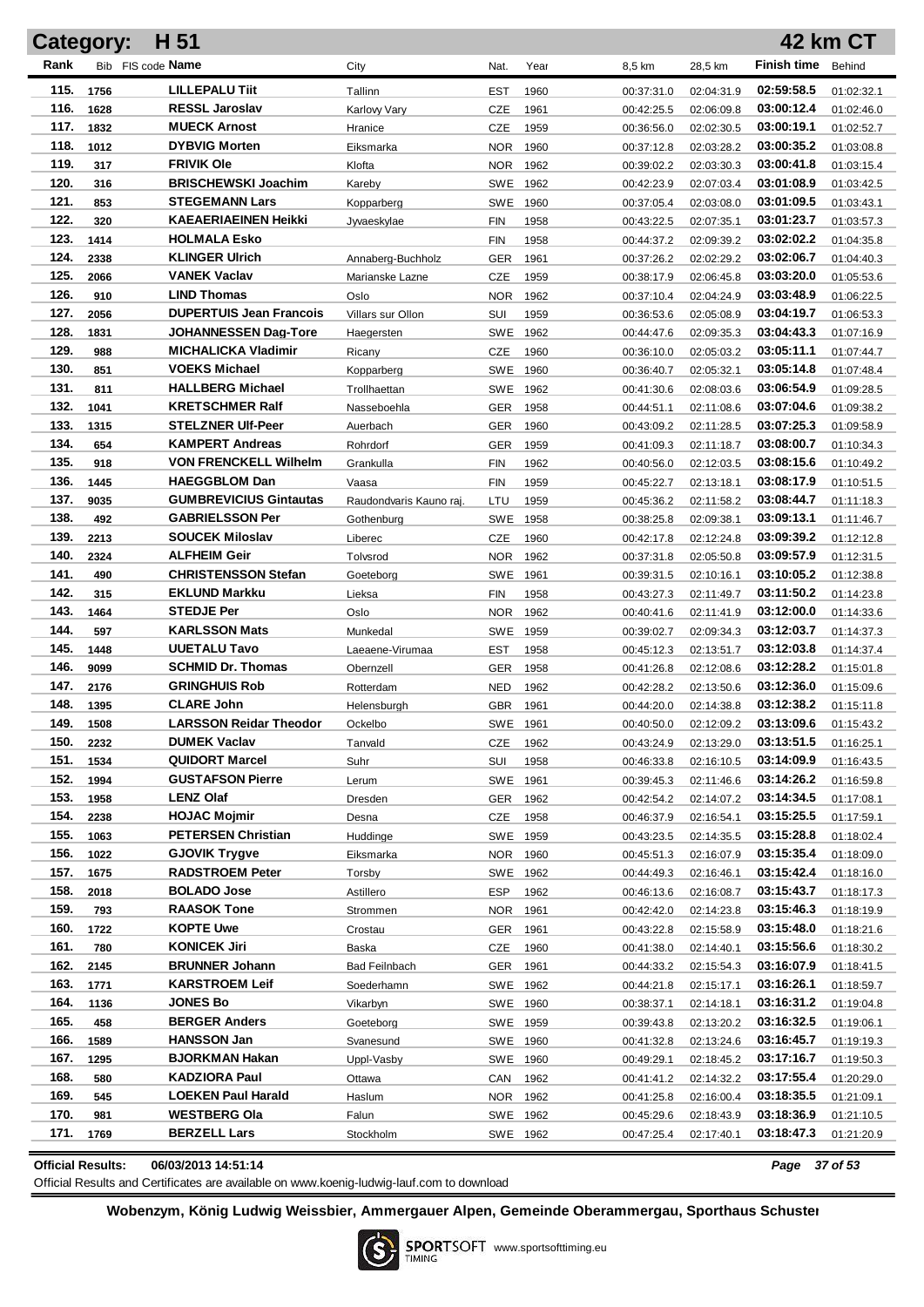|              | <b>Category:</b> | H 51                                                      |                     |                        |      |                          |                          |                          | <b>42 km CT</b>          |
|--------------|------------------|-----------------------------------------------------------|---------------------|------------------------|------|--------------------------|--------------------------|--------------------------|--------------------------|
| Rank         |                  | Bib FIS code Name                                         | City                | Nat.                   | Year | 8,5 km                   | 28,5 km                  | <b>Finish time</b>       | Behind                   |
| 172.         | 794              | <b>GLOERSEN Kristian</b>                                  | Strommen            | <b>NOR</b>             | 1962 | 00:41:15.9               | 02:15:04.8               | 03:19:23.5               | 01:21:57.1               |
| 173.         | 1933             | <b>VALES Henry</b>                                        | Schwarzbach         | <b>GER</b>             | 1962 | 00:46:31.6               | 02:17:48.4               | 03:19:23.6               | 01:21:57.2               |
| 174.         | 1824             | <b>DIETEREN Luc</b>                                       | Bensheim            | <b>NED</b>             | 1961 | 00:43:39.1               | 02:15:30.9               | 03:19:36.8               | 01:22:10.4               |
| 175.         | 1863             | <b>WALSETH Sverre</b>                                     | Oslo                | <b>NOR</b>             | 1959 | 00:45:13.9               | 02:17:23.2               | 03:19:56.9               | 01:22:30.5               |
| 176.         | 2051             | <b>KIEL Thomas</b>                                        | Grosshartmannsdorf  | GER                    | 1959 | 00:43:56.0               | 02:16:55.2               | 03:19:57.4               | 01:22:31.0               |
| 177.         | 1634             | <b>MUSIL Jiri</b>                                         | Trebon              | CZE                    | 1962 | 00:40:52.3               | 02:15:12.0               | 03:20:25.2               | 01:22:58.8               |
| 178.         | 1696             | <b>MUELLER Peter</b>                                      | Stein AR            | SUI                    | 1959 | 00:49:57.3               | 02:21:19.8               | 03:20:36.3               | 01:23:09.9               |
| 179.         | 897              | <b>SOEDERQVIST Gunnar</b>                                 | Enebyberg           | SWE                    | 1960 | 00:45:48.7               | 02:19:50.1               | 03:21:20.7               | 01:23:54.3               |
| 180.         | 1340             | <b>PETTERSEN Roald</b>                                    | Larkollen           | <b>NOR</b>             | 1961 | 00:48:33.6               | 02:22:26.1               | 03:22:08.6               | 01:24:42.2               |
| 181.         | 225              | <b>SACHS Christian</b>                                    | Muenchen            | <b>GER</b>             | 1959 | 00:39:01.3               | 02:14:29.9               | 03:23:34.1               | 01:26:07.7               |
| 182.         | 1979             | <b>BEIER Andreas</b>                                      | Berlin              | <b>GER</b>             | 1959 | 00:49:23.9               | 02:24:33.7               | 03:23:52.1               | 01:26:25.7               |
| 183.         | 9144             | GILLE Dr. Uwe Jens                                        | Gifhorn             | <b>GER</b>             | 1958 | 00:48:54.6               | 02:22:25.7               | 03:24:13.5               | 01:26:47.1               |
| 184.         | 1829             | <b>KVAERNER Kolbjorn</b>                                  | Orje                | <b>NOR</b>             | 1960 | 00:43:06.8               | 02:19:29.1               | 03:24:44.9               | 01:27:18.5               |
| 185.         | 1949             | <b>STORCH Lutz</b>                                        | Trusetal            | <b>GER</b>             | 1961 | 00:43:09.7               | 02:18:39.7               | 03:25:06.3               | 01:27:39.9               |
| 186.         | 1754             | <b>LIKSOR Aivo</b>                                        | Tallin              | <b>EST</b>             | 1958 | 00:45:25.2               | 02:23:01.4               | 03:25:10.5               | 01:27:44.1               |
| 187.         | 1870             | <b>SIEBENHAAR Volker</b>                                  | WSV Ilmenau         | <b>GER</b>             | 1962 | 00:44:52.3               | 02:22:44.8               | 03:25:31.9               | 01:28:05.5               |
| 188.         | 1514             | <b>LARSSON Krister Olov</b>                               | Ockelbo             | SWE 1959               |      | 00:44:52.8               | 02:22:03.5               | 03:26:33.8               | 01:29:07.4               |
| 189.         | 1006             | <b>EVENSEN Petter</b>                                     | Eiksmarka           | NOR.                   | 1958 | 00:44:30.1               | 02:21:20.8               | 03:27:23.7               | 01:29:57.3               |
| 190.         | 1977             | <b>JESS Klaus-Peter</b>                                   | Fockbeck            | GER                    | 1958 | 00:45:20.2               | 02:24:11.1               | 03:27:51.5               | 01:30:25.1               |
| 191.         | 1270             | <b>BERNTSSON Bengt</b>                                    | Uddevalla           | SWE 1958               |      | 00:44:23.2               | 02:21:34.0               | 03:28:00.2               | 01:30:33.8               |
| 192.         | 722              | <b>OLSNES Rune D</b>                                      | Stavanger           | NOR                    | 1961 | 00:51:43.1               | 02:30:07.8               | 03:28:18.8               | 01:30:52.4               |
| 193.         | 1891             | <b>HELLMANN Ralf</b>                                      | Rheinstetten        | <b>GER</b>             | 1961 | 00:42:10.5               | 02:22:17.3               | 03:30:06.6               | 01:32:40.2               |
| 194.         | 1103             | <b>FRANSSON Berth</b>                                     | Hillerstorp         | SWE                    | 1960 | 00:43:37.5               | 02:24:52.3               | 03:30:12.7               | 01:32:46.3               |
| 195.         | 1747             | <b>HAABMA Alar</b>                                        | Raplamaa            | <b>EST</b>             | 1960 | 00:50:28.5               | 02:25:17.9               | 03:30:16.9               | 01:32:50.5               |
| 196.         | 1615             | JUHANI Lukka                                              | Pori                | <b>FIN</b>             | 1961 | 00:48:07.3               | 02:27:09.7               | 03:30:35.3               | 01:33:08.9               |
| 197.         | 1707             | LILJA Kari                                                | Pori                | <b>FIN</b>             | 1960 | 00:48:08.5               | 02:27:08.8               | 03:30:35.5               | 01:33:09.1               |
| 198.         | 284              | <b>LARSSON Anders</b>                                     | Hising-Kaerra       | <b>SWE</b>             | 1961 | 00:42:13.8               | 02:18:23.8               | 03:31:12.9               | 01:33:46.5               |
| 199.         | 9026             | PILLING Dr. Thomas                                        | Dresden             | <b>GER</b>             | 1962 | 00:46:58.2               | 02:25:28.0               | 03:31:18.0               | 01:33:51.6               |
| 200.         | 1636             | <b>PERSSON Jorgen</b>                                     | Gothenburg          | SWE 1960               |      | 00:45:42.5               | 02:24:59.5               | 03:33:05.4               | 01:35:39.0               |
| 201.         | 307              | <b>LINDEROTH Lars</b>                                     | Stockholm           | SWE 1959               |      | 00:47:41.6               | 02:28:59.1               | 03:33:38.3               | 01:36:11.9               |
| 202.         | 1627             | <b>CHRASTIL Libor</b>                                     | <b>Karlovy Vary</b> | <b>CZE</b>             | 1960 | 00:48:02.6               | 02:26:35.0               | 03:33:53.3               | 01:36:26.9               |
| 203.         | 662              | <b>RINGELMANN Bernhard</b>                                | Erbshausen          | <b>GER</b>             | 1959 | 00:48:28.2               | 02:28:06.8               | 03:34:32.2               | 01:37:05.8               |
| 204.         | 795              | <b>BERNHARDSEN Per Olav</b>                               | Fredrikstad         | NOR                    | 1959 | 00:42:17.0               | 02:24:17.2               | 03:34:51.8               | 01:37:25.4               |
| 205.         | 1855             | <b>KIHLANKI Goeran</b>                                    | Lulea               | SWE 1960               |      | 00:40:50.1               | 02:25:58.5               | 03:35:13.8               | 01:37:47.4               |
| 206.         | 1216             | <b>THERS Michael</b>                                      | Dragor              | DEN 1958               |      | 00:49:21.4               | 02:32:33.0               | 03:37:17.4<br>03:37:54.8 | 01:39:51.0               |
| 207.<br>208. | 9075             | <b>SCHREYECK Dr. Juergen</b><br><b>SERRANDER Christer</b> | Reutlingen          | GER 1959               |      | 00:50:01.2               | 02:30:21.1               | 03:38:28.2               | 01:40:28.4               |
| 209.         | 728<br>1911      | <b>GRIMM Reinhard</b>                                     | Sodertalje          | SWE 1958               |      | 00:43:10.2               | 02:29:07.2               | 03:39:09.0               | 01:41:01.8               |
| 210.         | 741              | <b>HAGSTROEM Greger</b>                                   | Nuernberg           | <b>GER</b><br>SWE 1962 | 1958 | 00:45:23.0<br>00:46:04.8 | 02:28:02.9<br>02:34:33.7 | 03:40:15.8               | 01:41:42.6<br>01:42:49.4 |
| 211.         | 826              | <b>NAESMAN Johan</b>                                      | Jaerna<br>Spanga    | SWE 1962               |      | 00:48:41.2               | 02:32:58.2               | 03:40:55.7               | 01:43:29.3               |
| 212.         | 1278             | <b>PALLASPURO Juha</b>                                    | <b>Berlin</b>       | <b>GER</b>             | 1961 | 00:50:32.8               | 02:32:18.4               | 03:41:27.3               | 01:44:00.9               |
| 213.         | 1276             | <b>AUCLAIR Michel</b>                                     | Manotick            | CAN                    | 1958 | 00:53:38.3               | 02:34:11.3               | 03:41:28.3               | 01:44:01.9               |
| 214.         | 213              | <b>KNUTS Soeren</b>                                       | Trolhaettan         | SWE 1962               |      | 00:44:48.4               | 02:29:01.1               | 03:41:50.2               | 01:44:23.8               |
| 215.         | 301              | <b>STEINDL Johann</b>                                     | Eisenstadt          | AUT                    | 1959 | 00:45:56.4               | 02:30:06.5               | 03:42:25.4               | 01:44:59.0               |
| 216.         | 1069             | <b>MYRSELL Calle</b>                                      | <b>Bromma</b>       | SWE 1958               |      | 00:43:08.3               | 02:29:52.3               | 03:43:22.0               | 01:45:55.6               |
| 217.         | 334              | <b>BERGELAND Jorn</b>                                     | Stavanger           | NOR                    | 1962 | 00:45:31.6               | 02:31:43.3               | 03:43:44.7               | 01:46:18.3               |
| 218.         | 9117             | <b>FRECCERO Stefan</b>                                    | Malmoe              | SWE 1958               |      | 00:52:08.9               | 02:35:24.9               | 03:43:51.8               | 01:46:25.4               |
| 219.         | 1867             | <b>RICHTER Andreas</b>                                    | WSV Ilmenau         | GER                    | 1958 | 00:47:17.0               | 02:33:25.1               | 03:44:11.6               | 01:46:45.2               |
| 220.         | 716              | <b>SKOGLUND Joergen</b>                                   | Kinna               | SWE 1959               |      | 00:47:02.8               | 02:32:49.4               | 03:44:11.8               | 01:46:45.4               |
| 221.         | 2358             | <b>RAITHEL Thilo</b>                                      | Chemnitz            | GER                    | 1958 | 00:45:10.4               | 02:31:19.4               | 03:45:00.9               | 01:47:34.5               |
| 222.         | 2089             | <b>ZACCARIA Vittorio</b>                                  | Verdellino Bergamo  | ITA                    | 1958 | 00:51:28.2               | 02:36:58.7               | 03:46:08.9               | 01:48:42.5               |
| 223.         | 841              | <b>TJAERNAS Paul</b>                                      | Ranafoss            | NOR.                   | 1961 | 00:48:09.4               | 02:36:33.8               | 03:46:10.4               | 01:48:44.0               |
| 224.         | 9067             | <b>VANBERG Pal Johan</b>                                  | Nesoeya             | NOR.                   | 1958 | 00:45:55.0               | 02:33:44.8               | 03:46:34.3               | 01:49:07.9               |
| 225.         | 2002             | <b>JAHN Hartmut</b>                                       | Bayreuth            | GER                    | 1962 | 00:46:27.8               | 02:37:36.6               | 03:47:13.6               | 01:49:47.2               |
| 226.         | 911              | AAMLID Oddbjoern                                          | Kronberg            | NOR.                   | 1960 | 00:45:08.7               | 02:34:16.2               | 03:48:12.9               | 01:50:46.5               |
| 227.         | 522              | <b>OLSSON Leif</b>                                        | Arvika              | SWE                    | 1961 | 00:46:33.3               | 02:37:08.4               | 03:48:27.9               | 01:51:01.5               |
| 228.         | 2373             | <b>VARVAS Mart</b>                                        | Taenassilma         | EST                    | 1959 | 00:51:59.6               | 02:38:59.0               | 03:48:58.6               | 01:51:32.2               |
|              |                  |                                                           |                     |                        |      |                          |                          |                          |                          |

**Official Results: 06/03/2013 14:51:14** *Page 38 of 53*

Official Results and Certificates are available on www.koenig-ludwig-lauf.com to download

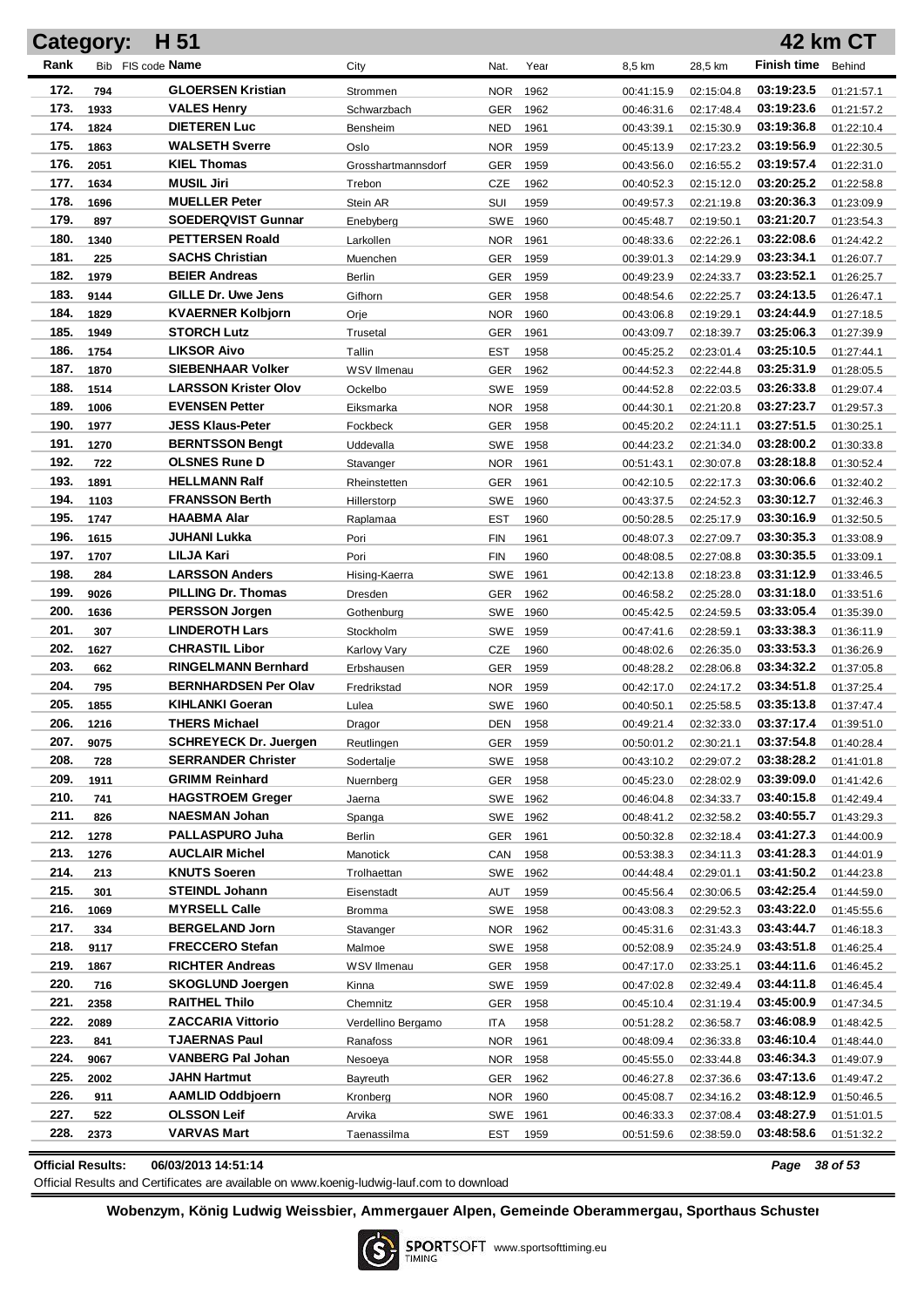|              | <b>Category:</b> | H 51                                                |                        |                          |              |                          |                          |                          | <b>42 km CT</b>          |
|--------------|------------------|-----------------------------------------------------|------------------------|--------------------------|--------------|--------------------------|--------------------------|--------------------------|--------------------------|
| Rank         |                  | Bib FIS code <b>Name</b>                            | City                   | Nat.                     | Year         | 8,5 km                   | 28,5 km                  | <b>Finish time</b>       | Behind                   |
| 229.         | 1692             | <b>PFLUEGNER Michael</b>                            | Tautenhain             | <b>GER</b>               | 1960         | 00:46:11.3               | 02:33:56.9               | 03:49:11.5               | 01:51:45.1               |
| 230.         | 1783             | <b>NIJHUIS Paul</b>                                 | Laren                  | <b>NED</b>               | 1959         | 00:51:12.0               | 02:37:48.1               | 03:49:15.8               | 01:51:49.4               |
| 231.         | 1161             | <b>GUNNERUD Lasse</b>                               | <b>Great Cheverell</b> | <b>NOR</b>               | 1961         | 00:51:18.2               | 02:36:29.3               | 03:49:17.4               | 01:51:51.0               |
| 232.         | 1152             | <b>SUVIKAS Risto</b>                                | Helsinki               | <b>FIN</b>               | 1961         | 00:50:45.7               | 02:38:13.1               | 03:49:55.0               | 01:52:28.6               |
| 233.         | 1355             | <b>WESTERHAUS Christian</b>                         | Frankfurt              | <b>GER</b>               | 1961         | 00:52:29.0               | 02:40:21.4               | 03:50:31.5               | 01:53:05.1               |
| 234.         | 732              | <b>JOHNSON Kenton</b>                               | Saint Paul             | USA                      | 1962         | 00:50:46.7               | 02:40:22.1               | 03:52:13.9               | 01:54:47.5               |
| 235.         | 2298             | <b>EKBERG Henrik</b>                                | Djursholm              | SWE                      | 1960         | 00:47:20.9               | 02:37:08.8               | 03:52:35.6               | 01:55:09.2               |
| 236.         | 1691             | <b>SAKUTH Holger</b>                                | Eisenach               | GER                      | 1962         | 00:48:21.7               | 02:38:32.0               | 03:52:50.0               | 01:55:23.6               |
| 237.         | 9027             | <b>MUENCH Michael</b>                               | Bensheim-Gronau        | GER                      | 1959         | 00:46:58.6               | 02:40:00.4               | 03:53:06.7               | 01:55:40.3               |
| 238.         | 816              | <b>HJERT Jan-Ake</b>                                | Ytterby                | SWE                      | 1960         | 00:48:23.8               | 02:38:58.4               | 03:54:42.2               | 01:57:15.8               |
| 239.         | 686              | <b>ENGELS Tony</b>                                  | Arvika                 | SWE 1959                 |              | 00:49:44.3               | 02:40:48.7               | 03:55:27.8               | 01:58:01.4               |
| 240.         | 2278             | <b>KRAFFT Peter</b>                                 | Muenchen               | GER                      | 1958         | 00:53:19.0               | 02:43:04.3               | 03:55:39.2               | 01:58:12.8               |
| 241.         | 1360             | <b>MORGENSTERN Peter</b>                            | Marienberg             | GER                      | 1961         | 00:47:44.3               | 02:43:34.3               | 03:59:16.9               | 02:01:50.5               |
| 242.         | 700              | <b>LINDMAN Ake</b>                                  | Frankfurt/Main         | GER                      | 1959         | 00:48:03.5               | 02:39:35.8               | 04:01:16.9               | 02:03:50.5               |
| 243.         | 1957             | <b>OBERHAUSER Johann</b>                            | Vilpian                | <b>ITA</b>               | 1962         | 00:46:39.3               | 02:42:56.2               | 04:01:50.4               | 02:04:24.0               |
| 244.         | 2329             | <b>BERZO Eugenio</b>                                | Campobasso             | <b>ITA</b>               | 1962         | 00:52:43.1               | 02:46:38.2               | 04:02:51.7               | 02:05:25.3               |
| 245.         | 528              | <b>BERGLJUNG Per</b>                                | Farsta                 | <b>SWE</b>               | 1958         | 00:52:06.7               | 02:44:55.7               | 04:03:40.3               | 02:06:13.9               |
| 246.         | 679              | <b>OISETH Trond</b>                                 | Oslo                   | <b>NOR</b>               | 1962         | 00:50:44.7               | 02:47:59.9               | 04:04:36.9               | 02:07:10.5               |
| 247.         | 1418             | <b>RISSANEN Rauno</b>                               |                        | <b>FIN</b>               | 1960         | 00:54:37.4               | 02:49:05.5               | 04:05:07.0               | 02:07:40.6               |
| 248.         | 1352             | <b>ENSIGN David</b>                                 | <b>Boulder</b>         | <b>USA</b>               | 1959         | 00:53:11.7               | 02:46:51.6               | 04:07:13.4               | 02:09:47.0               |
| 249.         | 2221             | <b>HELLER Christian</b>                             | Wildsteig              | GER                      | 1962         | 00:55:07.9               | 02:50:08.0               | 04:07:20.1               | 02:09:53.7               |
| 250.         | 1322             | <b>VARECHA Petr</b>                                 | Ostrava-Krasne         | CZE                      | 1961         | 00:50:55.6               | 02:47:33.9               | 04:07:21.8               | 02:09:55.4               |
| 251.         | 1703             | <b>BRUEMMER Klaus</b>                               | Rostock                | GER                      | 1958         | 00:50:18.8               | 02:49:38.7               | 04:08:26.3               | 02:10:59.9               |
| 252.         | 934              | <b>MATHIASSON Urban</b>                             | Dalaroe                | SWE                      | 1961         | 00:51:10.8               | 02:45:38.5               | 04:09:21.7               | 02:11:55.3               |
| 253.<br>254. | 9009             | <b>HAGSTROM Lars-Olov</b><br><b>OESTERBERG Lars</b> | Nykvarn                | SWE 1959                 |              | 00:54:22.8               | 02:49:54.3               | 04:11:01.0               | 02:13:34.6               |
| 255.         | 223              | <b>KLEIN Roger</b>                                  | Mariestad              | SWE 1960                 |              | 00:52:49.7               | 02:52:04.6               | 04:11:15.6<br>04:14:39.9 | 02:13:49.2               |
| 256.         | 706<br>1143      | <b>MANSSON Kjell</b>                                | Goeteborg              | SWE 1961                 |              | 00:52:28.1               | 02:52:30.9               | 04:17:10.4               | 02:17:13.5               |
| 257.         | 1791             | <b>VIRTANEN Kari</b>                                | Taeby<br>Pori          | <b>SWE</b><br><b>FIN</b> | 1960<br>1961 | 00:54:40.5<br>00:55:08.8 | 02:57:07.2<br>02:57:10.1 | 04:19:25.6               | 02:19:44.0<br>02:21:59.2 |
| 258.         | 592              | <b>LARSSON Sven Erik</b>                            | Munkedal               | <b>SWE</b>               | 1959         | 00:50:27.6               | 03:01:48.2               | 04:23:33.3               | 02:26:06.9               |
| 259.         | 1605             | <b>PES Ladislav</b>                                 | Ostrava 3              | <b>CZE</b>               | 1962         | 00:51:32.3               | 02:56:25.0               | 04:24:08.0               | 02:26:41.6               |
| 260.         | 2125             | <b>DRAEBING Horst</b>                               | Nieste                 | <b>GER</b>               | 1959         | 00:52:47.7               | 03:04:35.3               | 04:27:02.6               | 02:29:36.2               |
| 261.         | 677              | <b>LAITALA Juho</b>                                 | Koivisto               | <b>FIN</b>               | 1959         | 00:56:15.6               | 03:08:20.1               | 04:27:40.5               | 02:30:14.1               |
| 262.         | 1566             | <b>KOVAL Jurai</b>                                  | Koridky 131            | <b>SVK</b>               | 1959         | 00:49:53.8               | 03:14:11.1               | 04:28:14.2               | 02:30:47.8               |
| 263.         | 559              | <b>AXELSSON Lars</b>                                | Partille               | SWE 1961                 |              | 00:56:56.1               | 03:11:00.0               | 04:29:24.7               | 02:31:58.3               |
| 264.         | 2119             | KRAAN Frank                                         | Den Haag               | NED                      | 1962         | 00:51:00.2               | 03:00:48.1               | 04:31:58.7               | 02:34:32.3               |
| 265.         | 1288             | <b>LANGER Thomas</b>                                | Aspach                 | <b>GER</b>               | 1959         | 00:55:10.2               | 03:11:59.1               | 04:32:19.0               | 02:34:52.6               |
| 266.         | 776              | <b>HUIJSER Paul</b>                                 | Teteringen             | <b>NED</b>               | 1958         | 00:54:45.0               | 03:04:12.4               | 04:33:54.7               | 02:36:28.3               |
| 267.         | 1186             | JUSLIN Marko                                        | Espoo                  | FIN                      | 1958         | 01:00:17.4               | 03:16:59.6               | 04:36:35.3               | 02:39:08.9               |
| 268.         | 714              | <b>DEROMA Jim</b>                                   | Plymouth               | <b>USA</b>               | 1959         | 00:58:52.7               | 03:17:27.1               | 04:37:49.6               | 02:40:23.2               |
| 269.         | 1146             | <b>KRAMERS Michael</b>                              | Taeby                  | SWE 1960                 |              | 01:01:18.9               | 03:16:30.9               | 04:40:15.2               | 02:42:48.8               |
| 270.         | 1071             | <b>RUDORF Dr. Gerhard</b>                           | Berlin                 | <b>GER</b>               | 1962         | 01:00:27.3               | 03:26:28.9               | 04:47:31.9               | 02:50:05.5               |
| 271.         | 1607             | <b>NAVRATIL Pavel</b>                               | Ostrava-Krasne Pole    | CZE                      | 1959         | 00:51:32.0               | 03:10:23.8               | 04:52:41.9               | 02:55:15.5               |
| 272.         | 695              | <b>KUMLIN Lennart</b>                               | Lund                   | SWE 1959                 |              | 00:57:37.0               | 03:28:23.8               | 04:58:07.3               | 03:00:40.9               |
| 273.         | 335              | SIMON Dr. Stefan                                    | Olching                | <b>GER</b>               | 1962         | 01:05:19.6               | 03:34:52.8               | 05:17:44.2               | 03:20:17.8               |
| 274.         | 1847             | <b>ZWICKER Dr. Peter</b>                            | Hallwang               | AUT                      | 1959         | 01:04:00.4               | 03:40:23.3               | 05:21:21.2               | 03:23:54.8               |
| 275.         | 1590             | ROJEK Dieter                                        | Gelsenkirchen          | <b>GER</b>               | 1962         | 01:04:35.1               | 03:39:51.7               | 05:22:15.0               | 03:24:48.6               |
| 276.         | 1422             | <b>MUUKKONEN Kari</b>                               |                        | FIN                      | 1962         | 01:16:00.3               | 04:13:34.7               | 05:29:04.8               | 03:31:38.4               |
|              | 1416             | <b>PRAEST Mats</b>                                  |                        | FIN                      | 1959         | 00:56:59.2               |                          | <b>DSQ</b>               |                          |
|              | 731              | <b>REID Samuel</b>                                  | Livingston             | <b>USA</b>               | 1962         | 00:45:16.3               |                          | <b>DNF</b>               |                          |
|              | 879              | <b>NORSTROEM Thomas</b>                             | Skellefta              | SWE 1962                 |              | 00:33:52.9               |                          | <b>DNF</b>               |                          |
|              | 925              | <b>HUIJSER Karel</b>                                | Brasschaat             | <b>BEL</b>               | 1961         | 00:59:07.6               |                          | <b>DNF</b>               |                          |
|              |                  | 69 3150096 KNAPEK Ladislav                          | Cernilov               | CZE                      | 1961         |                          |                          | <b>DNS</b>               |                          |
|              | 179              | <b>PAPST Hermann</b>                                | Graz                   | AUT                      | 1962         |                          |                          | <b>DNS</b>               |                          |
|              | 389              | <b>KOPLAND Jens Kristian</b>                        | Vikersund              | <b>NOR</b>               | 1959         |                          |                          | <b>DNS</b>               |                          |
|              | 474              | <b>BEAUD Francoise</b>                              | Albeuve                | SUI                      | 1958         |                          |                          | <b>DNS</b>               |                          |
|              | 556              | <b>SCHATTAUER Maximilian</b>                        | Sollentuna             | AUT                      | 1961         |                          |                          | <b>DNS</b>               |                          |

**Official Results: 06/03/2013 14:51:14** *Page 39 of 53*

Official Results and Certificates are available on www.koenig-ludwig-lauf.com to download

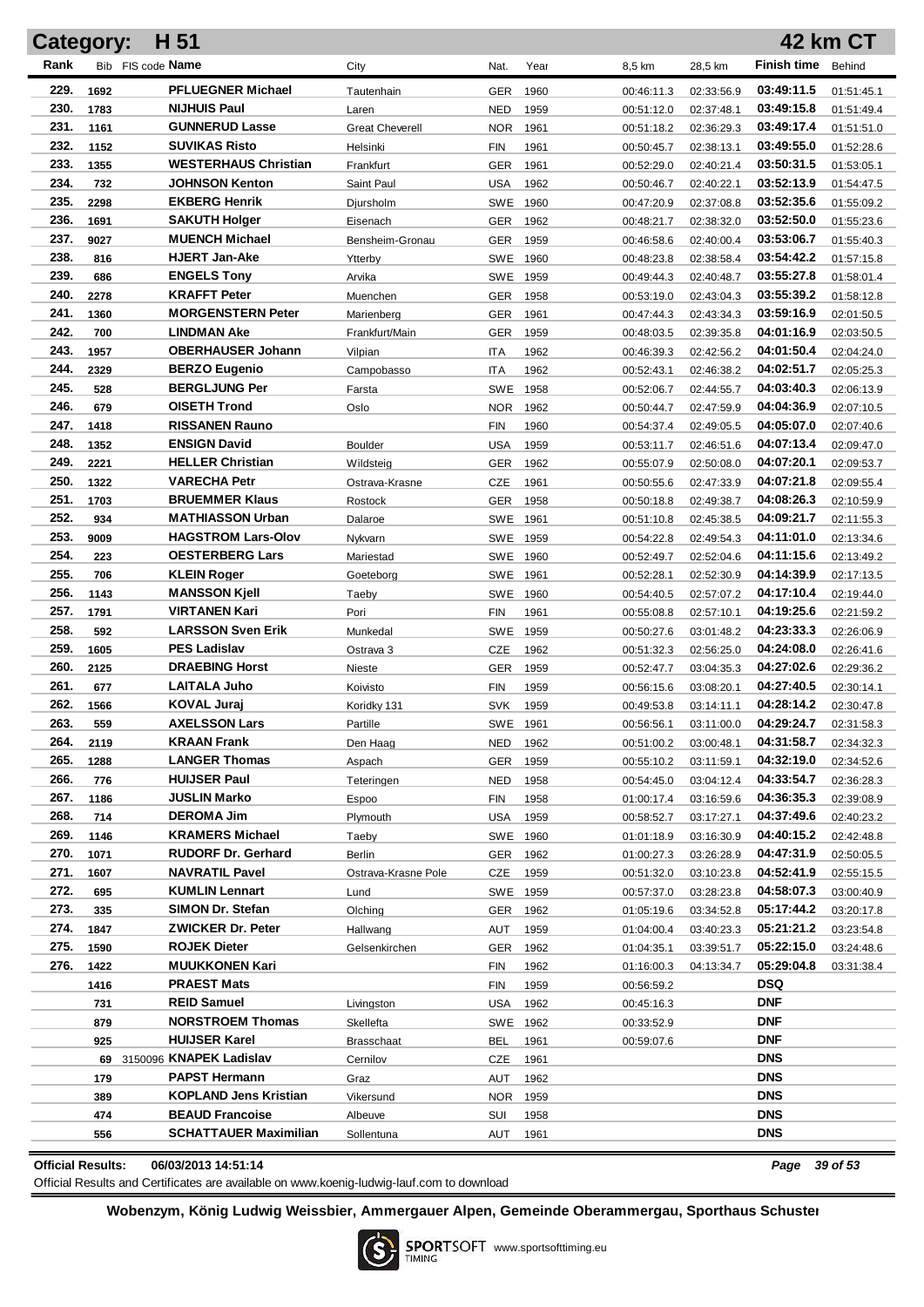| Category: | H 51                       |                   |                    |        |         | 42 km CT                     |
|-----------|----------------------------|-------------------|--------------------|--------|---------|------------------------------|
| Rank      | Bib FIS code Name          | City              | Year<br>Nat.       | 8,5 km | 28,5 km | <b>Finish time</b><br>Behind |
| 579       | <b>JOHANSSON Leif</b>      | Rosersberg        | <b>SWE</b><br>1959 |        |         | <b>DNS</b>                   |
| 667       | <b>LINGELEM Petter</b>     | Sandefjord        | <b>NOR</b><br>1961 |        |         | <b>DNS</b>                   |
| 720       | <b>BOTHE Bill</b>          | Park City         | <b>USA</b><br>1958 |        |         | <b>DNS</b>                   |
| 771       | <b>ABERG Mats</b>          | johanneshov       | <b>SWE</b><br>1961 |        |         | <b>DNS</b>                   |
| 824       | <b>MANIN Alexey</b>        | St. Petersburg    | <b>RUS</b><br>1959 |        |         | <b>DNS</b>                   |
| 828       | <b>SVENSSON Bjoern</b>     | johanneshov       | <b>SWE</b><br>1960 |        |         | <b>DNS</b>                   |
| 867       | <b>SCHAUB Frank</b>        | Bernshausen       | <b>GER</b><br>1961 |        |         | <b>DNS</b>                   |
| 928       | <b>SCHEPERS Yoyo</b>       | Wimbeldon         | <b>GBR</b><br>1962 |        |         | <b>DNS</b>                   |
| 978       | <b>KAARSGAREN Joachim</b>  | <b>Bussum</b>     | <b>NED</b><br>1962 |        |         | <b>DNS</b>                   |
| 1017      | <b>SOLBERG Gunnar</b>      | Eiksmarka         | <b>NOR</b><br>1959 |        |         | <b>DNS</b>                   |
| 1280      | <b>HOFFMANN Hartmut</b>    | Hilchenbach       | <b>GER</b><br>1962 |        |         | <b>DNS</b>                   |
| 1439      | <b>JYLHAE Reijo</b>        | Rovaniemi         | <b>FIN</b><br>1960 |        |         | <b>DNS</b>                   |
| 1503      | <b>MONSEN Gjert Edvard</b> | Mo i Rana         | <b>NOR</b><br>1958 |        |         | <b>DNS</b>                   |
| 1523      | <b>STOLZ Klaus</b>         | Buehlertal        | <b>GER</b><br>1959 |        |         | <b>DNS</b>                   |
| 1645      | <b>LEVINSEN Soeren</b>     | Dragoer           | <b>DEN</b><br>1958 |        |         | <b>DNS</b>                   |
| 1650      | <b>AAS Kjartan</b>         | Gjovik            | <b>NOR</b><br>1961 |        |         | <b>DNS</b>                   |
| 1744      | <b>ANNUS Toomas</b>        | Tallinn           | <b>EST</b><br>1960 |        |         | <b>DNS</b>                   |
| 1745      | <b>ASTOVER Eldur</b>       | Tallin            | <b>EST</b><br>1960 |        |         | <b>DNS</b>                   |
| 1819      | <b>HEDLUND Sten Gunnar</b> | Soedertaelje      | <b>SWE</b><br>1960 |        |         | <b>DNS</b>                   |
| 1890      | <b>PETERS Adalbert</b>     | Albrechts         | <b>GER</b><br>1962 |        |         | <b>DNS</b>                   |
| 1942      | <b>SCHULZ Frank</b>        | Radebeul          | <b>GER</b><br>1958 |        |         | <b>DNS</b>                   |
| 2006      | <b>GALLIZIOLI Claudio</b>  | Trento            | <b>ITA</b><br>1961 |        |         | <b>DNS</b>                   |
| 2086      | <b>LANDL Toni</b>          | Groebming         | <b>AUT</b><br>1961 |        |         | <b>DNS</b>                   |
| 2327      | <b>KASAJ Peter</b>         | Teplicka n. Vahom | 1961<br><b>SVK</b> |        |         | <b>DNS</b>                   |
| 9010      | JAUCH Dr. Meino Michael    | Unterkirnach      | <b>GER</b><br>1961 |        |         | <b>DNS</b>                   |
| 9087      | <b>GILLE Dr. Uwe-Jens</b>  | Gifhorn           | GER<br>1958        |        |         | <b>DNS</b>                   |
|           |                            |                   |                    |        |         |                              |

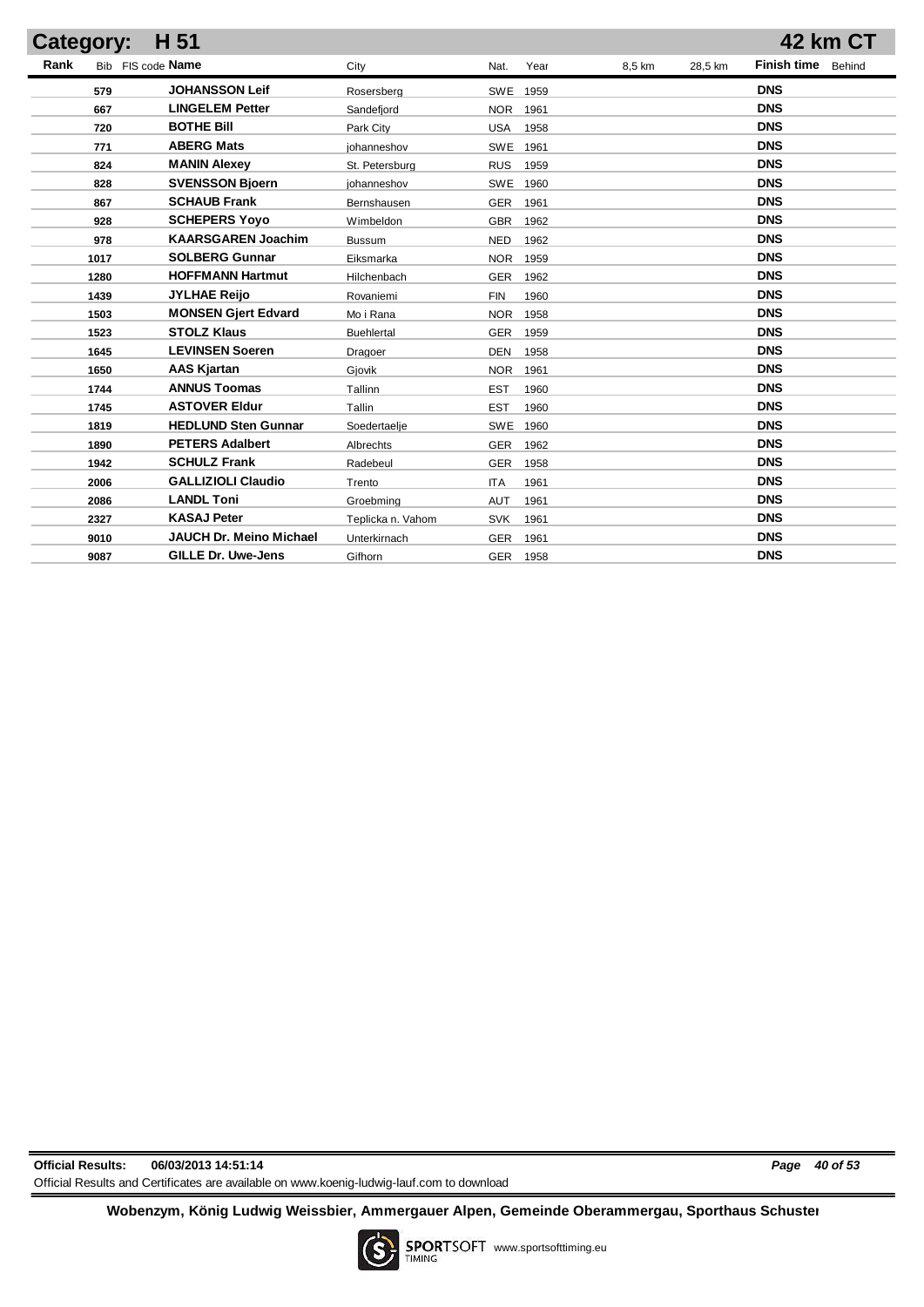|            | <b>Category:</b> | H 56                                          |                         |                   |              |                          |                          |                          | <b>42 km CT</b>          |
|------------|------------------|-----------------------------------------------|-------------------------|-------------------|--------------|--------------------------|--------------------------|--------------------------|--------------------------|
| Rank       |                  | Bib FIS code Name                             | City                    | Nat.              | Year         | 8,5 km                   | 28,5 km                  | <b>Finish time</b>       | Behind                   |
| 1.         | 1068             | <b>KVALE John</b>                             | Skreia                  | <b>NOR</b>        | 1957         | 00:27:52.4               | 01:29:04.9               | 02:09:11.0               | 00:00:00.0               |
| 2.         | 426              | <b>BIRKELUND Vidar</b>                        |                         | <b>NOR</b>        | 1956         | 00:27:23.4               | 01:29:36.2               | 02:10:50.3               | 00:01:39.3               |
| 3.         | 2392             | <b>EGGERSBERGER Josef</b>                     | Waakirchen              | GER               | 1956         | 00:27:28.8               | 01:29:56.5               | 02:12:33.6               | 00:03:22.6               |
| 4.         | 256              | <b>HAAS Erwin</b>                             | Unterthingau            | <b>GER</b>        | 1957         | 00:27:14.5               | 01:31:08.1               | 02:14:37.2               | 00:05:26.2               |
| 5.         | 9123             | <b>GRONDALEN Roar</b>                         | Raufoss                 | <b>NOR</b>        | 1956         | 00:31:25.2               | 01:37:14.3               | 02:18:43.7               | 00:09:32.7               |
| 6.         | 1308             | <b>KULAKOV Vladimir</b>                       | Moscow                  | <b>RUS</b>        | 1956         | 00:29:34.5               | 01:35:27.6               | 02:19:50.1               | 00:10:39.1               |
| 7.         | 1862             | <b>OEREN Erik</b>                             | Oslo                    | <b>NOR</b>        | 1955         | 00:30:06.8               | 01:36:15.5               | 02:20:39.1               | 00:11:28.1               |
| 8.         | 137              | <b>ALBRECHT UII</b>                           | Murnau                  | GER               | 1953         | 00:30:13.6               | 01:37:12.3               | 02:22:14.7               | 00:13:03.7               |
| 9.         | 1537             | <b>BACKE Pal</b>                              | Kongsberg               | <b>NOR</b>        | 1957         | 00:30:48.0               | 01:37:45.2               | 02:22:27.3               | 00:13:16.3               |
| 10.        | 1472             | <b>TVEITEN Ivar</b>                           | Toervikbygd             | <b>NOR</b>        | 1953         | 00:31:19.3               | 01:38:17.1               | 02:23:22.8               | 00:14:11.8               |
| 11.        | 856              | <b>SVERNHAGE Jan</b>                          | Fjaeras                 | <b>SWE</b>        | 1954         | 00:31:17.3               | 01:39:37.6               | 02:23:42.6               | 00:14:31.6               |
| 12.        | 820              | <b>TRACHSEL Willi</b>                         | Plasselb                | SUI               | 1954         | 00:31:29.8               | 01:40:01.2               | 02:24:59.2               | 00:15:48.2               |
| 13.        | 1768             | <b>WOLKERSTORFER Herbert</b>                  | Niederwaldkirchen       | AUT               | 1954         | 00:31:31.1               | 01:40:40.8               | 02:25:13.2               | 00:16:02.2               |
| 14.        | 280              | <b>EDER Ewald</b>                             | peilstein               | AUT               | 1956         | 00:32:10.3               | 01:40:44.9               | 02:25:16.0               | 00:16:05.0               |
| 15.        | 1601             | <b>TAUTENHAHN Frank</b>                       | Amtsberg                | <b>GER</b>        | 1955         | 00:31:20.0               | 01:40:11.5               | 02:25:32.9               | 00:16:21.9               |
| 16.        | 9013             | <b>HOLMBERG Anders</b>                        | Uppsala                 | <b>SWE</b>        | 1957         | 00:31:27.6               | 01:40:17.5               | 02:25:40.6               | 00:16:29.6               |
| 17.        | 949              | <b>KOCHETOV Vladimir</b>                      | Moscow                  | <b>RUS</b>        | 1957         | 00:32:16.2               | 01:41:17.5               | 02:25:50.3               | 00:16:39.3               |
| 18.        | 1381             | <b>TUENNERMANN Dirk</b>                       | Seesen                  | GER               | 1955         | 00:32:55.8               | 01:43:04.6               | 02:30:14.0               | 00:21:03.0               |
| 19.        | 1833             | <b>LIND Sune</b>                              | Nederlappfors           | <b>FIN</b>        | 1954         | 00:33:21.4               | 01:45:06.4               | 02:31:16.3               | 00:22:05.3               |
| 20.        | 436              | <b>KYLLOENEN Jari</b>                         | Suomussalmi             | <b>FIN</b>        | 1956         | 00:32:59.3               | 01:44:10.5               | 02:31:27.1               | 00:22:16.1               |
| 21.        | 1887             | <b>DUBA Peter</b>                             | Thalheim                | <b>GER</b>        | 1954         | 00:33:50.0               | 01:45:54.7               | 02:33:41.8               | 00:24:30.8               |
| 22.        | 1248             | <b>NOVIKOV Grigoriy</b>                       | Perm                    | <b>RUS</b>        | 1956         | 00:33:09.7               | 01:45:45.0               | 02:34:52.2               | 00:25:41.2               |
| 23.        | 1354             | <b>NILSSON Lennart</b>                        | Ulricehamn              | <b>SWE</b>        | 1957         | 00:32:09.0               | 01:45:26.7               | 02:36:30.8               | 00:27:19.8               |
| 24.        | 1404             | <b>SIMBERG Peter</b>                          | Ekenaes                 | FIN               | 1954         | 00:33:43.8               | 01:49:01.7               | 02:37:35.9               | 00:28:24.9               |
| 25.        | 9058             | <b>GUENL Dr. Franz</b>                        | Annaberg-Buchholz       | GER               | 1954         | 00:32:58.4               | 01:45:55.6               | 02:37:59.1               | 00:28:48.1               |
| 26.        | 1988             | <b>HELBIG Joachim</b>                         | Marienberg              | <b>GER</b>        | 1955         | 00:34:00.4               | 01:49:48.2               | 02:38:33.6               | 00:29:22.6               |
| 27.        | 1737             | <b>VOPAT Vaclav</b>                           | Mnichovo Hradiste       | <b>CZE</b>        | 1953         | 00:34:45.1               | 01:50:00.8               | 02:38:40.0               | 00:29:29.0               |
| 28.<br>29. | 1923             | <b>KREMSER Karl</b>                           | Koenigsdorf             | GER               | 1955         | 00:37:11.5               | 01:50:24.9               | 02:38:49.0               | 00:29:38.0               |
| 30.        | 393              | <b>HILLESDAL Magnar</b><br><b>FLODIN Leif</b> | Stord                   | <b>NOR</b>        | 1956         | 00:33:38.4               | 01:49:27.0               | 02:39:27.8<br>02:40:04.5 | 00:30:16.8               |
| 31.        | 861<br>2170      | NYGAARD Odd Geir                              | Boras<br>Kristiansand S | SWE 1954          |              | 00:34:20.2               | 01:50:02.4               | 02:40:09.0               | 00:30:53.5               |
| 32.        | 2246             | <b>SIMKO Stefan</b>                           |                         | NOR<br><b>CZE</b> | 1956<br>1957 | 00:35:57.4<br>00:34:53.5 | 01:52:16.1<br>01:51:29.7 | 02:40:56.2               | 00:30:58.0<br>00:31:45.2 |
| 33.        | 997              | <b>KAROLIUSSEN Terie</b>                      | Tverrlandet             | <b>NOR</b>        | 1957         | 00:35:10.1               | 01:51:33.0               | 02:41:46.6               | 00:32:35.6               |
| 34.        | 437              | <b>KINNUNEN Jorma</b>                         | Suomussalmi             | <b>FIN</b>        | 1953         | 00:35:58.4               | 01:52:08.8               | 02:41:52.7               | 00:32:41.7               |
| 35.        | 2245             | <b>KLEPARNIK Otakar</b>                       |                         | <b>CZE</b>        | 1957         | 00:35:51.3               | 01:52:37.5               | 02:42:10.5               | 00:32:59.5               |
| 36.        | 1328             | <b>WEIXLBAUMER Josef</b>                      | Lichtenberg             | <b>AUT</b>        | 1956         | 00:33:08.9               | 01:49:46.4               | 02:42:15.7               | 00:33:04.7               |
| 37.        | 2184             | <b>ILSEMANN Uwe</b>                           | Braunlage               | <b>GER</b>        | 1956         | 00:34:24.5               | 01:52:15.3               | 02:43:20.2               | 00:34:09.2               |
| 38.        | 708              | <b>HUNZIKER Hermann</b>                       | Rotkreuz                | SUI               | 1956         | 00:39:43.2               | 01:56:59.9               | 02:43:34.6               | 00:34:23.6               |
| 39.        | 852              | <b>JOHNSSON UIf</b>                           | Vaexioe                 | SWE 1954          |              | 00:34:15.4               | 01:51:50.1               | 02:44:46.3               | 00:35:35.3               |
| 40.        | 775              | <b>FRITZSON Thomas</b>                        | Ulricehamn              | SWE 1953          |              | 00:36:57.6               | 01:55:03.1               | 02:45:12.1               | 00:36:01.1               |
| 41.        | 2230             | <b>HAGEN Rune</b>                             | Elverum                 | NOR 1955          |              | 00:37:29.8               | 01:54:44.6               | 02:45:14.5               | 00:36:03.5               |
| 42.        | 9131             | <b>BARZ Dr. Wolfgang</b>                      | Neureichenau            | GER               | 1953         | 00:36:24.1               | 01:55:09.0               | 02:46:10.9               | 00:36:59.9               |
| 43.        | 1335             | <b>BLUMENSTEIN Helmut</b>                     | Nieste                  | <b>GER</b>        | 1955         | 00:34:41.0               | 01:52:47.3               | 02:46:45.0               | 00:37:34.0               |
| 44.        | 1609             | <b>FRESK Bernt</b>                            | Gaevle                  | SWE 1957          |              | 00:38:12.4               | 01:56:56.4               | 02:47:39.1               | 00:38:28.1               |
| 45.        | 1194             | <b>ABASHIN Nikolay</b>                        | Togliatti               | <b>RUS</b>        | 1953         | 00:39:08.6               | 01:56:50.2               | 02:47:59.8               | 00:38:48.8               |
| 46.        | 832              | <b>MINDZAK Andrej</b>                         | Liberec 1               | CZE               | 1954         | 00:35:56.2               | 01:55:27.5               | 02:48:40.1               | 00:39:29.1               |
| 47.        | 459              | <b>VALFRIDSSON Goeran</b>                     | Mioelby                 | SWE 1957          |              | 00:34:40.0               | 01:54:15.4               | 02:49:03.4               | 00:39:52.4               |
| 48.        | 242              | <b>SUSHKO Sergey</b>                          | Togliatti               | <b>RUS</b>        | 1953         | 00:37:40.0               | 01:57:57.3               | 02:49:10.5               | 00:39:59.5               |
| 49.        | 1948             | <b>HOFFMANN Burkhard</b>                      | Westfeld                | GER               | 1957         | 00:36:55.1               | 01:57:58.3               | 02:49:18.0               | 00:40:07.0               |
| 50.        | 635              | <b>KHALIMULLIN Yury</b>                       | Troitsk                 | <b>RUS</b>        | 1954         | 00:34:43.2               | 01:52:56.6               | 02:49:45.8               | 00:40:34.8               |
| 51.        | 375              | <b>GJOLSTAD John</b>                          | Mo i Rana               | NOR.              | 1956         | 00:38:19.7               | 01:58:06.4               | 02:50:04.9               | 00:40:53.9               |
| 52.        | 1774             | DAMMAN Johannes                               | Oslo                    | NOR.              | 1955         | 00:35:34.1               | 01:56:39.3               | 02:50:06.0               | 00:40:55.0               |
| 53.        | 1960             | <b>JUERIOEOE Tiit</b>                         | Alavere                 | EST               | 1955         | 00:39:13.1               | 01:59:51.6               | 02:50:17.7               | 00:41:06.7               |
| 54.        | 2242             | <b>GRACIAS Vladimir</b>                       |                         | CZE               | 1953         | 00:38:14.5               | 01:59:50.6               | 02:50:26.2               | 00:41:15.2               |
| 55.        | 823              | <b>SKRETTING Hakon</b>                        | Varhaug                 | NOR.              | 1953         | 00:37:04.0               | 01:59:24.0               | 02:52:19.3               | 00:43:08.3               |
| 56.        | 1350             | <b>KJOESNES Roar</b>                          | Trondheim               | <b>NOR</b>        | 1955         | 00:40:57.3               | 02:02:24.1               | 02:53:29.8               | 00:44:18.8               |
| 57.        | 322              | <b>GUIDOTTI Ted</b>                           | Gothenburg              | SWE 1957          |              | 00:36:28.4               | 02:00:27.3               | 02:54:28.5               | 00:45:17.5               |

**Official Results: 06/03/2013 14:51:14** *Page 41 of 53*

Official Results and Certificates are available on www.koenig-ludwig-lauf.com to download

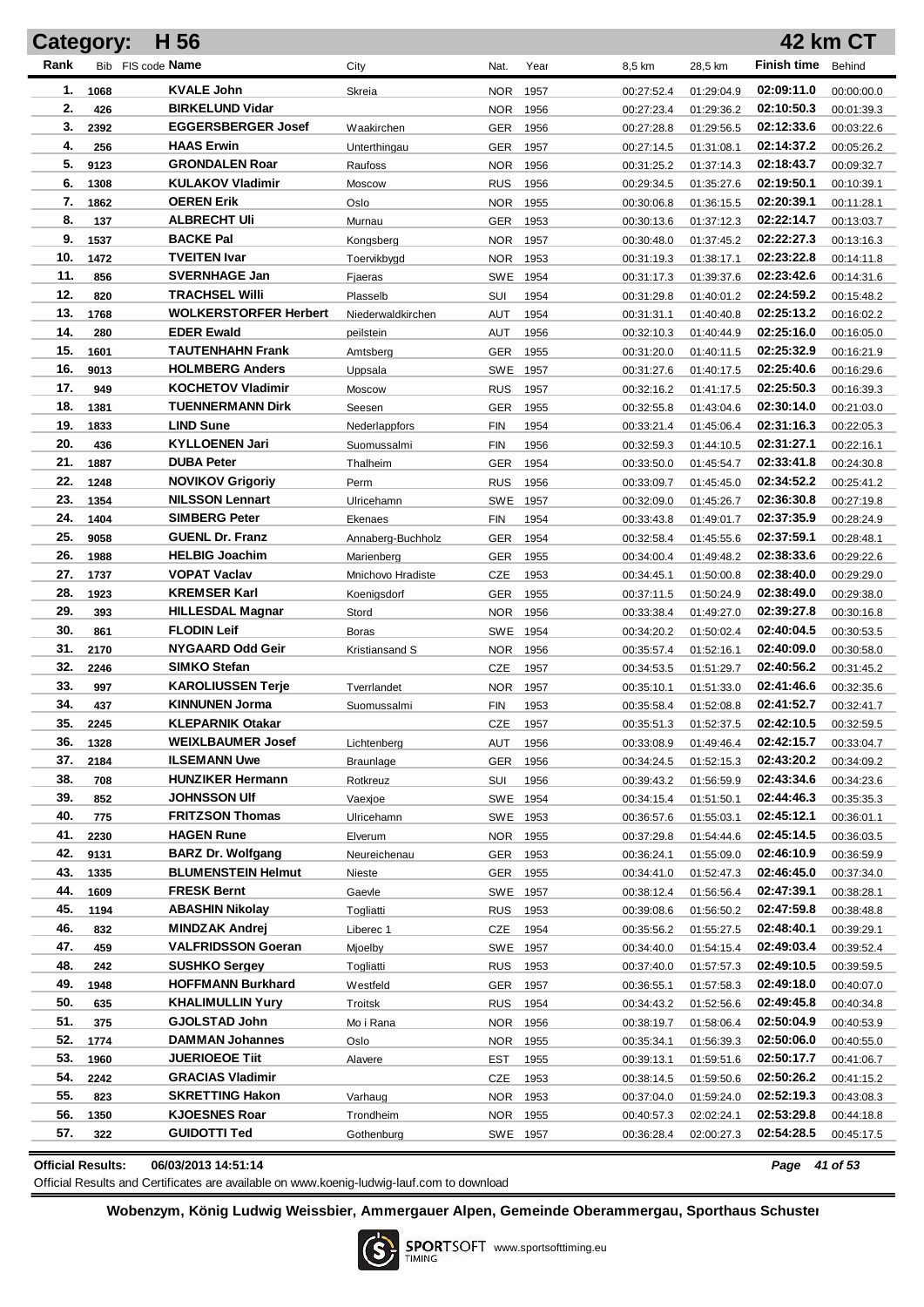|            | Category:  | H 56                                         |                      |                   |              |                          |                          |                          | 42 km CT                 |
|------------|------------|----------------------------------------------|----------------------|-------------------|--------------|--------------------------|--------------------------|--------------------------|--------------------------|
| Rank       |            | Bib FIS code Name                            | City                 | Nat.              | Year         | 8,5 km                   | 28,5 km                  | <b>Finish time</b>       | Behind                   |
| 58.        | 1655       | <b>ZETOCHA Josef</b>                         | Vsetin               | CZE               | 1954         | 00:39:24.0               | 02:01:47.5               | 02:54:35.6               | 00:45:24.6               |
| 59.        | 632        | <b>GRAHL-MADSEN John</b>                     | Bergen               | <b>NOR</b>        | 1955         | 00:36:17.9               | 02:00:24.9               | 02:55:09.0               | 00:45:58.0               |
| 60.        | 2262       | <b>KOBR Drahoslav</b>                        | Rokytnice            | CZE               | 1956         | 00:38:27.0               | 02:02:25.5               | 02:57:00.2               | 00:47:49.2               |
| 61.        | 9031       | JERMOLOW Dr.med.nikolai                      | Ullersdorf/Radeberg  | <b>GER</b>        | 1954         | 00:41:01.2               | 02:04:58.6               | 02:57:27.1               | 00:48:16.1               |
| 62.        | 2397       | <b>NEMEC Jan</b>                             | Valasske Mezirici    | CZE               | 1953         | 00:37:00.3               | 02:01:46.2               | 02:57:31.8               | 00:48:20.8               |
| 63.        | 1587       | <b>WARNECKE Wolfgang</b>                     | Einbeck              | <b>GER</b>        | 1957         | 00:42:13.6               | 02:05:12.4               | 02:57:44.0               | 00:48:33.0               |
| 64.        | 2026       | <b>LEININGER Auguste</b>                     | Erckartswiller       | <b>FRA</b>        | 1954         | 00:44:10.9               | 02:06:40.3               | 02:58:53.7               | 00:49:42.7               |
| 65.        | 673        | <b>SANDBERG Mikael</b>                       | Kunglaev             | SWE               | 1955         | 00:38:29.9               | 02:02:42.0               | 02:59:04.7               | 00:49:53.7               |
| 66.        | 286        | JYLHAE Kari                                  | Joensuu              | <b>FIN</b>        | 1953         | 00:45:08.0               | 02:09:40.2               | 03:00:43.6               | 00:51:32.6               |
| 67.        | 1199       | <b>ELVEKROK Vidar</b>                        | Oslo                 | <b>NOR</b>        | 1953         | 00:41:01.0               | 02:06:06.7               | 03:00:44.6               | 00:51:33.6               |
| 68.        | 173        | <b>KOLBOHOLEN Willy</b>                      | Jessheim             | <b>NOR</b>        | 1954         | 00:39:31.9               | 02:05:41.2               | 03:02:08.8               | 00:52:57.8               |
| 69.        | 1232       | <b>SYROWATKA Werner</b>                      | Lauf                 | <b>GER</b>        | 1956         | 00:45:21.0               | 02:10:13.8               | 03:02:41.6               | 00:53:30.6               |
| 70.        | 1670       | <b>STEJSKAL Petr</b>                         | Praha 10             | CZE               | 1956         | 00:40:20.6               | 02:07:33.0               | 03:02:51.4               | 00:53:40.4               |
| 71.        | 1475       | <b>JENSEN Sigmund</b>                        | Lillestroem          | <b>NOR</b>        | 1954         | 00:40:11.3               | 02:06:44.5               | 03:03:14.5               | 00:54:03.5               |
| 72.        | 873        | <b>WICKSELL Kjell</b>                        | Gustavsberg          | SWE               | 1957         | 00:42:43.4               | 02:08:46.3               | 03:03:23.1               | 00:54:12.1               |
| 73.        | 669        | <b>SKRETTINGLAND Jonas</b>                   | Varhaug              | <b>NOR</b>        | 1957         | 00:41:00.4               | 02:06:05.1               | 03:03:45.6               | 00:54:34.6               |
| 74.        | 2241       | <b>SVACH Rudolf</b>                          | Zilina               | <b>SVK</b>        | 1954         | 00:41:48.0               | 02:08:30.6               | 03:03:51.5               | 00:54:40.5               |
| 75.        | 2354       | <b>FLUEELER Urs</b>                          |                      | SUI               | 1955         | 00:43:22.6               | 02:08:27.4               | 03:03:53.6               | 00:54:42.6               |
| 76.        | 1083       | <b>WEDDE Vegar</b>                           | Oslo                 | <b>NOR</b>        | 1956         | 00:38:07.4               | 02:05:14.5               | 03:04:05.8               | 00:54:54.8               |
| 77.        | 726        | <b>SANDBERG Svante</b>                       | Soedertaelje         | <b>SWE</b>        | 1953         | 00:39:26.6               | 02:05:36.3               | 03:04:18.4               | 00:55:07.4               |
| 78.        | 368        | <b>KVELI Kjetil</b>                          | Oslo                 | <b>NOR</b>        | 1956         | 00:40:13.9               | 02:07:43.5               | 03:05:05.7               | 00:55:54.7               |
| 79.        | 9133       | <b>MICHELOTTO Giuseppe</b>                   | Padova               | ITA               | 1956         | 00:39:05.6               | 02:06:27.9               | 03:05:32.5               | 00:56:21.5               |
| 80.        | 602        | <b>SALO Ronnie</b>                           | Roenninge            | SWE 1954          |              | 00:40:44.6               | 02:07:52.1               | 03:05:38.3               | 00:56:27.3               |
| 81.        | 742        | <b>CORNELIUSSON Christer</b>                 | Kunglaev             | SWE 1955          |              | 00:43:25.0               | 02:10:03.1               | 03:05:39.6               | 00:56:28.6               |
| 82.        | 2065       | <b>ZIMMER Joerg</b>                          | Erlau                | <b>GER</b>        | 1955         | 00:40:41.6               | 02:07:39.9               | 03:06:08.5               | 00:56:57.5               |
| 83.        | 1087       | <b>STRAUB Karl</b>                           | gerstetten           | GER               | 1954         | 00:41:45.5               | 02:09:35.5               | 03:06:12.1               | 00:57:01.1               |
| 84.        | 9049       | <b>NATVIG Bard</b>                           | Nittedal             | <b>NOR</b>        | 1955         | 00:39:13.0               | 02:07:00.0               | 03:06:38.7               | 00:57:27.7               |
| 85.<br>86. | 2244       | <b>JIRAN Oldrich</b>                         |                      | CZE               | 1954         | 00:41:02.5               | 02:09:55.4               | 03:07:00.7               | 00:57:49.7               |
| 87.        | 423<br>266 | <b>CONSOLANDI Enrico</b><br><b>MOLIN Per</b> | Milano               | <b>ITA</b>        | 1957         | 00:38:02.1               | 02:06:15.9               | 03:07:25.7<br>03:07:32.5 | 00:58:14.7               |
| 88.        | 1262       | <b>KOTAS Pavel</b>                           | Roennige             | <b>SWE</b><br>CZE | 1954<br>1955 | 00:41:33.9               | 02:10:55.8<br>02:12:29.3 | 03:09:46.0               | 00:58:21.5               |
| 89.        | 1117       | <b>BARSIG Michael</b>                        | Havirov<br>Berlin    | <b>GER</b>        | 1957         | 00:43:01.6<br>00:38:42.1 | 02:09:04.3               | 03:10:24.1               | 01:00:35.0<br>01:01:13.1 |
| 90.        | 1557       | PALME II üt pán                              | Jablonec nad Jizerou | CZE               | 1955         | 00:44:11.4               | 02:13:55.1               | 03:10:27.1               | 01:01:16.1               |
| 91.        | 9062       | <b>HRDINA Dr. Helmut</b>                     | Wurzbach             | <b>GER</b>        | 1954         | 00:41:02.0               | 02:10:17.3               | 03:11:20.8               | 01:02:09.8               |
| 92.        | 902        | <b>CHRIST Eberhard</b>                       | Tambach-Dietharz     | <b>GER</b>        | 1955         | 00:36:27.8               | 02:11:23.9               | 03:11:34.8               | 01:02:23.8               |
| 93.        | 1779       | <b>SVATOS Vladimir</b>                       | Prag                 | CZE               | 1955         | 00:42:15.2               | 02:12:12.8               | 03:11:36.7               | 01:02:25.7               |
| 94.        | 525        | <b>ANDERSSON Jonas</b>                       | Goteburg             | SWE               | 1954         | 00:39:11.2               | 02:10:46.5               | 03:11:37.7               | 01:02:26.7               |
| 95.        | 9064       | <b>KASIN Kolbjorn</b>                        | Kongsberg            | NOR               | 1956         | 00:40:55.0               | 02:11:10.1               | 03:11:52.5               | 01:02:41.5               |
| 96.        | 2150       | <b>GJERTSEN Bard</b>                         | Kristiansand         | NOR               | 1956         | 00:44:03.6               | 02:13:34.2               | 03:11:59.5               | 01:02:48.5               |
| 97.        | 1285       | <b>VUORIO Esa</b>                            | Sysmae               | <b>FIN</b>        | 1955         | 00:47:11.1               | 02:16:09.1               | 03:13:19.9               | 01:04:08.9               |
| 98.        | 1299       | <b>HOFFMANN Frank</b>                        | Furth                | <b>GER</b>        | 1956         | 00:45:18.7               | 02:14:43.1               | 03:14:07.2               | 01:04:56.2               |
| 99.        | 2223       | <b>BRENNA Eivind Snorre</b>                  | Roen                 | NOR               | 1955         | 00:41:09.7               | 02:10:36.7               | 03:14:38.0               | 01:05:27.0               |
| 100.       | 872        | <b>WICKSELL Conny</b>                        | Norrkoeping          | SWE 1956          |              | 00:44:46.4               | 02:15:37.6               | 03:15:26.3               | 01:06:15.3               |
| 101.       | 444        | <b>KLOECK Franz</b>                          | Oberammergau         | <b>GER</b>        | 1957         | 00:40:38.6               | 02:11:45.5               | 03:16:00.7               | 01:06:49.7               |
| 102.       | 9082       | <b>MURARIK Dr. Stefan</b>                    | <b>Bratislava</b>    | <b>SVK</b>        | 1955         | 00:44:53.2               | 02:15:57.8               | 03:16:11.9               | 01:07:00.9               |
| 103.       | 2229       | <b>MELLBYE Morten</b>                        | Nes pa Hedemarken    | NOR               | 1955         | 00:44:52.5               | 02:17:42.4               | 03:17:38.4               | 01:08:27.4               |
| 104.       | 1759       | <b>PART Anders</b>                           | Tallin               | <b>EST</b>        | 1956         | 00:44:29.0               | 02:15:39.1               | 03:17:49.7               | 01:08:38.7               |
| 105.       | 310        | <b>ULLEREN Olav</b>                          | Oslo                 | NOR.              | 1954         | 00:43:21.1               | 02:16:52.4               | 03:18:15.0               | 01:09:04.0               |
| 106.       | 2114       | <b>PIROTTA Mario</b>                         | Scanzorosciate       | ITA               | 1957         | 00:46:23.9               | 02:16:56.8               | 03:18:32.0               | 01:09:21.0               |
| 107.       | 1237       | <b>STREITH Wolfgang</b>                      | Krylbo               | SWE 1955          |              | 00:45:31.1               | 02:18:50.1               | 03:18:37.8               | 01:09:26.8               |
| 108.       | 2016       | <b>GABRIEL Walter</b>                        | Neuenkirch           | SUI               | 1954         | 00:42:29.2               | 02:17:50.0               | 03:18:40.4               | 01:09:29.4               |
| 109.       | 1532       | <b>HARD Jacob</b>                            | Enskede              | SWE 1955          |              | 00:45:53.3               | 02:17:54.1               | 03:19:24.7               | 01:10:13.7               |
| 110.       | 1490       | <b>ROEYRVIK Sjurd Olav</b>                   | Norheimsund          | NOR.              | 1956         | 00:46:42.3               | 02:20:23.4               | 03:20:08.6               | 01:10:57.6               |
| 111.       | 1580       | <b>RYDBERG Henrik</b>                        | Soederbaerke         | SWE 1957          |              | 00:49:04.2               | 02:21:09.8               | 03:22:05.6               | 01:12:54.6               |
| 112.       | 9006       | <b>SEIDEL Werner</b>                         | Klingenthal          | GER               | 1955         | 00:52:46.4               | 02:25:31.8               | 03:22:51.4               | 01:13:40.4               |
| 113.       | 168        | <b>SVENSSON Jan</b>                          | Jaerna               | SWE 1957          |              | 00:41:13.9               | 02:17:16.7               | 03:23:17.6               | 01:14:06.6               |
| 114.       | 2052       | <b>FROEHLICH Svatopulk</b>                   | Prag                 | <b>CZE</b>        | 1955         | 00:45:50.7               | 02:21:05.6               | 03:23:41.1               | 01:14:30.1               |

**Official Results: 06/03/2013 14:51:14** *Page 42 of 53*

Official Results and Certificates are available on www.koenig-ludwig-lauf.com to download

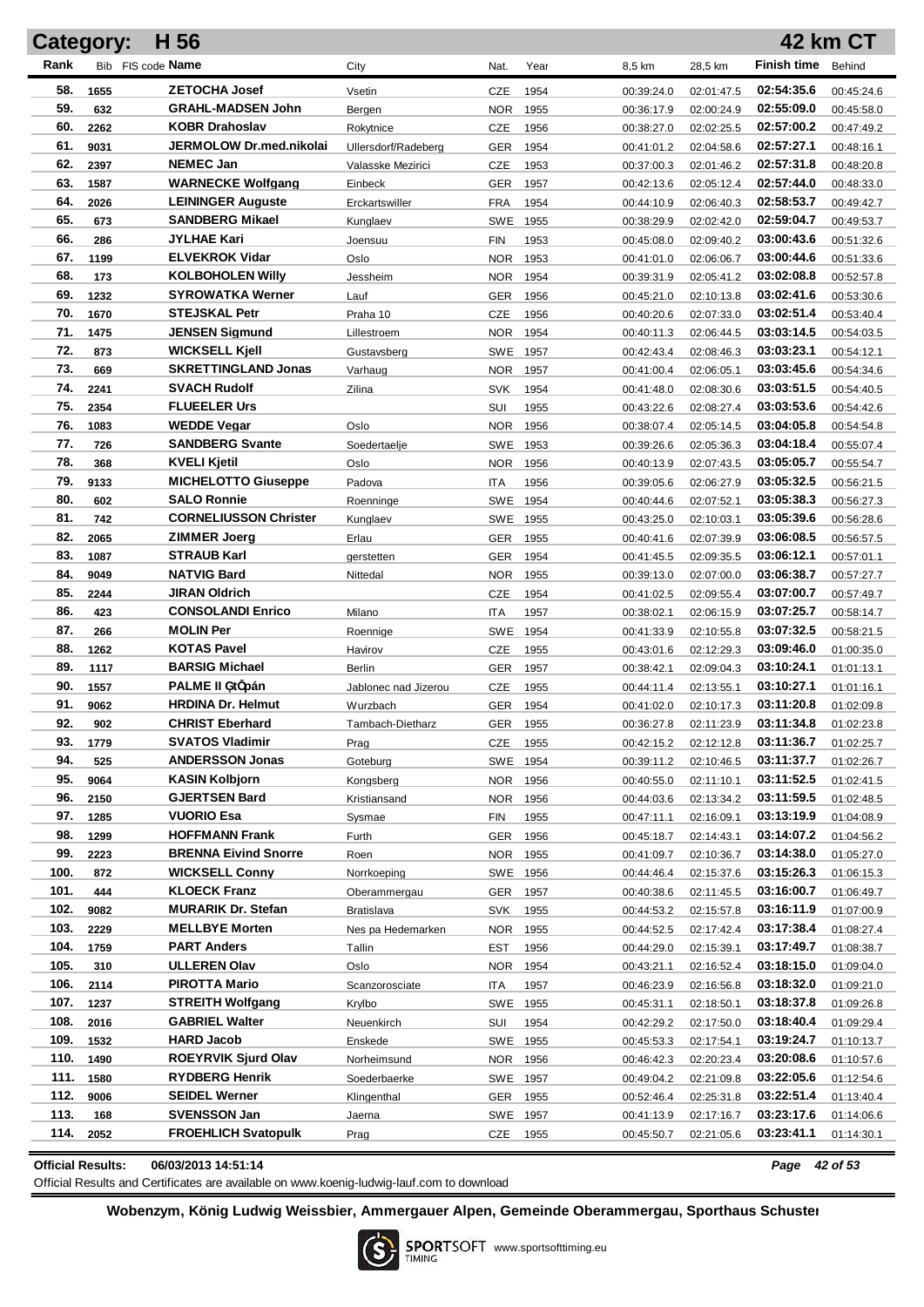|              | <b>Category:</b> | H 56                                            |                         |                          |              |                          |                          |                          | <b>42 km CT</b>          |
|--------------|------------------|-------------------------------------------------|-------------------------|--------------------------|--------------|--------------------------|--------------------------|--------------------------|--------------------------|
| Rank         |                  | Bib FIS code Name                               | City                    | Nat.                     | Year         | 8,5 km                   | 28,5 km                  | <b>Finish time</b>       | Behind                   |
| 115.         | 451              | <b>THOREN Anders</b>                            | Goeteborg               | SWE 1955                 |              | 00:40:26.1               | 02:15:42.1               | 03:24:54.2               | 01:15:43.2               |
| 116.         | 1809             | <b>ZECKERT Burkhard</b>                         | Steinheid               | <b>GER</b>               | 1956         | 00:47:21.9               | 02:22:05.9               | 03:24:54.7               | 01:15:43.7               |
| 117.         | 1937             | <b>SAKKEUS Jueri</b>                            | Joekaehtme vlad         | EST                      | 1953         | 00:45:24.6               | 02:21:43.0               | 03:25:18.0               | 01:16:07.0               |
| 118.         | 1985             | <b>OSTRIZEK Petr</b>                            | Mala Moravka            | CZE                      | 1956         | 00:47:12.8               | 02:25:05.7               | 03:26:02.3               | 01:16:51.3               |
| 119.         | 2060             | <b>BUERST Karl</b>                              | Schwarzach              | <b>GER</b>               | 1955         | 00:48:58.7               | 02:25:41.1               | 03:28:47.4               | 01:19:36.4               |
| 120.         | 2186             | <b>GROMUS Petr</b>                              | Valasske Mezirici       | CZE                      | 1956         | 00:46:22.9               | 02:25:26.5               | 03:29:27.3               | 01:20:16.3               |
| 121.         | 9044             | <b>FOUSTKA Tomas</b>                            | Marianske Lazne         | CZE                      | 1954         | 00:44:07.9               | 02:24:57.6               | 03:29:34.7               | 01:20:23.7               |
| 122.         | 1245             | <b>KARLSSON Roland</b>                          | Uddevalla               | SWE                      | 1954         | 00:46:30.0               | 02:27:07.4               | 03:31:00.1               | 01:21:49.1               |
| 123.         | 9126             | <b>STECK Dr. Wolfgang</b>                       | Leingarten              | GER                      | 1953         | 00:49:59.3               | 02:28:42.2               | 03:31:06.9               | 01:21:55.9               |
| 124.         | 777              | <b>JOHANSSON Leif</b>                           | Kiruna                  | SWE 1953                 |              | 00:46:23.2               | 02:24:54.6               | 03:31:14.3               | 01:22:03.3               |
| 125.         | 1369             | <b>NITZSCHE Dietmar</b>                         | Bautzen                 | <b>GER</b>               | 1954         | 00:50:01.5               | 02:27:50.1               | 03:31:19.4               | 01:22:08.4               |
| 126.         | 470              | <b>REDSTED Ole</b>                              | Roskilde                | <b>DEN</b>               | 1956         | 00:42:11.9               | 02:24:20.5               | 03:31:23.4               | 01:22:12.4               |
| 127.         | 1519             | <b>BENGTSSON Christer</b>                       | Stockholm               | <b>SWE</b>               | 1954         | 00:44:01.9               | 02:27:03.8               | 03:31:28.8               | 01:22:17.8               |
| 128.         | 1091             | <b>LEON GRACIA Orfelio G</b>                    | Becerril de la sierra   | ESP                      | 1956         | 00:47:05.4               | 02:26:36.8               | 03:31:30.4               | 01:22:19.4               |
| 129.         | 789              | RASTAD John M.                                  | Arnes                   | <b>NOR</b>               | 1957         | 00:47:08.7               | 02:26:37.0               | 03:31:32.3               | 01:22:21.3               |
| 130.         | 821              | <b>GRYTOYR Bjornar</b>                          | Gressvik                | <b>NOR</b>               | 1955         | 00:44:50.9               | 02:24:15.8               | 03:31:36.9               | 01:22:25.9               |
| 131.         | 1586             | <b>ANDERSSON Jan</b>                            | Duved                   | SWE 1956                 |              | 00:51:40.7               | 02:28:22.6               | 03:31:57.4               | 01:22:46.4               |
| 132.         | 1922             | <b>RATTI Gian Duri</b>                          | Madulain                | SUI                      | 1954         | 00:43:33.6               | 02:22:32.7               | 03:32:03.0               | 01:22:52.0               |
| 133.         | 681              | <b>NILSSON Hans</b>                             | London                  | SWE 1955                 |              | 00:42:17.9               | 02:22:45.1               | 03:32:20.1               | 01:23:09.1               |
| 134.<br>135. | 1358             | <b>RINKE Volkmar</b>                            | Dresden                 | <b>GER</b>               | 1954         | 00:50:39.3               | 02:27:52.7               | 03:32:32.2               | 01:23:21.2               |
| 136.         | 554              | DE VIBE Ditlef<br><b>BERGLUND Arne</b>          | Olso                    | NOR                      | 1954         | 00:42:44.4               | 02:26:00.0               | 03:33:15.8               | 01:24:04.8               |
| 137.         | 1002             | <b>WIJK Lars-Gunnar</b>                         | Filipstad               | SWE 1956                 |              | 00:47:08.9               | 02:28:41.3               | 03:34:36.0<br>03:35:42.4 | 01:25:25.0               |
| 138.         | 864<br>668       | <b>EHN Leif</b>                                 | Vraberg                 | SWE 1954                 |              | 00:44:00.2               | 02:27:43.0               | 03:36:26.7               | 01:26:31.4               |
| 139.         | 1539             | <b>BERTIN Gilles</b>                            | Gaevle                  | SWE 1956<br>FRA          | 1954         | 00:52:45.5<br>00:46:30.6 | 02:33:26.5<br>02:30:48.1 | 03:37:53.5               | 01:27:15.7<br>01:28:42.5 |
| 140.         | 792              | <b>JONSSON Goeran</b>                           | Lamanon<br>Borlaenge    | SWE 1953                 |              | 00:44:22.5               | 02:31:47.3               | 03:39:18.3               | 01:30:07.3               |
| 141.         | 1274             | <b>BAUER Ivan</b>                               | Praha                   | <b>CZE</b>               | 1953         | 00:46:56.6               | 02:31:56.3               | 03:39:29.0               | 01:30:18.0               |
| 142.         | 587              | <b>KARLZON Jan Olof</b>                         | Fjaelbacka              | SWE 1956                 |              | 00:46:28.0               | 02:27:48.7               | 03:39:36.7               | 01:30:25.7               |
| 143.         | 729              | <b>WEXELL Ragnar</b>                            | Gothenburg              | SWE 1956                 |              | 00:45:11.3               | 02:29:34.7               | 03:39:54.8               | 01:30:43.8               |
| 144.         | 2121             | <b>PETERER Roger</b>                            | Mels                    | SUI                      | 1955         | 00:44:23.6               | 02:27:56.2               | 03:40:08.6               | 01:30:57.6               |
| 145.         | 1094             | <b>ECKARDT Gerald</b>                           | Erfurt                  | <b>GER</b>               | 1956         | 00:45:20.3               | 02:30:32.3               | 03:40:33.9               | 01:31:22.9               |
| 146.         | 895              | <b>KJEILEN Helge</b>                            | Nesoya                  | NOR                      | 1957         | 00:53:49.9               | 02:34:27.4               | 03:41:01.3               | 01:31:50.3               |
| 147.         | 2435             | <b>BERNSTEIN Dr. Matthias</b>                   | Magdeburg               | <b>GER</b>               | 1956         | 00:49:10.4               | 02:32:36.6               | 03:41:42.5               | 01:32:31.5               |
| 148.         | 155              | <b>KARLSSON Thomas</b>                          | Stockholm               | SWE 1953                 |              | 00:48:26.9               | 02:34:38.0               | 03:43:17.4               | 01:34:06.4               |
| 149.         | 2053             | <b>GLOCKER Peter</b>                            | Hof                     | GER 1954                 |              | 00:51:30.8               | 02:35:18.4               | 03:43:20.7               | 01:34:09.7               |
| 150.         | 760              | <b>ERIKSSON Bjoern</b>                          | Saltsjoe-Duvnaes        | SWE 1956                 |              | 00:49:00.2               | 02:35:28.9               | 03:45:51.7               | 01:36:40.7               |
| 151.         | 1078             | <b>KLEV Knut</b>                                | Fredrikstad             | NOR                      | 1956         | 00:47:09.2               | 02:31:40.0               | 03:46:04.4               | 01:36:53.4               |
| 152.         | 1453             | <b>TIGANIK Kaarel</b>                           | Polvamaa                | <b>EST</b>               | 1953         | 00:52:19.1               | 02:39:42.5               | 03:46:17.6               | 01:37:06.6               |
| 153.         | 1357             | <b>GERECKE Martin</b>                           | Muenchen                | <b>GER</b>               | 1953         | 00:52:14.1               | 02:37:01.7               | 03:46:38.7               | 01:37:27.7               |
| 154.         | 1708             | <b>MATTES Walter</b>                            | Balingen/Streichen      | <b>GER</b>               | 1957         | 00:51:47.3               | 02:40:09.3               | 03:50:39.6               | 01:41:28.6               |
| 155.         | 562              | <b>REGNER Lars</b>                              | Goeteborg               | SWE 1955                 |              | 00:48:21.9               | 02:37:13.1               | 03:50:55.1               | 01:41:44.1               |
| 156.         | 2071             | <b>BOELKE Hartmut</b>                           | Wassersuppe             | <b>GER</b>               | 1955         | 00:51:15.0               | 02:39:09.9               | 03:50:58.6               | 01:41:47.6               |
| 157.         | 1204             | PIEPRZYCKI Jerzy                                | Czestochowa             | <b>POL</b>               | 1957         | 00:52:09.7               | 02:41:12.7               | 03:51:56.3               | 01:42:45.3               |
| 158.         | 778              | <b>SOEYRINKI Jorma</b>                          | Haparanda               | SWE 1954                 |              | 00:46:46.0               | 02:37:03.9               | 03:51:58.6               | 01:42:47.6               |
| 159.         | 1661             | <b>ROTTMAYER Hans</b>                           | Darmstadt               | <b>GER</b>               | 1956         | 00:54:54.7               | 02:41:08.9               | 03:52:04.4               | 01:42:53.4               |
| 160.         | 581              | <b>ENGSTROEM Jan</b>                            | Vaesteras               | SWE 1953                 |              | 00:48:37.8               | 02:38:38.7               | 03:52:52.8               | 01:43:41.8               |
| 161.         | 193              | <b>HAAS Siegfried Jun.</b>                      | St. Georgen             | GER                      | 1955         | 00:46:35.4               | 02:38:31.4               | 03:53:34.5               | 01:44:23.5               |
| 162.<br>163. | 1487             | <b>KACMARCIK Jaroslav</b><br><b>JARDON Paul</b> | Kristianstad            | NOR.                     | 1954         | 00:50:11.6               | 02:39:51.6               | 03:53:58.9<br>03:54:45.5 | 01:44:47.9               |
| 164.         | 1329             | <b>REINHOLD Juergen</b>                         | Stavelot                | <b>BEL</b>               | 1955         | 00:53:18.3               | 02:41:04.0               |                          | 01:45:34.5               |
| 165.         | 2112<br>1820     | <b>STEIGER Armin</b>                            | Buedelsdorf<br>Muenchen | <b>GER</b><br><b>GER</b> | 1954<br>1953 | 00:55:12.9               | 02:43:58.6<br>02:39:30.8 | 03:55:13.4<br>03:56:06.8 | 01:46:02.4               |
| 166.         | 1441             | <b>SORE Esa</b>                                 |                         | FIN                      | 1955         | 00:51:28.1<br>00:52:47.8 | 02:46:33.6               | 03:57:12.7               | 01:46:55.8<br>01:48:01.7 |
| 167.         | 1032             | <b>KOUBEK Miroslav</b>                          | Praha 10                | CZE                      | 1953         | 00:51:05.6               | 02:44:44.2               | 03:58:21.6               | 01:49:10.6               |
| 168.         | 838              | <b>BJORLI Trond</b>                             | Ranasfoss               | NOR.                     | 1955         | 00:50:17.5               | 02:40:14.3               | 03:58:27.0               | 01:49:16.0               |
| 169.         | 1528             | <b>KACIREK Karel</b>                            | Cernosice               | CZE                      | 1957         | 00:50:08.4               | 02:45:22.8               | 04:00:41.6               | 01:51:30.6               |
| 170.         | 751              | <b>AHGREN Erik</b>                              | Taeby                   | SWE 1956                 |              | 00:51:43.8               | 02:45:43.4               | 04:01:52.9               | 01:52:41.9               |
| 171.         | 690              | <b>HAKKARAINEN Antero</b>                       | Helsinki                | FIN                      | 1954         | 00:52:49.2               | 02:49:55.7               | 04:03:01.6               | 01:53:50.6               |
|              |                  |                                                 |                         |                          |              |                          |                          |                          |                          |

**Official Results: 06/03/2013 14:51:14** *Page 43 of 53*

Official Results and Certificates are available on www.koenig-ludwig-lauf.com to download

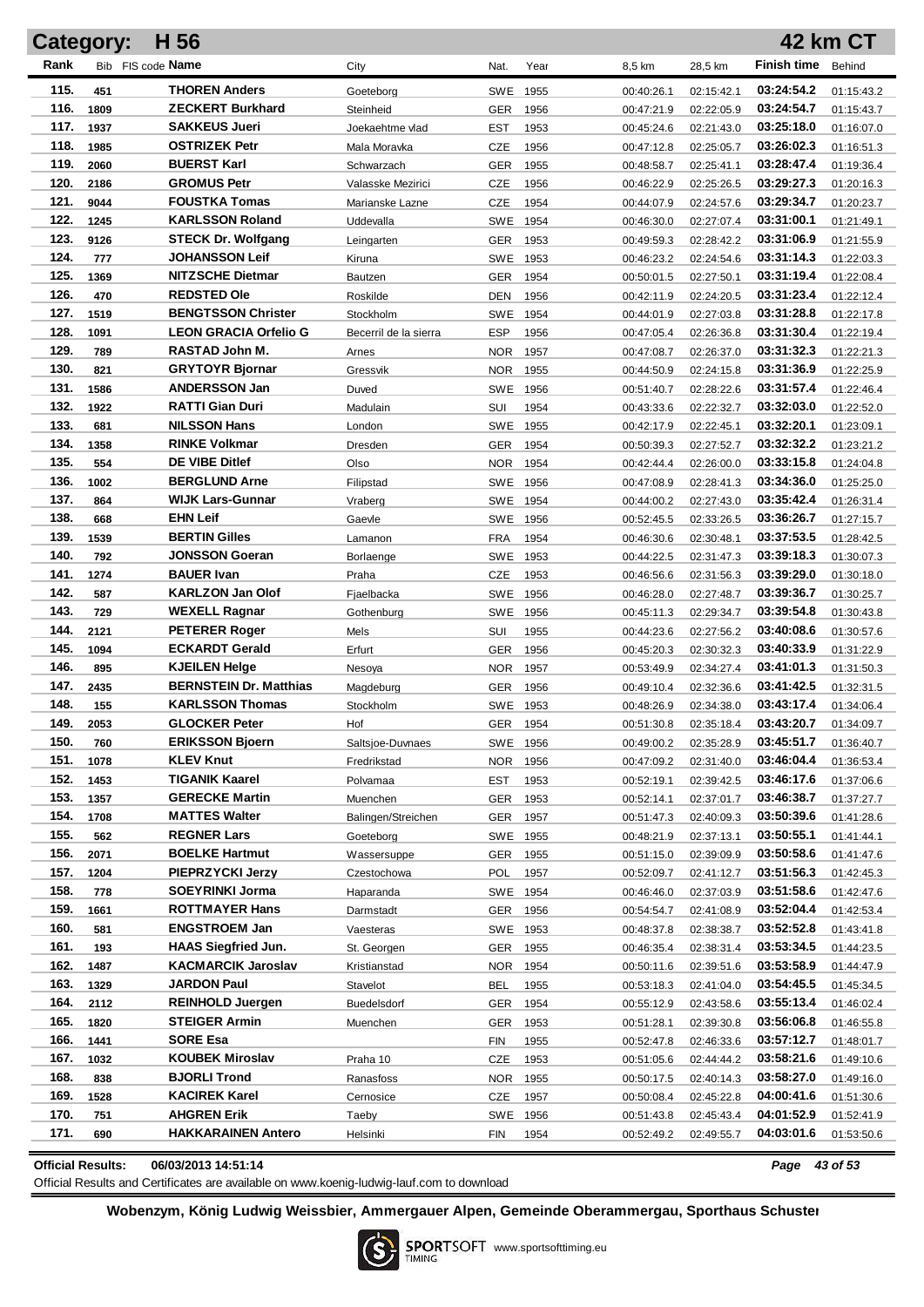|              | <b>Category:</b> | H 56                                            |                                  |                        |      |                          |                          |                          | 42 km CT                 |
|--------------|------------------|-------------------------------------------------|----------------------------------|------------------------|------|--------------------------|--------------------------|--------------------------|--------------------------|
| Rank         |                  | Bib FIS code Name                               | City                             | Nat.                   | Year | 8,5 km                   | 28,5 km                  | <b>Finish time</b>       | Behind                   |
| 172.         | 2073             | <b>GROFCIK Emil</b>                             | Nitra                            | <b>SVK</b>             | 1953 | 00:48:17.9               | 02:41:01.5               | 04:03:37.4               | 01:54:26.4               |
| 173.         | 546              | <b>DJUPEDAL Eivind</b>                          | Overijse                         | <b>NOR</b>             | 1954 | 00:49:08.3               | 02:45:36.3               | 04:04:03.1               | 01:54:52.1               |
| 174.         | 1510             | <b>VIKLUND Lars</b>                             | Goeteborg                        | SWE                    | 1954 | 00:52:51.4               | 02:47:01.3               | 04:05:14.9               | 01:56:03.9               |
| 175.         | 863              | <b>NELJE Stephan</b>                            | Varberg                          | SWE                    | 1957 | 00:44:45.6               | 02:49:02.9               | 04:06:05.7               | 01:56:54.7               |
| 176.         | 2396             | <b>MATHEWS Denni</b>                            | Barrington                       | <b>USA</b>             | 1953 | 00:54:36.5               | 02:47:17.5               | 04:06:13.9               | 01:57:02.9               |
| 177.         | 2436             | <b>MEWES Rainer</b>                             | Eliasbrunn                       | <b>GER</b>             | 1955 | 00:53:59.6               | 02:49:53.1               | 04:08:00.1               | 01:58:49.1               |
| 178.         | 1540             | <b>KRAMER Leo</b>                               | Maastricht                       | <b>NED</b>             | 1955 | 00:51:50.2               | 02:48:16.1               | 04:08:06.5               | 01:58:55.5               |
| 179.         | 564              | <b>ANREASSEN Trond</b>                          | Rolvsoey                         | <b>NOR</b>             | 1956 | 00:54:33.9               | 02:51:37.4               | 04:08:57.4               | 01:59:46.4               |
| 180.         | 2189             | <b>TRIEBUS Ludger</b>                           | Monheim                          | GER                    | 1957 | 00:52:53.2               | 02:53:15.8               | 04:10:37.2               | 02:01:26.2               |
| 181.         | 862              | <b>DUVINGER Hans</b>                            | Varberg                          | SWE                    | 1957 | 00:52:52.1               | 02:54:48.1               | 04:12:12.1               | 02:03:01.1               |
| 182.         | 1868             | <b>GRATIAS Werner</b>                           | WSV Ilmenau                      | GER                    | 1954 | 00:49:57.0               | 02:55:01.8               | 04:13:04.8               | 02:03:53.8               |
| 183.         | 1397             | <b>STAFFANS Lars-Olof</b>                       | Helsinki                         | <b>FIN</b>             | 1955 | 00:56:09.1               | 02:56:31.5               | 04:15:26.9               | 02:06:15.9               |
| 184.         | 693              | <b>BLOMQVIST Goesta</b>                         | Goeteborg                        | SWE                    | 1954 | 00:47:30.8               | 02:44:46.0               | 04:17:09.2               | 02:07:58.2               |
| 185.         | 9007             | <b>ROUCKA Dr. Tomas</b>                         | Jilemnice                        | CZE                    | 1953 | 00:52:18.8               | 02:57:14.5               | 04:18:11.9               | 02:09:00.9               |
| 186.         | 1184             | <b>JAENNES Antero</b>                           | Helsinki                         | <b>FIN</b>             | 1954 | 00:56:07.3               | 03:00:03.4               | 04:18:14.5               | 02:09:03.5               |
| 187.         | 1511             | <b>RYDHEDE Lars Ronald</b>                      | Fagerfjaell                      | <b>SWE</b>             | 1956 | 00:49:51.8               | 02:57:54.3               | 04:18:47.0               | 02:09:36.0               |
| 188.         | 1239             | <b>OSTLUND Torbjorn</b>                         | Taby                             | SWE                    | 1955 | 00:57:31.9               | 03:01:26.4               | 04:19:46.0               | 02:10:35.0               |
| 189.         | 2260             | <b>TUEMMLER Rolf</b>                            | <b>Dresden</b>                   | GER                    | 1956 | 00:54:52.7               | 02:58:15.3               | 04:20:30.1               | 02:11:19.1               |
| 190.         | 1836             | <b>KLINGE Thomas</b>                            | Kirchberg                        | <b>GER</b>             | 1956 | 00:54:41.5               | 03:01:46.5               | 04:21:09.9               | 02:11:58.9               |
| 191.         | 9083             | <b>MARJAKANGAS Heikki</b>                       | Lappeenranta                     | <b>FIN</b>             | 1957 | 00:58:59.8               | 03:07:05.6               | 04:21:30.7               | 02:12:19.7               |
| 192.         | 1065             | <b>PETERSEN Peter</b>                           | Falun                            | <b>SWE</b>             | 1957 | 00:52:53.1               | 03:00:12.7               | 04:22:06.1               | 02:12:55.1               |
| 193.         | 469              | <b>MCMAHON Daniel</b>                           | Shoreview                        | <b>USA</b>             | 1954 | 00:57:49.0               | 03:05:56.5               | 04:22:39.5               | 02:13:28.5               |
| 194.         | 1359             | <b>KRAUSE Robert</b>                            | Berlin                           | <b>GER</b>             | 1957 | 00:55:29.4               | 03:00:57.8               | 04:23:03.6               | 02:13:52.6               |
| 195.         | 1214             | <b>SJOEBERG UIf</b>                             | Goeteborg                        | SWE 1954               |      | 00:53:26.7               | 02:58:14.2               | 04:23:10.6               | 02:13:59.6               |
| 196.         | 1686             | <b>CARLSSON Stefan</b>                          | Stockholm                        | SWE 1957               |      | 00:52:13.8               | 03:00:16.3               | 04:25:18.8               | 02:16:07.8               |
| 197.         | 2166             | <b>SODERBERG Per</b>                            | Goteborg                         | SWE 1954               |      | 00:58:20.7               | 03:03:28.4               | 04:25:51.7               | 02:16:40.7               |
| 198.         | 1732             | <b>KULIG Krzysztof</b>                          | Bialystok                        | POL                    | 1955 | 00:53:32.6               | 03:03:16.8               | 04:26:08.4               | 02:16:57.4               |
| 199.         | 1616             | <b>CAFARO Carlo Samuele</b>                     | Stavanger                        | <b>NOR</b>             | 1957 | 00:58:24.5               | 03:14:21.9               | 04:26:50.5               | 02:17:39.5               |
| 200.         | 1987             | <b>ROSTKOWSKI Pawel</b>                         | Lodz                             | POL                    | 1954 | 00:56:36.5               | 03:13:03.5               | 04:27:28.1               | 02:18:17.1               |
| 201.         | 982              | <b>ANTTINEN Timo</b>                            | <b>Espoo</b>                     | <b>FIN</b>             | 1953 | 00:58:32.5               | 03:05:45.5               | 04:28:24.3               | 02:19:13.3               |
| 202.<br>203. | 2216             | <b>CONSTANTINO Silvano</b><br><b>GIL Tomasz</b> | Ivrea                            | <b>ITA</b>             | 1957 | 00:56:28.6               | 03:00:20.7               | 04:28:59.9               | 02:19:48.9               |
| 204.         | 1646             | <b>JULNES Knut</b>                              | Gdynia                           | POL                    | 1954 | 00:55:39.3               | 03:09:04.0               | 04:29:45.2<br>04:33:44.5 | 02:20:34.2               |
| 205.         | 1090<br>808      | <b>ERICSON Hans</b>                             | Floro                            | <b>NOR</b><br>SWE 1953 | 1954 | 00:58:22.9               | 03:10:34.6<br>03:16:11.9 | 04:35:05.9               | 02:24:33.5               |
| 206.         | 9078             | <b>GALIS Stefan</b>                             | <b>Boras</b>                     | <b>SVK</b>             | 1954 | 00:54:51.1               | 03:17:08.2               | 04:36:15.3               | 02:25:54.9               |
| 207.         | 567              | <b>DUFFY Don</b>                                | <b>Bratislava</b><br>Bloomington | <b>USA</b>             | 1953 | 00:59:26.1<br>00:58:52.0 | 03:17:17.8               | 04:37:49.8               | 02:27:04.3<br>02:28:38.8 |
| 208.         | 553              | <b>GREGG Bill</b>                               | Cannon Falls                     | <b>USA</b>             | 1955 | 00:58:22.2               | 03:17:30.1               | 04:37:50.0               | 02:28:39.0               |
| 209.         | 718              | <b>DOCKENDORF William</b>                       | Richfield Mn                     | <b>USA</b>             | 1956 | 00:58:41.5               | 03:17:23.8               | 04:37:50.6               | 02:28:39.6               |
| 210.         | 1864             | <b>HILLARD John</b>                             | <b>Mount Beauty</b>              | <b>AUS</b>             | 1954 | 00:56:21.0               | 03:14:30.2               | 04:38:17.6               | 02:29:06.6               |
| 211.         | 1147             | <b>KJELLIN Leif</b>                             | Ingaro                           | SWE                    | 1953 | 00:59:21.6               | 03:19:53.1               | 04:39:05.0               | 02:29:54.0               |
| 212.         | 1835             | <b>WALTER Bernhard</b>                          | Ottawa                           | CAN                    | 1954 | 00:59:36.3               | 03:17:10.9               | 04:45:31.3               | 02:36:20.3               |
| 213.         | 9118             | <b>HOLLANDER Den Figaro</b>                     | Laren                            | <b>NED</b>             | 1957 | 00:55:18.2               | 03:19:49.7               | 04:49:16.8               | 02:40:05.8               |
| 214.         | 1873             | <b>PALENIK Viliam</b>                           | Bratislava, Zalesie              | <b>SVK</b>             | 1957 | 01:03:56.7               | 03:30:33.8               | 05:05:44.4               | 02:56:33.4               |
| 215.         | 898              | <b>GOETZE Hartmut</b>                           | Wokul-Dabelow                    | <b>GER</b>             | 1957 | 01:03:05.3               | 03:40:27.9               | 05:10:55.6               | 03:01:44.6               |
|              | 439              | <b>ERICHSEN Jahn</b>                            | Oslo                             | NOR                    | 1957 | 00:48:30.3               |                          | <b>DSQ</b>               |                          |
|              | 1105             | <b>KOTHE Paul</b>                               | Hillerstorp                      | SWE 1953               |      | 00:57:40.8               |                          | <b>DSQ</b>               |                          |
|              | 2196             | <b>KRAFT Ernst</b>                              | Nieste                           | GER                    | 1955 | 01:00:14.4               |                          | <b>DSQ</b>               |                          |
|              | 489              | <b>FROEBERG Gunnar</b>                          | Stockholm                        | SWE 1956               |      | 00:55:02.7               |                          | <b>DNF</b>               |                          |
|              | 1983             | <b>DOSTAL Josef</b>                             | Unicov                           | CZE                    | 1956 | 00:48:32.1               |                          | DNF                      |                          |
|              | 2042             | TAMM Nikita                                     | Moscow                           | <b>RUS</b>             | 1955 | 00:39:18.2               |                          | <b>DNF</b>               |                          |
|              | 305              | <b>TUEMMLER Frank</b>                           | Dreseden                         | GER                    | 1956 |                          |                          | <b>DNS</b>               |                          |
|              | 339              | <b>HEDSTROEM Goeran</b>                         | Saltsjoe-Boo                     | SWE 1954               |      |                          |                          | <b>DNS</b>               |                          |
|              | 354              | <b>RUSDAL Tom Leif</b>                          | Hovsherad                        | <b>NOR</b>             | 1954 |                          |                          | <b>DNS</b>               |                          |
|              | 479              | <b>LIND Eberhard</b>                            | Mengersgereuth                   | GER                    | 1953 |                          |                          | <b>DNS</b>               |                          |
|              | 878              | <b>HEDIN Anders</b>                             | Gaevle                           | SWE 1955               |      |                          |                          | <b>DNS</b>               |                          |
|              | 886              | <b>LAHME Dieter</b>                             | Muenchen                         | GER                    | 1955 |                          |                          | <b>DNS</b>               |                          |
|              | 974              | <b>SCHAUERTE Joachim</b>                        | Fleckenberg                      | GER 1955               |      |                          |                          | DNS                      |                          |
|              |                  |                                                 |                                  |                        |      |                          |                          |                          |                          |

**Official Results: 06/03/2013 14:51:14** *Page 44 of 53*

Official Results and Certificates are available on www.koenig-ludwig-lauf.com to download

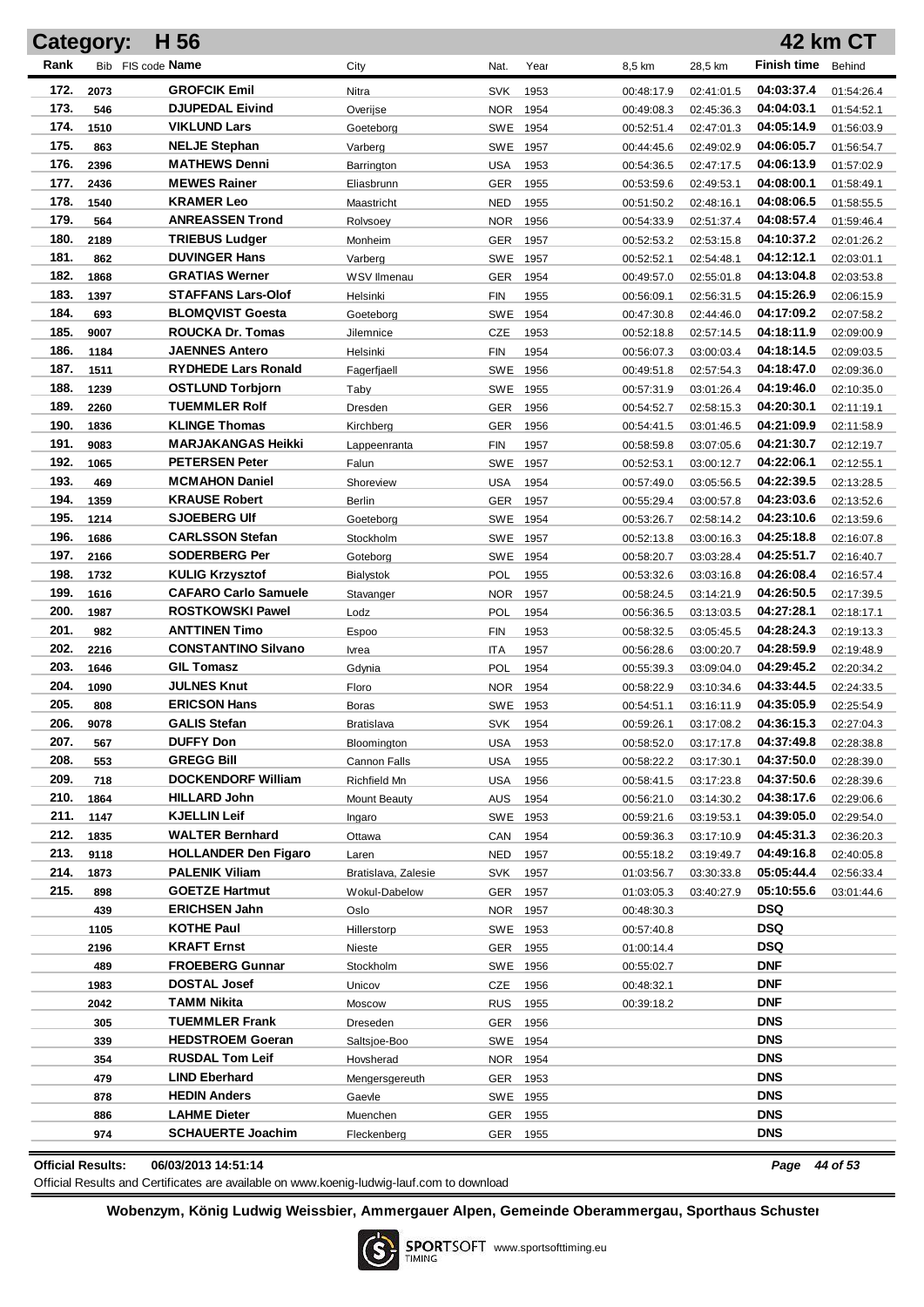| <b>Category:</b> | H 56                       |               |                    |        |         | 42 km CT                     |
|------------------|----------------------------|---------------|--------------------|--------|---------|------------------------------|
| Rank             | Bib FIS code Name          | City          | Year<br>Nat.       | 8,5 km | 28,5 km | <b>Finish time</b><br>Behind |
| 1015             | <b>RUD Oystein</b>         | Eiksmarka     | <b>NOR</b><br>1957 |        |         | <b>DNS</b>                   |
| 1023             | <b>ALBECH Jorgen</b>       | Eiksmarka     | <b>NOR</b><br>1956 |        |         | <b>DNS</b>                   |
| 1056             | <b>MATSEN Thorbjorn</b>    | Oslo          | <b>NOR</b><br>1953 |        |         | <b>DNS</b>                   |
| 1181             | <b>LANTZ Ake</b>           | Sala          | <b>SWE</b><br>1955 |        |         | <b>DNS</b>                   |
| 1269             | <b>KARNA Staffan</b>       | Uddevalla     | <b>SWE</b><br>1953 |        |         | <b>DNS</b>                   |
| 1303             | <b>GISLER Erwin</b>        | Luzern        | SUI<br>1956        |        |         | <b>DNS</b>                   |
| 1305             | <b>MOSIMANN Hans-Peter</b> | Ebikon        | SUI<br>1955        |        |         | <b>DNS</b>                   |
| 1378             | <b>HANCKE Christian</b>    | Amstelveen    | <b>NED</b><br>1954 |        |         | <b>DNS</b>                   |
| 1476             | <b>KORSLUND Hanspetter</b> | Jessheim      | <b>NOR</b><br>1954 |        |         | <b>DNS</b>                   |
| 1640             | <b>WIENER Jay</b>          | San Francisco | USA<br>1955        |        |         | <b>DNS</b>                   |
| 1649             | <b>PERINO Guido</b>        | Favria        | <b>ITA</b><br>1957 |        |         | <b>DNS</b>                   |
| 1773             | <b>OREN Erik</b>           | Oslo          | <b>NOR</b><br>1955 |        |         | <b>DNS</b>                   |
| 1801             | <b>BERGVALL Lennart</b>    | <b>Bromma</b> | <b>SWE</b><br>1955 |        |         | <b>DNS</b>                   |
| 2252             | <b>EDSTROEM Sten</b>       | Gaevle        | SWE<br>1955        |        |         | <b>DNS</b>                   |

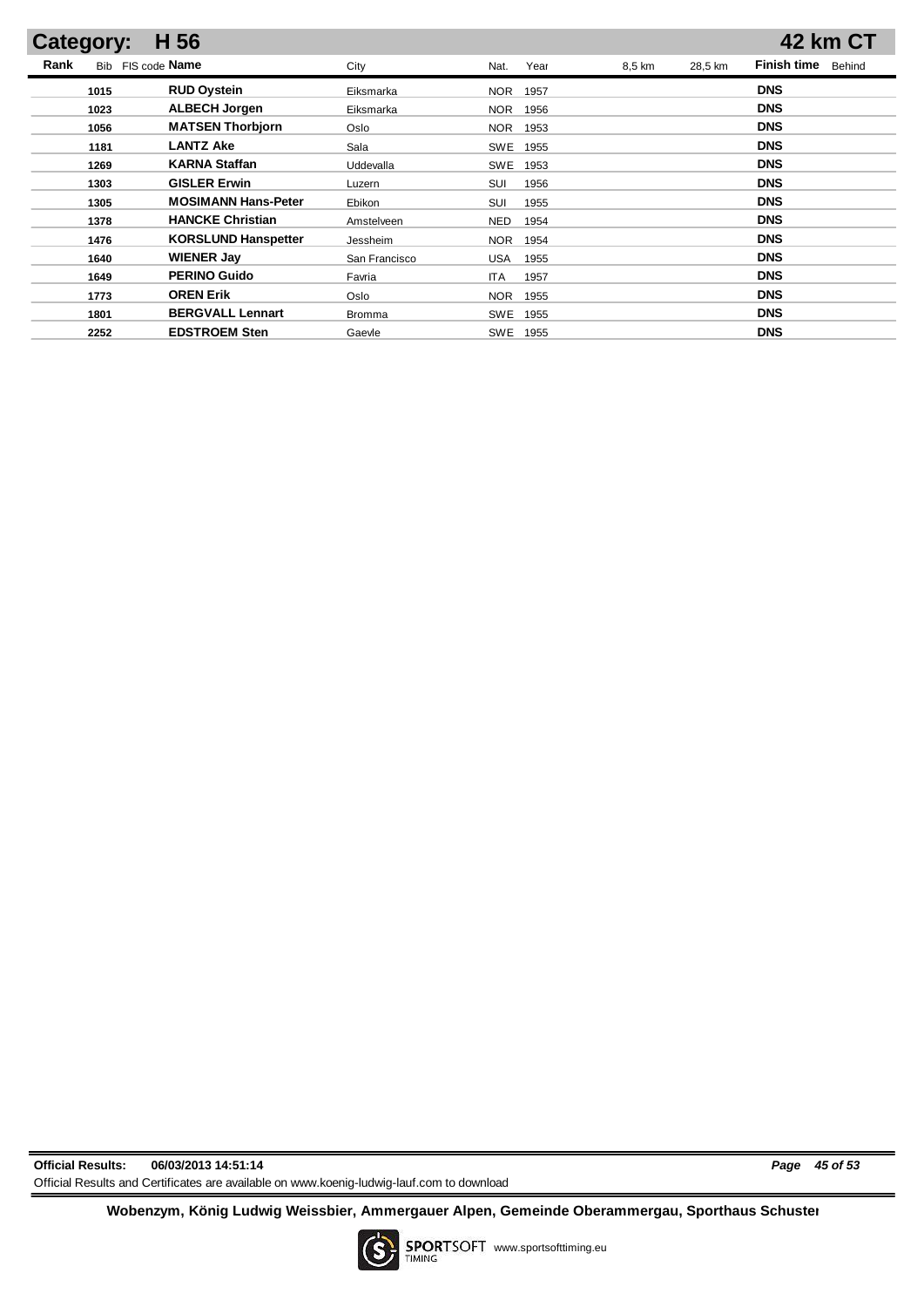| Category:  |      | H 61                                       |                                |                   |              |                          |                          |                          | 42 km CT                 |
|------------|------|--------------------------------------------|--------------------------------|-------------------|--------------|--------------------------|--------------------------|--------------------------|--------------------------|
| Rank       |      | Bib FIS code Name                          | City                           | Nat.              | Year         | 8,5 km                   | 28,5 km                  | <b>Finish time</b>       | Behind                   |
| 1.         | 2254 | <b>KRALLER Ferdinand</b>                   | Teisendorf                     | GER               | 1951         | 00:26:54.2               | 01:26:24.9               | 02:06:00.8               | 00:00:00.0               |
| 2.         | 1298 | <b>GMEINER Alois</b>                       | Ploessberg                     | GER               | 1950         | 00:27:53.0               | 01:31:36.6               | 02:12:33.6               | 00:06:32.8               |
| 3.         | 2304 | <b>HANSEN Tor</b>                          |                                | <b>NOR</b>        | 1951         | 00:30:47.3               | 01:38:13.6               | 02:23:18.5               | 00:17:17.7               |
| 4.         | 126  | <b>EICH Peter</b>                          | Oberammergau                   | GER               | 1951         | 00:30:42.6               | 01:38:35.7               | 02:23:35.6               | 00:17:34.8               |
| 5.         | 9147 | <b>LUKIN Venedikt</b>                      | Toropts                        | GER               | 1949         | 00:31:18.0               | 01:39:03.6               | 02:23:45.1               | 00:17:44.3               |
| 6.         | 936  | <b>ECKMAIER Gerhard Sen.</b>               | Mariazell                      | AUT               | 1952         | 00:33:16.4               | 01:43:39.3               | 02:29:18.4               | 00:23:17.6               |
| 7.         | 521  | <b>STABELL Knut</b>                        | Moss                           | <b>NOR</b>        | 1950         | 00:33:15.8               | 01:45:07.6               | 02:31:04.8               | 00:25:04.0               |
| 8.         | 818  | <b>NEUHAUS Hans</b>                        | St. Ursen                      | SUI               | 1951         | 00:32:51.6               | 01:44:25.8               | 02:33:01.6               | 00:27:00.8               |
| 9.         | 1024 | <b>LIA Svein Vidar</b>                     | Kongsberg                      | <b>NOR</b>        | 1948         | 00:33:15.2               | 01:45:03.1               | 02:33:16.4               | 00:27:15.6               |
| 10.        | 1028 | <b>GILHUUS Tore</b>                        | Skollenborg                    | <b>NOR</b>        | 1950         | 00:33:07.7               | 01:45:22.0               | 02:33:17.3               | 00:27:16.5               |
| 11.        | 300  | <b>GOETZEL Gunnar</b>                      | Klingenthal                    | GER               | 1951         | 00:32:13.9               | 01:45:33.2               | 02:35:49.3               | 00:29:48.5               |
| 12.        | 372  | JORSTAD Jan                                | Lillehammer                    | <b>NOR</b>        | 1949         | 00:35:16.6               | 01:50:21.7               | 02:38:38.8               | 00:32:38.0               |
| 13.        | 719  | <b>HELLAND Ole</b>                         | Bergen                         | <b>NOR</b>        | 1948         | 00:34:37.0               | 01:51:22.4               | 02:40:10.7               | 00:34:09.9               |
| 14.        | 527  | <b>FJAER Per Odd</b>                       |                                | <b>NOR</b>        | 1951         | 00:37:32.1               | 01:53:20.6               | 02:41:17.1               | 00:35:16.3               |
| 15.        | 1761 | <b>POLT Kalju</b>                          | Tallinn                        | EST               | 1950         | 00:34:27.4               | 01:50:43.4               | 02:41:50.0               | 00:35:49.2               |
| 16.        | 819  | <b>NEUHAUS Toni</b>                        | Rechthalten                    | SUI               | 1952         | 00:34:34.5               | 01:51:51.3               | 02:43:24.3               | 00:37:23.5               |
| 17.        | 1296 | <b>SVENSSON Lennart</b>                    | Dalby                          | <b>SWE</b>        | 1952         | 00:33:59.8               | 01:50:58.9               | 02:43:32.8               | 00:37:32.0               |
| 18.        | 612  | <b>GERASHCHENKO Victor</b>                 | Ygno-Sachalensk                | <b>RUS</b>        | 1952         | 00:34:23.8               | 01:52:41.8               | 02:45:07.3               | 00:39:06.5               |
| 19.        | 455  | <b>EDVINSEN Arne</b>                       | Nesoya                         | <b>NOR</b>        | 1952         | 00:33:02.3               | 01:51:37.0               | 02:46:30.9               | 00:40:30.1               |
| 20.        | 1160 | <b>ANDERSSON Rolf</b>                      | Akersberga                     | SWE 1948          |              | 00:40:46.8               | 02:01:07.7               | 02:49:01.6               | 00:43:00.8               |
| 21.        | 2081 | <b>REICHEL Hannes</b>                      | Pobershau                      | GER               | 1951         | 00:38:45.7               | 01:58:16.8               | 02:49:12.7               | 00:43:11.9               |
| 22.        | 2385 | <b>SELNES Oddvar</b>                       | Lensvik                        | NOR.              | 1949         | 00:36:48.5               | 01:56:41.5               | 02:49:42.0               | 00:43:41.2               |
| 23.        | 2383 | <b>TOENDEL Ingolf</b>                      | Trondheim                      | NOR.              | 1949         | 00:36:47.6               | 01:56:40.6               | 02:49:42.2               | 00:43:41.4               |
| 24.        | 454  | <b>LARSSON Erik</b>                        | Kristinehamn                   | SWE 1950          |              | 00:35:12.3               | 01:57:08.6               | 02:51:17.6               | 00:45:16.8               |
| 25.        | 1742 | <b>LEISTNER Frieder</b>                    | Stuetzengruen                  | GER               | 1951         | 00:35:50.9               | 01:58:21.6               | 02:51:22.4               | 00:45:21.6               |
| 26.        | 2024 | <b>GOERITZ Klaus-Dieter</b>                | Wildemann                      | GER               | 1951         | 00:37:28.7               | 01:58:31.6               | 02:51:27.3               | 00:45:26.5               |
| 27.        | 1362 | <b>NYPAN Lars Olav</b>                     | Trondheim                      | <b>NOR</b>        | 1948         | 00:41:27.1               | 02:02:24.8               | 02:53:11.1               | 00:47:10.3               |
| 28.        | 944  | <b>EGGER Gerhard</b>                       | Halltal                        | AUT               | 1951         | 00:39:09.8               | 02:01:01.2               | 02:54:03.9               | 00:48:03.1               |
| 29.        | 1699 | KVITA Josef                                | Koprivnice                     | <b>CZE</b>        | 1951         | 00:37:57.5               | 02:01:28.8               | 02:54:55.3               | 00:48:54.5               |
| 30.        | 848  | <b>MINDOR Haeland</b>                      | Varhaug                        | <b>NOR</b>        | 1948         | 00:38:07.9               | 02:02:18.2               | 02:56:11.2               | 00:50:10.4               |
| 31.<br>32. | 1945 | <b>BERTSCHI Hans</b><br><b>PRUULI Riho</b> | Schoefflisdorf                 | SUI               | 1948         | 00:36:00.5               | 02:01:20.9               | 02:56:51.6<br>02:57:19.8 | 00:50:50.8               |
| 33.        | 1706 | <b>ZAHULA Jan</b>                          | Poeltsamaa vald                | <b>EST</b>        | 1952         | 00:40:43.9               | 02:04:25.3               | 02:58:49.0               | 00:51:19.0               |
| 34.        | 2239 | 1546 3181006 PALOSUO Heikki                | Jablonec nad Nisou<br>Helsinki | CZE<br><b>FIN</b> | 1950<br>1951 | 00:39:45.1<br>00:39:19.2 | 02:04:09.0<br>02:04:10.5 | 02:59:12.6               | 00:52:48.2<br>00:53:11.8 |
| 35.        | 355  | <b>OPGAARD Terje</b>                       | Alta                           | <b>NOR</b>        | 1950         | 00:38:32.3               | 02:03:55.0               | 02:59:18.9               | 00:53:18.1               |
| 36.        | 165  | <b>LINDBOM Lennart</b>                     | Huskvarna                      | SWE 1948          |              | 00:38:20.7               | 02:04:06.4               | 03:00:11.7               | 00:54:10.9               |
| 37.        | 435  | <b>MARTINEC Jan</b>                        | Prag                           | <b>CZE</b>        | 1951         | 00:37:39.1               | 02:03:51.4               | 03:00:55.9               | 00:54:55.1               |
| 38.        | 1766 | <b>VAERTON Andu</b>                        | Vorumaa                        | <b>EST</b>        | 1949         | 00:39:47.2               | 02:05:40.3               | 03:02:03.2               | 00:56:02.4               |
| 39.        | 736  | <b>FRIBERG Lollo</b>                       | Raettvik                       | SWE               | 1951         | 00:36:45.8               | 02:03:55.4               | 03:02:28.7               | 00:56:27.9               |
| 40.        | 2203 | <b>NEMEC Bohumil</b>                       | Klatovy                        | <b>CZE</b>        | 1950         | 00:45:15.9               | 02:09:36.4               | 03:03:18.4               | 00:57:17.6               |
| 41.        | 962  | <b>BINNIG Stefan</b>                       | Oedheim                        | <b>GER</b>        | 1951         | 00:39:44.2               | 02:06:40.4               | 03:03:47.2               | 00:57:46.4               |
| 42.        | 9100 | <b>LANGHORST Dr. Friedrich</b>             | Wunstorf                       | GER               | 1952         | 00:43:54.4               | 02:09:34.0               | 03:04:11.9               | 00:58:11.1               |
| 43.        | 404  | <b>PERONI Andrea</b>                       |                                | ITA               | 1950         | 00:36:37.0               | 02:06:23.9               | 03:04:34.2               | 00:58:33.4               |
| 44.        | 2302 | <b>NYTUN Knut</b>                          | Dombas                         | NOR 1952          |              | 00:41:46.1               | 02:08:39.3               | 03:05:15.8               | 00:59:15.0               |
| 45.        | 894  | <b>BRINKMANN Dieter</b>                    | Clausthal-Zellerfeld           | GER               | 1950         | 00:41:01.1               | 02:09:10.9               | 03:05:25.3               | 00:59:24.5               |
| 46.        | 1036 | <b>WALLISCH Guenther</b>                   | Gross Gerau                    | GER               | 1950         | 00:31:13.4               | 01:51:04.8               | 03:05:34.7               | 00:59:33.9               |
| 47.        | 9022 | <b>WEHINGER Dr. Anton</b>                  | Roenoesfoss                    | NOR 1952          |              | 00:40:12.2               | 02:07:23.3               | 03:06:17.3               | 01:00:16.5               |
| 48.        | 2384 | <b>STORFLOR Dagfinn</b>                    | Hegra                          | NOR 1949          |              | 00:41:01.0               | 02:09:09.4               | 03:06:21.6               | 01:00:20.8               |
| 49.        | 1259 | <b>KROEBL Pavel</b>                        | Oberschleissheim               | GER 1949          |              | 00:42:26.2               | 02:09:33.1               | 03:07:09.7               | 01:01:08.9               |
| 50.        | 488  | <b>SUNDNES Per Kristian</b>                | Rasta                          | NOR 1951          |              | 00:38:53.2               | 02:08:37.9               | 03:07:17.0               | 01:01:16.2               |
| 51.        | 2187 | <b>BOANGURO Armando</b>                    | Zane                           | ITA               | 1952         | 00:43:31.4               | 02:12:04.3               | 03:07:50.7               | 01:01:49.9               |
| 52.        | 637  | <b>SHABALKIN Vyacheslav</b>                | Moskau                         | <b>RUS</b>        | 1951         | 00:40:54.5               | 02:10:23.2               | 03:08:09.4               | 01:02:08.6               |
| 53.        | 475  | RAHKOLA Hakan                              | Stora Hoega                    | SWE 1951          |              | 00:42:58.6               | 02:10:09.9               | 03:09:10.6               | 01:03:09.8               |
| 54.        | 1473 | <b>OEYGARDEN Odd</b>                       | Norheimsund                    | NOR 1952          |              | 00:47:31.8               | 02:15:44.9               | 03:09:26.8               | 01:03:26.0               |
| 55.        | 9066 | PIRK Dr. Jan                               | Praha 3                        | CZE               | 1948         | 00:42:02.4               | 02:13:46.6               | 03:09:35.0               | 01:03:34.2               |
| 56.        | 2104 | <b>LAUER Konrad</b>                        | Schweinfurt                    | GER 1948          |              | 00:40:27.6               | 02:12:05.4               | 03:11:15.4               | 01:05:14.6               |
| 57.        | 367  | <b>KARLSEN Knut G.</b>                     | Oslo                           | NOR 1948          |              | 00:43:10.6               | 02:15:21.6               | 03:11:19.1               | 01:05:18.3               |
|            |      |                                            |                                |                   |              |                          |                          |                          |                          |

**Official Results: 06/03/2013 14:51:14** *Page 46 of 53*

Official Results and Certificates are available on www.koenig-ludwig-lauf.com to download

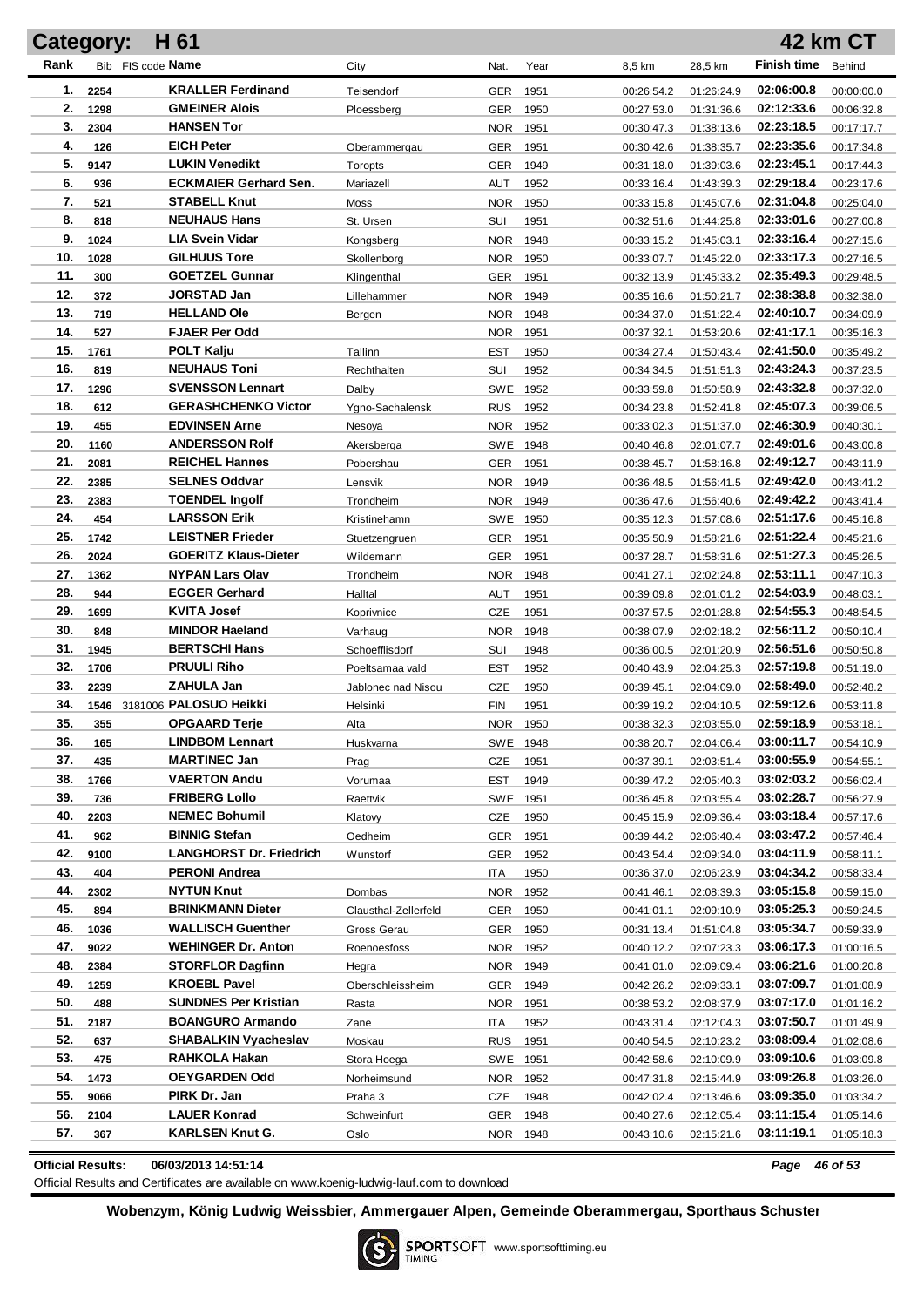|              | <b>Category:</b> | H 61                                                 |                           |                          |              |                          |                          |                          | <b>42 km CT</b>          |
|--------------|------------------|------------------------------------------------------|---------------------------|--------------------------|--------------|--------------------------|--------------------------|--------------------------|--------------------------|
| Rank         |                  | Bib FIS code Name                                    | City                      | Nat.                     | Year         | 8,5 km                   | 28,5 km                  | <b>Finish time</b>       | Behind                   |
| 58.          | 1750             | <b>HANNI Tarmo</b>                                   | Harjumaa                  | <b>EST</b>               | 1951         | 00:42:40.9               | 02:13:05.3               | 03:11:40.0               | 01:05:39.2               |
| 59.          | 747              | <b>GRAHNSTROM Par</b>                                | Vaexjoe                   | SWE                      | 1951         | 00:43:50.3               | 02:13:02.7               | 03:12:07.6               | 01:06:06.8               |
| 60.          | 268              | <b>ECK Reinhard</b>                                  | Zella-Mehlis              | GER                      | 1951         | 00:40:42.9               | 02:13:10.5               | 03:12:21.5               | 01:06:20.7               |
| 61.          | 2382             | <b>HEDLER Klaus</b>                                  | Bischofsgruen             | <b>GER</b>               | 1948         | 00:45:38.6               | 02:16:15.9               | 03:15:29.5               | 01:09:28.7               |
| 62.          | 932              | <b>KARLSSON Stig-Goeran</b>                          | Lovisa                    | <b>FIN</b>               | 1952         | 00:46:41.0               | 02:18:32.0               | 03:17:15.5               | 01:11:14.7               |
| 63.          | 402              | <b>JOHNSEN Yngve</b>                                 | Mo i Rana                 | <b>NOR</b>               | 1949         | 00:42:42.4               | 02:16:04.6               | 03:17:55.8               | 01:11:55.0               |
| 64.          | 836              | <b>LANGAARD Dag</b>                                  | Hurdal                    | NOR 1949                 |              | 00:42:37.3               | 02:17:40.8               | 03:19:41.5               | 01:13:40.7               |
| 65.          | 1913             | <b>EIDSVIG Erik</b>                                  | Kvernaland                | NOR.                     | 1948         | 00:43:54.7               | 02:17:39.6               | 03:20:03.0               | 01:14:02.2               |
| 66.          | 1805             | <b>HUSARIK Jozef</b>                                 | Hrnciarovce nr            | <b>SVK</b>               | 1951         | 00:43:59.4               | 02:18:25.0               | 03:20:05.7               | 01:14:04.9               |
| 67.          | 2300             | <b>JOHNSON Tormod</b>                                | Roa                       | NOR.                     | 1949         | 00:41:20.8               | 02:16:07.0               | 03:20:29.5               | 01:14:28.7               |
| 68.          | 535              | <b>BOLMEUS Stephen</b>                               | Goteburg                  | SWE 1949                 |              | 00:45:39.1               | 02:19:54.4               | 03:21:41.4               | 01:15:40.6               |
| 69.          | 1857             | <b>POHL Borivoj</b>                                  | Nymburk                   | CZE                      | 1950         | 00:41:45.2               | 02:18:47.7               | 03:21:46.1               | 01:15:45.3               |
| 70.          | 874              | <b>RAMEL Ove</b>                                     | Gustavsberg               | SWE                      | 1951         | 00:46:59.6               | 02:22:24.6               | 03:22:32.2               | 01:16:31.4               |
| 71.          | 705              | <b>LARSSON Lennarth</b>                              | Hagfors                   | SWE                      | 1951         | 00:45:26.3               | 02:21:18.5               | 03:23:20.9               | 01:17:20.1               |
| 72.          | 655              | <b>KNITTL Franz</b>                                  | Pentling                  | GER                      | 1948         | 00:45:22.6               | 02:21:24.4               | 03:23:24.6               | 01:17:23.8               |
| 73.          | 1349             | <b>HANSEN Ole</b>                                    | Trondheim                 | NOR.                     | 1948         | 00:45:30.5               | 02:17:55.4               | 03:25:32.4               | 01:19:31.6               |
| 74.          | 1622             | <b>VACEK Vaclav</b>                                  | Dubi u Teplic             | CZE                      | 1948         | 00:42:56.4               | 02:21:49.0               | 03:26:32.5               | 01:20:31.7               |
| 75.          | 2307             | <b>WOEHMANN Wolfgang</b>                             | Suhl-Heidersbach          | <b>GER</b>               | 1951         | 00:43:44.2               | 02:22:04.4               | 03:27:29.8               | 01:21:29.0               |
| 76.          | 1356             | <b>ARABAS Krzysztof</b>                              | Czestochowa               | POL                      | 1952         | 00:46:22.7               | 02:24:29.9               | 03:27:44.0               | 01:21:43.2               |
| 77.          | 468              | <b>SIMON Miroslav</b>                                | Prag 10                   | <b>CZE</b>               | 1952         | 00:45:57.6               | 02:24:28.9               | 03:28:23.9               | 01:22:23.1               |
| 78.          | 2344             | <b>HANRIOT Gilles</b>                                | Pontarlier                | <b>FRA</b>               | 1952         | 00:46:00.3               | 02:26:43.7               | 03:29:55.3               | 01:23:54.5               |
| 79.          | 1376             | <b>TANTTU Unto</b>                                   | Kerava                    | <b>FIN</b>               | 1949         | 00:50:42.6               | 02:30:28.2               | 03:31:31.9               | 01:25:31.1               |
| 80.          | 9129             | <b>WISSMEIER Helmut</b>                              | Oestringen                | <b>GER</b>               | 1950         | 00:51:35.5               | 02:28:34.8               | 03:31:59.0               | 01:25:58.2               |
| 81.          | 1260             | <b>PURNOCH Pavel</b>                                 | Prag                      | <b>CZE</b>               | 1949         | 00:50:48.0               | 02:30:24.2               | 03:34:11.0               | 01:28:10.2               |
| 82.<br>83.   | 1302             | <b>LEPPERDINGER Hubert</b><br><b>WEISS Erwin</b>     | Kempten                   | <b>GER</b>               | 1949         | 00:51:25.3               | 02:31:38.2               | 03:35:35.6               | 01:29:34.8               |
| 84.          | 2100             | <b>BLUMENSTEIN Hartwig</b>                           | Windischeschenbach        | GER                      | 1952         | 00:47:05.2               | 02:28:40.2               | 03:37:17.1<br>03:37:53.9 | 01:31:16.3               |
| 85.          | 2127<br>1684     | <b>XHAARD Jacques</b>                                | Kassel                    | GER                      | 1948<br>1950 | 00:48:47.5               | 02:31:02.7               | 03:38:28.9               | 01:31:53.1               |
| 86.          | 306              | <b>JOHANSSON Lars</b>                                | Strasbourg<br>Stockholm   | <b>FRA</b><br><b>SWE</b> | 1951         | 00:49:25.6<br>00:43:16.4 | 02:35:24.6<br>02:30:11.9 | 03:38:45.1               | 01:32:28.1<br>01:32:44.3 |
| 87.          | 1996             | <b>BACKSCHEIDER Jean-Marie</b>                       | Metz                      | <b>FRA</b>               | 1949         | 00:47:07.8               | 02:31:43.7               | 03:39:00.4               | 01:32:59.6               |
| 88.          | 1138             | <b>BAGGENS Hans</b>                                  | Rattvik                   | SWE 1949                 |              | 00:42:51.5               | 02:28:37.3               | 03:40:43.1               | 01:34:42.3               |
| 89.          | 1163             | <b>PERSSON Jan</b>                                   | Sollentuna                | SWE 1949                 |              | 00:48:46.1               | 02:32:28.4               | 03:40:57.9               | 01:34:57.1               |
| 90.          | 2310             | <b>HOEGFELDT Tor</b>                                 | Goeteborg                 | SWE 1948                 |              | 00:50:08.7               | 02:33:22.8               | 03:41:06.7               | 01:35:05.9               |
| 91.          | 369              | <b>THOMASSEN Karstein</b>                            | Tiller                    | NOR 1952                 |              | 00:44:57.8               | 02:33:49.8               | 03:41:54.2               | 01:35:53.4               |
| 92.          | 485              | JACOBSEN Jostein                                     | Stavanger                 | NOR 1948                 |              | 00:48:57.9               | 02:32:32.5               | 03:42:45.1               | 01:36:44.3               |
| 93.          | 649              | <b>NYBERG Bjoern</b>                                 | Gaevle                    | SWE 1952                 |              | 00:54:46.0               | 02:38:36.0               | 03:43:40.7               | 01:37:39.9               |
| 94.          | 724              | <b>JUKONEN Juhani</b>                                | Espoo                     | FIN                      | 1952         | 00:50:39.2               | 02:34:47.1               | 03:45:49.6               | 01:39:48.8               |
| 95.          | 1258             | <b>ROESCH Bernd</b>                                  | Drebach                   | <b>GER</b>               | 1952         | 00:46:49.9               | 02:34:32.2               | 03:46:36.4               | 01:40:35.6               |
| 96.          | 1409             | <b>VALONEN Timo</b>                                  | Vantaa                    | FIN                      | 1948         | 00:49:20.9               | 02:35:59.3               | 03:47:14.3               | 01:41:13.5               |
| 97.          | 1049             | <b>TRUTE Gerald</b>                                  | Tanne                     | <b>GER</b>               | 1951         | 00:48:48.3               | 02:38:19.5               | 03:47:46.4               | 01:41:45.6               |
| 98.          | 1405             | <b>NUMMELAS Jorma</b>                                | Vantaa                    | FIN                      | 1949         | 00:51:34.9               | 02:39:32.0               | 03:49:11.2               | 01:43:10.4               |
| 99.          | 1549             | <b>KIESSLING Lothar</b>                              | Leipzig                   | GER                      | 1948         | 00:51:45.9               | 02:39:18.4               | 03:51:22.2               | 01:45:21.4               |
| 100.         | 318              | <b>BRUNSTAD Per Edgar</b>                            | Klofta                    | <b>NOR</b>               | 1951         | 00:47:10.1               | 02:37:24.5               | 03:51:49.7               | 01:45:48.9               |
| 101.         | 1057             | <b>KEMILAEINEN Risto</b>                             | Pernioe                   | FIN                      | 1950         | 00:54:00.1               | 02:43:41.0               | 03:52:26.6               | 01:46:25.8               |
| 102.         | 1597             | <b>ROCKSTROH Juergen</b>                             | <b>Bad Klosterlausitz</b> | GER 1952                 |              | 00:54:33.3               | 02:40:29.5               | 03:52:35.1               | 01:46:34.3               |
| 103.         | 2311             | <b>SANDIN Thomas</b>                                 | Goeteborg                 | SWE 1948                 |              | 00:51:52.0               | 02:43:14.1               | 03:53:14.0               | 01:47:13.2               |
| 104.         | 2074             | <b>KASTNER Bernd</b>                                 | Bad Rodach                | GER 1951                 |              | 00:54:29.9               | 02:42:32.3               | 03:55:29.8               | 01:49:29.0               |
| 105.         | 1716             | <b>CHRISTENSEN Einar</b>                             | Askim                     | SWE 1952                 |              | 00:55:08.6               | 02:46:34.9               | 03:58:42.7               | 01:52:41.9               |
| 106.         | 9098             | <b>ROSSBACH Thomas</b>                               | Freiburg                  | GER 1952                 |              | 00:51:37.1               | 02:43:00.9               | 04:00:12.9               | 01:54:12.1               |
| 107.         | 656              | <b>MOCK Michael</b>                                  | Tiefthal                  | GER                      | 1951         | 00:47:37.6               | 02:43:33.0               | 04:01:04.7               | 01:55:03.9               |
| 108.         | 1106             | <b>LOGAN Nicholas</b>                                | Winnipeg                  | CAN                      | 1950         | 00:51:46.3               | 02:44:11.2               | 04:01:32.9               | 01:55:32.1               |
| 109.         | 166              | <b>NORDSTROEM Thomas</b>                             | Saltjoe-Boo               | SWE 1950                 |              | 00:49:47.4               | 02:42:51.8               | 04:01:41.6               | 01:55:40.8               |
| 110.         | 908              | <b>TORRISSEN Ole</b>                                 | Paradis                   | NOR 1950                 |              | 00:49:12.9               | 02:42:11.4               | 04:02:32.4               | 01:56:31.6               |
| 111.         | 542              | <b>CHRISTENSON Ronald</b>                            | Waconia                   | <b>USA</b>               | 1950         | 00:48:42.3               | 02:45:36.0               | 04:04:03.1               | 01:58:02.3               |
| 112.         | 325              | <b>DASEK Miroslav</b>                                | Chlumec n. Cidlinou       | CZE                      | 1948         | 00:50:33.0               | 02:45:59.5               | 04:04:13.8               | 01:58:13.0               |
| 113.<br>114. | 1548             | <b>RADCZINSKY Thomas</b><br><b>KOEHLER Torbjoern</b> | Leipzig                   | GER 1949                 |              | 00:55:15.4               | 02:49:59.2               | 04:04:56.2<br>04:05:19.0 | 01:58:55.4               |
|              | 519              |                                                      | Tartu                     | SWE 1952                 |              | 00:49:06.0               | 02:43:57.2               |                          | 01:59:18.2               |

**Official Results: 06/03/2013 14:51:14** *Page 47 of 53*

Official Results and Certificates are available on www.koenig-ludwig-lauf.com to download

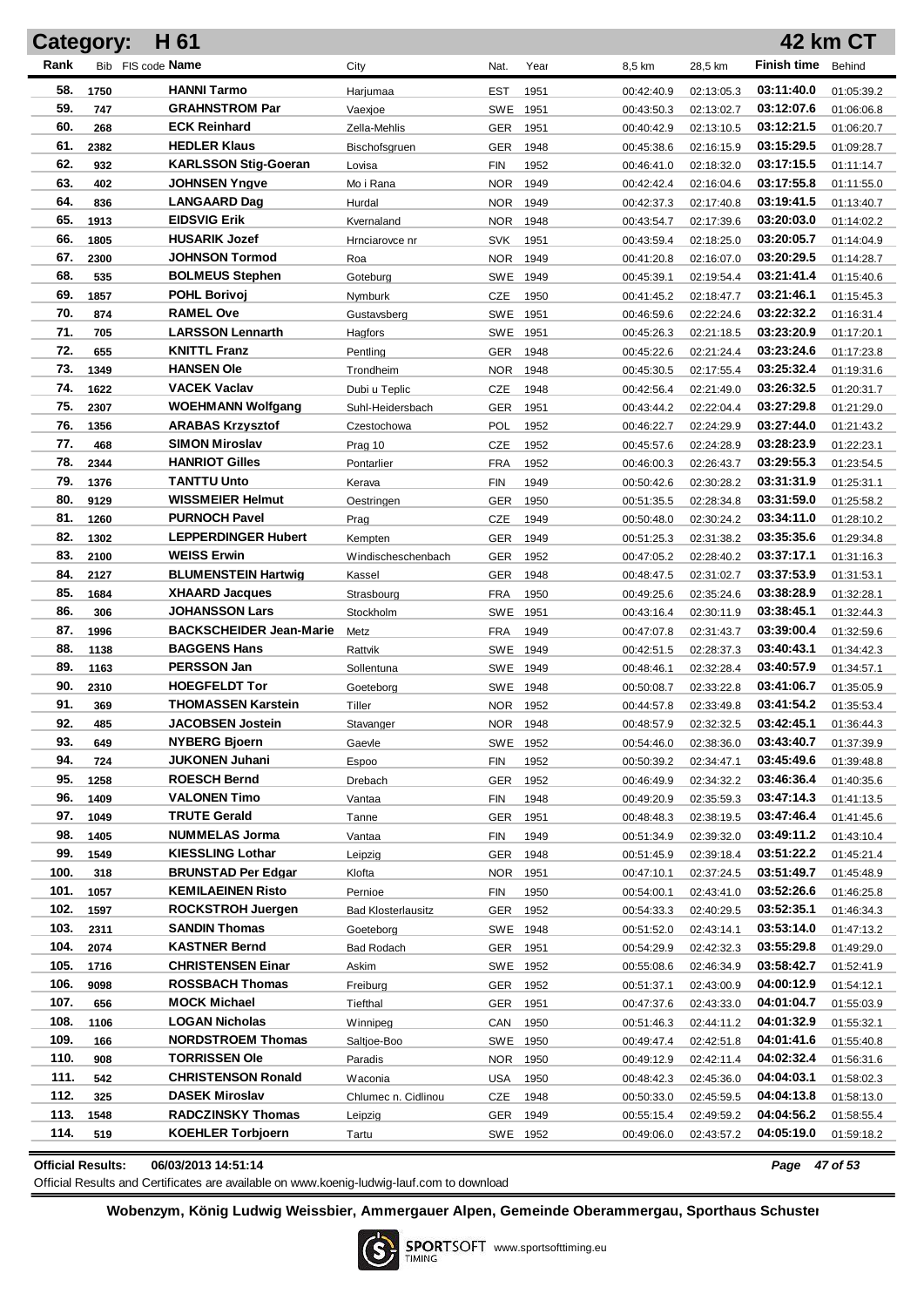|                          | Category:   | H 61                                            |                      |                          |                      |                          |                          |                          | <b>42 km CT</b>          |
|--------------------------|-------------|-------------------------------------------------|----------------------|--------------------------|----------------------|--------------------------|--------------------------|--------------------------|--------------------------|
| Rank                     |             | Bib FIS code Name                               | City                 | Nat.                     | Year                 | 8,5 km                   | 28,5 km                  | <b>Finish time</b>       | Behind                   |
| 115.                     | 2506        | <b>ANDRES Jacques</b>                           |                      | <b>FRA</b>               | 1951                 | 00:52:40.8               | 02:46:20.7               | 04:07:12.2               | 02:01:11.4               |
| 116.                     | 782         | <b>TORMAN Ivan</b>                              | Kunglaev             | <b>SWE</b>               | 1949                 | 00:52:34.7               | 02:49:45.5               | 04:07:27.3               | 02:01:26.5               |
| 117.                     | 407         | <b>MELLONI Alessandro</b>                       |                      | ITA                      | 1950                 | 00:52:16.8               | 02:54:44.2               | 04:08:43.0               | 02:02:42.2               |
| 118.                     | 1317        | <b>STENBERG Ismo</b>                            | Vantaa               | <b>FIN</b>               | 1952                 | 00:55:26.0               | 02:54:26.9               | 04:09:55.4               | 02:03:54.6               |
| 119.                     | 1621        | <b>KOPONEN Jouko</b>                            | Vantaa               | <b>FIN</b>               | 1950                 | 00:52:41.2               | 02:50:57.9               | 04:10:36.1               | 02:04:35.3               |
| 120.                     | 1895        | <b>SCHAEFER Dr. Dieter</b>                      | Lutherstadt Eisleben | <b>GER</b>               | 1948                 | 00:53:49.2               | 02:53:49.9               | 04:10:47.8               | 02:04:47.0               |
| 121.                     | 9109        | <b>HOLMBERG Wilhelm</b>                         | Kauniainen           | FIN                      | 1950                 | 00:52:43.6               | 02:55:06.1               | 04:11:20.5               | 02:05:19.7               |
| 122.                     | 2096        | <b>STILLER Martin</b>                           | Magdeburg            | <b>GER</b>               | 1950                 | 00:50:35.9               | 02:51:22.8               | 04:12:27.6               | 02:06:26.8               |
| 123.                     | 356         | <b>HOBERG Svein Egil</b>                        | Saetre               | <b>NOR</b>               | 1950                 | 00:48:46.7               | 02:51:12.8               | 04:13:18.8               | 02:07:18.0               |
| 124.                     | 1195        | <b>HOIBO Arlid</b>                              | Kristiansand         | <b>NOR</b>               | 1948                 | 00:51:51.5               | 02:53:08.0               | 04:14:29.8               | 02:08:29.0               |
| 125.                     | 452         | <b>RAUTIAINEN Veli</b>                          | Pori                 | <b>FIN</b>               | 1948                 | 00:55:17.3               | 02:56:42.8               | 04:14:56.7               | 02:08:55.9               |
| 126.                     | 1693        | <b>VALKONEN Raimo</b>                           | Lievestuore          | <b>FIN</b>               | 1950                 | 00:57:53.0               | 03:01:57.7               | 04:16:06.3               | 02:10:05.5               |
| 127.                     | 1492        | <b>HEJE Arnfinn</b>                             | Oslo                 | <b>NOR</b>               | 1952                 | 00:52:33.7               | 02:59:20.3               | 04:18:23.0               | 02:12:22.2               |
| 128.                     | 9108        | <b>WALLUS Volker</b>                            | Rendsburg            | GER                      | 1951                 | 00:51:25.3               | 02:55:10.9               | 04:18:45.3               | 02:12:44.5               |
| 129.                     | 2240        | <b>BURIAN Bedrich</b>                           | Drnovice             | CZE                      | 1950                 | 00:51:56.5               | 03:07:38.7               | 04:19:41.3               | 02:13:40.5               |
| 130.                     | 9004        | <b>LINDGREN David</b>                           | St. Cloud            | <b>GER</b>               | 1948                 | 00:56:14.5               | 03:03:32.9               | 04:20:34.3               | 02:14:33.5               |
| 131.                     | 1223        | <b>HAY Norman</b>                               | Presinge             | GBR                      | 1952                 | 00:54:55.8               | 03:02:07.0               | 04:23:08.4               | 02:17:07.6               |
| 132.<br>133.             | 2337        | JOHANSSON Hans                                  | Styrsoe              | SWE                      | 1952                 | 00:58:00.6               | 03:05:39.5               | 04:23:08.9               | 02:17:08.1               |
| 134.                     | 1559        | <b>MITULLA Wolfgang</b><br><b>EDSIGNER Hans</b> | Pulheim              | GER                      | 1951                 | 00:58:36.3               | 03:07:17.5               | 04:25:40.5<br>04:25:56.8 | 02:19:39.7               |
| 135.                     | 533<br>1043 | <b>KELLER Frank</b>                             | Goetebora<br>Dresden | <b>SWE</b>               | 1950<br>1952         | 00:53:14.1               | 02:58:04.3               | 04:28:29.3               | 02:19:56.0<br>02:22:28.5 |
| 136.                     | 536         | <b>LILIE UIf</b>                                | Goeteburg            | <b>GER</b><br><b>SWE</b> | 1952                 | 00:54:01.6<br>00:56:08.0 | 03:07:49.9<br>03:07:41.6 | 04:29:15.8               | 02:23:15.0               |
| 137.                     | 1571        | <b>IMPALMI Franco</b>                           | Torri di Quartesolo  | ITA                      | 1949                 | 00:54:02.5               | 03:09:51.2               | 04:30:30.2               | 02:24:29.4               |
| 138.                     | 642         | <b>FOLLETT Gary</b>                             | Saint Paul           | USA                      | 1948                 | 01:02:17.7               | 03:18:03.7               | 04:33:09.1               | 02:27:08.3               |
| 139.                     | 1727        | <b>MARTIN Bjoern</b>                            | Arvika               | <b>SWE</b>               | 1951                 | 00:59:31.5               | 03:17:44.8               | 04:34:53.0               | 02:28:52.2               |
| 140.                     | 899         | <b>WAESTLUND Johan</b>                          | Edane                | SWE                      | 1951                 | 00:59:33.1               | 03:17:46.5               | 04:34:55.5               | 02:28:54.7               |
| 141.                     | 1848        | <b>VORAUER Wolfgang</b>                         | Salzburg             | AUT                      | 1949                 | 01:02:58.0               | 03:23:33.0               | 04:47:38.6               | 02:41:37.8               |
| 142.                     | 532         | <b>LARSSON Leif</b>                             | Goeteborg            | <b>SWE</b>               | 1952                 | 01:02:08.3               | 03:21:46.9               | 04:51:28.4               | 02:45:27.6               |
| 143.                     | 531         | <b>REGNER Anders</b>                            | Goeteborg            | <b>SWE</b>               | 1952                 | 01:00:58.2               | 03:21:23.5               | 04:51:28.5               | 02:45:27.7               |
| 144.                     | 534         | <b>PETEUS Thomas</b>                            | Vallda               | <b>SWE</b>               | 1952                 | 00:58:50.1               | 03:18:29.3               | 04:51:28.5               | 02:45:27.7               |
| 145.                     | 998         | JOKINEN Mikko                                   | Porvoo               | <b>FIN</b>               | 1948                 | 01:03:30.3               | 03:25:59.2               | 04:53:06.7               | 02:47:05.9               |
| 146.                     | 499         | <b>BYRNE Neville</b>                            | Tawonga South        | <b>AUS</b>               | 1951                 | 00:56:41.9               | 03:22:55.6               | 04:54:39.2               | 02:48:38.4               |
| 147.                     | 323         | <b>SANDIN Bengt</b>                             | Linkoeping           | <b>SWE</b>               | 1949                 | 01:02:10.6               | 03:23:35.6               | 04:55:34.2               | 02:49:33.4               |
| 148.                     | 2350        | <b>GUYENOT Bernard</b>                          | Premanon             | <b>FRA</b>               | 1949                 | 00:56:29.5               | 03:28:08.0               | 05:06:02.7               | 03:00:01.9               |
|                          | 9051        | BANGSTAD Hans-Jacob                             | Oslo                 | NOR 1949                 |                      | 01:29:17.0               |                          | <b>DSQ</b>               |                          |
|                          | 158         | <b>MACKENZIE Paul</b>                           | Benicia              |                          | USA 1952             |                          |                          | <b>DNS</b>               |                          |
|                          | 371         | <b>OKSENDAHL Jan Ove</b>                        | Sandnes              | NOR 1951                 |                      |                          |                          | <b>DNS</b>               |                          |
|                          | 497         | <b>WEXELL Joergen</b>                           | Gothenburg           |                          | SWE 1952             |                          |                          | <b>DNS</b>               |                          |
|                          | 523         | <b>WIGELIUS Robin</b>                           | Goeteborg            |                          | SWE 1950             |                          |                          | <b>DNS</b><br><b>DNS</b> |                          |
|                          | 576<br>768  | <b>ALLERT Lars</b><br><b>GRENABO Lars</b>       | Aelvsjoe             |                          | SWE 1950             |                          |                          | <b>DNS</b>               |                          |
|                          | 779         | <b>JOHANSSON Stig</b>                           | Askim<br>Skelleftea  |                          | SWE 1949<br>SWE 1949 |                          |                          | <b>DNS</b>               |                          |
|                          | 968         | <b>ASTROM Mikael</b>                            | Tumba                | SWE 1951                 |                      |                          |                          | <b>DNS</b>               |                          |
|                          | 1100        | <b>HOVEN Einar</b>                              | Kongsberg            |                          | NOR 1952             |                          |                          | <b>DNS</b>               |                          |
|                          | 1150        | <b>BLUM Konrad</b>                              | Herbertingen         |                          | GER 1952             |                          |                          | <b>DNS</b>               |                          |
|                          | 1279        | LATORRE VILALLONGA Xavie Palau de Cerdagne      |                      | <b>ESP</b>               | 1951                 |                          |                          | <b>DNS</b>               |                          |
|                          | 1347        | <b>FLOOD Morten</b>                             | Oslo                 | NOR 1948                 |                      |                          |                          | <b>DNS</b>               |                          |
|                          | 1366        | <b>LANSBERGEN Leo</b>                           | Rotterdam            | NED                      | 1951                 |                          |                          | <b>DNS</b>               |                          |
|                          | 1384        | <b>BOURQUIN Rene</b>                            | Gerardmer            | FRA                      | 1952                 |                          |                          | <b>DNS</b>               |                          |
|                          | 1467        | <b>STENVIK Aud</b>                              | Trondheim            | NOR 1951                 |                      |                          |                          | <b>DNS</b>               |                          |
|                          | 1489        | <b>OEKSENDAL Jan Ove</b>                        | Sandnes              | NOR 1951                 |                      |                          |                          | <b>DNS</b>               |                          |
|                          | 1521        | <b>SUNDQVIST Bo</b>                             | Ockelbo              |                          | SWE 1948             |                          |                          | <b>DNS</b>               |                          |
|                          | 1550        | <b>LEHMANN Siegfried</b>                        | Dresden              | GER 1951                 |                      |                          |                          | <b>DNS</b>               |                          |
|                          | 1602        | <b>GRILLENBERGER Gerhard</b>                    | Wangen               |                          | GER 1949             |                          |                          | <b>DNS</b>               |                          |
|                          | 1647        | <b>PIESYK Tadeusz</b>                           | Czestochowa          | POL                      | 1952                 |                          |                          | <b>DNS</b>               |                          |
|                          | 1702        | <b>KRUMBEIN Peter</b>                           | Hohenwarthe          |                          | GER 1951             |                          |                          | <b>DNS</b>               |                          |
|                          | 1851        | SJOEDIN Gunnar                                  | Hindas               |                          | SWE 1948             |                          |                          | <b>DNS</b>               |                          |
| <b>Official Results:</b> |             | 06/03/2013 14:51:14                             |                      |                          |                      |                          |                          | Page 48 of 53            |                          |

Official Results and Certificates are available on www.koenig-ludwig-lauf.com to download

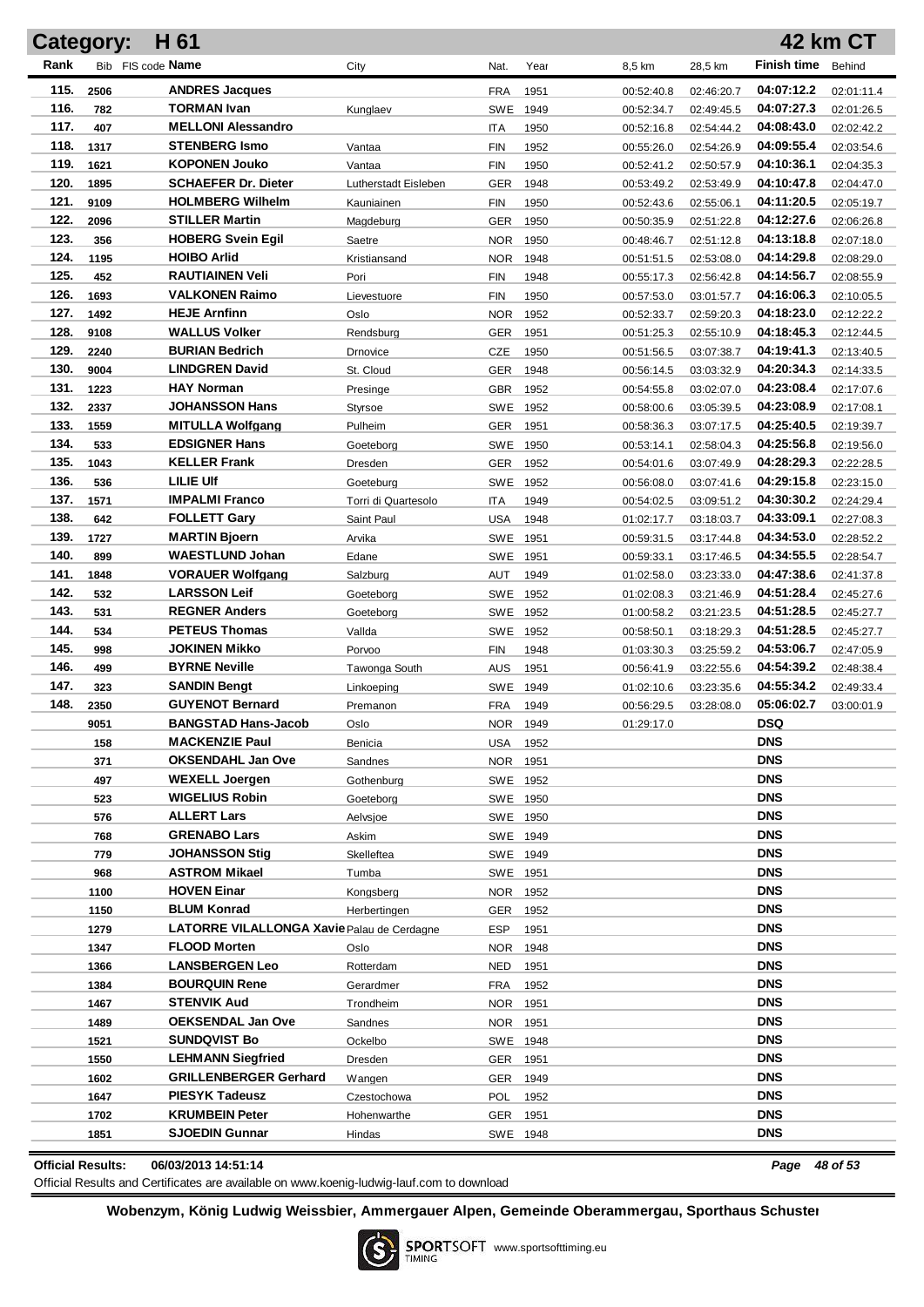| Category: H 61                                                                   | <b>42 km CT</b>              |
|----------------------------------------------------------------------------------|------------------------------|
| Rank<br>FIS code <b>Name</b><br>Bib<br>Year<br>28.5 km<br>Citv<br>8.5 km<br>Nat. | <b>Finish time</b><br>Behind |
| <b>WERNQUIST Kenneth</b><br>1975<br>Vaellingby<br>SWE 1951                       | <b>DNS</b>                   |
| <b>GROTE Harald</b><br>2029<br>Viktring<br>1952<br><b>AUT</b>                    | <b>DNS</b>                   |
| <b>PORST Juergen</b><br>2050<br>Bockau<br>1949<br>GER                            | <b>DNS</b>                   |
| <b>OKROUHLIK Jiri</b><br>2328<br>Jablonec n.N.<br>CZE<br>1949                    | <b>DNS</b>                   |
| <b>CABAN Dr. Ernest</b><br>9103<br>Banska Bystrica<br><b>SVK</b><br>1950         | <b>DNS</b>                   |

**Official Results: 06/03/2013 14:51:14** *Page 49 of 53* Official Results and Certificates are available on www.koenig-ludwig-lauf.com to download

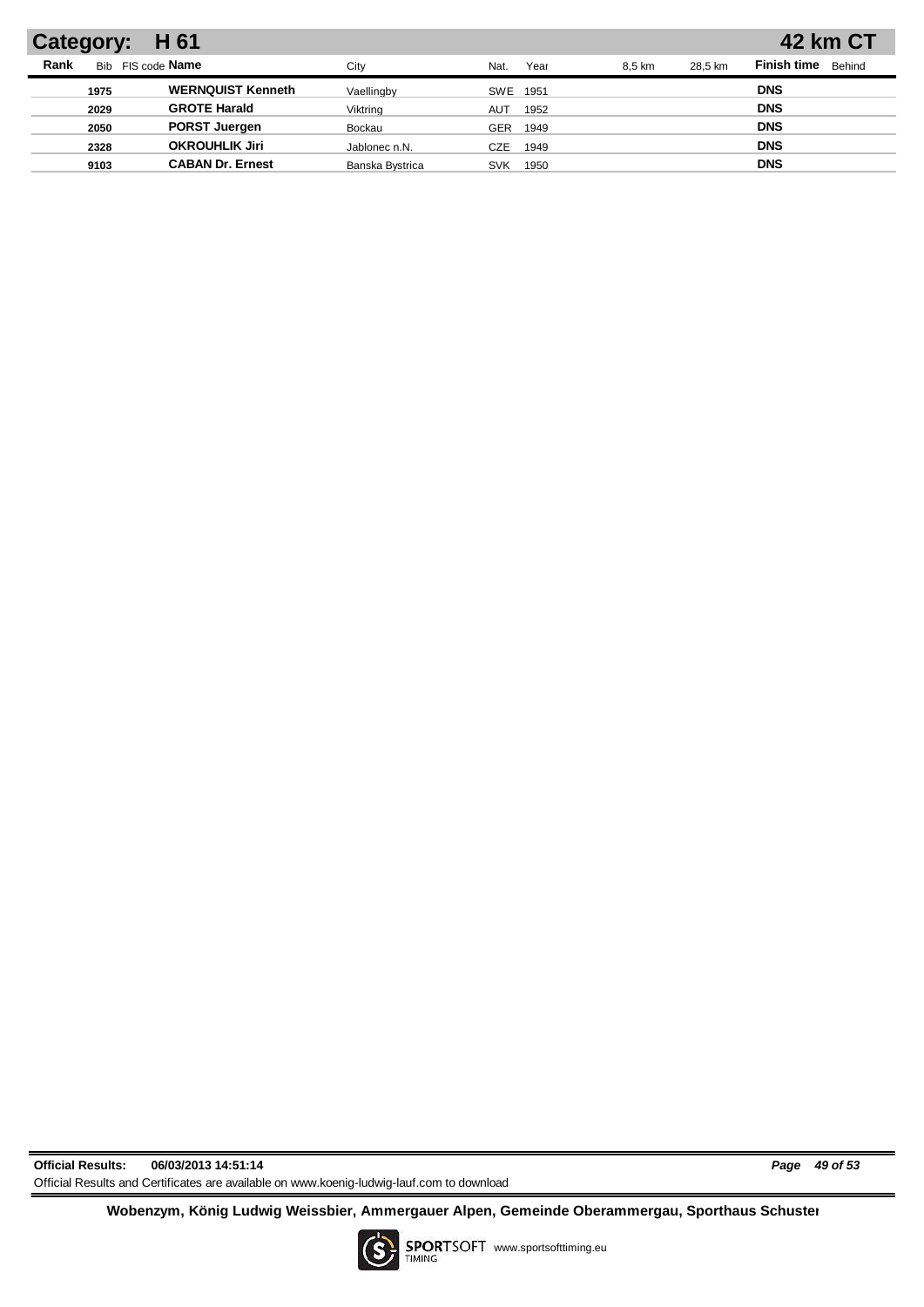|            | Category:    | H 66                                          |                        |                 |      |                          |                          |                          | 42 km CT                 |
|------------|--------------|-----------------------------------------------|------------------------|-----------------|------|--------------------------|--------------------------|--------------------------|--------------------------|
| Rank       |              | Bib FIS code Name                             | City                   | Nat.            | Year | 8,5 km                   | 28,5 km                  | <b>Finish time</b>       | Behind                   |
| 1.         | 344          | <b>MEISTER Horst</b>                          | Wangen                 | GER             | 1944 | 00:30:46.0               | 01:39:53.7               | 02:24:20.2               | 00:00:00.0               |
| 2.         | 888          | <b>KLOETZER Guenter</b>                       | Voitsumra              | GER             | 1943 | 00:30:41.8               | 01:39:38.0               | 02:25:52.6               | 00:01:32.4               |
| 3.         | 1632         | UKONMAANAHO Sakari                            | Oulu                   | <b>FIN</b>      | 1944 | 00:34:40.2               | 01:45:41.2               | 02:28:17.2               | 00:03:57.0               |
| 4.         | 359          | <b>TVEITEN Per Oyvind</b>                     | Toervikbygd            | <b>NOR</b>      | 1947 | 00:33:39.4               | 01:49:09.3               | 02:39:07.0               | 00:14:46.8               |
| 5.         | 1471         | <b>TRONDSEN Tron M</b>                        | Honefoss               | NOR.            | 1947 | 00:34:41.7               | 01:48:59.4               | 02:39:20.4               | 00:15:00.2               |
| 6.         | 1993         | <b>PETROV Sergey</b>                          | Moscow                 | <b>RUS</b>      | 1943 | 00:35:25.7               | 01:51:40.5               | 02:41:00.8               | 00:16:40.6               |
| 7.         | 9140         | <b>MORCH Steinar</b>                          | Isdalsto               | NOR.            | 1947 | 00:34:42.5               | 01:51:26.8               | 02:41:44.8               | 00:17:24.6               |
| 8.         | 1469         | <b>SUNDBOE Kjell Isak</b>                     |                        | NOR.            | 1947 | 00:35:44.0               | 01:54:05.7               | 02:44:49.1               | 00:20:28.9               |
| 9.         | 2510         | <b>MORVIK Rasmus</b>                          | Kristiansand           | NOR.            | 1946 | 00:36:52.6               | 01:55:49.6               | 02:46:38.0               | 00:22:17.8               |
| 10.        | 1713         | <b>BAEKKEVOLD Ola</b>                         | Moss                   | <b>NOR</b>      | 1947 | 00:37:47.7               | 01:57:55.3               | 02:49:09.4               | 00:24:49.2               |
| 11.        | 2250         | <b>BOSCO Nicola</b>                           | Meyrin                 | SUI             | 1946 | 00:35:54.2               | 01:57:30.0               | 02:49:29.1               | 00:25:08.9               |
| 12.        | 292          | <b>WEICHHOLD Guenter</b>                      | Waldheim               | GER             | 1946 | 00:35:22.0               | 01:56:58.3               | 02:52:57.8               | 00:28:37.6               |
| 13.        | 604          | <b>INGEBRIGTSEN Stig</b>                      | Bodo                   | NOR.            | 1946 | 00:37:46.0               | 02:00:13.9               | 02:53:02.6               | 00:28:42.4               |
| 14.        | 805          | <b>BOERJESSON Stig</b>                        | Groenahoeg             | SWE 1947        |      | 00:37:01.2               | 02:01:47.4               | 02:57:27.2               | 00:33:07.0               |
| 15.        | 644          | <b>AASLID Tormod</b>                          | Vigrestad              | NOR.            | 1944 | 00:41:57.0               | 02:05:34.2               | 02:58:36.2               | 00:34:16.0               |
| 16.        | 9052         | <b>ENGVALL Matts</b>                          | Boden                  | SWE 1947        |      | 00:38:12.2               | 02:04:08.5               | 02:59:32.0               | 00:35:11.8               |
| 17.        | 2309         | <b>BOSTROEM Boerje</b>                        | Karlstad               | SWE 1943        |      | 00:41:24.3               | 02:07:34.4               | 03:00:46.0               | 00:36:25.8               |
| 18.        | 308          | <b>DUEDE Charles</b>                          | Cottage Grove          | USA             | 1943 | 00:41:34.6               | 02:07:04.4               | 03:03:55.7               | 00:39:35.5               |
| 19.        | 1515         | <b>STAALBERG Knut Staffan</b>                 | Ockelbo                | SWE 1947        |      | 00:41:27.7               | 02:07:49.5               | 03:03:59.1               | 00:39:38.9               |
| 20.        | 380          | <b>DYBVIG Bjoern</b>                          | Oslo                   | NOR.            | 1946 | 00:41:49.4               | 02:09:32.8               | 03:04:42.9               | 00:40:22.7               |
| 21.        | 2334         | <b>WANNEWITZ Helke</b>                        | Spreenhagen            | GER             | 1947 | 00:42:50.3               | 02:11:31.2               | 03:06:55.7               | 00:42:35.5               |
| 22.        | 2248         | <b>FURRER Paul</b>                            | Chur                   | SUI             | 1947 | 00:44:57.0               | 02:13:04.0               | 03:08:34.5               | 00:44:14.3               |
| 23.        | 1072         | <b>TJEMSLAND Kjell</b>                        | Vahaug                 | <b>NOR</b>      | 1944 | 00:45:58.7               | 02:13:45.0               | 03:09:56.5               | 00:45:36.3               |
| 24.        | 9136         | <b>BERGER DR. Hans-Joachim</b>                | Augsburg               | <b>GER</b>      | 1946 | 00:43:19.7               | 02:20:01.3               | 03:11:58.4               | 00:47:38.2               |
| 25.        | 979          | <b>RIESE Hartmut</b>                          | Uffing                 | GER             | 1946 | 00:40:58.8               | 02:12:30.6               | 03:12:47.9               | 00:48:27.7               |
| 26.        | 2388         | <b>STORFLOR Harald</b>                        | Trondheim              | NOR.            | 1947 | 00:41:14.9               | 02:14:00.0               | 03:15:21.7               | 00:51:01.5               |
| 27.        | 1907         | <b>STAUDENMAIER Dieter</b>                    | gerstetten             | GER             | 1944 | 00:45:32.1               | 02:16:21.3               | 03:16:59.7               | 00:52:39.5               |
| 28.        | 2193         | <b>MANSKOW Svein</b>                          | Moss                   | NOR.            | 1946 | 00:43:12.0               | 02:17:27.5               | 03:19:14.1               | 00:54:53.9               |
| 29.        | 394          | <b>HANSEN Alf</b>                             |                        | NOR.            | 1943 | 00:40:43.2               | 02:12:17.4               | 03:19:20.5               | 00:55:00.3               |
| 30.        | 401          | <b>JUEL Oivind</b>                            | Askim                  | NOR.            | 1947 | 00:44:32.3               | 02:18:10.0               | 03:19:22.8               | 00:55:02.6               |
| 31.<br>32. | 802          | <b>ANDERSSON Thure</b>                        | Groenahoeg             | SWE 1943        |      | 00:41:43.1               | 02:17:01.5               | 03:19:44.8               | 00:55:24.6               |
| 33.        | 430          | <b>HAUG Theo</b><br><b>CARLSSON Sven-Eric</b> | Pfullingen             | GER             | 1947 | 00:41:35.6               | 02:16:52.9               | 03:20:06.0<br>03:20:52.3 | 00:55:45.8               |
| 34.        | 1520<br>9077 | <b>BRUPBACHER Dr. Marc</b>                    | Alfta<br>Muri bei Bern | SWE 1947<br>SUI | 1944 | 00:43:54.5<br>00:43:57.3 | 02:19:06.6<br>02:19:30.7 | 03:21:14.2               | 00:56:32.1               |
| 35.        | 9054         | <b>SELMAYR Dr. Hermann</b>                    |                        | <b>GER</b>      | 1946 | 00:43:41.3               | 02:18:52.7               | 03:21:17.6               | 00:56:54.0<br>00:56:57.4 |
| 36.        | 661          | <b>KLAUSS Dr. Max</b>                         | Au<br>Duerrroehrsdorf  | GER 1947        |      | 00:46:59.5               | 02:21:50.7               | 03:24:03.1               | 00:59:42.9               |
| 37.        | 2291         | <b>KALLAND Johannes</b>                       | Aure                   | NOR.            | 1946 | 00:45:23.9               | 02:18:08.2               | 03:24:34.8               | 01:00:14.6               |
| 38.        | 2249         | <b>ZINSLI Urs</b>                             |                        | SUI             | 1943 | 00:45:01.5               | 02:21:57.8               | 03:24:58.1               | 01:00:37.9               |
| 39.        | 1496         | <b>SVAHN John</b>                             | Toervikbygd            | NOR 1944        |      | 00:46:19.1               | 02:22:34.2               | 03:25:36.7               | 01:01:16.5               |
| 40.        | 9089         | <b>KRAMER Dr. Harmut</b>                      | Arnsberg               | GER 1943        |      | 00:46:15.0               | 02:23:21.3               | 03:26:24.0               | 01:02:03.8               |
| 41.        | 558          | <b>MATTIASSON Bengt</b>                       | Soedertaelje           | SWE 1943        |      | 00:46:46.5               | 02:25:40.8               | 03:28:36.8               | 01:04:16.6               |
| 42.        | 2084         | <b>HOIEN Erik</b>                             | Oslo                   | NOR 1945        |      | 00:48:23.3               | 02:26:57.9               | 03:29:16.6               | 01:04:56.4               |
| 43.        | 1700         | <b>KOCH Klaus-Dieter</b>                      | Magdeburg              | GER 1943        |      | 00:49:51.3               | 02:27:36.4               | 03:30:46.2               | 01:06:26.0               |
| 44.        | 9039         | <b>PRELLNER Thorbjoern</b>                    | Dalby                  | SWE 1944        |      | 00:47:06.7               | 02:26:55.4               | 03:31:30.9               | 01:07:10.7               |
| 45.        | 524          | <b>MARKLUND Roland</b>                        | Lulea                  | SWE 1947        |      | 00:41:25.4               | 02:26:32.9               | 03:32:07.0               | 01:07:46.8               |
| 46.        | 1618         | <b>FLESJOE Per Anders</b>                     | Valer i Ostfold        | NOR 1944        |      | 00:46:51.5               | 02:27:16.6               | 03:32:17.3               | 01:07:57.1               |
| 47.        | 1393         | <b>WONG Jacques</b>                           | St. Basile le Grand    | CAN             | 1945 | 00:46:26.5               | 02:27:19.5               | 03:32:33.3               | 01:08:13.1               |
| 48.        | 2507         | <b>UHLEN Roger</b>                            |                        | <b>FRA</b>      | 1947 | 00:51:11.1               | 02:28:39.9               | 03:33:52.9               | 01:09:32.7               |
| 49.        | 1881         | <b>BERNHARDSSON Sune</b>                      | Oestersund             | SWE 1946        |      | 00:45:21.3               | 02:25:21.9               | 03:34:46.9               | 01:10:26.7               |
| 50.        | 638          | YAKHINSON Mark                                | Moskau                 | <b>RUS</b>      | 1946 | 00:44:14.9               | 02:27:51.7               | 03:38:20.9               | 01:14:00.7               |
| 51.        | 2010         | <b>BRAUN Christian</b>                        | Oberammergau           | GER             | 1946 | 00:46:45.1               | 02:30:00.6               | 03:40:09.1               | 01:15:48.9               |
| 52.        | 674          | <b>ERIKSSON Lennart</b>                       | Kunglaev               | SWE 1947        |      | 00:49:30.5               | 02:33:39.5               | 03:41:08.1               | 01:16:47.9               |
| 53.        | 1997         | <b>BAYER Karl</b>                             | Leonberg               | GER 1946        |      | 00:50:41.2               | 02:33:17.4               | 03:41:44.7               | 01:17:24.5               |
| 54.        | 2256         | <b>SCHUECK Albert</b>                         | Baden-Baden            | GER             | 1946 | 00:52:07.2               | 02:33:32.3               | 03:41:50.1               | 01:17:29.9               |
| 55.        | 1470         | <b>TORVIK Jostein</b>                         | Radal                  | NOR 1944        |      | 00:50:31.6               | 02:34:23.6               | 03:42:04.7               | 01:17:44.5               |
| 56.        | 1173         | <b>LEITERITZ Karl-Heinz</b>                   | Dresden                | GER 1947        |      | 00:48:15.4               | 02:32:44.6               | 03:42:11.8               | 01:17:51.6               |
| 57.        | 2386         | <b>POPP Christian</b>                         | Chemnitz               | GER 1947        |      | 00:46:37.8               | 02:34:19.6               | 03:43:17.2               | 01:18:57.0               |
|            |              |                                               |                        |                 |      |                          |                          |                          |                          |

**Official Results: 06/03/2013 14:51:14** *Page 50 of 53*

Official Results and Certificates are available on www.koenig-ludwig-lauf.com to download

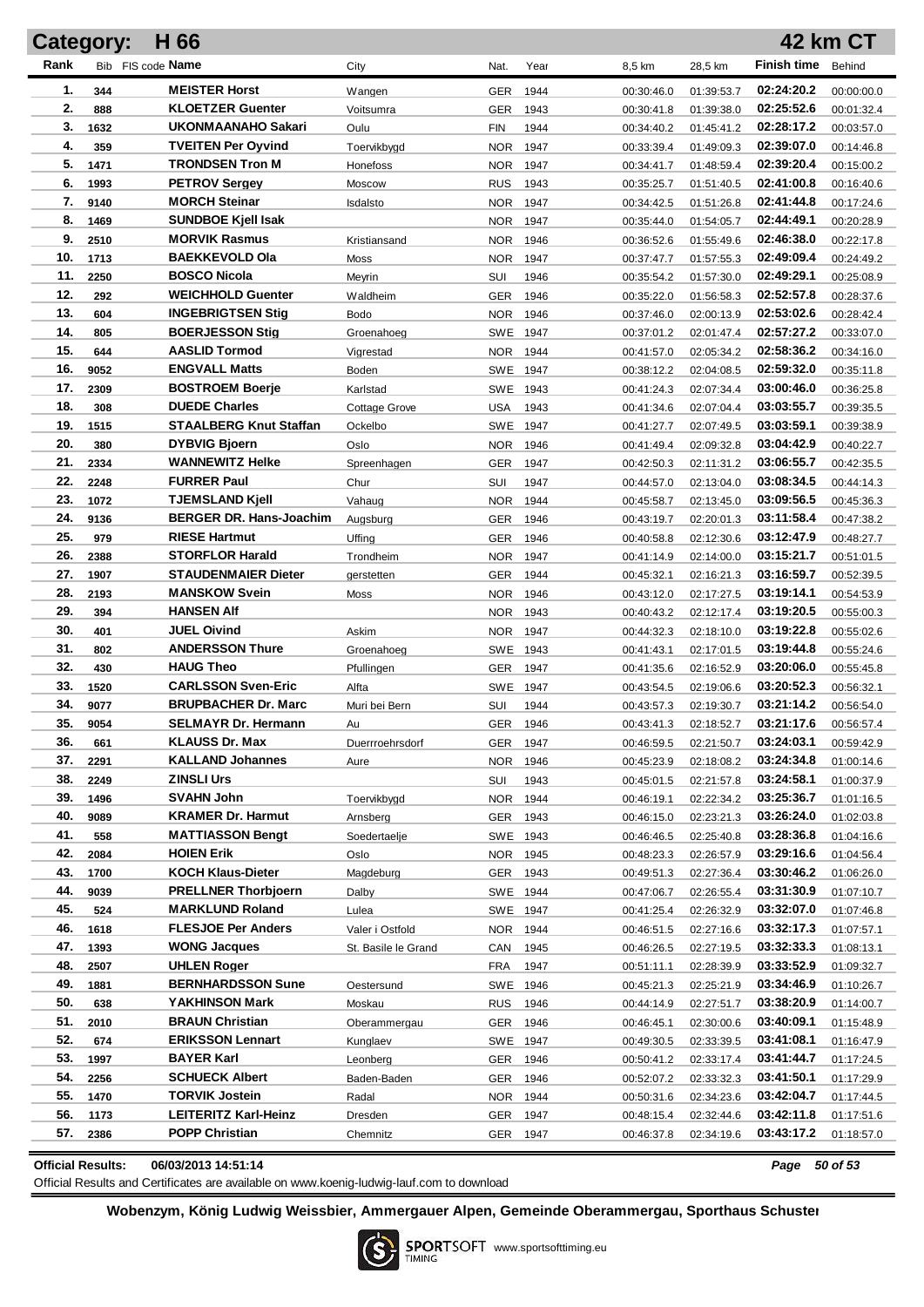|      | <b>Category:</b> | H 66                                        |                         |            |      |            |            |                          | <b>42 km CT</b> |
|------|------------------|---------------------------------------------|-------------------------|------------|------|------------|------------|--------------------------|-----------------|
| Rank |                  | Bib FIS code Name                           | City                    | Nat.       | Year | 8,5 km     | 28,5 km    | <b>Finish time</b>       | Behind          |
| 58.  | 1208             | <b>SCHAFFER Harald</b>                      | Klaffer am Hochficht    | <b>AUT</b> | 1947 | 00:48:40.3 | 02:34:42.0 | 03:44:43.7               | 01:20:23.5      |
| 59.  | 9088             | <b>KESANIEMI Dr. Antero</b>                 | <b>Espoo</b>            | <b>FIN</b> | 1944 | 00:46:32.8 | 02:34:32.4 | 03:45:15.1               | 01:20:54.9      |
| 60.  | 1681             | <b>HOEIJE Christer</b>                      | Malmoe                  | <b>SWE</b> | 1944 | 00:46:11.0 | 02:33:45.4 | 03:45:31.5               | 01:21:11.3      |
| 61.  | 2160             | <b>WELNHOFER Manfred</b>                    | Oberviechtach           | GER        | 1946 | 00:48:15.1 | 02:36:24.3 | 03:45:34.2               | 01:21:14.0      |
| 62.  | 631              | <b>SCHWARTZ Ralph</b>                       | North Oaks              | <b>USA</b> | 1945 | 00:51:43.6 | 02:39:31.0 | 03:47:05.8               | 01:22:45.6      |
| 63.  | 1522             | <b>KUTTI Anders</b>                         | Kaellered               | <b>SWE</b> | 1944 | 00:49:26.1 | 02:41:24.2 | 03:54:51.4               | 01:30:31.2      |
| 64.  | 1794             | <b>SEHNAL Josef</b>                         | Hoffman Estates, III.   | USA        | 1943 | 00:51:33.6 | 02:41:06.4 | 03:56:01.3               | 01:31:41.1      |
| 65.  | 1244             | <b>MITULLA Gregor</b>                       | Erlau                   | GER        | 1945 | 00:52:58.1 | 02:43:22.3 | 03:58:59.7               | 01:34:39.5      |
| 66.  | 1663             | <b>DURRER Robert</b>                        | Giswil                  | SUI        | 1947 | 00:48:50.6 | 02:41:17.2 | 04:00:34.6               | 01:36:14.4      |
| 67.  | 9045             | <b>ZERBES Dr. Helmut</b>                    | Dresden                 | GER        | 1946 | 00:46:53.2 | 02:38:50.2 | 04:01:55.7               | 01:37:35.5      |
| 68.  | 1825             | <b>ANDERSSON Erling</b>                     | Falkenberg              | SWE 1945   |      | 00:50:42.3 | 02:43:59.2 | 04:02:04.4               | 01:37:44.2      |
| 69.  | 1623             | <b>ANDERSSON Jan</b>                        | Arvika                  | SWE 1945   |      | 00:52:40.0 | 02:45:26.6 | 04:02:36.6               | 01:38:16.4      |
| 70.  | 2063             | <b>AHNER Michael</b>                        | Bernbeuren              | GER        | 1945 | 00:51:32.3 | 02:48:41.6 | 04:03:36.2               | 01:39:16.0      |
| 71.  | 1488             | <b>HEESCH Jon E</b>                         | Oslo                    | NOR 1946   |      | 00:49:49.6 | 02:46:47.5 | 04:03:56.5               | 01:39:36.3      |
| 72.  | 1394             | <b>FERNER Eigil</b>                         | Karlstad                | SWE 1943   |      | 00:53:38.7 | 02:48:02.4 | 04:04:14.1               | 01:39:53.9      |
| 73.  | 1339             | <b>ESSLINGER Werner</b>                     | Heidenheim              | GER        | 1946 | 00:54:09.5 | 02:51:14.9 | 04:05:29.0               | 01:41:08.8      |
| 74.  | 1081             | <b>ASPLUND Hakan</b>                        | Stockholm               | SWE 1947   |      | 00:55:12.9 | 02:51:24.1 | 04:07:15.7               | 01:42:55.5      |
| 75.  | 2234             | <b>KOLAR Ivo</b>                            | Cvikov                  | CZE        | 1947 | 00:52:29.7 | 02:48:58.3 | 04:07:25.9               | 01:43:05.7      |
| 76.  | 1512             | <b>BRICKZEN Lars Kenneth</b>                | Hovas                   | SWE 1947   |      | 00:50:49.9 | 02:46:02.3 | 04:07:35.9               | 01:43:15.7      |
| 77.  | 1484             | <b>FLOREN Rolf Erik</b>                     | Goeteborg               | NOR.       | 1945 | 00:53:59.1 | 02:49:54.3 | 04:08:52.8               | 01:44:32.6      |
| 78.  | 2091             | <b>SCOTTI Lorenzo</b>                       | Arcene                  | <b>ITA</b> | 1943 | 00:52:24.9 | 02:51:56.3 | 04:11:19.1               | 01:46:58.9      |
| 79.  | 1408             | <b>SALOJARVI Timo</b>                       | Helsinki                | <b>FIN</b> | 1947 | 00:54:40.6 | 02:56:50.7 | 04:14:56.4               | 01:50:36.2      |
| 80.  | 1407             | <b>KILPELAEINEN Erkki</b>                   | Villaehde               | <b>FIN</b> | 1944 | 00:57:46.9 | 03:01:59.3 | 04:16:06.0               | 01:51:45.8      |
| 81.  | 1662             | <b>BEKHUS Alf</b>                           | Fredrikstad             | <b>NOR</b> | 1946 | 00:57:17.6 | 02:59:05.9 | 04:16:09.2               | 01:51:49.0      |
| 82.  | 9091             | <b>LARSSON Mats</b>                         | Karlstad                | SWE 1944   |      | 00:53:37.0 | 02:56:34.0 | 04:17:39.4               | 01:53:19.2      |
| 83.  | 1513             | <b>GORANSSON Lars-Erik Rolan(Parile)</b>    |                         | SWE 1943   |      | 00:51:23.2 | 02:55:22.3 | 04:18:47.0               | 01:54:26.8      |
| 84.  | 1361             | <b>SCHLEIDER Juergen</b>                    | Wiesbaden               | GER        | 1944 | 00:53:40.3 | 02:54:59.6 | 04:19:37.5               | 01:55:17.3      |
| 85.  | 2355             | <b>TOUFFAIT Bernard</b>                     | Chatenay                | <b>FRA</b> | 1944 | 00:57:49.1 | 03:04:16.8 | 04:22:11.6               | 01:57:51.4      |
| 86.  | 734              | <b>MCLEOD Curtiss</b>                       | Sherwood Park           | CAN        | 1945 | 00:57:00.9 | 03:04:24.3 | 04:23:36.8               | 01:59:16.6      |
| 87.  | 1509             | <b>NILSSON Nils-Erik</b>                    | Skarhamn                | SWE 1947   |      | 00:53:34.5 | 03:00:25.8 | 04:24:31.0               | 02:00:10.8      |
| 88.  | 1115             | <b>WEHN Rudolf</b>                          | <b>Berlin</b>           | GER        | 1943 | 00:57:10.7 | 03:04:54.5 | 04:24:47.5               | 02:00:27.3      |
| 89.  | 1253             | <b>KAUP Enn</b>                             | Tallin                  | <b>EST</b> | 1946 | 01:01:09.5 | 03:13:58.0 | 04:29:21.4               | 02:05:01.2      |
| 90.  | 1917             | <b>NAGEL Wolfgang</b>                       | Berlin                  | GER        | 1944 | 00:57:45.2 | 03:10:47.4 | 04:30:22.5               | 02:06:02.3      |
| 91.  | 1518             | <b>BAAGENHOLM Dan Georg</b>                 | Vaestra Froelunda       | SWE 1947   |      | 00:59:43.9 | 03:17:59.6 | 04:35:26.4               | 02:11:06.2      |
| 92.  | 2277             | <b>MASI Giorgio</b>                         | Anzola Dell Emilia      | ITA.       | 1944 | 00:59:51.2 | 03:16:38.0 | 04:35:41.5               | 02:11:21.3      |
| 93.  | 446              | <b>ENOKSSON Jerry</b>                       | Munkedal                | SWE 1943   |      | 00:59:35.5 | 03:28:09.9 | 04:56:52.2               | 02:32:32.0      |
| 94.  | 804              | <b>BLOMBERG Anders</b>                      | Kungsbacka              | SWE 1947   |      | 01:00:56.3 | 03:26:56.3 | 05:02:12.3               | 02:37:52.1      |
| 95.  | 663              | <b>WITH Esko</b>                            | Vantaa                  | <b>FIN</b> | 1945 | 01:03:30.0 | 03:32:20.6 | 05:09:17.2               | 02:44:57.0      |
| 96.  | 1656             | <b>ADLER Matti</b>                          | Haemeenlinna            | FIN        | 1947 | 01:03:07.4 | 03:32:47.4 | 05:09:17.3               | 02:44:57.1      |
| 97.  | 1567             | <b>ARETZ Manfred</b>                        | Wachtberg               | GER 1947   |      | 01:02:09.3 | 03:44:29.4 | 05:14:41.0               | 02:50:20.8      |
| 98.  | 1501             | <b>HENNINGSEN Staale</b>                    | Leknes                  | NOR 1946   |      | 01:10:38.4 | 03:52:54.0 | 05:35:27.1               | 03:11:06.9      |
|      | 1531             | <b>AAS Thor Erik</b>                        | Heggedal                | NOR 1945   |      | 00:58:42.1 |            | <b>DSQ</b>               |                 |
|      | 1897             | <b>BADER Helmut</b>                         | <b>Bad Koenigshofen</b> | GER 1945   |      | 01:16:38.9 |            | <b>DSQ</b>               |                 |
|      | 453              | <b>LUND Clas-Goeran</b>                     | Boden                   | SWE 1947   |      | 00:42:04.9 |            | <b>DNF</b>               |                 |
|      | 472              | <b>ELIASSON Hans</b>                        | Lerum                   | SWE 1946   |      | 00:52:13.8 |            | <b>DNF</b>               |                 |
|      | 1390             | <b>NILSSON UIf</b>                          | Karlstad                | SWE 1944   |      | 00:56:46.6 |            | <b>DNF</b>               |                 |
|      | 160              | <b>MICKELSSON Lars</b>                      | Arvika                  | SWE 1946   |      |            |            | <b>DNS</b>               |                 |
|      | 754              | <b>FRANSMAN Bo-Christian</b>                | Soederkulla             | <b>FIN</b> | 1947 |            |            | <b>DNS</b>               |                 |
|      | 1025             | <b>SJOLSET Oddvar</b>                       | Trondheim               | NOR 1946   |      |            |            | <b>DNS</b>               |                 |
|      | 1365             | <b>JAKOBSEN Kjell</b>                       | Oslo                    | NOR 1944   |      |            |            | <b>DNS</b>               |                 |
|      | 1375             | <b>NAESS Torodd</b>                         | Trondheim               | NOR 1946   |      |            |            | <b>DNS</b>               |                 |
|      | 1516             | <b>GORANSSON Inge Clas-Goera Landvetten</b> |                         | SWE 1944   |      |            |            | <b>DNS</b>               |                 |
|      | 2078             | <b>GRUMLER Bernard</b>                      | Dijon                   | <b>FRA</b> | 1946 |            |            | <b>DNS</b><br><b>DNS</b> |                 |
|      | 2094             | <b>ZAHN Ingomar</b>                         | Bad Wildungen           | AUT        | 1945 |            |            | <b>DNS</b>               |                 |
|      | 2130             | <b>CARLSSON Bo</b>                          | Oerebro                 | SWE 1945   |      |            |            |                          |                 |
|      | 2275             | <b>MONGARDI Salvatore</b>                   | San Lazzaro Di Savena   | ITA.       | 1945 |            |            | <b>DNS</b>               |                 |

## **Official Results: 06/03/2013 14:51:14** *Page 51 of 53*

Official Results and Certificates are available on www.koenig-ludwig-lauf.com to download

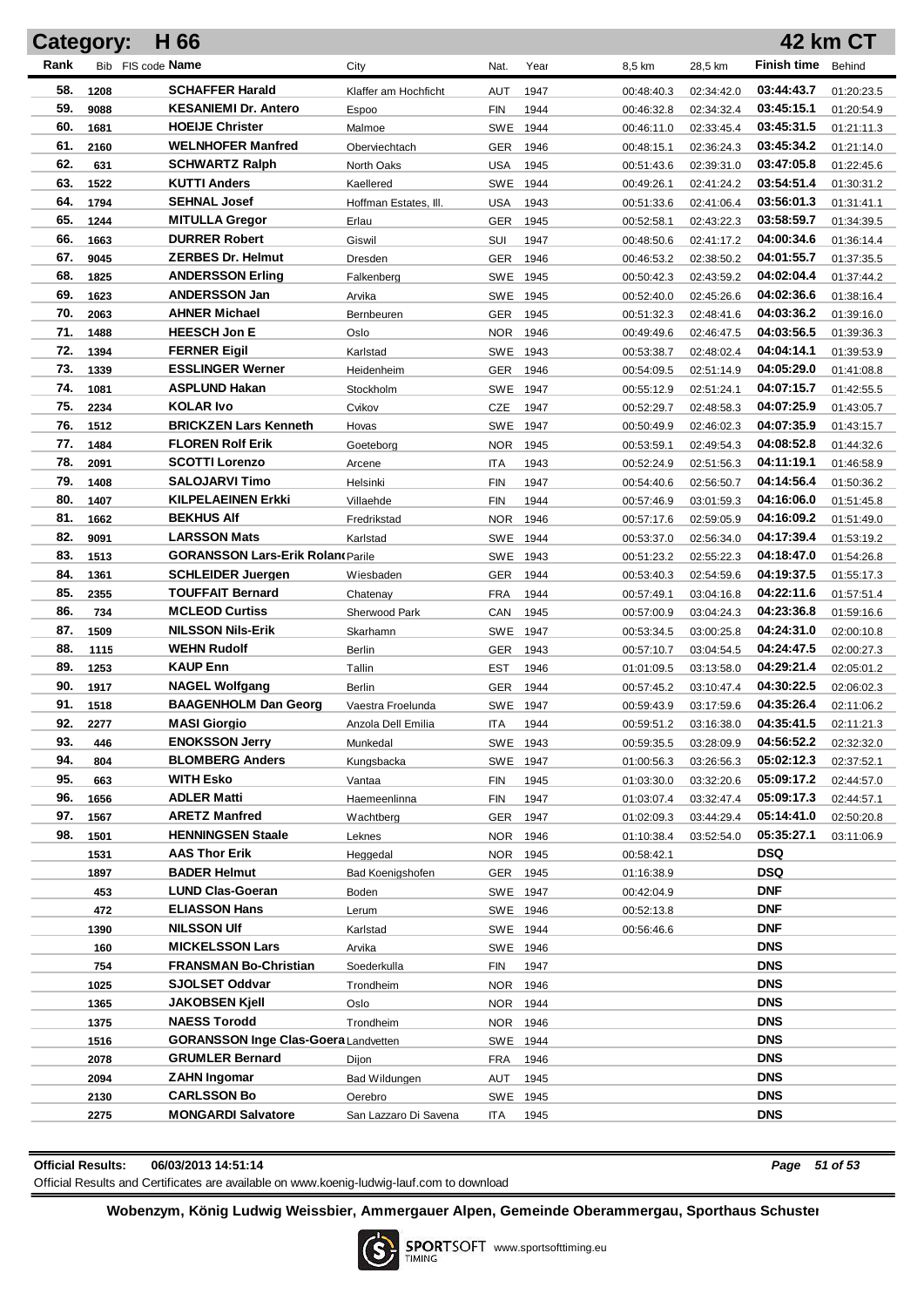|            | <b>Category:</b>  | H 71                                         |                           |                   |              |                          |                          |                          | <b>42 km CT</b>          |
|------------|-------------------|----------------------------------------------|---------------------------|-------------------|--------------|--------------------------|--------------------------|--------------------------|--------------------------|
| Rank       | Bib FIS code Name |                                              | City                      | Nat.              | Year         | 8,5 km                   | 28,5 km                  | <b>Finish time</b>       | Behind                   |
| 1.         | 1058              | <b>LARSEN Harald</b>                         | Sandvika                  | <b>NOR</b>        | 1941         | 00:33:23.7               | 01:44:17.9               | 02:29:07.7               | 00:00:00.0               |
| 2.         | 1166              | OLSEN Arne H.                                | Lommedalen                | <b>NOR</b>        | 1939         | 00:34:46.2               | 01:52:12.6               | 02:42:18.5               | 00:13:10.8               |
| 3.         | 990               | <b>BERGLUND Bjoern</b>                       | Oslo                      | <b>NOR</b>        | 1938         | 00:38:03.8               | 02:01:50.3               | 02:56:28.3               | 00:27:20.6               |
| 4.         | 2128              | <b>LOUDA Jiri</b>                            | Prag                      | CZE               | 1942         | 00:39:02.6               | 02:03:25.4               | 02:59:02.1               | 00:29:54.4               |
| 5.         | 397               | <b>HVIDSTEN Svein</b>                        |                           | <b>NOR</b>        | 1942         | 00:38:48.5               | 02:05:16.8               | 02:59:15.2               | 00:30:07.5               |
| 6.         | 1731              | <b>WIDMER Peter</b>                          | Reinach AG                | SUI               | 1942         | 00:38:32.9               | 02:05:17.6               | 02:59:54.5               | 00:30:46.8               |
| 7.         | 432               | <b>SCHIRMER Dr. Helmut</b>                   | Dresden                   | GER               | 1941         | 00:39:11.9               | 02:05:22.1               | 03:01:06.6               | 00:31:58.9               |
| 8.         | 2389              | <b>HERRMANN Konrad</b>                       | Roetgesbuettel            | GER               | 1940         | 00:38:17.3               | 02:07:06.9               | 03:05:58.5               | 00:36:50.8               |
| 9.         | 520               | <b>LOEVOLD Kjell</b>                         | Oslo                      | <b>NOR</b>        | 1941         | 00:41:08.1               | 02:14:28.8               | 03:15:48.7               | 00:46:41.0               |
| 10.        | 2360              | <b>REINAS Hakon Olai</b>                     | Varhaug                   | <b>NOR</b>        | 1941         | 00:44:51.1               | 02:17:00.8               | 03:16:26.8               | 00:47:19.1               |
| 11.        | 1306              | <b>BUCHER Reinhold</b>                       | Traunstein                | <b>GER</b>        | 1942         | 00:48:27.7               | 02:21:14.4               | 03:20:52.8               | 00:51:45.1               |
| 12.        | 1625              | <b>LOUDA Milos</b>                           | Loucen                    | CZE               | 1941         | 00:44:13.4               | 02:21:32.4               | 03:24:25.3               | 00:55:17.6               |
| 13.        | 900               | <b>MONTI Lars Pedersen</b>                   | Alta                      | <b>NOR</b>        | 1942         | 00:45:03.9               | 02:23:41.6               | 03:25:00.8               | 00:55:53.1               |
| 14.        | 2372              | <b>FLORA Samuel</b>                          | Anchorage                 | <b>USA</b>        | 1941         | 00:46:32.8               | 02:21:02.2               | 03:25:00.9               | 00:55:53.2               |
| 15.        | 215               | <b>KNUTSSON Stig</b>                         | Haverdal                  | SWE               | 1941         | 00:46:00.0               | 02:26:11.5               | 03:31:38.5               | 01:02:30.8               |
| 16.        | 399               | <b>BERGE Stig</b>                            | Trondheim                 | <b>NOR</b>        | 1942         | 00:45:34.6               | 02:26:30.6               | 03:35:21.5               | 01:06:13.8               |
| 17.        | 1705              | <b>RIETZKE Manfred</b>                       | Rosstal                   | <b>GER</b>        | 1940         | 00:50:27.2               | 02:31:15.7               | 03:39:29.7               | 01:10:22.0               |
| 18.        | 1504              | EIDEM Magne                                  | Trondheim                 | <b>NOR</b>        | 1941         | 00:52:30.3               | 02:36:05.4               | 03:42:10.1               | 01:13:02.4               |
| 19.        | 647               | <b>VARHAUG Eirik J.</b>                      | Varhaug                   | <b>NOR</b>        | 1939         | 00:50:37.8               | 02:34:58.3               | 03:43:20.9               | 01:14:13.2               |
| 20.        | 801               | <b>ADAMSSON Bennet</b>                       | Eldsberga                 | <b>SWE</b>        | 1942         | 00:47:58.0               | 02:35:54.8               | 03:46:16.0               | 01:17:08.3               |
| 21.        | 2034              | <b>DIETZE Guenther</b>                       | Seiffen                   | <b>GER</b>        | 1938         | 00:48:57.4               | 02:35:18.9               | 03:47:59.2               | 01:18:51.5               |
| 22.        | 1039              | <b>DESCHER Friedrich</b>                     | Falkenstein               | GER               | 1939         | 00:45:32.9               | 02:34:33.5               | 03:48:24.8               | 01:19:17.1               |
| 23.        | 9104              | <b>RINMAN Dr. Sven</b>                       | Saltsjoebaden             | SWE               | 1938         | 00:54:31.7               | 02:40:57.7               | 03:48:36.4               | 01:19:28.7               |
| 24.        | 1629              | <b>FARBU Leif</b>                            | Hamar                     | <b>NOR</b>        | 1942         | 00:53:40.8               | 02:42:28.8               | 03:48:46.0               | 01:19:38.3               |
| 25.        | 1743              | <b>SAIKKONEN Toivo</b>                       | Oulu                      | <b>FIN</b>        | 1942         | 00:52:56.5               | 02:43:42.6               | 03:52:27.1               | 01:23:19.4               |
| 26.        | 1046              | <b>SCHULTHEISS Karl</b>                      | Koednitz                  | <b>GER</b>        | 1940         | 00:47:07.9               | 02:42:27.9               | 03:54:09.8               | 01:25:02.1               |
| 27.<br>28. | 1201              | WISELKA Andrzej<br><b>KALLENBERGER Peter</b> | Czestochowa               | POL               | 1939         | 00:50:15.1               | 02:43:45.3               | 03:58:10.2<br>04:00:35.3 | 01:29:02.5               |
| 29.        | 1228<br>9017      | PILAR Dr. Ladislav                           | Strasbourg<br>Trojanovice | <b>FRA</b><br>CZE | 1941<br>1941 | 00:56:12.2               | 02:49:12.7<br>02:44:11.0 | 04:00:42.2               | 01:31:27.6               |
| 30.        | 1330              | JANSEN Jan Fredrik                           | Moss                      | <b>NOR</b>        | 1942         | 00:49:05.3<br>00:53:55.7 | 02:46:00.5               | 04:03:30.4               | 01:31:34.5<br>01:34:22.7 |
| 31.        | 1086              | <b>HARGESHEIMER Hugo</b>                     | Ludwigsau                 | <b>GER</b>        | 1939         | 00:52:49.1               | 02:47:10.9               | 04:05:19.3               | 01:36:11.6               |
| 32.        | 1927              | <b>VOLLEN Talleiv</b>                        | St. Cloud                 | <b>USA</b>        | 1942         | 00:53:11.9               | 02:54:23.1               | 04:05:30.8               | 01:36:23.1               |
| 33.        | 1387              | <b>LANG Siegfried</b>                        | Edingen-Neckarhausen      | GER               | 1941         | 00:55:20.3               | 02:51:50.4               | 04:07:43.6               | 01:38:35.9               |
| 34.        | 987               | <b>STRAY Oystein</b>                         | Kristiansand              | <b>NOR</b>        | 1941         | 00:50:16.2               | 02:51:31.3               | 04:07:50.8               | 01:38:43.1               |
| 35.        | 2055              | <b>HAUENSTEIN Charly</b>                     | Villars sur Ollon         | SUI               | 1942         | 00:52:06.4               | 02:48:26.5               | 04:11:01.4               | 01:41:53.7               |
| 36.        | 753               | <b>MUEHLTALER Alois</b>                      | Aschaffenburg             | GER 1941          |              | 00:54:56.8               | 02:58:34.5               | 04:18:52.6               | 01:49:44.9               |
| 37.        | 9005              | <b>FLORIN Lars</b>                           | Stockholm                 | SWE               | 1941         | 00:57:05.6               | 02:59:39.4               | 04:19:03.4               | 01:49:55.7               |
| 38.        | 9138              | VON ROSEN Dr. Juergen                        | Gersfeld                  | <b>GER</b>        | 1938         | 00:55:34.2               | 03:00:35.1               | 04:20:34.4               | 01:51:26.7               |
| 39.        | 2438              | <b>AMPEZZAN Corrado</b>                      | Cortina                   | ITA               | 1938         | 00:50:34.5               | 03:02:53.0               | 04:22:57.5               | 01:53:49.8               |
| 40.        | 1047              | <b>MOECKEL Rudolf</b>                        | Chemnitz                  | <b>GER</b>        | 1938         | 00:57:18.2               | 03:03:06.2               | 04:22:58.1               | 01:53:50.4               |
| 41.        | 2057              | SEITZ Bernd                                  | Regensburg                | <b>GER</b>        | 1939         | 00:58:45.5               | 03:10:44.6               | 04:23:27.4               | 01:54:19.7               |
| 42.        | 1293              | VAN DER AUWERA Leo                           | Wijnegem                  | <b>BEL</b>        | 1939         | 00:57:19.5               | 03:05:30.5               | 04:24:47.7               | 01:55:40.0               |
| 43.        | 1570              | <b>SCHIRRA Erhard</b>                        | Wadern                    | <b>GER</b>        | 1940         | 01:00:33.3               | 03:14:40.6               | 04:25:14.9               | 01:56:07.2               |
| 44.        | 431               | <b>PRIEBS Wilfried</b>                       | Langenzenn                | <b>GER</b>        | 1940         | 00:59:34.8               | 03:10:50.9               | 04:26:39.2               | 01:57:31.5               |
| 45.        | 2101              | <b>GRASSE Klaus-Dieter</b>                   | Neuenhagen                | <b>GER</b>        | 1938         | 01:03:34.4               | 03:16:40.5               | 04:28:13.1               | 01:59:05.4               |
| 46.        | 1320              | <b>ORTLAUF Peter</b>                         | Nuernberg                 | <b>GER</b>        | 1941         | 01:00:02.9               | 03:14:35.5               | 04:31:03.2               | 02:01:55.5               |
| 47.        | 2235              | <b>SVITEK Vladimir</b>                       | Trencin                   | <b>SVK</b>        | 1940         | 01:00:28.3               | 03:15:59.0               | 04:34:40.3               | 02:05:32.6               |
| 48.        | 1653              | <b>TURNER Michael Arthur</b>                 | Wanaka                    | <b>NZL</b>        | 1942         | 01:01:07.7               | 03:21:48.7               | 04:38:24.5               | 02:09:16.8               |
| 49.        | 302               | JACOBSEN Gerlad                              | Inver Grove Heights       | <b>USA</b>        | 1941         | 01:02:11.2               | 03:22:43.6               | 04:45:51.3               | 02:16:43.6               |
| 50.        | 9143              | <b>FISCHER Dr. Joachim</b>                   | Heigenbruecken            | <b>GER</b>        | 1940         | 00:59:23.4               | 03:23:30.6               | 05:01:36.1               | 02:32:28.4               |
| 51.        | 9040              | <b>LAGUS Arne</b>                            | St. Croix Falls, Wi.      | <b>USA</b>        | 1938         | 01:02:15.3               | 03:28:42.9               | 05:06:38.1               | 02:37:30.4               |
|            | 1535              | <b>DOETSCH Rudolf</b>                        | Moerfelden                | GER               | 1940         | 00:57:57.1               |                          | DSQ                      |                          |
|            | 833               | MIKA Ladislav                                | Liberec 1                 | CZE               | 1941         | 00:40:11.6               |                          | DNF                      |                          |
|            | 377               | <b>JENSEN Fred Arlid</b>                     | Stavanger                 | NOR.              | 1938         |                          |                          | <b>DNS</b>               |                          |
|            | 501               | <b>JACOBSON Don</b>                          | Casper                    | USA               | 1939         |                          |                          | <b>DNS</b>               |                          |
|            | 552               | <b>SVAHN Henrik</b>                          | Djursholm                 | SWE 1941          |              |                          |                          | <b>DNS</b>               |                          |
|            | 1738              | <b>WILLE Ekkehard</b>                        | Weilheim/Hochrhein        | GER 1941          |              |                          |                          | <b>DNS</b>               |                          |

**Official Results: 06/03/2013 14:51:14** *Page 52 of 53*

Official Results and Certificates are available on www.koenig-ludwig-lauf.com to download